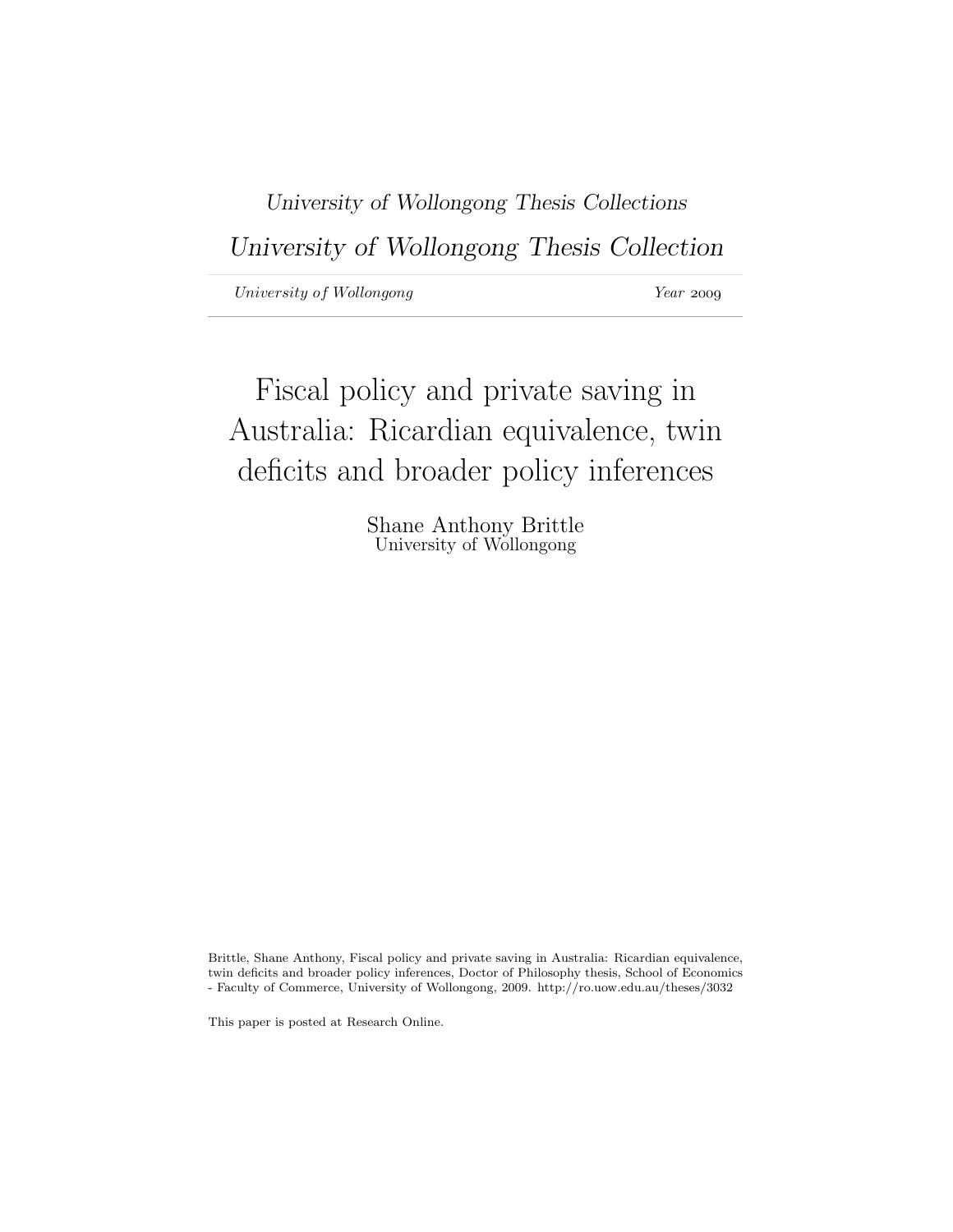## **NOTE**

This online version of the thesis may have different page formatting and pagination from the paper copy held in the University of Wollongong Library.

# **UNIVERSITY OF WOLLONGONG**

## **COPYRIGHT WARNING**

You may print or download ONE copy of this document for the purpose of your own research or study. The University does not authorise you to copy, communicate or otherwise make available electronically to any other person any copyright material contained on this site. You are reminded of the following:

Copyright owners are entitled to take legal action against persons who infringe their copyright. A reproduction of material that is protected by copyright may be a copyright infringement. A court may impose penalties and award damages in relation to offences and infringements relating to copyright material. Higher penalties may apply, and higher damages may be awarded, for offences and infringements involving the conversion of material into digital or electronic form.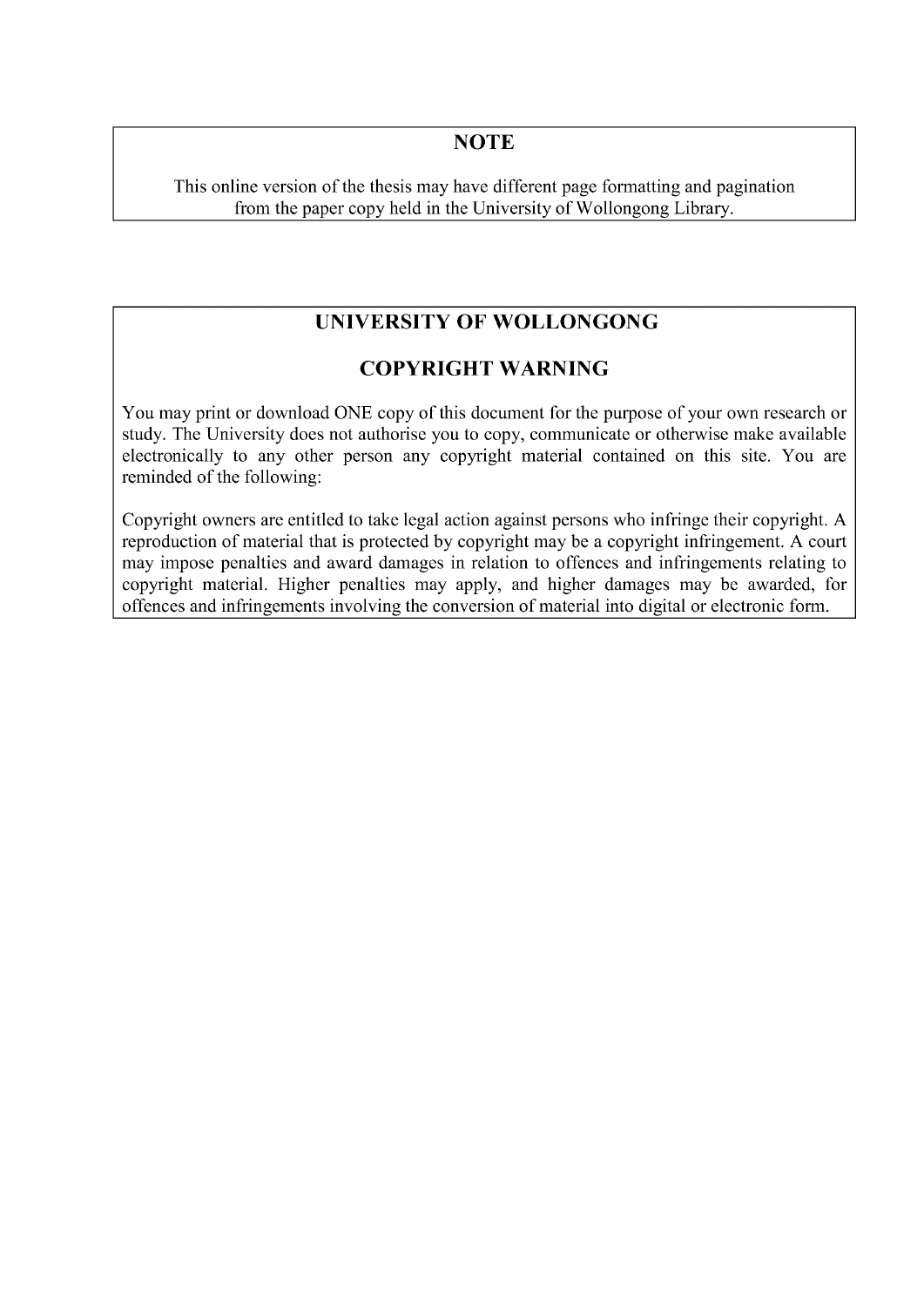# **FISCAL POLICY AND PRIVATE SAVING IN AUSTRALIA: RICARDIAN EQUIVALENCE, TWIN DEFICITS AND BROADER POLICY INFERENCES**

A thesis submitted in fulfilment of the requirements for the award of the degree

**Doctor of Philosophy**

**University of Wollongong**  School of Economics Faculty of Commerce New South Wales, Australia

By

### **Shane Anthony Brittle**

Bachelor of General Studies (Economics), University of South Australia Master of Commerce (Quantitative Economics), University of Wollongong

**October 2009**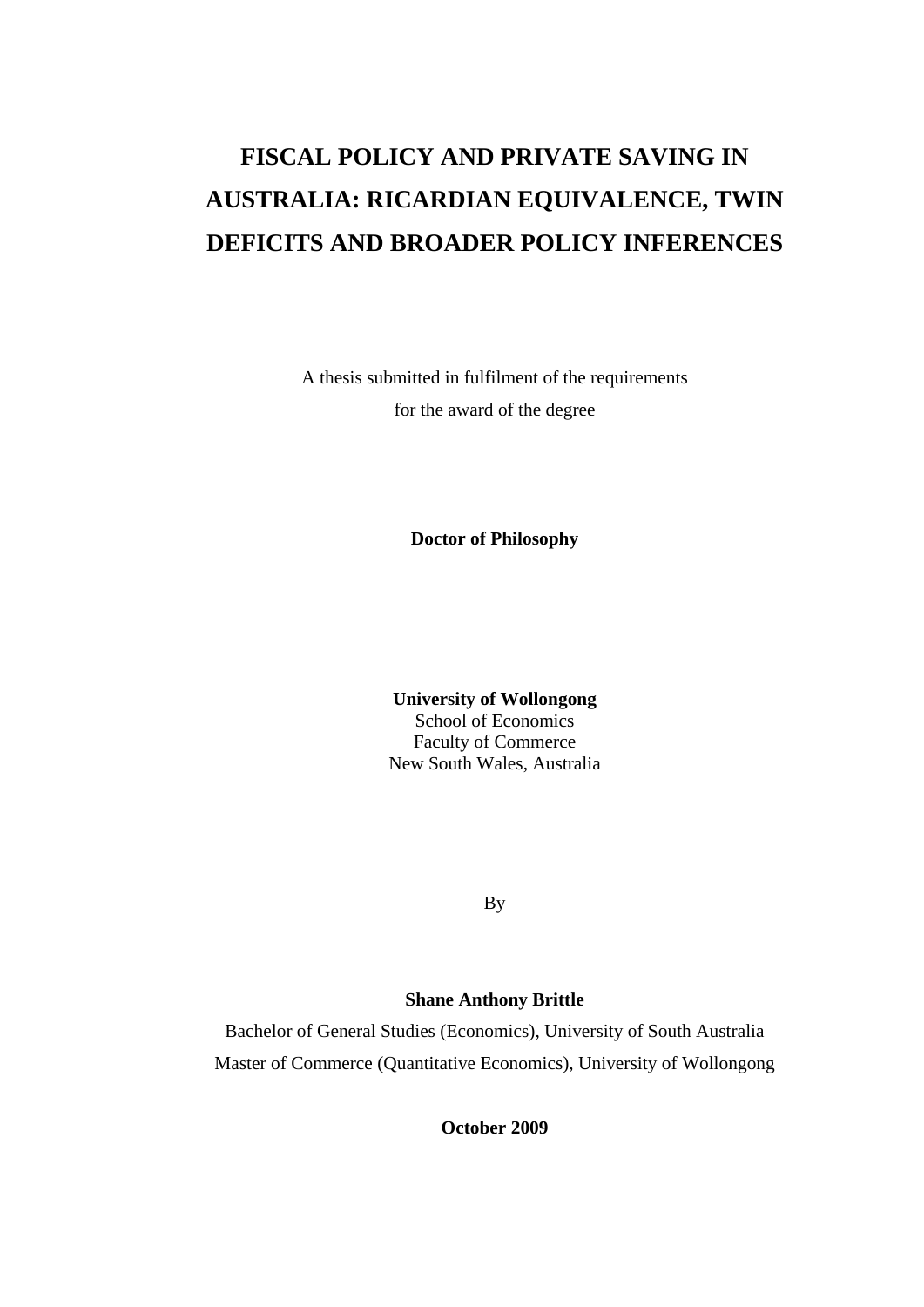#### **CERTIFICATION**

<span id="page-3-0"></span>I, Shane Anthony Brittle, declare that this thesis, submitted in fulfilment of the requirements for the award of Doctor of Philosophy, in the School of Economics, Faculty of Commerce, University of Wollongong, is wholly my own work unless otherwise referenced or acknowledged. The document has not been submitted for qualifications at any other academic institution.

> Shane Anthony Brittle October 2009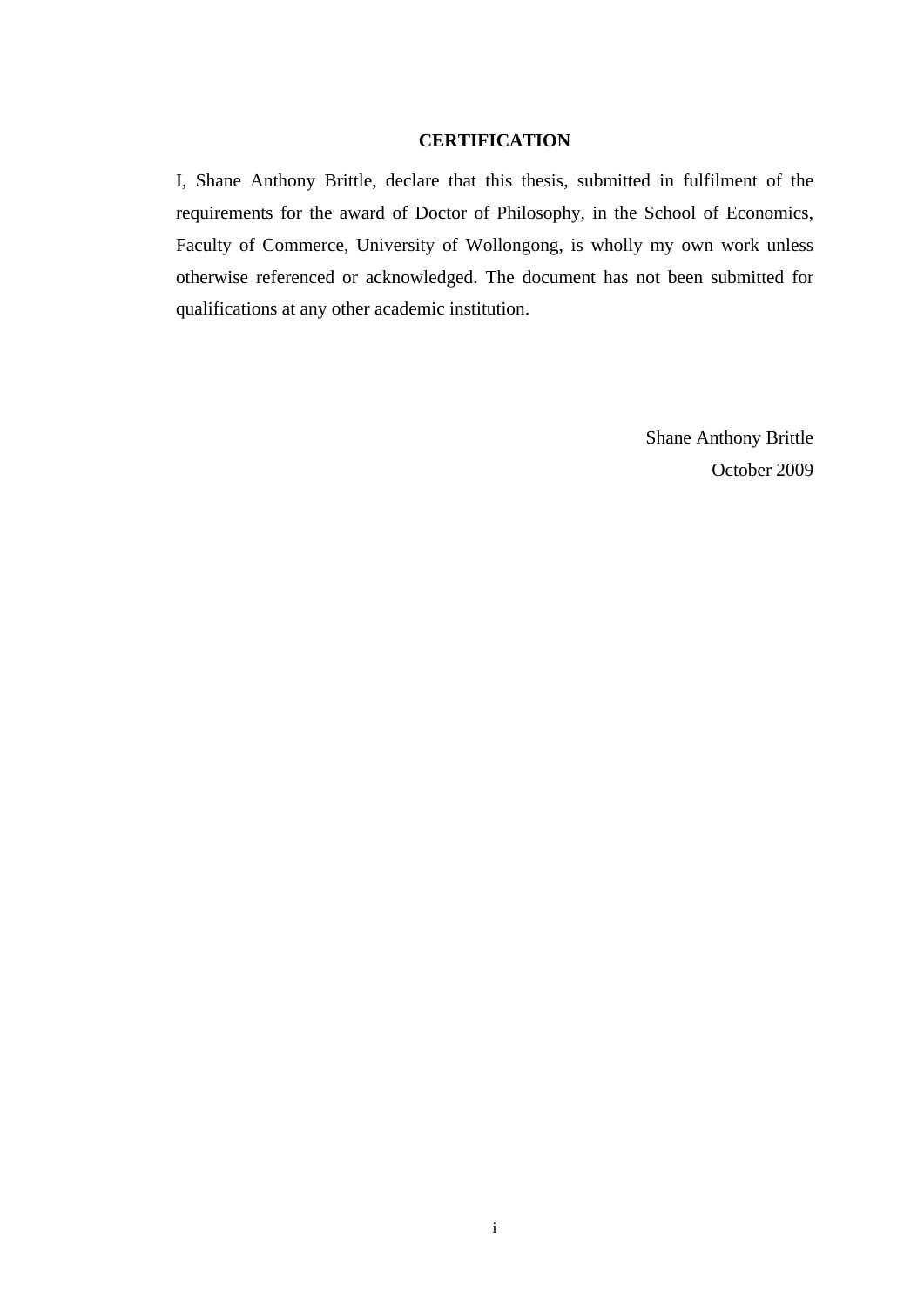#### **ABSTRACT**

<span id="page-4-0"></span>Concern in the United States over fiscal and current account deficits during the 1980s led to arguments that these deficits were linked, or "twins". The Reagan Administration conducted an expansionary fiscal policy by cutting taxes, which was not accommodated by monetary policy. This placed upward pressure on US interest rates – which subsequently boosted the US dollar. The exchange rate appreciation led to a fall in net exports and a rise in the US current account deficit. Under these circumstances, the current account appeared to mirror the fiscal position, leading to the popularisation of the twin deficits hypothesis.

Similar concerns were also held in Australia. Following the depreciation of the Australian dollar after its float in December 1983, the remainder of the decade saw a widening of the current account deficit; while net foreign debt increased from around 6 per cent of GDP in June 1981 to 32 per cent five years later. This led to both political and community unease over the large current account and rising stock of net foreign debt. Policymakers subsequently focused on fiscal consolidation as a means of reducing the current account deficit – leading to the establishment of policies such as the trilogy commitments in the Commonwealth's 1985-86 Budget.

An antonym to the twin deficit argument is provided by Ricardian equivalence, which asserts that deficits merely postpone taxes, and through the actions of altruistically motivated individuals, budget deficits have no real affects on the economy – including the current account. Australian academics during the late 1980s and early 1990s such as Makin (1988), Pitchford (1989) and Corden (1991) also challenged the notion that Australia's level of net foreign debt and the current account were concerns for fiscal policy. They argued that private sector investment and saving decisions were made by optimising private individuals and organisations, with any benefits or costs of these decisions being a matter for these private agents.

Research interest in fiscal policy waned over the 1990s, and for the most part of the 2000s, as monetary policy assumed the role of stabilising short-term fluctuations in prices and output in most advanced economies. Fiscal policy was left to focus upon the medium-term sustainability of government balance sheets, which for Australia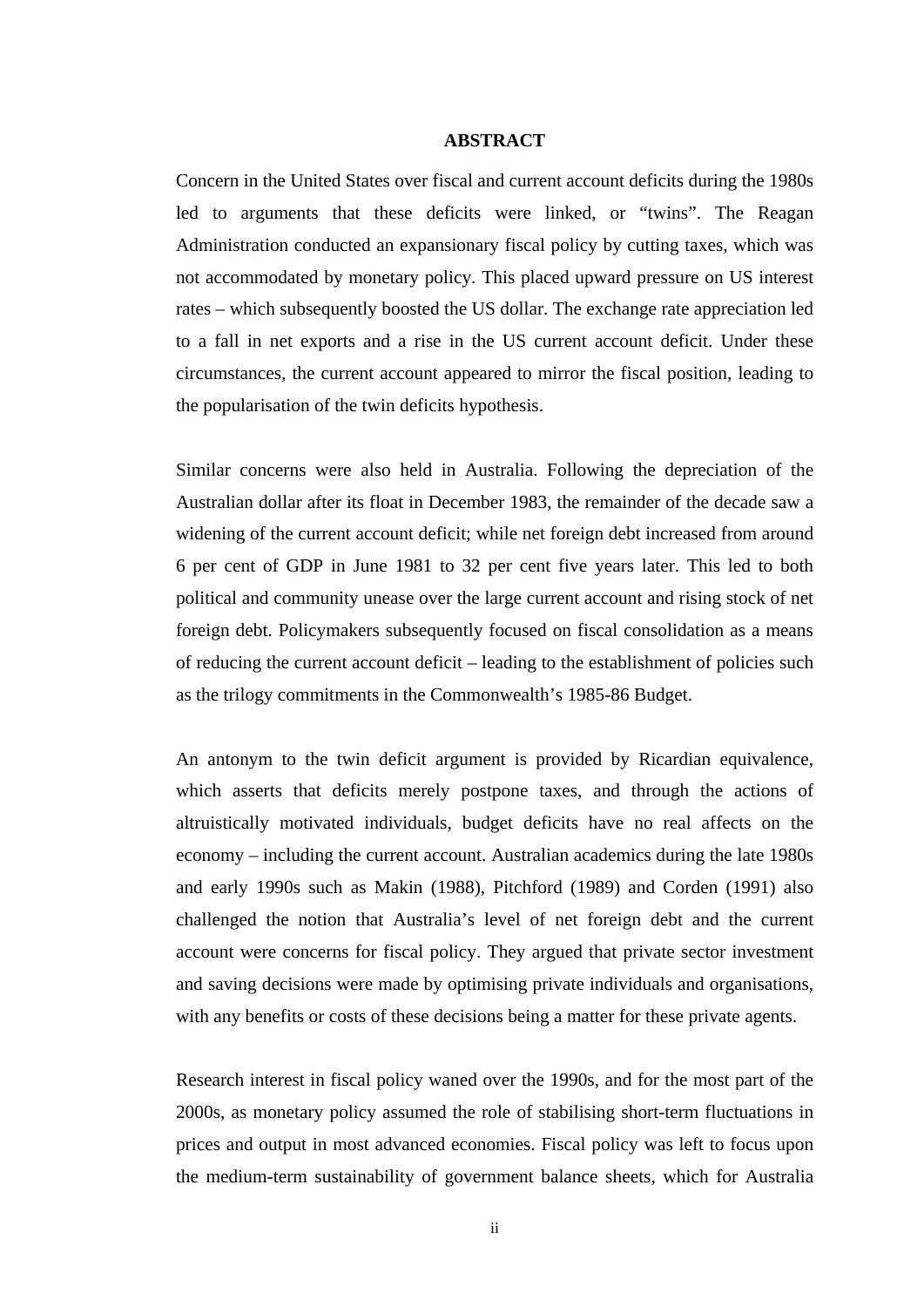was reflected in the introduction of the *Charter of Budget Honesty Act* by the Howard Government, and the adoption of its medium-term fiscal strategy.

More recently, the sharp economic downturn associated with the global financial and economic crises of 2008 and 2009 has seen fiscal stimulus packages enacted in many countries, and a renewed interest in activist fiscal policy. With little empirical knowledge on the efficacy of fiscal policy in modern economies, recent discretionary fiscal policies have been enacted without a thorough understanding of the potency of these policy actions – particularly given the marked structural changes in many developed economies over the past two decades (such as the increased integration of global product and financial markets).

The purpose of this thesis is to provide an assessment of the potential efficacy of fiscal policy in Australia as a countercyclical policy tool. More specifically, the thesis considers whether private saving behaves in a manner that is consistent with Ricardian equivalence, thus mitigating the effects of fiscal policy, or conversely, if fiscal policy has some ability to influence real economic activity – leading to effects consistent with the twin deficits hypothesis.

This thesis seeks to make an original contribution to the literature by first considering a large sample, both in the number of observations (188), and across almost 50 years from 1959-2006. Second, a great deal of attention is given to structural change in the Australian economy over this time – something which previous empirical literature (particularly for Australia) has paid little attention to. Econometric techniques that consider the possibility of two structural breaks in each time series will be utilised. Incorporating these structural breaks into a cointegration analysis will allow for the estimation of such a large sample. Further, the work conducted here provides a more up-to-date analysis of the efficacy of fiscal policy in Australia. As noted by Kennedy (et al: 2004), there is little empirical evidence on the efficacy of fiscal policy in Australia, or estimates of fiscal multipliers.

The analytical model employed in this thesis considers the extent to which private saving responds to changes in the total general government (Commonwealth, state and local) fiscal stance. While this framework lends itself towards explaining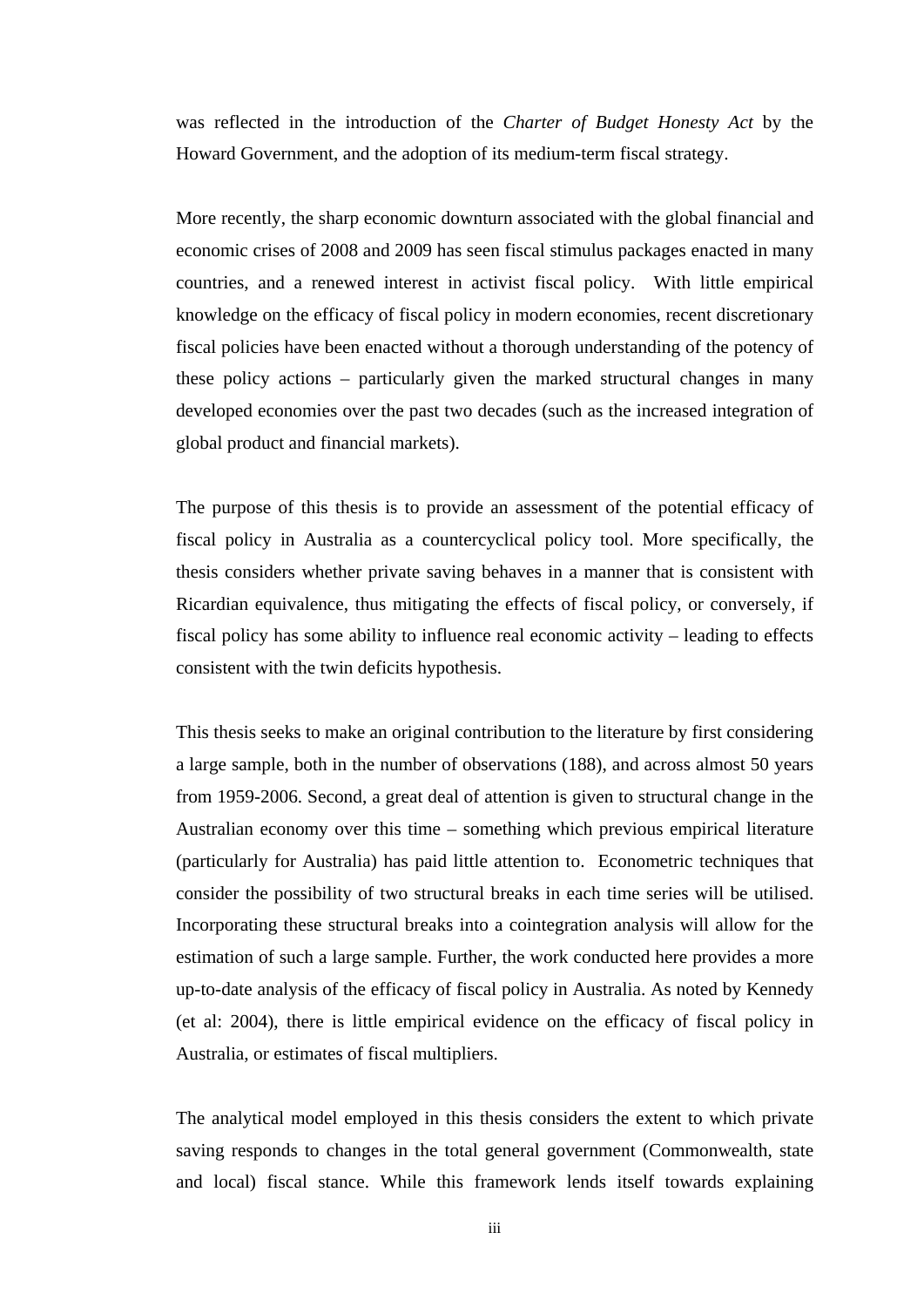Ricardian equivalence effects, it can also be considered as a broad measure of the impact of fiscal policy on short- and long-run aggregate demand. The model is estimated using the autoregressive distributed lag approach (ARDL) to cointegration, which provides both short- and long-run coefficient estimates, but also provides the flexibility to accommodate the introduction of coefficients for structural breaks.

As mentioned above, it is likely that the Australian economy has been subject to a substantial amount of structural change over the past 50 years. From the 1950s through to the early 1980s, the economy was heavily regulated, with markets subject to price controls and tariff protection, a fixed exchange rate, and government controls on bank deposits, interest rates and credit. The 1980s saw a period of rapid reform, with the floating of the dollar, removal of restrictions on credit creation, interest rates, foreign capital inflows and other broader reforms around market pricing and removal (or lowering) of tariffs and subsidies. Not accounting for these changes could lead to spurious results in the econometric analysis. While traditional Augmented Dickey-Fuller tests are conducted, the more advanced Lee and Strazicich one and two-break unit root tests are also used – which will also yield information regarding the timing of structural breaks in the Australian economy.

Results indicate that while there is not a full Ricardian response to changes in the fiscal stance, there is some partial offsetting behaviour. The results imply that fiscal policy does elicit some impact on the real economy which will be partly offset by increased private saving or other crowding out effects. Lower short-run private saving offsets revealed through the error correction mechanisms indicate that nominal and real frictions and/or rigidities prevent some proportion of any offsetting savings behaviour occurring more quickly. Additionally, some households may also be subject to short-run liquidity constraints. However, nominal and real rigidities appear to have lessened as the Australian economy has been subject to significant economic reform.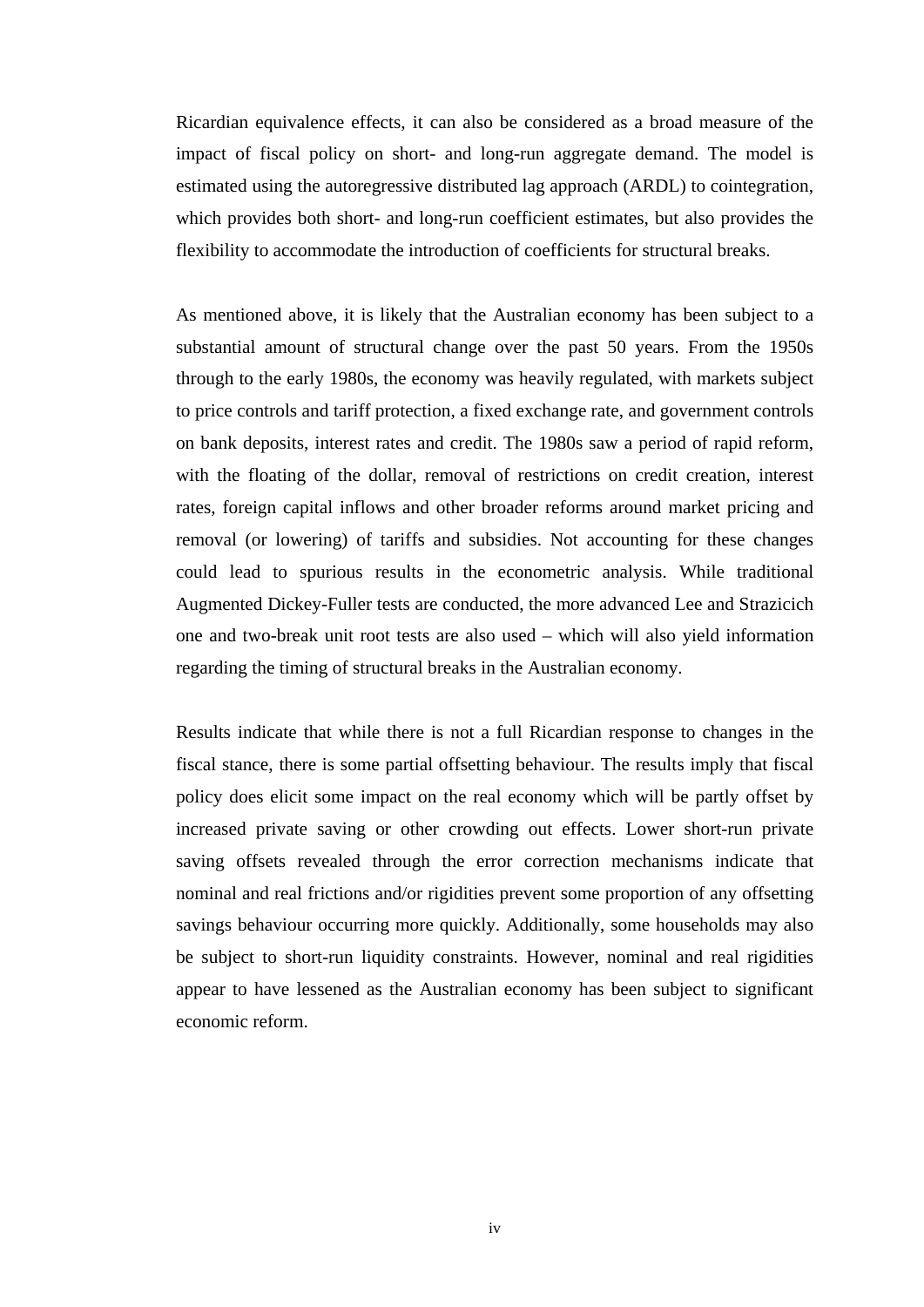#### **ACKNOWLEDGEMENTS**

<span id="page-7-0"></span>My greatest thanks are reserved for my PhD supervisors, Associate Professor Nelson Perera and Associate Professor Ed Wilson. You have both been patient with my progress in completing this thesis, and I am extremely thankful for the assistance and advice that you have provided to me. I hope that the experience has been one where I have also contributed new information and understanding into the Australian economy and macroeconomic policy. I look forward to working with you on other projects in the future.

I would like to thank the Commonwealth Treasury, which has provided both financial assistance for my PhD studies, and the flexibility to take leave in order to complete major parts of this thesis. I am grateful to my colleagues in the Macroeconomic Policy Division for providing useful insights into fiscal policy and the Australian economy, and with the opportunity to work on projects that have had direct relevance to this thesis. I would also like to thank Tony McDonald for prompting me to pay some attention to the economic concept and statistical measurement of saving.

I would also like to thank staff and participants in the International Monetary Fund's workshops on fiscal policy (Fiscal Policy: Fiscal Discipline, Institutional Considerations, and Public Investment) held in Washington D.C. over November 2007. These workshops enhanced my understanding of contemporary fiscal policy issues – greatly benefiting the preparation of this thesis. Advice provided by David Hauner (IMF Fiscal Affairs Department) on measuring financial openness was also extremely helpful.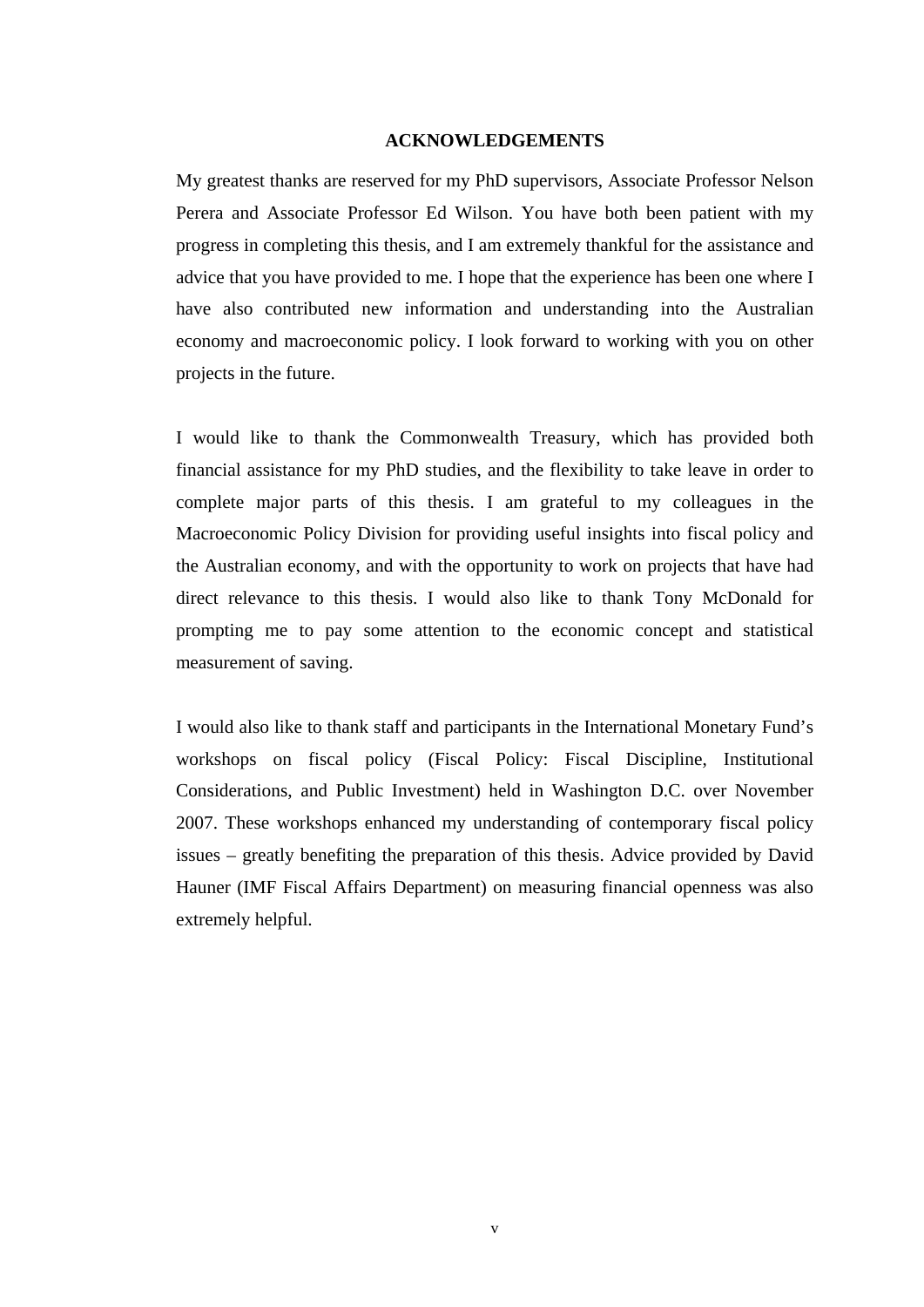<span id="page-8-0"></span>

| 1.1  |                                                                    |    |  |  |
|------|--------------------------------------------------------------------|----|--|--|
| 1.2  |                                                                    |    |  |  |
| 1.3  |                                                                    |    |  |  |
| 1.4  |                                                                    |    |  |  |
| 1.5  |                                                                    |    |  |  |
|      |                                                                    |    |  |  |
| 2.1  |                                                                    |    |  |  |
| 2.2  |                                                                    |    |  |  |
| 2, 3 | Theories on the relationship between budget and trade deficits  13 |    |  |  |
|      | 2.3.1                                                              |    |  |  |
|      | 2.3.2                                                              |    |  |  |
|      | 2.3.3                                                              |    |  |  |
|      | 2.3.4                                                              |    |  |  |
| 2.4  |                                                                    |    |  |  |
| 2.5  |                                                                    | 31 |  |  |
|      |                                                                    |    |  |  |
| 3.1  |                                                                    |    |  |  |
| 3.2  |                                                                    |    |  |  |
| 3.3  |                                                                    |    |  |  |
| 3.4  |                                                                    |    |  |  |
| 3.5  |                                                                    |    |  |  |
|      | CHAPTER 4 TWIN DEFICITS AND RICARDIAN EQUIVALENCE  48              |    |  |  |
| 4.1  |                                                                    |    |  |  |
| 4.2  |                                                                    |    |  |  |
|      | 4.2.1                                                              |    |  |  |
|      |                                                                    |    |  |  |

## **TABLE OF CONTENTS**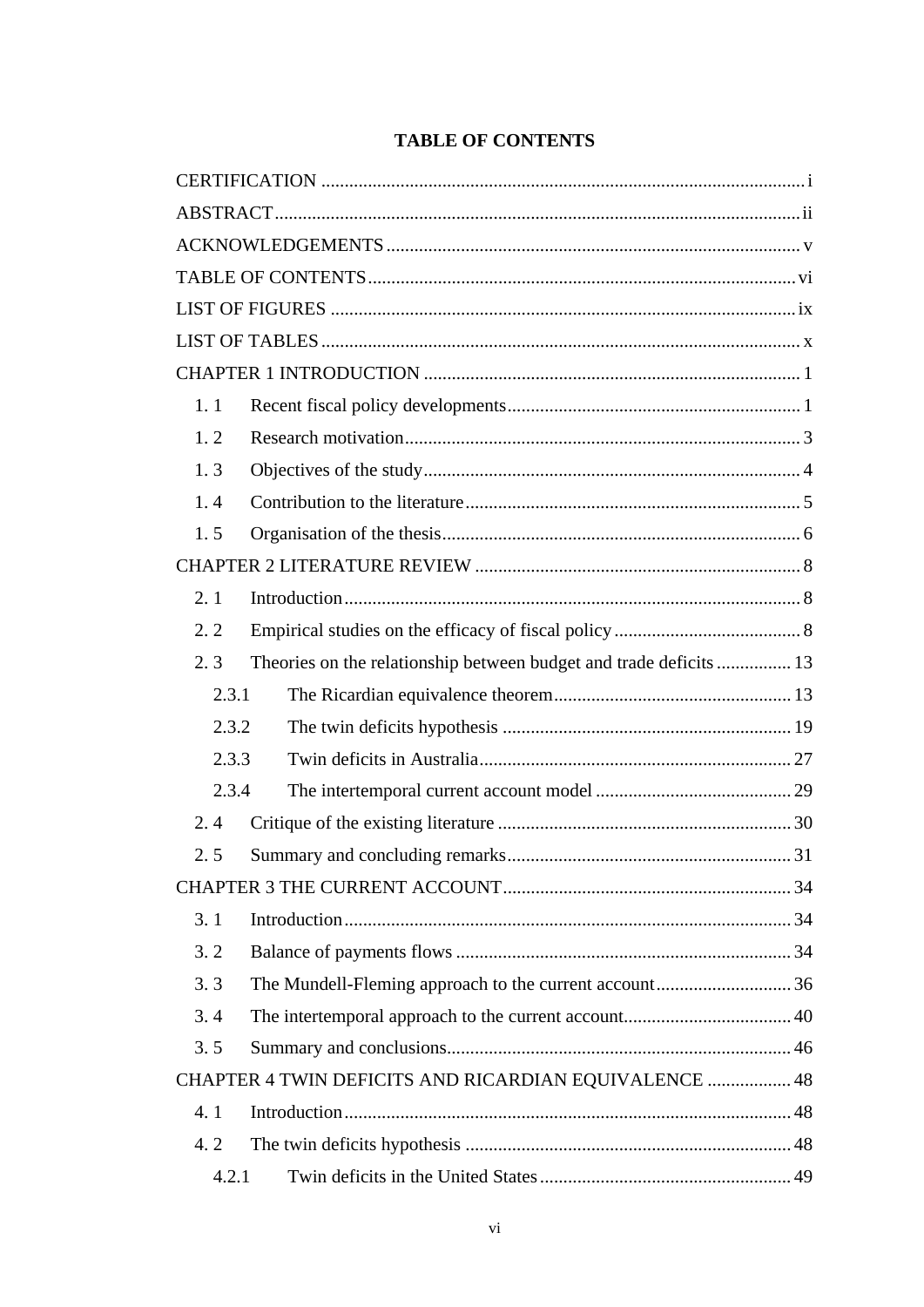| 4.2.2 |                                                                        |  |
|-------|------------------------------------------------------------------------|--|
| 4.2.3 |                                                                        |  |
| 4.2.4 | The twin deficits and Keynesian macroeconomics58                       |  |
| 4.3   |                                                                        |  |
| 4.3.1 |                                                                        |  |
| 4.3.2 |                                                                        |  |
| 4.4   |                                                                        |  |
| 4.5   |                                                                        |  |
|       |                                                                        |  |
| 5.1   |                                                                        |  |
| 5.2   |                                                                        |  |
| 5.3   | The measurement of household and total private saving in Australia  70 |  |
| 5.4   |                                                                        |  |
| 5.5   |                                                                        |  |
| 5.6   |                                                                        |  |
| 5.7   |                                                                        |  |
|       |                                                                        |  |
| 6.1   |                                                                        |  |
| 6.2   |                                                                        |  |
| 6.3   |                                                                        |  |
| 6.3.1 |                                                                        |  |
| 6.3.2 |                                                                        |  |
| 6.3.3 |                                                                        |  |
| 6.4   |                                                                        |  |
| 6.4.1 |                                                                        |  |
| 6.4.2 |                                                                        |  |
| 6.5   |                                                                        |  |
| 6.5.1 |                                                                        |  |
| 6.5.2 |                                                                        |  |
| 6.5.3 |                                                                        |  |
| 6.6   |                                                                        |  |
| 6.7   |                                                                        |  |
| 6.7.1 |                                                                        |  |
| 6.7.2 |                                                                        |  |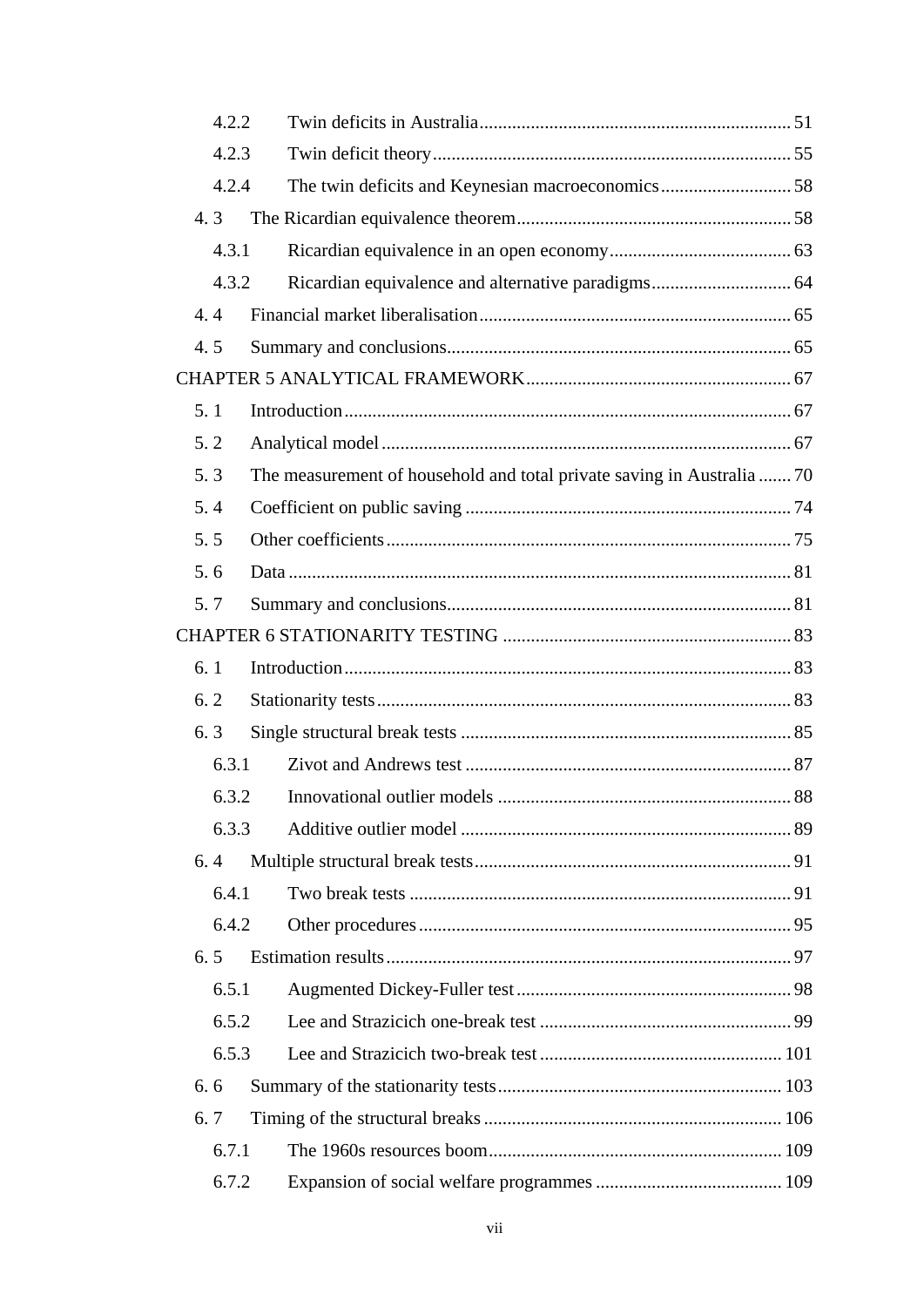| 6.7.3 |                                                         |  |  |  |
|-------|---------------------------------------------------------|--|--|--|
| 6.7.4 |                                                         |  |  |  |
| 6.7.5 |                                                         |  |  |  |
| 6.7.6 |                                                         |  |  |  |
| 6.8   |                                                         |  |  |  |
|       | CHAPTER 7 ESTIMATION AND HYPOTHESIS TESTING  114        |  |  |  |
| 7.1   |                                                         |  |  |  |
| 7.2   | The autoregressive distributed lag approach (ARDL)  114 |  |  |  |
| 7.3   |                                                         |  |  |  |
| 7.4   |                                                         |  |  |  |
| 7.4.1 |                                                         |  |  |  |
| 7.4.2 |                                                         |  |  |  |
| 7.4.3 |                                                         |  |  |  |
| 7.4.4 |                                                         |  |  |  |
| 7.5   |                                                         |  |  |  |
| 7.6   |                                                         |  |  |  |
| 7.7   |                                                         |  |  |  |
|       | CHAPTER 8 CONCLUSIONS AND POLICY RECOMMENDATIONS 151    |  |  |  |
| 8.1   |                                                         |  |  |  |
| 8.1.1 |                                                         |  |  |  |
| 8.2   |                                                         |  |  |  |
| 8.2.1 |                                                         |  |  |  |
| 8.2.2 |                                                         |  |  |  |
| 8.2.3 |                                                         |  |  |  |
| 8.3   |                                                         |  |  |  |
|       |                                                         |  |  |  |
|       |                                                         |  |  |  |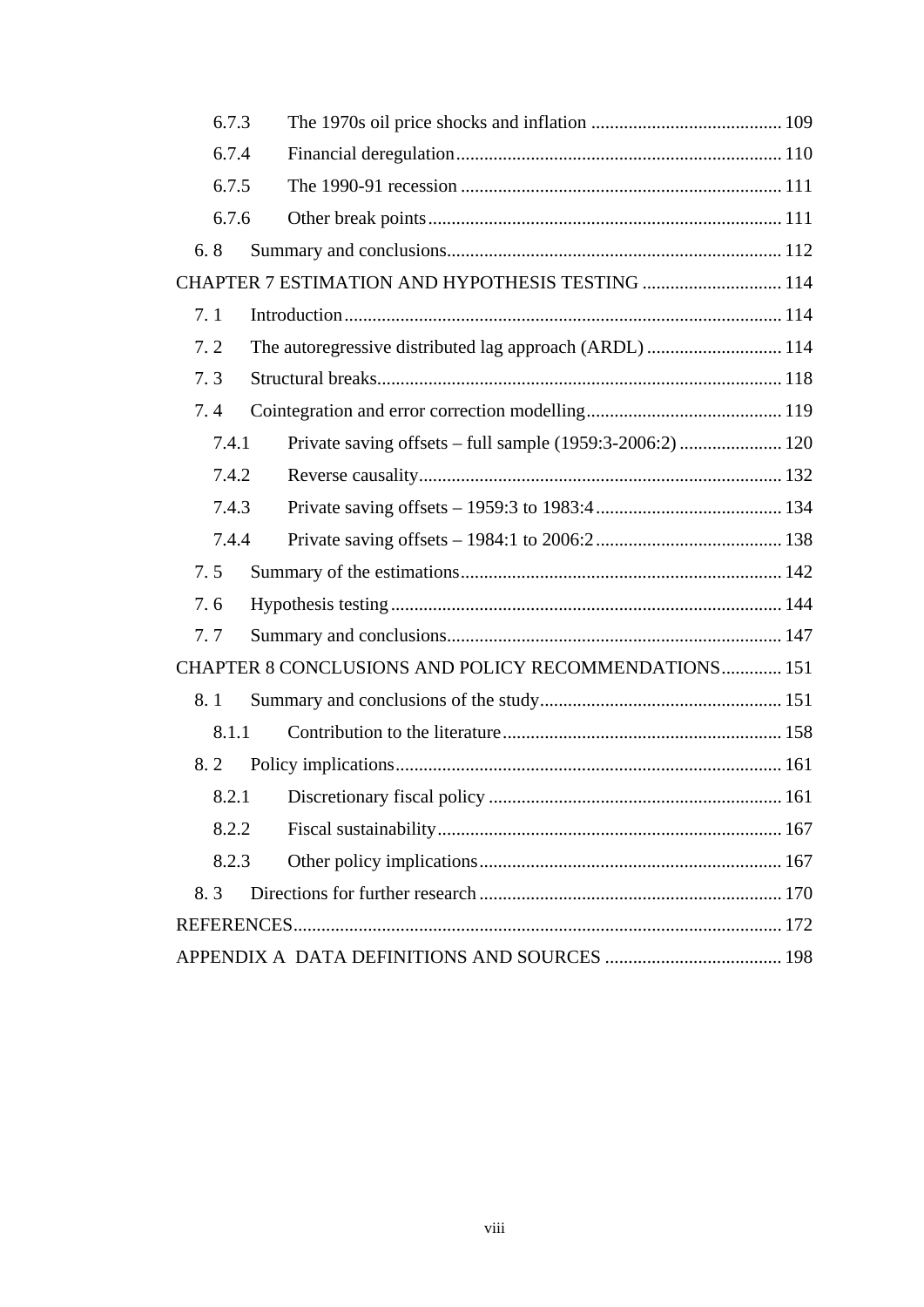## **LIST OF FIGURES**

<span id="page-11-0"></span>

| Figure 4.1 United States fiscal and current account balance (per cent of GDP) 49 |  |
|----------------------------------------------------------------------------------|--|
| Figure 4.2 Australia's fiscal and current account balance (per cent of GDP)51    |  |
|                                                                                  |  |
|                                                                                  |  |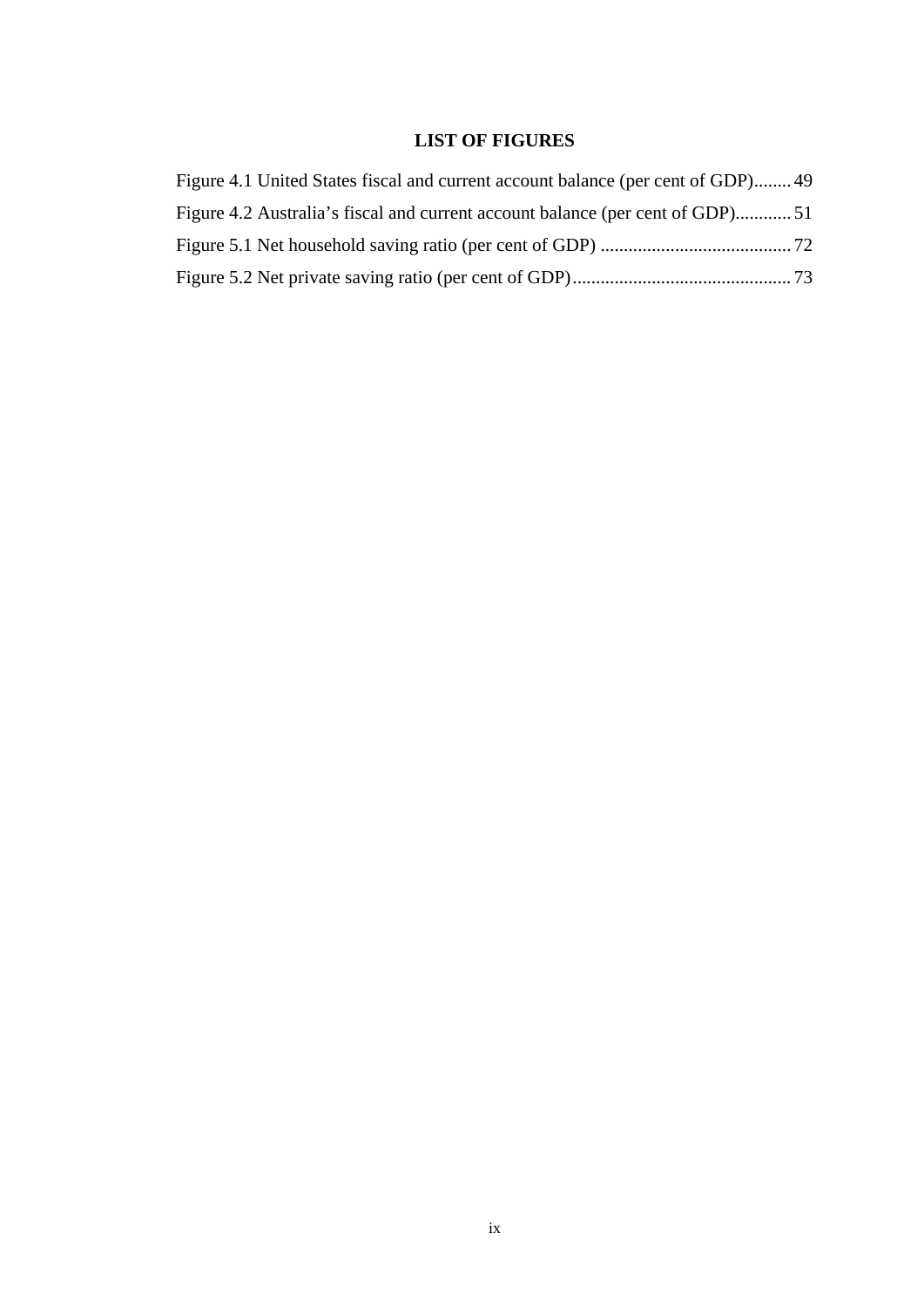## **LIST OF TABLES**

<span id="page-12-0"></span>

| Table 3.2 Capital account of the balance of payments (\$A million)  36             |  |
|------------------------------------------------------------------------------------|--|
|                                                                                    |  |
|                                                                                    |  |
| Table 6.2 Critical values for the one-break LM unit root test (Model C) 99         |  |
| Table 6.3 Results of the one-break LM unit root test (Model A)  100                |  |
| Table 6.4 Results of the one-break LM unit root test (Model C) 100                 |  |
| Table 6.5 Critical values for the two-break LM unit root test (Model C) 101        |  |
|                                                                                    |  |
| Table 6.7 Results of the two-break LM unit root test (Model C)  103                |  |
|                                                                                    |  |
|                                                                                    |  |
| Table 7.1 Results from bounds test on equation (7.11) – 1959:3 to 2006:2  123      |  |
| Table 7.2 Estimated long-run coefficients for equation (7.11)  124                 |  |
|                                                                                    |  |
|                                                                                    |  |
| Table 7.5 Estimated long-run coefficients for equation (7.12)  130                 |  |
|                                                                                    |  |
|                                                                                    |  |
| Table 7.8 Estimated long-run coefficients for equation (7.13)  133                 |  |
| Table 7.9 Results from bounds test on equation (7.11) – 1959:3 to 1983:4  135      |  |
| Table 7.10 Estimated long-run coefficients for equation (7.14)  136                |  |
|                                                                                    |  |
|                                                                                    |  |
| Table 7.13 Results from bounds test on equation (7.11) – 1984:1 to 2006:2  139     |  |
| Table 7.14 Estimated long-run coefficients for equation (7.15)  140                |  |
| Table 7.15 Error correction representation of equation (7.15) 141                  |  |
|                                                                                    |  |
| Table 7.17 Confidence intervals - long-run coefficients for government saving 146  |  |
| Table 7.18 Confidence intervals – short-run coefficients for government saving 147 |  |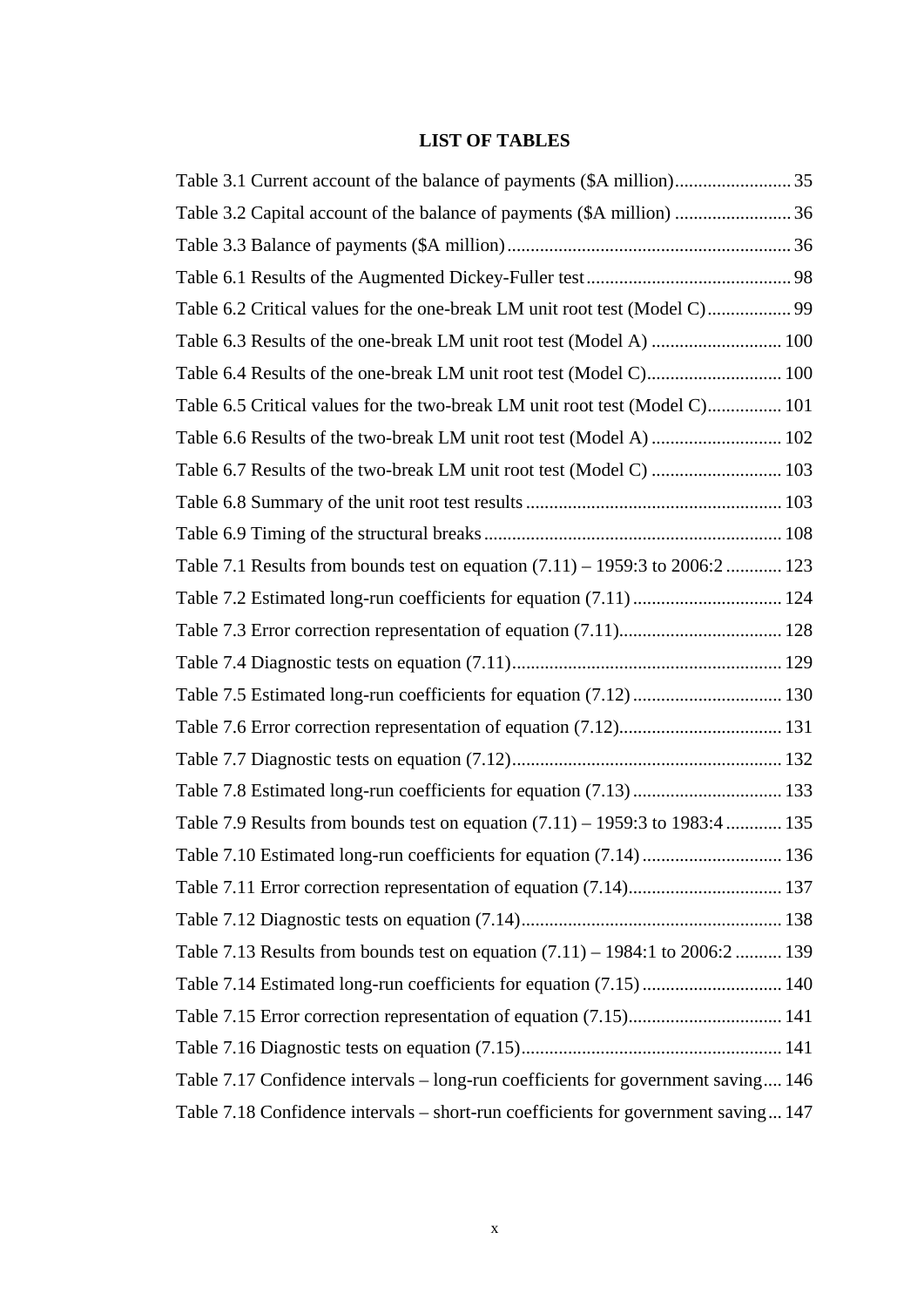#### **CHAPTER 1 INTRODUCTION**

<span id="page-13-0"></span>Fiscal policy has been subject to recurring debate in Australia for several decades, with its status as an arm of macroeconomic policy influenced by its perceived ability to affect prices and real economic activity. Over the 1960s and through to the 1980s, fiscal policy was frequently utilised for activist demand management, along with other objectives such as controlling inflation (depending on the prevailing economic circumstances at the time). However, the adoption of monetary policy (inflation targeting) over the past two decades has seen fiscal policy move to a focus on medium-term objectives and the sustainability of government finances; which continued through to the mid to late parts of this decade. The global financial crisis and recession over 2008 and 2009 has produced a renewed interest in activist fiscal policy – particularly where monetary policy has reached its zero nominal bound in a number of countries.

The following section provides a terse chronology of developments in Australian fiscal policy over the past two to three decades, which then leads into a discussion of the research motivation for this thesis. Section 1.3 states the research objectives, which includes the hypothesis to be tested. This is followed by a statement on the original contribution to the literature in section 1.4, and concludes with a discussion of the organisation of the thesis in section 1.5.

#### <span id="page-13-1"></span>**1. 1 Recent fiscal policy developments**

During the early to mid 1970s, fiscal policy was heavily conditioned by inflation considerations, but held a central theme of managing short-run fluctuations in output. Kennedy (et al: 2004) note that the election of the Fraser Government in 1975 saw a marked shift in the Commonwealth's fiscal strategy, with spending restraint emphasised as a means of reducing inflationary pressures. While the focus remained on reducing inflation through to the early 1980s, large budget deficits were delivered by the Hawke Government in 1983-84 and 1984-85 as a means of supporting the economy following a number of financial and regulatory reforms (Kennedy et al: 2004).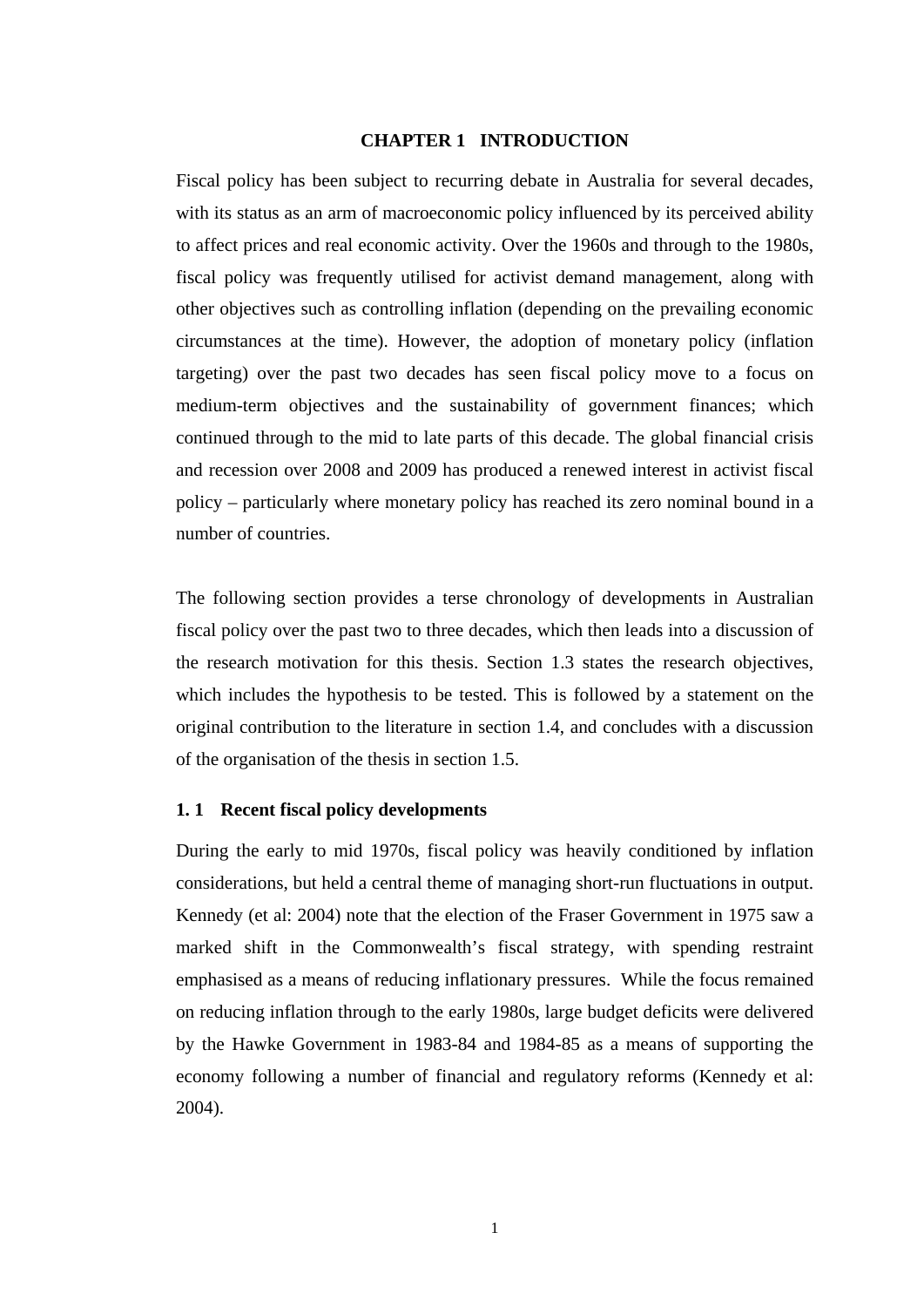In the United States during the 1980s, expansionary fiscal policy by the Reagan Administration placed upward pressure on US interest rates – subsequently boosting the US dollar. An appreciation of the exchange rate led to a fall in net exports and a rise in the US current account deficit; leading economists such as Martin Feldstein to argue that these deficits were linked, or "twins". However, proponents of the new classical theories challenged this proposition – pointing to the Ricardian equivalence theorem as an antonym to twin deficit theory – and arguing that fiscal deficits have no impact on real economic activity.

Australia's fiscal policy debate in the mid to late 1980s was influenced by the twin deficits hypothesis. Following the depreciation of the Australian dollar, a widening of the current account deficit (and a marked increase in net foreign debt) led to community unease. A period of fiscal consolidation in the late 1980s was undertaken in an attempt to reduce the current account deficit. However, a number of prominent academics<sup>[1](#page-14-0)</sup> argued that the current account was not a concern for fiscal policy, with the balance of payments being the outcome of saving and investment decisions made by optimising individuals and organisations.

Research interest in fiscal policy waned over the 1990s, and for the most part of the 2000s, as the "new consensus" on macroeconomic policy saw monetary policy (inflation targeting) assuming the role of stabilising short-run fluctuations in prices and output in most advanced economies. Fiscal policy was increasingly directed toward the medium-term sustainability of government balance sheets and allowing the automatic stabilisers to freely operate. Fiscal policy debates in Australia were reignited in the mid 2000s as the Howard Government undertook a series of personal income tax cuts. At that time, the economy was operating at or near full capacity with unemployment around 30-year lows. Critics argued that this loosening of fiscal policy would only add to aggregate demand – leading to higher inflation and interest rates.

Sharp falls in output associated with the global financial and economic crisis in 2008 and 2009 has seen fiscal stimulus packages enacted in many countries, and a

 $\overline{a}$ 

<span id="page-14-0"></span> $1$  Makin (1988), Pitchford (1989) and Corden (1991).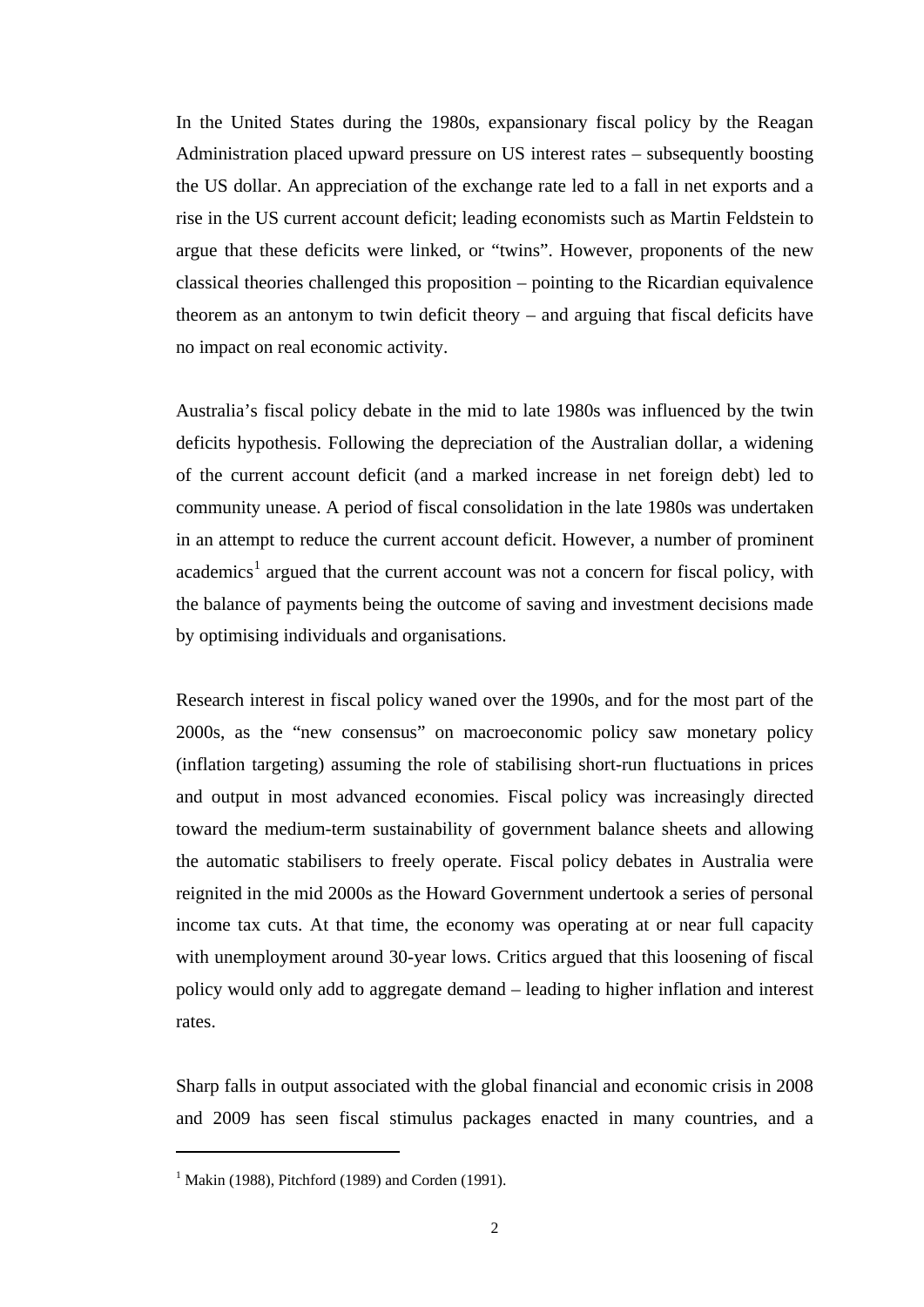renewed interest in activist fiscal policy. In a number of countries monetary policy had reached the zero bound on nominal interest rates, leaving quantitative easing measures and fiscal policy to support aggregate demand.<sup>[2](#page-15-1)</sup> To prevent a severe and prolonged global downturn, in late 2008 the International Monetary Fund (Spilimbergo et al: 2008) called for a fiscal loosening across the advanced economies amounting to at least 2 per cent of global gross domestic product (GDP). By mid 2009, Australia had implemented fiscal stimulus packages amounting to around 3 per cent of GDP in 2008-09 and 2 per cent of GDP in 2009-10 (Commonwealth of Australia: 2009a).

#### <span id="page-15-0"></span>**1. 2 Research motivation**

 $\overline{a}$ 

Of key interest for this thesis is the debate as to whether fiscal policy has a marked impact on national saving and economic activity. Considering a deterioration in the government's fiscal position, if private saving rises by less than the fall in government saving, national saving falls. In an open economy where capital mobility is perfect, the adjustment required to restore balance between national saving and investment is met through higher capital inflows. The higher demand for domestic assets results in an appreciation of the exchange rate. Where capital mobility is imperfect, the decline in national saving results in higher interest rates, and a combination of lower domestic investment and higher capital inflows; again leading to an appreciation of the currency.

Under both cases of perfect and imperfect capital mobility, the higher exchange rate results in a deterioration in the balance of payments. As noted above, this twin deficit argument had a marked influence on Australia's fiscal strategy through the late 1980s and early 1990s. Contrary to this view, where private saving rises by the same amount as the deterioration in government saving, national saving remains unchanged; and further adjustments to interest rates, the exchange rate and capital inflows are not required. This situation is consistent with the Ricardian equivalence theorem, which posits that fiscal policy is relatively ineffective in its ability to influence the macroeconomy.

<span id="page-15-1"></span> $2^2$  Countries including the United States, Japan and the United Kingdom had nominal interest rates at or near zero from late 2008 through 2009.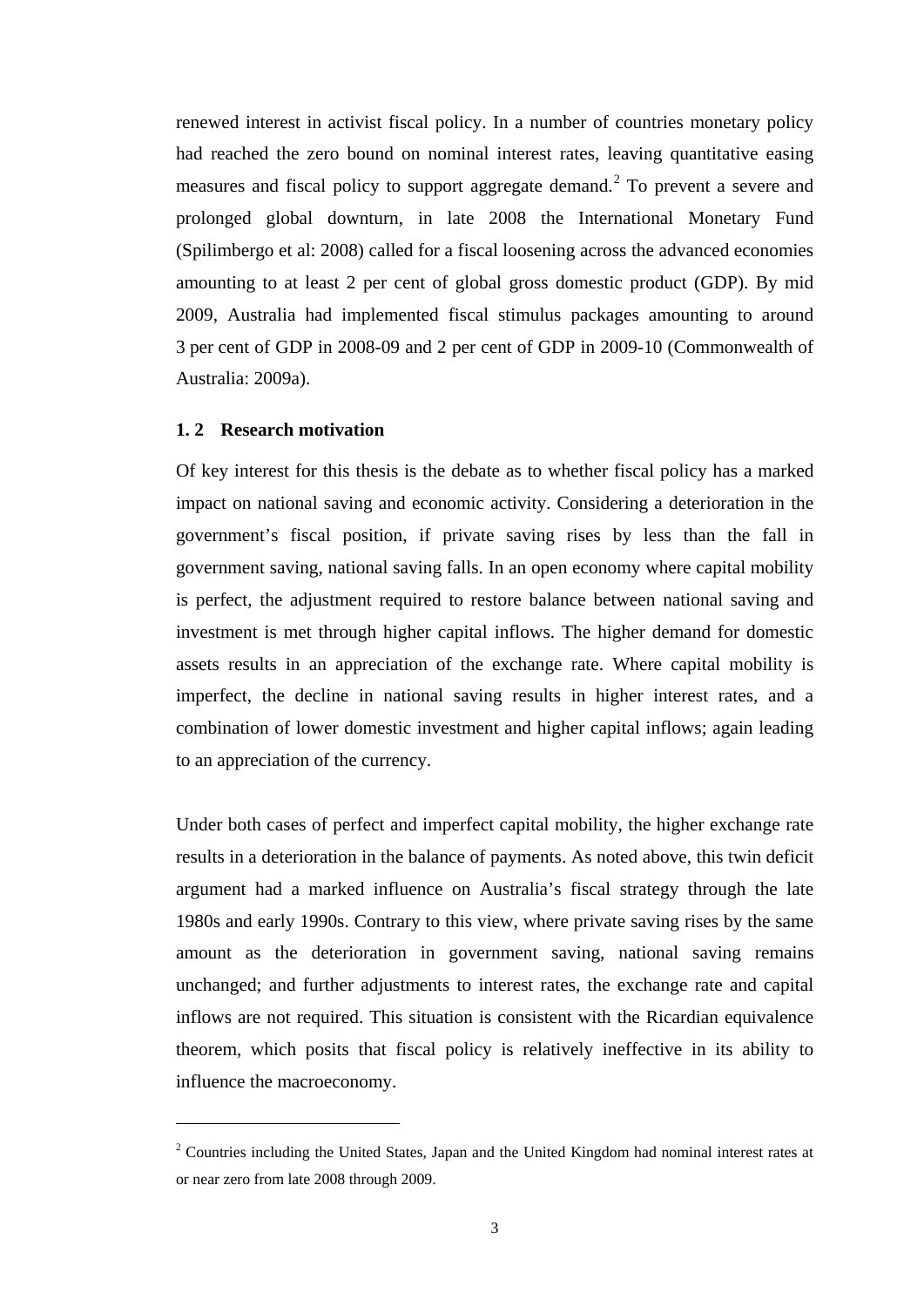#### <span id="page-16-0"></span>**1. 3 Objectives of the study**

 $\overline{a}$ 

The primary objective of this thesis is to assess the efficacy of fiscal policy in Australia as a countercyclical policy tool. The thesis will consider whether private saving behaves in a manner that is consistent with Ricardian equivalence, where the actions of far sighted agents mitigate the effects of fiscal policy, or conversely, whether fiscal policy has some ability to influence real economic activity – leading to effects consistent with the twin deficits hypothesis. The specific objectives for this study include:

- testing the relationship between private saving and the general government's fiscal position in Australia;
- determining to what extent this relationship is consistent with the Ricardian equivalence theorem or the twin deficits hypothesis, and using the results to make a broad assessment on the efficacy of fiscal policy;
- assessing how this relationship has evolved over time, particularly with regard to structural change in Australia's economy; and
- examining structural breaks in both the individual variables and the analytical model using recently-developed econometric procedures.

To meet these objectives, a model that considers the extent to which private saving responds to changes in general government<sup>[3](#page-16-1)</sup> saving (the fiscal stance) is employed. While this framework lends itself towards explaining Ricardian equivalence effects, the coefficient on government saving can also be considered as a broad measure of the impact of fiscal policy on short- and long-run aggregate demand. Additional explanatory variables have also been selected with regard to what economic theory suggests are significant drivers of private saving. These variables include income, real interest rates, inflation, unemployment, welfare safety nets, the terms of trade, and proxies for financial openness and wealth. The analytical model is estimated within a cointegration framework using the autoregressive distributed lag (ARDL)

<span id="page-16-1"></span><sup>&</sup>lt;sup>3</sup> The System of National Accounts (Australian Bureau of Statistics: 2000) defines general government (total) as the summation of the Commonwealth, state and local government sectors.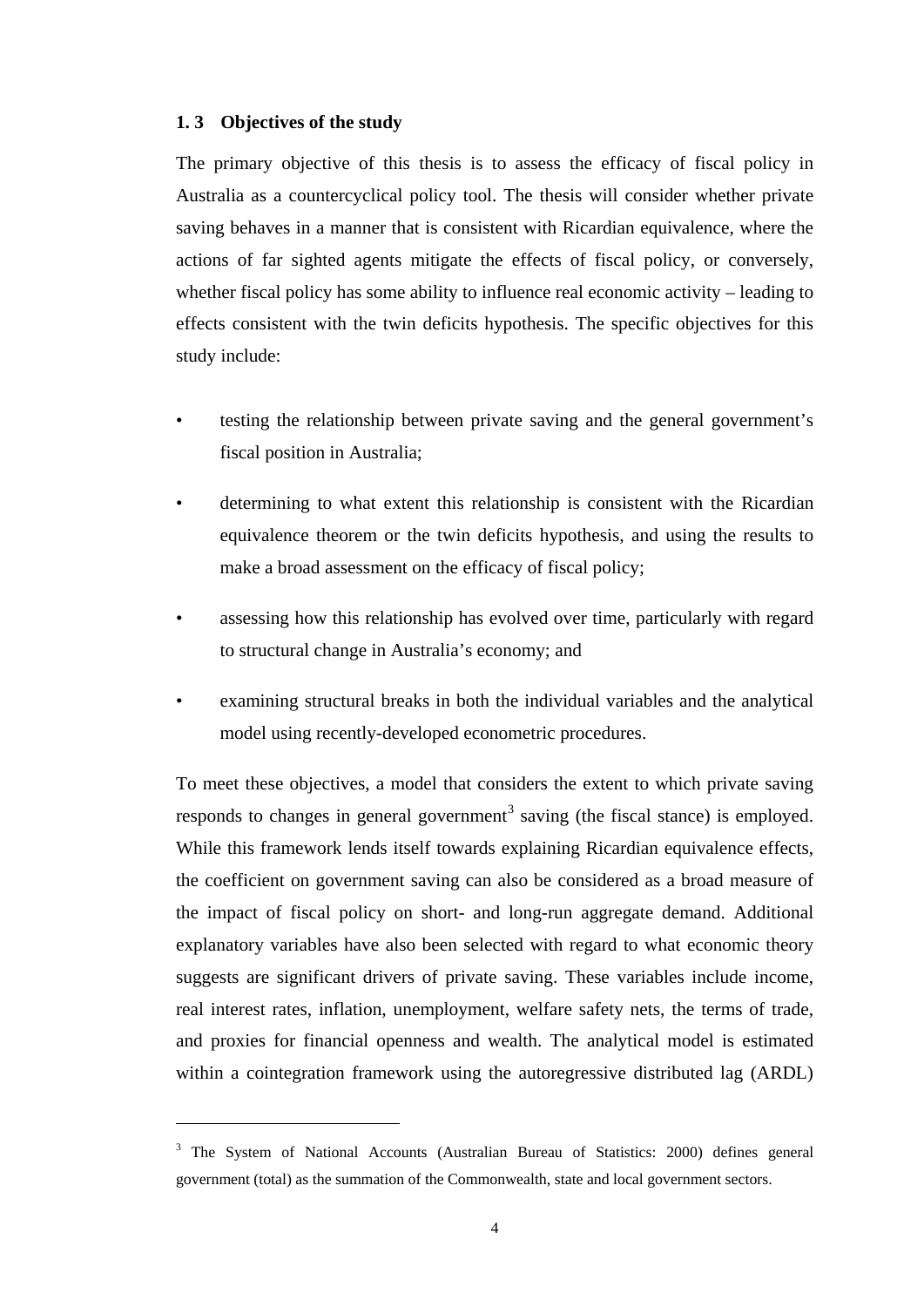method. This estimation procedure provides both short- (error correction) and longrun coefficient estimates, and can easily accommodate both stationary and nonstationary variables.

The hypothesis to be tested in this thesis has been constructed as:

*Does fiscal policy influence private saving behaviour in a manner that is consistent with Ricardian equivalence, thus mitigating the effects of fiscal policy, or does fiscal policy exert a substantial influence on the Australian economy – invoking effects on the balance of payments consistent with the twin deficits hypothesis?* 

Chapter 5 will specify how the estimated sign and magnitude of the coefficient on government saving will allow for testing of this hypothesis.

#### <span id="page-17-0"></span>**1. 4 Contribution to the literature**

The work conducted in this thesis will provide a more up-to-date analysis of the efficacy of fiscal policy in Australia. As noted by Kennedy (et al: 2004), there is little empirical evidence on the efficacy of fiscal policy in Australia, or estimates of fiscal multipliers. Additionally, most empirical work focusing on the twin deficits versus Ricardian equivalence debate was conducted in the late 1980s, or early 1990s.

A long sample is considered, using quarterly data from 1959 through to 2006. However, it is important to note that the Australian economy has been subject to a substantial amount of structural change over this time. From the 1950s through to the early 1980s, the economy was heavily regulated, with markets subject to price controls, tariff protection, a fixed exchange rate, and government controls on bank deposits, interest rates and credit. The 1980s saw a period of large and rapid reform, with the floating of the dollar, removal of restrictions on credit creation, interest rates, foreign capital inflows (licensing of foreign banks) and other broader reforms around centralised wage fixation, market pricing and removal (or lowering) of tariffs and subsidies.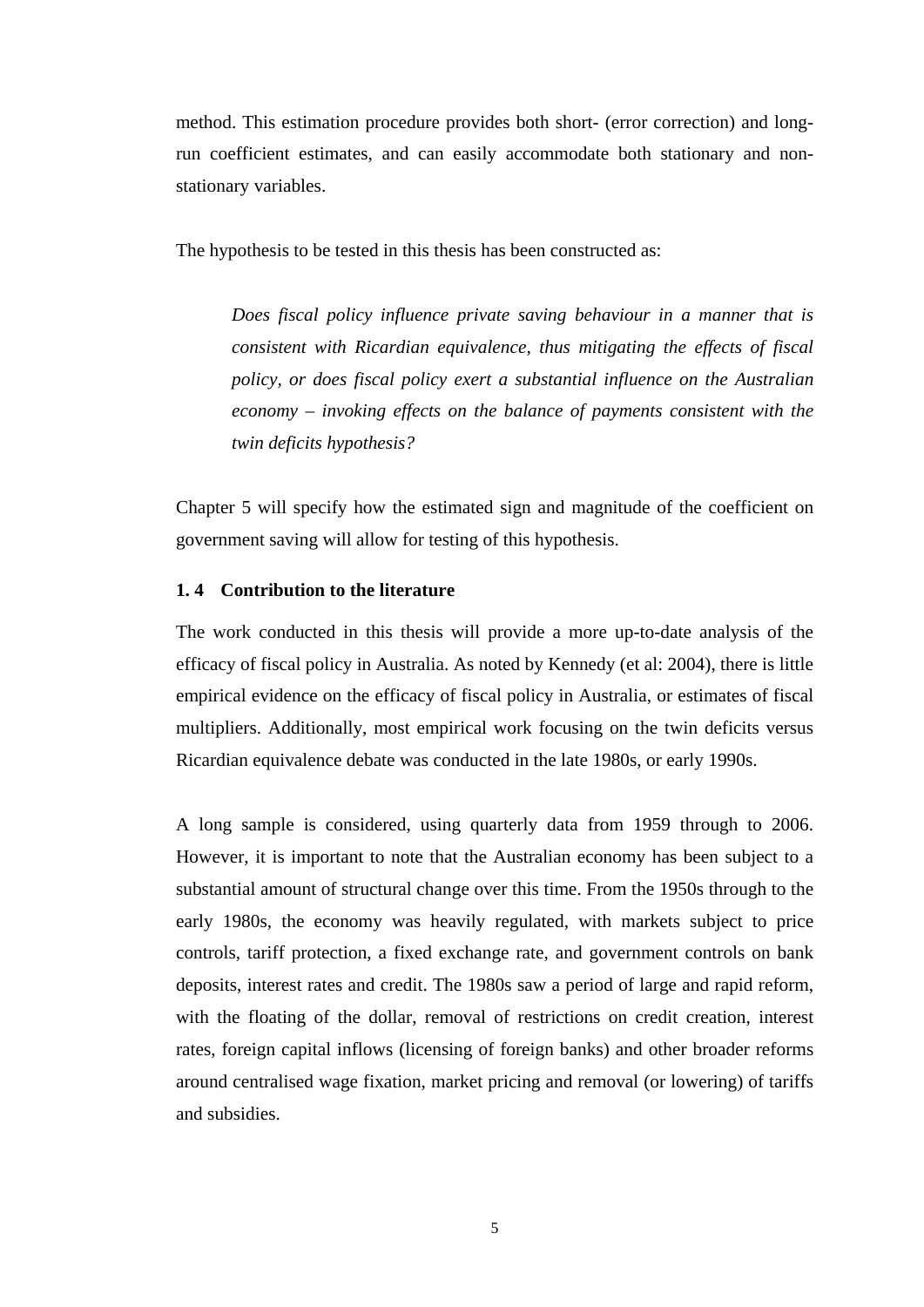Recent developments in time series econometrics have recognised that structural shifts can lead to spurious estimation results and may bias standard cointegration tests. While traditional Augmented Dickey-Fuller tests for stationarity are conducted, the more advanced Lee and Strazicich one- and two-break unit root tests are also used. Attention is also paid to the timing of the structural breaks, and how these accord with *a priori* expectations of when major changes in the economy have occurred. An additional flexibility of the ARDL method for cointegration is that it can allow for additional variables, which in this case will be dummy variables that correspond to structural breaks in the Australian economy.

With the economy becoming more integrated into global markets over the past two decades – particularly capital markets – the analytical model will also be estimated with the sample split between the pre and post financial market and regulatory reforms. As private credit markets have become more developed, access to personal credit has improved, meaning that households may in fact find it easier to smooth consumption. In this situation one may observe households behaving in a Ricardian manner, particularly where they may offset a short-term fiscal contraction with increased borrowing (higher consumption and lower saving). It is anticipated that the estimation results from the split sample will indicate whether fiscal policy has become relatively less effective over time. These estimations will also shed further light as to whether the other explanatory variables have become more or less influential as determinants of private saving.

#### <span id="page-18-0"></span>**1. 5 Organisation of the thesis**

Chapter 2 surveys the empirical evidence for both the Ricardian equivalence theorem and the twin deficits hypothesis. Previous studies that present empirical evidence for Australia are also highlighted. Attention is also given to the general efficacy of fiscal policy – particularly the empirical literature regarding the size and magnitude of fiscal multipliers. This chapter concludes with a critique of the literature.

Chapters 3 and 4 outline the statistical definition of the balance of payments, theories of current account determination, and the economic theory underlying both twin deficits and Ricardian equivalence. Some discussion is provided to the fundamental differences in the Keynesian and New Classical economics underlying both theories,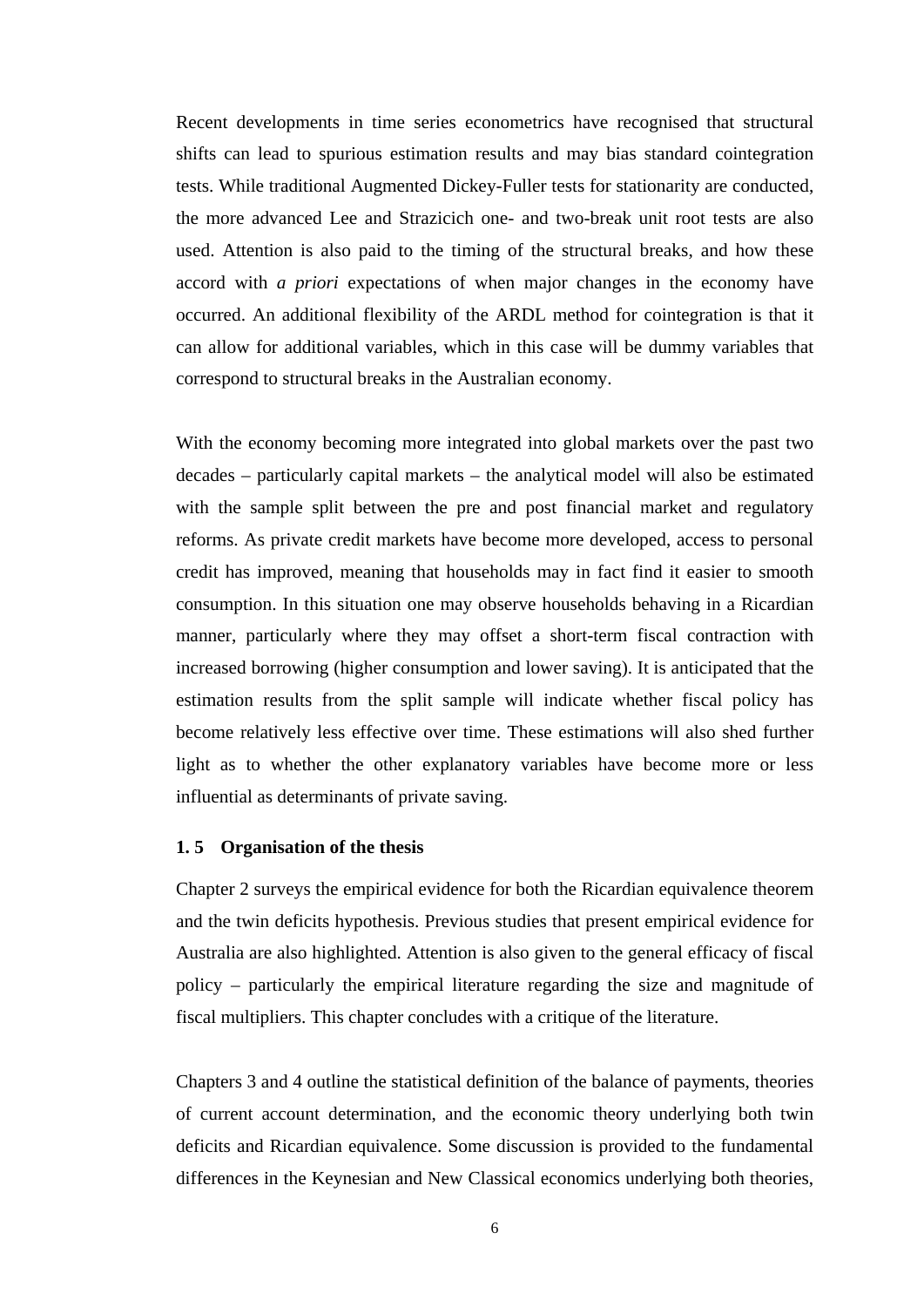while Chapter 4 also notes how structural change – particularly financial liberalisation – may have eroded the efficacy of fiscal policy.

Chapter 5 outlines the analytical model that will be employed in this thesis. As noted above, the analytical model considers the extent to which private saving responds to changes in government saving. Additional explanatory variables include income, real interest rates, inflation, unemployment, welfare safety nets, the terms of trade, and proxies for financial openness and wealth. This chapter also discusses how official measures of saving in Australia relate to the economic concept of saving. Similarly, the measurement of financial openness and wealth effects are also discussed in some detail. Previous empirical studies, particularly those that focus on Australia, have not paid a great deal of attention to the measurement of these variables.

Before proceeding with the estimation of the analytical model, Chapter 6 considers the time series properties of the data. Recent theoretical developments regarding time series econometrics for dealing with structural breaks are outlined. Following this, the Lee and Strazicich one- and two-break tests are conducted on each data series. Attention is then given to the timing of the structural breaks suggested by these tests and how they accord with historically significant changes in the Australian economy.

Chapter 7 estimates the analytical model. Following the results from Chapter 6, dummy variables are introduced into the estimations to accord with structural breaks in the Australian economy. The analytical model will also be estimated with the sample split between the pre and post financial market and regulatory reforms which occurred in the 1980s; with the floating of the Australian dollar in December 1983 taken as the sample break. It is anticipated that the split sample estimations will indicate whether fiscal policy has become relatively less effective over time. After conducting the estimations, hypothesis tests are applied to the coefficient on government saving.

Chapter 8 summarises and concludes this thesis. In reviewing the results, areas for further research are canvassed. Policy implications arising from the results are also considered.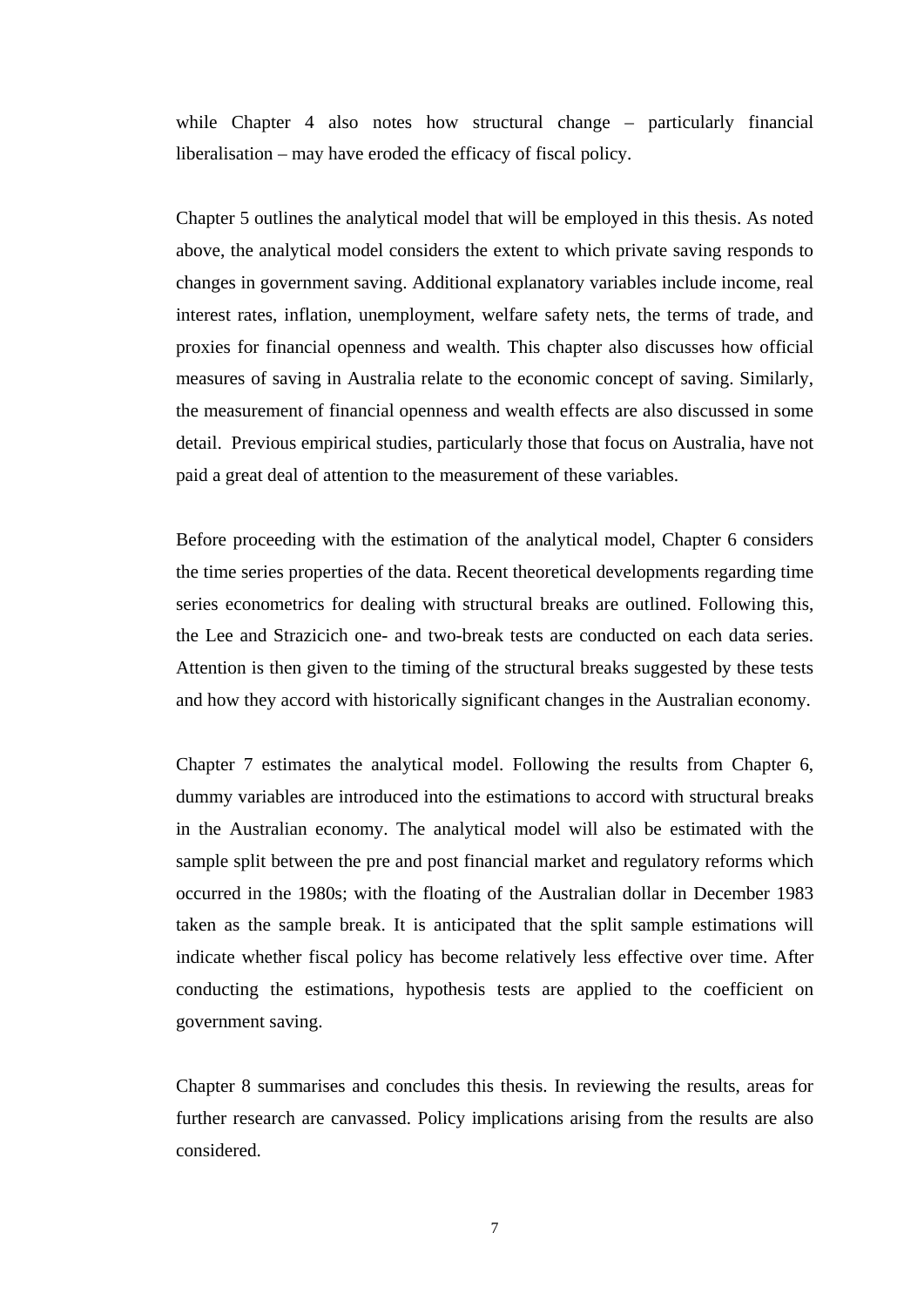#### **CHAPTER 2 LITERATURE REVIEW**

#### <span id="page-20-1"></span><span id="page-20-0"></span>**2. 1 Introduction**

Before proceeding with chapters covering the underlying economic theory for this thesis and the analytical framework that will be employed, it is crucial to survey the previous literature that is relevant to this work. In addition to considering the empirical evidence regarding Ricardian equivalence and the twin deficits hypothesis, the literature review will also consider previous empirical studies on the efficacy of fiscal policy (fiscal multipliers).

This chapter consists of four sections, which begins with a survey of the empirical literature on the efficacy of fiscal policy. Section 2.3 includes a number of subheadings, and considers the empirical literature for Ricardian equivalence, the twin deficits hypothesis, and empirical studies on the twin deficits in Australia. This is followed by a critique of the previous literature in section 2.4. The chapter concludes with a summary of the literature and a discussion that highlights the original contribution that will be made in this thesis.

#### <span id="page-20-2"></span>**2. 2 Empirical studies on the efficacy of fiscal policy**

During the 1980s and 1990s, discussion and empirical research on fiscal policy focused primarily on fiscal deficits and government debt as a source of balance of payments problems (twin deficits) and inflation. Research on these areas of fiscal policy waned (particularly in Australia) as balance of payments issues were increasingly viewed as the outcome of optimising individuals and organisations, and monetary policy had assumed the role for achieving short-run stability in output and prices in most advanced economies. However, economic circumstances in a number of countries has seen a renewed interest in the use of fiscal policy for macroeconomic stabilisation. This occurred in Japan over the 1990s – where activist fiscal policy was used in an attempt to boost the economy in the face of slow economic growth and deflation (which had reduced the effectiveness of monetary policy) – and secondly in the United States with a series of income tax cuts in 2001 and 2003 to support economic recovery.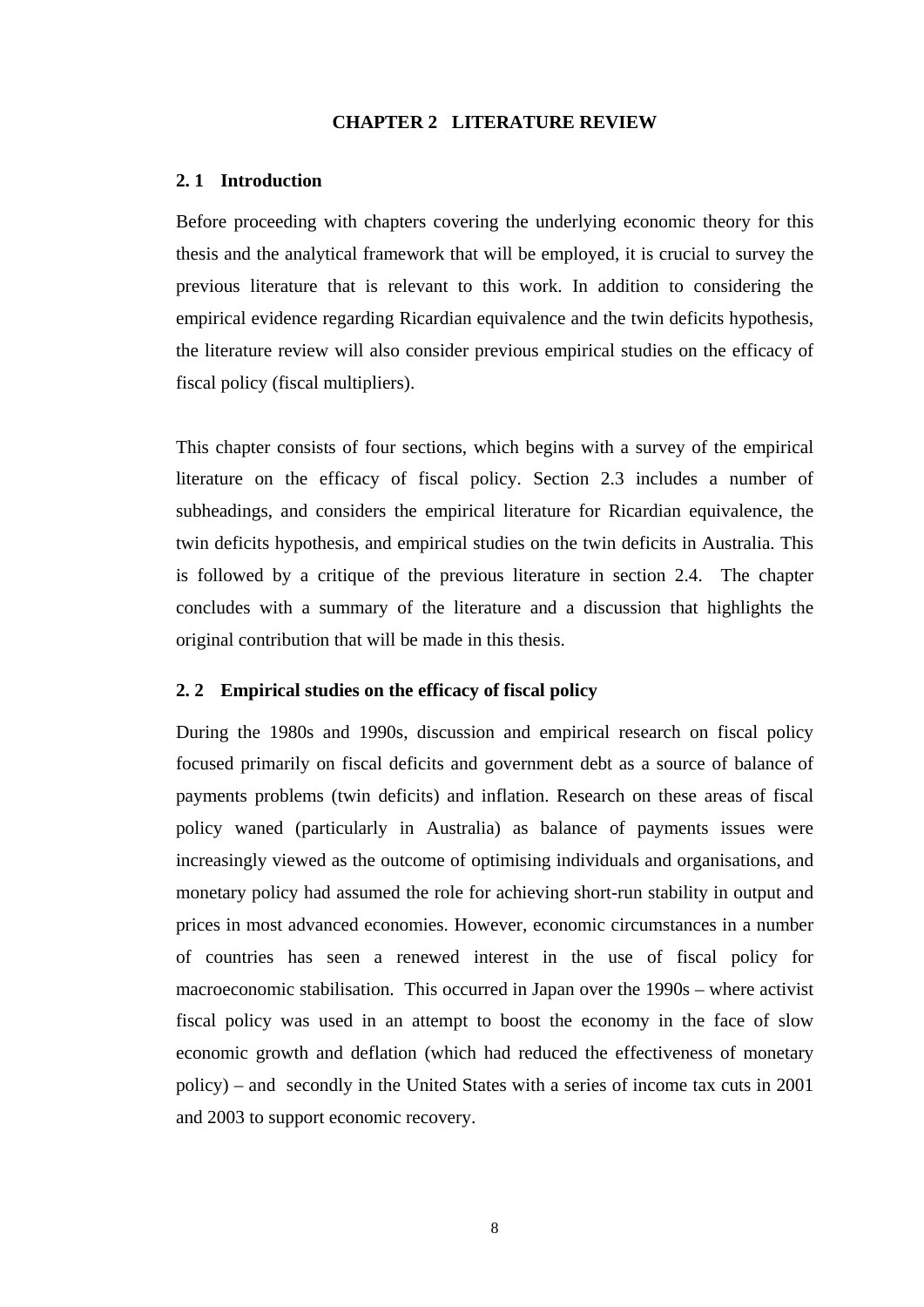More recently, the sharp economic downturns associated with the global financial crisis in 2008 and 2009 has seen fiscal stimulus packages enacted in many countries, including Australia. However, this increased interest in activist fiscal policy (and earlier actions by Japan and the United States) has to date not seen a large increase in empirical work on the efficacy of fiscal policy and multipliers. As noted by Bayoumi and Sgherri (2006), the volume of analysis on fiscal multipliers is in fact relatively small.

Fiscal multipliers are a feature of Keynesian models – where price rigidity and excess capacity is assumed – and output is determined by aggregate demand. Fiscal expansions therefore have a multiplier effect on aggregate demand and output, with the value of the multiplier usually greater than one and increasing with the responsiveness of consumption to current income. These models also allow for crowding out, which can occur through either: changes in interest rates; exchange rate movements; the extent to which government-provided goods and services substitute for those provided by the private sector; and the extent to which an increase in demand is met through imports. Such crowding out affects will alter the size of fiscal multipliers.

In contrast, the New Classical economics has developed alternative theories regarding the impact of fiscal policy. Ricardian equivalence, rational expectations, consumption-smoothing and uncertainty impacts all emphasise microfoundations, and where such effects occur, act to offset or dampen the efficacy of fiscal policy.

Hemming (et al: 2002) provides an excellent survey of the international evidence on fiscal multipliers from simulations using macroeconomic models and reduced-form specifications. In short, Hemming reports that positive fiscal shocks, generated using estimated macroeconomic models, produce positive multipliers, with expenditure multipliers in the range of 0.6 to 1.5 and tax multipliers in the range of 0.3 to 0.8; long-term multipliers are generally smaller and some are negative.

Reduced-form estimates of fiscal multipliers have tended to place a great deal of attention on the United States, and more recently, Japan. Early studies were usually characterised by output as a dependent variable, followed by other explanatory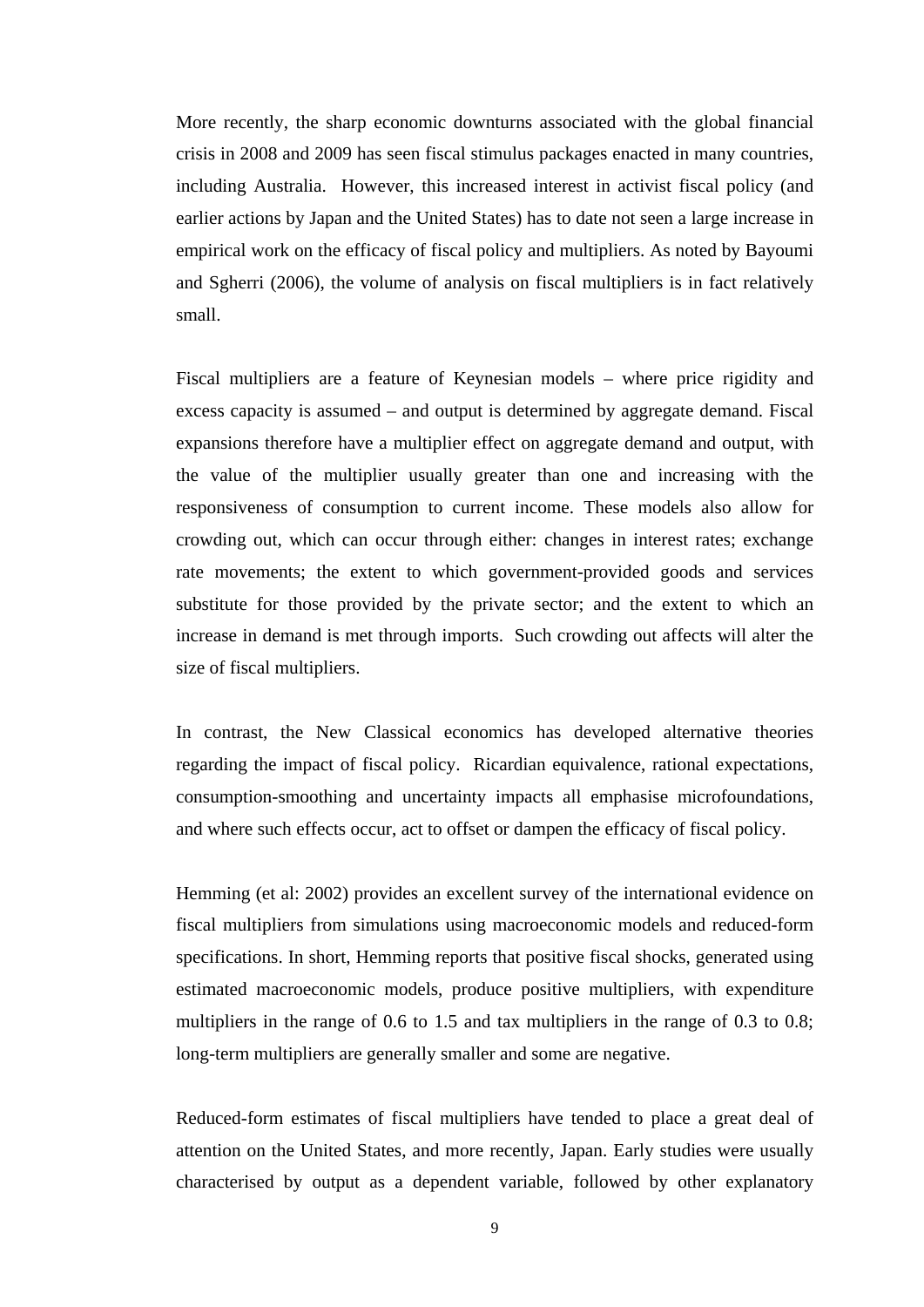variables to capture discretionary fiscal policy (Hemming et al: 2002). Barro (1981) found that temporary changes in defence spending have strong positive effects on output, implying a multiplier in the range of 0.6-0.8; permanent shifts in defence spending have a weaker but still positive effect on output, with a multiplier in the range 0.2-0.6. Romer and Romer (1994) and Perry and Schultze (1993) include variables to control for monetary policy and lags, and derive significantly smaller fiscal multipliers (closer to those yielded by simulation models).

Hemming (et al: 2002) note that a number a number of studies have sought to identify exogenous fiscal shocks more precisely, particularly with regard to endogeneity problems that can occur when estimating fiscal policy effects on output. Ramey and Shapiro (1997) identify three episodes of sharply increased military spending and use these as dummy variables in autoregressions on GDP. They report a positive and significant effect of these defence spending shocks on GDP at impact and after 4-6 quarters. Edelberg, Eichenbaum and Fisher (1999) use the same dummy variables in a VAR framework, and find a similar response on GDP. Other VAR analyses have sought to determine the output effects of fiscal shocks. These studies infer multipliers between 0.1 and 0.9. Using cointegration and error correction analysis, Weber (1999) found long-run multipliers between 1.1 and 1.4.

For Japan, Matsuoka (1996) estimates short-term spending multipliers between -0.2-0.4, while the International Monetary Fund (IMF) estimated a spending multiplier of 0.6 using OLS techniques. Bayoumi (2000) found a short-run government spending multiplier of 0.7 through a VAR model, while the IMF (2002), using a structural VAR model, found the short-run impact multiplier of government spending to be around 0.4.

For the Euro area, Bruneau and de Bandt (1999) report estimates for France and Germany and conclude that fiscal shocks have had almost no effect on output in France in the short-term, but a more significant impact in Germany, with the multiplier peaking at 0.8. Van Aarle (et al: 2003) estimate fiscal multipliers for the euro area and for fifteen EU countries individually. Positive tax and expenditure multipliers were found, while the individual country estimates produced a substantial amount of variation. More recently, Al-Eyd and Barrell (2005) estimated multipliers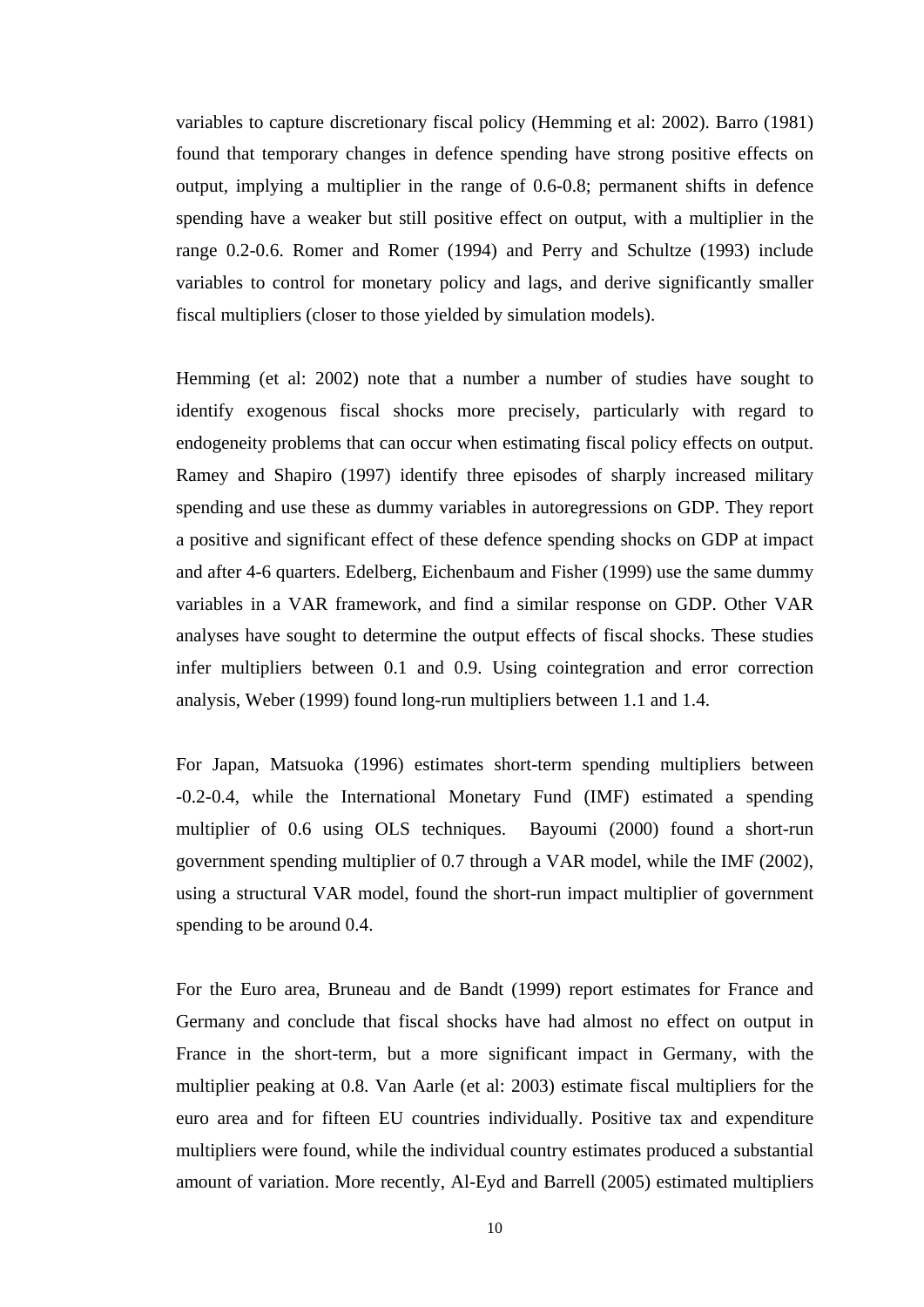for five European countries (France, Germany, UK, Italy, Spain). Results from this study broadly confirm those of other findings, particularly larger multipliers for Germany, and suggest that the proportion of liquidity constrained households in each country impacts the multiplier estimates.

As Kennedy (et al: 2004) note, there is little empirical evidence on the efficacy of fiscal policy in Australia, or estimates of fiscal multipliers. What little evidence that is available is broadly consistent with what has been observed in other studies. Perotti (2002) finds a positive short-term impact spending multiplier of 0.6 for Australia over the past two decades, peaking at 0.8 after 14 quarters. The estimate of the long-term spending multiplier is 0.6 over the same period. Perotti (2002) also found solid short-term multipliers for Germany, consistent with Bruneau and de Bandt (1999).

De Arcangelis and Lamartina (2003) estimate an SVAR model similar to that of Blanchard and Perotti (2002) for Germany, France, Italy and the United States. The estimated impact of fiscal policy shocks was limited: with a 1 per cent change in government spending (or taxes) on GDP rarely having an impact on output no greater than 0.1 per cent in a quarter. These low multiplier estimates are consistent with those of Perotti (2002).

Bayoumi and Sgherri (2006) estimate fiscal multipliers based on an intertemporal model where households are myopic, discounting the future at a higher rate than the prevailing real rate of interest. In this framework, a tax cut (or an increase in transfers) raises spending because the wedge between the real interest rate and the discount rate implies that the net present value of the tax cut exceeds that of the subsequent increase in taxes needed to keep the government solvent. Consumption functions were estimated with error corrections models for the United States from 1955. Results suggest that consumers spend almost two-thirds of a change in their income, but only about one-third of any change in net taxes.

More recent studies have included those of Gali (et al: 2007), and Perotti (2007). Gali estimated the response of several macroeconomic variables to a government spending shock, with results suggesting an output multiplier in the United States of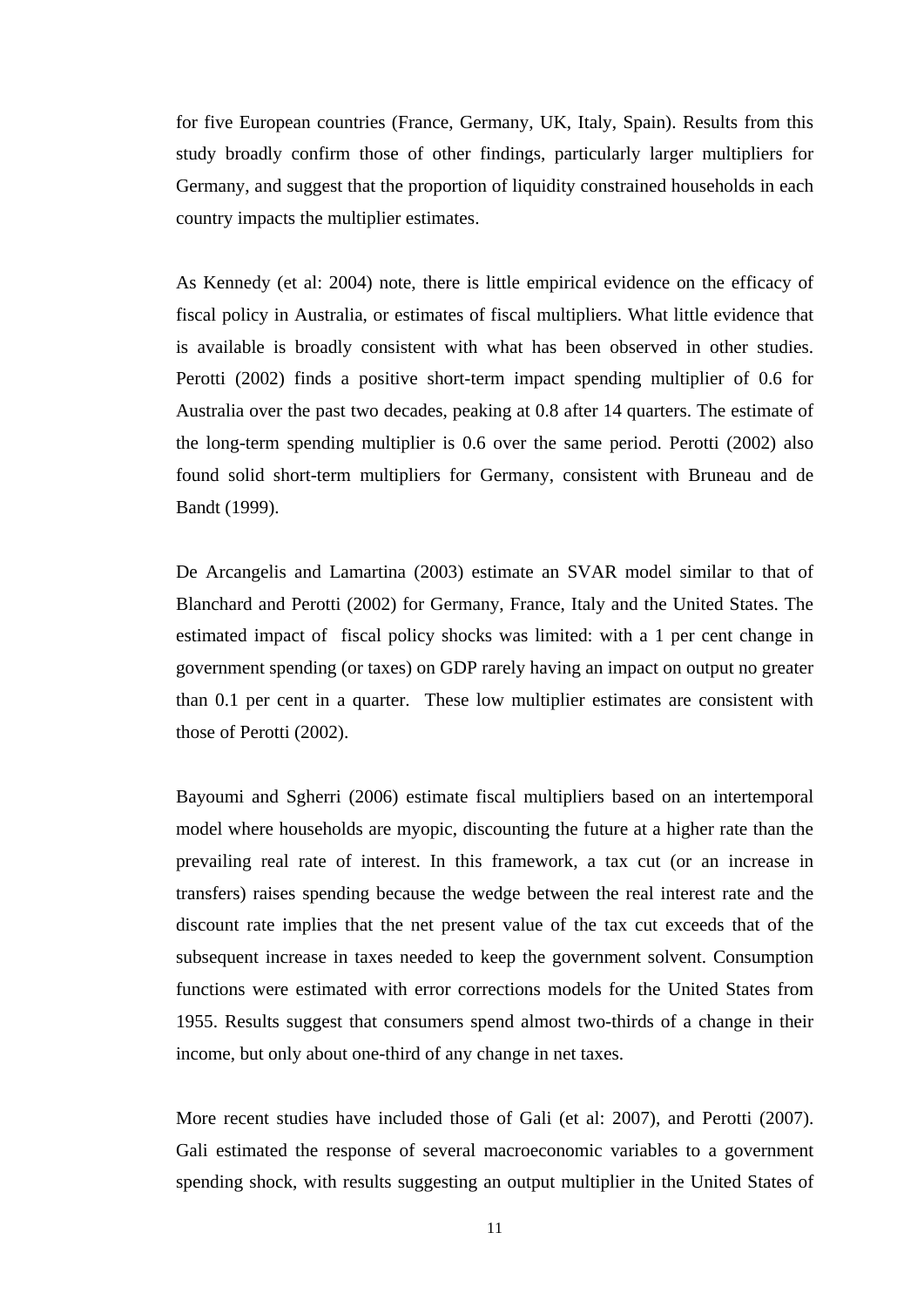0.68 per cent on impact, rising to 1.74 per cent after two years. Perotti conducted an SVAR analysis on both quarterly and annual data for the United States, the United Kingdom, Canada and Australia. Responses of GDP and consumption were positive in all countries, but smaller than the US, where the output multiplier was estimated as 0.72-0.98 on the quarterly data, and 3 on the annual data series – which is substantially higher than many other studies. For Australia, Perotti estimates output multipliers of around 1.3 on the quarterly data (1959:3-2006:2), and between 1.13- 1.68 on the annual data (1949-2006). Outside of the United States, Perotti's estimated consumption multipliers were rarely larger than 0.5, and were statistically insignificant for Australia.

The IMF's 2008 World Economic Outlook contains recent measures of fiscal multipliers. A regression analysis attempted to examine the effects of discretionary fiscal policy on real GDP growth, while controlling for the potential effects from monetary policy and other sources of demand that might affect the transmission of fiscal stimulus. The IMF finds that for advanced economies, a 1 percentage point fiscal stimulus leads to an increase in real GDP growth of around 0.1 per cent on impact, and up to 0.5 per cent after three years. Additionally, the IMF's analysis suggests that revenue-based stimulus measures seem to be more effective in boosting real GDP than expenditure-based measures, particularly in the medium term and in advanced economies. Expenditure-based shocks were found to have consistently negative effects in emerging economies after three years, perhaps reflecting concerns that once implemented, increased expenditures become entrenched spending and difficult to remove.

Mountford and Uhlig (2008) conducted a VAR analysis on quarterly data for three types of policy scenarios for the United States: a deficit financed spending increase; a balanced budget spending increase (financed with higher taxes); and a deficit financed tax cut, in which revenues increase but government spending stays unchanged. Estimated multipliers were 0.91 for deficit spending, 0.47 for balanced budgets and 3.8 for tax cuts – which is quite large compared with previous empirical estimates of tax multipliers for the United States.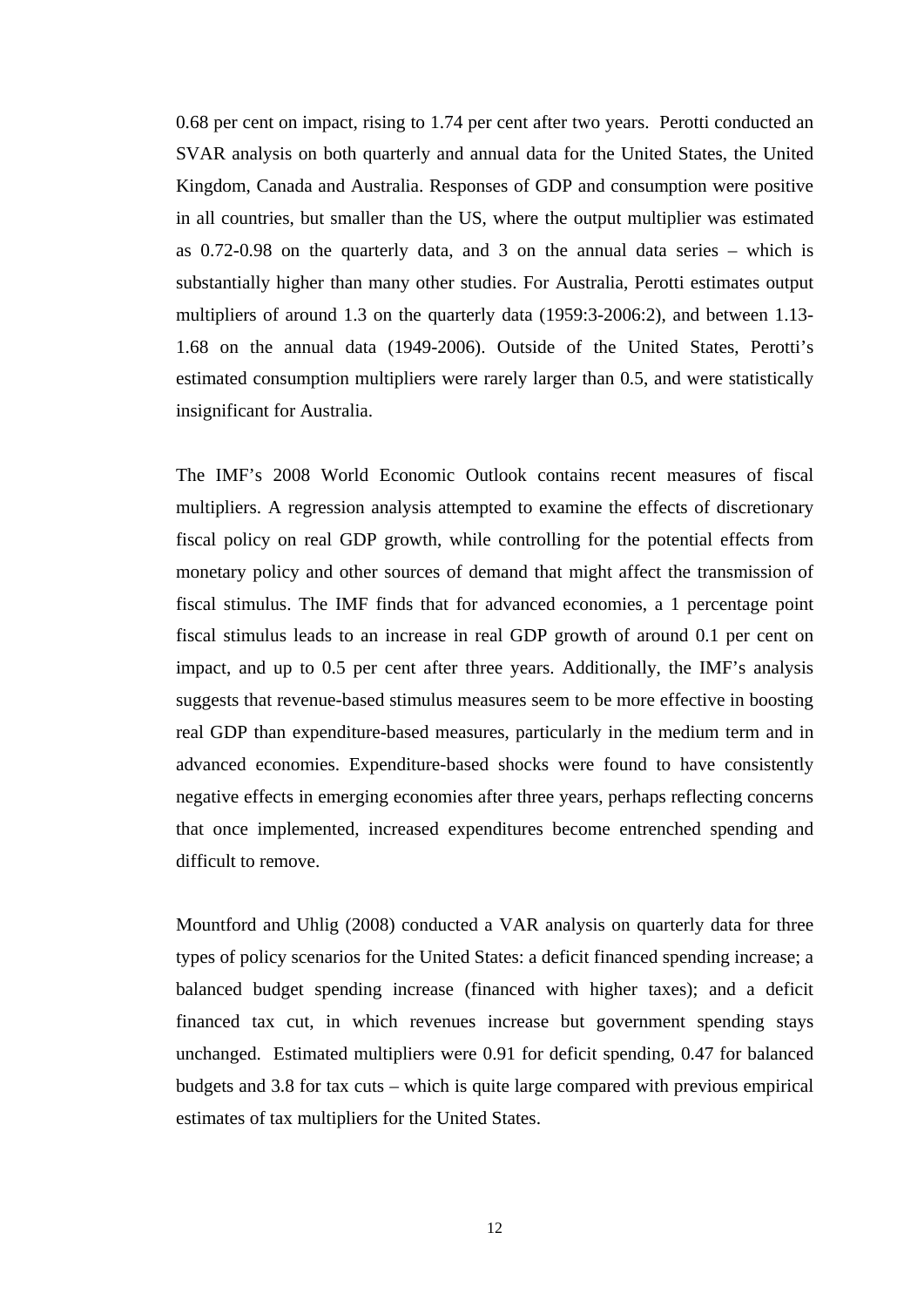#### <span id="page-25-0"></span>**2. 3 Theories on the relationship between budget and trade deficits**

As noted in the preceding discussion, empirical research on fiscal policy throughout the 1980s and early 1990s was focused upon fiscal deficits as a source of balance of payments problems. The hypothesis that increases in the government's budget deficit lead to increases in the trade deficit (in the sense that they are "twins") can be regarded as a feature of Keynesian models, with excess capacity and price rigidity. Fiscal expansions lead to higher domestic interest rates, and other things being equal, a higher exchange rate and subsequent deterioration in the balance of payments. Proponents of Ricardian equivalence argue that fiscal and trade deficits are entirely unrelated to one another. If Ricardian equivalence holds, shifts between taxes and government borrowing have no real effect on interest rates, aggregate demand and consequently the trade balance.

The previous section provided estimates of fiscal multipliers that were generally less than one in magnitude. While this may be due to leakages and crowing out effects, it may also be due to Ricardian behaviour on the part of households and business. The following section examines the empirical evidence for both Ricardian equivalence and the twin deficits proposition. While the empirical literature is surveyed below, the specific theories for both Ricardian equivalence and the twin deficits hypothesis will be discussed in Chapter 4.

#### <span id="page-25-1"></span>2.3.1 The Ricardian equivalence theorem

As noted by Leachman (1996), David Ricardo (1966) argued that there is no firstorder difference between debt and tax-financed government expenditure. Public debt imposes a stream of future interest payments as well as possible repayment of the principal. These payments must be financed by future taxes, money creation, reduced government expenditure, or additional deficits. Perpetual debt finance may provide an avenue of escape for governments, however, such Ponzi schemes are dependent upon the public's willingness to hold ever expanding amounts of debt without concern for the government's limited ability to raise revenue. Ricardian equivalence restricts this debt 'chain letter mechanism' by imposing increases in future taxes.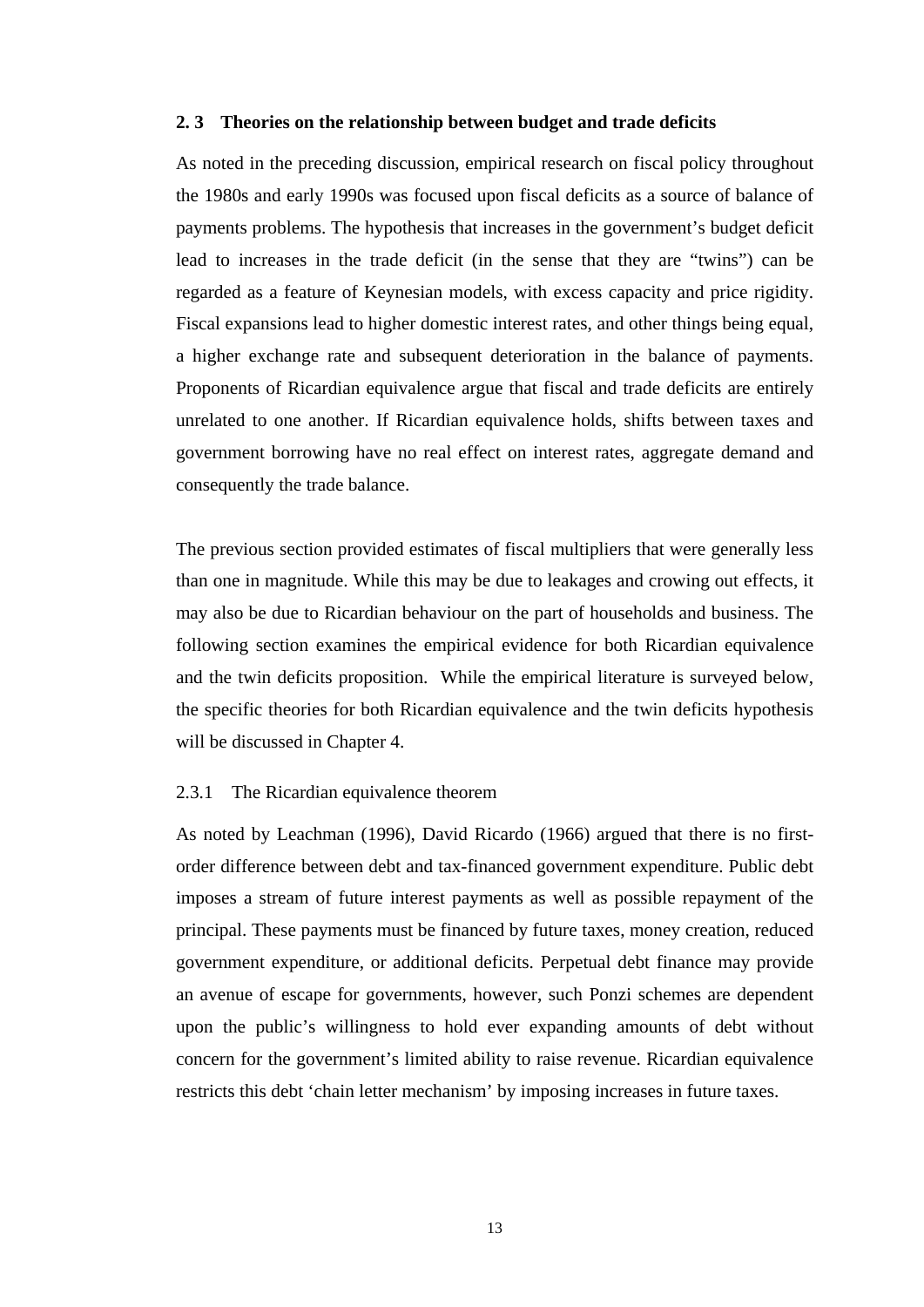In his 1974 paper titled '*Are government bonds net wealth?*', Barro considered the effects on bond values and tax capitalisation of finite lives, imperfect capital markets, a government monopoly in the production of bond 'liquidity services' and uncertainty about future tax obligations. Within the context of an overlapping generations model, Barro showed that finite lives will not be relevant for future tax liabilities so long as current generations are connected to future generations by a chain of operative intergenerational transfers (Barro: 1974). This paper gave rise to what is now known as the Ricardian equivalence theorem, or the Barro-Ricardo hypothesis. The key result of Barro's investigation being that so long as there is an operative intergenerational transfer, there will be no net-wealth effect and no effect on aggregate demand; or on interest rates of a marginal change in government debt. Essentially, under the Barro-Ricardo hypothesis deficits do not matter, and do not have any impact on the macroeconomy.

Buchanan (1976) first pointed to the close relationship between the Barro proposition and the work of David Ricardo. However, as noted by Ricciuti (2003), other scholars such as Patinkin (1965), Bailey (1971), and Kochin (1974) had also suggested the means of funding government debt creation does not matter and produced work similar to that of Barro (1974).

Following his 1974 work, Barro (1979) noted that the Ricardian equivalence theorem appeared to be evolving into a respectable viewpoint on public debt. However, having concluded that the choice between debt and taxes did not matter, a theory of public debt creation was yet to be constructed for proponents of the Ricardian hypothesis. Barro (1979) sought to develop a simple theory of "optimal" public finance that identified factors that would influence the choice between taxes and debt issue. Barro's theoretical model was formulated to test a number of hypotheses which included: the positive effects on debt issue of temporary increases in government spending; the negative effects of temporary increases in income; and one-to-one effects of expected inflation rates on the growth rate of nominal debt (Barro: 1979). Utilising time series data on public debt issues in the United States since World War I, Barro found that the results supported his underlying hypotheses.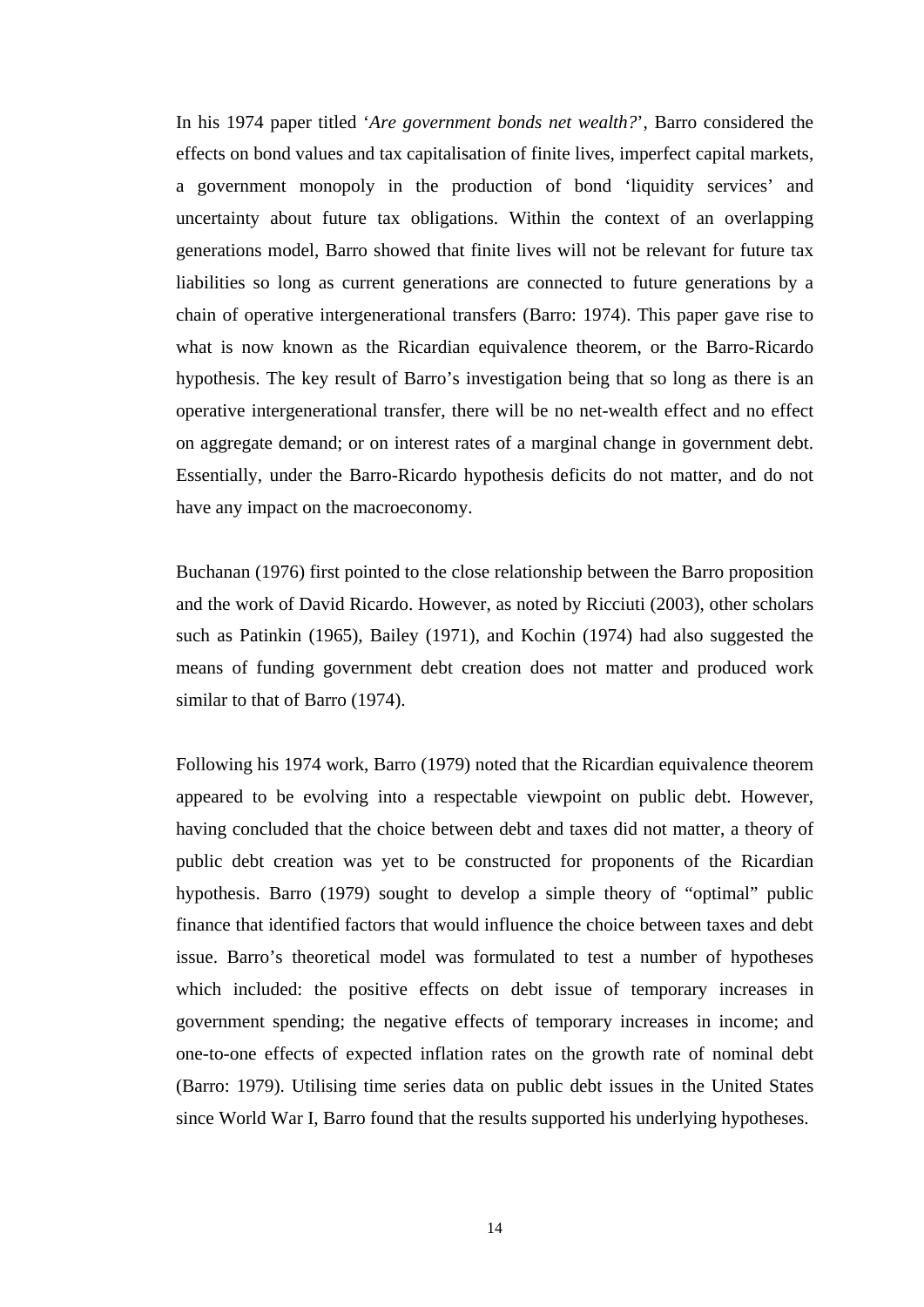In a later paper, Barro (1989) reviewed and summarised the Ricardian approach to budget deficits, while also summarising the main theoretical objections to the hypothesis. These objections include: that people do not live forever and do not care about future taxes; private capital markets are not perfect; future taxes and income are uncertain; taxes are not lump sum; and the assumption of full employment. Barro argued that a number of empirical findings on interest rates, consumption and saving and the current account balance tended to mainly support the Ricardian viewpoint. However, Barro also noted that empirical analysis involves substantial problems with data and identification – leading Barro to form a view that the empirical literature is inconclusive. Elmendorf and Mankiw (1999) have also concluded that the empirical evidence is inconclusive.

Both Leiderman and Blejer (1988) and Seater (1993) provide in-depth overviews of the Ricardian equivalence theorem. Leiderman and Blejer (1988) illustrated the implications of Ricardian equivalence. In addition to critically surveying the previous literature, Leiderman considered the effects of relaxing the main assumptions of the Ricardian model, and provided a framework for studying various extensions to the theorem. Leiderman concluded that deviations from the core assumptions of Ricardian equivalence imply that debt finance policies can have an impact on private consumption and aggregate demand.

Seater (1993) reviewed the underlying theory of Ricardian equivalence while also surveying both the indirect and direct evidence supporting the hypothesis. Seater found that while Ricardian equivalence is logically consistent, the restrictions required for it to hold are many and not likely to be met. Seater concluded that once the empirical studies are corrected for econometric problems, Ricardian equivalence is corroborated – or at least that it is not possible to reject Ricardian equivalence.

Gale and Orszag (2004) note that previous empirical studies of the effects of fiscal policy on consumption and saving have taken three general approaches – the first, and largest body of literature, uses reduced-form analysis of consumption and saving patterns in United States and other countries. These studies include consideration of variables such as private saving, interest rates, exchange rates and income. The most common of these studies focus on equations for consumption and/or saving to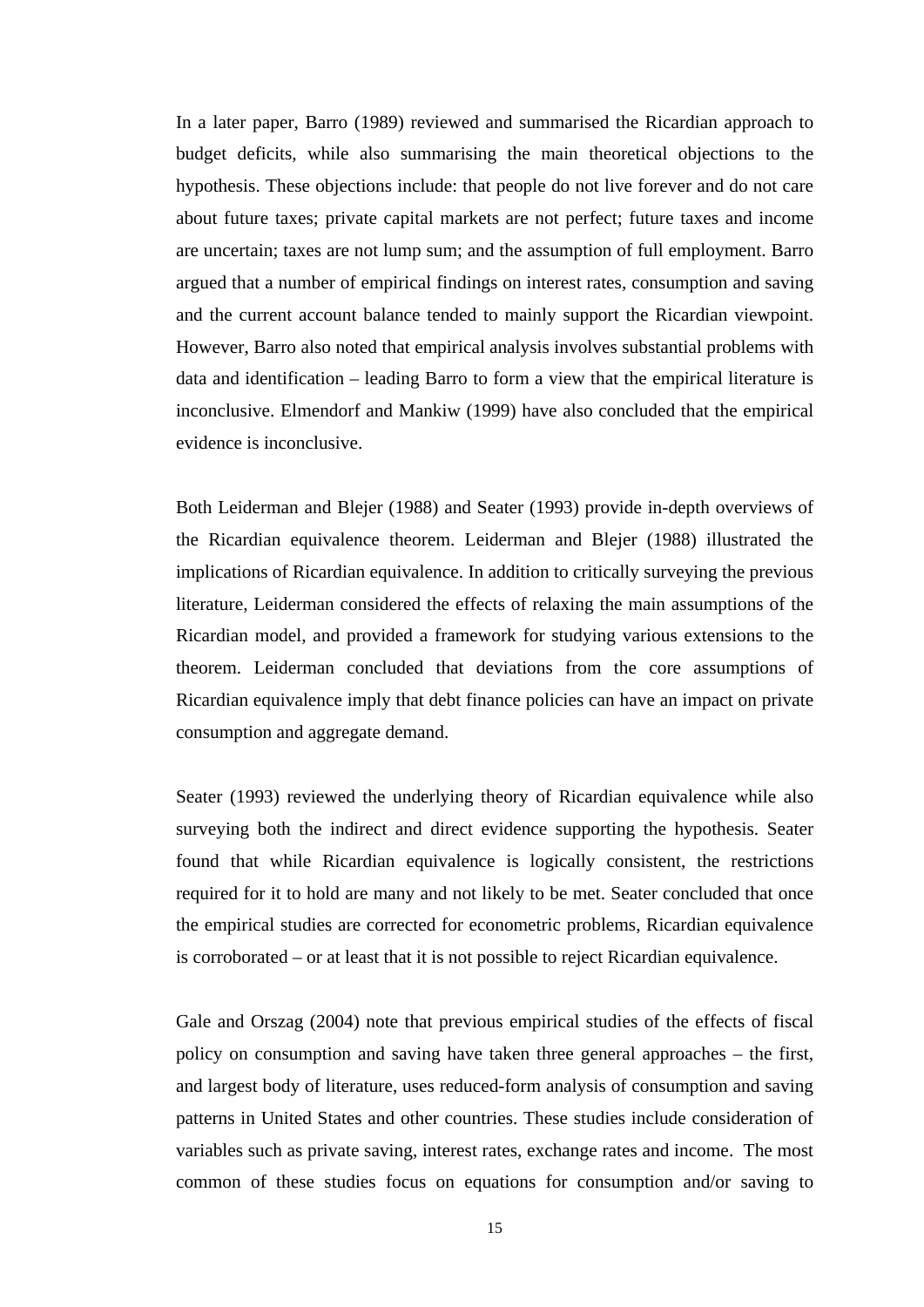produce estimates of the offset coefficients for private-public saving. International evidence from these studies suggest a partly Ricardian world, with an average private sector saving offset coefficient of around one half (Masson, Bayoumi and Samei (1995), Edwards (1996), Callen and Thimann (1997), and Loayza, Schmidt-Hebbel and Serven (2000)). For a panel of OECD countries, a recent paper by de Mello (et al: 2004) also estimated a private savings offset of around one half in the short run, which decreases to around a third over the long run.

Walker (2002) considered the extent to which Japanese households are Ricardian – particularly given high private saving rates and large fiscal deficits. VAR techniques on Japanese national accounts data yielded fiscal multipliers which the author found to be of negative sign for tax changes on output – suggesting that Ricardian equivalence holds – and that there is some form of private savings offset to changes in fiscal policy. Looking at South Korea, Yi (2003) considered the responses of the real exchanges rate, current account and consumption to changes in fiscal policy. The author did not find a cointegrating relationship between these variables – which was interpreted as evidence supporting Ricardian equivalence.

Following the analytical framework presented in Bernheim (1987), Giorgioni and Holden (2003) considered Ricardian equivalence across ten developing countries: Burundi, El Salvador, Ethiopia, Honduras, India, Morocco, Nigeria, Pakistan, Sri Lanka and Zimbabwe. Applying Bernheim's framework of private consumption across this panel of countries, the authors concluded that some evidence of Ricardian equivalence was present, but stressed caution given the diversity of countries and data limitations within the panel.

In a short empirical analysis, Azar (2005) estimated a linear Keynesian (investmentsaving) curve, and a second curve consistent with Ricardian equivalence. Looking specifically at the United States, the author compared diagnostic results between the two regressions, and concluded that the Ricardian specification was more appropriate – primarily due to this model having a higher R-square, no serial correlation or heteroscedasticity. However, this article did not contain any discussion regarding the sign and size of the estimated coefficients.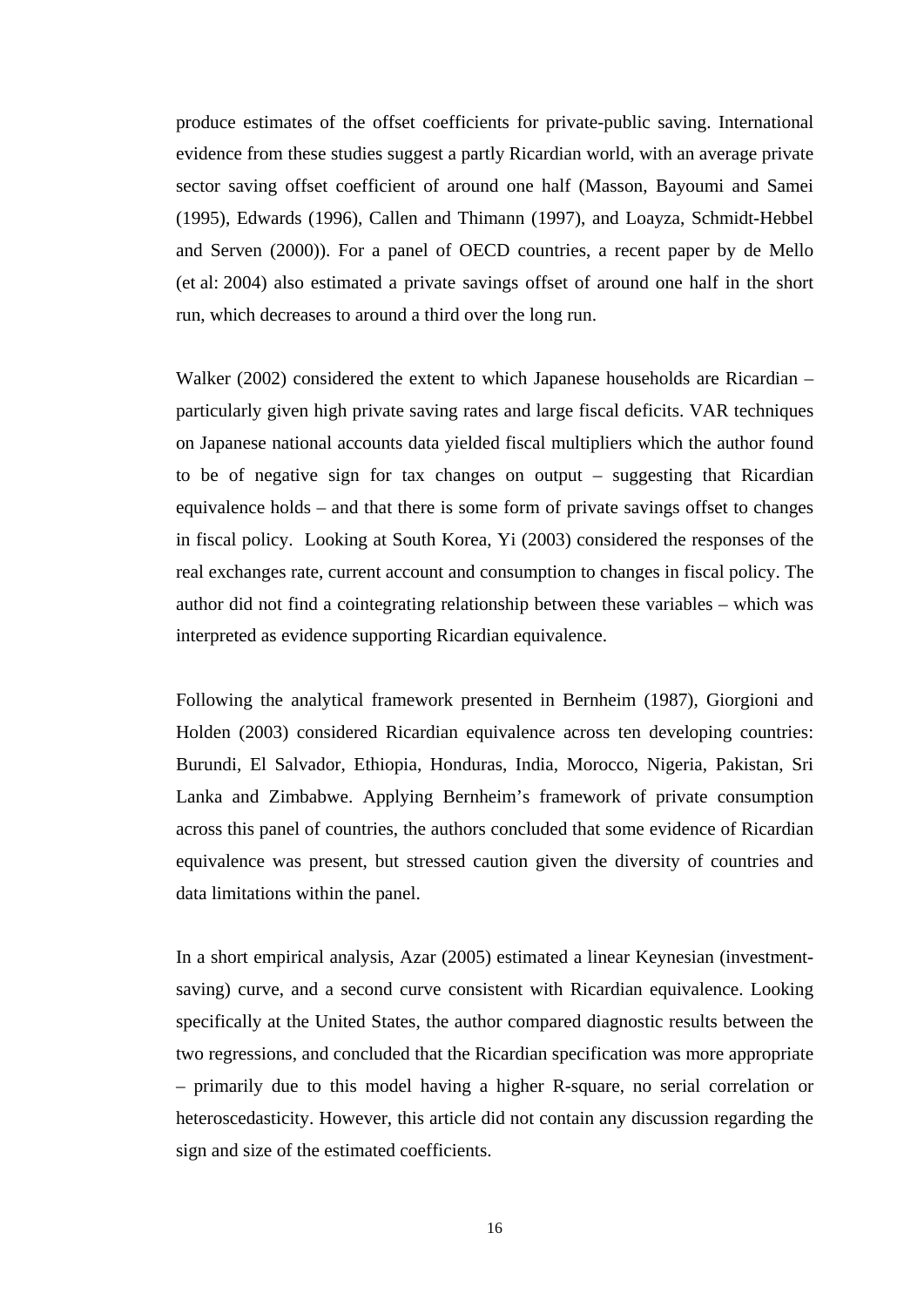Drakos (2001) considered the extent to which private saving in Greece offsets government debt. A long-run cointegrating relationship was found between private saving and government borrowing. The author's null hypothesis of a long-run coefficient on private saving equal to unity (full Ricardian equivalence) was rejected – leading to the conclusion of only a partial private savings offset.

Afonso (2005) examined a panel of EU-15 countries for evidence of Ricardian equivalence. While the sample period covered 1970-2003, the author also examined subsamples associated with the Maastricht Treaty (1992) and the Stability and Growth Pact (1996). Using two-stage least squares, a model of primary balance and debt to GDP ratios was estimated for the panel. The author concluded that the EU-15 governments have a tendency to use the primary budget surplus to reduce debt to GDP ratios – which he regards as being synonymous with Ricardian equivalence. These results also held for the pre- and post-Maastricht and pre- and post-Stability and Growth Pact periods. While subsample estimations were considered (given the likely presence of structural change over these periods), the author did not undertake any econometric investigation of structural breaks. More recently, Reitschuler (2008) tested for Ricardian equivalence in eleven new EU-member states and concluded that Ricardian equivalence could not be rejected for four of these new member countries.

Berben and Brosens (2007) considered whether government debt levels could explain observed consumer reactions to fiscal policy. Looking at a panel of seventeen OECD countries, the authors estimated a non-linear consumption function via the ARDL approach to cointegration. The authors concluded that in the long-run, consumption is positively related to disposable household income, equity wealth, and housing wealth. Government debt has a statistically significant negative impact – implying that a fiscal expansion is partly crowded out by a fall in private consumption (higher saving).

There have been few reduced-form studies of the Australian situation. However, two studies undertaken in the early 1990's (see Blundell-Wignall and Stevens: 1992, and Edey and Britten-Jones: 1990) and a study undertaken by the IMF in the late 1990's (Lee: 1999) suggest no significant offset in private saving. More recently Comley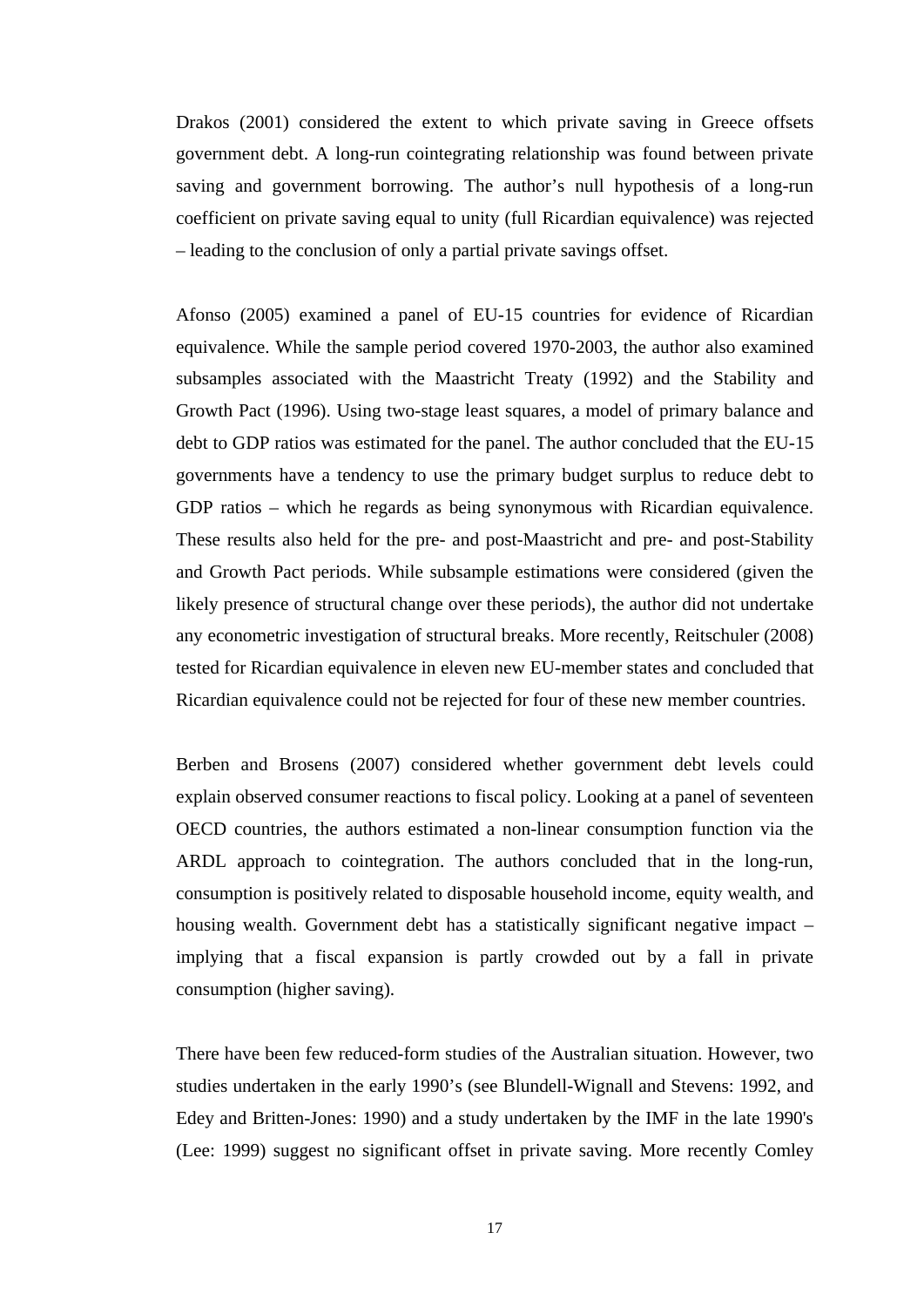(et al: 2002) estimated a private savings offset for Australia of around 0.34 in the short run, and 0.5 over the long run.

The second stream of empirical literature identified by Gale and Orszag (2004) focuses on testing the underlying assumption of the permanent income/life cycle hypothesis that underpins Ricardian equivalence. Results from this research are varied, but tends to reject Ricardian equivalence – finding that consumption is more sensitive to fluctuations in current income than predicted by permanent income/life cycle models. Studies include Hall and Mishkin (1982), Flavin (1985), Zeldes (1989) and Caroll and Summers (1991).

A number of papers have found that consumption is split between permanent income consumers and current income consumers. Results from authors including: (Campbell and Mankiw (1989, 1991); Corbo and Schmidt-Hebbel (1991); and Evans and Karras (1996) tend to corroborate the reduced-form studies, in that there appears to at least be some partial Ricardian equivalence. Kormendi (1983) also found no evidence of non-Ricardian effects. Other studies in this area include those of Feldstein (1982), and Seater and Mariano (1985).

A third strand of the literature focuses on Euler equation tests, although the number of empirical studies has been quite scant. Gale and Orszag (2004) note that the advantage of using the Euler equation approach is that Ricardian equivalence requires a combination of utility maximisation and rational expectations – which can be explicitly incorporated into the Euler equation. Studies in this area have included Graham and Himarios (1991), who found non-Ricardian results using a nonlinear instrumental variables procedure. Using the Blanchard (1985) model, which includes both Ricardian and non-Ricardian alternatives, Evans (1988, 1993), and Evans and Hasan (1994) obtained results that support Ricardian equivalence.

Considering these three broad streams of empirical analysis, Gale and Orszag (2004) provided evidence that sustained budget deficits reduce national saving and raise interest rates in the United States. Applying econometric specifications that nest Ricardian and non-Ricardian models, these authors provided evidence of strong non-Ricardian behaviour in aggregate consumption. Projected future deficits were found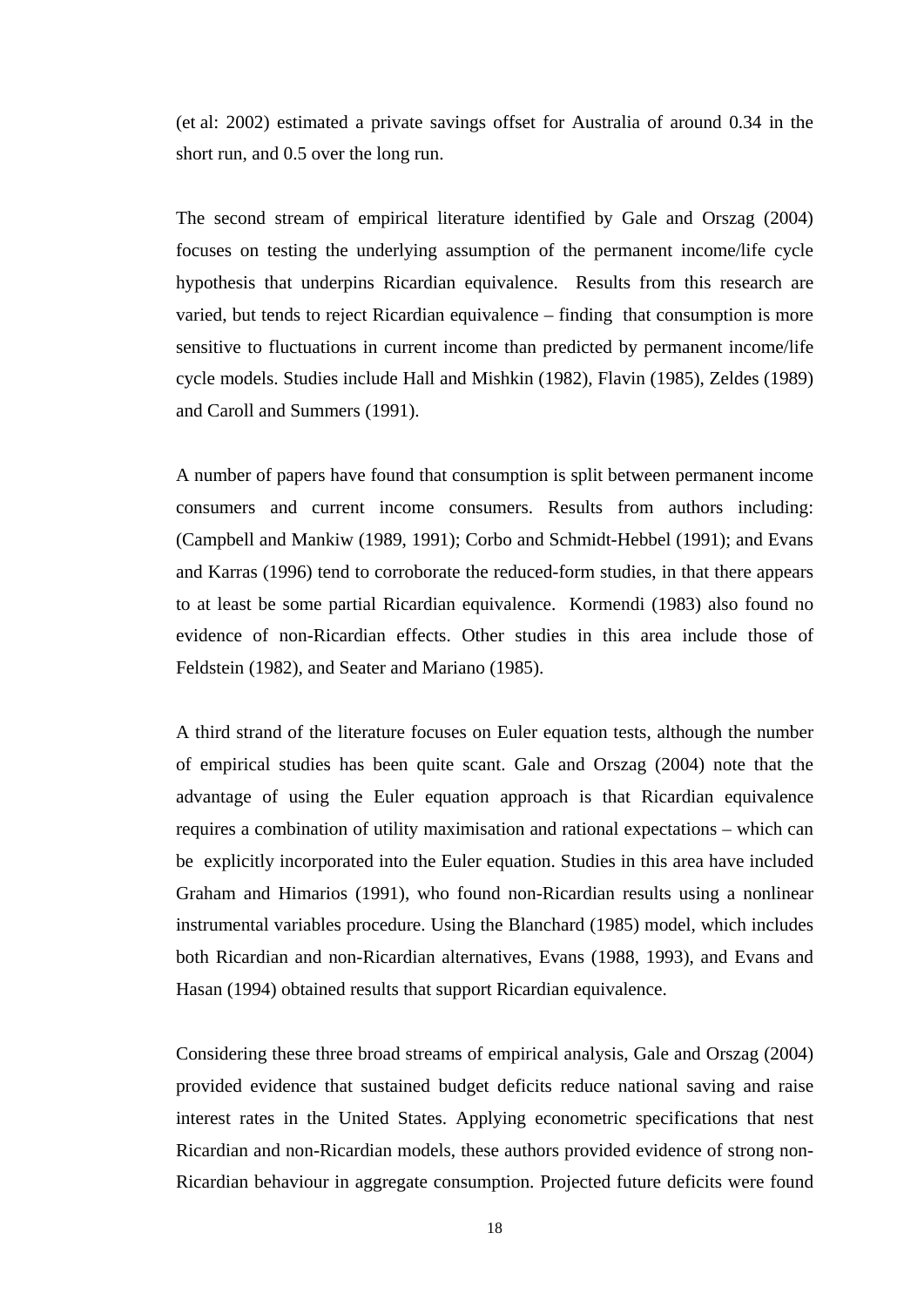to affect long-term interest rates, whereas current deficits do not. For each one per cent of GDP increase in current debt, national savings falls by 0.5 to 0.8 per cent of GDP. Further to this, each one per cent of GDP increase in projected future deficits raises long-term interest rates by 25 to 35 basis points, and each one per cent of GDP increase in future primary deficits was estimated to raise interest rates by 40 to 70 basis points.

#### <span id="page-31-0"></span>2.3.2 The twin deficits hypothesis

A combination of large Federal Government deficits and large current account deficits (in the United States) during the 1980s led many observers to believe that the deficits may be closely related. Martin Feldstein (1985 & 1987) is often attributed as having popularised the twin deficits hypothesis in the United States. However, after reviewing United States fiscal policy and trade performance during the 1980s, Feldstein later (1990) noted that the deteriorating trade balance was due to a higher dollar, which was caused by higher interest rates as a result of fiscal deficits. This according to Feldstein should be treated as a special one-off and not as an indication of a long-run phenomenon. Despite this conclusion, a great deal of empirical research has sought to determine whether fiscal and trade deficits are linked.

Previous empirical literature on the twin deficits hypothesis was conducted primarily in the United States around the late 1980s and early 1990s. Techniques used to examine the hypothesis have included reduced-form models, multiple equation and small-scale structural models, vector autoregressions (VARs), cointegration (both univariate and multivariate) and error-correction models. The literature surveyed below suggests that not only are the models sensitive to the choice of variables employed, but they are also particularly sensitive to choosing variables which accurately reflect the transmission path, or causation, from budget to trade deficits.

Early VAR analyses of twin deficits include those of Miller and Russek (1989), who estimated VAR and univariate cointegration models to test the twin deficit relationship over the period 1946-1987. Evidence of causation from the government deficit to net exports was found by the authors for the flexible exchange rate period. Abell (1990) tested for evidence of the twin deficits in the US economy throughout the 1980s, and found that budget deficits influence trade deficits indirectly rather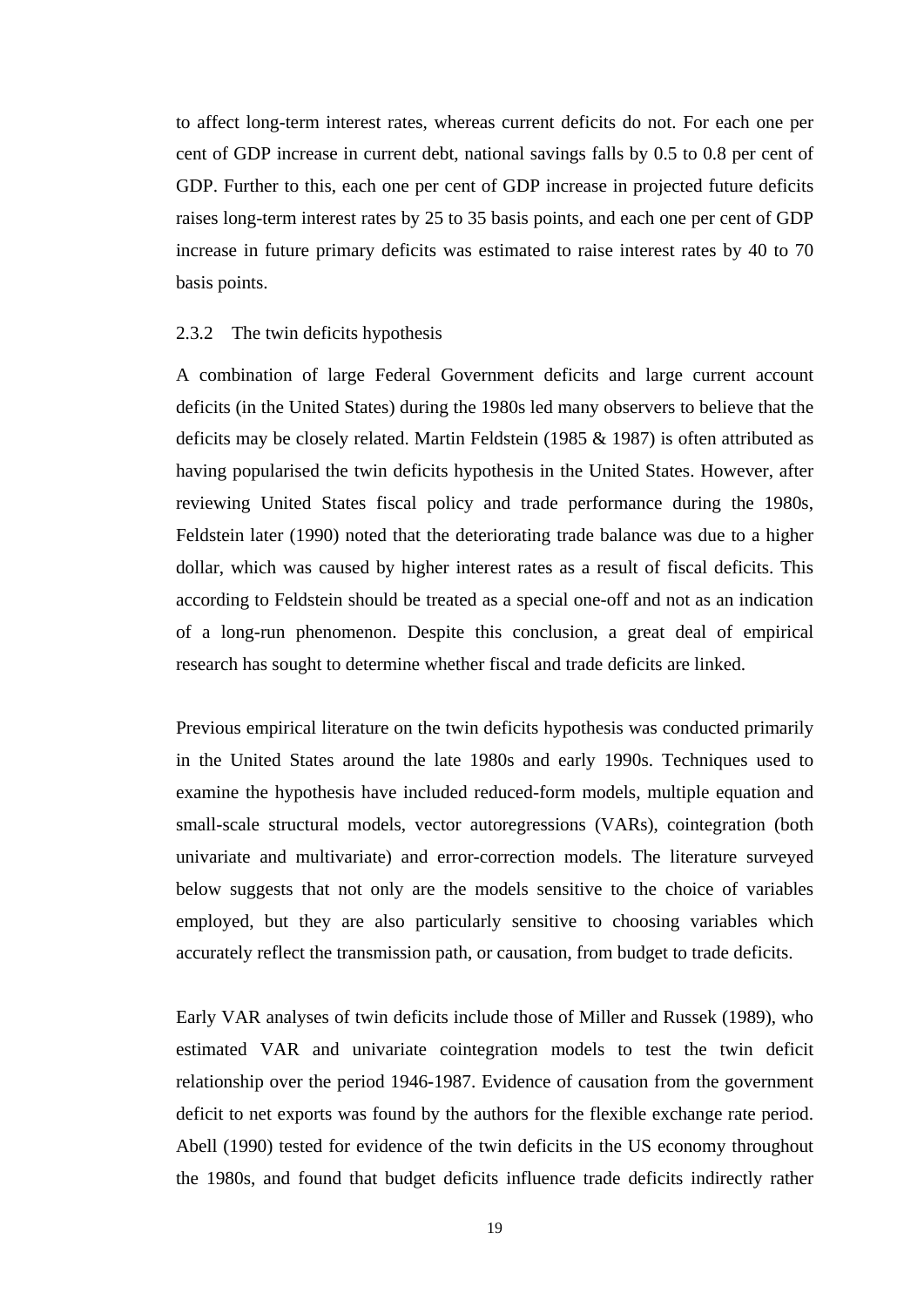than directly. Through Granger causality testing, Abell found that the deficits are linked through the transmission mechanisms of interest rates and exchange rates. However, Mohammadi and Skaggs (1999) note that Abell's study focused on a period of continuous dollar appreciation in the United States.

Enders and Lee (1990) estimated a consumer optimisation model consistent with the Ricardian equivalence hypothesis. A six variable VAR for the post-war period (1947-1987) was estimated. Results from the unconstrained VAR suggest that government spending innovations generate a persistent current account deficit. However, when the authors imposed restrictions on the model consistent with the Ricardian equivalence hypothesis, which included a representation of how the growth in past government debt affects real interest rates and consumption; the authors were unable to reject this hypothesis.

Kearney and Monadjemi (1990) used VAR regressions across eight countries (Australia, Britain, Canada, France, Germany, Ireland, Italy and the United States) for the period of floating exchange rates (1972-1987). The authors found evidence of a temporary or short-run twin deficit relationship which does not persist over time.

A five variable VAR is used by Rosenwig and Tallman (1993) over the period 1961-1989 to test the relationships between fiscal deficits, the dollar and trade deficits. The authors constructed five variables (government purchases, government balance, trade balance, interest rates and exchange rate) based upon a series of theoretical transformations which included: taking ratios to nominal GDP (to obtain measures in real terms); constructing estimates of real interest rates (difference between the nominal rate on three month Treasury bills and the ex post consumer price index); and constructing a real exchange rate series (trade-weighted exchange rate against ten major currencies). Using this data, the authors' VAR model was intended to distinguish between the Mundell-Fleming and Ricardian interpretations. Results suggest that US government deficits may have contributed to dollar appreciation and large trade deficits in the 1980s.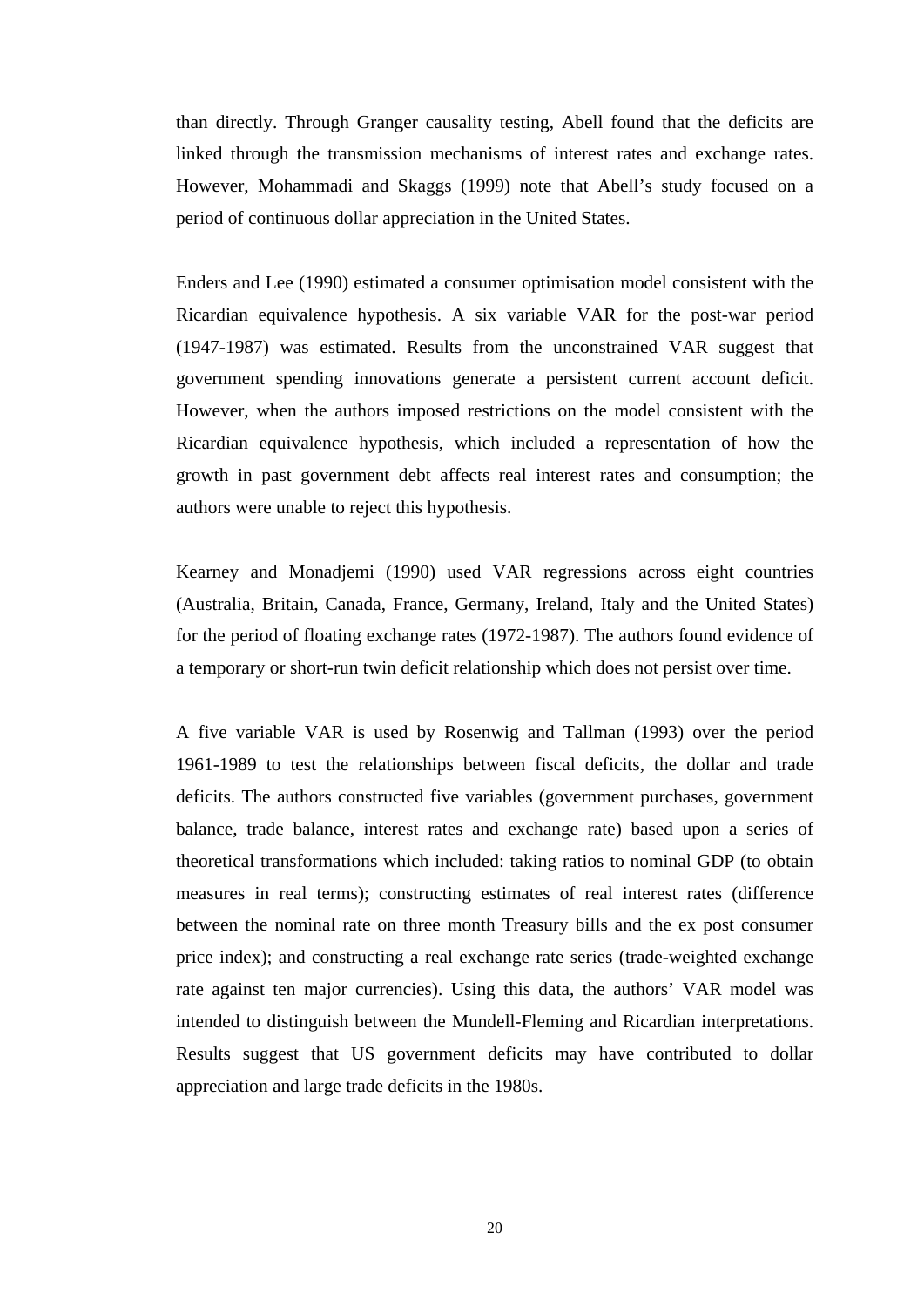Corsetti and Muller (2006) use a structural VAR model to investigate the transmission of fiscal shocks for Australia, Canada, the United Kingdom and the United States. The authors show that the likelihood and magnitude of twin deficits increases with the degree of openness of an economy, and decreases with the persistence of fiscal shocks. For the United States, the authors found evidence that corroborates earlier findings that fiscal expansions only have a negligible or even positive effect on the external balance. For Canada and the United Kingdom, economies which the authors considered to be more open than the United States, stronger evidence was found for a twin deficit relationship. Curiously, the authors considered that like the United States, the Australian economy is relatively less open. Nevertheless, results suggested little evidence of twin deficits in Australia.

Most recently, Kim and Roubini (2008) considered the twin deficits hypothesis for the United States over the flexible exchange rate period. Based on a VAR analysis, results suggest that expansionary fiscal policy shocks (including deficit shocks) actually improve the current account and depreciate the real exchange rate – which the authors refer to as "twin divergence" as opposed to twin deficits. This result is driven by a partial Ricardian savings offset (private savings increases) combined with a fall in investment due to crowding out effects (via an increase in the real interest rate).

Studies using systems of equations include those of Zietz and Pemberton (1990), who sought to examine the relationship between the United States Federal budget and the US trade deficit along with other factors including slow income growth in trading partner countries. The sample period used by the authors was from the floating of the US exchange rate (1972), to just prior to the stock market crash (1987). Model simulations showed that the United States budget deficit in the 1980s was transmitted to the trade balance through the impacts of rising domestic absorption and income as opposed to rising interest and real exchange rates. Foreign income was also found to have had a small influence on the trade deficit during the 1980s. Dewald and Ulan (1990), who followed the methodology adopted by Roubini (1988), found no association between the current-account and government budget balances.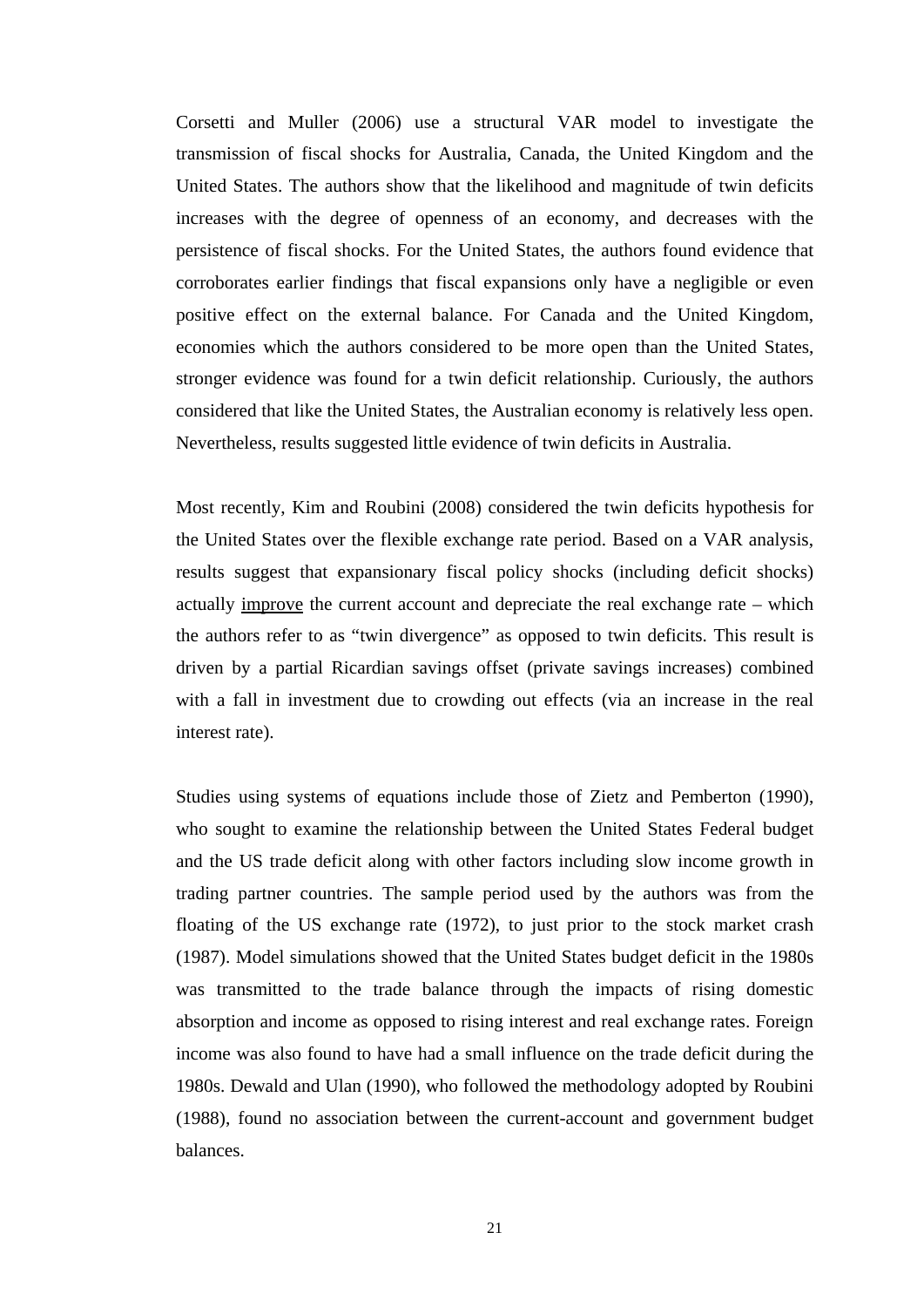Kasa (1994) studied the twin deficits in the United States, Germany and Japan with a finite horizons model applied to annual post-war data. After estimating a system of equations using joint maximum likelihood estimation, the author found that in all three countries there is a significant link between trade deficits and budget deficits. Additionally, the data analysed by the author suggested wide disparities in planning horizons (as measured by their expected lifetimes) between the United States, Germany and Japan. The longer individuals' time horizons are, other things being equal, the weaker will be the relationship between budget and trade deficits – leading to Ricardian equivalence effects. The United States was found to have a much shorter planning horizon than Japan, with Germany falling somewhere between the two.

Erceg (et al: 2005), of the United States Federal Reserve Bank, used an open economy dynamic general equilibrium model (SIGMA) to assess the quantitative effect of fiscal shocks on the trade balance. The authors' model emphasises a New Keynesian methodology, where there is a monopolistically competitive framework to represent stickiness in the aggregate price level. Non-Ricardian consumption behaviour is introduced into the model by assuming two types of households: optimising households which maximise welfare subject to an intertemporal budget constraint; while the other type of households consume their entire disposable income in each period. The authors considered the effects of two alternative fiscal shocks: a rise in government consumption; and a reduction in the labour income tax rate. A one per cent rise in the US government spending share of GDP was found to cause a trade balance (as a share of GDP) deterioration of less than 0.2 per cent after 2-3 years. Reducing the labour income tax rate, so that it induces a deterioration the fiscal balance of about one per cent, also caused a deterioration in the US trade balance of less than 0.2 per cent of GDP.

An early study of twin deficits using time series econometrics was that of Darrat (1988), who examined evidence of Granger causality between budget and trade deficits. While evidence of bidirectional causality between budget and trade deficits was found, the use of multivariate causality tests also indicated that a number of macroeconomic variables (such as the exchange rate, interest rates and the monetary base) are key variables causing changes in the trade deficit. Causality tests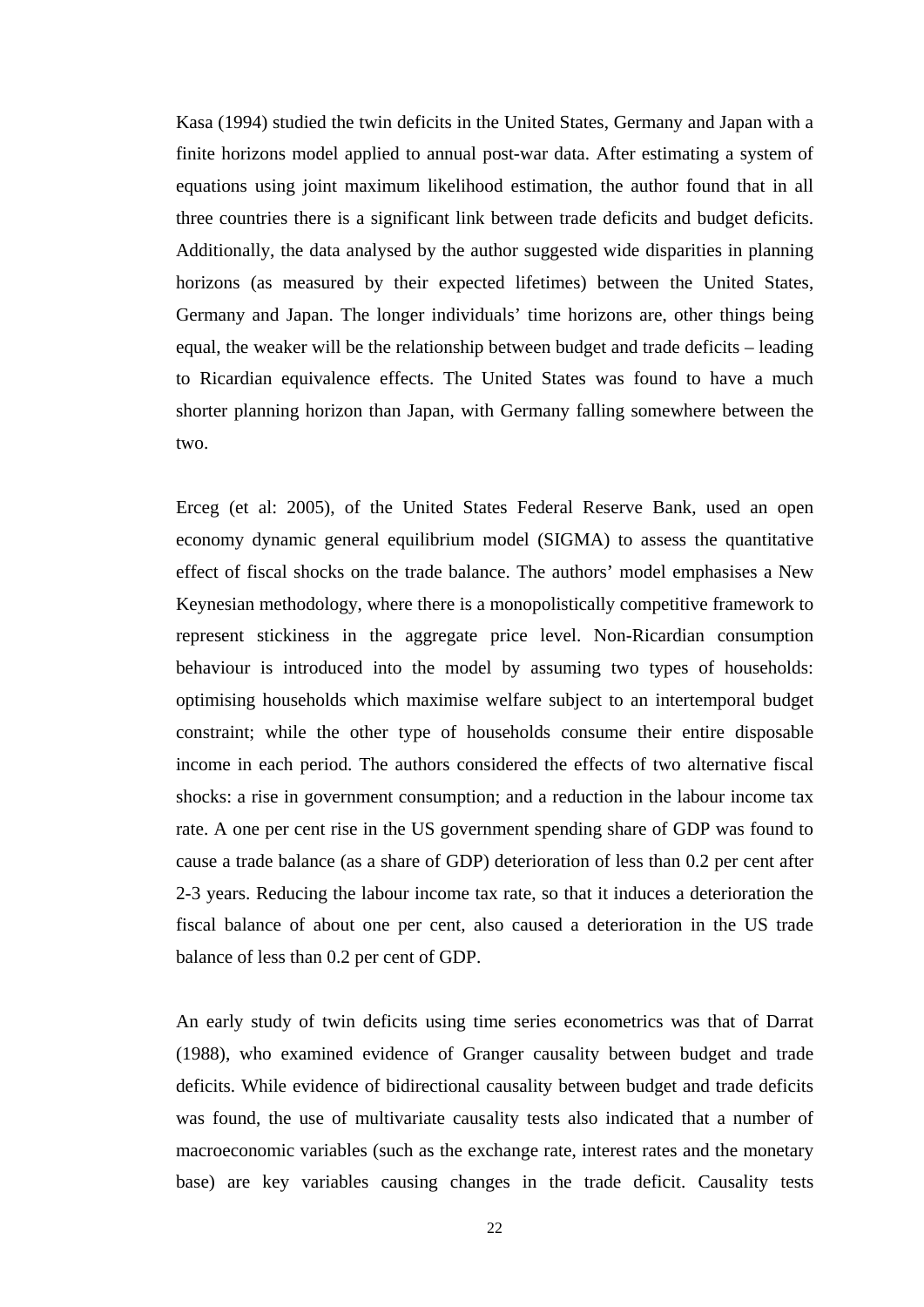undertaken by Bachman (1992) suggested a unidirectional Granger causation from the budget deficit to the current account – despite the author finding no evidence of cointegration between the United States current account and budget deficit for the period 1974-1988.

Mohammadi and Skaggs (1999) estimated a five variable vector error correction model for the US economy over the period 1973 to 1991. While bivariate cointegration between fiscal and trade deficits was not found, the authors noted that by experimenting with longer lag lengths, the ordering of variables, and the use of broad measures of budget and trade deficits, would virtually guarantee relatively large estimated effects of budgets on trade deficits.

Hatemi-J and Shukur (2002) undertook Granger causality tests to determine the direction of causality between government expenditure, real interest rates, investment and the current account in the United States. For the entire sample period (1975-1998), Granger causality tests indicate that current account deficits do not Granger-cause budget deficits in the United States. However, for the period 1975- 1989, fiscal deficits Granger-caused current account deficits. These results were reversed for the period 1990-1998 – suggesting that current account deficits Grangercause budget deficits.

Other empirical studies which have not followed the broad methodologies considered above include those of Normandin (1999), who studied the relationship between budget and trade deficits for both the United States and Canada from the perspective of Blanchard's (1985) overlapping generations model. Results of Normandin's model revealed that the response of the trade deficit to changes in the budget deficit is positively affected by changes in the birth rate (a large birth rate implies that the tax burden can be more easily shifted to future generations) and by the degree of the persistence of the budget deficit. The overall results of Normandin's research revealed that formally taking into account the stochastic properties of the budget deficit is crucial for testing the twin deficits hypothesis.

Sopraseuth (1999) examined the relationship between net exports in the United States and the government budget balance using a real business cycle model. The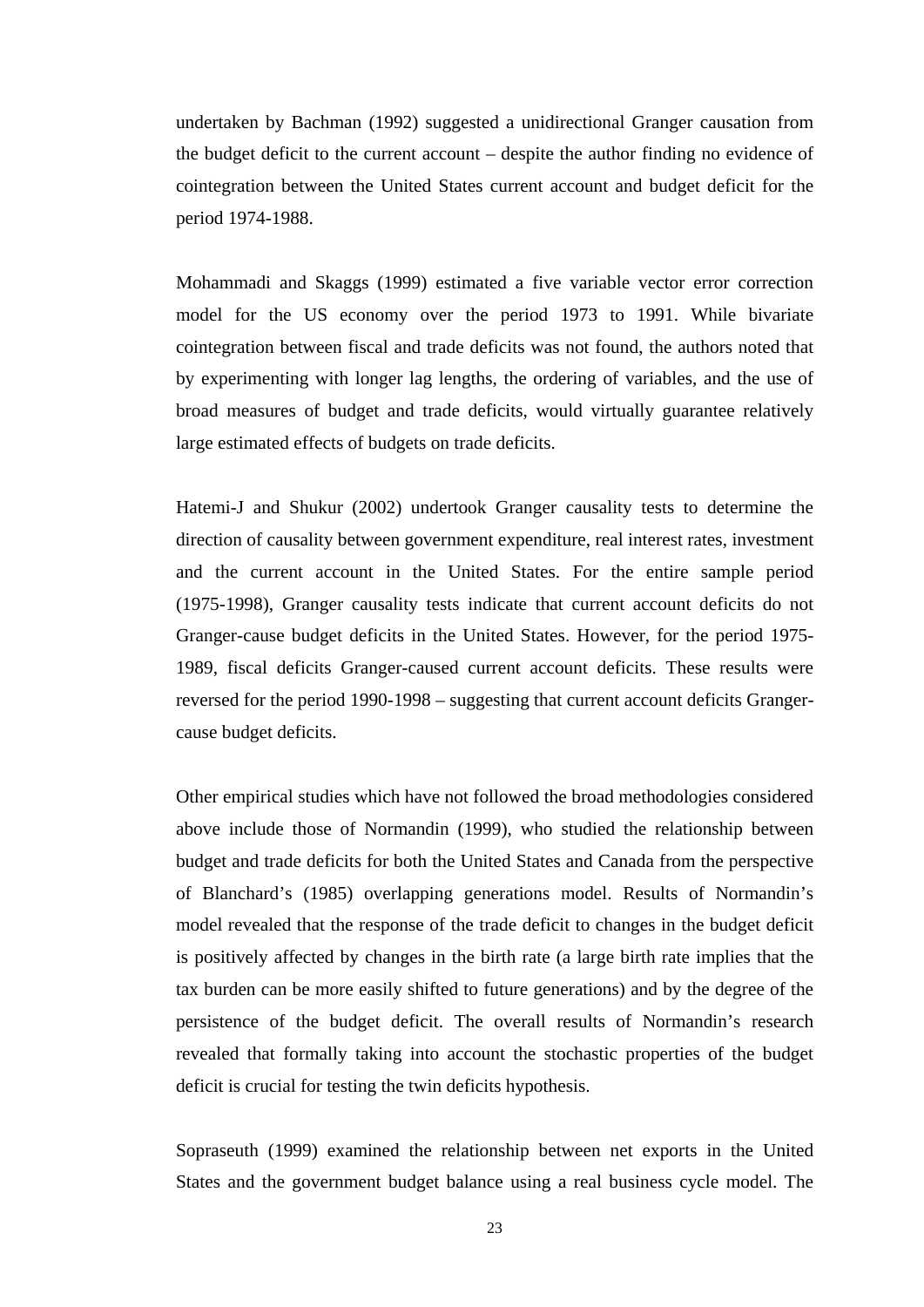author discovered that when technological shocks are more volatile than government spending shocks, US net exports and the budget balance move in opposite directions. Conversely, twin deficits appears because of dominant government shocks. This finding seems to support the twin deficits hypothesis from the 1960s to the 1980s. However, Sopraseuth notes that further investigation is required for the 1990s where trade and fiscal deficits in the United States are negatively correlated, and government spending shocks were much more volatile.

With the exception of Kasa (1994) and Kearney and Monadjemi (1990), the preceding discussion of studies undertaken on the twin deficits phenomenon has primarily focused upon the United States. Twin deficits theory has interested researchers elsewhere – particularly for small open economies such as Australia. Islam (1998) studied the relationship between budget and trade deficits in Brazil over the period 1973-1991. Using Granger causality tests, the author found that there is bidirectional causality between trade and budget deficits in Brazil. Vamvoukas (1999) studied the relationship between budget and trade deficits in Greece. Using annual data based on multivariate cointegration analysis, error correction mechanisms and Granger trivariate causality, the author found unidirectional causality from budget deficits to trade deficits in both the short and long run.

Using the National Institute of Social and Economic Research (London) Global Econometric Model (NiGEM), Peeters (1999) studied the relationship between national and public savings, investment and the current account in the United States, Japan, Germany and the UK. The main objective of Peeter's research was to verify whether: the NiGEM model corroborates the results of partial studies which have sought to evaluate whether public and private saving affects (private) investment positively; investment as well as government deficits affect current account balances negatively; and government deficits affect future saving positively. In relation to twin deficits, the model suggested that decreasing the government deficit by fiscal policy is preferred as it lowers the current account deficit in the model (as opposed to an increase in private saving).

Kouassi (et al: 2004) considered causality tests of the twin deficits hypothesis for a sample of twenty developed (Australia, Austria, Canada, France, Italy, Netherlands,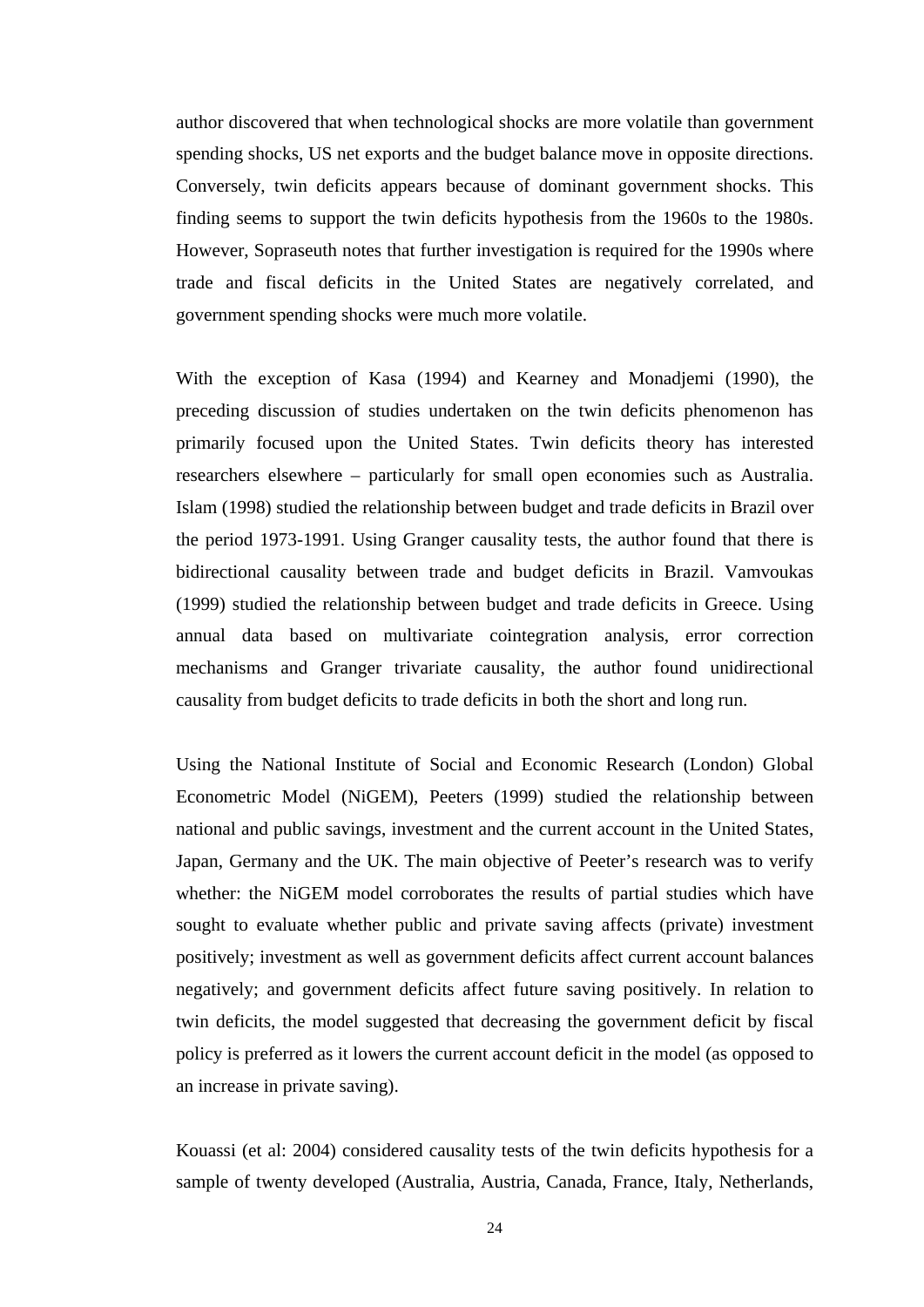New Zealand, United Kingdom and the United States) and developing countries (Columbia, Dominican Republic, India, Israel, Korea, Malaysia, Singapore, South Africa, Thailand and Venezuela). Results of multivariate cointegration tests (Johansen procedure), did not find a cointegrating relationship between the current account and budget deficits in Australia (annual data 1969-1997), while Grangercausality tests did not indicate any causal relationship. For the other developed countries, only the United Kingdom displayed evidence of a cointegrating relationship and uni-directional causality. Most of the developing countries displayed both cointegrating relationships and uni-directional causality.

Baharumshah (et al: 2006) examined the twin deficits in the ASEAN-4 countries. Attention was paid to structural breaks with the Zivot and Andrews (1992) unit root test, along with the Gregory and Hansen (1996) cointegration test with structural breaks. Cointegration was found (Johansen) for Indonesia, Malaysia and Thailand. Considering the Gregory and Hansen test, cointegration with one structural break was found for the Philippines. Causality tests also indicated uni-directional causality from budget deficits to current account deficits. Indirect support was found for a causal relationship that runs from budget deficits to higher interest rates, and higher interest rates leading to an appreciation of the exchange rate, which in turn leads to the widening of the current account deficit. In a similar study, Kim and Kim (2006) considered the case of South Korea, and found structural breaks around 1997 and 1985 on the budget deficit and current account using the Zivot and Andrews unit root test. While Granger causality from budget deficits to the current account was not established, test results suggest that causality runs in the opposite direction.

Bagnai (2006) revisted Fidrmuc's (2003) analytical model for 22 OECD countries for the period 1960-2005 (annual data). Attempting to take into account structural change, Bagnai employs the Gregory and Hansen cointegration technique. However, the author did not fully consider the possibility of structural breaks in the unit root tests – relying upon conventional Augmented Dickey-Fuller tests. This is a critical point as Chapter 7 notes that all variables entering into the Gregory and Hansen model need to be integrated of order one. Without considering the possibility of structural breaks in the unit root tests, the possibility exists that a number of variables could be stationary time series with one or more structural breaks. Notwithstanding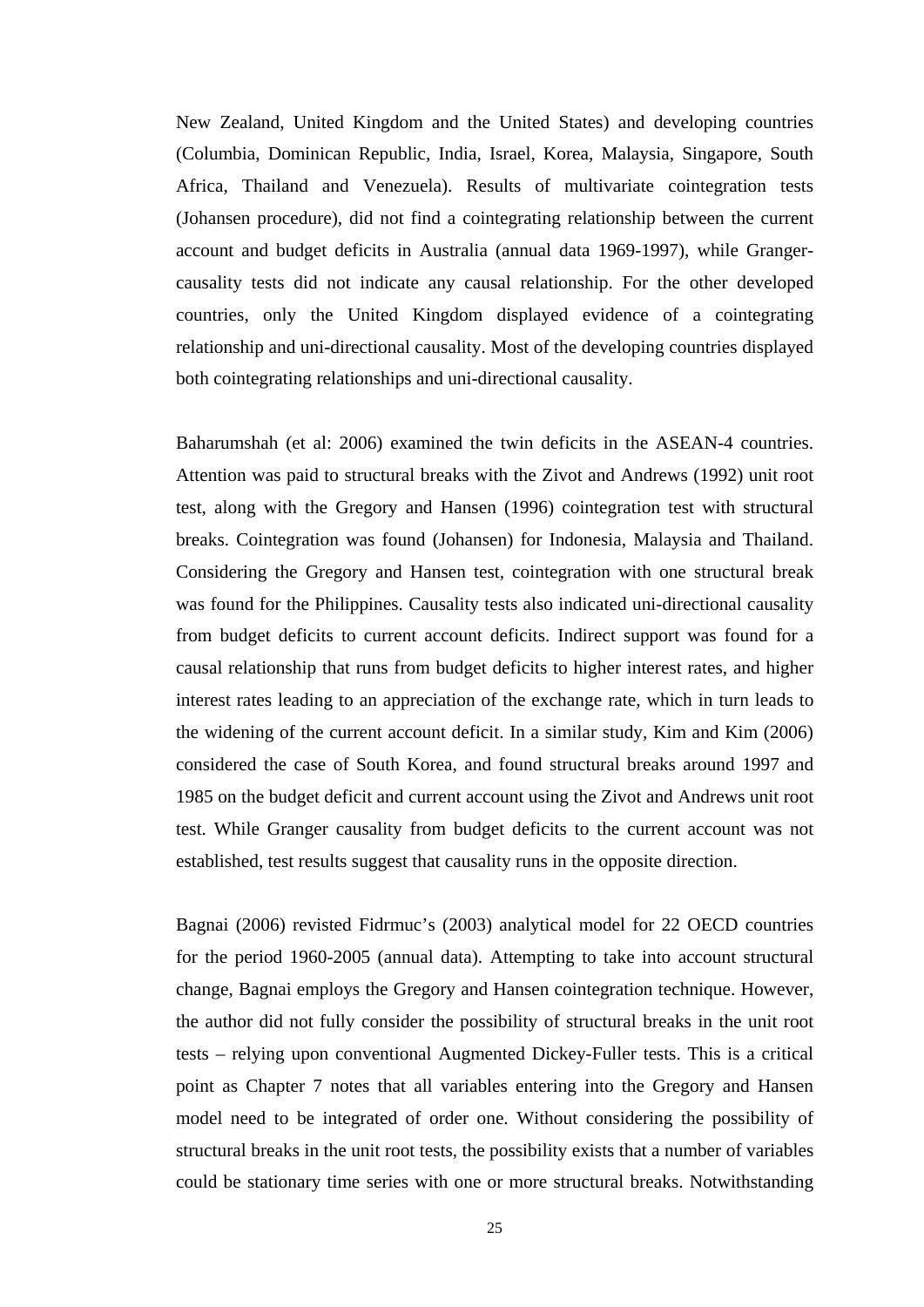these shortcomings, the Gregory and Hansen procedure suggests a cointegrating relationship between fiscal and current account deficits for both the United States and Australia. The average long-run coefficient on the government budget was 0.4 – suggesting that the impact from government budgets to the current account is not one-for-one, and that there is either some form of offsetting savings behaviour or leakage.

Bartolini and Lahiri (2006) reconsidered Bernheim's (1987) analysis of the response of private consumption to changes in fiscal policy for two panels of countries: the 26 countries used by Bernheim, and the OECD group of countries as a whole. The authors find that lower public saving in advanced economies is associated with higher private consumption and hence reduced national saving. These results also suggest that there is only a partial effect. On average, each extra dollar of fiscal deficits is associated with a rise in private consumption – or a fall in national saving – of about 35 cents in the 1972-2003 period, compared with a rise in consumption of 40 to 50 cents in the 1972-83 period. The authors cite financial innovation and increased financial openness, along with forward looking fiscal rules as key determinants of the differences between the sample periods.

Mukhtar (et al: 2007) considered twin deficits in Pakistan. Cointegration results suggest evidence of cointegration between fiscal and current account deficits, while Granger causality tests indicate bidirectional causality between the two variables.

Beetsma (et al: 2008), consider twin deficits for a panel of European Union countries. Rather than considering the trade balance as a ratio of GDP, the authors split the trade balance into its components and included these as elements in their VAR estimation. Results showed that a one per cent of GDP spending impulse causes output to rise by 1.2 per cent, and the trade balance to deteriorate by 0.5 per cent of GDP – lending some support to twin deficits.

Corsetti and Muller (2006) consider a sample of 10 OECD countries to study the comovement of government budget and trade balances over the post-Bretton Woods period (1973-2005). Correlation between budget and trade deficits was established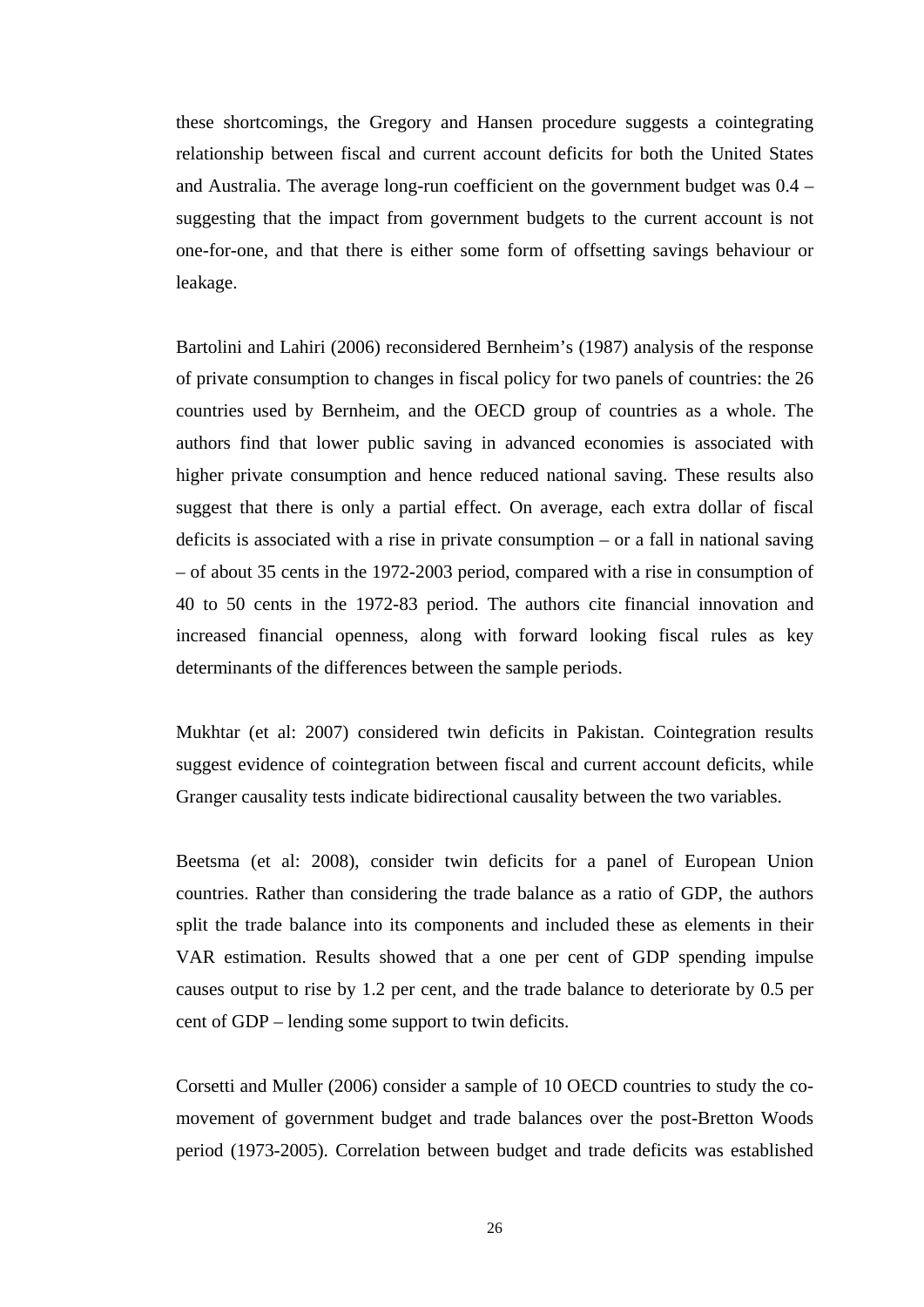for most of the OECD countries (including Australia and the United States). However, the authors note that this relationship is weaker for more open economies.

## 2.3.3 Twin deficits in Australia

One of the earliest studies to consider twin deficits in Australia was by Kearney and Fallick (1987), who considered the extent to which the formulation of fiscal policy in Australia is constrained by the balance of payments. Using ordinary least squares as the estimation technique, two equations were estimated separately for Australia. The first equation measured the relationship between the current account deficit and budget deficit (as ratios of GDP), while the second equation estimated investment as a function of saving (as ratios of income). These two equations were estimated not only for Australia, but also for Canada, Germany, Japan, the United Kingdom and the United States. With the exception of the United States, the authors concluded that evidence of a relationship between budget and trade deficits does not hold for all of the countries examined.

Nguyen and Pagan (1990) employed a number of Australian macroeconometric models to test the relationship between fiscal policy and the current account. Nguyen and Pagan's analysis sought to determine the predicted value of *k* in these models, where  $k$  is the multiplier showing how much the current account improves for every unit decrease in the fiscal deficit. A value of *k* equal to one implies an equal offsetting improvement in the current account for every one unit decrease in government spending (twin deficits), and a value of *k* equal to zero implies no change in the current account for a one unit decrease in government spending (Ricardian equivalence). The authors requested the proprietors of the main Australian macroeconometric models at that time: County/Nat West, IMP, NIF88 (Treasury), ORANI-F, AMPS, MSG and MURPHY to simulate the impact of a permanent, unanticipated reduction in the fiscal deficit of two per cent of GDP for a period of five years. The simulation results produced an average value of *k* equal to 0.5 for a three year simulation, whilst five-year simulations produced an average value of *k* equal to 0.52. For most of the models, Nguyen and Pagan noted that the effect of reduced government spending was mainly seen through exports and price effects on imports. The Treasury model obtained an improvement in the current account due to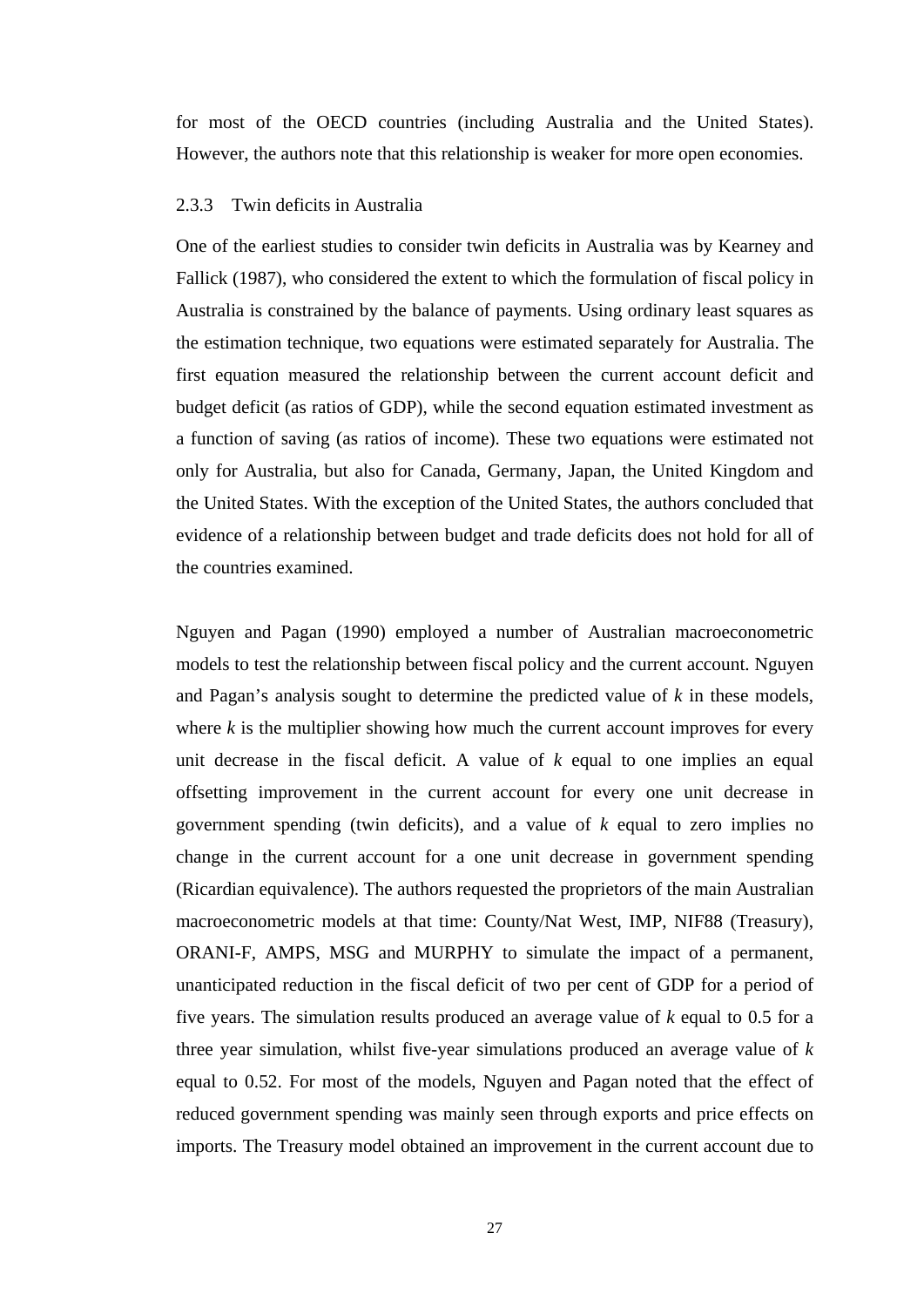the effects on interest payments arising from a decline in debt and an appreciation of the Australian dollar.

Following Nguyen and Pagan (1990), a number of other studies into the twin deficit phenomenon in Australia also utilised large macroeconometric models. Freebairn (1990) reported the results of an application of the ORANI model, which was used to project the medium-term effects of reductions in government expenditure on real macroeconomic activity, the government budget balance, the balance of payments, industry output and relative prices. Following a simulation where government expenditures were lowered, the model suggested that the trade balance in dollar terms improves by about half of the dollar reduction in government expenditures. Within the framework of the IMP model, Hughes (1990) analysed the effects of a cut in government expenditure amounting to approximately two per cent of GDP. In response to this, the current account deficit was found to improve by 0.24 percentage points in the initial year of the cut. After five years, the improvement in the current account deficit was only a quarter to a third of a percentage point.

Parsell (et al: 1991) reported results of simultaneous equation simulations (made with both the Murphy and McKibbin-Sachs Global models) on the effects of fiscal restraint on the Australian economy. The authors examined the response of each model to a two percentage point reduction in the share of government spending to GDP maintained for five years. The result of the decrease in government expenditure was a decline in interest rates – resulting in a depreciation of the dollar as investors sought to hold assets denominated in foreign currency. Consequently, these effects resulted in an improvement in the trade balance as lower domestic consumption also resulted in a fall in imports, and the lower exchange rate resulted in a lift in exports.

Karunaratne (1992) focused upon the twin deficits in the Australian context for the flexible exchange rate period 1983 to 1991. Cointegration (univariate) and causality tests revealed a weak relationship between the deficits, with causality running from the budget deficit to the current account. Based upon the empirical results, the Karunaratne concluded that the twin deficits hypothesis in the Australian context cannot be rejected.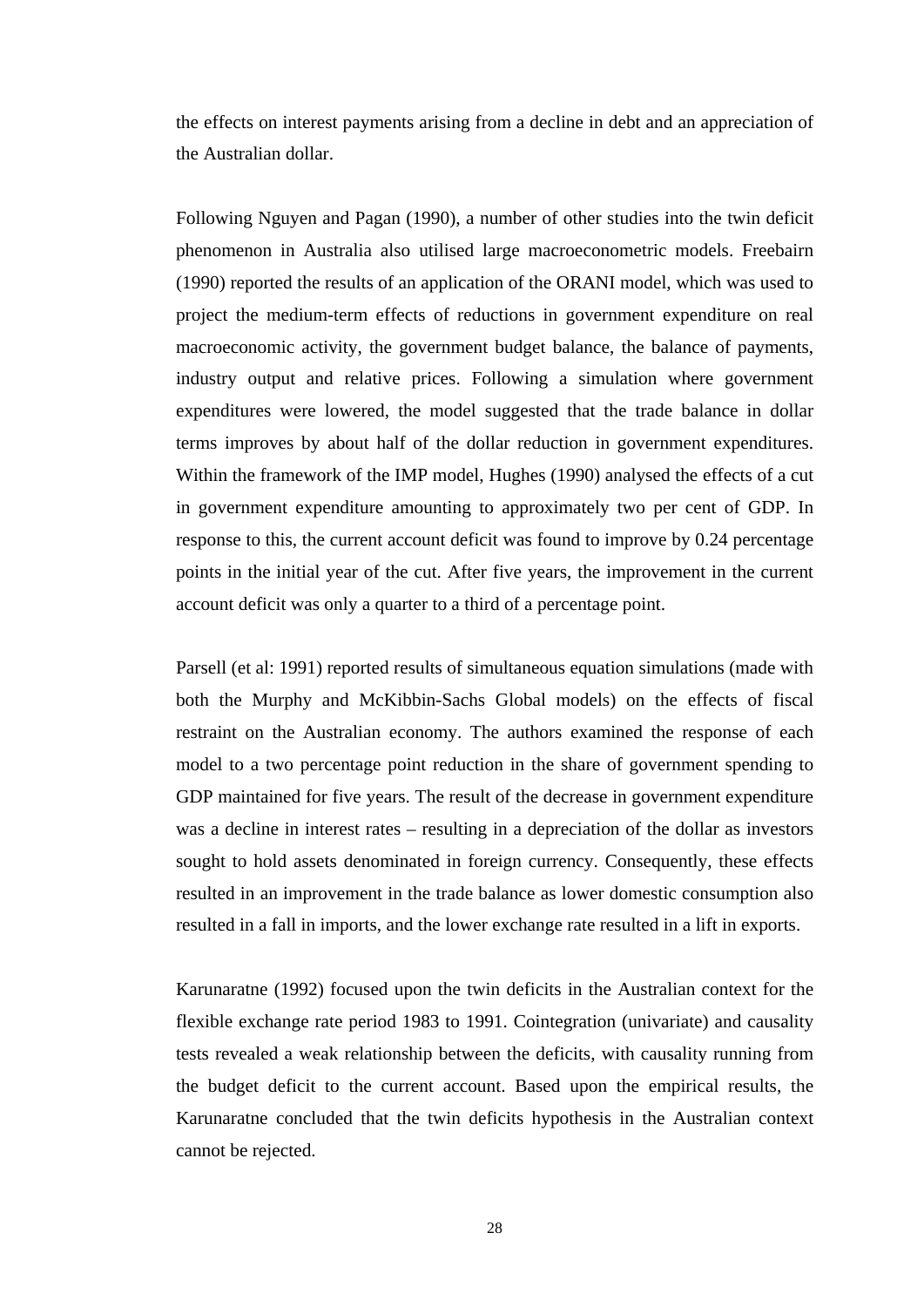Fidrmuc (2003) examined the time series properties of the current account, fiscal balance, and investment shares in industrial countries (including Australia) and a number of emerging and transition economies over the period 1970-2001. Multivariate tests for a cointegrating relationship between the trade balance (X-M), the fiscal balance (T-G) and gross fixed capital formation (I) for Australia indicate a relationship over the 1980s, but not for the 1990s. Interestingly, estimates of the long-run cointegrating equation for Australia produced a negative coefficient for the fiscal balance in the 1980s, and a positive value for the 1990s.

# 2.3.4 The intertemporal current account model

A number of studies have considered Australia's current account from the perspective of the intertemporal approach – which views the current account as the outcome of forward-looking dynamic saving and investment decisions.<sup>[4](#page-41-0)</sup> The intertemporal model is important for explaining the long-run evolution of the current account, particularly for situations where countries may run persistent current account surpluses or deficits, and is also well suited for identifying factors which may cause sudden current account reversals.

Empirical evidence supporting the intertemporal current account model for Australia is mixed.<sup>[5](#page-41-1)</sup> Milbourne and Otto  $(1992)$  rejected the intertemporal model using quarterly data for Australia (1959:3-1989:1), and noted that the consumptionsmoothing model was unable to explain a number of large sustained movements in Australia's current account balance. Conversely, McDermott (1999) found evidence that supports the intertemporal model with a smaller data sample covering 1981:1-1998:1. Studies using annual data have included those of Cashin and McDermott (1998) and Otto (2003), who both find support for the intertemporal approach. Bergin and Sheffrin (2000) found evidence that supports the intertemporal model by extending their analysis to account for exogenous shocks.

More recently, Belkar (et al: 2007) provide an overview of the historical development of Australia's current account and discuss the public concerns with

 $\overline{a}$ 

<span id="page-41-0"></span><sup>&</sup>lt;sup>4</sup> This model is discussed in the next chapter.

<span id="page-41-1"></span><sup>&</sup>lt;sup>5</sup> These studies follow Campbell (1987), and Campbell and Shiller (1987).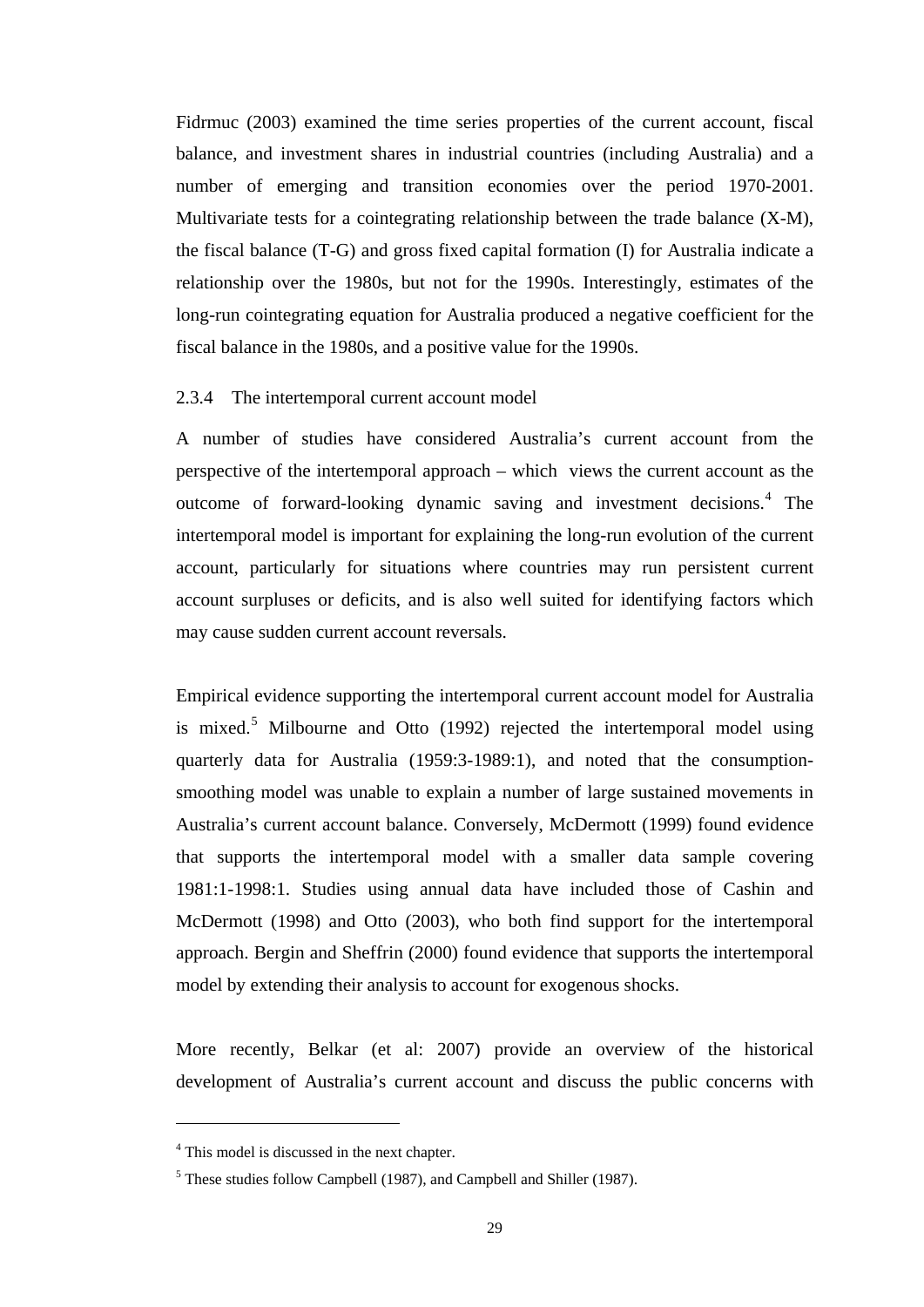Australia's growing stock of net foreign liabilities in the 1980s (following the float of the dollar), along with the associated policy arguments put forward at that time. The authors test an intertemporal model of the current account that considers a long data set (annual data covering 1949-2005) to account for the effect of the opening of Australia's capital markets and financial market deregulation during the 1980s. The model also incorporated shocks to net cash flows that may be correlated with disturbances in the rest of the world (which will have a limited effect on the current account). Belkar (et al: 2007) find that Australia's current account adjusts in a manner that is consistent with the intertemporal model when faced with temporary shocks to output, government expenditure and investment. However, the authors note that this result only applies in the period following financial liberalisation in the early 1980s. The authors also find evidence of consumption tilting, and that this has contributed to a persistent current account deficit of around 4½ per cent of GDP since the mid 1980s.

## **2. 4 Critique of the existing literature**

Conflicting results found in the empirical literature for Ricardian equivalence and the twin deficits appear to stem from wide differences in empirical techniques, data measures and samples. However, econometric techniques to study the twin deficits hypothesis over the past two decades have varied markedly with the development of new estimation methods – the most significant being the introduction of time series and cointegration analysis throughout the late 1970s and through to the 1990s. While the general functional forms of the models did not generally alter, attention was paid to the time series properties of the data, and cointegrating relationships were examined.

Early cointegration techniques were of the univariate type, with multivariate techniques used in the 1990s as the theoretical and empirical literature dealing with this area of econometrics developed. VAR techniques were also utilised – particularly for obtaining empirical estimates of fiscal multipliers.

A substantial criticism that can be directed at previous studies is a lack of consideration for structural change – particularly over long samples. While this is addressed in more detail in subsequent chapters, structural breaks can have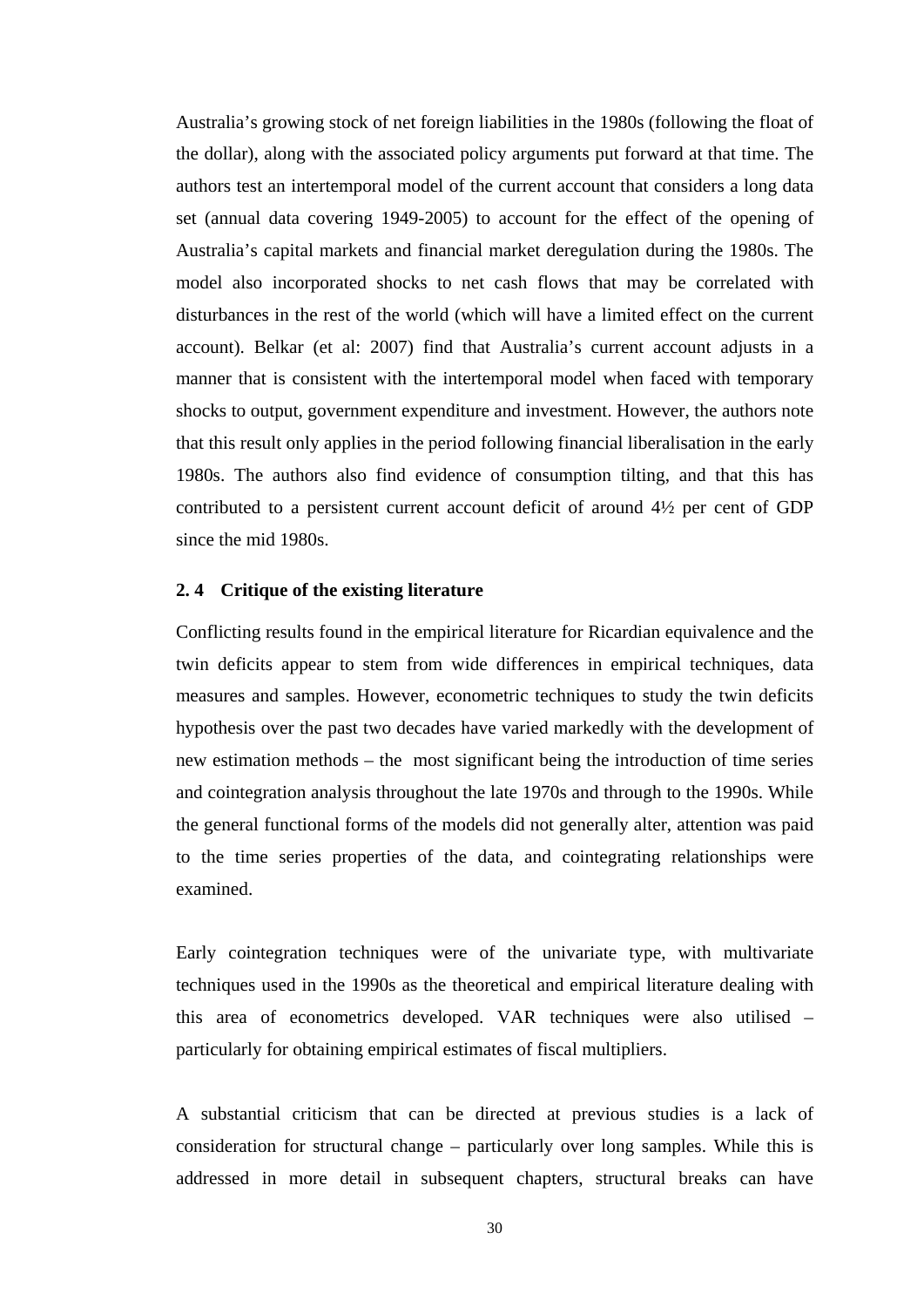permanent effects on the long-run level of many macroeconomic data series. Failing to account for these breaks can lead to results that are biased and do not accurately reflect the true population mean. The last decade has seen a great degree of research on structural change and time series econometrics, which will be applied to the estimation procedures undertaken in this thesis. A number of recent studies, notably those of Baharumshah (et al: 2006), Kim and Kim (2006) and Bagnai (2006) have sought to examine the implications of structural change. However much of this analysis is focused on one-break unit root tests, such as those proposed by Zivot and Andrews (1992), and the cointegration tests developed by Gregory and Hansen (1996).

Mohammadi and Skaggs (1999) note that no previous studies take into account an appropriate measure of the budget deficit as official statistics often do not separate government purchases into consumption and investment expenditures. Further, state and local government budgets should also be considered in an aggregate measure of the government budget. These criticisms will be addressed in the analysis undertaken in this thesis. The Australian National Accounts includes disaggregated government consumption expenditure across all three levels of government (Commonwealth, State and Local), as well as a measure of general government (total) which is the summation of budget aggregates across the Commonwealth, state and local government sectors.

Empirical literature covering the efficacy of fiscal policy, Ricardian equivalence, and the twin deficits proposition has also focused heavily on the United States. While recent years have seen greater attention paid to small open economies, very little research has been produced for Australia. Previous research for Australia is also extremely dated – particularly with regard to the twin deficits hypothesis. Additionally, the structure of Australia's economy has changed markedly since the late 1980s and early 1990s.

# **2. 5 Summary and concluding remarks**

During the 1980s, concern in the United States over fiscal and current account deficits led to arguments that these deficits were linked, or 'twins'. The Reagan Administration conducted an expansionary fiscal policy by cutting taxes, which was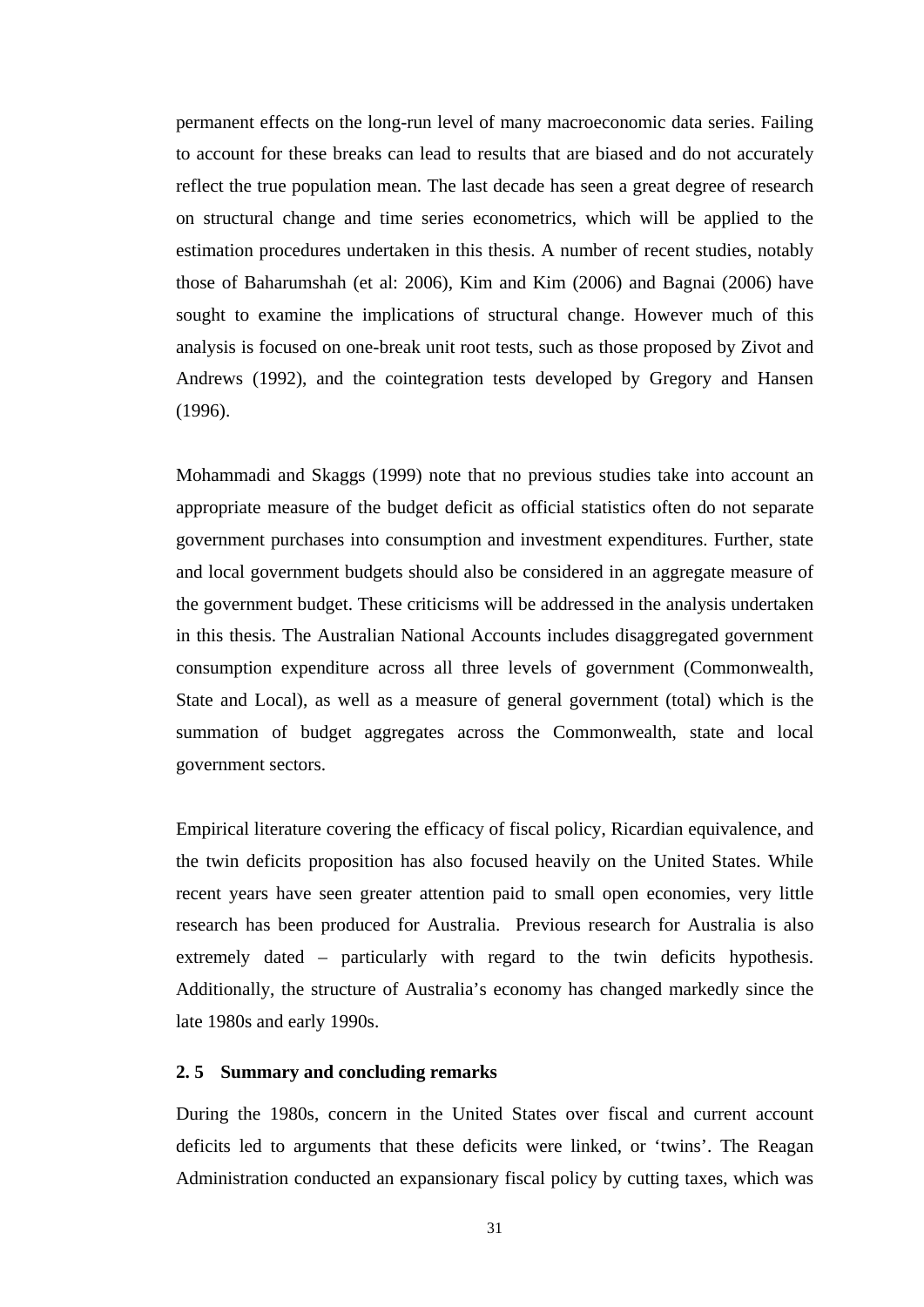not accommodated by monetary policy. This placed upward pressure on US interest rates – which subsequently boosted the US dollar. The exchange rate appreciation led to a fall in net exports and a rise in the US current account deficit. Under these circumstances, the current account appeared to mirror the fiscal position, leading to the popularisation of the twin deficits hypothesis. These debates were not restricted to the United States, where political and public concern in Australia was also focused on the current account and rising net foreign debt.

Barro's Ricardian equivalence theorem presents an alternative viewpoint on public debt. Due to its focus on successive generations (particularly the behaviour or altruistically motivated individuals), present value constraints and debt financing mechanisms, the Ricardian equivalence theorem gained many adherents at a time when theoretical literature emphasising dynamics and the microfoundations of macroeconomics was increasing at a rapid pace. At this time, the Ricardian equivalence theorem, and the accompanying literature of the New Classical Macroeconomics, provided a more rigorous and longer-term perspective on the effects of public debt.

As noted in the previous section, differing results found in the empirical literature on Ricardian equivalence and twin deficits have been driven by wide differences in empirical techniques, data measures and samples. Econometric techniques have also varied markedly with the development of new estimation methods – placing an additional degree of variation in results from previous work. Previous research has also paid little attention to the issue of structural change, and this thesis seeks to make an original contribution to the literature by addressing this.

Recent developments in time series econometrics have recognised that structural shifts can lead to spurious estimation results and may bias standard cointegration tests. Traditional Augmented Dickey-Fuller tests for stationarity will be conducted in Chapter 6, and the more advanced Lee and Strazicich one- and two-break unit root tests will also be introduced. This thesis will also pay attention to the timing of the structural breaks, and how these accord with *a priori* expectations of where major changes in the Australian economy have occurred.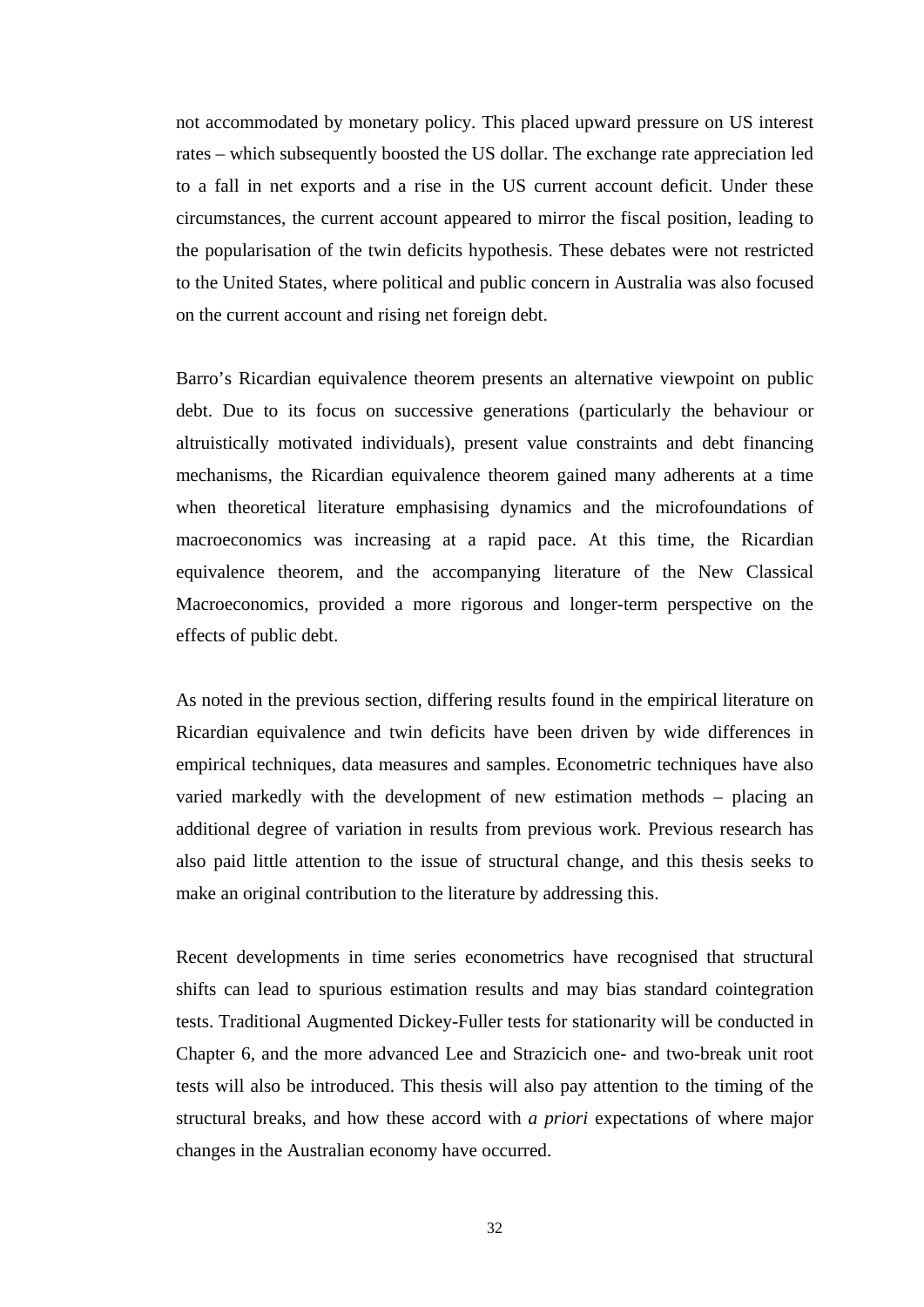Empirical literature covering the efficacy of fiscal policy, Ricardian equivalence, and the twin deficits proposition has focused heavily on the United States, with previous research for Australia now being quite dated (having been undertaken in the late 1980s, or early 1990s). In addition to incorporating econometric techniques that account for structural change, the thesis will also provide a more contemporary analysis on the effects of fiscal policy in Australia.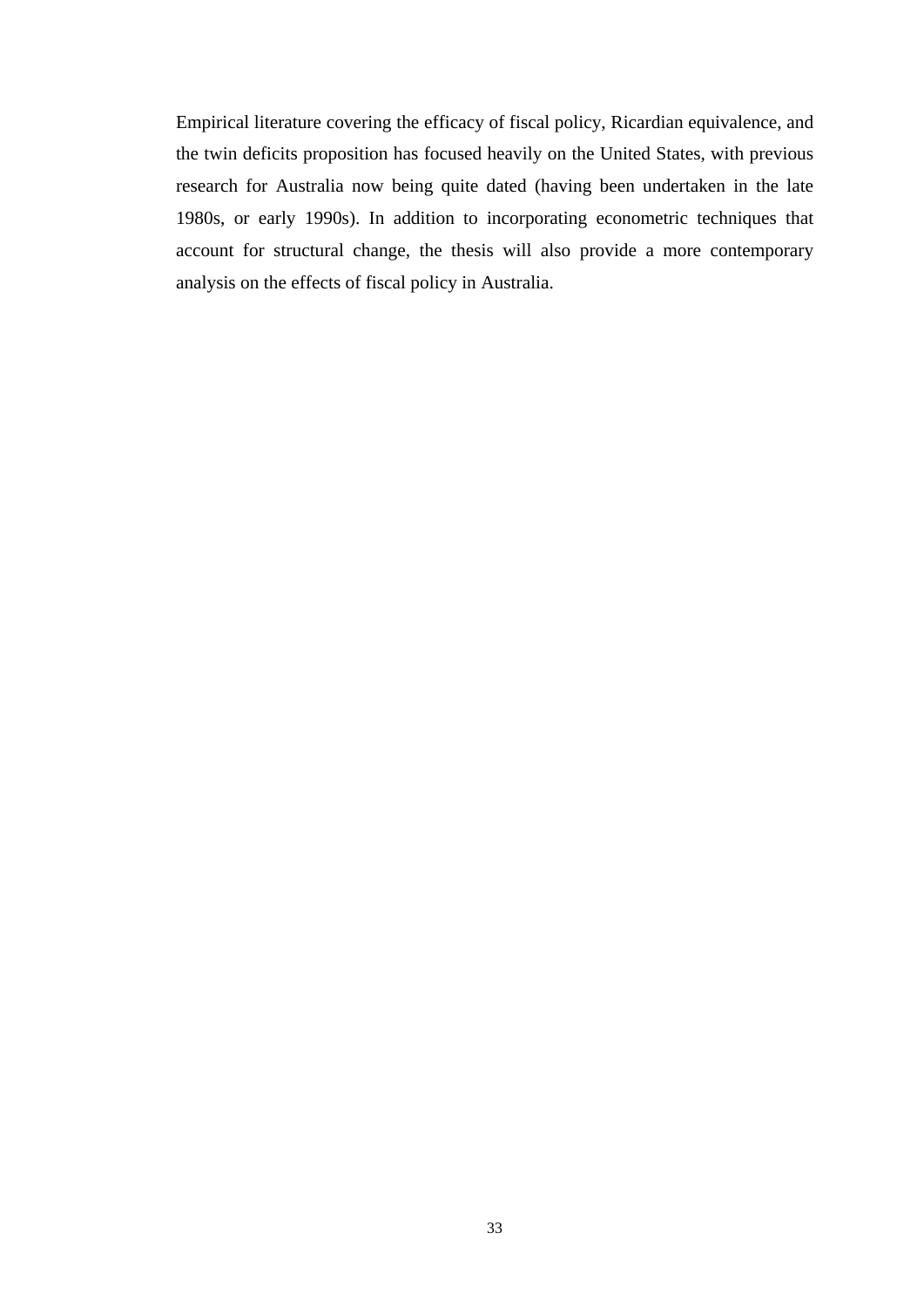#### **CHAPTER 3 THE CURRENT ACCOUNT**

# **3. 1 Introduction**

Prior to discussing the underlying theory of the twin deficits hypothesis and the Ricardian equivalence theorem in Chapter 4, this chapter considers the construction of the balance of payments – which represents transactions between Australian households and businesses with the rest of the global economy – along with theories of current account determination.

The following section considers the accounting framework for constructing the balance of payments. Following this, section 3.3 derives the Mundell-Fleming approach to explaining the current account. Section 3.4 then introduces the intertemporal approach to the current account, which is more conducive to explaining long-run current account dynamics.

## **3. 2 Balance of payments flows**

Transactions between Australian residents and the rest of the world are represented and recorded in the nation's balance of payments. There are two main accounts in the balance of payments, the current account and the capital account.

A country's current account balance over any time period is the increase in foreign residents' claims on domestic income and/or capital. The current account (Table 3.1) is a record of trade in goods and services, net income payments and net unrequited transfers. The merchandise trade balance consists of merchandise exports net of merchandise imports, with the difference between merchandise exports and imports known as the trade balance. Service items such as freight, royalty payments and insurance, with the balance between services provided by Australian residents and services provided by the rest of the world, are recorded under 'net services' in the current account. Receipts and payments between Australian residents and the rest of the world for items such as interest and dividends are recorded in the current account under 'net income'. 'Net unrequited transfers' consist of transfer payments between Australian residents and the rest of the world (such as pensions paid to Australian residents residing overseas and aid grants). The total of these items produces the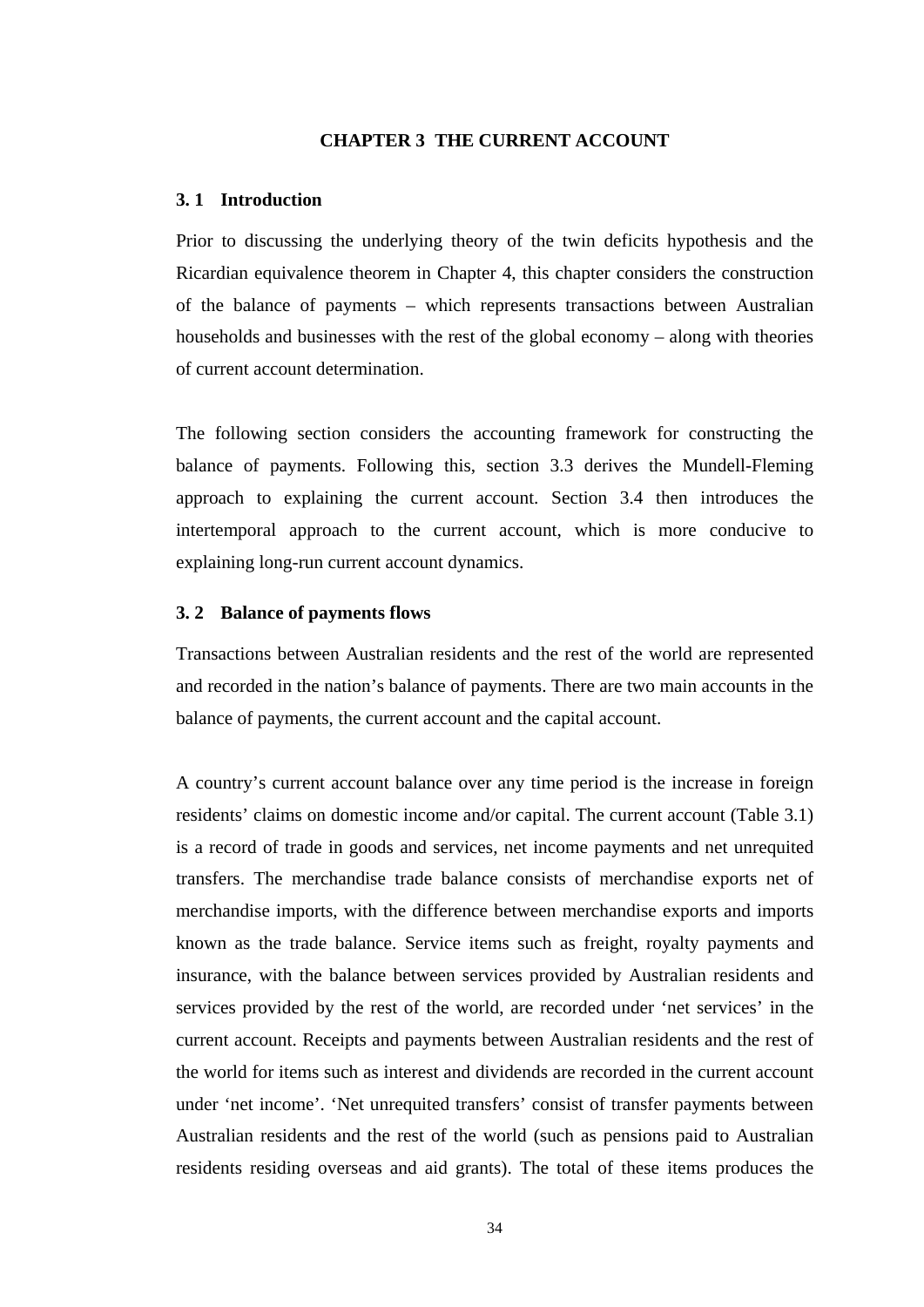current account balance (Table 3.1). The large negative entry against net income in Table 3.1, reflects both interest payments on Australia's foreign debt, and profits repatriated to foreign-owned corporations.

|                                     | 2003-04   | 2004-05  | 2005-06   | 2006-07  | 2007-08   |
|-------------------------------------|-----------|----------|-----------|----------|-----------|
| Merchandise trade                   | $-23.559$ | $-23006$ | $-15291$  | $-13790$ | $-22027$  |
| Net services                        | 2 0 5 0   | 380      | 771       | 1 7 5 7  | 820       |
| Net income and unrequited transfers | $-24412$  | $-32853$ | $-39.364$ | -47 156  | $-49179$  |
| Current account balance             | $-45921$  | $-55479$ | -53.884   | -59 189  | $-70.385$ |

Table 3.1 Current account of the balance of payments (\$A million)

Source: Reserve Bank of Australia, *Bulletin*.

Following the end of World War I, international capital flows and countries' holdings of foreign assets had been limited in both quantity and scope. During this period, Obstfeld and Rogoff (1995) note that the current account tended to be viewed as the net export balance with relative prices as its central determinant. This led to the 'elasticities approach' to the current account, under which the determinants of international expenditure levels and incomes are held fixed, while static price elasticities of demand and supply determined the net international flow of capital.

The current account is also equal to national saving less domestic investment. If national savings are less than domestic investment, then foreigners take up the balance, acquiring claims on domestic income or output. Known as the absorption approach, this model stresses how macroeconomic factors must ultimately determine international borrowing or lending patterns.

The capital account (Table 3.2) records purchases and sales of assets, such as equities, bonds or property. Official transactions on the capital account comprise net foreign investment and overseas borrowings of general government, the Reserve Bank's foreign reserve assets and other official capital transactions. The non-official transactions are those undertaken by the private sector and include net direct investment and net portfolio investment. Also reflected in the non-official transactions is the offshore capital raisings of Australian banks and other financial institutions.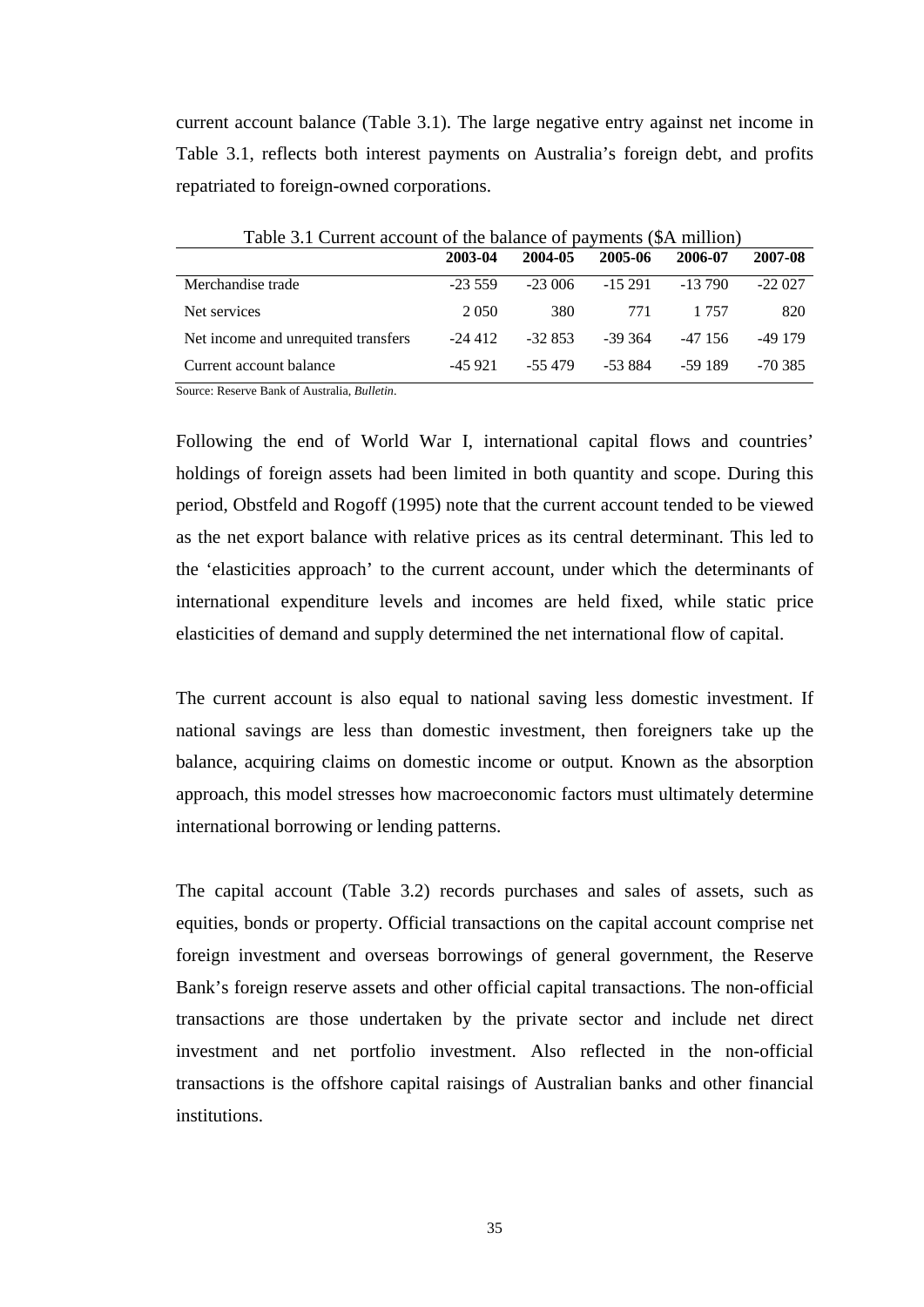|                           | 2003-04  | 2004-05 | 2005-06 | 2006-07  | 2007-08 |
|---------------------------|----------|---------|---------|----------|---------|
| General government        | 6 3 9 2  | 5 6 8 5 | -747    | 1 697    | 3019    |
| Non-official              | 43 532   | 57 530  | 59 660  | 75 165   | 21 108  |
| Reserve Bank of Australia | $-5$ 141 | $-8704$ | $-5626$ | $-20128$ | 44 408  |
| Capital account balance   | 44 783   | 55 141  | 53 287  | 57 184   | 68 535  |

Table 3.2 Capital account of the balance of payments (\$A million)

Source: Reserve Bank of Australia, *Bulletin*.

The overall balance of payments is the sum of both the current and capital accounts (Table 3.3). From an accounting perspective, both the current and capital accounts should balance. However, this situation rarely occurs and the balancing item in Table 3.3 captures any errors and omissions in calculating the balance of payments.

| Table 3.3 Balance of payments (\$A million) |          |         |         |         |           |  |  |
|---------------------------------------------|----------|---------|---------|---------|-----------|--|--|
|                                             | 2003-04  | 2004-05 | 2005-06 | 2006-07 | 2007-08   |  |  |
| Current account                             | $-45921$ | -55 479 | -53 884 | -59 189 | $-70.385$ |  |  |
| Capital account                             | 44 783   | 55 141  | 53 287  | 57 184  | 68 535    |  |  |
| Balancing item                              | 1 1 3 8  | 338     | 597     | 2.005   | 1 850     |  |  |

Source: Reserve Bank of Australia, *Bulletin*.

# **3. 3 The Mundell-Fleming approach to the current account**

The Mundell-Fleming (M-F) model is an extension of the classic IS-LM model to an open economy. Knight and Scacciavillani (1998) noted that the development of the M-F model in the 1960s reflected the confidence of the ability of macroeconomic policies to achieve both internal and external balance.

The M-F model analyses the markets for goods, money/asset markets and foreign exchange. Equilibrium in goods markets is represented by the IS curve, while the LM curve represents equilibrium in money/asset markets. Combinations of income and interest rates at which the balance of payments is equal to zero are represented in the M-F model by the balance of payments (BP) curve. The M-F model is essentially a short-run model, where markets for domestic and foreign bonds may be treated as substitutes for domestic money, and the labour market enters the M-F model through the assumption that output responds to changes in demand.

Key assumptions of the 'below full employment' version of the M-F model are: international capital mobility; imperfect substitutability between domestic and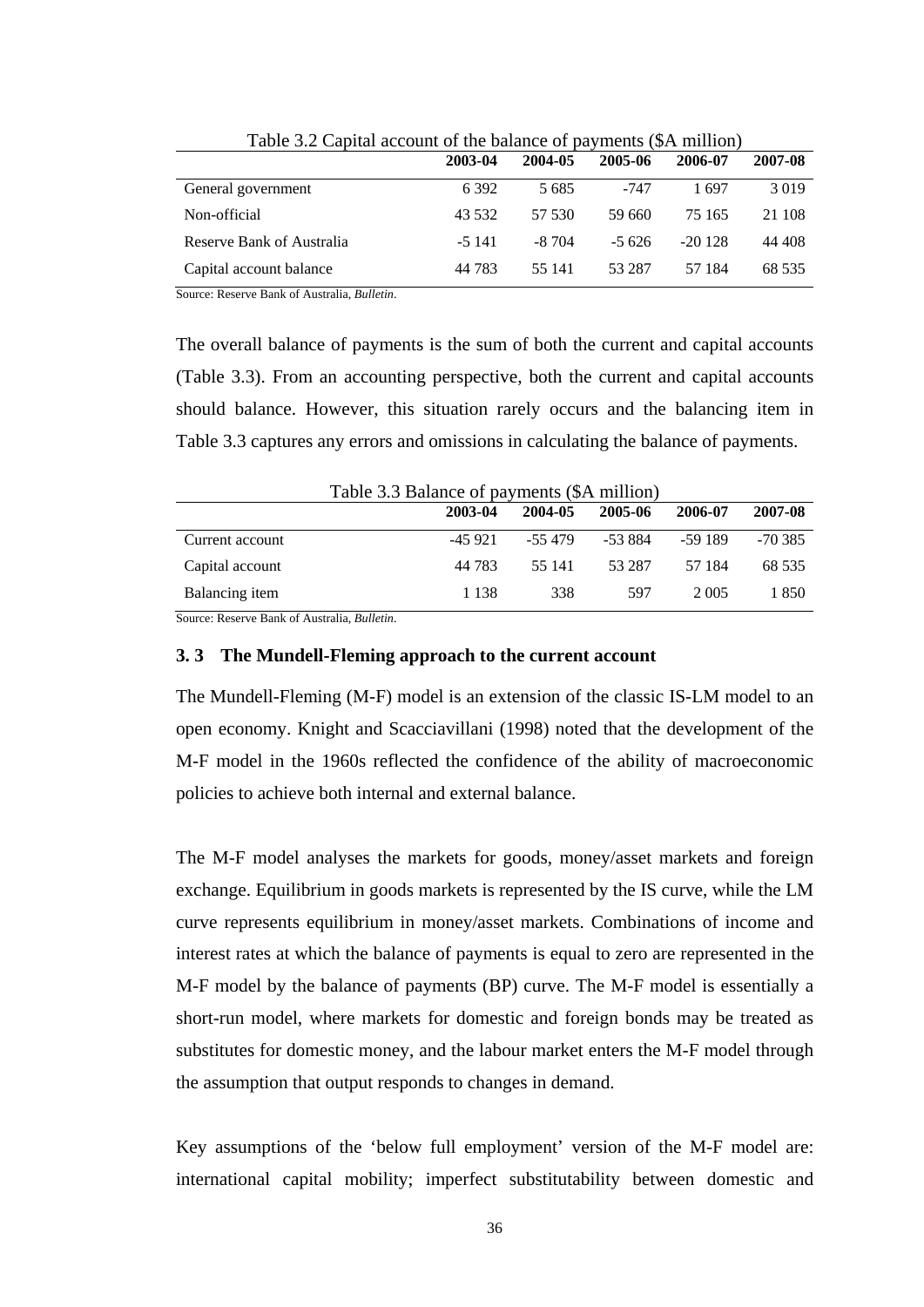foreign goods; the domestic price level is fixed; real output is variable; and there is no analysis of aggregate supply.

Combining the IS, LM and BP curves determines output (*Y*), the interest rate (*r*) and either the balance of payments (BP), or the exchange rate *e*. The M-F model solves for the balance of payments if the exchange rate is assumed to be fixed. Under a floating exchange rate system the M-F model solves for *e* as in that case the exchange rate moves to maintain a zero balance of payments (Dornbusch et al: 1996). Overall, the M-F model is useful for drawing conclusions about the impact of policy actions on output, interest rates and the balance of payments adjustment process under both fixed and floating exchange rates.

The current account within the M-F model is represented by the balance of payments curve, where the balance of payments is equal to the goods and services balance (current account), CA, plus the capital account KA, that is,  $BP = CA + KA = 0$ . Expressed algebraically the BP curve may be written:

$$
BP = (x_0 - z_0) + j(R - R^*) = 0 \qquad j > 0
$$

Where *x* represents exports, *z* imports, *R* is the domestic interest rate and  $R^*$  is the world interest rate. The parameter *j* represents the degree of capital mobility in response to the domestic/world interest rate differential  $(R - R^*)$ . Alternatively, we may substitute imports in equation (3.1) above with a simple linear import function,  $z = z_0 + m'y$ , which gives:

$$
BP = (x_0 - z_0 - m'y) + j(R - R^*) = 0 \qquad 0 < m' < 1 \qquad 3.2
$$

Where *m'* y represents the marginal propensity to import out of income. Rearranging equation  $(3.2)$  to make the domestic rate of interest,  $R$ , the dependent variable yields:

$$
R = [R^* - (1/j)(x_0 - z_0)] + (m'j)y
$$
 3.3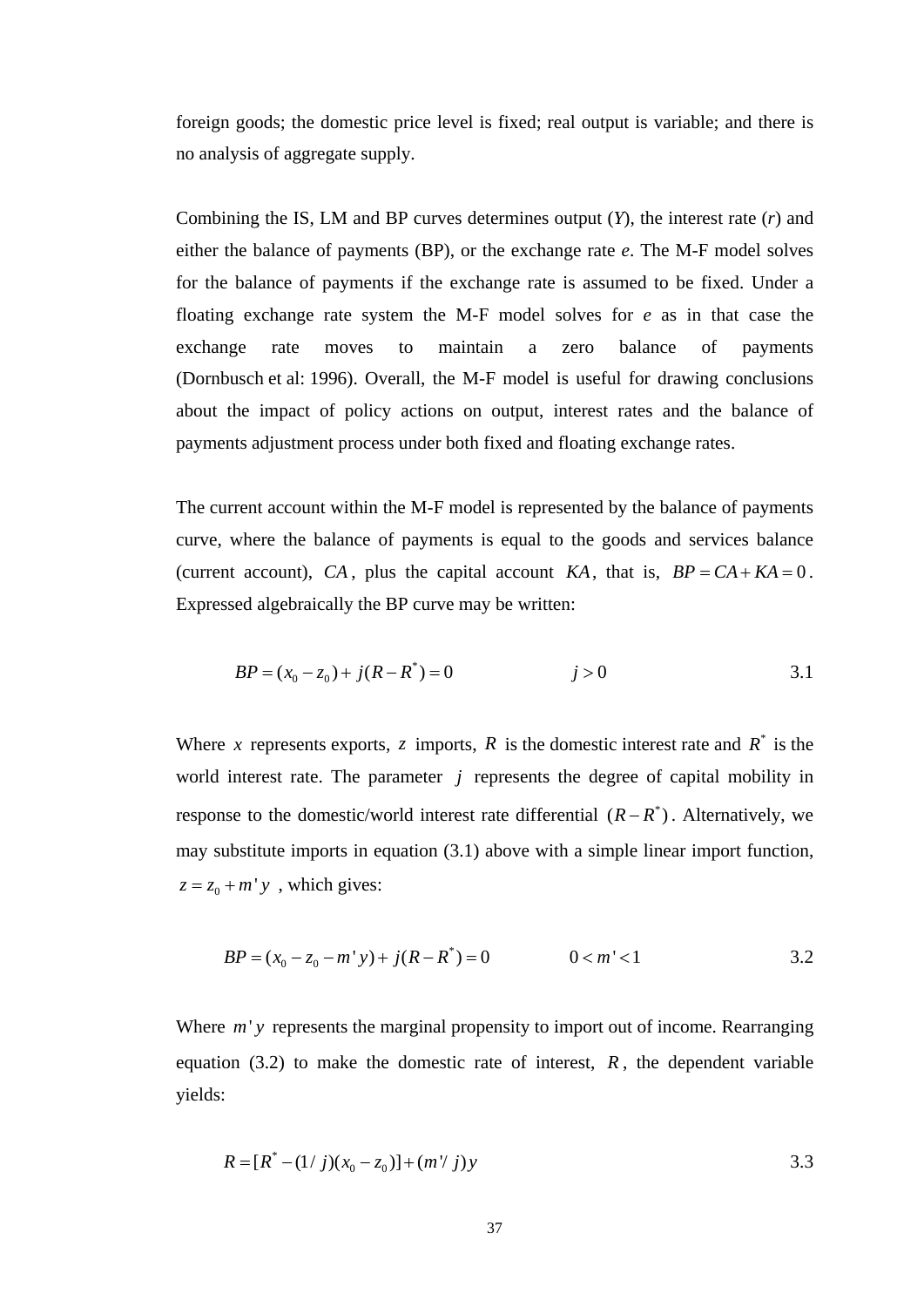which is a simple linear version of the BP curve. The slope of the BP curve is given by the term  $+(m'/i)$  in equation (3.3).

When capital is imperfectly mobile, domestic and foreign assets are treated by investors as less than perfect substitutes, and subsequently the world capital market is less than perfect. In contrast, perfect capital mobility is said to exist when domestic and foreign assets are treated as perfect substitutes in a single world capital market. Following the deregulation of financial markets in the 1970s and 1980s world capital markets are likely to have moved to a state where they are close to perfect capital mobility.

The degree to which international capital is mobile exerts considerable influence over the slope of the BP curve. Under imperfect capital mobility, the domestic interest rate may deviate from the world rate. Given that domestic and foreign assets are not perfect substitutes, a differential between the rate of interest earned on these assets may exist, and in that case the BP curve has a positive slope. In the case of perfect capital mobility, domestic and foreign interest rates cannot differ. As *j* in equation (3.3) tends to infinity the expression collapses to  $R = R^*$  and the BP curve is horizontal.

Knight and Scacciavillani (1998) note that in the M-F model the BP curve reflects not only current account equilibrium but overall equilibrium in the foreign exchange market. For a given real exchange rate, an increase in domestic income raises imports and the current account moves into deficit (any position to the right of the BP curve in *r-Y* space). Equilibrium in the overall balance of payments may be restored by raising the domestic interest rate relative to the world interest rate, and the resulting net capital inflow would result in a capital account surplus and the balance of payments would once again be equal to zero. Assuming that international capital is highly mobile, the LM curve in the M-F model will be steeper than the BP curve<sup>[6](#page-50-0)</sup>. If

 $\overline{a}$ 

<span id="page-50-0"></span> $6$  The slope of the LM curve is given by the income elasticity of demand for money,  $k$ , relative to the interest rate elasticity of money demand, *h*. Given that the slope of the BP curve is *m*'/*j*, the LM curve will be steeper if  $k/h > m'/j$ .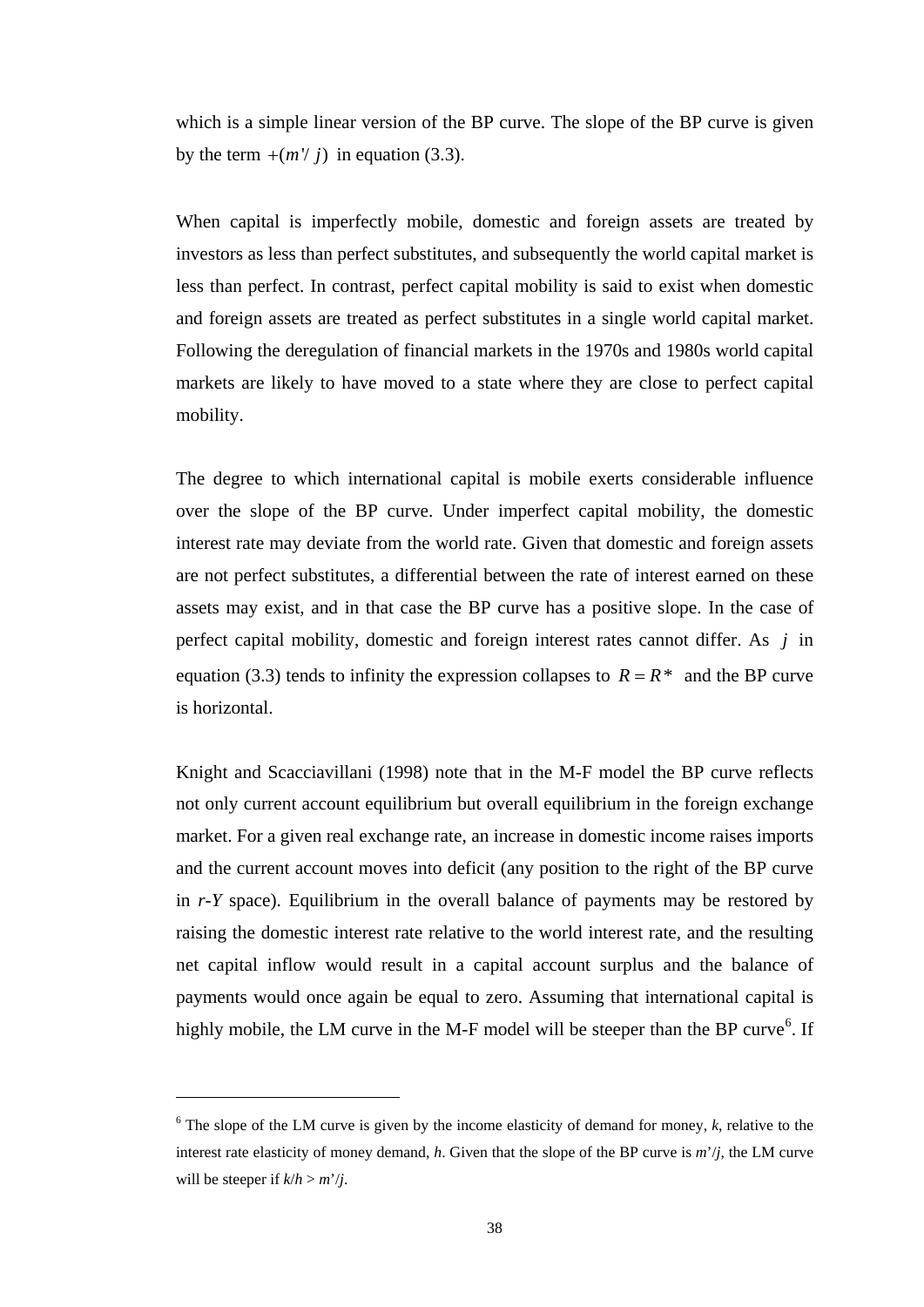income rises, it takes a larger increase in the interest rate to eliminate the excess demand for money than it does to eliminate the excess demand for foreign exchange.

The relative slopes of the three curves represented within the M-F model are important for understanding and assessing the impact of various policy actions on the current account balance. For example, under a floating exchange rate and high capital mobility, the M-F model concludes that, starting from current account balance, an expansionary fiscal policy will raise domestic output which results in higher demand for imports. This will subsequently result in a current account deficit, with higher domestic interest rates inducing a capital account surplus, which more than offsets the current account deficit. Under a floating exchange rate the balance of payments surplus leads to an exchange rate appreciation which ultimately reduces net exports. Relative to the initial position of the economy, the expansionary fiscal policy has resulted in a marginal increase in output with a higher interest rate. The current account is in deficit, and this is matched by a capital account surplus. These short-run comparative statics of the M-F model lend itself to explaining the twin deficits proposition.

The M-F model also concludes that under a floating exchange rate, expansionary monetary policy will also affect the current account balance. A monetary expansion will lower the domestic interest rate and raise output, with the higher output increasing the demand for imports which induces a current account deficit. However, under a floating exchange rate the currency will also depreciate as a consequence of lower interest rates. Other things being equal, this exchange rate depreciation increases the country's competitiveness and raises net exports. Therefore, expansionary monetary policy can possibly induce either an improvement or a deterioration in the current account balance, which is dependent upon the relative impacts of the exchange rate depreciation and the increase in income on exports and imports.

The major criticism of note here is that the M-F representation of the current account is essentially static. As the M-F model also focuses on the short run, it neglects the impacts of net investment on the stock of productive capital and of current account imbalances on net international indebtedness. The M-F model can only describe the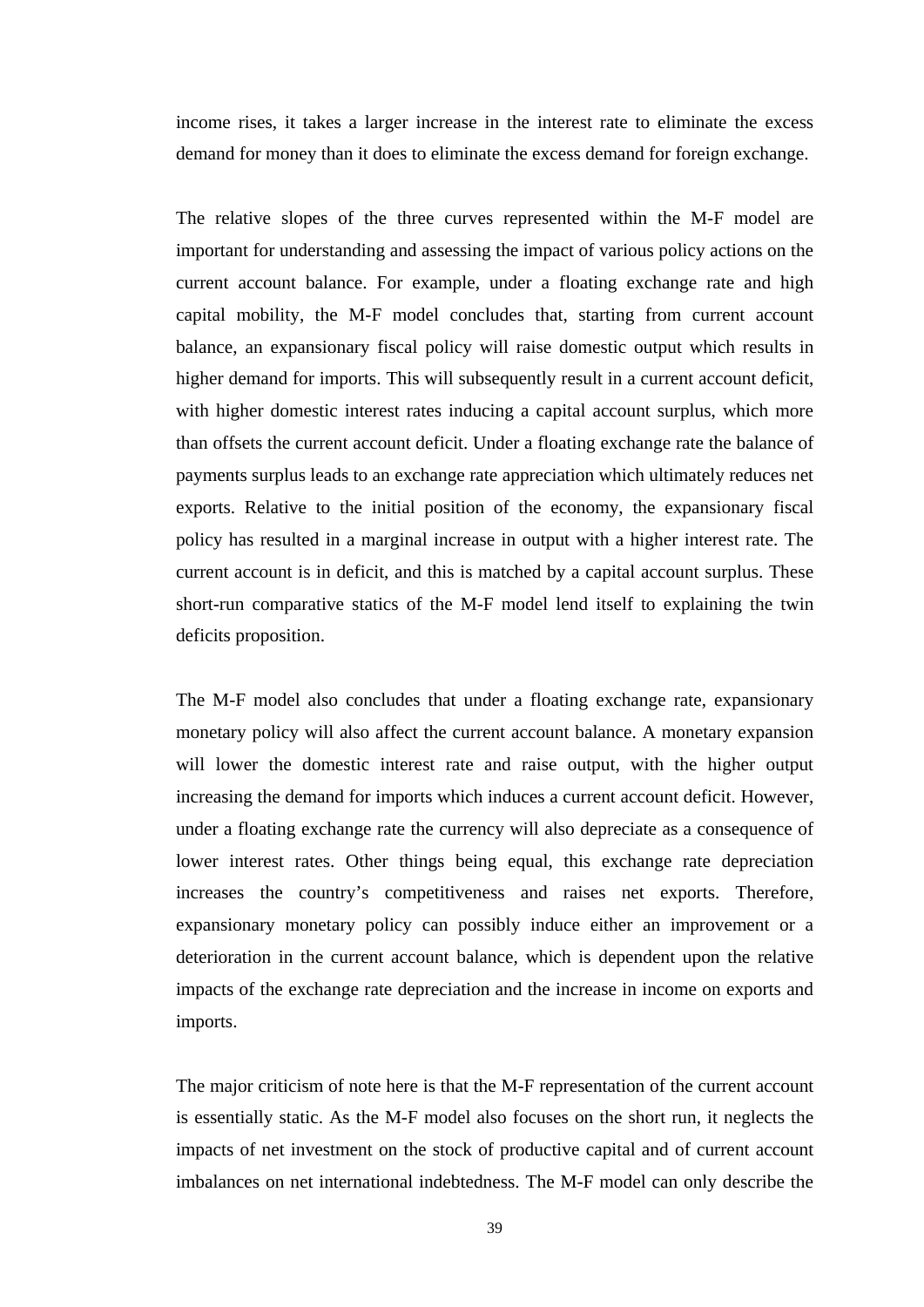short-run effects of economic policies on the current account balance and not the long-run results that arise from the interaction of stocks and flows.

Given the deficiencies of the M-F model, more dynamic current account representations have been developed which focus upon long-run impacts of persistent current account deficits. The most notable and widely accepted is the intertemporal approach to the current account. Other models include overlapping generation representations of current account dynamics.

# **3. 4 The intertemporal approach to the current account**

The intertemporal perspective views the current account balance as the outcome of forward-looking dynamic saving and investment decisions. Authors such as Sachs (1982) popularised the intertemporal approach in the early 1980s, while the rise in popularity of New Classical macroeconomics (following Robert Lucas's (1976) critique of econometric policy evaluation) was also an important influence. Lucas's critique insisted that grounding policy analyses in the forward-looking decision rules of economic agents may yield more reliable policy conclusions if demand and supply from the optimisation problems of households and firms is considered (as opposed to ad-hoc econometric specifications).

In addition to the critiques of comparative static models, current account imbalances following the world oil price shocks of the 1970s also highlighted the need to develop a more complete model of current account determination; which at the time was not offered by either the Keynesian or monetary approaches. Following the oil price shocks, divergent patterns of current account adjustment by both industrialised and developing nations raised the problem of characterising the optimal dynamic response following external shocks. The need to evaluate developing country debt levels also led to the notion of an intertemporally optimal (or sustainable) current account deficit (Obstfeld and Rogoff: 1995).

Following Obstfeld and Rogoff (1995), consider a small open economy which produces and consumes a single good, and trades with the rest of the world in a fullyliberalised trade system. The only asset which is traded is a consumption-indexed bond with a fixed value that pays net interest at a rate *tr* between periods *t* −1 and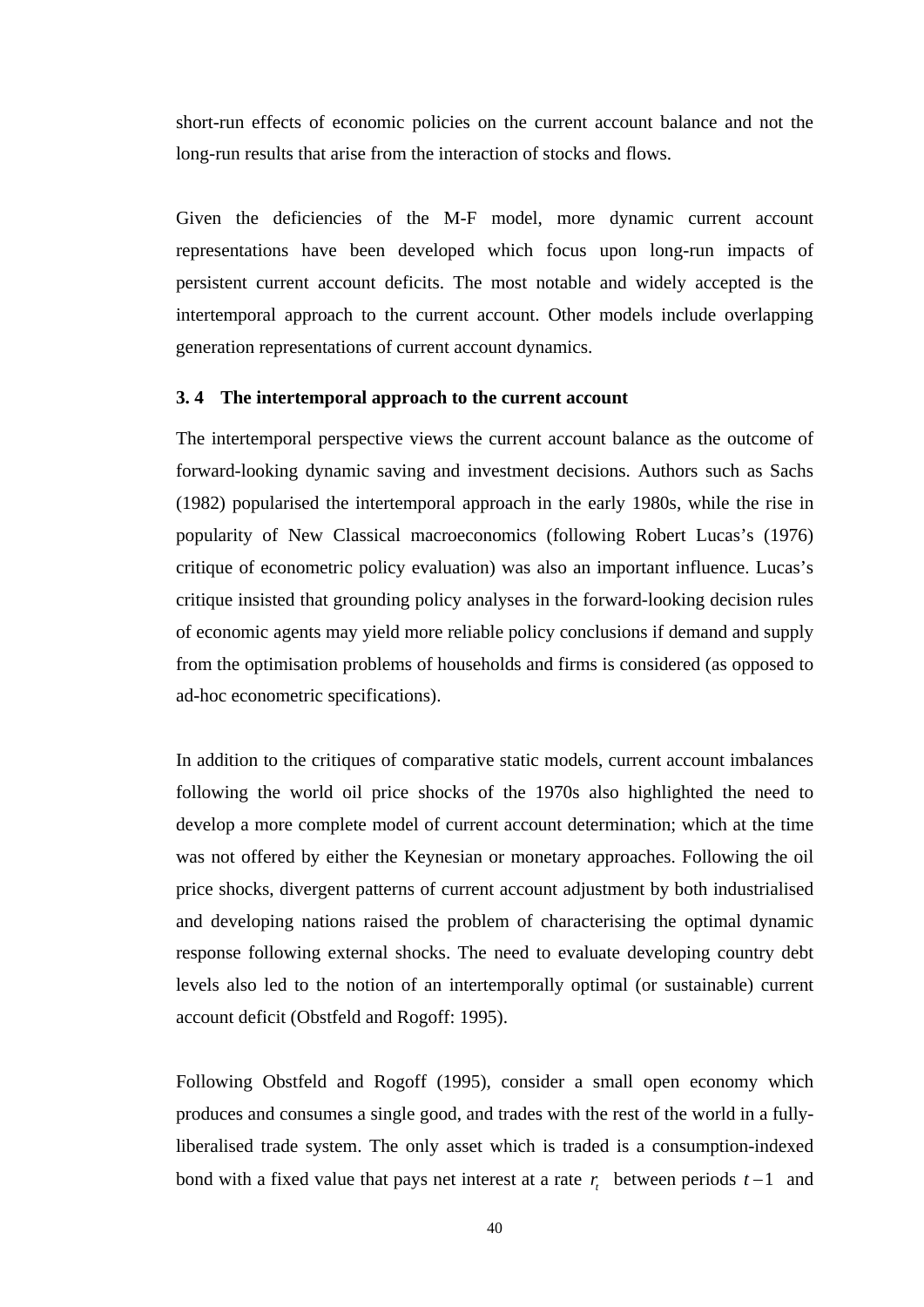*t*. Labour is also internationally mobile.  $A_{t+1}$  is defined as the economy's per capita stock of net foreign assets at the end of period  $t$ , with  $Y<sub>t</sub>$  denoting net domestic product in period  $t$ .  $C_t$  represents private consumption,  $G_t$  government spending, and  $I_t$  net investment (capital is assumed not to depreciate). The identity linking the current account (net foreign assets),  $CA<sub>t</sub>$ , to the saving investment balance is:

$$
CAt = At+1 - At = rtAt + Yt - Ct - Gt - It
$$
 (3.4)

The market discount rate for consumption is:

$$
R_{t,s} = \frac{1}{\prod_{\nu=t+1}^{s}(1+r_{\nu})}
$$
  $R_{t,t} = 1$  3.5

Iterating equation (3.4) forward gives:

$$
(1+r_t)A_t = \sum_{s=t}^{\infty} R_{t,s}(C_s + G_s + I_s - Y_s) + \lim_{s \to \infty} R_{t,s}A_{s+1}
$$

The condition  $\lim_{s\to\infty} R_{t,s} A_{s+1} \geq 0$  is a no Ponzi financing requirement i.e. this condition implies that foreign lenders will not allow the economy to perpetually roll over a debt.

The intertemporal budget constraint for the economy is:

$$
\sum_{s=t}^{\infty} R_{t,s}(C_s + G_s + I_s) \le (1 + r_t)A_t + \sum_{s=t}^{\infty} R_{t,s}Y_s
$$

Equation (3.7) states that the present value of the economy's expenditure must equal its initial foreign wealth, plus the net present value of domestic production.

The representative consumer in this economy maximises the following time separable utility function: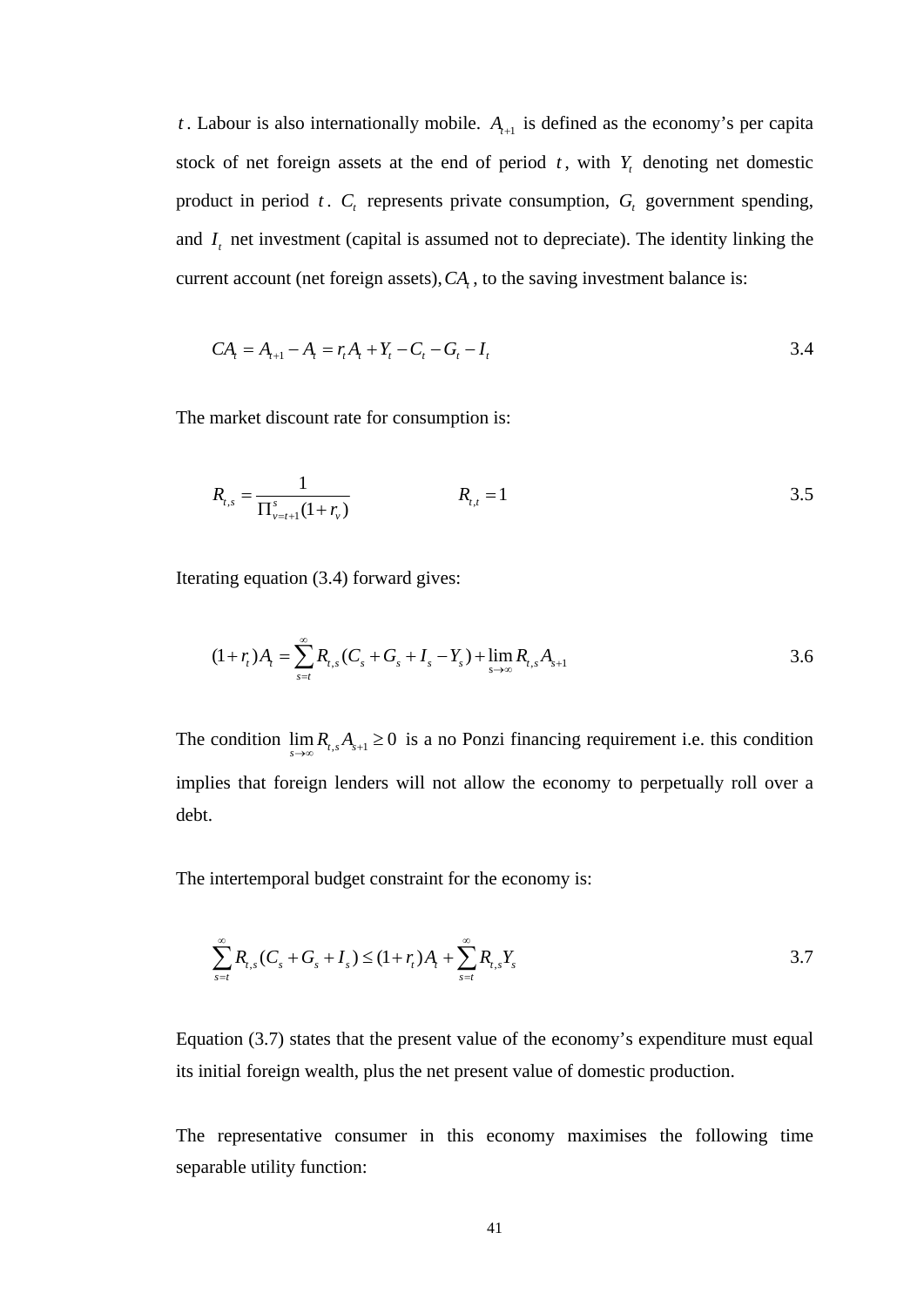$$
U_t = \sum_{s=t}^{\infty} \beta^{s-t} u(C_s)
$$
 3.8

where  $\beta \in (0,1)$ ,  $u'(C) > 0$ ,  $u''(C) < 0$ .

*V<sub>t</sub>* is defined as the real value of domestic firms at the end of period  $t-1$  (after period *t* −1 dividends have been paid). The stock of interest yielding claims owned by the private sector at the end of period  $t-1$  is represented by  $B_t$ , with  $w_t$  the real wage in period  $t$ , and  $L_t$  defined as the per capita supply of labour. Lump sum taxes administered by the home government are represented by  $T_t$ . Given these definitions, the intertemporal budget constraint of the representative consumer is:

$$
\sum_{s=t}^{\infty} R_{t,s} C_s = (1+r_t)(V_t + B_t) + \sum_{s=t}^{\infty} R_{t,s} (w_s L_s - T_s)
$$

Maximising (3.8) subject to (3.9) shows that consumption follows the Euler equation:

$$
u'(Ct) = \beta(1 + rt+1)u'(Ct+1)
$$
 3.10

Equating the marginal rate of substitution of present consumption for future consumption,  $\beta u'(C_{t+1})/u'(C_t)$ , to the price of future consumption in terms of present consumption,  $1/(1 + r_{t+1})$ , provides the optimality condition. Leaving aside discrepancies between  $\beta$  and  $1/(1 + r_{t+1})$ , optimised consumption will follow a smooth constant path. A closed-form description of the current account may be obtained by specialising further to where  $u(C)$  takes the isoelastic form:

$$
u(C) = \frac{c^{1-1/\sigma} - 1}{1 - 1/\sigma}
$$
 3.11

where  $\sigma > 0$  is the elasticity of intertemporal substitution. Equation (10) implies that optimal consumption growth obeys: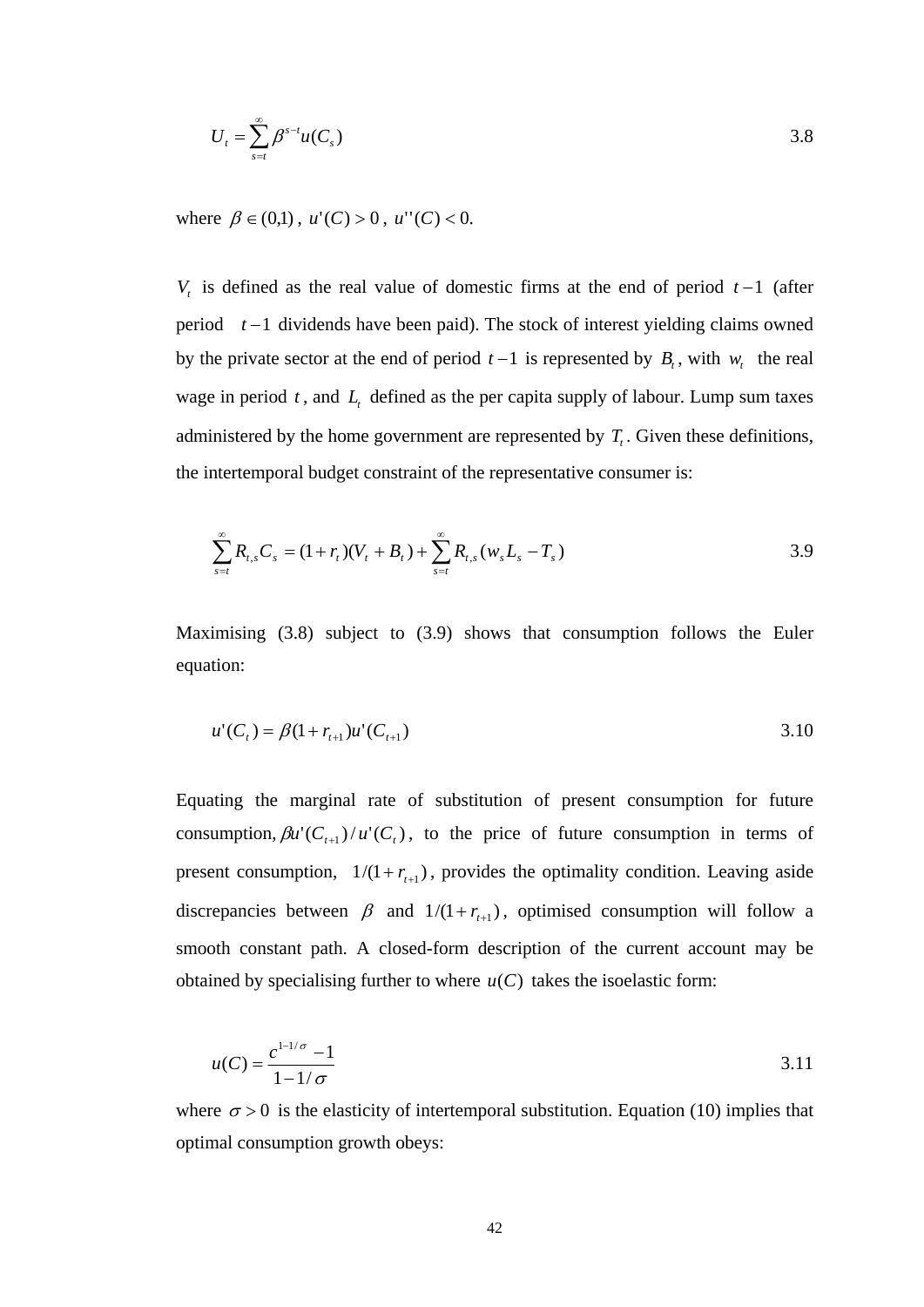$$
C_{t+1} = \beta^{\sigma} (1 + r_{t+1})^{\sigma} C_t
$$
 3.12

Therefore, the consumption path above must satisfy the economy's intertemporal constraint. Using (3.12) to eliminate  $C_s$  ( $s > t$ ) from (3.7) shows that consumption at date *t* in this economy will be:

$$
C_{t} = \frac{(1+r_{t})A_{t} + \sum_{s=t}^{\infty} R_{t,s}(Y_{s} - G_{s} - I_{s})}{\sum_{s=t}^{\infty} R_{t,s}(\beta^{s-t} / R_{t,s})^{\sigma}}
$$
 3.13

Equation (3.12) will lead to a general characterisation of the current account. The permanent level of a variable, *X*, on date  $t$ ,  $\overline{X_t}$ , is defined as:

$$
\overline{X}_{t} = \frac{\sum_{s=t}^{\infty} R_{t,s} X_{s}}{\sum_{s=t}^{\infty} R_{t,s}}
$$
\n
$$
\tag{3.14}
$$

and  $(\beta/R)^\sigma$  is defined as the weighted average of ratios of  $(s-t)$  – period subjective and market discount factors raised to the power of  $\sigma$ :

$$
(\beta/R)^{\sigma} = \frac{\sum_{s=t}^{\infty} R_{t,s} (\beta^{s-t} / R_{t,s})^{\sigma}}{\sum_{s=t}^{\infty} R_{t,s}}
$$
 3.15

Given this, from equations (3.4) and (3.13), note that the current account surplus at date *t* is:

$$
CAt = (rt - \overline{rt})At + (Yt - \overline{Y}t) - (Gt - \overline{G}t) - (It - \overline{I}t)
$$
  
+ 
$$
\left[1 - \frac{1}{(\beta/R)^{\sigma}}\right] (\overline{rt}At + \overline{Y}t - \overline{G}t - \overline{I}t)
$$
 3.16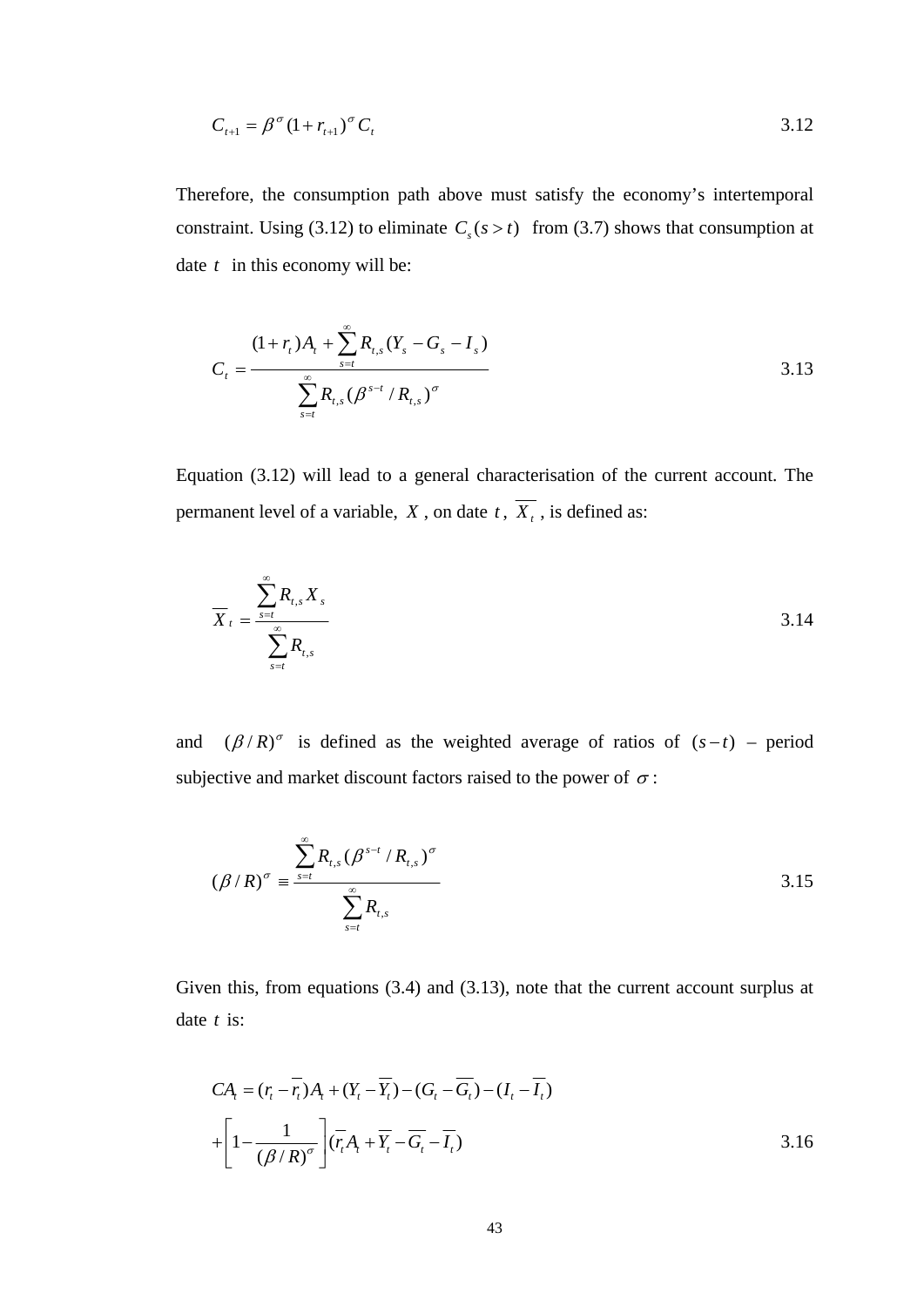A number of interesting inferences can be drawn from equation (3.16). First, if this economy is a net lender to the rest of the world, the current account will be in greater surplus as individuals smooth consumption faced with temporarily high foreign interest income. Conversely, if the economy is net borrower from the rest of the world (such as Australia) temporarily high interest rates will result in a larger current account deficit (as debt service obligations increase) and individuals will also be induced to smooth their consumption.

Second, when output is above its permanent level a higher current account surplus will result as individuals' again smooth consumption. The private sector will use foreign borrowing to cushion its consumption from abnormally high government consumption and investment needs. In this situation, private firms are borrowing from abroad as government consumption crowds-out private firms in domestic financial markets.

The last term in equation (3.16) reflects consumption tilting due to divergences in the current and future periods between world real interest rates and the domestic rate of time preference  $(1 - \beta) / \beta$ . When the domestic economy is somewhat more impatient than the rest of the world,  $\beta$  is lower than future world interest rates will tend to be, resulting in  $(\beta / R)^{\sigma}$  < 1. In this situation, there will be a tendency for the domestic economy to run current account deficits, with increasing foreign debt and declining consumption. When foreigners are more impatient,  $(\beta/R)^{\sigma} > 1$ , the converse situation occurs and the consumption path will have an upward tilt. Obstfeld and Rogoff (1995) also note that this tilting effect is proportional to the economy's permanent resources, and the tilting effect is stronger the higher is the case of intertemporal substitution in consumption, measured by  $\sigma$ .

The general intertemporal model developed thus far will be useful for considering some of the model's predictions for steady-state current account behaviour in an expanding economy. Following Obstfeld and Rogoff (1995), the model can be expanded further to incorporate investment effects and the linkage between capital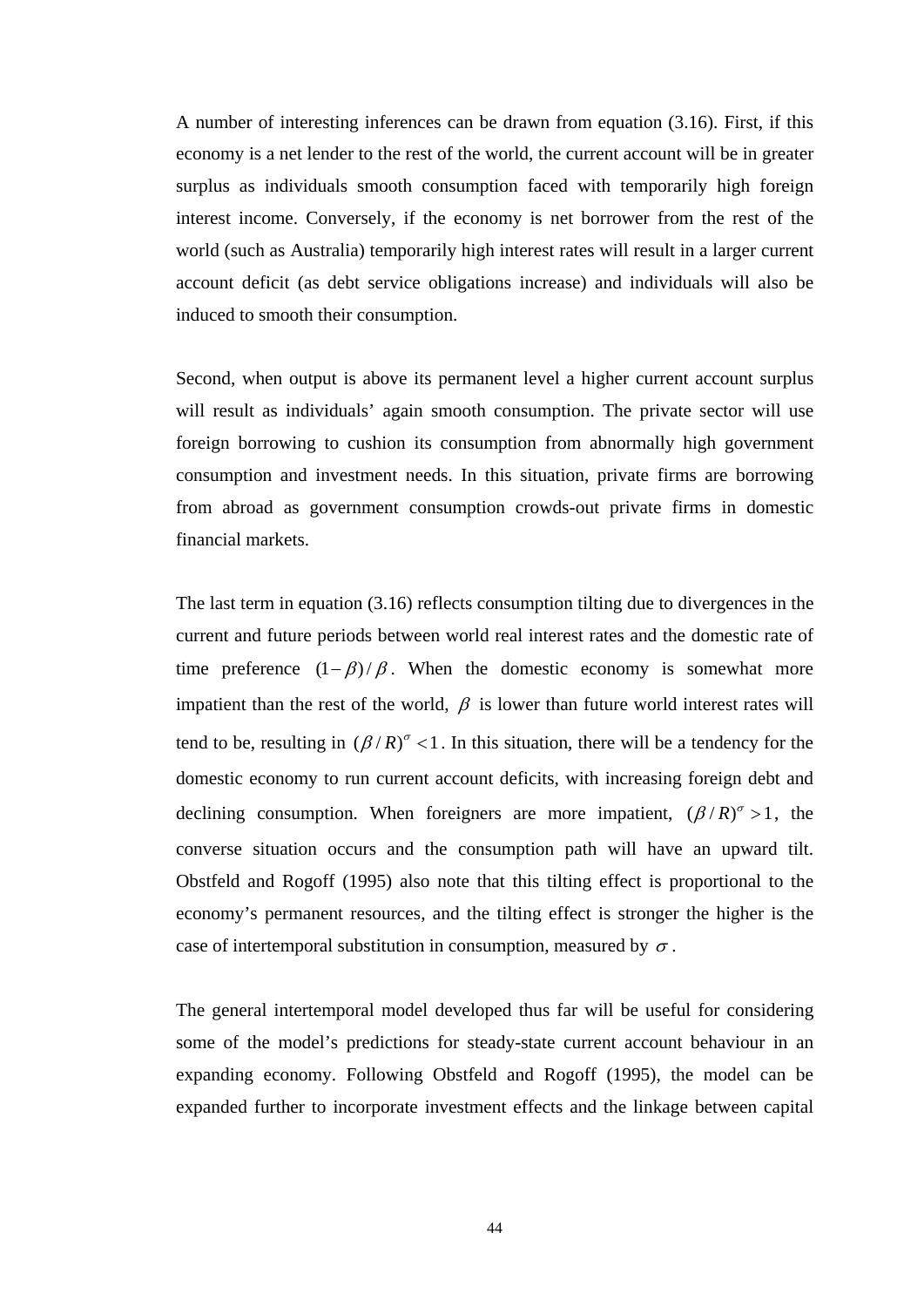accumulation and production. Importantly, the model can be used to demonstrate that in a growing economy, current account deficits can be run indefinitely.[7](#page-57-0)

Assume that the production function in this economy follows the Cobb-Douglas function:

$$
Y_t = \theta_t K_t^{\alpha} L^{1-\alpha} \tag{3.17}
$$

where  $\alpha < 1$ ,  $K_t$  is the end of period  $t-1$  capital stock, *L* is the constant labour force (which is normalised to 1), and the productivity coefficient,  $\theta$ , grows so that:

$$
\theta_{t+1} = (1+g)^{1-\alpha} \theta_t \tag{3.18}
$$

where  $g > 0$ . It is assumed that the capital stock can adjust in a single period without installation costs. When unanticipated shocks are not present, the marginal product of capital,  $\alpha \theta_t K_t^{\alpha-1}$ , must equal the constant world interest rate, *r* (where *r* > *g* by assumption). In steady-state equilibrium, investment is shown to be:

$$
I_t = K_{t+1} - K_t = g\left(\frac{\alpha \theta_t}{r}\right)^{1/(1-\alpha)} = \left(\frac{\alpha g}{r}\right)Y_t
$$
 (3.19)

Consequently, output and investment both growth at rate *g* . When government output is equal to zero, equation (3.16) can be used to show that the optimal current account is given by:

$$
CA_{t} = A_{t+1} - A_{t} = -\left[1 - (1+r)^{\sigma} \beta^{\sigma}\right]_{t} A_{t}
$$
  

$$
-\frac{1 + g - (1+r)^{\sigma} \beta^{\sigma}}{r - g} (1 - \frac{\alpha g}{r}) Y
$$
 (3.20)

Dividing (3.20) by  $Y_t$  yields the following difference equation in  $A/Y$ :

 $\overline{a}$ 

<span id="page-57-0"></span> $<sup>7</sup>$  This is relevant for Australia, which has persistently run current account deficits for many decades.</sup>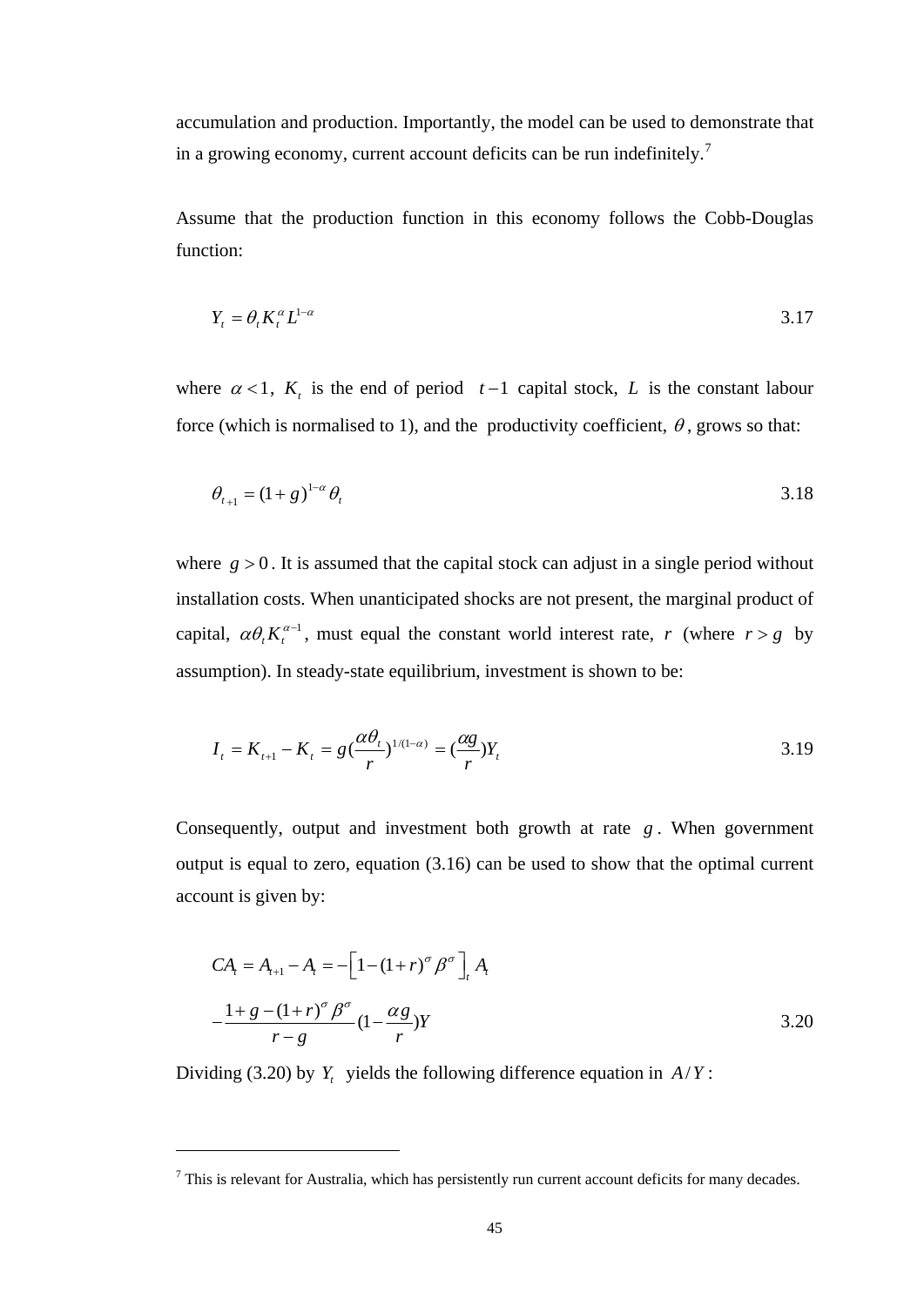$$
\frac{A_{t+1}}{Y_{t+1}} = \left[ \frac{(1+r)^\sigma \beta^\sigma}{1+g} \right] \frac{A_t}{Y_t} - \frac{1+g-(1+r)^\sigma \beta^\sigma}{(1+g)(r-g)} (1-\frac{\alpha g}{r})
$$
\n3.21

Provided  $(1 + r)^{\sigma} \beta^{\sigma} < 1 + g$ , the steady state is stable, and is equal to the negative number:

$$
\overline{A/Y} = -\frac{1 - (\alpha g/r)}{(r - g)}
$$
3.22

Importantly, because  $\alpha g / r = I/Y$ , the long run ratio of foreign debt to output equals the ratio to current output of the entire present value of future output net of investment.

The intertemporal representation of the current account is important for explaining long-run evolution of the current account, particularly for situations where countries may run persistent current account surpluses or deficits. The long-run dynamics of the intertemporal current account model are also conducive to explaining longer-run considerations of public debt and private saving behaviour.

### **3. 5 Summary and conclusions**

This chapter has considered the construction of the balance of payments in Australia, which was followed by a discussion of the Mundell-Fleming and intertemporal approaches to the current account.

The comparative statics of the Mundell-Fleming approach is conducive to explaining the twin deficits proposition – where an expansionary fiscal policy results in a current account deficit. However, this model is limited in that it can only describe the short-run effects of economic policies on the current account balance and not the long-run results that arise from the interaction of stocks and flows, and forwardlooking saving and investment decisions.

Given these deficiencies, the intertemporal approach to the current account – which views the current account balance as the outcome of forward looking dynamic saving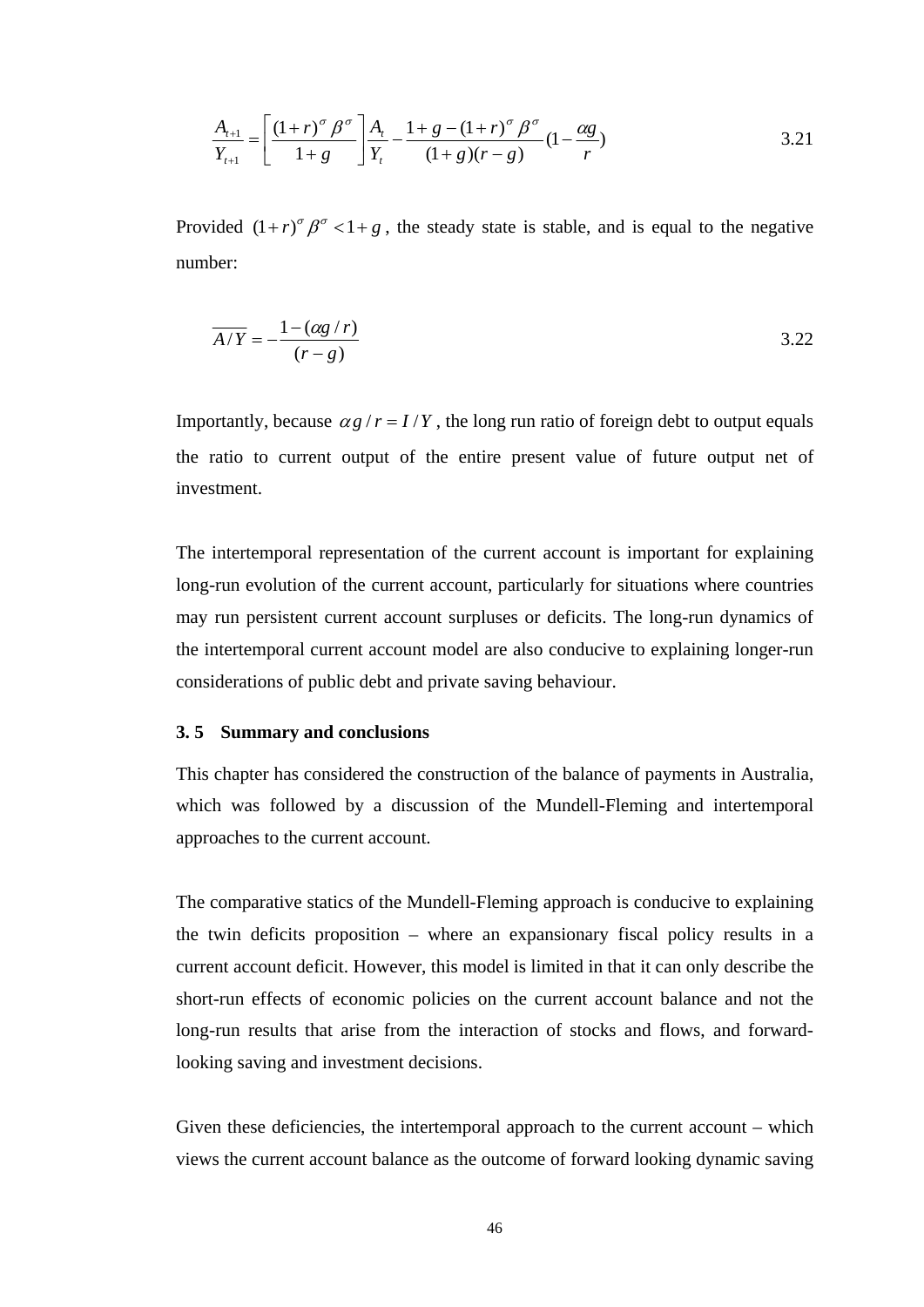and investment decisions – is a more dynamic current account representation. The dynamics of the intertemporal model are important for explaining the long-run evolution of the current account, particularly for situations where countries may run persistent current account surpluses or deficits. The model is also useful for identifying factors which may cause sudden current account reversals. The long-run dynamics of the intertemporal current account model also lend itself to accommodating longer-run considerations of public debt and private saving behaviour (such as through the Ricardian equivalence theorem).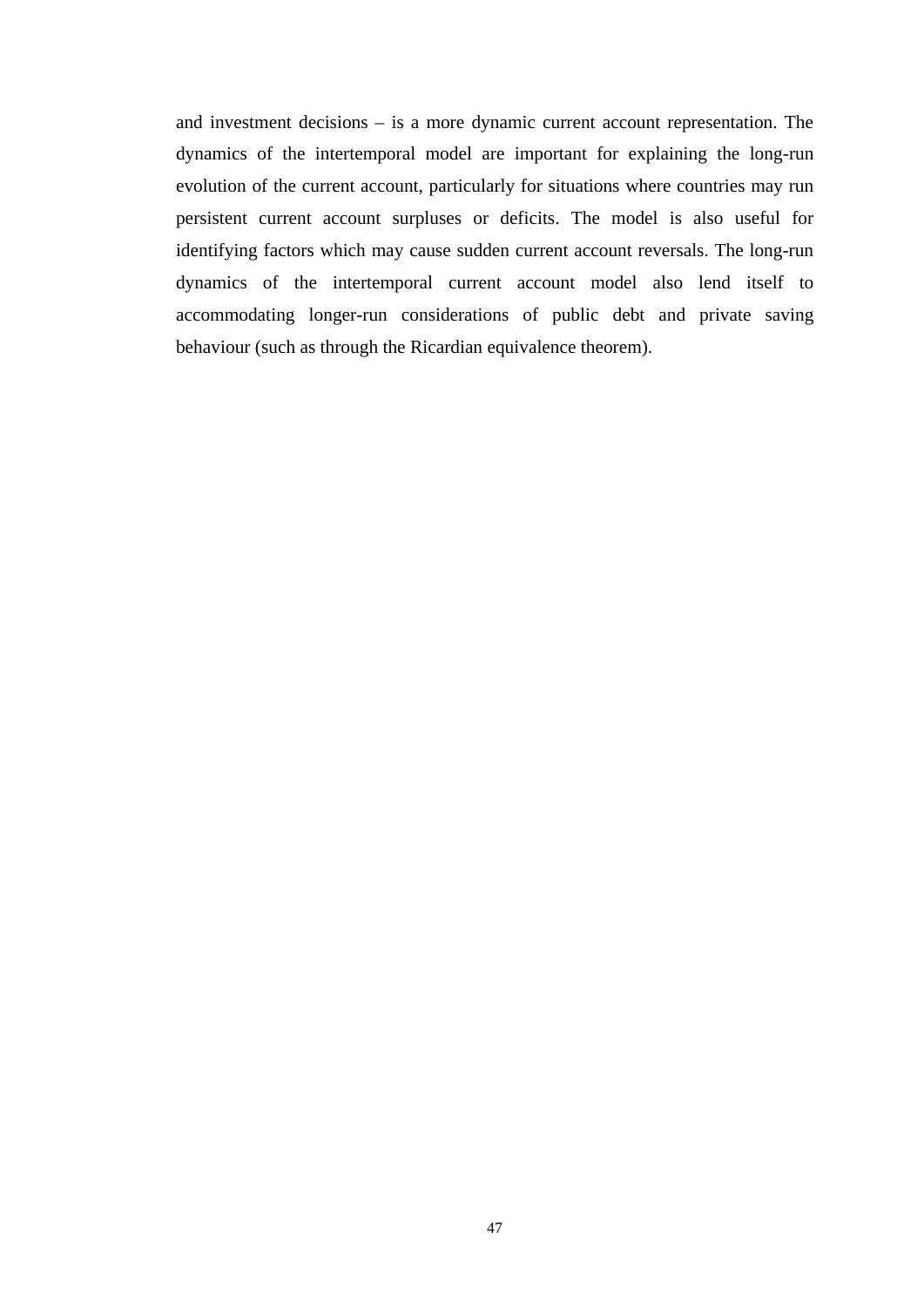#### **CHAPTER 4 TWIN DEFICITS AND RICARDIAN EQUIVALENCE**

#### **4. 1 Introduction**

Having surveyed the empirical literature in Chapter 2, which was followed by a discussion in Chapter 3 of the current account, this chapter considers the twin deficits hypothesis and Ricardian equivalence theorem. Section 4.2 considers the twin deficits hypothesis, with subsections considering the evolution of the twin deficits hypothesis in the United States and Australia, and how this theory relates more closely to Keynesian macroeconomics. This is followed by a discussion of Ricardian equivalence in Section 4.3, which also discusses open economy effects, and how Ricardian equivalence differs from other explanations of the effects of public debt. Section 4.4 briefly discusses the potential impact of financial market liberalisation on the efficacy of fiscal policy.

## **4. 2 The twin deficits hypothesis**

As noted in Chapter 2, the combination of large fiscal and current account deficits in the United States during the 1980s led many economists to believe that the deficits were inextricably linked. Martin Feldstein (1985 & 1987), who at the time was a source of policy advice to the Reagan Administration, is often attributed as having popularised the twin deficits hypothesis.

During the first half of the 1980s, the Reagan Administration implemented an expansionary fiscal policy through tax reductions, which was not complemented by a corresponding monetary expansion. This policy action exerted considerable upward pressure on US interest rates, and consequent capital inflows boosted the value of the US dollar. This dollar appreciation resulted in an erosion of the United States' competitiveness on world markets, and a deterioration of the current account balance. Given these circumstances, the deficit on the current account appeared to 'twin' US fiscal deficits. Nguyen and Pagan (1990) note that this view was espoused by observers and US government advisers such as Feldstein, international organisations such as the International Monetary Fund (IMF), the Organisation for Economic Cooperation and Development (OECD), and advisers of European governments. Martin Feldstein (1990) later stated that the deterioration in the US trade balance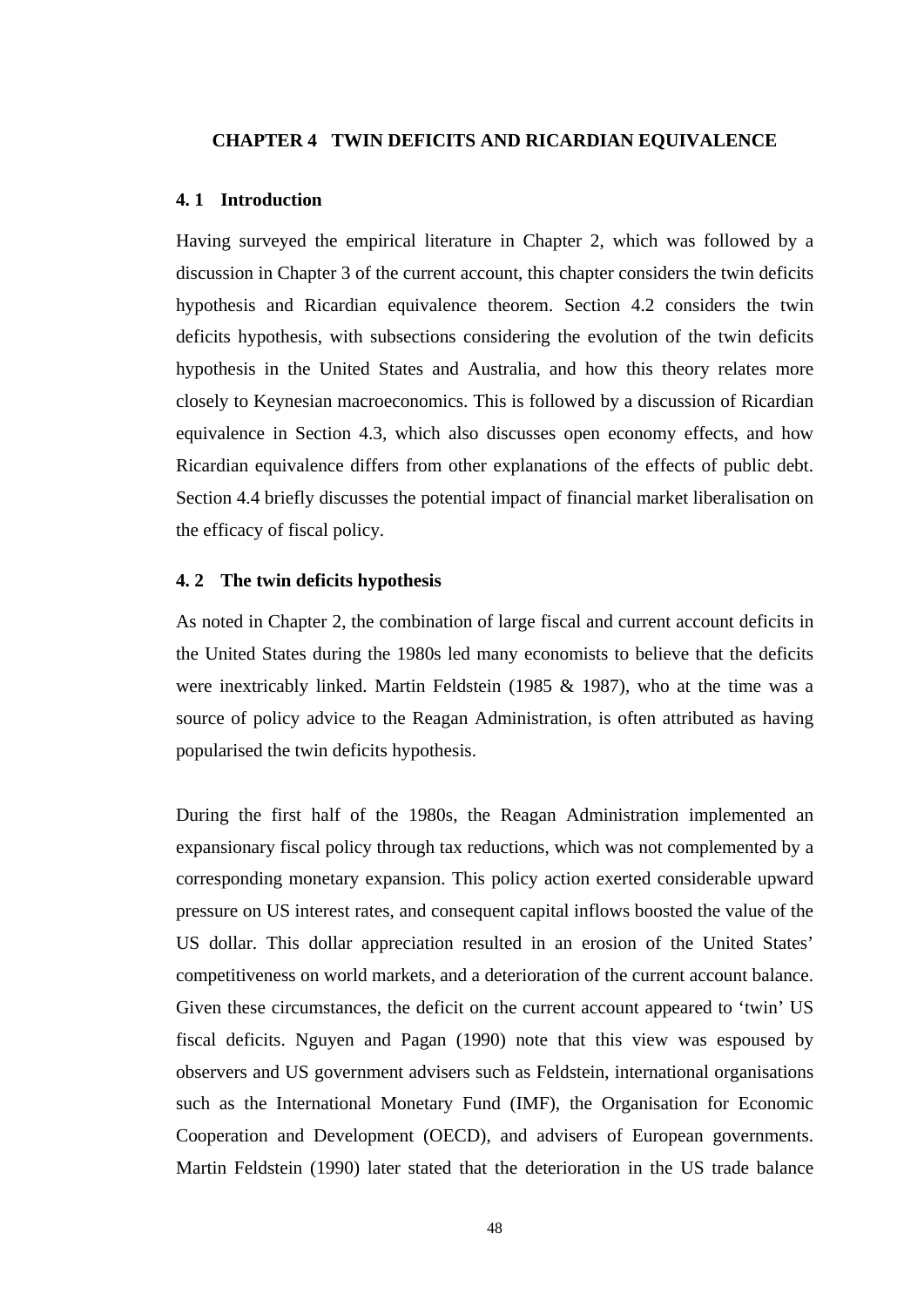during the 1980s was caused by high interest rates (resulting from fiscal deficits) appreciating the US exchange rate. This according to Feldstein should be treated as a special one-off and not as an indication of any long-run phenomenon.

## 4.2.1 Twin deficits in the United States

Figure 4.1 shows that during the 1970s and 1980s, the US current account and fiscal balance generally moved in the same direction, with the relationship between the two even more pronounced during the 1980s. The empirical literature surveyed in Chapter 2 found evidence for and against twin deficits in the United States.



Figure 4.1 United States fiscal and current account balance (per cent of GDP)

During the late 1980s and early 1990s, Figure 4.1 shows that the twin deficit relationship appears to have held during this period. However, over the remainder of the 1990s, and throughout the 2000s, Figure 4.1 shows significant disparities between the US current account and fiscal position. The following paragraphs discuss potential sources of this disparity in greater detail.

After registering a small surplus in 1991, the US current account began to deteriorate from 1992. Improving domestic demand combined with low import prices led to a surge in imports, and throughout the remainder of the 1990s the US trade deficit

Source: OECD Economic Outlook Database.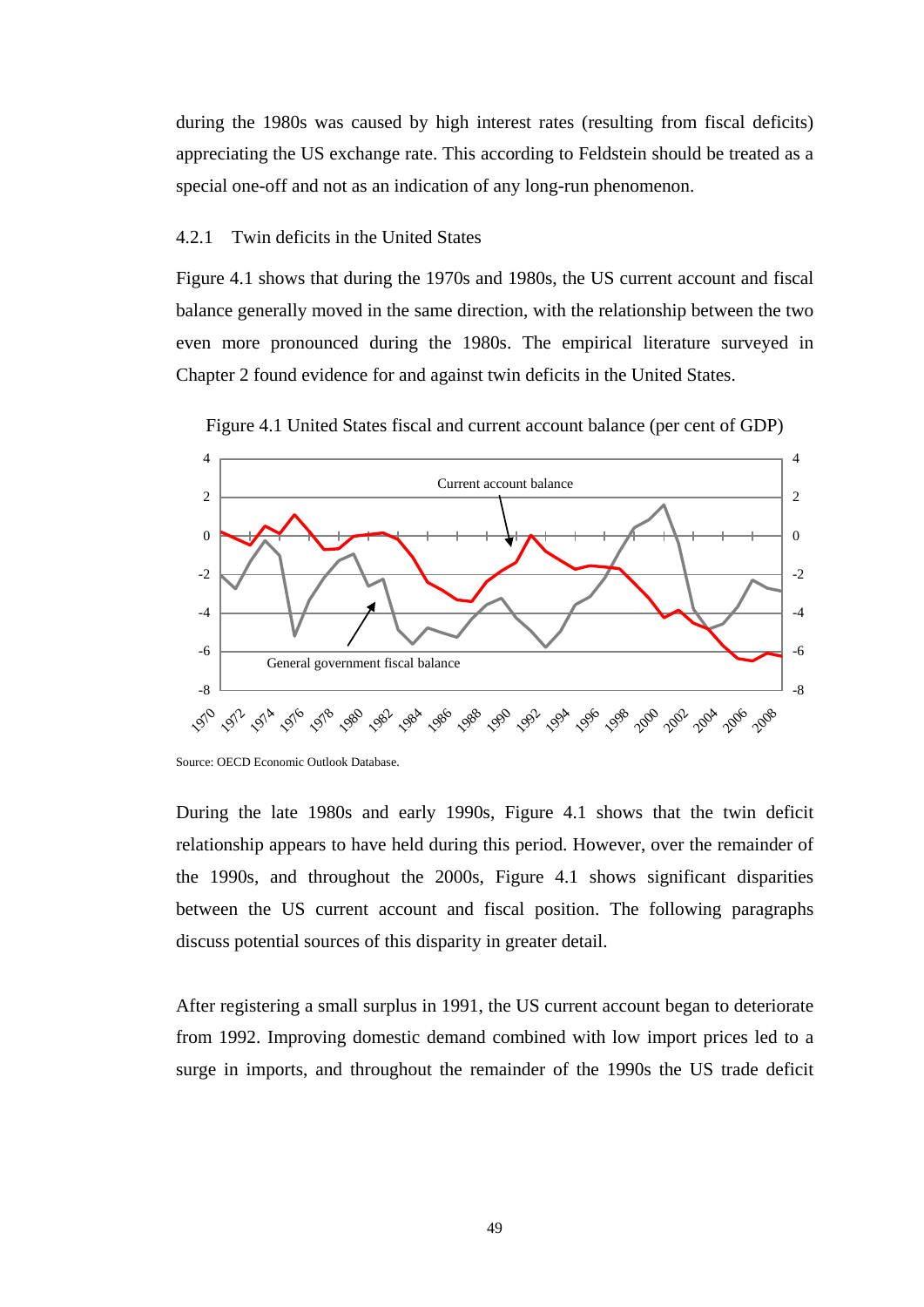widened as the pace of economic growth in the US grew more rapidly than the average rate of growth across the rest of the world.<sup>[8](#page-62-0)</sup>

Following the Asian economic downturn which proceeded from mid 1997, the US current account deficit deteriorated significantly further, where in 1999 the current account deficit had increased to a record 3.7 per cent of GDP (Figure 4.1). In explaining this, many market commentators cited that the growing deficit was caused by factors such as high levels of consumer spending resulting in increased demand for consumer goods, and an appreciation of the US exchange rate due to increased capital inflows. However, Hervey and Merkel (2000) outlined three broad hypotheses to explain the causes and implications of the record deficits. The first hypothesis, the *consumption boom* hypothesis, postulates that US consumers have shifted their preferences from saving for the future, toward purchasing more consumption goods in the present.

The exchange rate crises of Asia, Russia and Brazil have been noted by commentators as having contributed to a 'safe haven' inflow of short-term capital (or 'hot money') into US financial markets during the late 1990s and early 2000s. This capital inflow makes it more difficult for the US to export goods and services to those poorer performing markets, and a stronger US dollar induces the importation of goods and services from these economies. The flight of capital from these foreign markets also detracts from the productive and consuming capacity of these economies. This scenario is termed the *safe haven* hypothesis (Harvey and Merkel: 2000).

Finally, growth in the US current account deficit may have been due to a technological restructuring of the US economy. The *technological change* hypothesis asserts that a technology shift in the economy has increased the level of productivity and returns on US investments. Investment demand increased in response to the technology shift, which stimulated the inflow of foreign capital to finance the new investment (Harvey and Merkel: 2000).

<span id="page-62-0"></span><sup>&</sup>lt;sup>8</sup> The OECD (1995) estimated that the United States economy in 1995 was growing at approximately twice the rate of the rest of the OECD.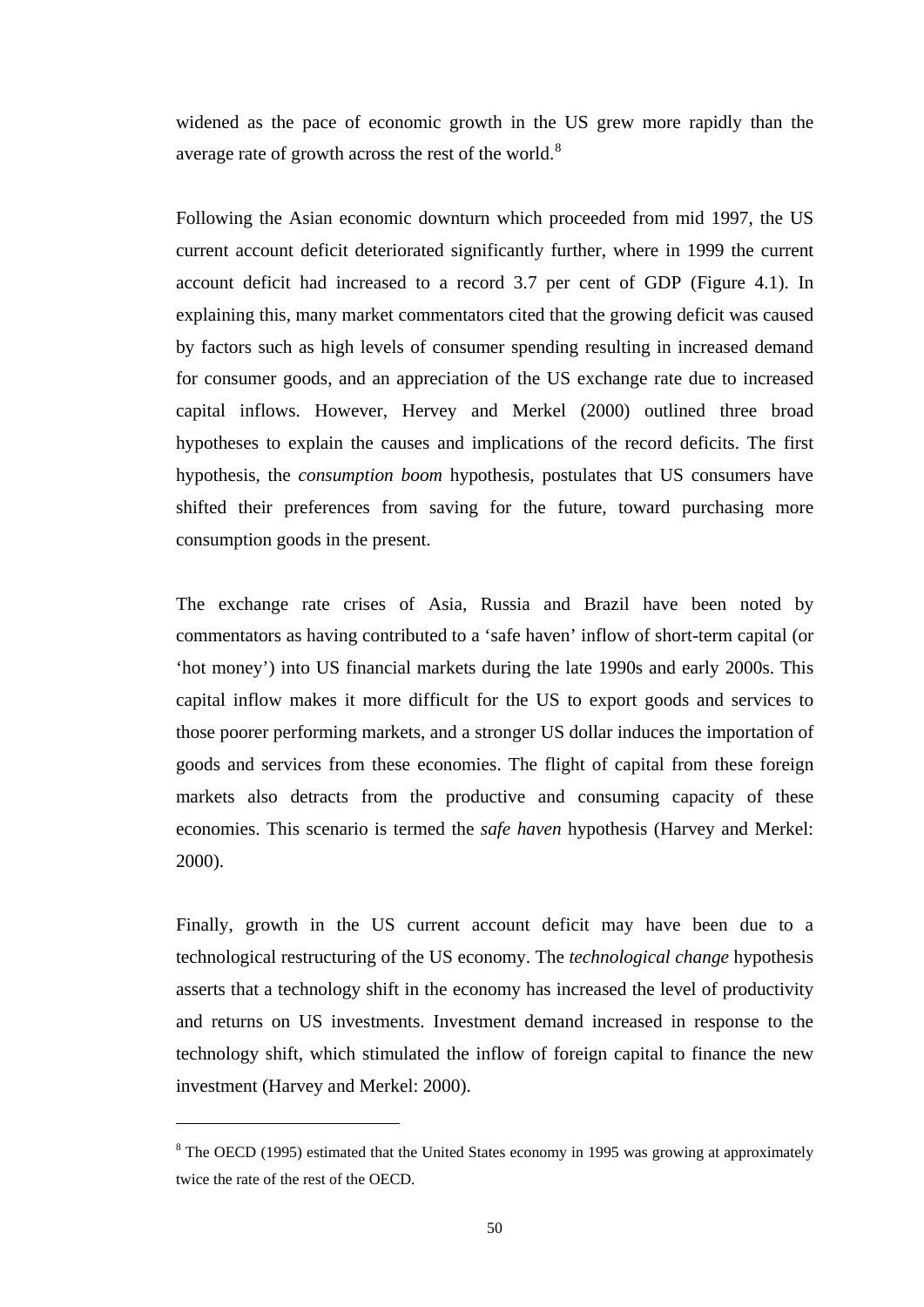#### 4.2.2 Twin deficits in Australia

Figure 4.2 shows that the fiscal and current account in Australia have generally moved in similar directions across time.



Figure 4.2 Australia's fiscal and current account balance (per cent of GDP)

Source: OECD Economic Outlook Database.

 $\overline{a}$ 

Over the quarter-century from 1959-60 to 1983-84, the Australian current account averaged around 2¾ per cent of GDP. Over the subsequent two decades to 2006-07, however, it has ranged between 2 and 7 per cent of GDP and averaged  $4\frac{3}{4}$  per cent of GDP. Following the depreciation of the Australian dollar after its float in December 1983, the 1980s saw a widening of the current account deficit and a rapid increase in Australia's net foreign debt – from around 6 per cent of GDP in June 1981 to 32 per cent 5 years later. This marked the beginning of widespread policy and community concern about the large Australian current account and the rising stock of net foreign debt (Gruen and Sayegh: 2005).

During the late 1980s to early 1990s, the Federal Government undertook a programme of fiscal consolidation.<sup>[9](#page-63-0)</sup> Part of the government's rationale for implementing tight fiscal policies during this period came from advice provided by

<span id="page-63-0"></span><sup>&</sup>lt;sup>9</sup> In its 1985-86 budget, the Federal government set out the 'trilogy' commitments, which committed the government: not to raise tax revenue as a proportion of GDP in 1985-86 and over the [3-year] life of the parliament; not to raise government expenditure as a proportion of GDP in 1985-86 and over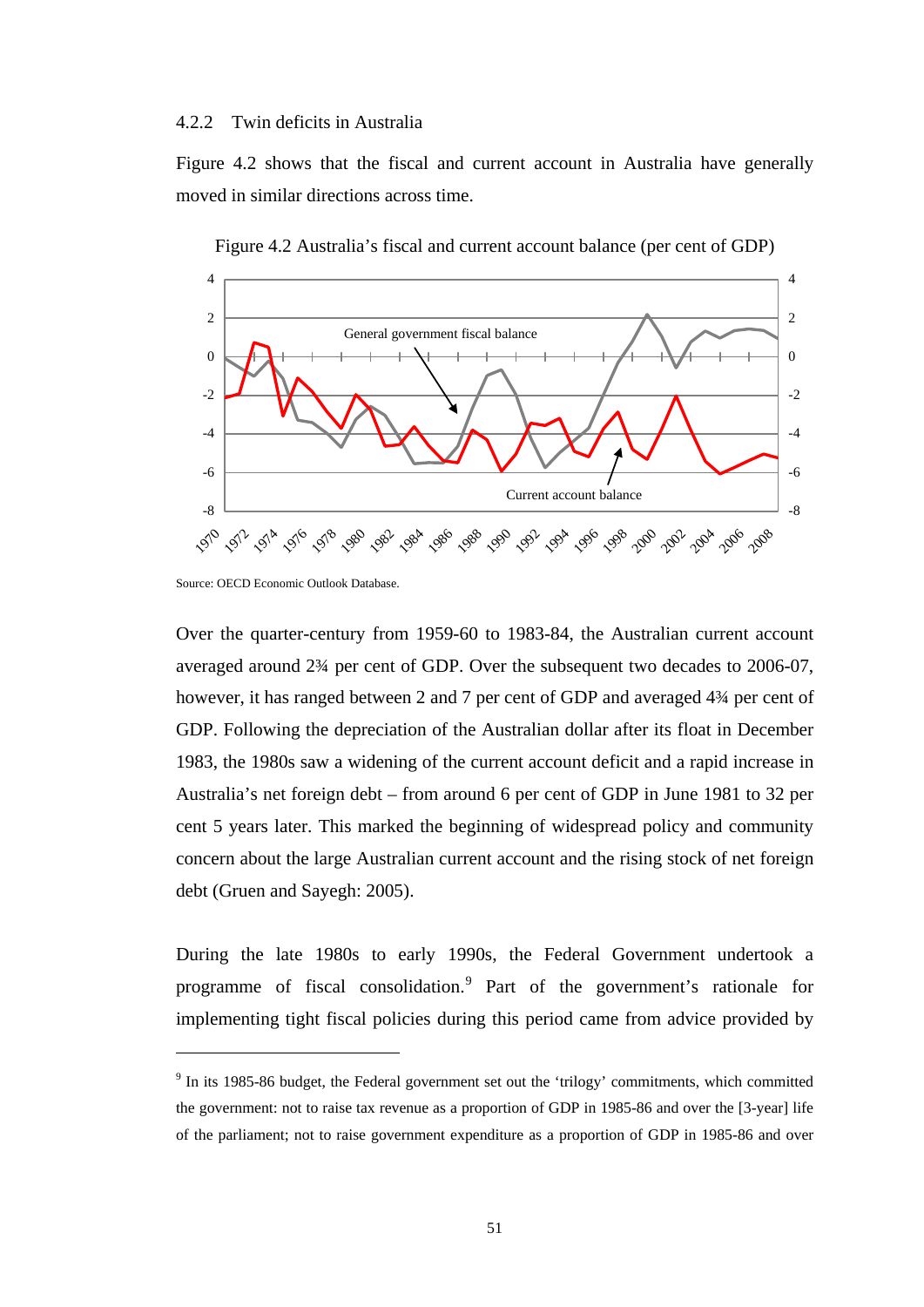Treasury, which sought to justify tight fiscal policy as a means of solving perceived problems with the current account deficit and Australia's rising stock of foreign debt.

The 1988-89 Budget Speech highlighted the channels through which a reduction in the fiscal deficit would improve economic outcomes in Australia:

'*First it frees up Australian savings to finance the business investment we need to maintain the momentum of our export effort. Second, it cuts public sector demand across the board, thereby moderating overall demand and reducing import pressures. And third, by enabling repayments, it reduces our overseas debt and our interest bill.*' (Commonwealth of Australia: 1988-89)

The trilogy commitments were adhered to in subsequent budgets, with surpluses accumulated in the late 1980s. However, the 1988-89 Budget continued to emphasise the need for continued fiscal restraint to: '…*guard against excessive import pressures threatening the recovery in our balance of payments*' (Commonwealth of Australia: 1988-89).

Following the onset of recession in 1990, higher transfer payments, and lower tax receipts (through the automatic stabilisers), saw the budget position deteriorate to almost 6 per cent of GDP. Fiscal policy at this time was also directed toward actively supporting economic recovery. Consequently, the budget surpluses achieved in the late 1980s and early 1990s were reversed. As Australia was one of the first OECD nations to recover from the recessions of the early 1990s the current account remained in deficit through to the mid 1990s – in part reflecting the stronger relative cyclical position of the economy (OECD: 1994).

A medium-term framework for fiscal policy was set out by the Howard Government in the 1996 Charter of Budget Honesty (which was ratified in 1998). This charter obliges the government to lay out its medium-term fiscal strategy in each budget together with its shorter-term fiscal objectives and targets. The Howard

 $\overline{a}$ 

the life of the parliament; and to reduce the budget deficit in dollar terms in 1985-86 and as a proportion of GDP over the life of the parliament (Gruen and Sayegh: 2005).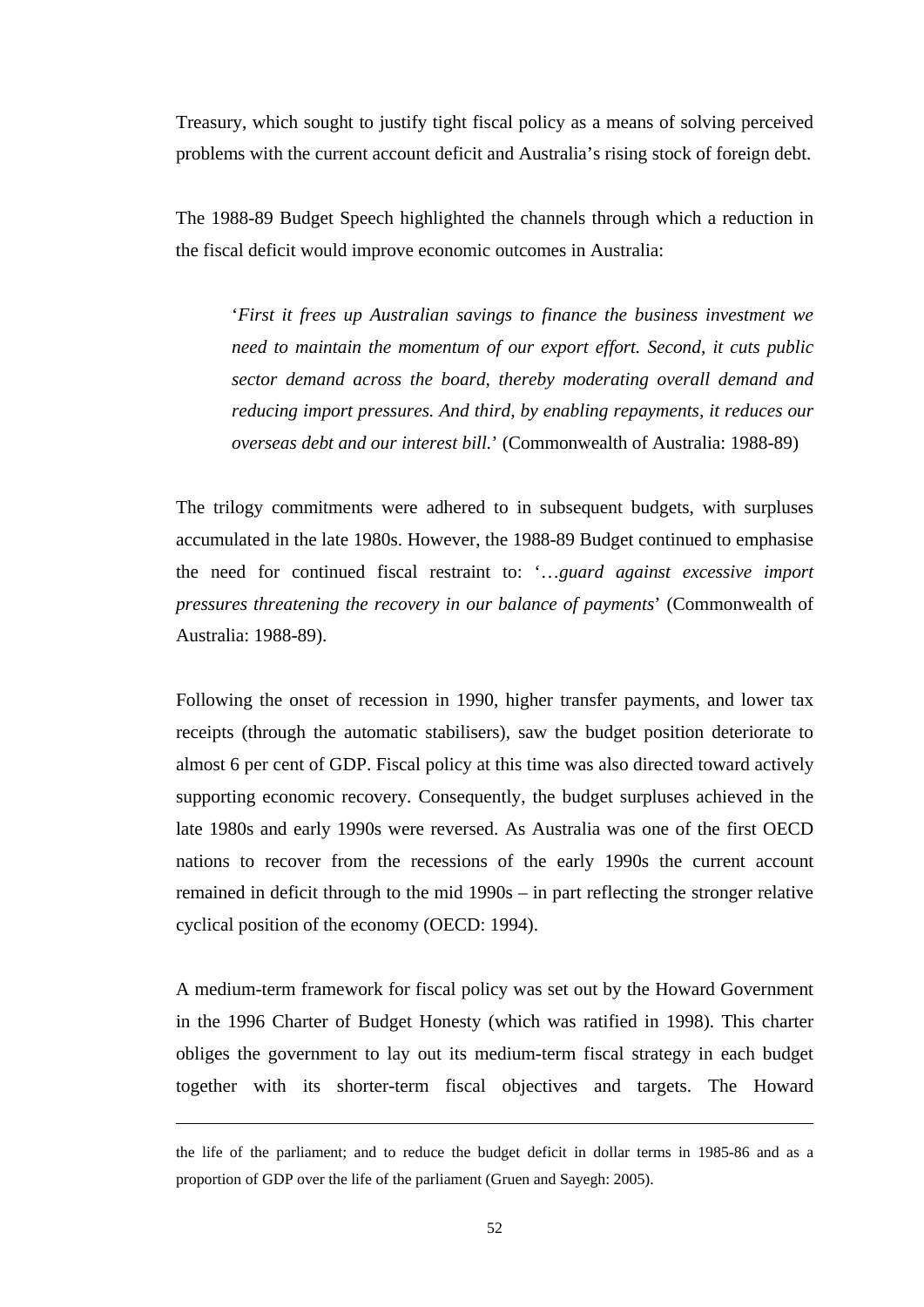Government's Medium-Term Fiscal Strategy sought to achieve fiscal balance, on average, over the course of the economic cycle. Again, part of the rationale for this strategy was directed at the external sector. The strategy also sought to: '…*ensure that, over time, the Commonwealth makes no net call on private sector saving, and so does not directly contribute to the national saving-investment imbalance*' (Commonwealth of Australia: 1999).

The Howard Government's Medium-Term Fiscal Strategy was complemented by a number of other supplementary objectives which included: that surpluses be achieved when economic growth prospects are sound; not increasing the overall tax burden from 1996-97 levels; and improving the Australian Government's net worth over the medium to longer term.

Since the introduction of the Medium-Term Fiscal Strategy in 1996, successive budget surpluses over the past decade (and the proceeds of asset sales) contributed to the elimination of general government net debt for the Federal Government (making it one of only a handful of OECD countries to have a net asset position). In 2007-08 the Federal Government's budget surplus peaked at around 2 per cent of GDP.

The election of the Rudd Government in November 2007 saw a commitment to continue with the medium-term focus of fiscal policy introduced by the Howard Government. The Rudd Government's fiscal strategy involves: achieving budget surpluses, on average, over the medium term; keeping taxation as a share of GDP on average below the level for 2007-08; and improving the Government's net financial worth over the medium term (Commonwealth of Australia: 2008).

While the Federal Government surplus in 2007-08 peaked at \$19.7 billion (2 per cent of GDP), by early 2009 the primary budget balance had moved into a deficit position. The deterioration in the global and domestic economies following the subprime financial crisis and global recession saw a combination of both the automatic stabilisers and discretionary fiscal stimulus sending the primary budget balance into deficit (Commonwealth of Australia: 2009a).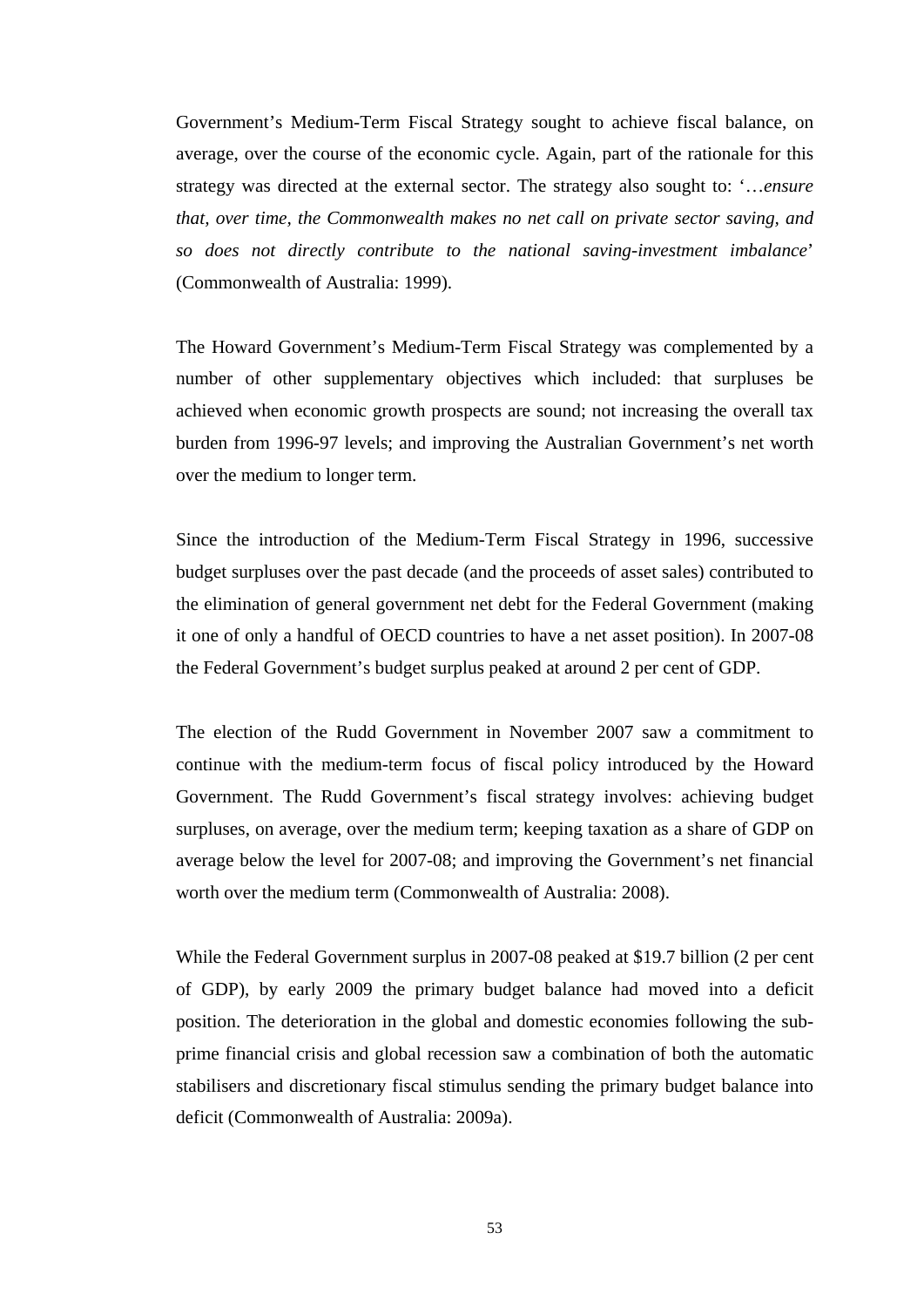Despite the significant fiscal consolidation over most of the past two decades, there has been no clear sustained change in the ratio of the current account to GDP over this time. Australia's net foreign liabilities have also risen from about 30 per cent of GDP in the mid-1980s to about 60 per cent currently. The sustained fiscal consolidation since the mid-1990s has, however, left the public sector with almost no or very little foreign debt, so that virtually the entire current net stock of Australia's foreign debt is owed by the private sector (Gruen and Sayegh: 2005). These developments are clearly reflected in Figure 4.2 above, where the once clear relationship between fiscal and current account deficits appears to have broken-down over the past two decades.

Notwithstanding public concerns with Australia's current account and level of foreign debt, academic debate around the late 1980s began to challenge the notion that these were concerns for fiscal policy. Authors such as Makin (1988), Pitchford (1989) and Corden (1991) argued that private sector investment and saving decisions were made by optimising private individuals and companies, with any benefits or costs of these decisions being a matter for these private agents (absent any relevant externalities from their decisions). They further argued that public-sector decisions, and the resulting fiscal balance, should be judged on their own merits, rather than in terms of their influence on the current account. If large current account deficits are a symptom of distortions in the economy, the distortions should be tackled at their source, rather than providing a justification for using monetary or fiscal policy to influence them (Gruen and Sayegh: 2005). Following this train of thought, the fiscal consolidation and elimination of net debt that has occurred by the public sector, and considering that the current stock of net foreign debt that is primarily owned the private sector, this initially indicates that the twin deficits hypothesis does not hold for Australia.

An additional issue for consideration is that while the Howard Government had been running budget surpluses through to the mid to late part of the 2000s, and was accumulating a net asset position, the Federal Government made no substantial calls on domestic capital markets. In this context, the magnitude to which government expenditures were 'crowding out' private sector saving and investment – potentially leading to higher interest rates – was replaced by a need to consider the magnitude of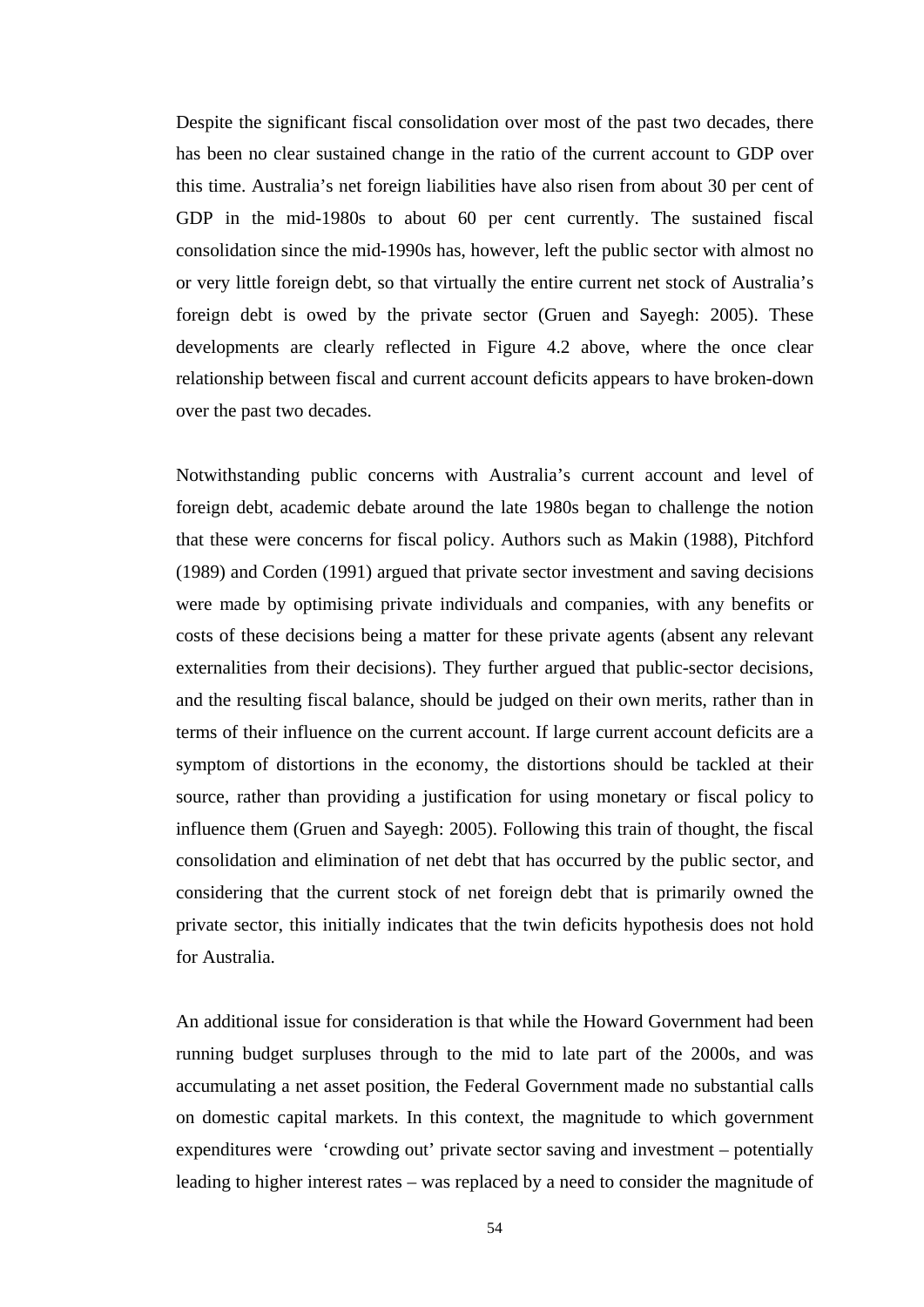'crowding in', since the Commonwealth was making a positive contribution to national saving (Kirchner: 2007). The theory of Ricardian equivalence (to be discussed later in this chapter), which is premised on assumptions regarding the substitutability of government debt and future taxes, implies that increased government saving does not necessarily increase national saving because of potentially offsetting dissaving by the private sector.

# 4.2.3 Twin deficit theory

As noted in the previous section, the rationale for the Australian Government seeking to reduce fiscal deficits in order to improve the external position has stemmed from the twin deficits hypothesis. This hypothesis asserts that assuming an unchanged gap between private savings and investment over time, a reduction in the government budget deficit will be matched by an equal reduction in the current account deficit. The twin deficits hypothesis is derived below from national accounting identities.

Consider the familiar identity which shows that aggregate income is equal to the sum of aggregate expenditures:

$$
Y = C + I + G + X - M \tag{4.1}
$$

Where: *Y* , *C* , *I* , *G* , *X* and *M* stand for aggregate income, private consumption, private investment, government expenditure, exports and imports respectively. Equation (4.1) states that the total supply of goods and services must equal the sum of all demand components. Alternatively, we may also express income as the sum of the means of its dispersal:

$$
Y = C + S + T + F \tag{4.2}
$$

where *S*, *T* and *F* represent private savings, government tax revenues and net factor income payments to foreigners. Equation (4.2) can be re-arranged in order to show that the level of private savings is the part of disposable income which is not consumed:

$$
S = Y - F - T - C \tag{4.3}
$$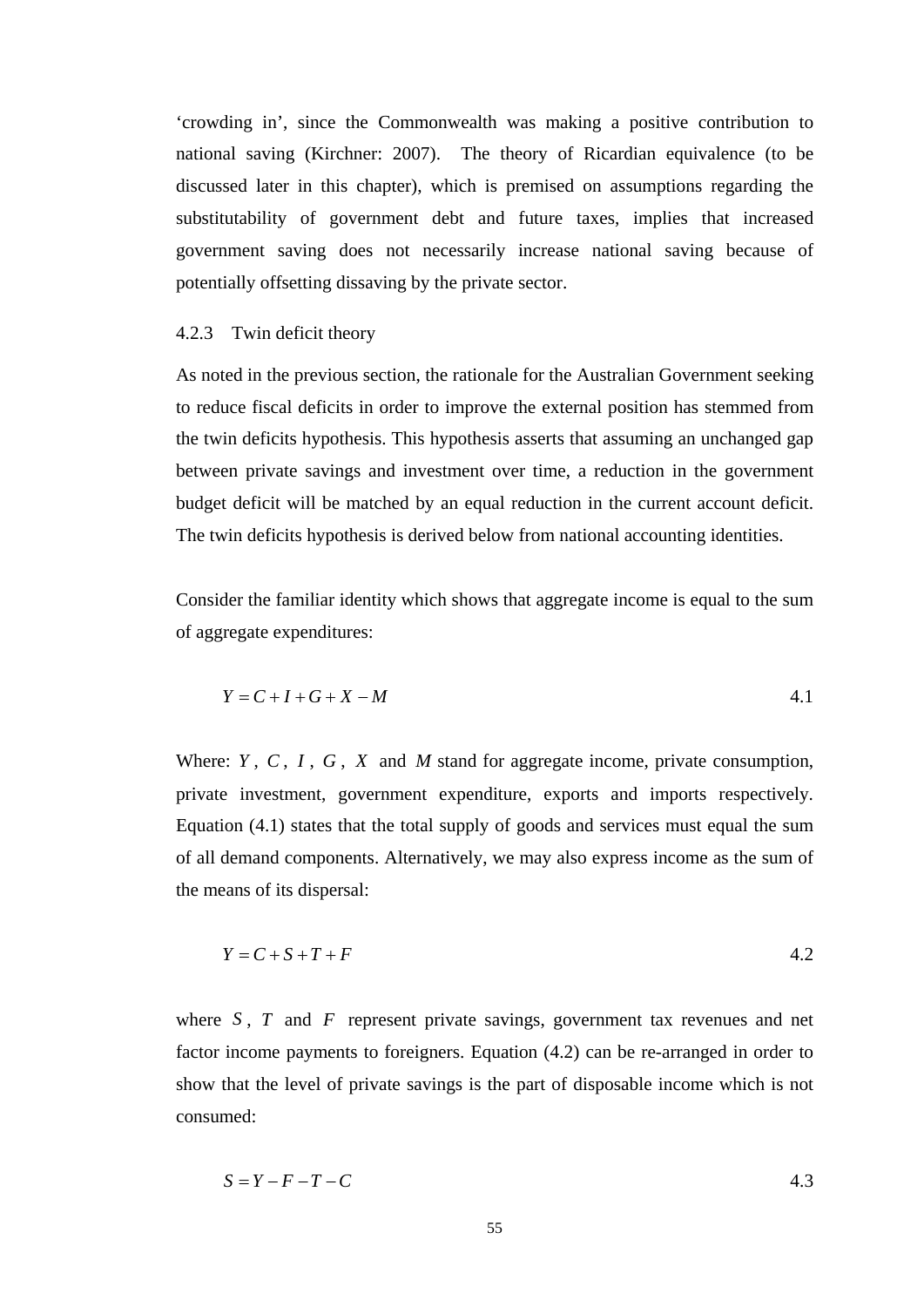Replacing *Y* in equation (4.3) with  $(C+I+G+X-M)$  from equation (4.1) and rearranging obtains:

$$
(S-I) + (T-G) = (X - M - F)
$$
 4.4

The left hand side of equation (4.4) represents net lending by both the private and public sectors, while the right hand side represents the current account balance. If the current account registers a surplus, domestic expenditure is less than national income and the home country is lending (investing) overseas. On the other hand, if the home country's private and public sector savings is falling short of domestic investment, the shortfall must be met my borrowing in the form of a current account deficit. If the gap between domestic investment is invariant over time, equation (4.4) implies that a reduction in the government budget deficit necessarily implies a reduction in the current account deficit of the same amount. Changes in the current account balance would then tend to 'twin' changes in the government budget balance.

Equation (4.4) can be re-written in order to emphasise this deficit interpretation:

$$
(I-S) + GBD = CAD \tag{4.5}
$$

The twin deficits hypothesis is grounded within the traditional Mundell-Fleming paradigm. As Karunaratne (1992) notes, the Mundell-Fleming method of analysis explains the causal link between the budget deficit and current account deficit asserted by the twin deficits hypothesis. As also noted in the previous chapter, under the assumptions of flexible exchange rates and perfect capital mobility, an increase in the budget deficit will increase the exchange rate, which in turn will attract an inflow of foreign capital. Additionally, if the budget deficit occurs as the result of either reduced taxation or an issue of bonds to the private sector (assuming that bonds are perceived as net wealth) overall increased incomes will raise the demand for imports, which will result in a deterioration of the trade balance. High capital inflows result in an appreciation of the exchange rate, which in turn crowds out net exports – leading to a deterioration of the current account.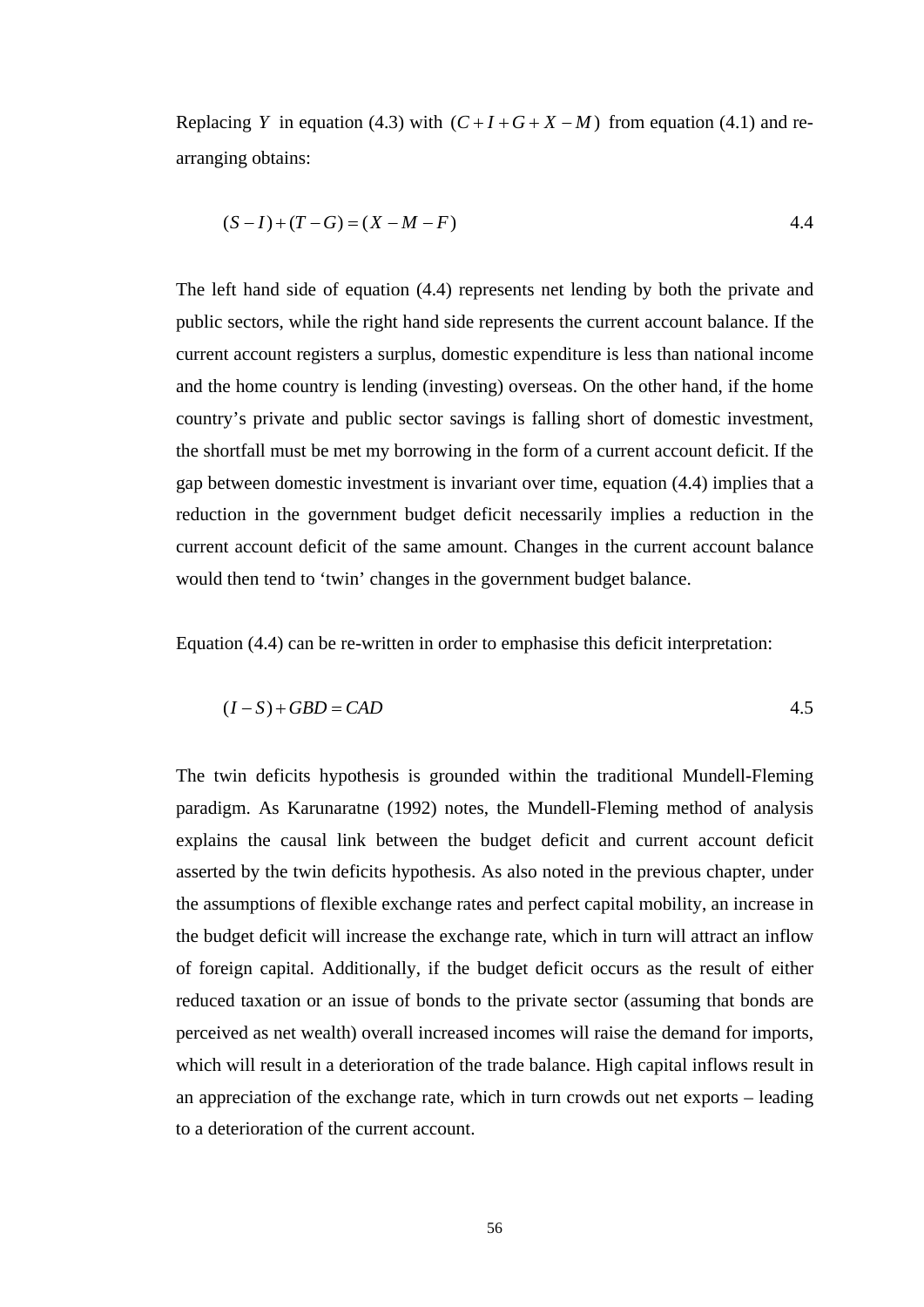The above discussion notes that from the perspective of the Mundell-Fleming method of analysis, causality between fiscal and trade deficits runs primarily from the stance of fiscal policy to the current account. Dornbusch (et al: 1996) note that causality between the fiscal and current account deficit may in fact be bidirectional. For example, exports for small open economies such as Australia are primarily dependent upon the economic stance of its major trading partners. Should a major trading partner reduce its demand for a country's exports, production in the export producing industries is likely to be scaled down, resulting in unemployment. This situation will then result in reduced taxation revenue for the government while government transfer payments are increased. Consequently, the government may then run a fiscal deficit, or increase an existing deficit.

Nguyen and Pagan (1990) noted that the twin deficit hypothesis is a strong proposition in that it asserts that a decrease in the budget deficit will guarantee a fall in the current account balance (sufficient condition), but also the government budget deficit must fall in order for the current account deficit to fall (necessary condition). As noted above, it can be seen from equations (4.4) and (4.5) that in order for this relationship to hold, the gap between private investment and savings must remain invariant over time.

However, the findings of Feldstein and Horioka (1980) suggested that national savings and investment are highly correlated and that the investment deficit in equation (4.4) above is constant. This conclusion implies that capital is immobile, thus negating one of the fundamental assumptions of the Mundell-Fleming twin deficits transmission mechanism. It must also be borne in mind that in terms of equation (4.4), the findings of Feldstein and Horioka do not necessarily mean that private investment and saving are correlated (Nguyen and Pagan: 1990).

More recently, Chaudhri and Wilson (2000) have presented evidence suggesting that there is no long-run relationship between savings and investment in Australia. If domestic investment and savings were perfectly correlated, equation (4.4) above indicates that the current account deficit would be constant, and there would be no correlation at all between budget and trade deficits.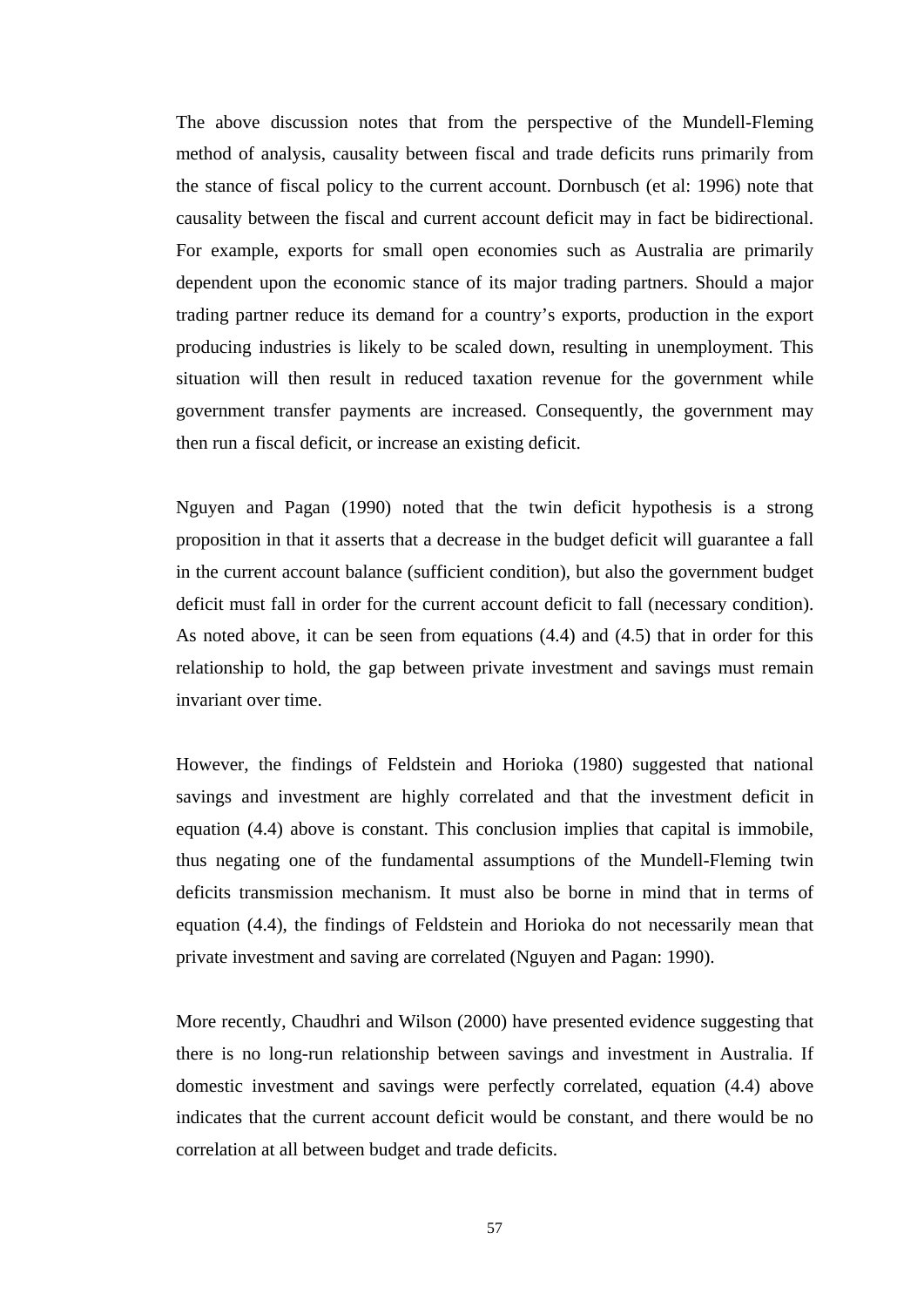## 4.2.4 The twin deficits and Keynesian macroeconomics

Being grounded within the Mundell-Fleming IS-LM model, the twin deficits hypothesis is often regarded as being somewhat Keynesian in its approach to analysing the affects of fiscal policy on the current account. Bernheim (1989) notes that under the Keynesian view of budget deficits, a significant fraction of the population is thought to be either myopic or liquidity constrained, and have very high propensities to consume out of current income. Given this, a temporary tax reduction (for example) will have an immediate and quantifiable affect on aggregate demand. As fiscal policy under the Keynesian model has such a quantifiable affect on output, the Keynesian view supposes that the government can 'fine tune' fiscal policy as a means of activist macroeconomic management. This view influenced the policy actions in both Australia and the United States during the 1980s, with contractionary fiscal policies implemented with a goal of reducing current account deficits. However, the empirical evidence on the efficacy of fiscal policy in Chapter 2 however suggests that fiscal policy's ability to fine-tune aggregate demand is somewhat limited.

In contrast to the short-run Keynesian view, the neoclassical (or Diamond-Samuelson) paradigm asserts that farsighted individuals plan consumption over their own life cycles. Budget deficits raise total lifetime consumption by shifting taxes to future generations. If economic resources are fully employed, increased consumption implies increased saving, and interest rates must rise in order to restore equilibrium in capital markets. Accordingly, persistent budget deficits crowd out private capital accumulation (Bernheim: 1989). In the neoclassical world, individuals respond only to changes in lifetime resources. A neoclassical consumer spreads additional resources over his or her lifetime so that the immediate impact of resources on consumption is small.

# **4. 3 The Ricardian equivalence theorem**

The theoretical foundation of Robert Barro's Ricardian equivalence theorem can be attributed, in part, to the work of David Ricardo. The article titled, *Funding System*, was written by Ricardo for the Supplement to the Fourth, Fifth and Sixth editions of the Encyclopaedia Britannica, which was published between 1814 and 1824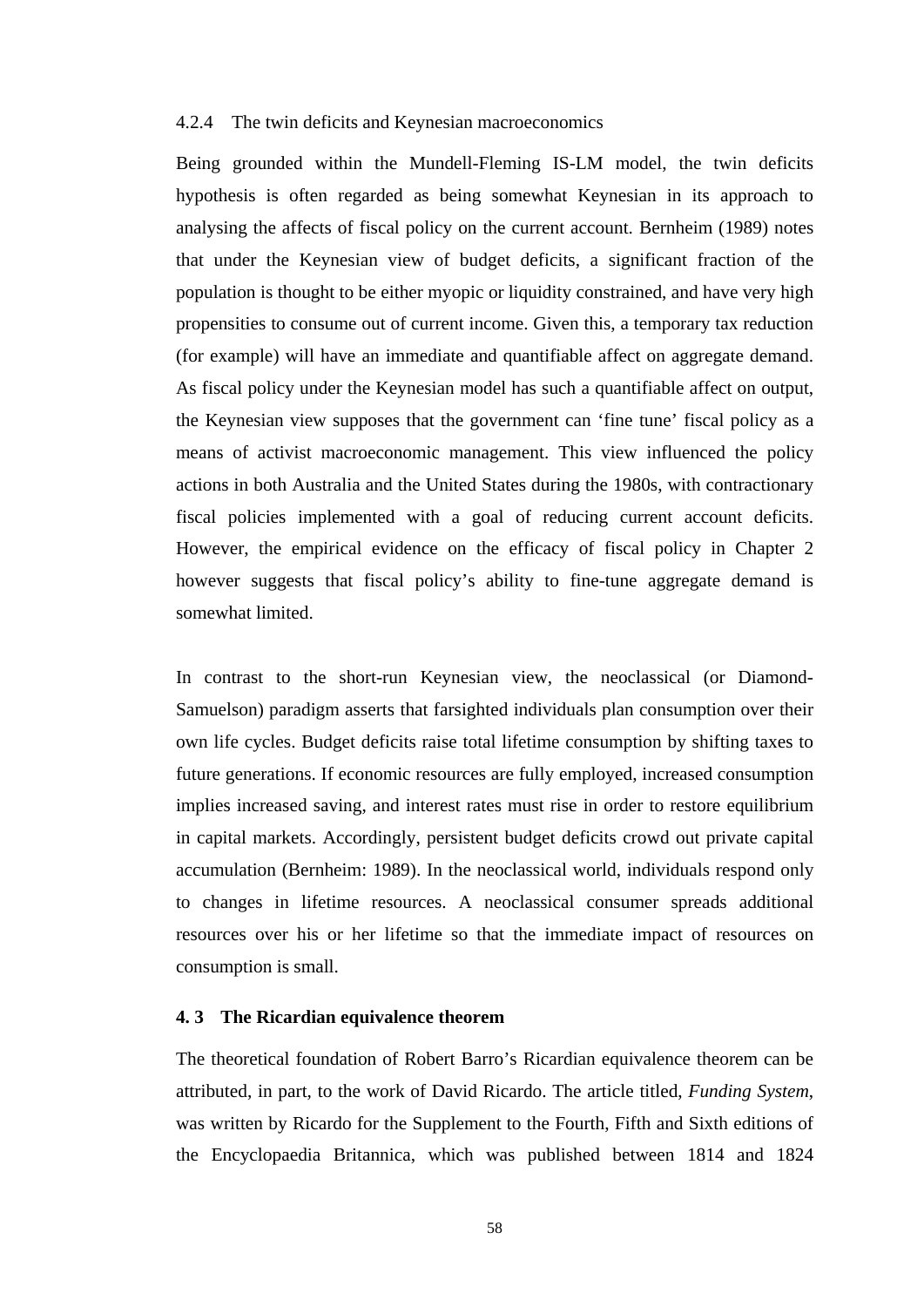(Ricardo: 1966). In this article Ricardo discussed deficit financing and its implications for the wider economy, with particular reference to the British Sinking Fund, which was established in 1716.

With relevance to the Ricardian equivalence theorem, Ricardo discussed an example where a country, initially assumed to be debt free, in the event of war financed a fiscal deficit. Given a perpetual  $\text{tax}^{10}$  (Ricardo focused upon financing a deficit through higher taxation) which represented a small proportion of an individual's income as opposed to a large one off tax to finance deficit expenditure, Ricardo argued that it would be difficult to convince individuals that both taxes are equally burdensome (Ricardo: 1966). The individual may be aware that a small perpetual tax would be paid by posterity not by the individual. But if the individual were to bequeath a lump sum fortune to his or her descendants, it may be argued that he or she would be indifferent to the perpetual tax reducing the amount bequeathed to the succeeding generation (Ricardo: 1966). Ricardo saw no weight in this argument and further noted that if an individual was required to pay a one off lump sum tax, he or she would probably endeavour to save the whole of it from his or her income. Lump sum war taxes in order to finance a war-induced fiscal deficit were deemed by Ricardo to be the most economical. When payment is required, an effort is made to save the whole expenditure of the war, leaving the national capital undiminished (Ricardo: 1966).

The central proposition of the Ricardian equivalence theorem is that for a given path of government spending, a deficit financed cut in current taxes leads to higher future taxes that have the same present value as the initial tax cut (Barro: 1989). Given a specific set of circumstances (discussed below), it makes no difference to the level of aggregate demand throughout the economy if the government finances its outlays by debt or by taxation (Leiderman and Blejer: 1988). Because debt financing is perceived by individuals only as a change in the timing of taxation, the Ricardian equivalence theorem asserts that such a change has no impact on private sector wealth and consumption so long as the present value of the stream of taxation remains unchanged (Barro: 1974). As noted by Seater (1993), Ricardian equivalence

 $\overline{a}$ 

<span id="page-71-0"></span><sup>&</sup>lt;sup>10</sup> This would be equivalent to income taxation.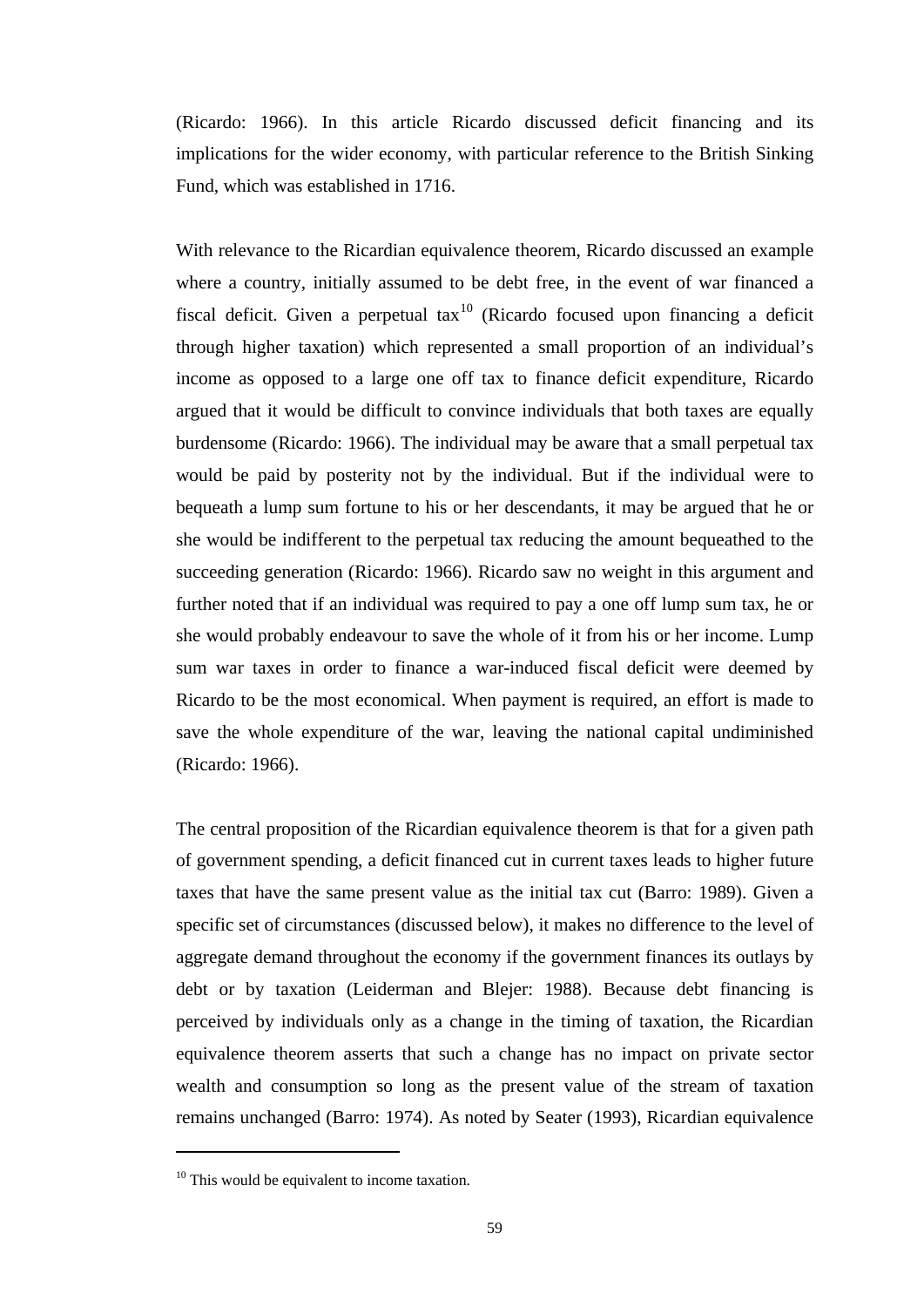in its modern from can be regarded as a straightforward generalisation of the permanent income life-cycle hypothesis.

Buchanan (1976) was the first to note the close relationship between the Barro proposition and work by Ricardo (Ricciuiti: 2003). Feldstein (1982) proposed calling the proposition pre-Ricardian equivalence as it was claimed by people before Ricardo and then falsified by him. Ricciuiti (2003) notes that prior to Barro's 1974 work, others who suggested that the means of funding government expenditures was not important included: Patinkin (1965), Bailey (1971) and Kochin (1974).

The following derivation of the Ricardian equivalence theorem has been drawn from Barro (1974, 1989), Leiderman and Blejer (1988) and Seater (1993).

Consider a two-period model where 0 represents the present, period 1 the future, and period –1 represents historically given conditions. For notational purposes: *G* represents government spending (nominal) on goods and services; *T* is government lump-sum tax collections (nominal);  $B'$  is government debt;  $i$  is the nominal interest rate; *C* is private sector consumption (nominal); *B* is private sector debt; *Y* is nonasset income; and *P* is the price level. The lowercase notations  $g$ ,  $\tau$ ,  $b'$ ,  $c$ ,  $b$  and *y* denote the corresponding real values of the variables considered here.

The government's budget in period 0 and 1 respectively, can be represented in nominal terms:

$$
G_0 - T_0 + i_{-1}B'_{-1} = B'_0 - B'_{-1}
$$

$$
G_1 - T_1 + i_0 B'_0 = -B'_0
$$
 4.7

The left hand side of equations (4.6) and (4.7) represent the government budget deficit inclusive of interest payments. Dividing equation  $(4.6)$  by the price level,  $P_0$ , and equation (4.7) by  $P_1$  gives: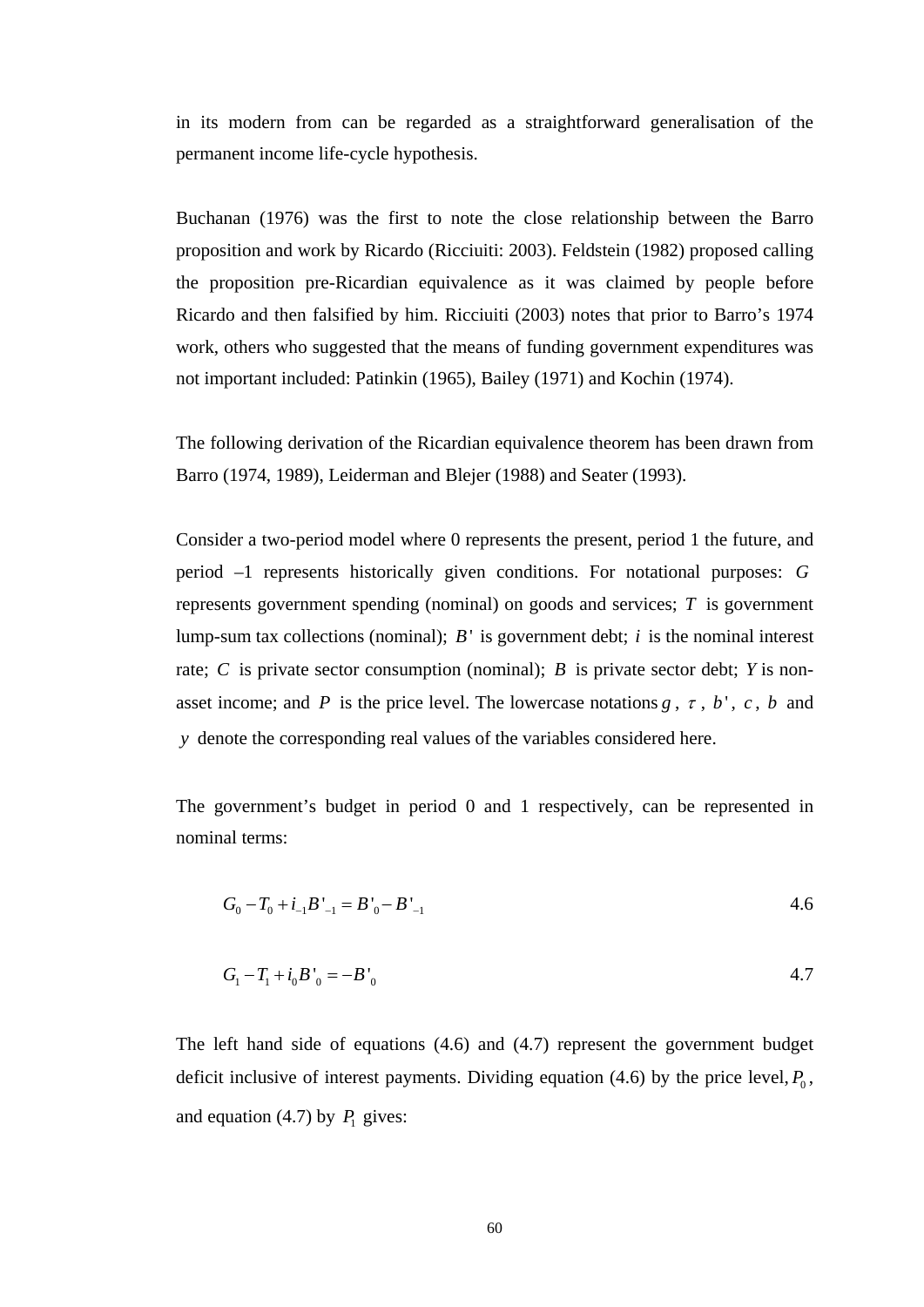$$
g_0 - \tau_0 + (1 + i_{-1}) \frac{P_{-1}}{P_0} \frac{B^{'-1}}{P_1} = B_0^{'}
$$
 4.8

$$
g_1 - \tau_1 = -(1 + r_0) \frac{P_0}{P_1} \frac{B_0}{P_0}
$$

Substituting (4.9) into (4.8) yields:

$$
g_0 + g_1(1 + r_0)^{-1} + (1 + r_{-1})b'_{-1} = \tau_0 + \tau_1(1 + r_0)^{-1}
$$

where:

$$
1 + r_0 \equiv (1 + i_0) \left( \frac{P_0}{P_1} \right)
$$
 and  $1 + r_{-1} \equiv (1 + i_{-1}) \left( \frac{P_{-1}}{P_0} \right)$ 

with the real interest rate represented by *r* .

Importantly, equation (4.10) represents the government's intertemporal budget constraint, and states that the present value of spending (plus initial government debt) must equal the present value of government tax revenue. Equation (4.10) is also a solvency requirement on the government. Private agents lend to the government and ensure that it has sufficient funds to cover its spending and debt servicing obligations.

The nominal budget constraints for the private sector over the periods 0 and 1 are:

$$
C_0 = Y_0 + B_0 - (1 + i_{-1})B_{-1} - T_0
$$

$$
C_1 = Y_1 - (1 + i_0)B_0 - T_1 \tag{4.12}
$$

Expressing equation (4.11) and (4.12) in real terms and consolidating into a single equation gives: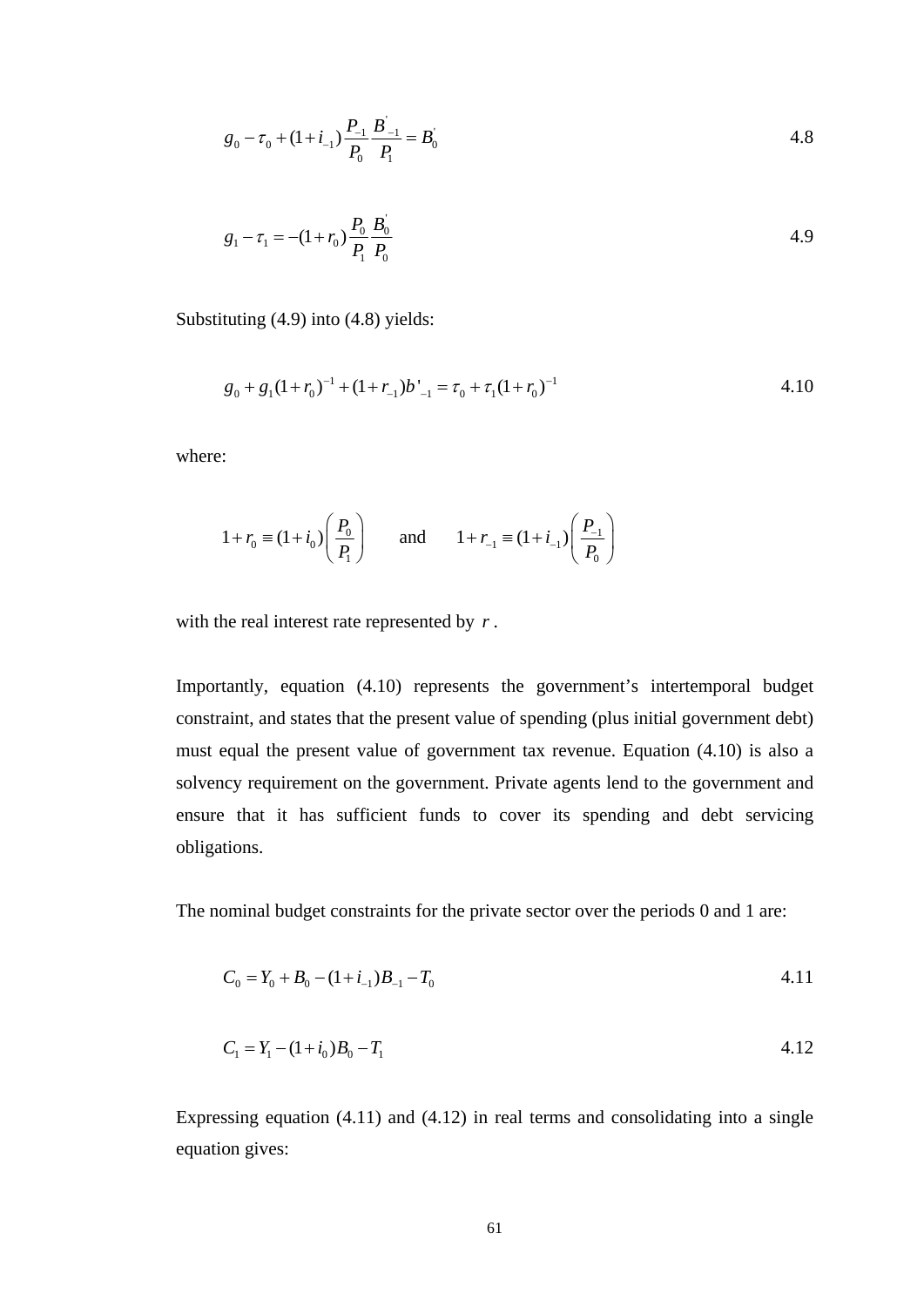$$
c_0 + c_1(1 + r_0)^{-1} = y_0 + y_1(1 + r_0)^{-1} - \tau_0 - \tau_1(1 + r_0)^{-1} - (1 + r_{-1})b_{-1}
$$

Equation (4.13) represents the intertemporal budget constraint of the private sector. The present value of the private sector's spending must equal the present value of net income minus initial debt commitments. Individuals may optimise their consumption by choosing  $(c_0, c_1)$  so as to maximise  $U(c_0, c_1)$  subject to the constraint of equation  $(4.13)$ , where U is the consumer's utility function.<sup>11</sup>

For Ricardian equivalence to be derived by the series of equations above, substituting the expression for taxes in equation (4.10) into the private sector's intertemporal constraint (4.13) gives:

$$
c_0 + c_1(1 + r_0)^{-1} = y_0 - g_0 + (y_1 - g_1)(1 + r_0)^{-1}
$$

This constraint holds under the assumption that the private sector fully internalises the budget constraint of the public sector. For a closed economy, a public sector debt must be matched by saving in the private sector,  $b = -b'$ ; consequently, these debt terms drop from the analysis. Given a combination of government spending  $(g_0, g_1)$ , and any two debt-tax patterns  $(b', \tau')$  and  $(\hat{b}', \hat{\tau}')$  that satisfy the government budget constraint will imply the same equilibrium quantities and prices. Essentially, the two debt-tax patterns are equivalent economically, implying that the timing of taxes and the size of the government debt do not influence private sector behaviour.

From Barro's (1989) perspective, under Ricardian equivalence, a decrease in the government's saving leads to an offsetting increase in desired private saving, and hence to no change in desired national saving. Similarly, a current tax cut must be assumed by individuals to signal an increase in future taxes and to a change in government spending. Since desired national saving does not change, the real interest

<span id="page-74-0"></span><sup>&</sup>lt;sup>11</sup> It is assumed that government spending does not affect private sector utility. Because Ricardian equivalence is concerned with how a path of government consumption is financed, this assumption does not affect the analysis considered here.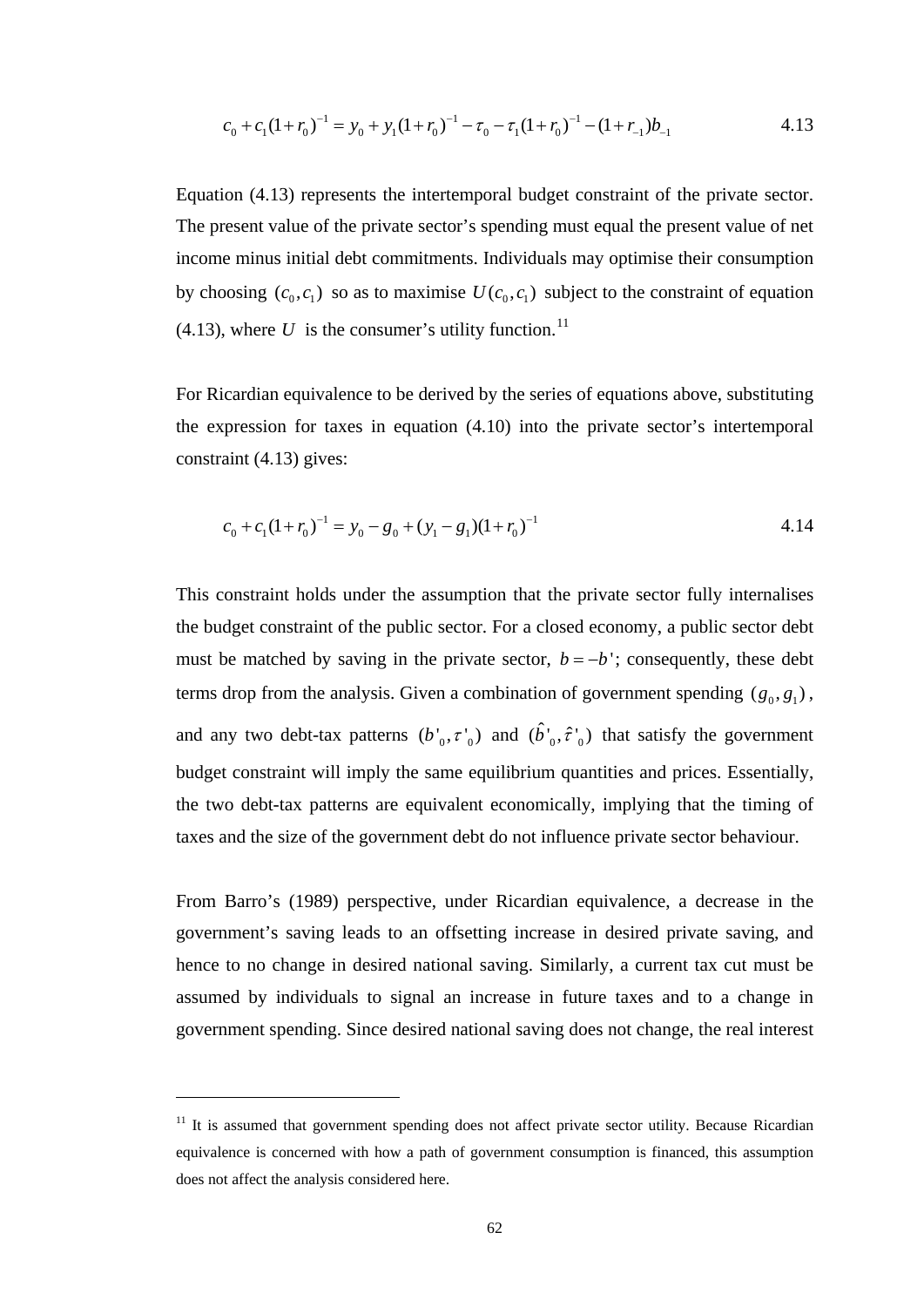rate does not have to rise in a closed economy to maintain balance between desired national saving and investment demand (Barro: 1989).

The Ricardian equivalence theorem is based upon four key assumptions which include: perfect capital markets with no borrowing constraints; nondistortionary taxes; perfect foresight concerning the path of future taxes and fiscal policies; and identical planning horizons for both the private and public sectors. Much of the criticism directed at Ricardian equivalence has been based upon questioning the above assumptions, which critics often note as being unrealistic.

## 4.3.1 Ricardian equivalence in an open economy

In an open economy, the real interest rate is determined on world capital markets. This interest rate is denoted by  $r^*$ , and agents within the economy can freely borrow and lend at this interest rate. Given that the international interest rate faced by both the public and private sectors is the same, the same set of assumptions which give rise to Ricardian equivalence in a closed economy will also yield the same results in the open economy. A tax cut that results in an increase in the government's foreign debt will have no effect on private sector consumption and wealth. As occurs in the closed economy, the increase in the government's external debt is fully internalised by the private sector which accounts for the taxes to be paid back to lenders. In this open economy setting there would be no effect on the current account balance because private saving rises by enough to avoid having to borrow from abroad (Barro: 1989).

From the model developed above we can assume for simplicity that all borrowing by the government and the private sector in the domestic economy is made from foreign lenders. Internalising the intertemporal budget constraint into that of the private sector gives:

$$
c_0 + c_1(1 + r_0^*)^{-1} = y_0 - g_0 + (y_1 - g_1)(1 + r_0^*)^{-1} - (1 + r_0^*)(b_{-1} - b_{-1}')
$$

Equation (4.15) tells us that the net present value of consumption expenditures must equal the net present value of real resources available to the private sector minus the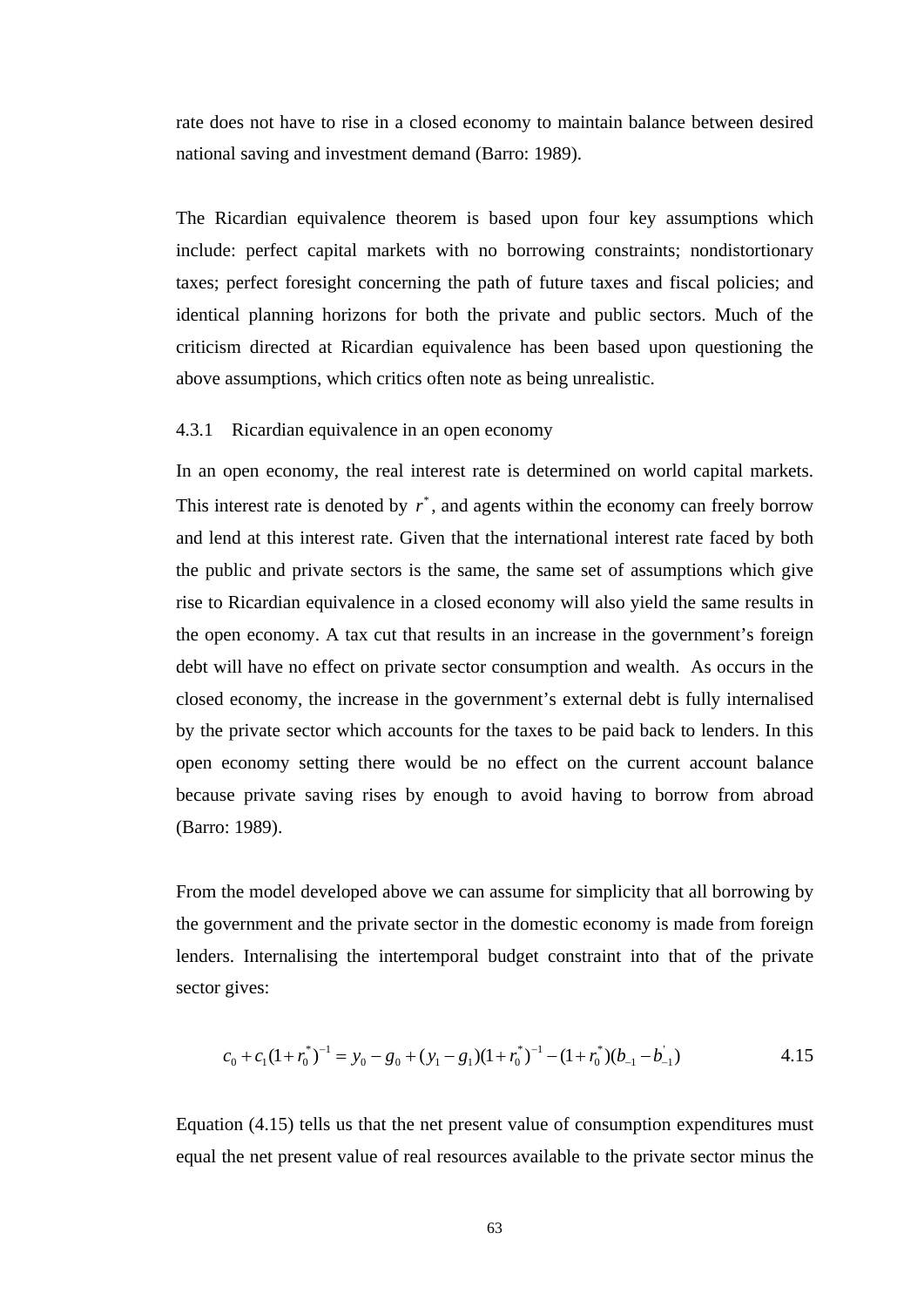initial value of the economy's external debt commitment. A higher debt commitment will lower the level of wealth and consumption. For a given value of the predetermined level of debt commitment, neither taxes nor the government's level of foreign borrowing has an effect on wealth, which is affected by the government spending variables  $g_0$  and  $g_1$  and not by the form of finance.

## 4.3.2 Ricardian equivalence and alternative paradigms

Ricardian equivalence is grounded in the neoclassical paradigm from the perspective that individuals are both farsighted and plan consumption across their own life cycles. While the model outlined above was based upon a two period framework, each period cold also be considered as generation 0 and generation 1, with generation 0 representing the present generation and generation 1 the proceeding generation. Bernheim (1989) noted that consumption in the Ricardian model is determined as a function of dynastic resources (the total resources of both the taxpayer and his or her descendants).

Under both the neoclassical and Keynesian paradigms, budget deficits have real effects, with the neoclassical view focusing on the long-run effects of deficits on capital accumulation, while the Keynesian paradigm considered short-run affects and the ability of deficits to stimulate consumption and national income. However, the key difference separating the two paradigms is that while individuals under Ricardian equivalence plan consumption across their own life cycle, they are also altruistically motivated and consider the welfare of successive generations. Ricardian equivalence asserts that deficits merely postpone taxes, and through the actions of the altruistically motivated individuals, budget deficits have no real affects on the economy – including the current account.

Considering current account dynamics, the Ricardian equivalence theorem is more closely aligned with models such as the intertemporal approach discussed in the previous chapter, where individuals optimise consumption over long time horizons, and the current account ultimately reflects the outcome of forward-looking dynamic saving and investment decisions. This is also consistent with the recent consensus concerning the Australian current account, in that it ultimately reflects private saving and investment decisions, and may also explain why earlier linkages between fiscal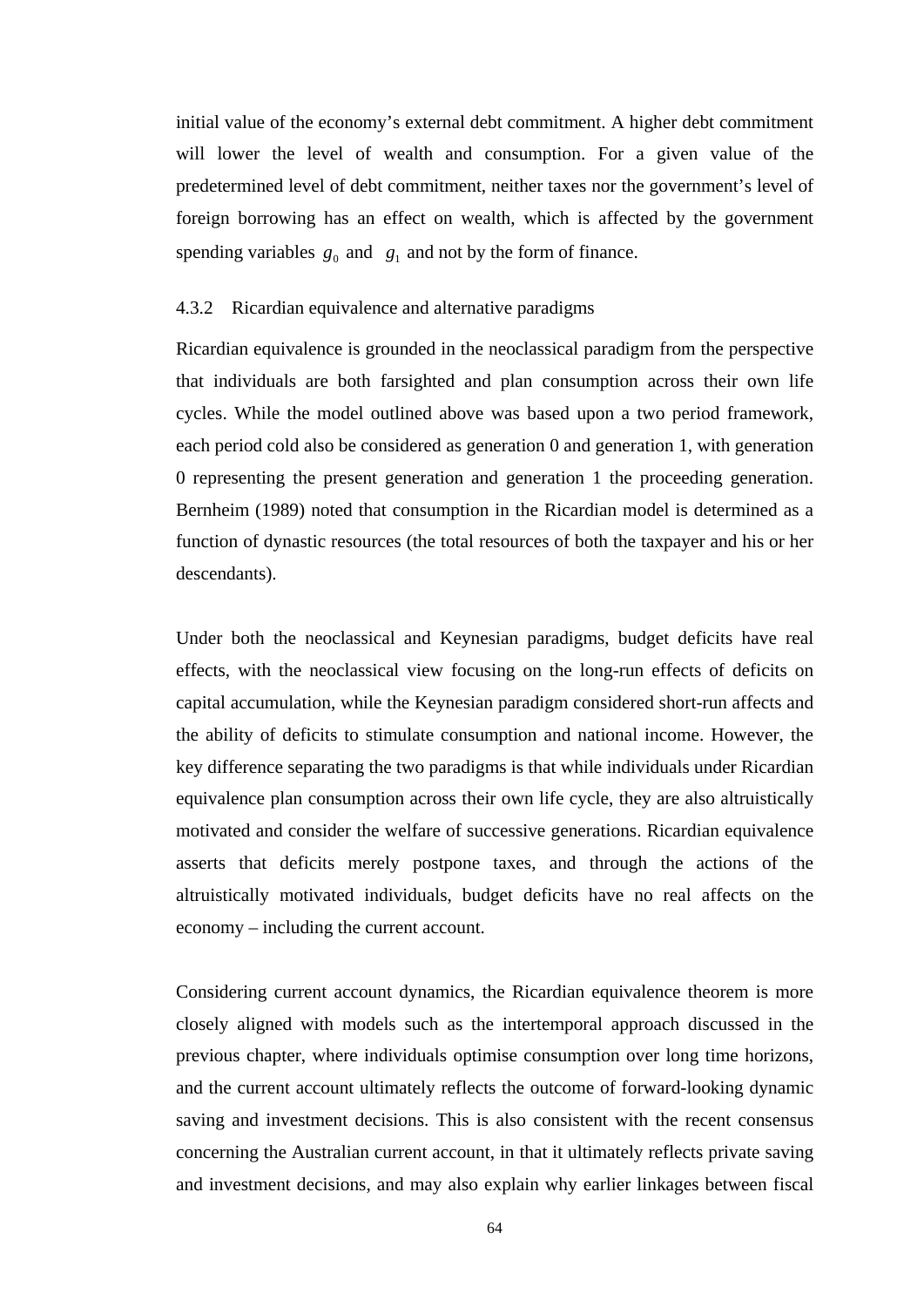deficits and the current account appear to have broken down (as evidenced by Figure 4.2 considered earlier in the chapter). The integration of Australia into global capital markets, combined with fiscal consolidation and other market-oriented economic reforms, may have seen the current account move toward a model more closely aligned with the intertemporal representation discussed in the previous chapter.

# **4. 4 Financial market liberalisation**

Both financial deregulation in Australia, and the subsequent development of deeper and more sophisticated capital markets, warrants some further consideration. Deeper financial markets may lessen the effect of government borrowing on domestic interest rates, in which case there will be less crowding out of investment. Cabarello and Krishnamurthy (2004) estimated that crowding out of investment is smaller in industrial countries than developing countries, which the authors attributed to more sophisticated capital markets in the former. As private credit markets become more developed, access to personal credit also improves, and households may in fact find it easier to smooth consumption. In this situation one may observe households behaving in a Ricardian manner, particularly where they may offset a short-term fiscal contraction by increased borrowing.

As noted above, financial deregulation (and integration into global capital markets) may dampen the impact of fiscal policy on domestic interest rates, which also reduces crowding out of investment as the private sector can substitute foreign capital for domestic capital. Empirical evidence also appears to confirm that access to a larger pool of foreign savings has reduced the impact of government deficits on interest rates (see Hauner and Kumar 2006, European Central Bank, 2006 and Aisen and Hauner 2008). Should these affects have also occurred in Australia, this suggests that fiscal policy may not exert a marked influence over both interest rates and subsequent pass through to the exchange rate and the trade balance. However, Chapter 5 will note that measures of financial openness are quite varied within the literature, and are often difficult to calculate.

## **4. 5 Summary and conclusions**

This chapter has considered the underlying theory, and fundamental differences, between the twin deficits hypothesis and Ricardian equivalence. This chapter began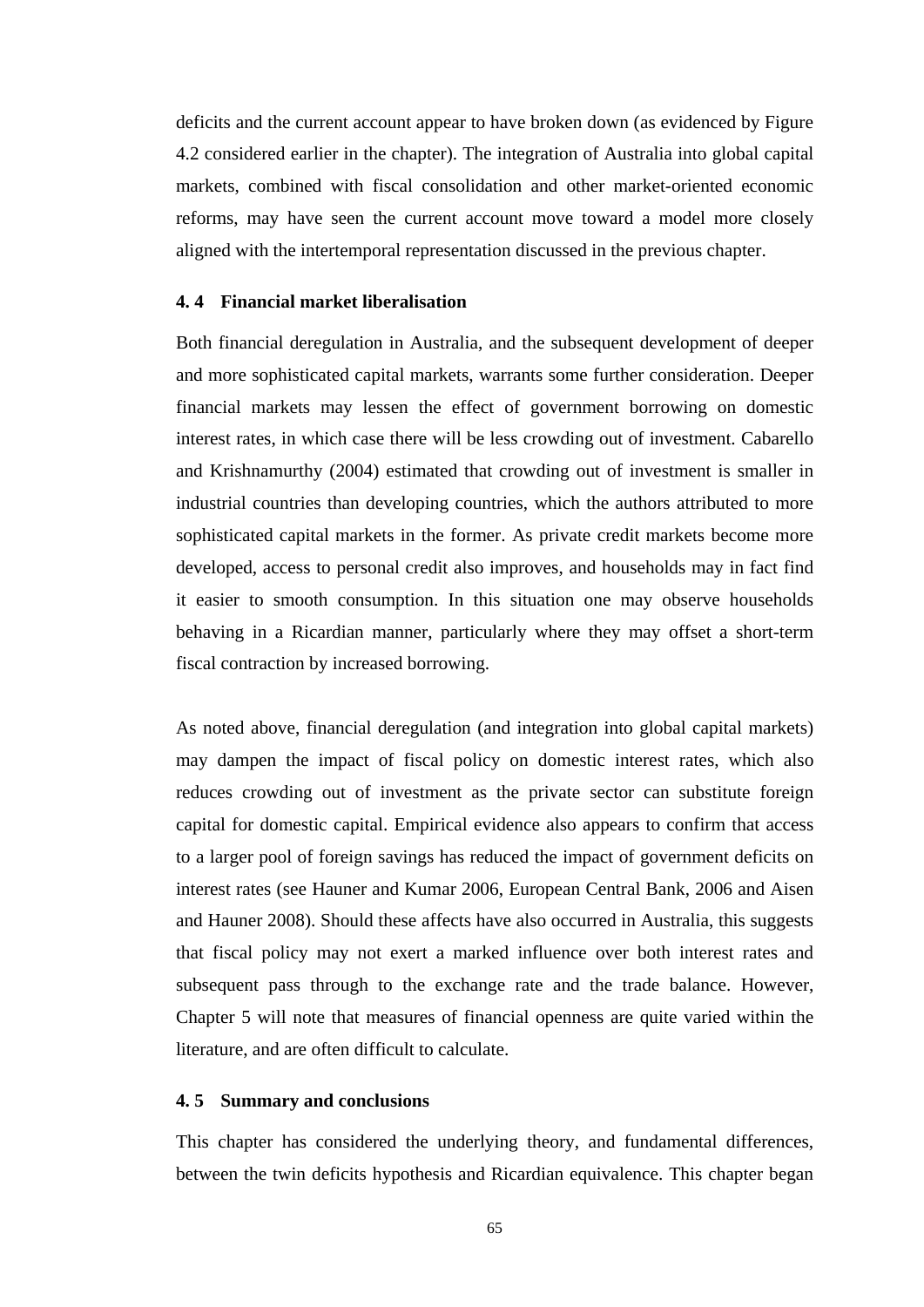by discussing how the twin deficits hypothesis has influenced policymaking in both Australia and the United States – particularly during the 1980s and into the early part of the 1990s. Twin deficit theory had a major bearing on Australia's fiscal policy in the late 1980s, with the Hawke Government undertaking a deliberate fiscal consolidation as a means of attempting to solve perceived problems with the current account deficit and Australia's rising stock of foreign debt.

In discussing the twin deficits hypothesis, it was noted that this framework is often regarded as being somewhat Keynesian in its approach to analysing the affects of fiscal policy. In contrast, Ricardian equivalence asserts that deficits merely postpone taxes, and through the actions of altruistically motivated individuals, budget deficits have no real affects on the economy – including the current account. This chapter has also demonstrated that the Ricardian equivalence theorem is more closely aligned with the intertemporal approach to the current account considered in Chapter 3.

Structural change in Australia – particularly financial liberalisation – was also discussed. It was briefly noted that financial deregulation, and integration into global capital markets, may have dampened the ability of fiscal policy to influence domestic interest rates, the exchange rate, and potentially lessening crowding out effects. As private credit markets have also become more developed, access to personal credit has improved – providing households with a greater ability to smooth consumption. Under these circumstances households may act in a manner that is more consistent with Ricardian equivalence.

Building upon the theory considered here, the following chapter outlines the analytical model for this thesis. This is a reduced-form savings equation that considers whether private saving responds to offset changes in the government's fiscal stance (consistent with Ricardian equivalence).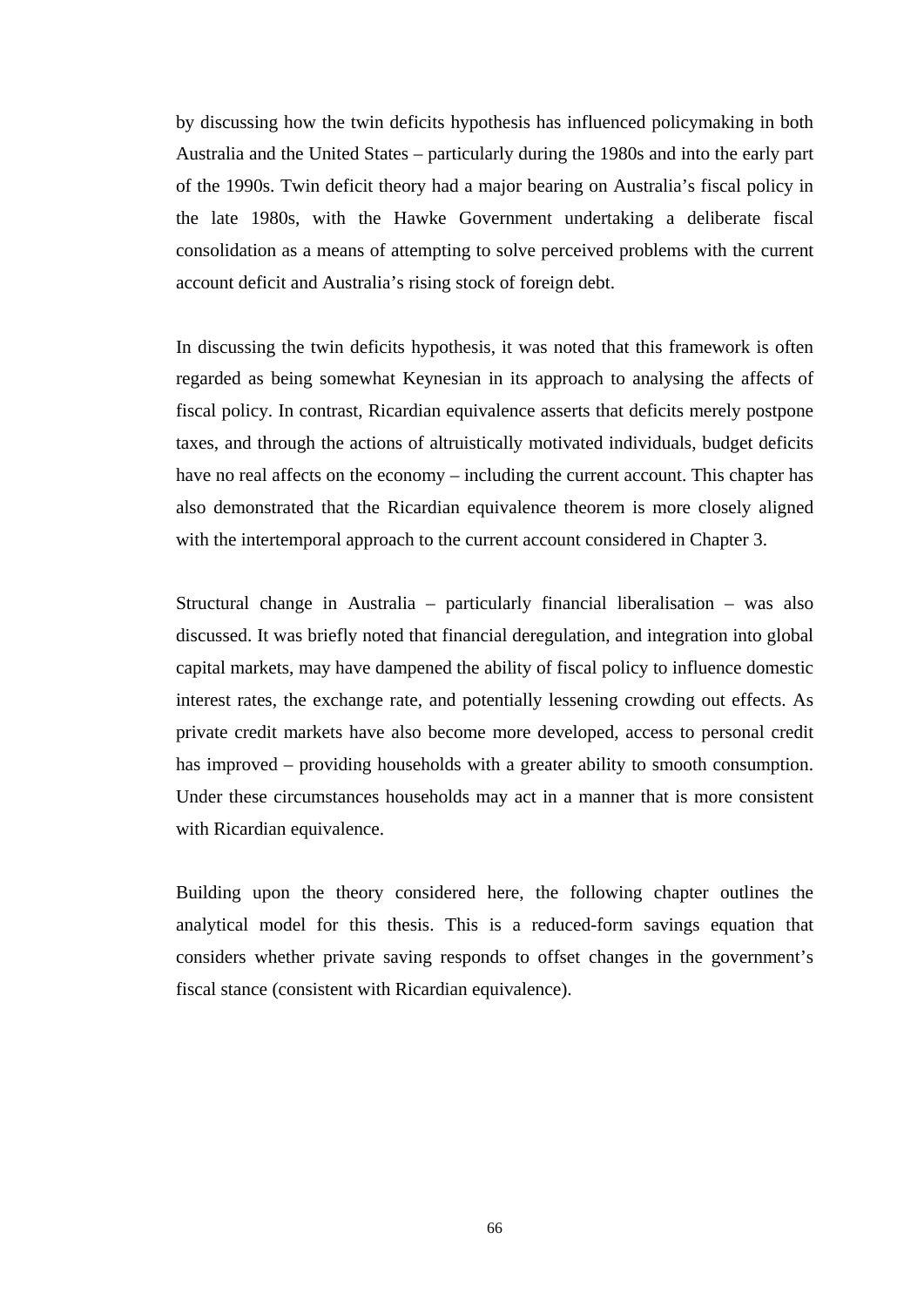### **CHAPTER 5 ANALYTICAL FRAMEWORK**

#### **5. 1 Introduction**

Having surveyed the empirical literature in Chapter 2, and discussing the theory regarding the current account, twin deficits and Ricardian equivalence in Chapters 3 and 4, this chapter now considers the construction of the analytical model to be estimated in this thesis. The analytical model considers Ricardian equivalence effects by looking at the relationship between private and public sector saving and other mitigating factors such as changes in household income. This framework builds upon previous work by authors such as Haque (et al: 1999); de Mello (et al: 2004) and Cotis (et al: 2006). The model can also be considered as a broad measure of the impact of fiscal policy on short- and long-run aggregate demand.

Section 5.2 introduces the analytical model, which is followed in section 5.3 with a discussion of statistical measures of saving in Australia. This is important as the model is dependent on a measure of private saving. Previous empirical research in Australia has given little attention to how saving is measured, and it is anticipated that the thesis will be making a contribution to the literature by accounting for this. Section 5.4 then discusses the coefficient on public saving – particularly how this coefficient can be used to test the hypothesis introduced in Chapter 1. The other coefficients are discussed in section 5.5, with a great deal of attention paid to the measurement of proxies for private wealth in Australia. Section 5.6 briefly discusses the sample size and data sources.

## **5. 2 Analytical model**

Standard Keynesian-type models predict that in the short run, the effect of the government reducing taxes is to stimulate consumption – which increases aggregate demand. This boost to consumption is then generally expected to be partly offset by a range of crowding out effects; notably by higher interest rates reducing the level of investment and/or an appreciation of the exchange rate reducing net exports. In the long run, higher interest rates reduce the rate of capital accumulation and economic growth. Notwithstanding these long-run effects on growth, fiscal policy is generally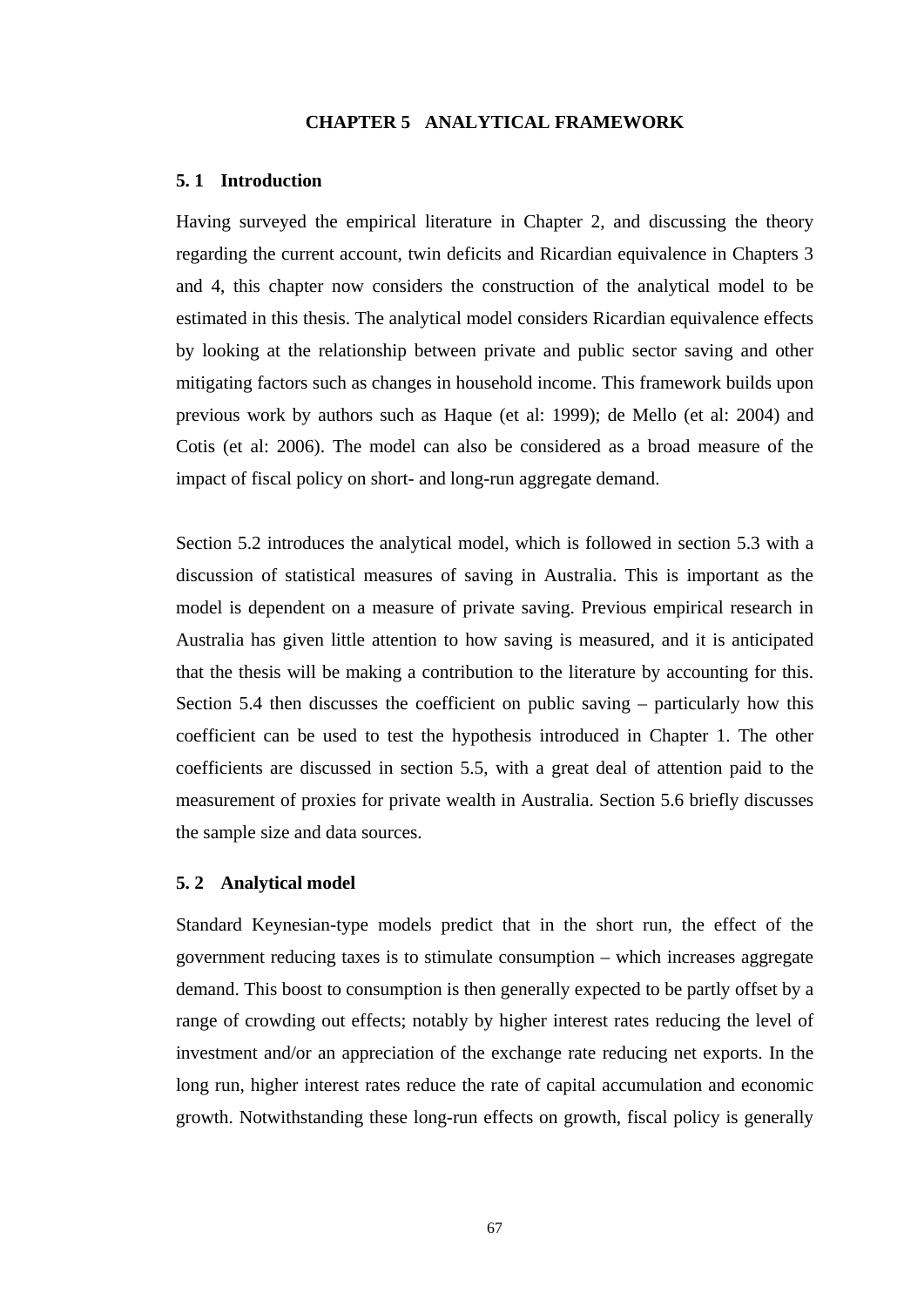considered to have some affect on short-term real activity (although the empirical literature surveyed in Chapter 2 suggests that these effects are limited).<sup>[12](#page-80-0)</sup>

However, the standard Keynesian-type example considered above illustrates that fiscal policy may actually elicit private savings responses through a number of different channels. This may occur *ex ante* because the marginal propensity to consumer out of disposable income is less than one, and *ex post* via higher interest rates, and inflation. The model outlined below attempts to identify these other channels of influence on private savings behaviour.

As noted in the previous chapter, Ricardian equivalence challenges the Keynesian view of fiscal policy. Ricardian equivalence suggests that fiscal policy will not alter consumption, savings or growth, and is based on the insight that lower taxes and a budget deficit today require, in the absence of any change in government spending, higher taxes in the future. If individuals are sufficiently forward-looking they will realise that their total expected tax burden is unchanged. As a result they will not increase consumption but save the entire tax cut to meet their expected future tax liability. The decrease in government saving will thus be offset by an increase in private saving – neutralising the impact of the government's attempt at expansionary fiscal policy (Barro: 1989).

However, the previous chapter also noted that perfect (or full) Ricardian equivalence is based upon a very strict set of assumptions including: that individuals' consumption choices follow a life cycle model of consumption; they are far sighted

 $\overline{a}$ 

<span id="page-80-0"></span> $12$  However in most open, advanced economies with floating exchange rates (such as Australia) monetary policy has assumed the role of being the primary policy tool for short-term aggregate demand management. As noted in the previous chapter, fiscal policy in Australia is focused upon medium-term objectives, most notably sustainability of the government's balance sheet, and not shortterm aggregate demand management. Additionally, the short-run focus is to allow fiscal policy's automatic stabilisers to operate – to ensure that the fiscal stance does not jeopardise monetary policy settings. However, activist fiscal policy still has a role to play under some circumstances; such as a deep and protracted economic downturn where monetary policy is faced with the zero-bound constraint on interest rates (see Krugman: 2005). This has been the case seen since late 2008 where most developed economies have pursued a range of fiscal stimulus measures.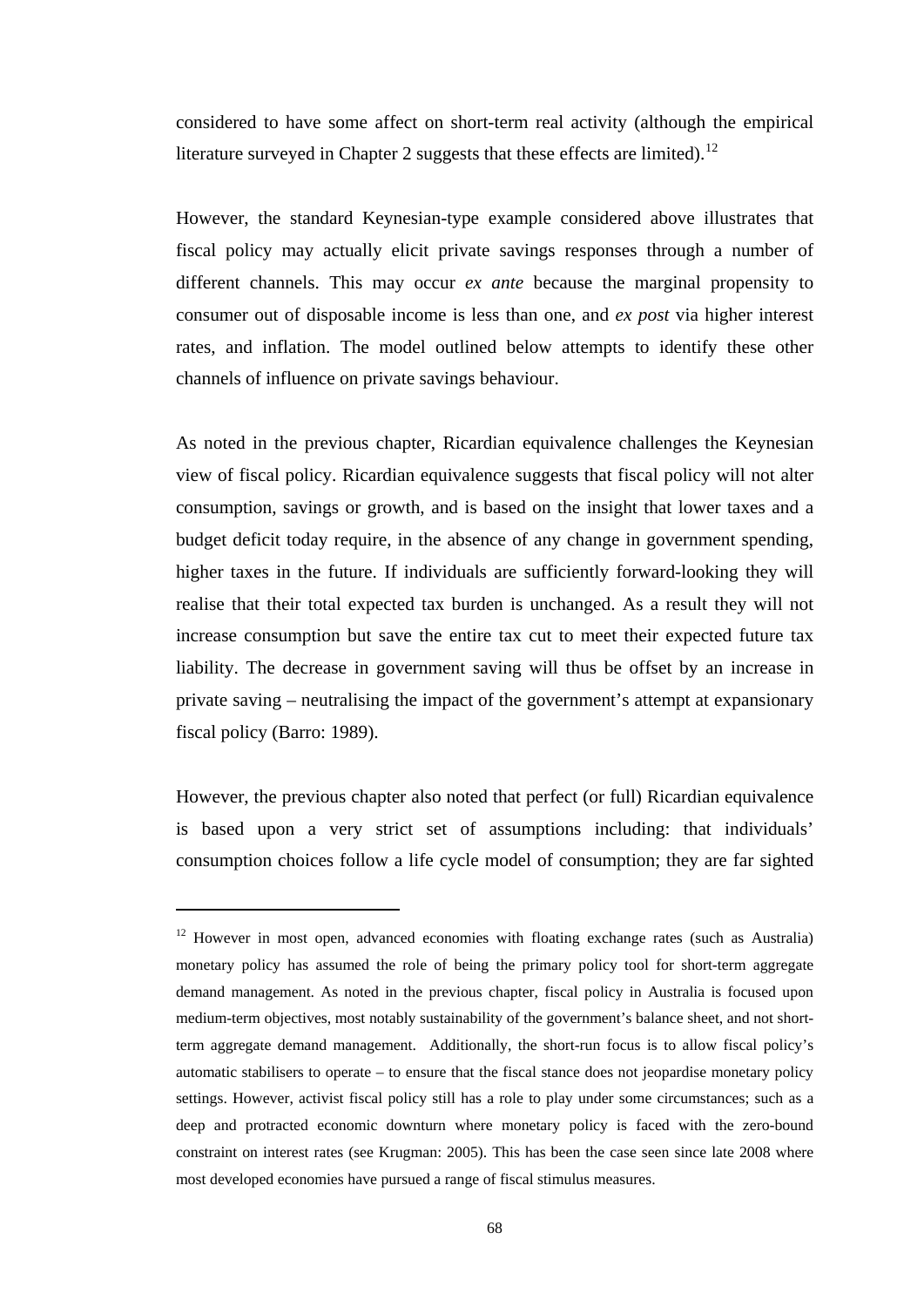and have access to perfect information; are not credit constrained; and are 'infinitely lived' through bequest motives.

The set of assumptions required for full Ricardian equivalence to hold is clearly unrealistic. However, the key issue for the model outlined below is whether there is some partial offsetting savings behaviour that may reduce the demand impact of fiscal policy (suggesting that there is at least some partial Ricardian response). As noted in the literature review, previous empirical studies suggest that a decrease in public saving tends to raise private saving with an offset coefficient of around one third to one half (which also implies a fiscal multiplier of two thirds to one half).

The relationship between private and public saving can be estimated through a model with the following functional form:

$$
S_t^{priv} = \alpha_0 + \beta_0 S_t^{pub} + \phi_0 Z_t + e_t
$$

where  $S_t^{priv}$  and  $S_t^{pub}$  denotes the ratio of net household plus net corporate saving (which gives total net private saving) to GDP, and the ratio of net general (Commonwealth, local and state) government saving to GDP, while  $Z_t$  is a vector of control variables. This reduced-form saving equation allows for the estimation of a private savings offset with a large number of control variables, and is similar to that used in previous empirical studies by Haque (et al: 1999); Masson (et al: 1998); Loayza (et al: 2000); Comley (et al: 2002); de Serres and Pelgrin (2003); and de Mello (et al: 2004). A similar specification of this model was also applied to the United States by Cotis (et al: 2006).

Based upon the references cited above, the vector  $Z<sub>t</sub>$  of control variables often includes conventional determinants of private saving, such as the real interest rate, inflation, household income, social assistance payments to households, changes in the terms of trade, and employment. Specifically:

$$
Z_t = \{Y_t, AS_t, U_t, R_t, INF_t, TOT_t, FLIB_t, H_t, EQ_t\}
$$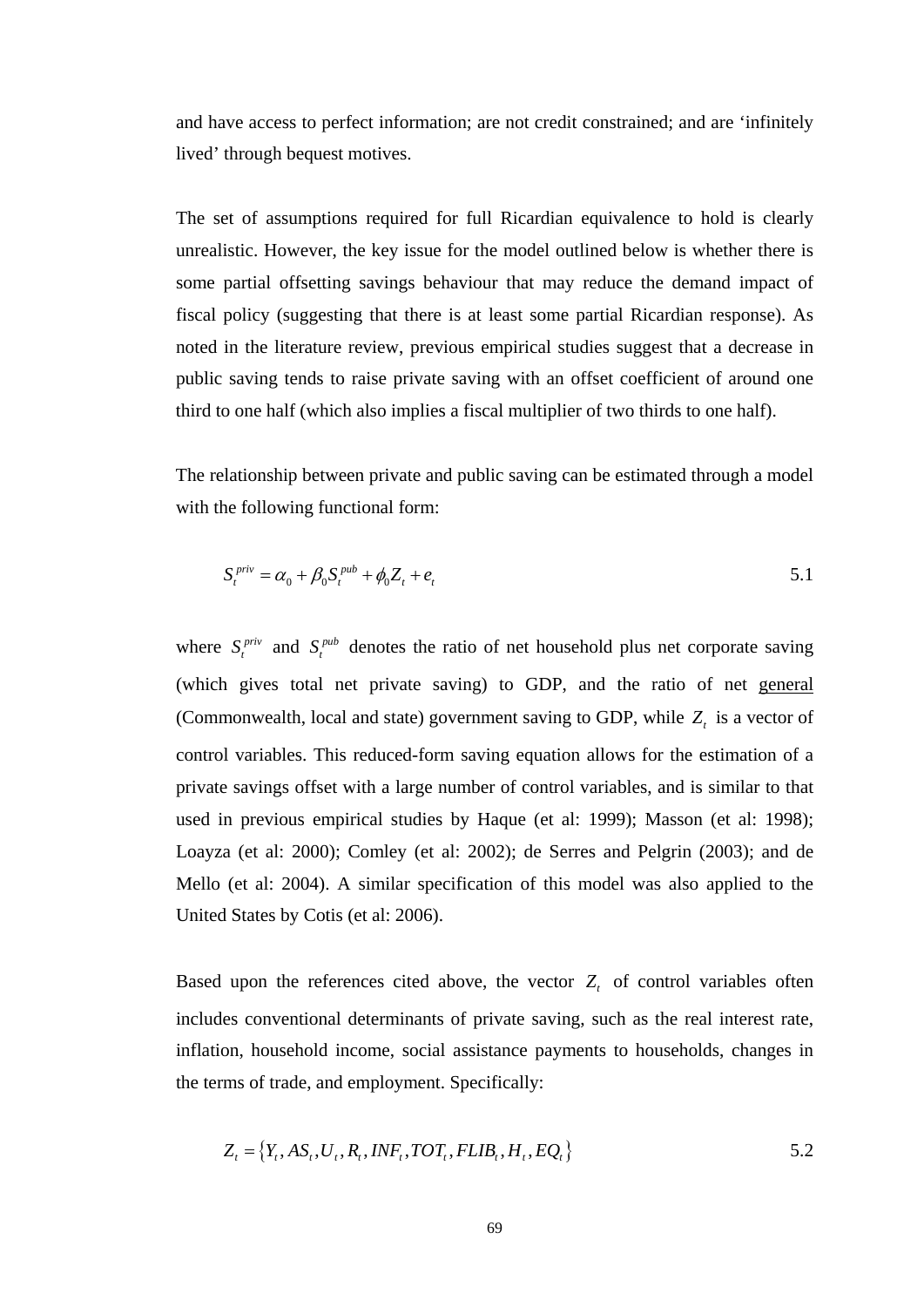Where:

 $Y_t$  = Household gross disposable income;

 $AS<sub>t</sub>$  = Social assistance benefits to household gross disposable income;

 $U_t$  = Unemployment rate;

 $R<sub>i</sub>$  = Real interest rate;

 $INF<sub>t</sub> = Inflation rate;$ 

 $TOT<sub>t</sub>$  = Terms of trade;

 $FLIB$ <sub>z</sub> = Net foreign liabilities (proxy for financial openness);

 $H_t$  = Australian house price index (proxy for wealth); and

 $EQ<sub>t</sub> =$  Australian share price index (proxy for wealth).

Before considering each of the explanatory variables in greater detail, there are a number of issues to be mindful of when considering measures of private saving in Australia. These warrant a good deal of consideration as they have often not been discussed in any great detail in the past, and most empirical researchers are unaware of the caveats surrounding Australian savings data.

## **5. 3 The measurement of household and total private saving in Australia**

There are two fundamental approaches to the measurement of saving. It can be measured in terms of 'flows', which is the difference between current income and expenditure. Alternatively, saving can be measured as the change in the 'stocks' of accumulated net wealth (assets minus liabilities) from one period to the next. Even though both measures should conceptually provide the same outcome, this does not always hold true.

Saving rates in Australia and elsewhere are generally measured in terms of flows and are derived from the System of National Accounts (SNA93, United Nations 1993):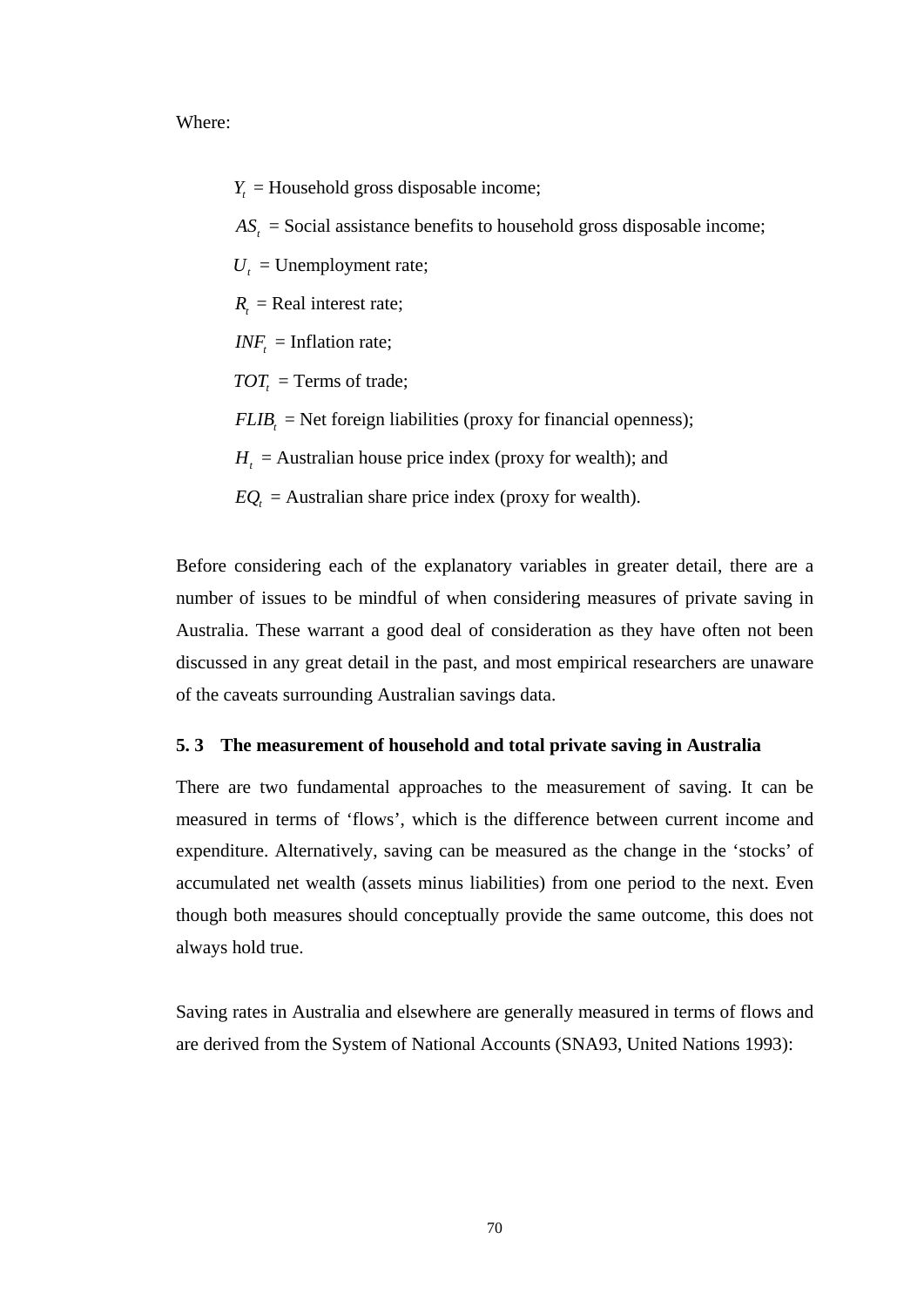*Saving represents that part of disposable income that is not spent on final consumption goods and services. It may be positive or negative depending on whether disposable income exceeds final consumption expenditure, or vice versa (SNA93, 9.19).* 

Saving can be further differentiated between gross and net saving. Gross saving is calculated as gross disposable income less household final consumption expenditure, whereas net saving is defined as gross saving less the consumption of fixed capital, and is a measure of what is available for capital formation over and above that required for capital replacement. This makes the net concept more relevant for analysing the adequacy for new capital formation and the change in wealth.

Having considered these definitions, the most commonly quoted measure of household saving in Australia is the net household saving ratio published as a memorandum item by the Australian Bureau of Statistics (ABS) in its National Accounts publications (Commonwealth Treasury: 1999). The net household saving ratio is defined by the ABS as the proportion of the net disposable income of all households that is not consumed by households in that period. In this context, net disposable income is the gross disposable income of the household sector net of depreciation on the capital assets of the household sector in that period.<sup>[13](#page-83-0)</sup>

As seen in Figure 5.1 below, net household savings to GDP ratio has consistently declined over the past few decades. The net household saving ratio averaged around 11 per cent of net household disposable income in the 1960s, rising to a peak around 13 per cent in the mid-1970s. According to this measure, the net household saving ratio fell from an average around 6 per cent over the course of the 1980s to an average of 3 per cent over the 1990s. Over the first half of this decade the net savings measure was negative.

<span id="page-83-0"></span><sup>&</sup>lt;sup>13</sup> Even though the net saving concept is conceptually better it does run into practical problems as the household net saving ratio can be affected by the approach used for the measurement of consumption of fixed capital. The method for calculating consumption of fixed capital varies significantly across countries – making the net measure less reliable for international comparisons (Commonwealth Treasury: 1999).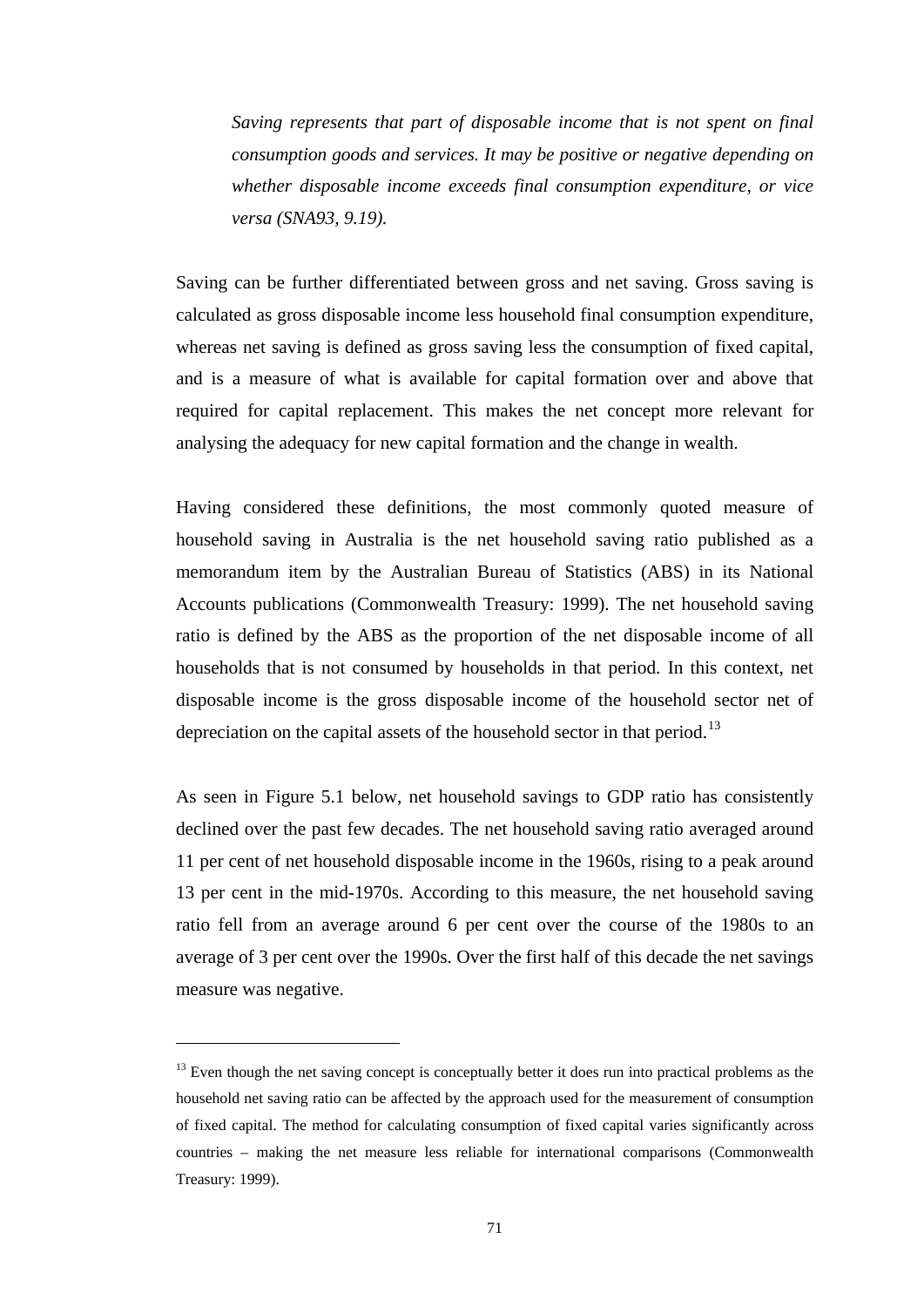

Figure 5.1 Net household saving ratio (per cent of GDP)

Chart 5.1 indicates a significant decline in the ABS net household saving ratio since the mid-1970s. However, as will be discussed below, this decline partly reflects measurement and classification limitations rather than a significant change in saving behaviour.

A reason for the apparent decline in the net household savings ratio may be a potential piercing of the 'corporate veil' by households. The household sector is defined as including both individuals and unincorporated enterprises. Consequently, changes in the structure of the business sector, particularly small business, can have a significant effect on whether income (and hence saving) is classified as belonging to the household or the corporate sector.<sup>14</sup> The trend towards incorporation over recent decades suggests that some of the saving that was previously measured as accruing to the household sector would now be measured as accruing to the corporate sector. Considering these factors, it may be more accurate to assess trends in private saving as a whole rather than the saving of the household sector. The measure of private saving that is derived from the National Accounts for this thesis $1<sup>5</sup>$  takes into account

<span id="page-84-0"></span><sup>&</sup>lt;sup>14</sup> This can also be seen as occurring directly through increased levels of equity ownership by households, particularly indirectly through households' growing superannuation portfolios.

<span id="page-84-1"></span><sup>&</sup>lt;sup>15</sup> Net private saving here is equal to net national saving (ABS Cat No. 5206-32B) minus net government saving (ABS Cat No. 5206-38).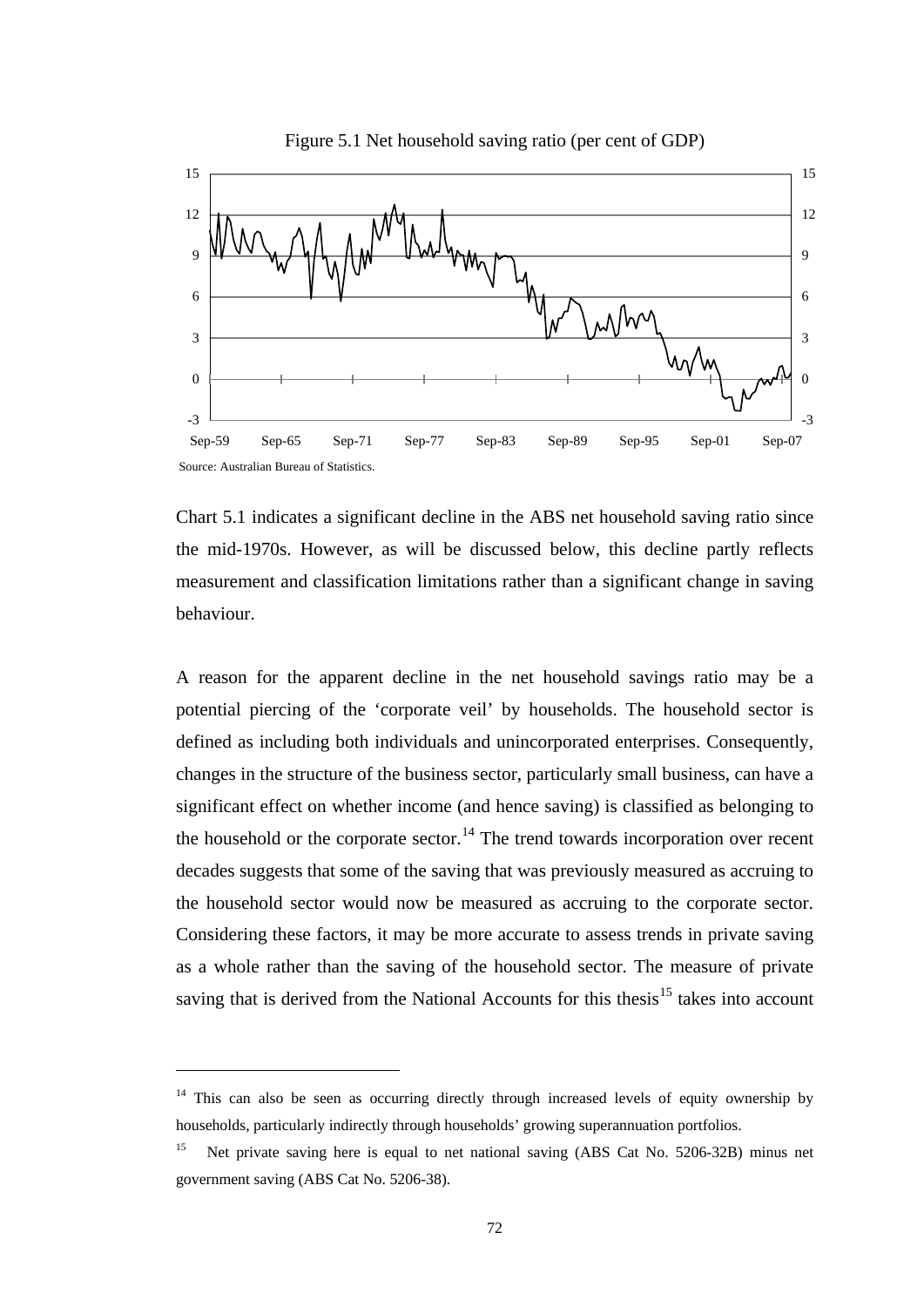household saving and the undistributed income of private corporations. However, it generally does not include the effect of asset price movements.

Figure 5.2 shows the net private saving ratio for Australia. This ratio averaged around 12 per cent over the 1960s and 1970s, before declining over the past two decades.





 $\overline{a}$ 

The pure economic definition of saving is the change in the wealth or net worth of households from one period to the next. In this context, an important limitation of flow measures of saving considered so far is that they typically do not incorporate capital gains and losses as part of income and hence saving (Commonwealth Treasury: 1999).<sup>16</sup> Hiebert (2006) noted that gains in household wealth in Australia have increasingly been used as a substitute for personal saving. This is a particularly salient point, as it could be argued that many Australian households have typically viewed the family home as a form of saving. Household wealth in the form of superannuation could also be another important factor here as it has become an important savings vehicle over the past two decades or so. While this has also led to large gains in household wealth, changes in the value of this asset portfolio will also be excluded from flow measures of saving.

Source: Australian Bureau of Statistics.

<span id="page-85-0"></span><sup>&</sup>lt;sup>16</sup> Further, saving as measured in the national accounts may not perfectly correspond to the theoretical concept of saving because of problems around classification, valuation and the exclusion of the effects of inflation.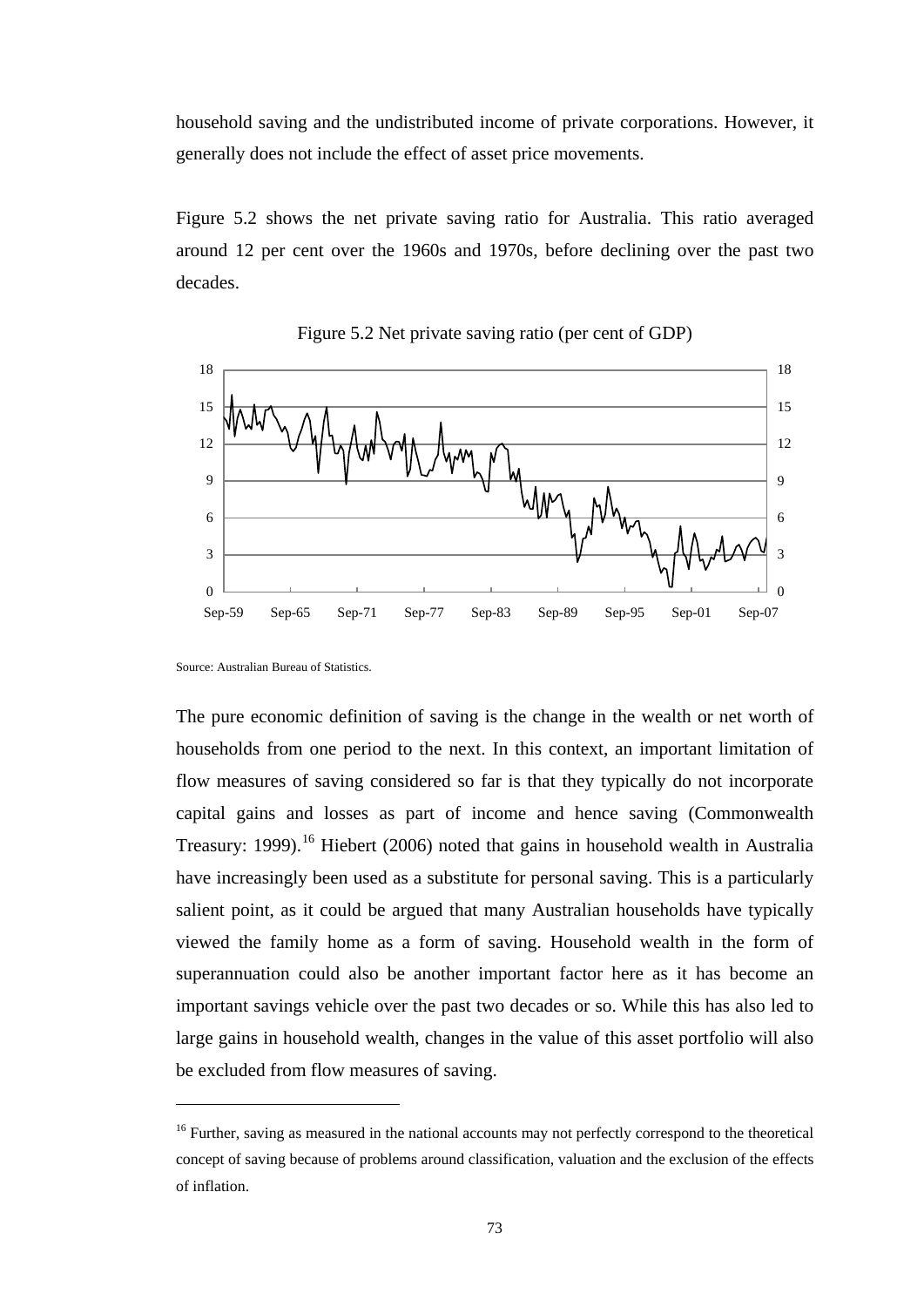While the ABS measure of net saving does have some limitations and caveats, it is the most widely recognised measure of saving in Australia and has a long historical time series.<sup>[17](#page-86-0)</sup> However, in the 2002-03 Australian System of National Accounts publication the ABS provided an alternative household saving measure which augmented the conventional net savings measure with other changes in real net wealth.<sup>18</sup> Unfortunately this measure of saving is only available for data spanning back to 1988-89. To the extent that wealth effects do have a significant impact on private saving, consumption and investment, the analytical model of private saving being considered in this chapter includes a household price index, and an equity price index as a means of attempting to account for changes in wealth.

## **5. 4 Coefficient on public saving**

The hypothesis of a strict private savings offset (Ricardian equivalence) would be supported if the coefficient on public saving in (5.1) above,  $\beta_0 = -1$ , controlling for the other private saving determinants. A negative coefficient on public savings, but less than 0, that is  $(-1 < \beta_0 < 0)$  would indicate a partial savings offset, and that changes in the general government sector's fiscal stance has measurable impacts on the wider economy. Further, with  $\beta_0 = 0$ , changes in the government sector's fiscal stance have no impact on domestic saving, implying that twin deficits may actually be a relevant proposition. The possibility that  $\beta_0 = 0$ , has not been considered by previous authors including de Mello (et al: 2004), who were only concerned with the situation where  $\beta_0 = -1$  (implying full private savings offsets and Ricardian equivalence).

Where  $\beta_0 = 0$ , a fiscal expansion (such as a tax cut) financed through bond issuance lowers private saving by increasing private disposable income and consumption. Under a floating exchange rate this shortfall in domestic saving is matched by

<span id="page-86-0"></span><sup>&</sup>lt;sup>17</sup> The ABS net savings measures are available back to 1959.

<span id="page-86-1"></span> $18$  A deficiency with the use of net worth is due to the practical limitations in obtaining the broadest set of assets and liabilities, some of which may be difficult to measure or may not even have a market value (such as natural resources and human capital).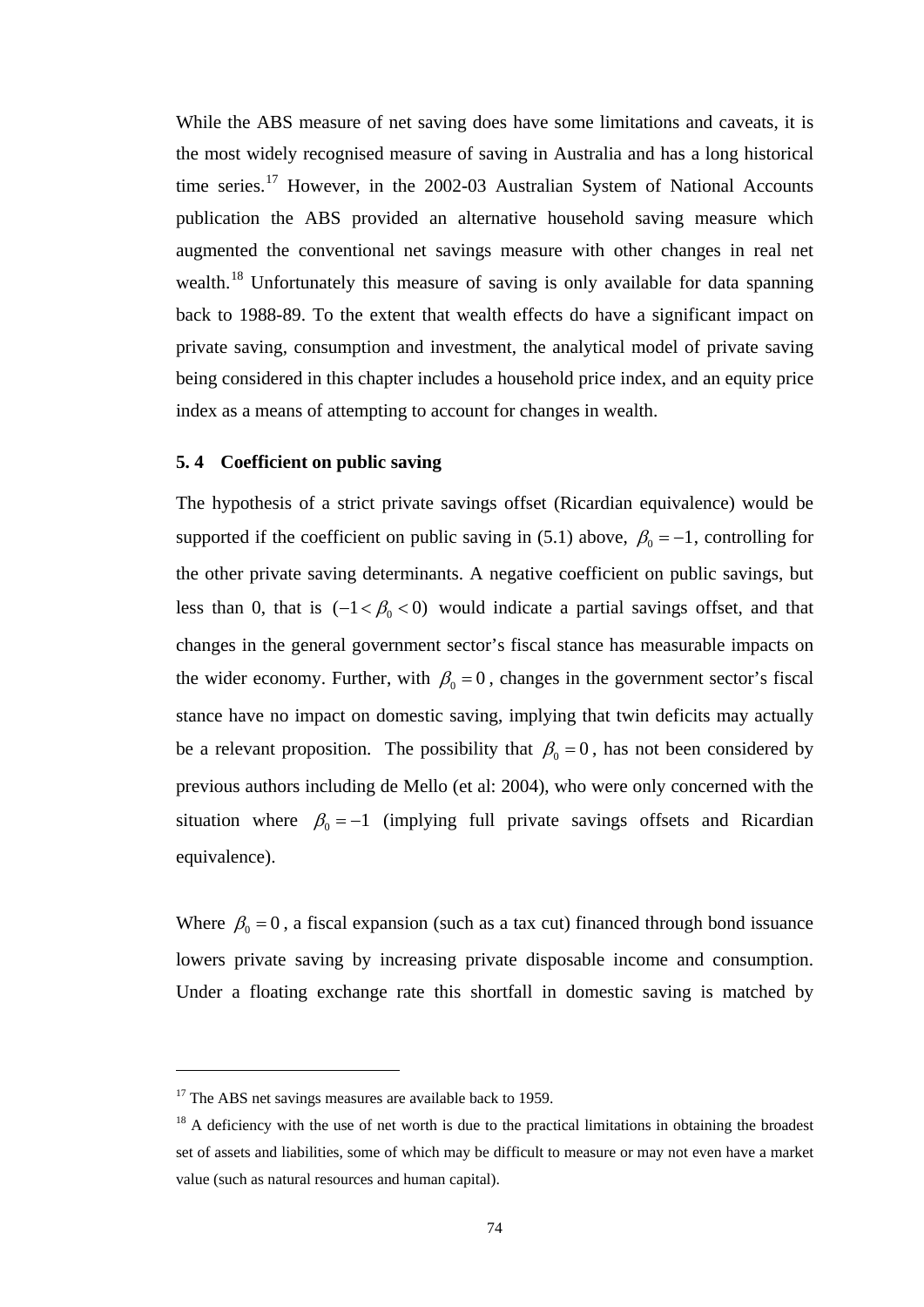foreign capital inflows, a higher exchange rate, and a subsequent rise in the current account deficit.

Cotis (et al: 2006) discuss a number of reasons which could give rise to a positive coefficient on public saving, that is, where  $\beta_0 > 0$ . Sources of changes in the fiscal position arise not only from changes to taxation arrangements, but also from changes in expenditures. For a positive private savings offset, public expenditures need to be considered complimentary, with a clear distinction between expenditures which are permanent, and those which are transitory. Permanent changes will tend to generate negative private savings offsets through the restrictions imposed by the intertemporal budget constraint considered in the Chapter 3. Temporary shocks in government spending, however, could generate positive private saving responses, particularly when households see public and private consumption as complements.<sup>[19](#page-87-0)</sup>

## **5. 5 Other coefficients**

 $\overline{a}$ 

The coefficient on household disposable income,  $Y_t$ , is expected to be positive. As household income may be considered a proxy for labour income in a standard lifecycle model of consumption, an increase in household disposable income is expected to increase private saving. Alternatively, households may suffer from consumption inertia and therefore take time to change their consumption patterns to new levels of income.

Social assistance payments to households,  $AS_t$ , are expected to negatively impact private savings. The existence of a welfare safety net in Australia is expected to crowd out precautionary motives for saving, and other privately-run alternatives that would encourage thrift.

Increasing levels of unemployment lowers disposable incomes, and, through a greater incidence of liquidity constraints, lowers saving. However, increases in unemployment may increase the need for precautionary saving. But as noted above

<span id="page-87-0"></span><sup>&</sup>lt;sup>19</sup> Specifically, this arises when the marginal utility of private consumption is positively affected by public spending. Government-subsidised health and education programmes, and government copayment incentives, could provide examples of public and private complements in consumption.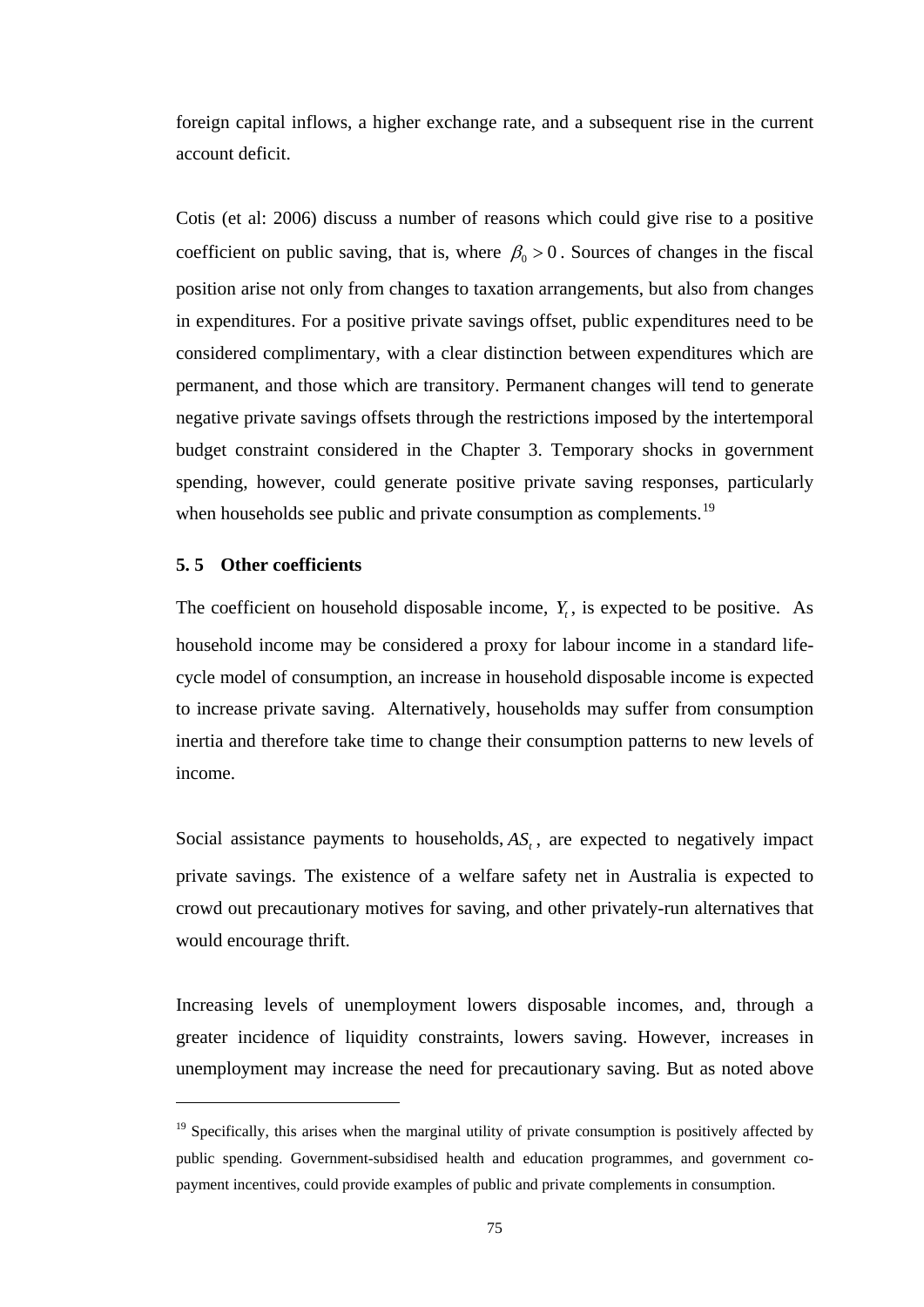the existence of welfare safety nets in Australia may crowd out precautionary motives for saving. Overall, the coefficient on the unemployment rate,  $U_t$ , is expected to negative.

The effects of inflation,  $INF_t$ , and the real interest rate,  $R_t$ , are somewhat ambiguous, and depend largely on the extent of credit constraints and on the relative magnitude of income and substitution effects. Also, higher, and/or accelerating inflation erodes the real value of debt and raises private saving, but may also discourage holdings of assets that are not inflation-indexed.

Terms of trade shocks,  $TOT<sub>r</sub>$ , are particularly relevant for Australia given a high reliance on commodity-based exports. This coefficient is expected to be positively correlated with private saving to the extent that terms of trade shocks are viewed as being temporary<sup>20</sup> through the Laursen-Harberger-Metzler effect.<sup>[21](#page-88-1)</sup> Permanent shocks should not affect private saving.

As noted in earlier chapters, there has been a considerable amount of economic reform undertaken over the past three decades, most notably the reform of Australia's financial sector. Financial liberalisation in Australia occurred over a decade beginning in the early 1980s, with removals of restrictions on bank deposit rates and lending, and progressed to other significant reforms of which the most notable were the floating of the Australian dollar in December 1983, and deregulation of home mortgage interest rates. This period of financial deregulation lead to a marked structural shift in the Australian economy and the development of sophisticated private markets for credit and financial risk management. As noted in Chapter 4, this development of the financial sector and associated integration into global capital markets may dampen the impact of fiscal policy. More sophisticated

 $\overline{a}$ 

<span id="page-88-0"></span> $20$  This historically has been the case with terms of trade shocks experienced with the Korean War, 1970s oil price shocks, and most recently the rapid industrialisation of China.

<span id="page-88-1"></span> $21$  According to the Laursen-Harberger-Metzler effect, an adverse (beneficial) transitory movement in the terms of trade results in a decrease (increase) in a country's current level of income which is larger than the decrease (increase) in its permanent income, causing a fall (rise) in aggregate saving (Cashin and McDermott: 2002).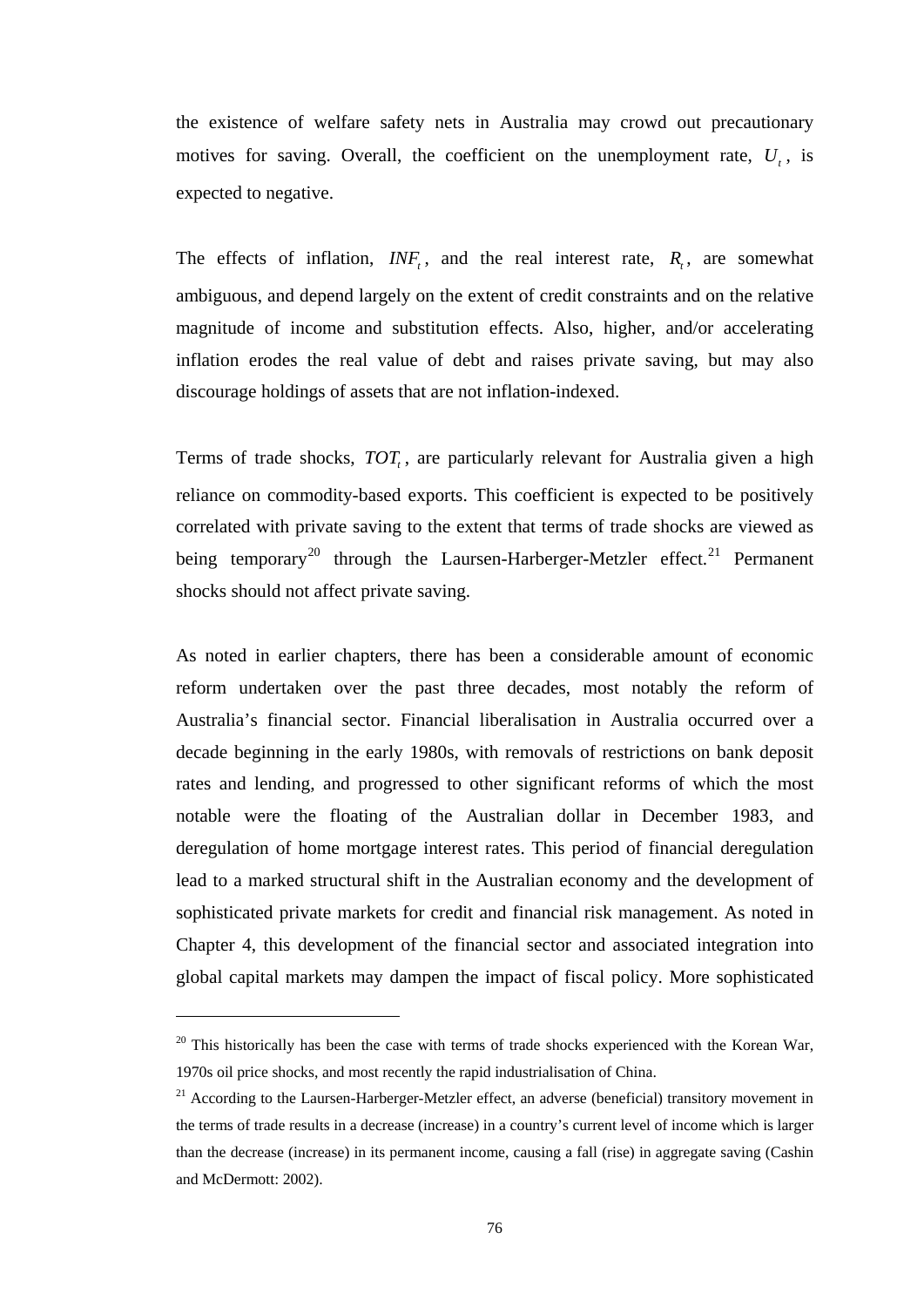private credit markets also enables greater access to personal credit, allowing households to smooth consumption.

As noted by de Mello (et al: 2004), the effect of financial liberalisation on private saving is ambiguous, because improved access to credit may boost consumption but the removal of bank portfolio allocation constraints, which often accompanies financial liberalisation, may result in higher real interest rates, which encourages saving. Given the large increase in foreign capital inflows over the past two decades following financial market deregulation, it may be reasonable to expect that any coefficient representing financial openness in Australia will have a negative sign.

Adequate proxies for financial openness are difficult to measure, and somewhat subjective in nature. However, such proxies may include variables such as growth in M2 money and the ratio of household wealth to disposable income (as used by Comley et al: 2002). However, long time series for these variables are generally not available, with most measures only dating back to around the early 1980s at best. Alternative measures of financial openness have been suggested by Lane and Milesi-Ferretti (2001), and include measures based around countries' foreign assets and liabilities. Given this, Australia's level of net foreign liabilities may provide a good proxy for financial openness, particularly as foreign debt has increased substantially since the financial market reforms of the 1980s. Data on Australia's net foreign liabilities is also available back to the late 1950s.

Household wealth is expected to affect consumption/saving decisions based on permanent income considerations. Given that most Australian households have historically tended to hold their wealth through the family home, a house price index is used here as it is expected to provide a good proxy for household wealth in Australia.[22](#page-89-0)

A share price index is also considered as an additional measure of private wealth. Historically, the proportion of Australian households participating directly in the

<span id="page-89-0"></span><sup>&</sup>lt;sup>22</sup> Around 70 per cent of Australian households owned their home in 2003-04 (Australian Bureau of Statistics: 2006).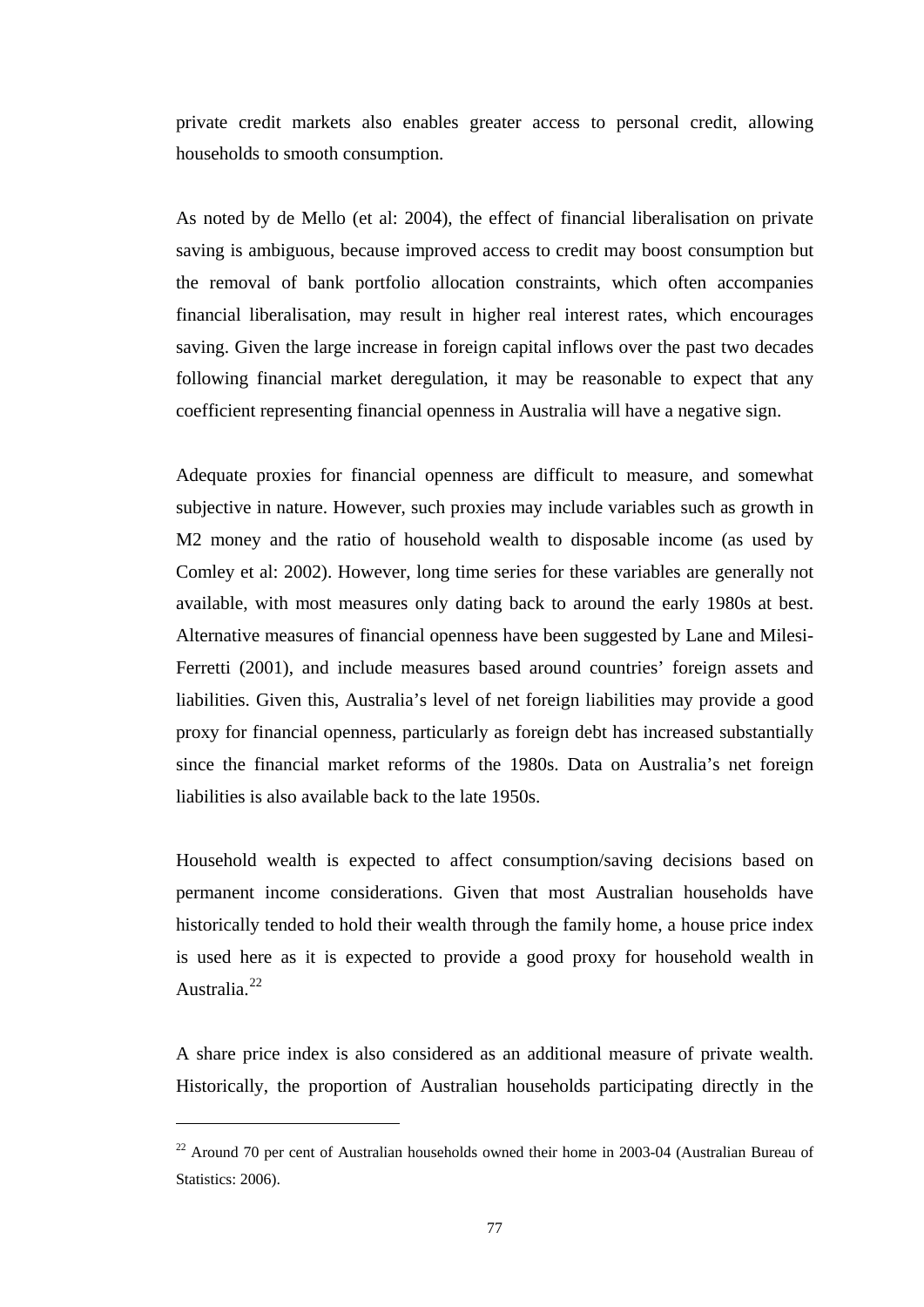sharemarket had been relatively low – until rising markedly over the past two decades. In 2006, approximately 38 per cent of the Australian population owned shares directly (Australian Securities Exchange:  $2007$ ),  $^{23}$  $^{23}$  $^{23}$  which places Australia as having some of the highest (direct) share ownership rates in the world.

The expected sign of the coefficients representing wealth affects, *H* and *EQ*, warrant further consideration. Changes in the prices of household assets (and the returns derived from these) will flow through to household balance sheets – affecting household consumption and saving.

There are four channels through which changes in asset prices can be considered to affect activity: wealth effects on consumption; the Tobin's Q effect on investment; balance sheet effects on private spending (via credit channels); and the confidence effect on private spending (Altissimo et al: 2005). For private saving, changes in house prices can be expected to flow through the wealth affect on consumption, and through confidence affects. Equity prices could potentially affect private saving (the measure of savings used here also includes corporate saving) through any one of the above channels.

The logic of budget constraints dictates that, when an individual's wealth rises, the individual must either spend that wealth while living, or bequest the wealth to other individuals or organisations. Considering an intertemporal utility maximising framework, current consumption is proportional to total wealth:

$$
C = mpc_w \left[ A + H(Y) \right] \approx mpc_w A + mpc_Y Y \tag{5.3}
$$

where  $C$  is consumption,  $A$  is real non-human wealth and  $H$  is real human wealth, i.e. the present value of expected labour income (net of taxes) *Y*. The proportionality coefficients *mpc* measure the marginal propensity to consume (MPC) out of wealth

<span id="page-90-0"></span><sup>&</sup>lt;sup>23</sup> Australian households have also been undertaking greater ownership of equities indirectly through their superannuation savings. The Australian Securities Exchange (2007) estimates that in 2006, approximately 46 per cent of the Australian population owned shares either directly via shares or indirectly via a managed fund or self-managed superannuation fund.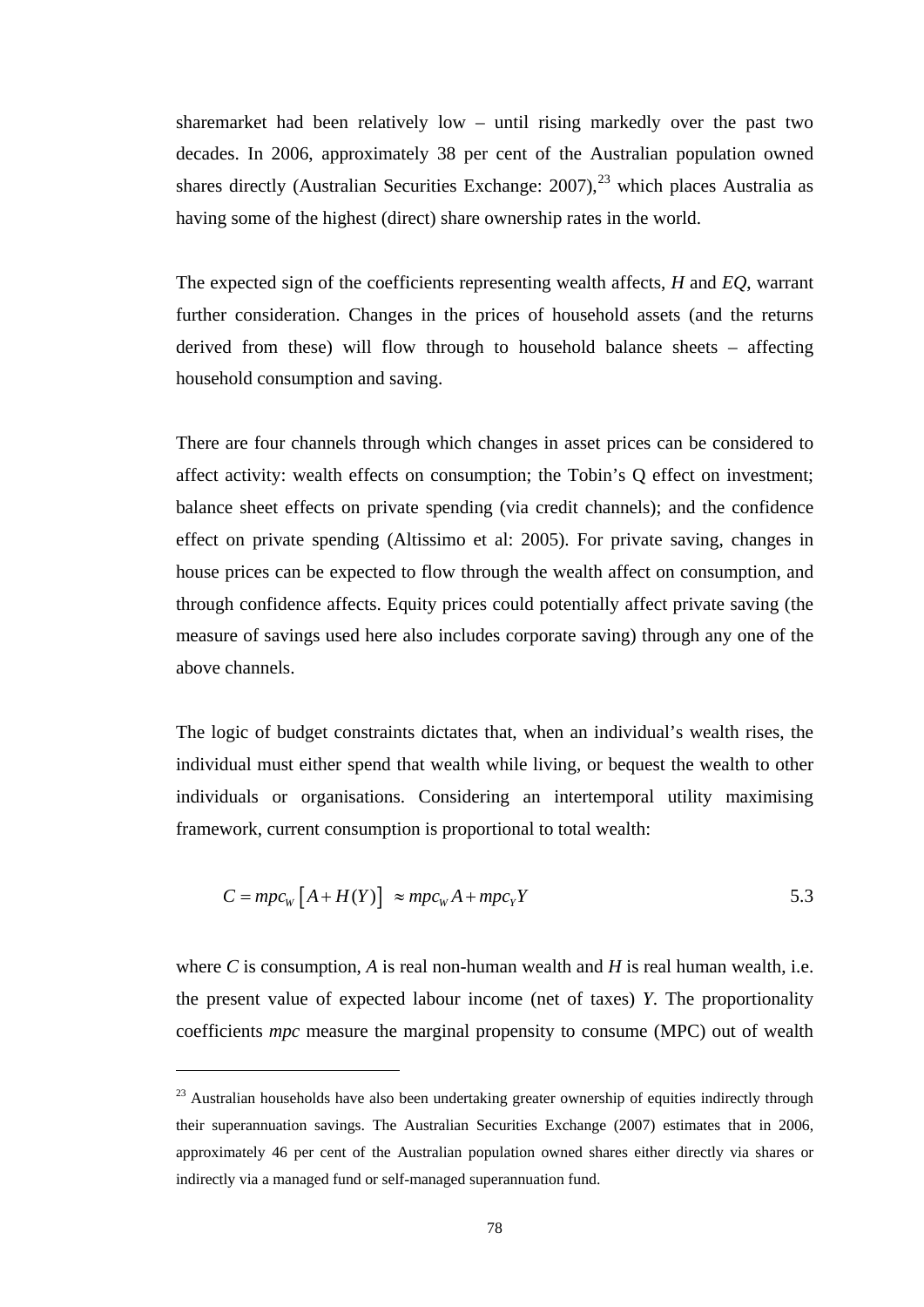and income. The wealth channel from a macroeconomic perspective can be considered by transforming (5.3) into elasticities:

$$
\frac{\Delta C}{C} = \left[ m p c_{\rm w} \frac{A}{C} \right] \frac{\Delta A}{A} + \left[ m p c_{\rm y} \frac{Y}{C} \right] \frac{\Delta Y}{Y}
$$

$$
= \sum_{\substack{e_{\rm w}}} m p c_{\rm w} \frac{A_j}{C} \frac{\Delta A_j}{A_j} + \left[ m p c_{\rm y} \frac{Y}{C} \right] \frac{\Delta Y}{Y}
$$
5.4

Equation (5.4) shows that the size of the wealth elasticity of consumption  $e_w$ depends, in addition to the  $mpc_w$ , on the size of the wealth consumption ratio. If it is differentiated across wealth components, then it is dependent upon the wealth consumption ratio of each wealth component *j*. The elasticity  $e_w$  is constant only if the wealth to consumption ratio is constant.

Considering wealth affects within the household budget constraint:

$$
A_{t+1} = R_{a,t+1} \left[ A_t + Y_t + C_t \right] \tag{5.5}
$$

Where  $A_t$  is the aggregate level of real and financial assets at the end of period  $t$ ,  $Y_t$ is labour income,  $C_t$  is consumption and  $R_{a,t+1} (= 1 + R_{a,T+1})$  is a time-varying return on total assets. If  $A_t$  contains both riskless and risky assets, then  $R_{a,t}$  can be interpreted as a weighted average of the returns derived from these assets. Solving forward and imposing the transversality condition that at the end of a finite horizon the limit of discounted future wealth is zero, gives:

$$
E_{t} \sum_{i=1}^{T} \left( \prod_{j=0}^{i} R_{a,t}^{-1} R_{a,t+j} \right)^{-1} C_{t+i} = A_{t} + E_{t} \sum_{i=1}^{T} \left( \prod_{j=0}^{i} R_{a,t}^{-1} R_{a,t+j} \right)^{-1} Y_{t+i}
$$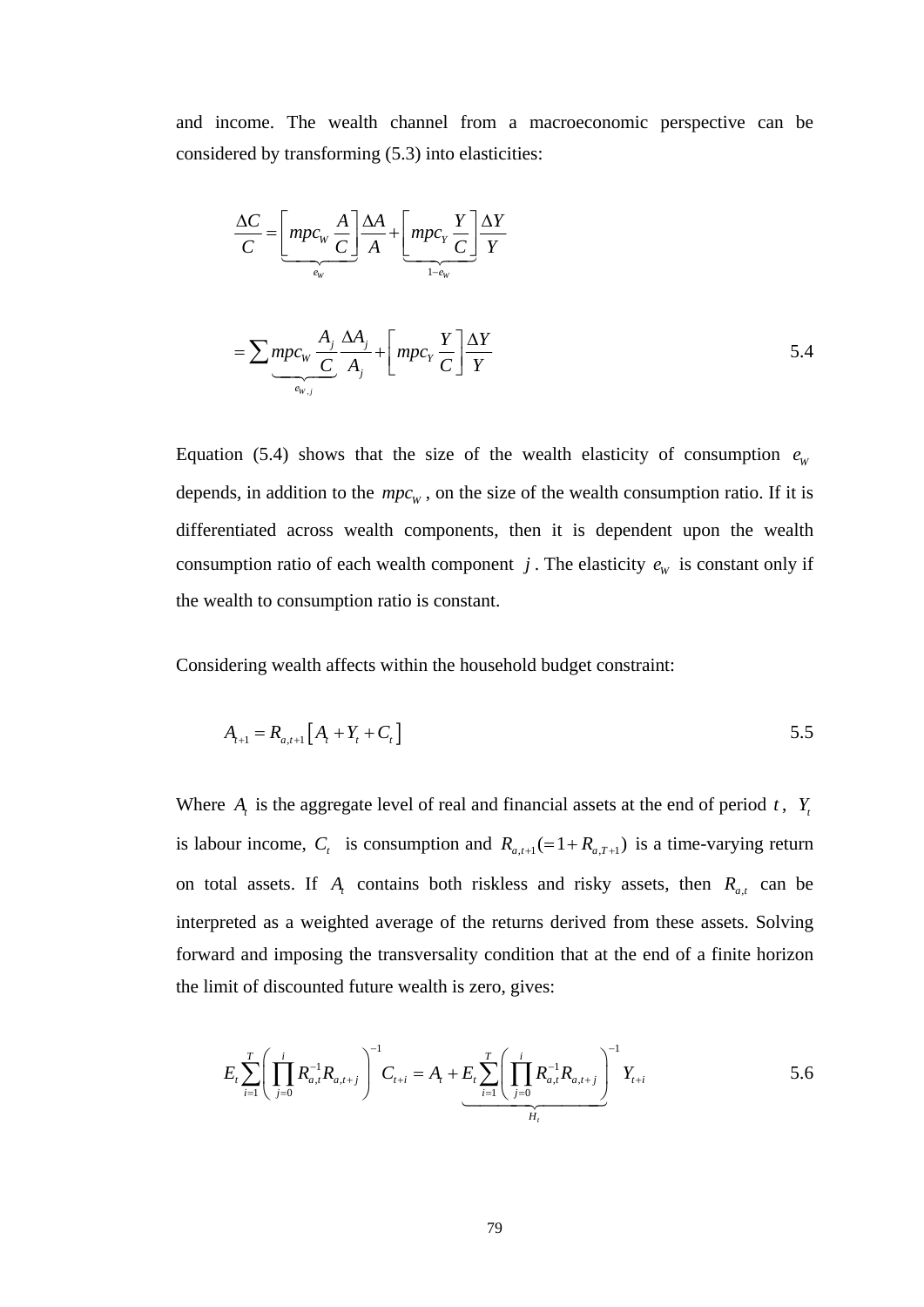Equation (5.6) above notes that today's total wealth, which is the sum of real assets, financial assets, and the discounted sum of expected future labour income  $W_t = (A_t + H_t)$ , equals the present discounted value of planned future consumption.

In response to a permanent unanticipated wealth shock the discounted sum of future consumption must rise by an equal amount:

$$
\Delta A_{t} = E_{t} \sum_{i=1}^{T} \left( \prod_{j=0}^{i} R_{a,t}^{-1} R_{a,t+j} \right)^{-1} \Delta C_{t+i} \approx \left( \frac{1 - \overline{R}_{a}^{-T}}{1 - \overline{R}_{a}^{-1}} \right) \Delta \overline{C} \iff
$$

$$
\Delta \overline{C} = \underbrace{\overline{r}_{a}}_{1 + \overline{r}_{a}} \left[ \frac{\left( 1 + \overline{r}_{a} \right)^{T}}{\left( 1 + \overline{r}_{a} \right)^{T} - 1} \right] \Delta A_{t}
$$

$$
\Delta A_{t}
$$

where:

$$
mpc_{w} = \left(\frac{\overline{r}_{a}}{1 + \overline{r}_{a}}\right) \text{ when } T \to \infty
$$

and:

$$
mpc_w = 1 \text{ when } T \to \infty
$$

Where  $\Delta$  indicates the difference between the post-shock and pre-shock values,  $\Delta \overline{C}$  refers to the average level shift in consumption over the horizon from *t* to *T* and  $1 + r_a = \overline{R}_a$  is the average return on non-human wealth over the horizon from *t* to *T*. Equation (5.7) therefore defines the long-run MPC out of wealth  $mpc_w$ conditional on the positive wealth shock being permanent.

The above analysis suggests that permanent rises in household wealth raise total household lifetime income, and thus consumption. This suggests that positive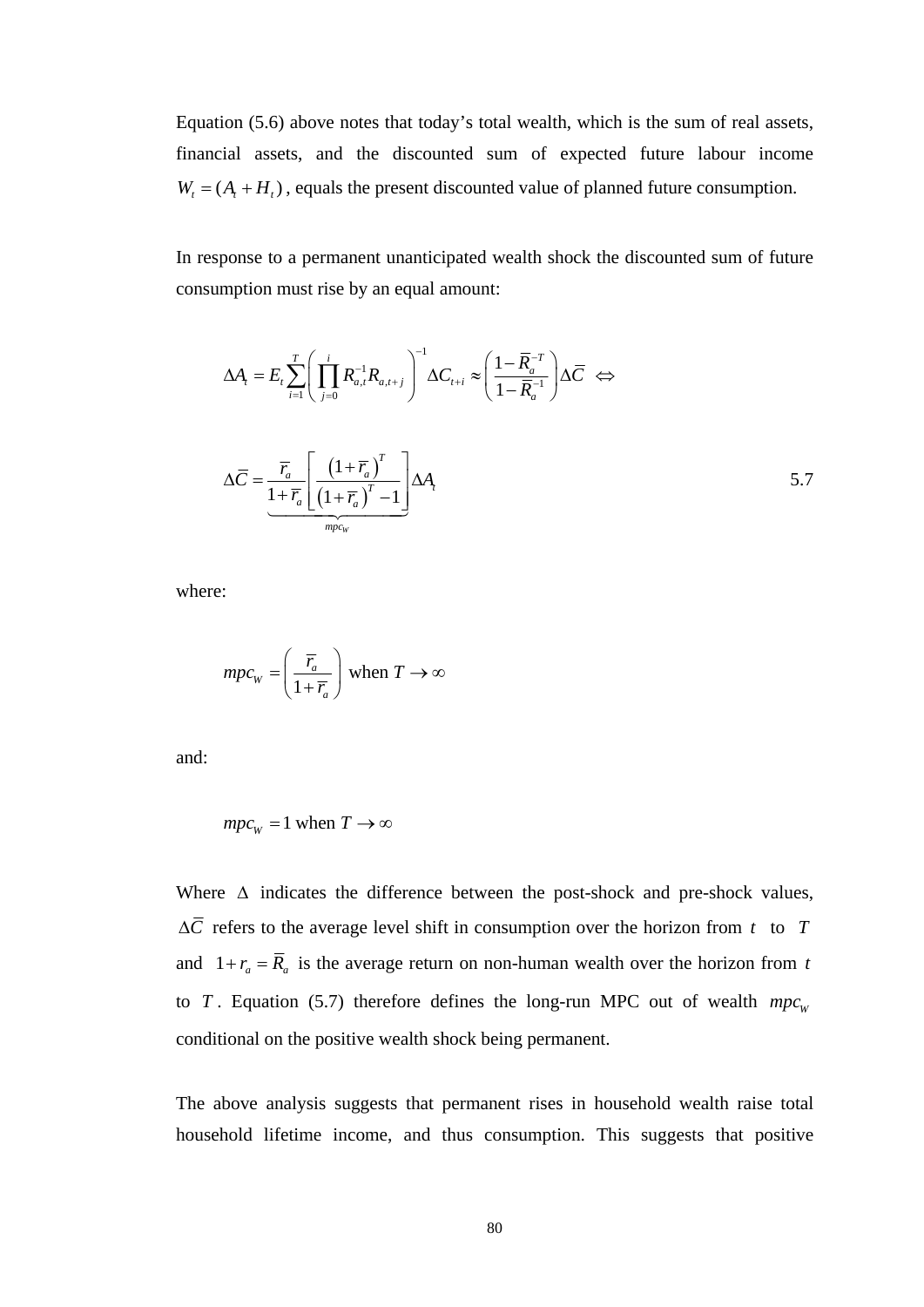coefficients on both housing (*H*) and equity prices (*EQ*) are expected in the estimations.

Considering housing wealth in more detail, Altissimo (et al: 2005) have outlined a number of arguments as to why a higher MPC out of housing wealth may be expected. First, as equity prices are more volatile than house prices, households may find it difficult to assess whether a change in their equity wealth is permanent or temporary. If this occurs, households are likely to be more cautious in adapting consumption plans to changes in equity wealth than housing wealth. Second, as house purchases are usually financed, increases in property values result in a higher net return on this investment than on other assets, implying that the MPC out of housing wealth may be larger than for assets with lower expected returns. Tax considerations are also important. Differential tax treatment of equity holdings and residential property may lower the MPC out of equity wealth because stock holdings have to be retained to receive a more favourable tax treatment. This is particularly true for Australia, where the family home is not subject to capital gains tax. Additionally, Australian shares must be held for a fixed period of time in order to receive capital gains tax concessions.

## **5. 6 Data**

Detailed descriptions of each variable contained in the reduced-form savings equation are contained in Appendix A. Most data has been sourced from the Australian Bureau of Statistics and the Reserve Bank of Australia. The sample size is large in both the number of observations (188) and the time period which is considered: 1959:3 – 2006:2.

#### **5. 7 Summary and conclusions**

The analytical model considered in this chapter attempts to explain the extent to which private saving responds to changes in government saving. While this framework suggests that the model lends itself towards explaining Ricardian equivalence effects, it can also be considered as a broad measure of the impact of fiscal policy on short- and long-run aggregate demand. Other variables included in the model that may explain changes in private saving include household disposable income, social assistance payments to households, the real interest rate, inflation, the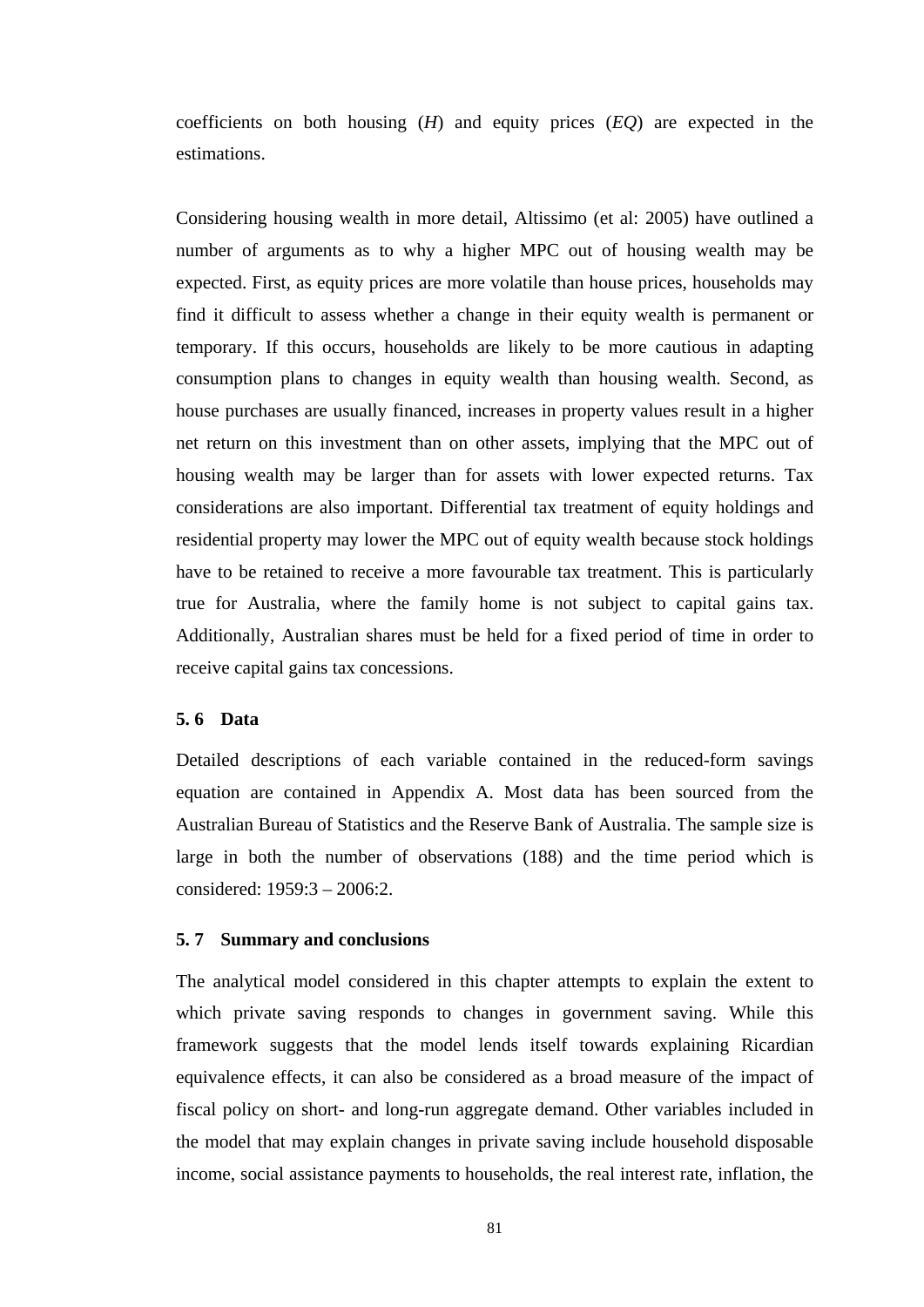terms of trade, net foreign liabilities (a proxy for financial openness) and indexes for house prices and equities (to account for wealth effects).

Measures of saving in Australia, particularly how these relate to the economic concept of saving, were also discussed. The measurement of financial openness and wealth effects was also considered. Previous empirical studies, particularly those that focus on Australia, have not paid a great deal of attention to the measurement of these variables, and this thesis is making an original contribution to the literature by providing a more detailed consideration of these factors.

The following chapter will consider the time series properties of the data series used to estimate the analytical model. Attention will be given to the issue of structural breaks, with attention given to the timing of any structural breaks that may exist in the data and how this accords with major economic events in Australia.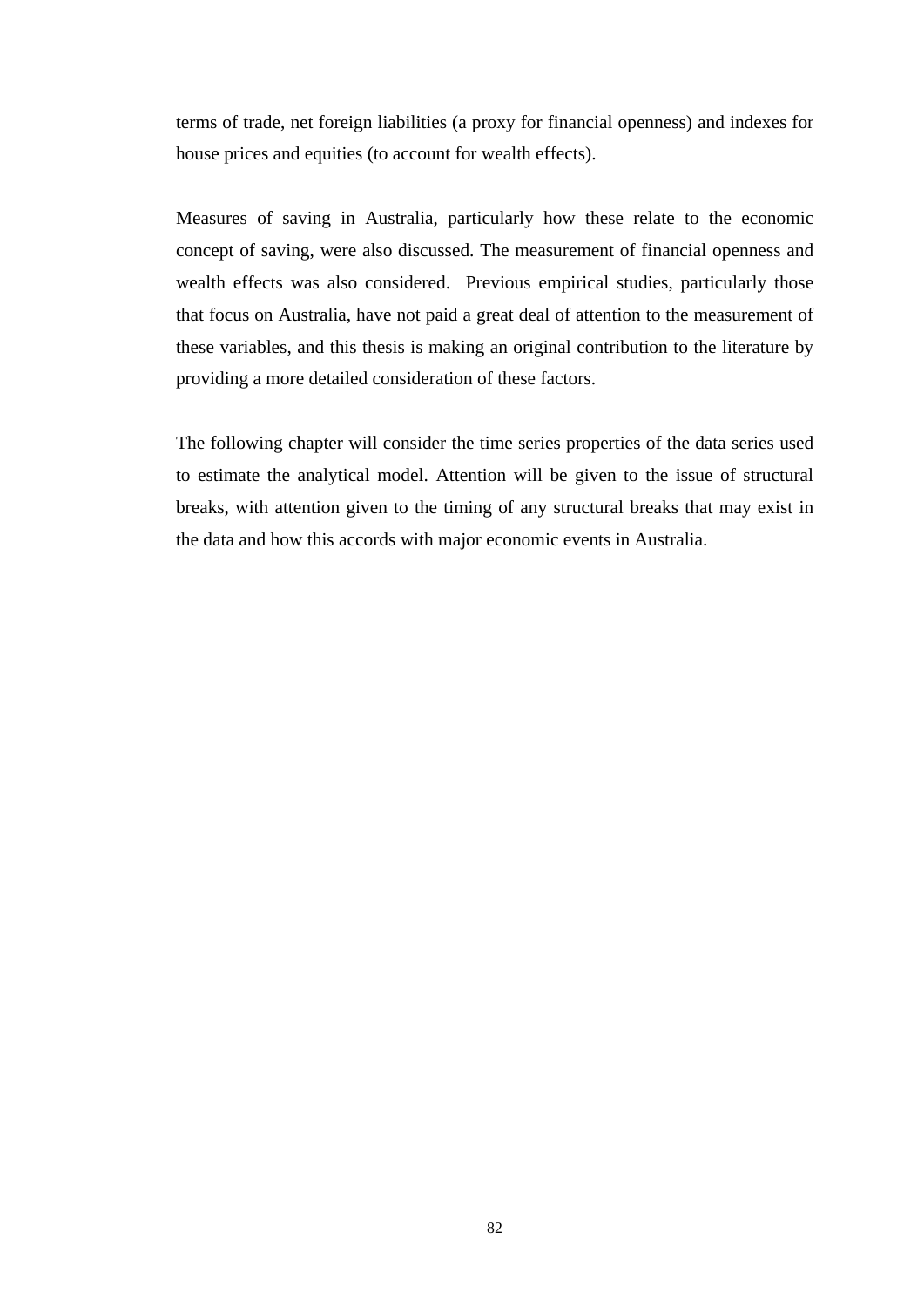#### **CHAPTER 6 STATIONARITY TESTING**

## **6. 1 Introduction**

Before proceeding with the estimation of the analytical model considered in the previous chapter, the time series properties of the data need to be investigated. As the theoretical framework presented in the previous chapter will be examined and tested using cointegration techniques, it is essential that the time series properties of the data are considered. The question to be answered in this chapter is whether the variables are stationary<sup>[24](#page-95-0)</sup> or non-stationary.

Traditional Augmented Dickey-Fuller tests are discussed in section 6.2. This is followed by a discussion on the development of single structural break tests in section 6.3, which includes the Zivot and Andrews test, the Innovational Outlier Model and the Additive Outlier model. Section 6.4 considers the development of more advanced multiple structural break tests. Section 6.5 applies the data to the Augmented Dickey-Fuller test, and the Lee and Strazicich one and two break testing procedures. Results from the stationary tests are summarised in section 6.6. Finally, inferences regarding the timing of structural breaks are examined in section 6.7 to see whether they concord with significant historical policy changes and economic developments.

## **6. 2 Stationarity tests**

Considering the stationarity of the data is important, since if economic time series are characterised by non-stationarities then the classical t-test and F-test are inappropriate because the limiting distribution of the asymptotic variance of the parameter estimates is infinite (Fuller: 1985). This often leads to spurious results in conventional regression analysis. The underlying data generating process of a series (whether the series is stationary or non-stationary) can be uncovered through tests for stationarity. Conventional tests for stationarity were first developed by Fuller (1976) and Dickey and Fuller (1979).

<span id="page-95-0"></span> $24$  A series is stationary if its mean, variance and covariance are independent of time.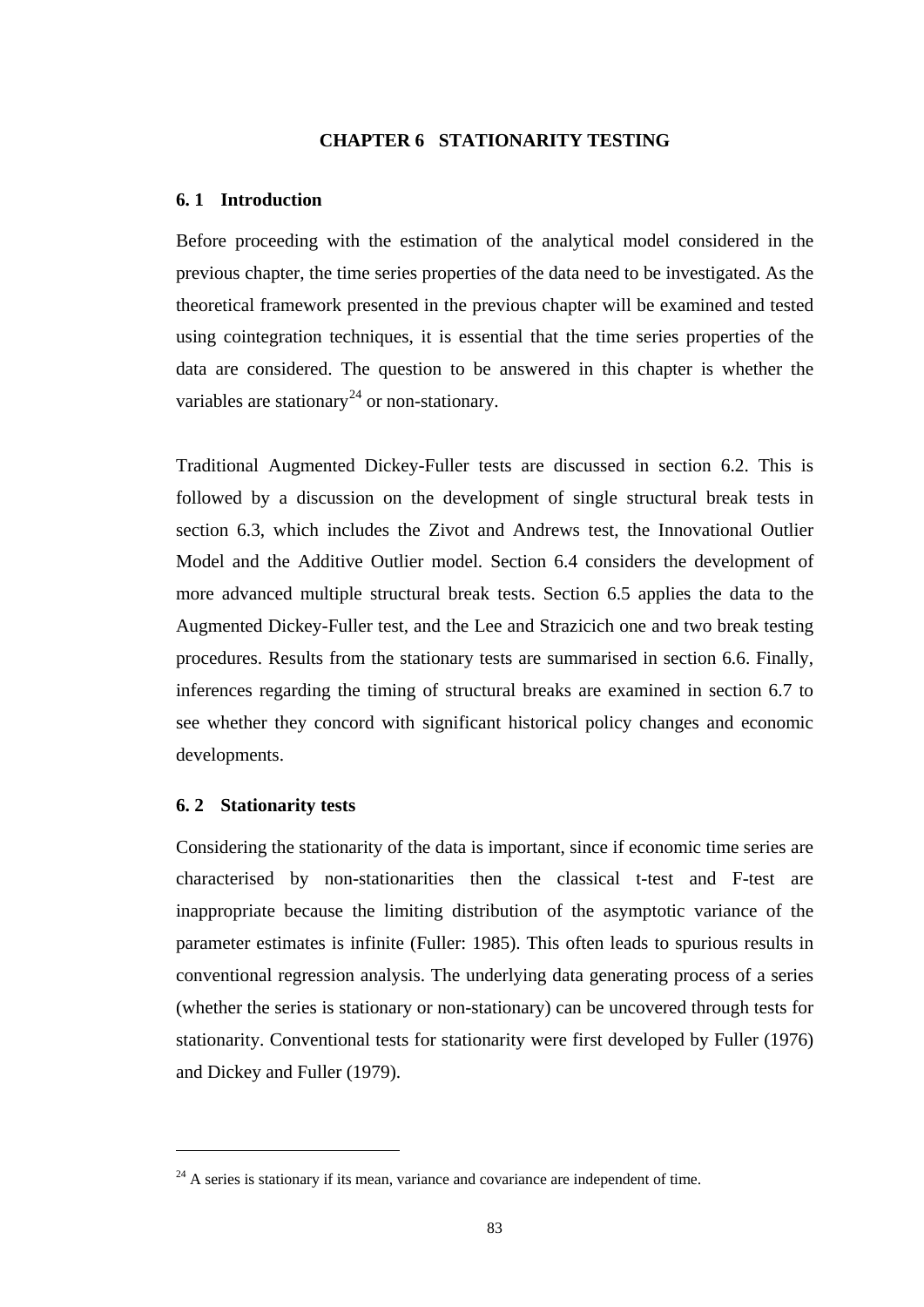Consider the time series *X*. In order to test if this series is stationary and if not, to what order it is integrated, first estimate the equation:

$$
\Delta X_t = b_0 + b_1 t + b_2 X_{t-1} + \sum_{i=1}^k b_{2+i} \Delta X_{t-i} + e_t
$$

where  $k$  is chosen so that the residual  $e_k$  is approximately white noise. The hypothesis  $H_0: b_2 = 0$  is tested by comparing the calculated *t*-ratio with critical values. If  $k = 0$ , the test is known as the Dicky-Fuller (DF) test and if  $k \ge 1$ , it is known as the Augmented Dicky-Fuller (ADF) test. If the null hypothesis is rejected, the series  $X$  is stationary. If we cannot reject the null hypothesis, the next step is to test whether the first difference is stationary, implying  $X \square I(1)$ . The same testing procedure can be used after re-estimating equation (6.1) by substituting  $\Delta X$  for *X*.

There was a considerable amount of debate in the late 1980s surrounding the efficacy and relevance of the stationarity tests considered above. Importantly, Perron (1989) challenged the earlier findings of Nelson and Plosser (1982), who argued that random shocks to many important macroeconomic time series have permanent effects on the long-run level of these series (i.e. non-stationary). Perron argued that most macroeconomic series are in fact not characterised by a unit root, and that persistence arises only from large and infrequent shocks. Such shocks would eventually see the economy returning to a deterministic trend. According to Perron:

 '*Most macroeconomic time series are not characterised by the presence of a unit root. Fluctuations are indeed stationary around a deterministic trend function. The only 'shocks' which have had persistent effects are the 1929 crash and the 1973 oil price shock*' (Perron: 1989).

Perron (1989) further argued that failing to account for at least a one-time structural break in a series may bias unit root tests towards non-rejection of the null – leading to the (incorrect) conclusion that the series contains a unit root, when in fact the series may be stationary around a one-time structural break (also see Perron: 1997, and Leybourne and Newbold: 2003). Therefore, conventional unit root tests, such as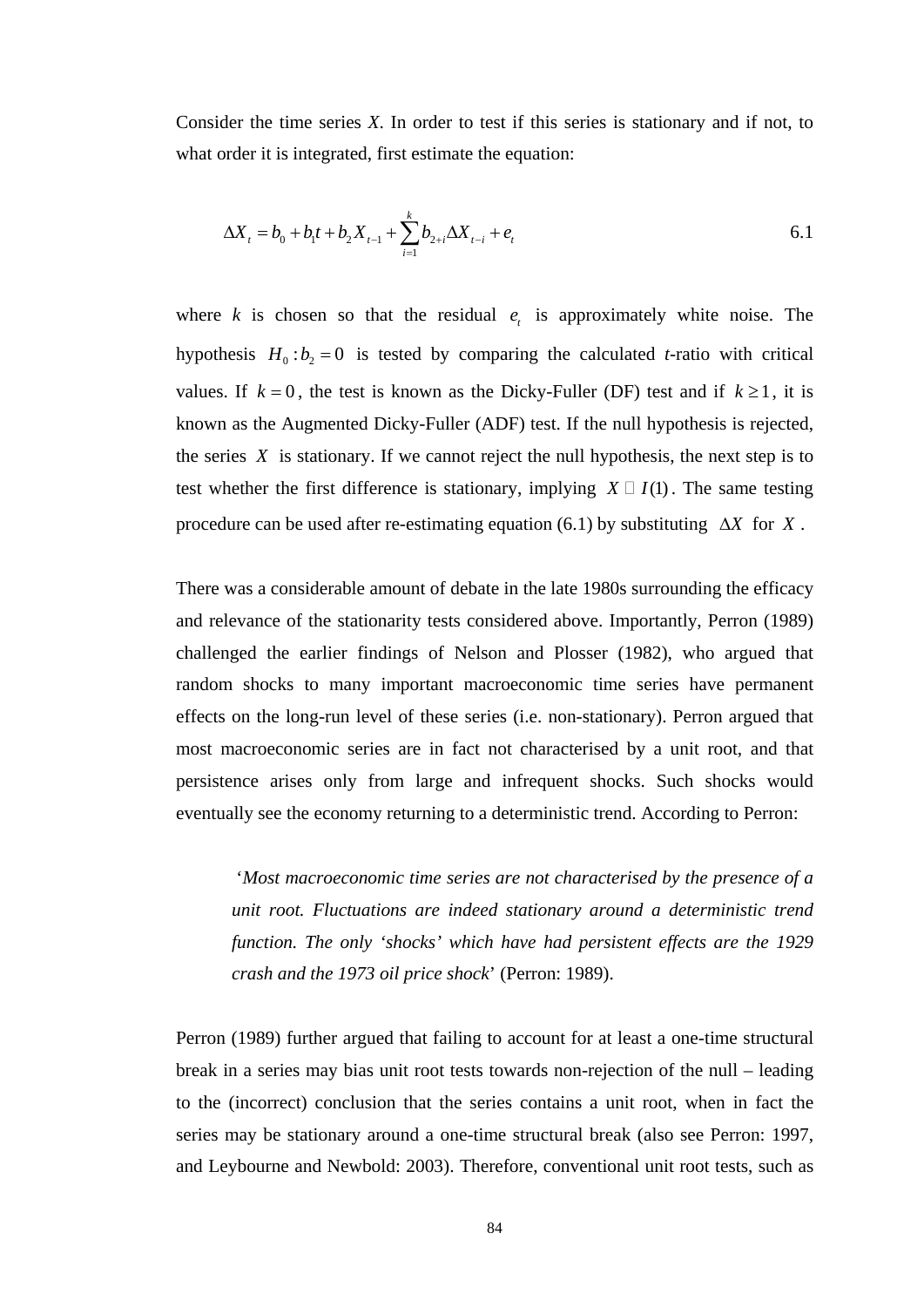the Augmented Dickey-Fuller procedure discussed above, may have little power in the presence of structural breaks. Structural change can occur in a range of economic time series for a variety of reasons, including changes in institutional arrangements, policy shifts and external (exogenous) shocks.

Earlier stationarity tests in the presence of structural breaks, such as that used by Perron (1989), relied upon visually inspecting a series to determine the starting point for a structural break. Test statistics were then constructed by adding dummy variables representing different intercepts and slopes, thereby extending the standard Dickey-Fuller testing methodologies. However, these techniques have been subject to criticism (most notably by Christiano: 1992) as specific dates may be chosen which support the researcher's results and *a priori* expectations (i.e. data mining).

Perron's (1989) procedure is characterised by a single exogenous (known) break in accordance with the underlying asymptotic distribution theory. Perron uses a modified Dickey-Fuller (DF) unit root test that includes dummy variables to account for one known, or exogenous structural break. The break point of the trend function is fixed (exogenous) and chosen independently of the data. Perron's (1989) unit root test allows for a break under both the null and alternative hypothesis. These tests have less power than the standard DF-type test when there is no break. However, Perron (2006) points out that they have a correct size asymptotically and are consistent whether there is a break or not. Moreover, they are invariant to the break parameters and thus their performance does not depend on the magnitude of the break (Glynn et al: 2007).

The following sections discuss the literature concerning stationarity testing in the presence of one structural break, which is followed by a discussion of tests where more than one structural break is present.

#### **6. 3 Single structural break tests**

Failing to account for at least a one-time structural break in a series may bias unit root tests towards non-rejection of the null – leading to the (incorrect) conclusion that the series contains a unit root, when in fact the series may be stationary around a onetime structural break. Given this Perron (1989) re-examined the Nelson and Plosser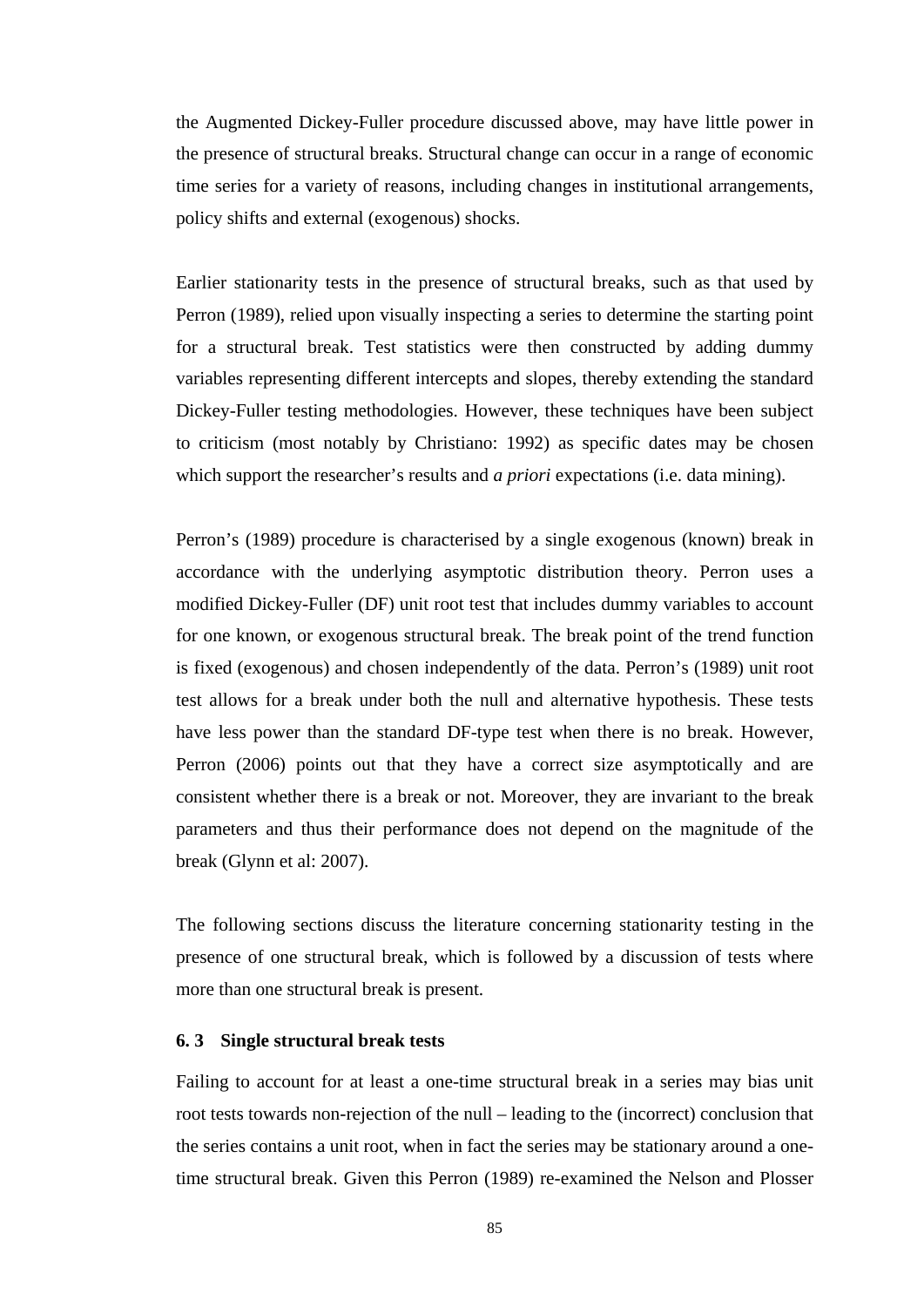(1982) data and found that 11 of the 14 US macroeconomic variables examined by these researchers were in fact stationary when known exogenous structural breaks are included in the unit root test. From visually inspecting plots of the various data series to determine where the most significant structural break is likely to have occurred, Perron (1989) ran the following models which allow for a one-time structural change at time  $TB(1 < TB < T)$ , where *T* is the number of observations.

Model A

$$
y_t = \mu + dD(TB)_t + y_{t-1} + e_t
$$

Model B

$$
y_t = \mu + y_{t-1} + (\mu_2 - \mu_1)DU_t + e_t
$$

Model C

$$
y_t = \mu + y_{t-1} + dD(TB)_t + (\mu_2 - \mu_1)DU_t + e_t
$$

Model A allows for a one time (exogenous) change in the level of the series, Model B for a change in the rate of growth, and Model C for a change in level and slope.

It is important to note that Perron's (1989) model cannot be applied where the timing of the structural change is unknown. This assumption of choosing the break date has been criticised as 'data mining'. Christiano (1992) argued that the data-based procedures are typically used to determine the most likely location of the break and this approach invalidates the distribution theory underlying conventional testing. Since then, several procedures have been developed using different methodologies for endogenously determining the break date. Some of these include Banerjee, Lumsdaine and Stock (1992), Zivot and Andrews (1992), Perron and Vogelsang (1992), Perron (1997) and Lumsdaine and Papell (1997). The next section considers the most popular models for examining stationarity in the presence of a single structural break: the Zivot and Andrews (1992) endogenous break test; the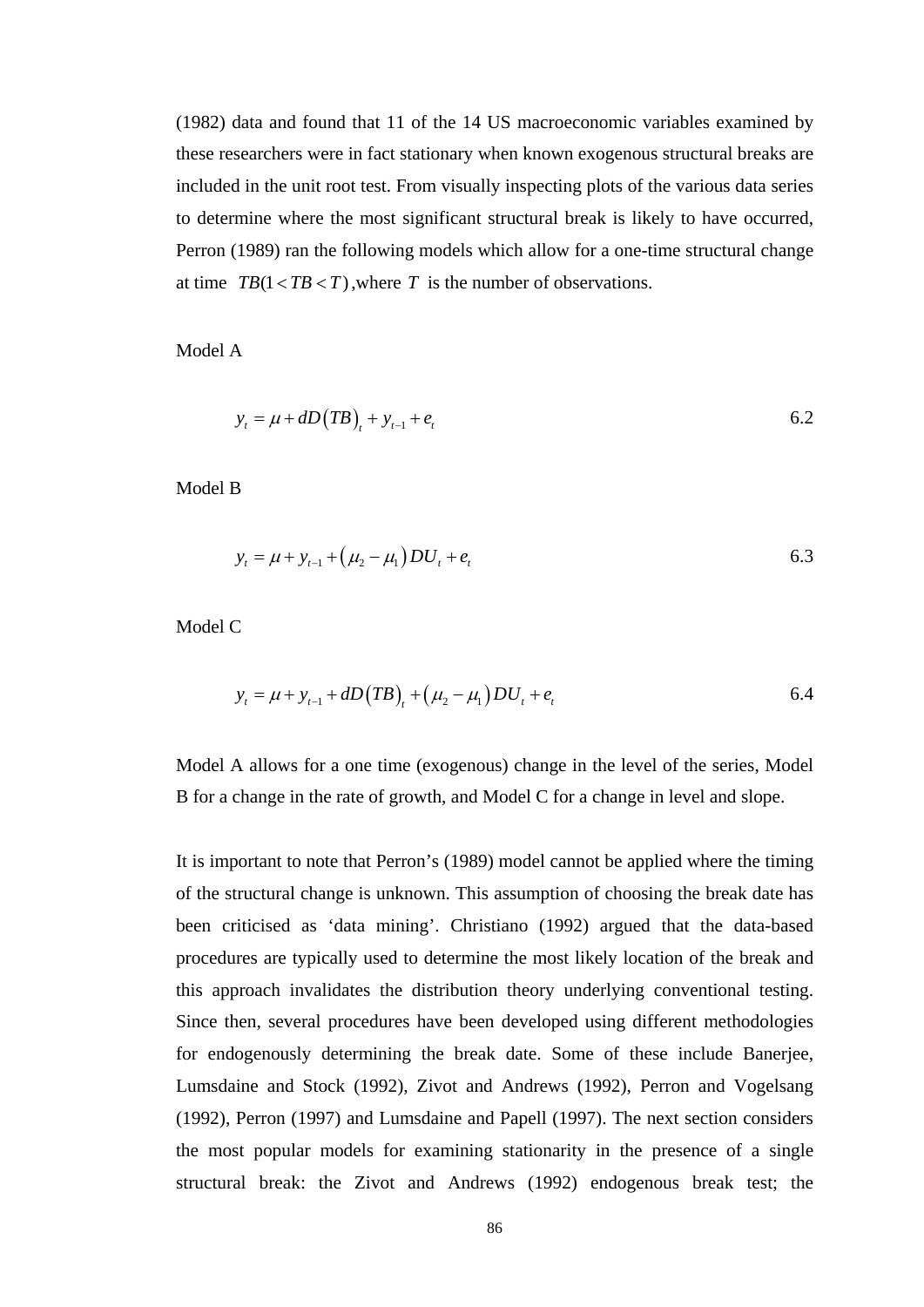Innovational Outlier (IO) model, which is relevant when structural change occurs gradually over time; and the Additive Outlier (AO) model, which is relevant when a series exhibits a sudden change in the mean.

### 6.3.1 Zivot and Andrews test

Zivot and Andrews (1992) proposed a variation of Perron's (1989) test where the time of the structural break in a data series is endogenised (as opposed to being assumed exogenously prior to undertaking the testing procedure). The null hypothesis of the Zivot and Andrews test is that the variable contains a unit root with drift under the presence of no structural breaks; with the alternative hypothesis being that the series is a trend-stationary process with a single breakpoint; with the break being allowed by either a shift in the level or the growth rate of a series. The time of the break is chosen to minimise the one-sided t-statistic of  $\hat{\alpha} = 1$  in the equations outlined below.

Zivot and Andrews proposed three models for determining a structural break:

Model A

$$
y_{t} = \hat{\mu}^{A} + \hat{\theta}^{A}DU_{t}(\hat{T}_{b}) + \hat{\beta}^{A}t + \hat{\alpha}^{A}y_{t-1} + \sum_{j=1}^{k} \hat{c}_{j}^{A}\Delta y_{t-j} + \hat{e}_{t}
$$

Model B

$$
y_{t} = \hat{\mu}^{B} + \hat{\beta}^{B} t + \hat{\gamma}^{B} D T_{t} (\hat{T}_{b}) + \hat{\alpha}^{B} y_{t-1} + \sum_{j=1}^{k} \hat{c}_{j}^{B} \Delta y_{t-j} + \hat{e}_{t}
$$

Model C

$$
y_{t} = \hat{\mu}^{C} + \hat{\theta}^{C}DU_{t}(\hat{T}_{b}) + \hat{\beta}^{C}t + \hat{\gamma}^{C}DT_{t}(\hat{T}_{b}) + \hat{\alpha}^{C}y_{t-1} + \sum_{j=1}^{k} \hat{c}_{j}^{C}\Delta y_{t-j} + \hat{e}_{t}
$$

Model A allows for a single change in the intercept, Model B allows for a broken trend function and Model C allows for a structural change in both the intercept and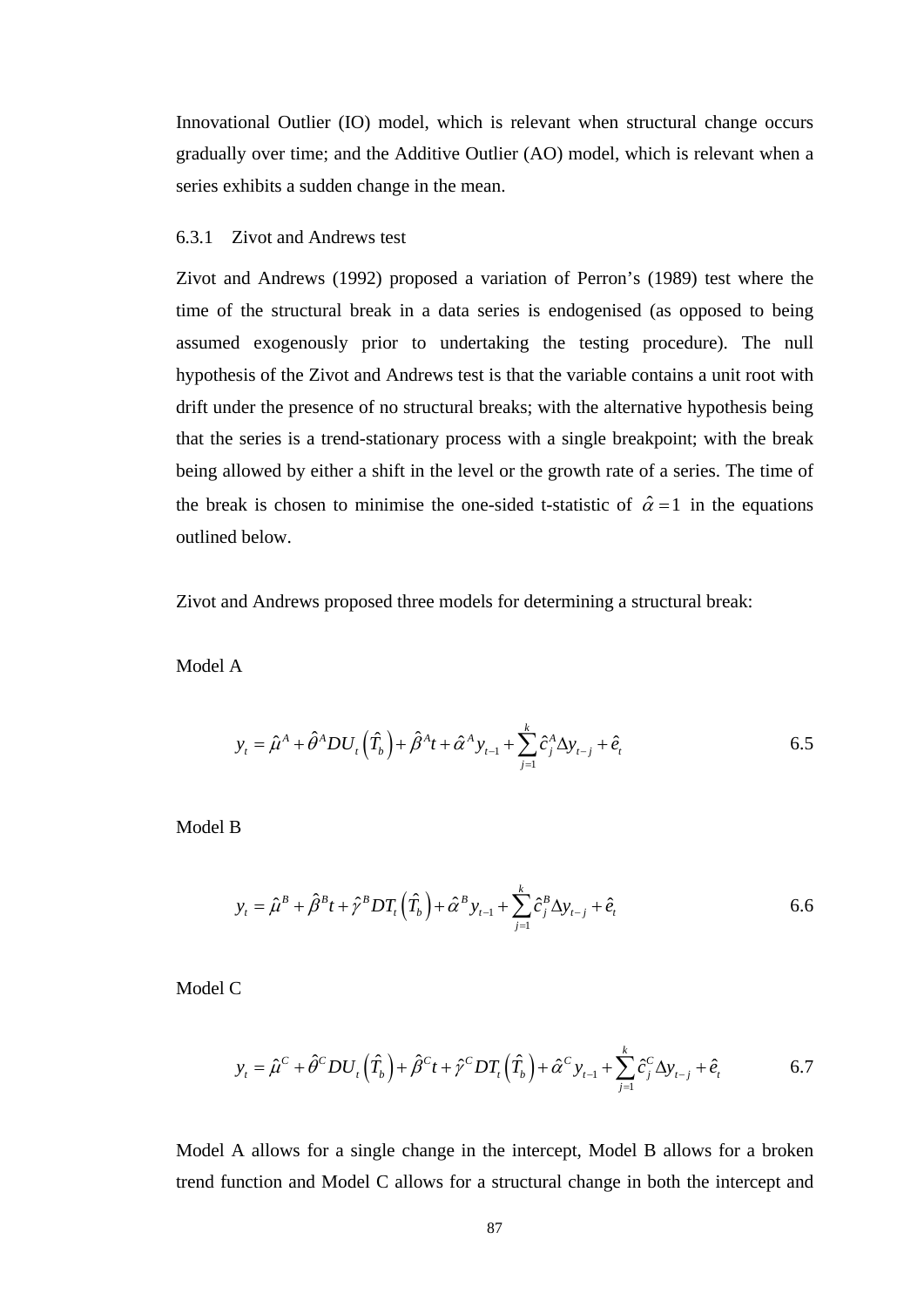trend. *DU<sub>r</sub>* represents a dummy variable capturing a shift in the intercept, while *DT*, captures a shift in the trend occurring at time *TB*. As noted above, the alternative hypothesis under the Zivot and Andrews test is that the series,  $y_t$ , is *I*(0) with one structural break. *TB* represents the break date, and  $DU_1 = 1$  if  $t > TB$  and zero otherwise, *DT*, is equal to  $(t - TB)$  if  $t > TB$  and zero otherwise. The null hypothesis is rejected if the coefficient,  $\alpha$ , is statistically significant. For the Zivot and Andrews test, the time of the break point, *TB*, is endogenously determined by running models A through C and sequentially allowing for *TB* to be any data point with the only exceptions being the first and last observations. The optimal lag length is selected through a general-to-specific procedure.

## 6.3.2 Innovational outlier models

The Zivot and Andrews (1992) work was extended by Perron and Vogelsang (1992), and Perron (1997), who proposed a class of test statistics that allows for two different forms of structural break. These are the Additive Outlier (AO) and Innovational Outlier (IO) models. The AO model allows for a sudden change in mean (crash model) while the IO model allows for more gradual changes. Perron and Vogelsang (1992) argue that these tests are based on the minimal value of t-statistics on the sum of the autoregressive coefficients over all possible breakpoints in the appropriate autoregression. While Perron (1997), argues that: '…*if one can still reject the unit root hypothesis under such a scenario it must be the case it would be rejected under a less stringent assumption*'. Perron and Vogelsang (1992) applied these two models for non-trending data (raw data), while Perron (1997) modified them for use with trending data (Glynn et al: 2007).

The IO1 model below (6.8) allows for gradual changes in the intercept, and the IO2 model (6.9) accommodates gradual changes in both the intercept and slope of the trend function, such that:

$$
x_{t} = \mu + \theta DU_{t} + \beta t + \delta D(T_{b})_{t} + \alpha x_{t-1} + \sum_{i=1}^{K} c_{i} \Delta x_{t-i} + e_{t}
$$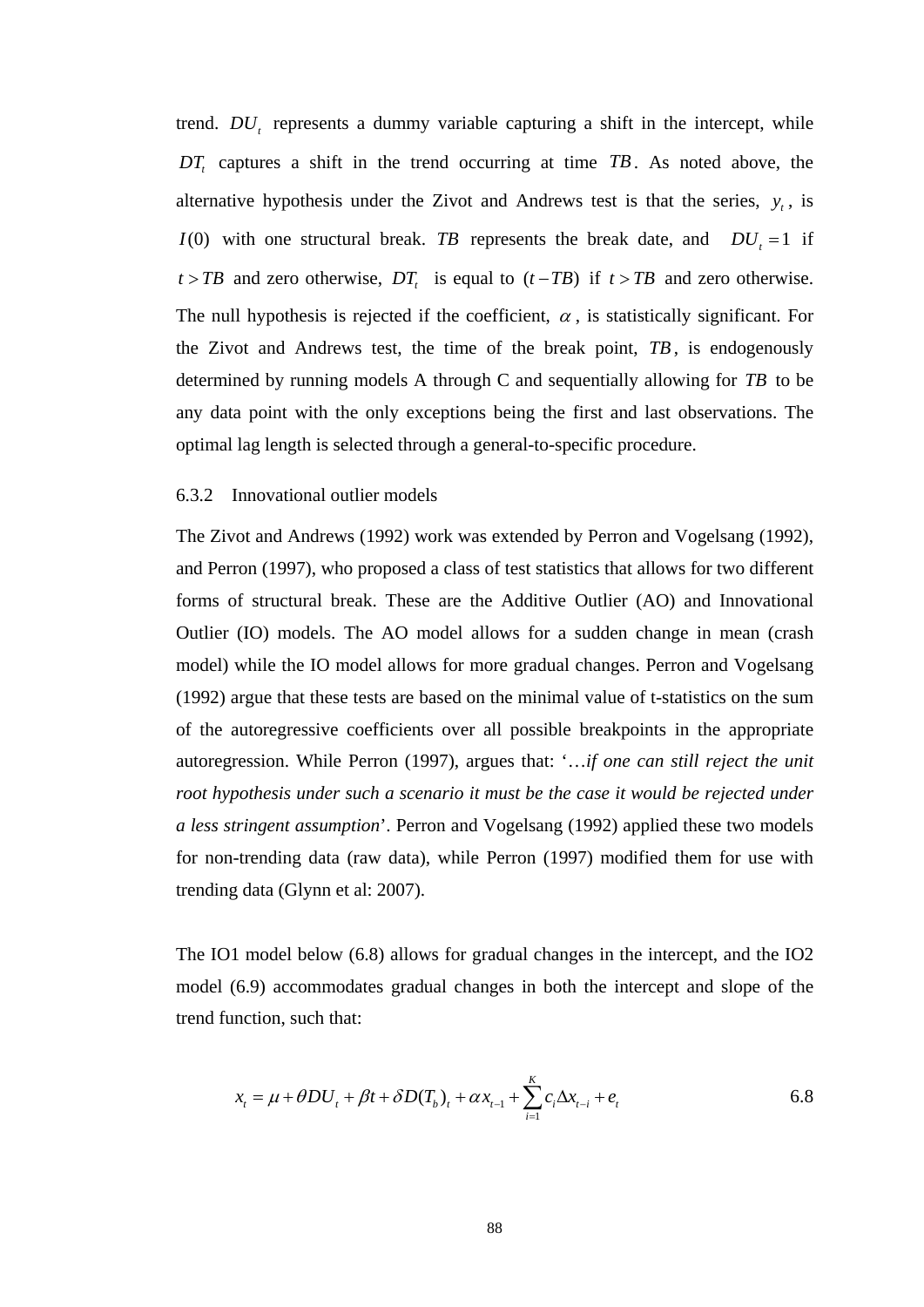$$
x_{t} = \mu + \theta DU_{t} + \beta t + \gamma DT_{t} + \delta D(T_{b})_{t} + \alpha x_{t-1} + \sum_{i=1}^{K} c_{i} \Delta x_{t-i} + e_{t}
$$

where  $T_b$  denotes the time of break  $(1 \lt T_b \lt T)$  which is unknown,  $DU_t = 1$  if  $t > T_b$  and zero otherwise,  $DU_t = T_t$  if  $t > T_b$  and zero elsewhere,  $D(T_b)_t = 1$  if  $t = T<sub>b</sub> + 1$  and zero otherwise,  $x<sub>t</sub>$  is any general ARMA process and  $e<sub>t</sub>$  is the residual term which is assumed to be white noise. The null hypothesis of a unit root is rejected if the absolute value of the t-statistic for testing  $\alpha = 1$  is greater than the corresponding critical value.<sup>[25](#page-101-0)</sup>

For the Innovational Outlier model, Perron (1997) suggested two methods for determining the timing of the structural break. Firstly, equations (6.8) and (6.9) can be sequentially estimated assuming different  $T_b$ , with  $T_b$  chosen to minimise the tratio for  $\alpha = 1$ . The second method involves choosing  $T_b$  from among all other possible break point values, such that the t-ratio on the estimated slope coefficient ( $\gamma$ ) is minimised. The lag parameter,  $k$ , is determined using Perron's (1997) datadependent method. Under this procedure the choice of *k* depends upon whether the t-ratio on the coefficient associated with the last lag in the estimated autoregression is significant. The optimum lag length  $(k^*)$  is selected such that the coefficient on the last lag in an autoregression of order  $(k^*)$  is significant, and that the last coefficient in an autoregression of order greater than  $(k^*)$  is insignificant, up to a maximum order *k* (Perron: 1997).

## 6.3.3 Additive outlier model

While the Innovational Outlier model allows for gradual structural change, the Additive Outlier model assumes structural changes occur instantaneously. Perron (1994) developed a two-stage procedure for implementing the AO model. The first step involves de-trending the series:

<span id="page-101-0"></span><sup>&</sup>lt;sup>25</sup> The alternative hypothesis under both the IO and AO models is a trend stationary process with a single breakpoint.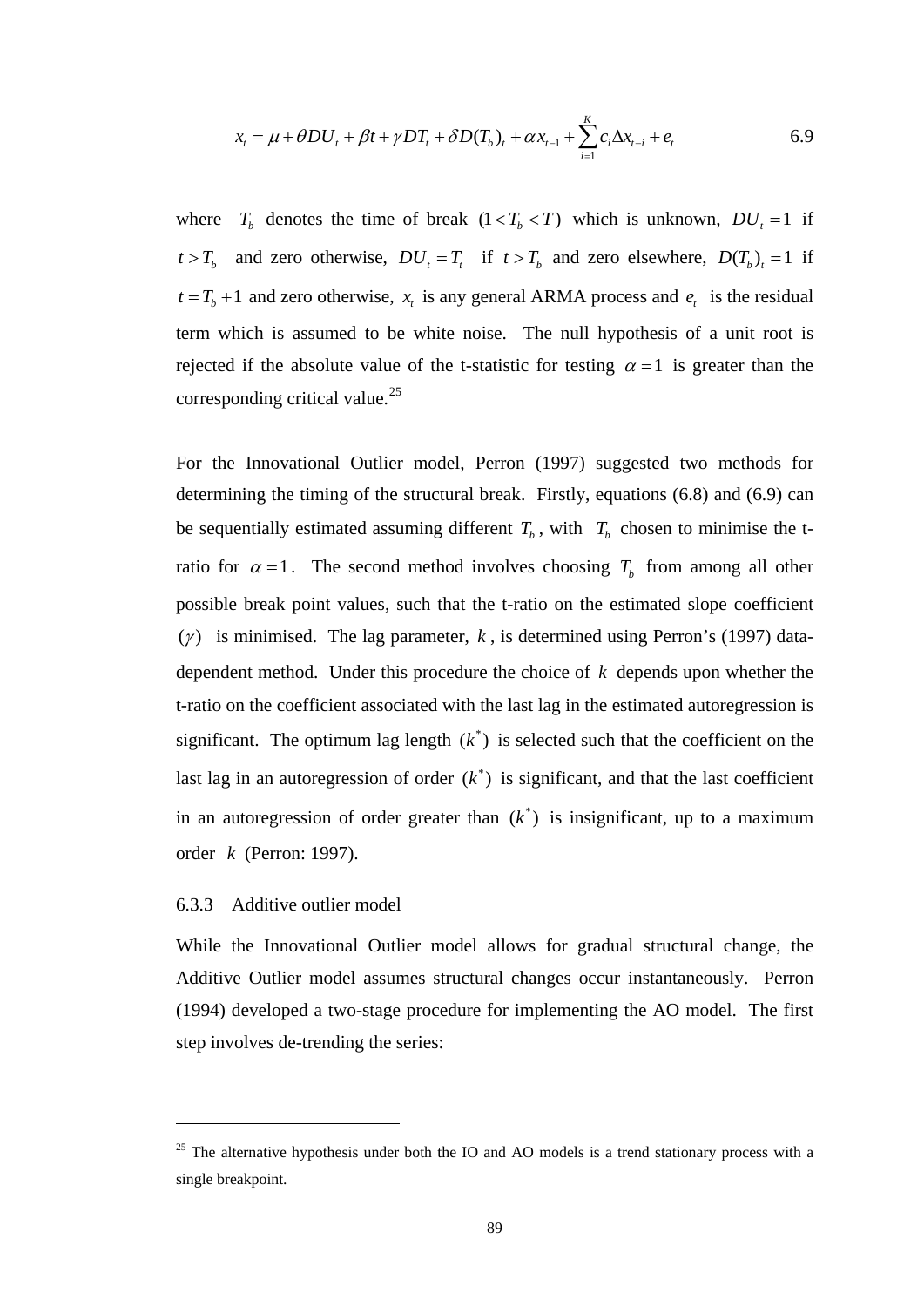$$
y_t = \mu + \beta t + \gamma D T_t^* + \tilde{y}_t \tag{6.10}
$$

where  $\tilde{y}$  is the de-trended series. As equation (6.10) assumes that the structural break only affects the slope coefficient, the following specification is then estimated to test for a change in the slope coefficient:

$$
\tilde{y} = \sum_{i=0}^{k} w_i D(T_b)_{t-i} + \alpha \tilde{y}_{t-1} + \sum_{i=1}^{k} c_i \Delta y_{t-1} + e_t
$$

These equations are estimated sequentially for all possible values of  $T<sub>b</sub>(T<sub>b</sub> = k + 2,...,T - 1)$  where *T* is the total number of observations so as to minimise the t-statistic for  $\alpha = 1$ . A general-to-specific procedure is used to determine the appropriate lag length, with the break date assumed to be unknown and endogenously determined by the data. The null hypothesis of a unit root with no structural break is rejected if the t-statistic for  $\alpha$  is larger in absolute value than the corresponding critical value.

As a general note, accounting for structural breaks when testing the unit root hypothesis has a number of advantages. First, it prevents a test result which is biased towards non-rejection, as suspected by Perron (1989). Since this procedure can also identify when the possible presence of a structural break occurred, the tests can also provide valuable information for analysing whether a structural break on a certain variable is associated with a particular government policy, economic crisis or other factors. In fact, the results of these tests can also be judged against known priors about where structural breaks are likely to have occurred in a time series.

However, questions have been raised by Perron and others – particularly that there is a trade-off between the power of these tests and the amount of information incorporated with regard to the selection of the break point (Perron 1997). Second, these tests only incorporate a single break in each variable. For most economic time series, particularly those spanning more than one decade, it is conceivable that more than one structural break exists.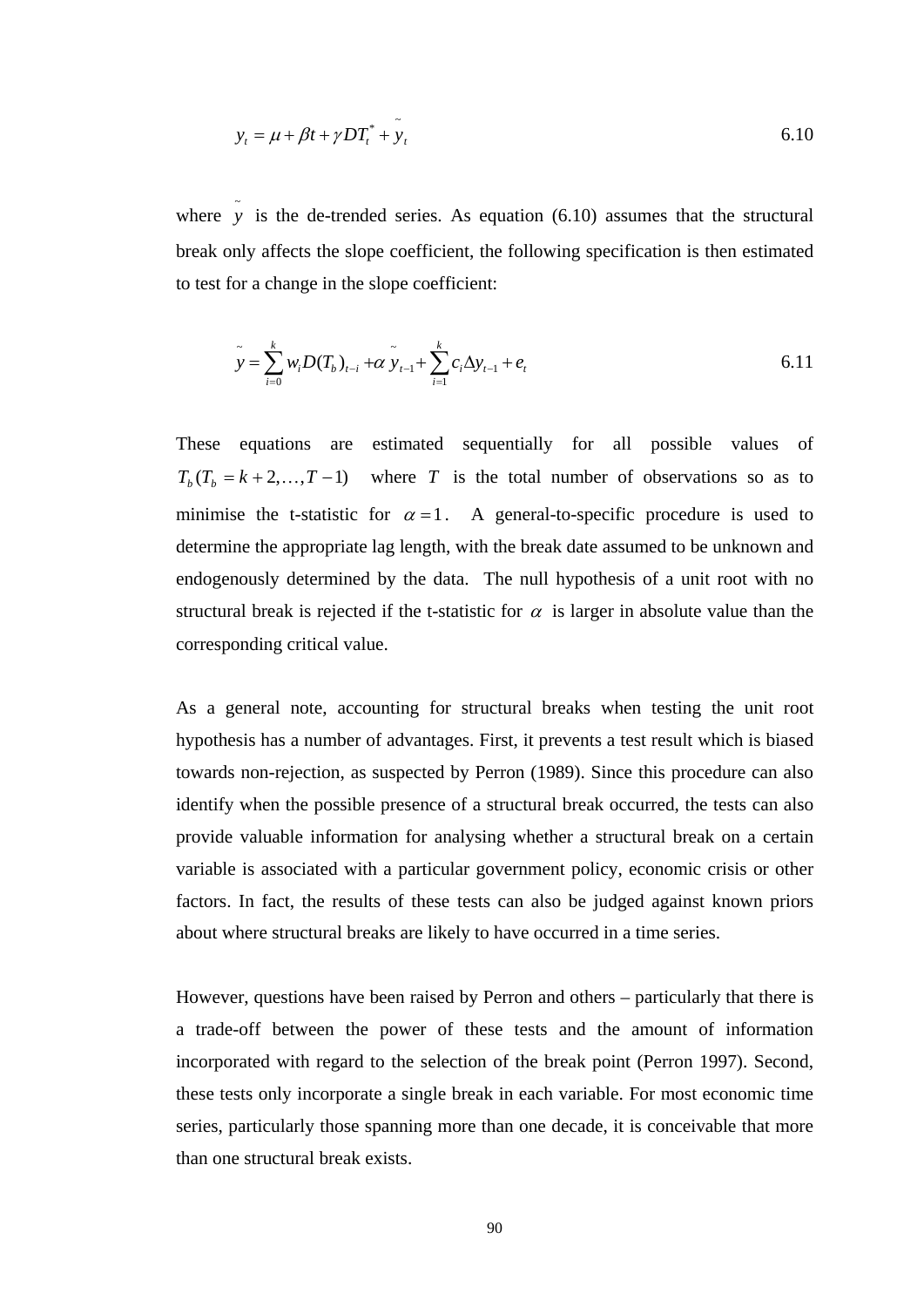### **6. 4 Multiple structural break tests**

While ignoring one structural break may bias unit root tests towards non-rejection of the null, considering just one structural break may not be sufficient. Ben-David (et al: 2003) argued that failure to allow for two breaks can cause non-rejection of the unit root null by previous tests that only incorporate only one break.

Most post-war macroeconomic time series are likely to have been subject to more than one structural break. For Australia, obvious examples of where the economy is likely to have experienced structural change are the 1970s terms of trade (oil price) shocks and subsequent high inflation periods, and the 1990-91 recession. Other break-points may have occurred around the financial market reforms of the 1980s and the introduction of the Goods and Services Tax in 2001.

The following sections consider multiple structural break tests, beginning with the Lumsdaine and Papell (1998) test for two structural breaks. This then follows on to other two-break tests developed by Atkins (2002), and Lee and Strazicich (2003). At present it appears that the literature has only considered two break tests, with multiple break tests in their infancy – largely due to computational difficulties.

### 6.4.1 Two break tests

The first test to consider two structural breaks was developed by Lumsdaine and Papell (1998). The Lumsdaine and Papell (LP) test is based upon a modified version of the Augmented Dickey-Fuller test and specifies two structural breaks:

$$
\Delta x_t = \mu + \beta_t + \theta D U 1_t + \gamma D T 1_t + \omega D U 2_t + \psi D T 2_t + \alpha x_{t-1} + \sum_{t=1}^k c_t \Delta x_{t-1} + e_t
$$

where  $DU1_1 = 1$  if  $t > TB1$  and zero otherwise:  $DU2_1 = 1$  if  $t > TB2$  and zero otherwise;  $DT1 = t - TB1$  if  $t > TB1$  and zero otherwise; and  $DT2 = t - TB2$  if  $t > TB2$  and zero otherwise. When  $DU2<sub>t</sub>$  and  $DT2<sub>t</sub>$  are excluded from (6.12), the LP model is equivalent to Zivot and Andrews Model C. Further, if DT1 is omitted, then this is equivalent to Zivot and Andrews Model A, and omitting *DU*1 yields their Model B.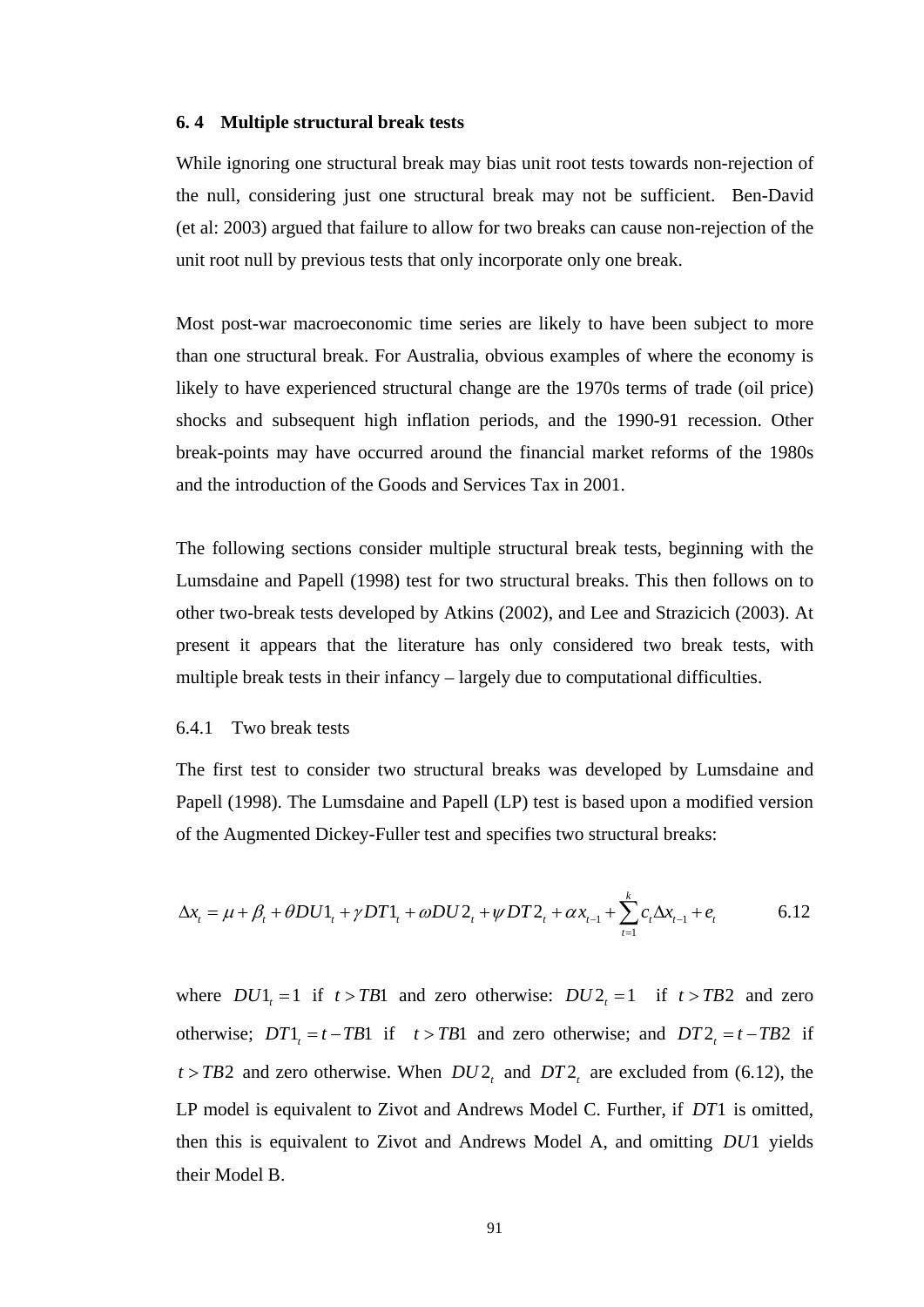The two structural breaks in the LP test are allowed for in both the time trend and intercept, which occur at *TB*1 and *TB*2 . Breaks in the intercept are represented by  $DU1$ , and  $DU2$ , while changes in slope are represented by  $DT1$ , and  $DT2$ . The optimal lag length  $(k)$  is selected by following a general-to-specific procedure. The null hypothesis of a unit root and no structural breaks is rejected if the t-statistic,  $\alpha$ , is larger in absolute value than the corresponding critical value. Rejection of the null hypothesis under the LP test requires careful interpretation as it does not necessarily imply rejection of a unit root per se, but implies rejection of a unit root without breaks.

It is important to note here that the endogenous break tests of Zivot and Andrews (1992) and Lumsdaine and Papell (1998) assume no breaks under the unit root null, and derive critical values based upon this (Lee and Strazicich:  $2003$ ).<sup>[26](#page-104-0)</sup> The corresponding alternative hypothesis is usually that structural breaks are present in the data, which can include a unit root with structural breaks. While rejection of the null does not necessarily imply rejection of a unit root, it implies rejection of a unit root without structural breaks. Where a structural break is present under the null hypothesis, rejection of the null could lead to the (incorrect) conclusion that a series is trend-stationary with breaks (Lee and Strazicich: 2003). However, the series could in fact be non-stationary with breaks.

To overcome the problems noted above, Lee and Strazicich (2003) developed a twobreak minimum Lagrange Multiplier (LM) unit root test where the alternative hypothesis implies trend stationarity (referred to by the authors as 'trend-break stationarity').<sup>27</sup> First consider the following data-generating process:

$$
y_t = \delta Z_t + e_t \tag{6.13}
$$

 $\overline{a}$ 

<span id="page-104-0"></span> $26$  Nunes et al (1997) showed that this assumption leads to size distortions in the presence of a unit root with a structural break, with Lee and Strazicich (2003) demonstrating that the Zivot and Andrews (1992) and Perron (1997) tests tend to select the break point where bias and size distortions are the greatest.

<span id="page-104-1"></span> $27$  The null hypothesis is a unit root with breaks.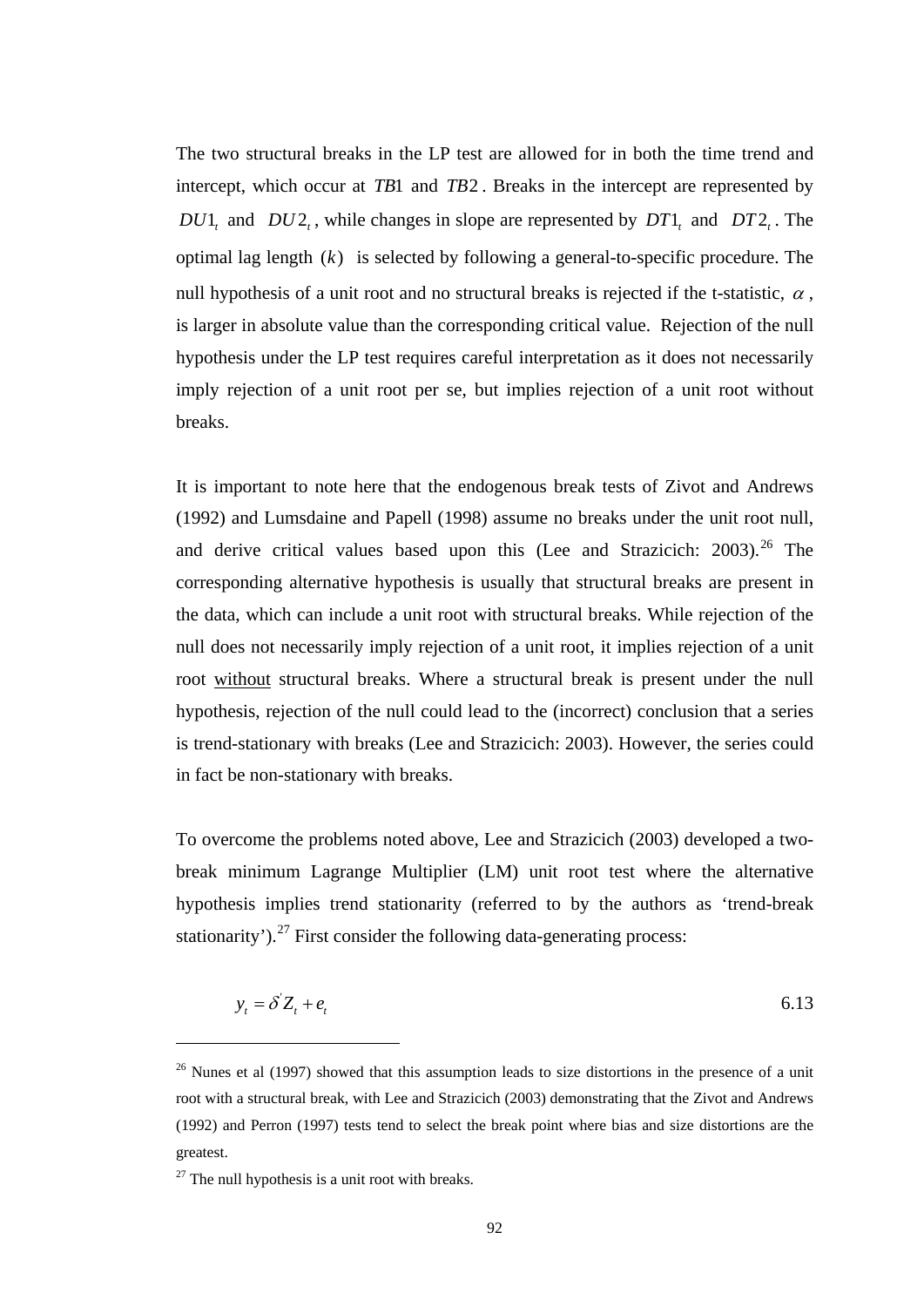$$
e_t = \beta e_{t-1} + u_t \tag{6.14}
$$

where  $y_t$  is the data series in period t,  $\delta$  is a vector of coefficients,  $Z_t$  is a matrix of exogenous variables, and  $u_t$  is a standard white noise error term with zero mean and constant variance  $u_t \Box$  iid  $N(0, \sigma^2)$ ,  $Z_t$  is described by  $\left[1, t, D_{1t}, D_{2t}, DT_{1t}^*, DT_{2t}^*\right]$ , to allow for a constant term, linear time trend, and two structural breaks in level and trend where  $T_{Bi}$  denotes the time period of the breaks. Under the trend-break-stationary alternative, the  $D_{it}$  terms describe an intercept shift in the deterministic trend, where  $D_{jt} = 1$  for  $t \ge T_{Bj} + 1$ ,  $j = 1, 2$ , and zero otherwise;  $DT_{it}$  describes a change in slope of the deterministic trend, where  $DT_{it} = 1$  for  $t \geq T_{Bj} + 1$ ,  $j = 1, 2$ , and zero otherwise.

The two-break minimum LM unit root test statistic is obtained from the following regression:

$$
\Delta y_t = d^{\dagger} \Delta Z_t + \phi \tilde{S}_{t-1} + \sum y_i \Delta \tilde{S}_{t-i} + \varepsilon_t
$$
\n(6.15)

where  $\tilde{S}_t = y_t - \tilde{\psi}_x - Z_t \tilde{\delta}$ ,  $t = 2, ..., T$  and  $\tilde{\psi}_t = y_t - Z_t \tilde{\delta}$ .  $\tilde{S}_t$  is a de-trended series of  $y_t$  using the coefficients in  $\tilde{\delta}_t$ , which are estimated from the regression in first differences of  $\Delta y_t$  on  $\Delta Z_t = [1, \Delta D_{1t}, \Delta D_{2t}, \Delta DT_{1t}, \Delta DT_{2t}]$ ,  $y_1$  and  $Z_1$  are the first observations of  $y_t$  and  $Z_t$ , respectively, and  $\Delta$  is the first difference operator. The standard white noise error term is represented by  $\varepsilon_t$ . To correct for serial correlation,  $\Delta \tilde{S}_{t-1}$ ,  $I = 1,...,k$  terms are included. The unit root hypothesis in equation (6.15) is equivalent to  $\phi = 0$ , and the test statistics are defined as:

$$
\tilde{\rho} = T \cdot \tilde{\phi} \tag{6.16}
$$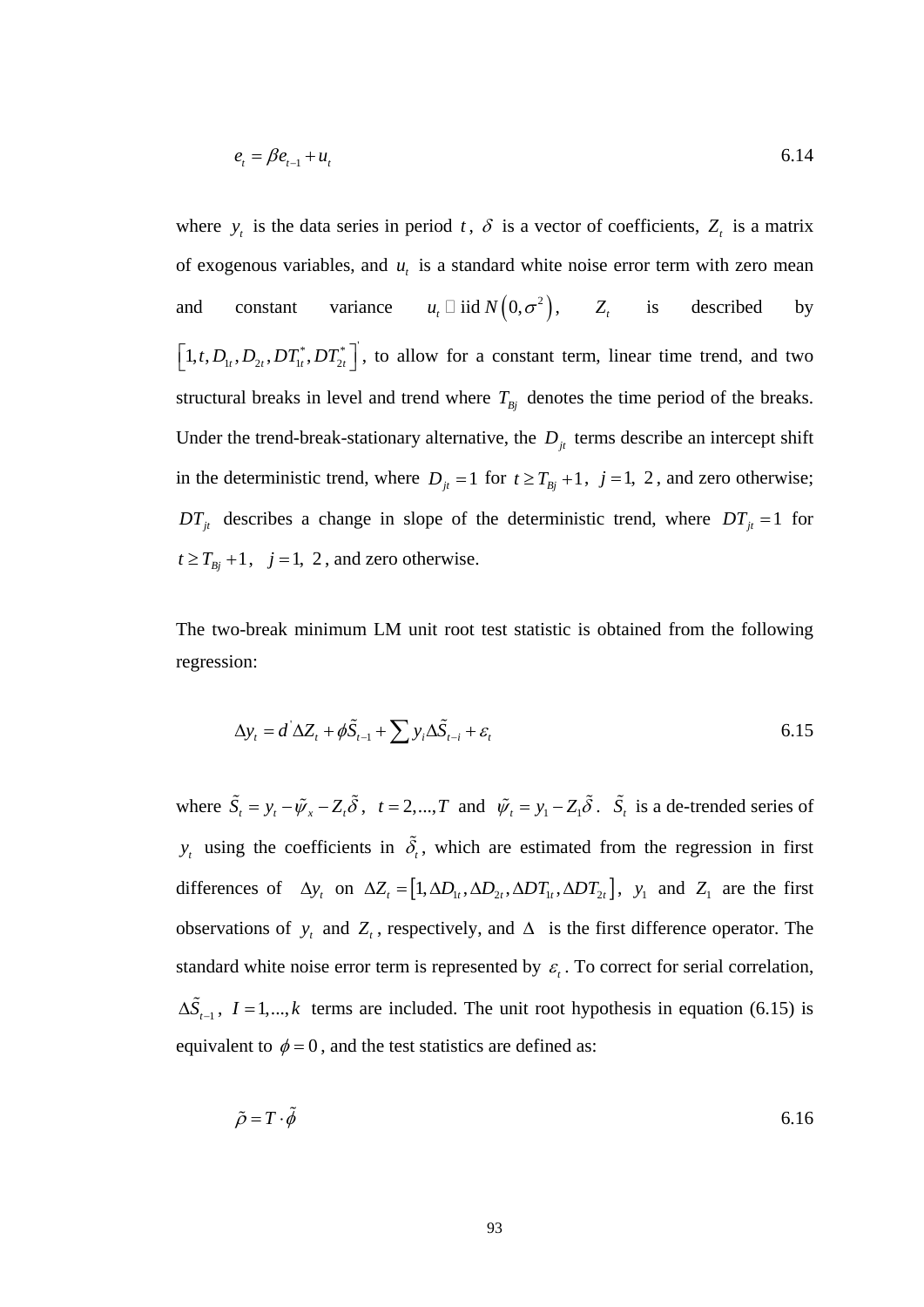$$
\tilde{\tau} = \text{t-statistic for the null hypothesis } \phi = 0. \tag{6.17}
$$

To determine (endogenously) the location of the two breaks  $(\lambda_j = T_{Bj}/T, j = 1,2)$ , the minimum LM unit root test uses a grid search procedure:

$$
LM_{\rho} = Inf_{\lambda} \tilde{\rho}(\lambda) \tag{6.18}
$$

$$
LM_{\tau} = Inf_{\lambda} \tilde{\tau}(\lambda) \tag{6.19}
$$

The LM test is corrected for autocorrelated errors by including lagged augmentation terms  $\Delta \tilde{S}t - j$ ,  $j = 1,..., k$  as per the standard Augmented Dickey-Fuller test. The optimal lag length, *k* , is determined through the general-to-specific procedure of Perron (1989). For small samples, Westerlund (2006) has criticised the Lee and Strazicich test, noting that the test is biased towards rejecting the unit root null. He further notes that the precision of the estimated breakpoints is likely to be poor.

In addition to the two-break LM unit root test discussed above, Lee and Strazicich (2004) have also developed a one-break LM unit root test where the structural break is determined endogenously (in intercept and trend). The one-break LM test is similar to that discussed in (6.15) above, with Lee and Strazicich (2004) specifying two models: Model A, also referred to by the authors as the 'crash' model, and allows for a one-time change in the intercept under the alternative hypothesis; and Model C which allows for a shift in intercept and change in trend slope under the alternative hypothesis. Model A is described by  $Z_t = [1, t, D_t]$ , where  $D_t = 1$  for  $t \geq T_B + 1$ , and zero otherwise, with  $T_B$  being the time period of the structural break. Model C is described by  $Z_t = [1, t, D_t, DT_t]$ , where  $DT_t = t - T_B$  for  $t \geq T_B + 1$ , and zero otherwise. In each model the location of the structural break  $(T_B)$  is determined through searching all possible break points for the minimum (i.e. most negative) unit root t-statistic as follows: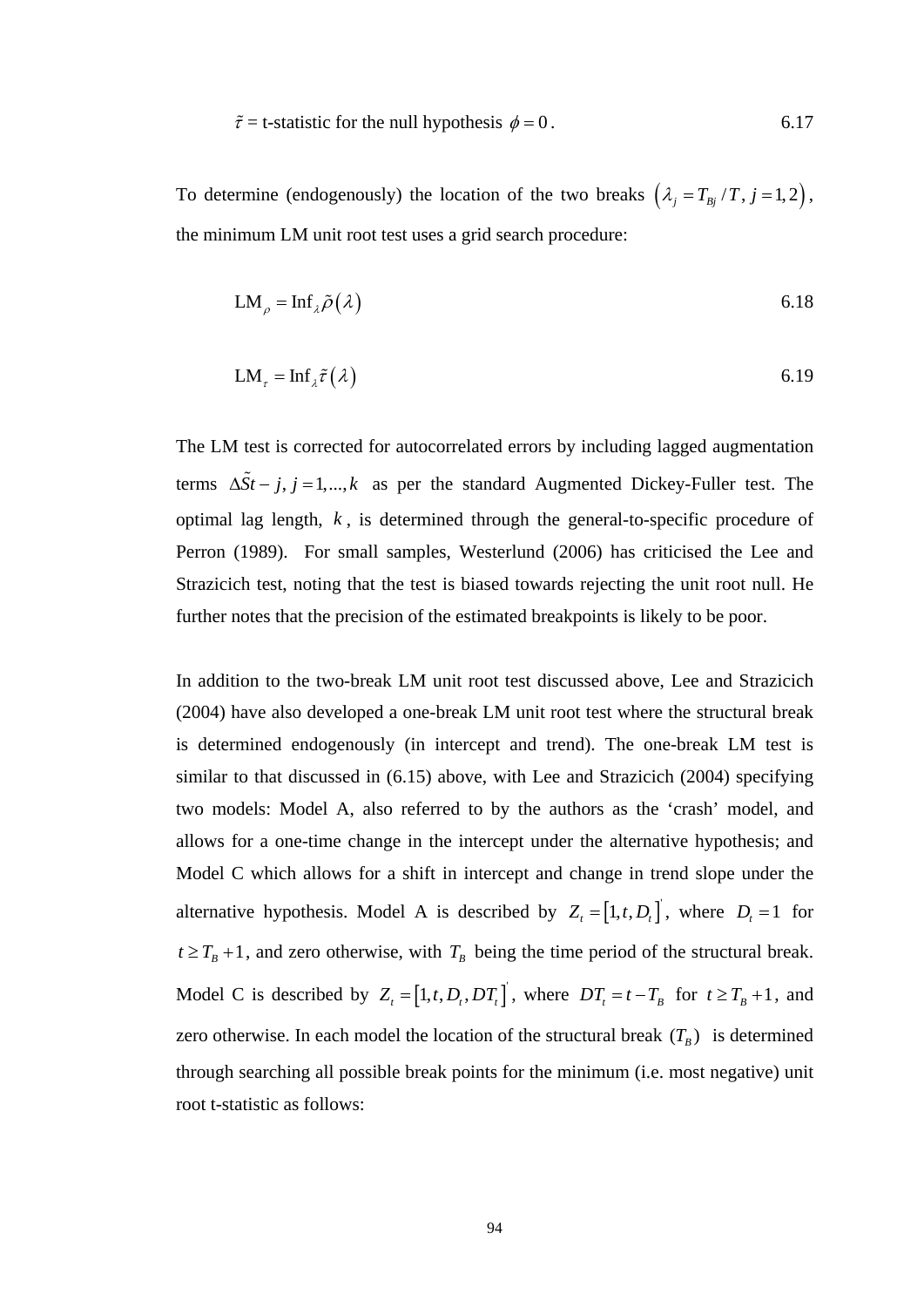$$
\text{Inf } \tilde{\tau} \left( \tilde{\lambda} \right) = \text{Inf } \tilde{\tau} \left( \tilde{\lambda} \right) \tag{6.20}
$$

where  $\lambda = T_B / T$ .

 $\overline{a}$ 

## 6.4.2 Other procedures

Lee and Strazicich (2006) note that there are a number of technical difficulties in obtaining relevant asymptotic distributions and corresponding critical values of endogenous break unit root tests with three or more breaks. For these reasons the literature has primarily been concerned with single and two-break testing procedures. In addition to Lee and Strazicich (2003, 2004) there have been a number of other one and two-break unit root tests developed. $^{28}$  $^{28}$  $^{28}$  These include procedures by Clemente, Montañés and Reyes (1998), Ohara (1999), Atkins (2002), Papell and Prodan (2003), Harvey and Mills (2004), and more recently Kapetanois (2005) and Kim and Perron (2008). These procedures are discussed here briefly.

Clemente, Montañés and Reyes (1998) based their approach on Perron and Vogelsang (1992) allowing for two breaks. Ohara (1999) developed an approach based on sequential t-tests of Zivot and Andrews to examine the case on *m* breaks with unknown break dates. Ohara's evidence suggested that unit root tests with multiple trend breaks are necessary for both asymptotic theory and empirical applications. Papell and Prodan (2003) proposed a test based on restricted structural change – explicitly allowing for two structural breaks.

The endogenous break tests that allow for the possibility of one or multiple breaks; Zivot and Andrews (1992), Banerjee (et al: 2002), Perron (1997), Lumsdaine and Papell (1997) and Ohara (1999) do not allow for break(s) under the unit root null and derive their critical values accordingly. Nunes (et al: 1997) showed that this assumption leads to size distortions in the presence of a unit root with at least one structural break, and Perron (2006) suggests that there may be some loss of power. Lee and Strazicich (2003) demonstrate that when applying these endogenous break

<span id="page-107-0"></span><sup>&</sup>lt;sup>28</sup> A useful summary of various testing procedures and potential pitfalls and limitations is provided in Perron (2005).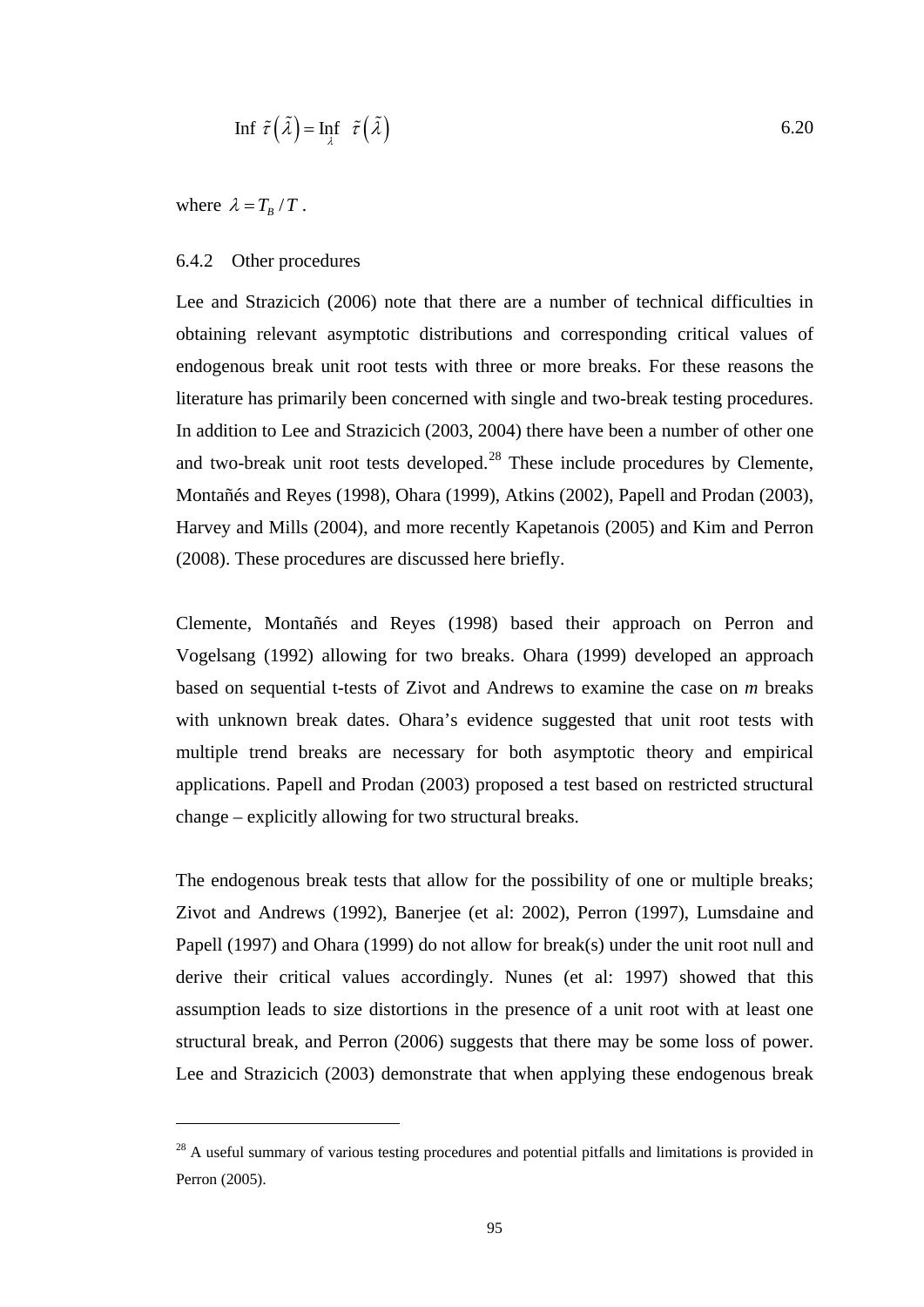tests, researchers might conclude that the time series is trend-stationary when in fact the series is non-stationary with break(s). In this regard "spurious rejections" may occur. Thus, as pointed out by Lee and Strazicich (2003), a careful interpretation of results in empirical work is required.

Despite the computational difficulties, Atkins (2002) extended the Lumsdaine and Papell (1997) test to include three structural breaks. As noted above, by following the Lumsdaine and Papell methodology, Atkins' test does not consider the possibility of structural breaks under the null hypothesis. While this may be criticised in itself, a major shortcoming of the Atkins procedure is that the author did not publish any simulations that estimated the robustness of the three-break test.

Harvey and Mills (2004) conduct unit root tests with endogenously determined structural breaks where a single break occurs either instantaneously or gradually over time. Harvey and Mills noted that the assumption of an instantaneous break may be unrealistic for many economic time series. They considered variations of models used by authors such as Lee and Strazicich, but changed the specification to allow for structural breaks that occur with a smooth transition over time. The null hypothesis under their models is that of stationarity, with the alternative hypothesis being a unit root with structural breaks.

Kapetanois (2005) examined the unit root hypothesis with drift, and similar to Lee and Strazicich (2003, 2004) developed a testing procedure with no breaks under the null hypothesis against a trend-stationary alternative. For reasons discussed above, the omission of structural breaks under the null hypothesis (similar to that of Lumsdaine and Papell 1997) may bias this test. Multiple breaks are allowed for in the constant and/or trend. Kapetanois (2005) argues that this procedure is computationally efficient, which is important given the argument by Lee and Strazicich (2006) that the computational burden of tests with more than two breaks (for example via a grid search) would increase significantly with three or more breaks.

Carrion-I-Silvestrie and Sanso (2006) proposed several test statistics that improve existing procedures by Zivot and Andrew (1992) and Perron (1997) that allow for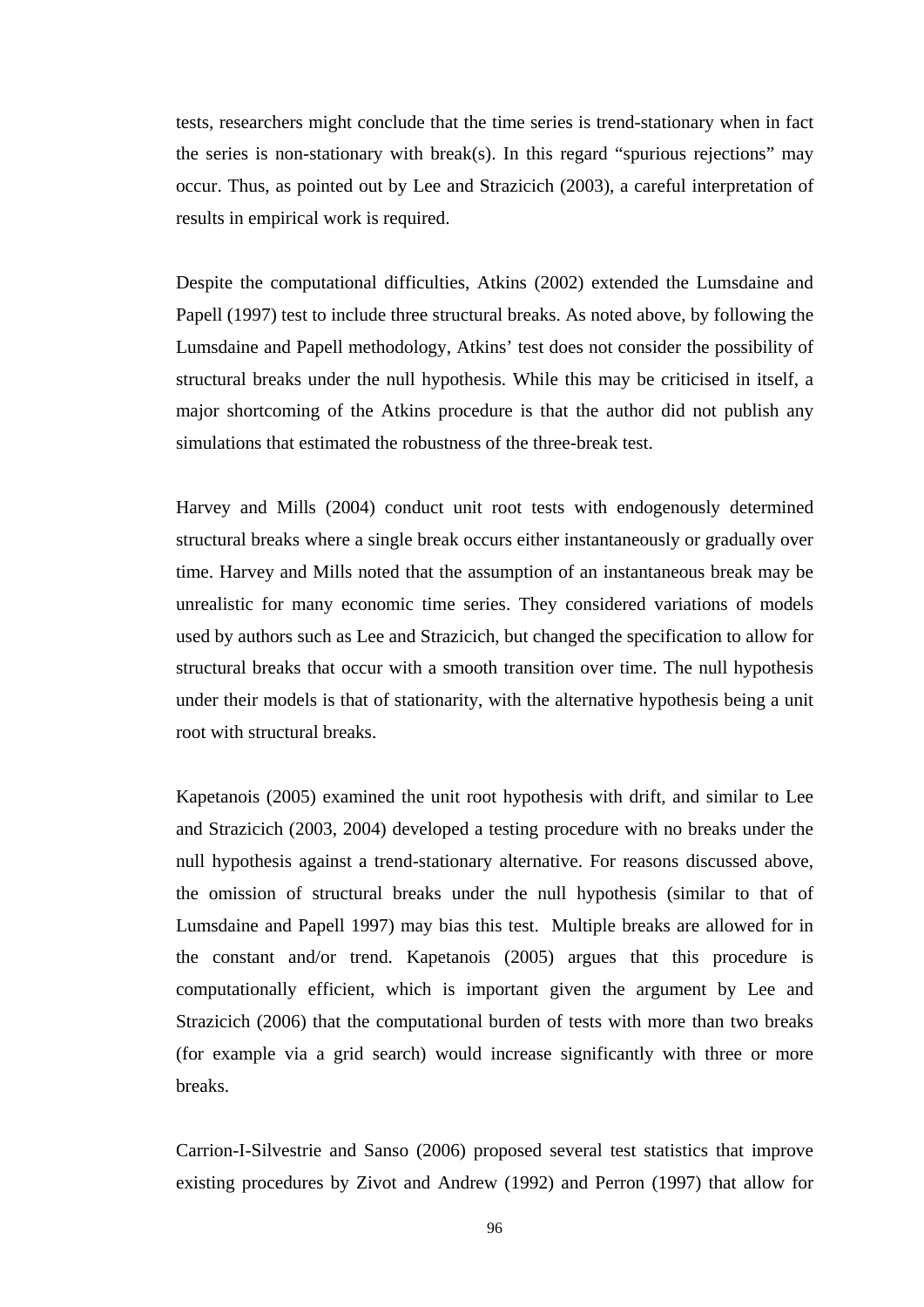estimation of a single unknown structural break under both the null and alternative hypotheses. The authors found their test statistics to be more powerful than existing test with good size properties. Liu and Rodriguez (2006) developed unit root tests with single structural breaks using GLS de-trended data. Their null hypothesis is that the series contains a unit root, against the alternative of a stationary series with a single structural break.

Kim and Perron (2009) emphasised that the literature assumes that if a break occurs, it does so only under the alternative hypothesis of stationarity. Importantly, they present a test that allows for a single break under both the null and alternative hypotheses. Where a break is present, they note that the limit distribution is the same for tests where the break date is known (i.e. Perron: 1989) – allowing for increased power. They also note that this procedure offers an improvement over existing procedures in small samples.<sup>[29](#page-109-0)</sup>

# **6. 5 Estimation results**

 $\overline{a}$ 

The following sections test the time series properties of the data by first using the Augmented Dickey-Fuller test, followed by the Lee and Strazicich one- and twobreak testing procedures. While a brief discussion is provided for the results of each testing procedure, these are considered more thoroughly later in the chapter. The sample size issues regarding the Lee and Strazicich test that have been identified by Westerlund (2006) should not be a problem here as we are using a sample size of 188 variables.

The data for each variable is taken as inflation-adjusted levels, with a base-year of 2005. Where possible, the data are then converted to natural logarithms. However, for a number of variables this is not possible due to the series containing negative values.[30](#page-109-1)

<span id="page-109-0"></span> $29$  Kim and Perron are yet to provide GAUSS codes for this procedure.

<span id="page-109-1"></span><sup>30</sup> These are government saving (*GS*), the real interest rate (*R*), and inflation (*INF*).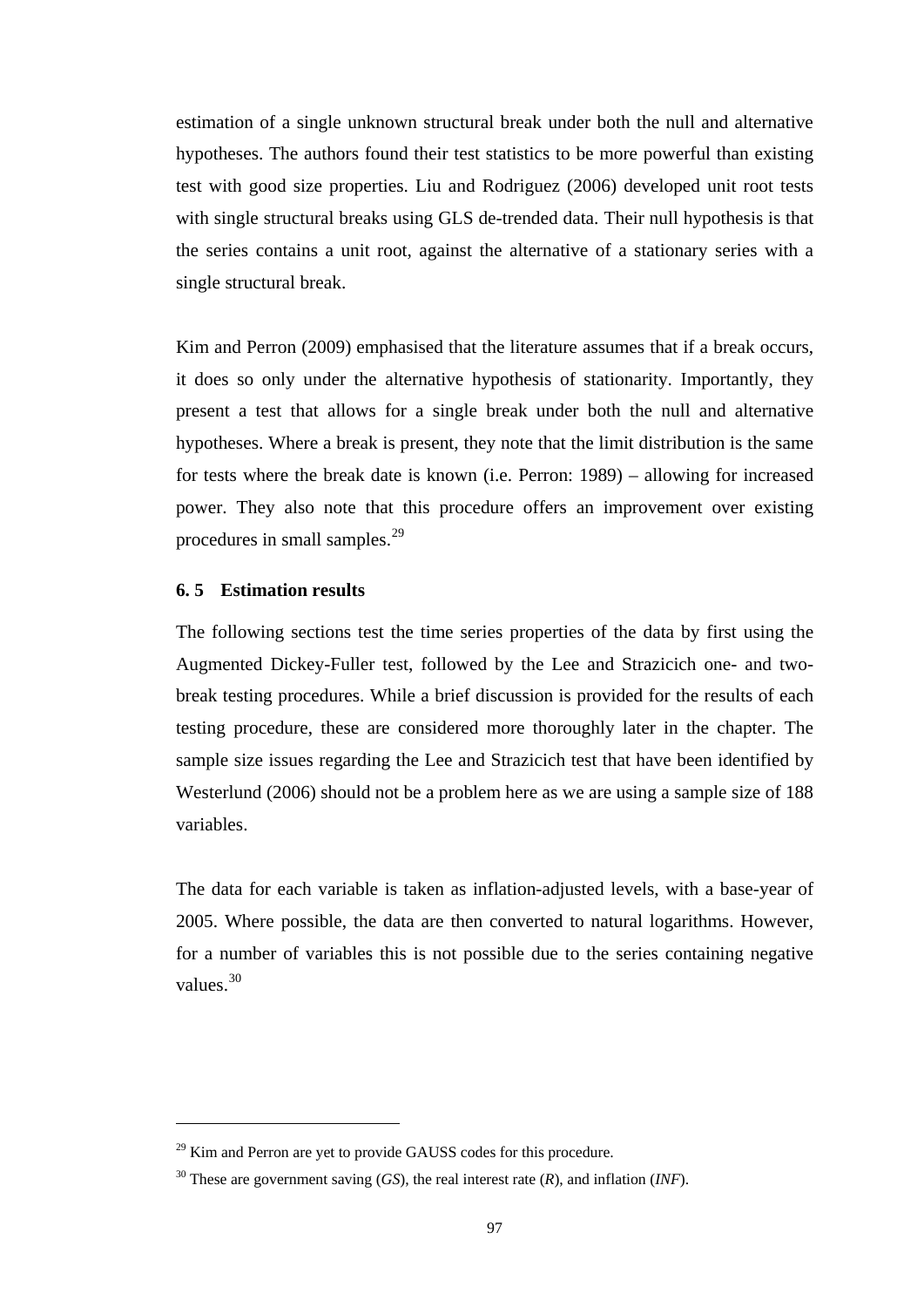## 6.5.1 Augmented Dickey-Fuller test

The Augmented Dickey-Fuller tests were conducted in E-views. Lag selection was automatic (based upon the Schwartz-Bayesian criterion), and each equation contained a constant and linear trend.

The null hypothesis (Table 6.1) of a unit root cannot be rejected at the 1 per cent level for all series. However, private saving (*PS*) appears to be an exception, with the Augmented Dickey-Fuller test indicating that this series is in fact stationary.

| Variable             | Lag $k$          | $\boldsymbol{t}$ | Inference      |
|----------------------|------------------|------------------|----------------|
| lnPS                 | 0                | $-4.9656**$      | Stationary     |
| $\triangle l n PS$   | na               | na               | na             |
| <b>GS</b>            | 1                | $-2.0836$        | Non-stationary |
| $\triangle$ GS       | $\overline{0}$   | $-19.4727**$     | Stationary     |
| lnY                  | 1                | $-1.7841$        | Non-stationary |
| $\triangle lnY$      | $\overline{0}$   | $-16.8579**$     | Stationary     |
| lnFLIB               | 3                | $-0.9811$        | Non-stationary |
| $\triangle InFLIB$   | 2                | $-5.9628**$      | Stationary     |
| ln U                 | 1                | $-1.7693$        | Non-stationary |
| $\Delta ln U$        | 0                | $-9.2032**$      | Stationary     |
| $\boldsymbol{R}$     | $\overline{0}$   | $-2.6858$        | Non-stationary |
| $\Delta R$           | $\boldsymbol{0}$ | $-14.1111**$     | Stationary     |
| INF                  | 4                | $-1.9453$        | Non-stationary |
| $\triangle$ INF      | 3                | $-7.7521**$      | Stationary     |
| lnAS                 | 4                | $-1.0264$        | Non-stationary |
| $\triangle l$ n $AS$ | 3                | $-5.8379**$      | Stationary     |
| lnTOT                | 5                | $-1.8400$        | Non-stationary |
| $\triangle lnTOT$    | 6                | $-6.7852**$      | Stationary     |
| lnH                  | 2                | $-1.8929$        | Non-stationary |
| $\Delta lnH$         | $\mathbf{1}$     | $-4.5548**$      | Stationary     |
| lnEQ                 | $\overline{0}$   | $-2.472394$      | Non-stationary |
| $\triangle l n EQ$   | $\boldsymbol{0}$ | $-11.9522**$     | Stationary     |

Table 6.1 Results of the Augmented Dickey-Fuller test

The ADF equations contain a constant and linear trend. Automatic lag selection in E-views (Schwartz-Bayesian criterion) \* Denotes

significance at the 5% level. \*\* Denotes significance at the 1% level.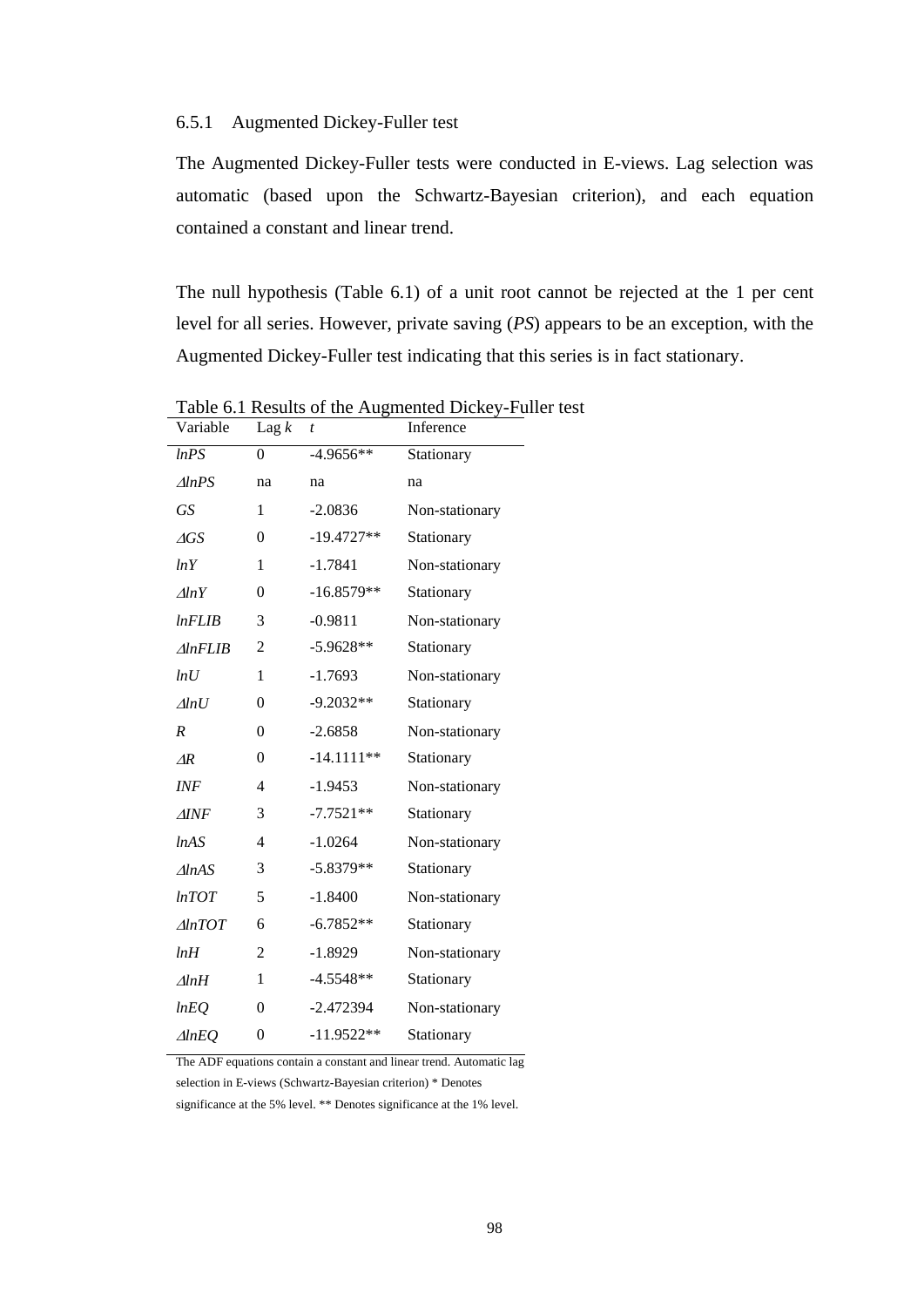# 6.5.2 Lee and Strazicich one-break test

The Lee and Strazicich one-break LM unit root tests were conducted in GAUSS for Models A and C. Lag selection was conducted through a general-to-specific procedure.

Critical values for the one-break LM unit root test vary depending on the location of the breaks  $\lambda = (T_{B1}/t)$  and are symmetric around  $\lambda$  and  $(1 - \lambda)$ . Critical values for the two-break minimum LM unit root test<sup>31</sup> for Model C (intercept and trend break) are shown in Table 6.2 below, and are drawn from Table 1 in Lee and Strazicich (2004). Critical values for the two-break LM unit root test with change in intercept (Model A) at the 1, 5 and 10 per cent levels respectively are -4.24, -3.57, and -3.21.

| Table 6.2 Critical values for the one-break LM unit root test (Model C) |       |                 |        |  |
|-------------------------------------------------------------------------|-------|-----------------|--------|--|
| Break points $\lambda = (T_R/T)$                                        |       | Critical values |        |  |
|                                                                         | $1\%$ | $5\%$           | $10\%$ |  |

|                   | 1%      | 5%      | 10%     |
|-------------------|---------|---------|---------|
| $\lambda = (0.1)$ | $-5.11$ | $-4.50$ | $-4.21$ |
| $\lambda = (0.2)$ | $-5.07$ | $-4.47$ | $-4.20$ |
| $\lambda = (0.3)$ | $-5.15$ | $-4.45$ | $-4.18$ |
| $\lambda = (0.4)$ | $-5.05$ | $-4.50$ | $-4.18$ |
| $\lambda = (0.5)$ | $-5.11$ | $-4.51$ | -4.17   |

 $\overline{a}$ 

Results for Model A (Table 6.3) are broadly consistent with the Augmented Dickey-Fuller test, with results indicating that private saving (*PS*) is a stationary series with one structural break. For the remaining series, the null hypothesis of a unit root with one structural break cannot be rejected.

<span id="page-111-0"></span><sup>&</sup>lt;sup>31</sup> Critical values are provided by Lee and Strazicich for  $T = 100$ . Unfortunately the authors do not provide critical values for larger or smaller sample sizes.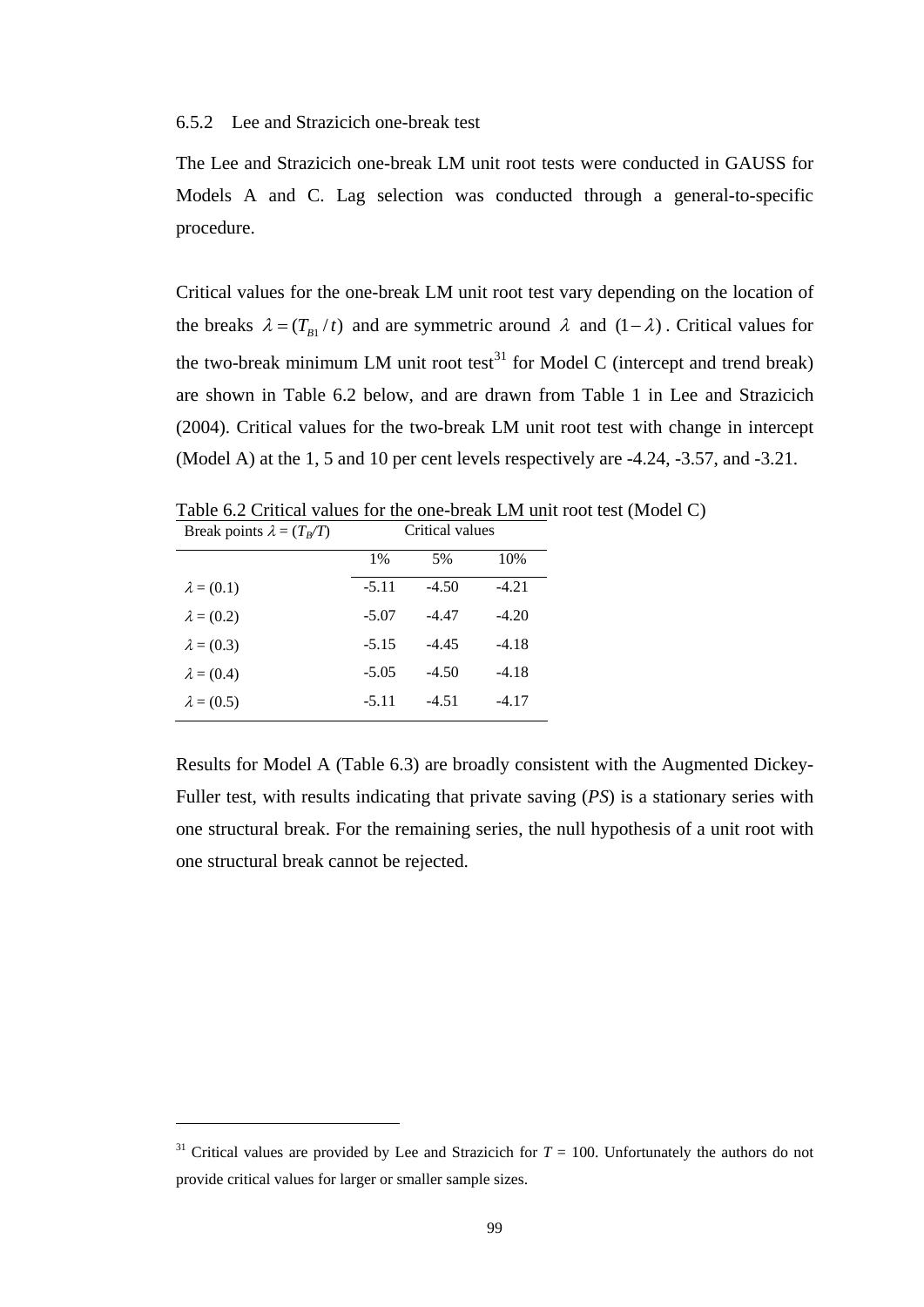| Variable   | K | $T_R$                   | $T \phi = 0$ | Inference      |
|------------|---|-------------------------|--------------|----------------|
| ln PS      | 7 | $1991:1^{\overline{*}}$ | $-4.1100*$   | Stationary     |
| GS.        | 1 | $1976:2^{\#}$           | $-2.7142$    | Non-Stationary |
| lnY        | 8 | 1987:3#                 | $-1.6446$    | Non-Stationary |
| $ln$ FLIB  | 7 | $1971:4^{\#}$           | $-3.2093$    | Non-Stationary |
| ln U       | 4 | 1974:4                  | $-2.0550$    | Non-Stationary |
| R          | 4 | $1983:4^{\#}$           | $-2.5866$    | Non-Stationary |
| <b>INF</b> | 8 | $1975:3^{\#}$           | $-2.0981$    | Non-Stationary |
| lnAS       | 7 | 1998:3#                 | $-2.5827$    | Non-Stationary |
| lnTOT      | 7 | $1974:1^*$              | $-2.2454$    | Non-Stationary |
| lnH        | 2 | 1990:3                  | $-1.8754$    | Non-Stationary |
| lnEQ       | 3 | $1988:1^*$              | $-3.1185$    | Non-Stationary |

Table 6.3 Results of the one-break LM unit root test (Model A)

A maximum of 8 lags was specified in GAUSS. # Denotes significance at the 5% level

for the break-point dummy variable. Critical value for T  $\phi = 0$  is -3.57 at the 5% level.

\* Denotes significance at the 5% level.

The stationarity inferences from Model C (Table 6.4) are also consistent with the Augmented Dickey-Fuller test. However when compared with Model A, this test infers that household disposable income (*Y*) is a stationary series with one structural break.

| Variable  | $\boldsymbol{k}$ | $T_B$               | $T \phi = 0$ | Critical value    | Inference      |
|-----------|------------------|---------------------|--------------|-------------------|----------------|
|           |                  |                     |              | break points      |                |
| ln PS     | 7                | 1981:3              | $-5.5960*$   | $\lambda = (0.5)$ | Stationary     |
| <b>GS</b> | 7                | 1991:1              | $-4.0140$    | $\lambda = (0.7)$ | Non-Stationary |
| lnY       | 6                | $1973:2^{\#}$       | $-5.7774*$   | $\lambda = (0.3)$ | Stationary     |
| lnFLIB    | 7                | 1996:4              | $-3.2478$    | $\lambda = (0.2)$ | Non-Stationary |
| lnU       | 8                | $1975:3^{\#}$       | $-3.7627$    | $\lambda = (0.3)$ | Non-Stationary |
| R         | 4                | 1983:4              | $-2.7683$    | $\lambda = (0.5)$ | Non-Stationary |
| INF       | 8                | $1976:3^{\text{*}}$ | $-3.5163$    | $\lambda = (0.4)$ | Non-Stationary |
| lnAS      | 7                | $1974:2^{\#}$       | $-4.2009$    | $\lambda = (0.3)$ | Non-Stationary |
| lnTOT     | 7                | 1993:4              | $-4.0380$    | $\lambda = (0.7)$ | Non-Stationary |
| lnH       | $\mathbf{1}$     | 1982:1              | $-2.4931$    | $\lambda = (0.7)$ | Non-Stationary |
| lnEQ      | 3                | $1979:4^{\#}$       | $-3.9379$    | $\lambda = (0.4)$ | Non-Stationary |

Table 6.4 Results of the one-break LM unit root test (Model C)

A maximum of 8 lags was specified in GAUSS. # Denotes significance at the 5% level for the break-point dummy

variable. Critical values for  $T \phi = 0$  are contained in Table 6.2. \* Denotes significance at the 5% level.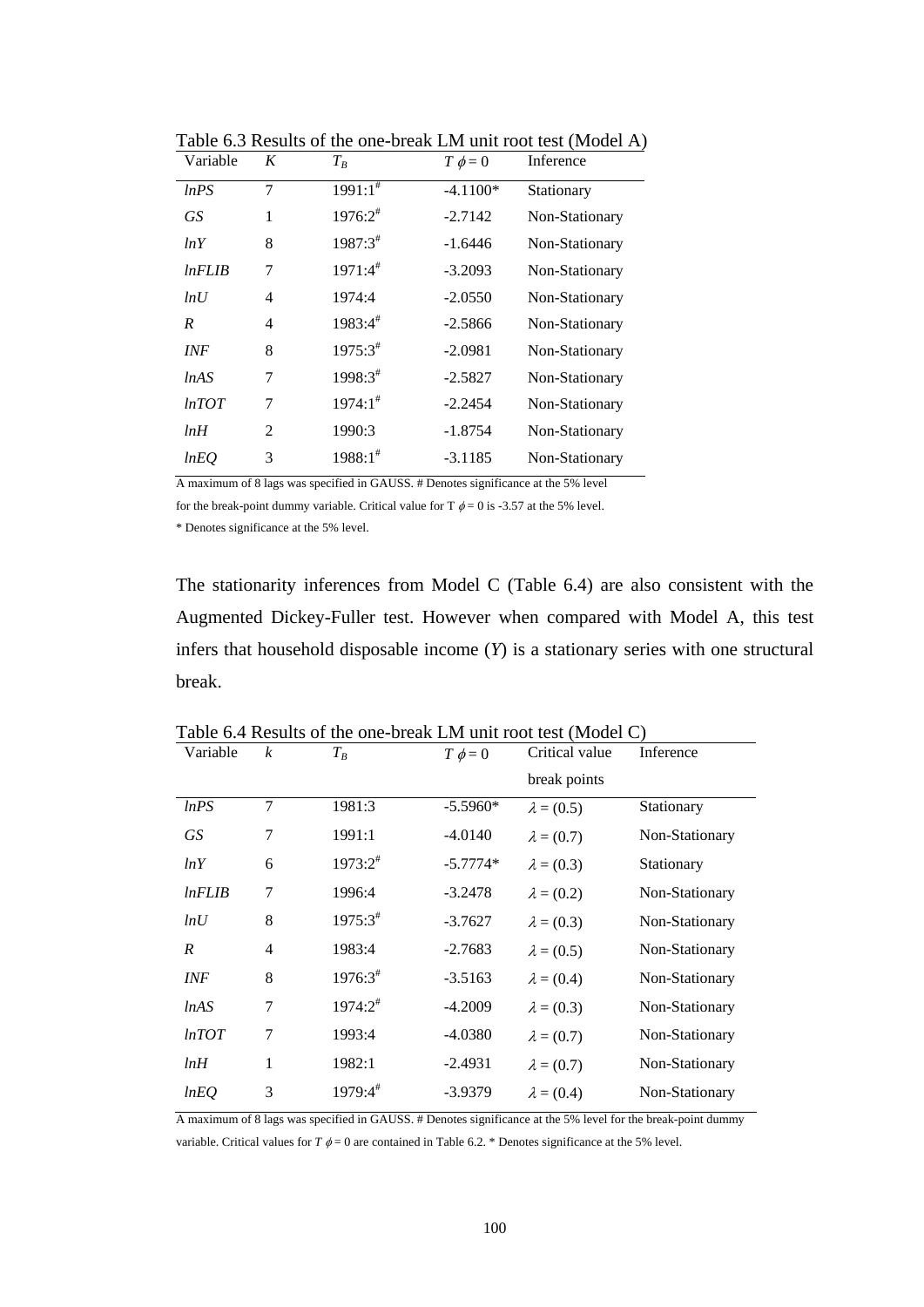### 6.5.3 Lee and Strazicich two-break test

The Lee and Strazicich two-break LM unit root test was conducted in GAUSS using code provided by the authors. Again Models A and C were run, with lag lengths generated automatically through a general-to-specific procedure.

Critical values for the two-break LM unit root test also vary depending on the location of the breaks  $\lambda = (T_{B1}/T, T_{B2}/T)$  and are symmetric around  $\lambda$  and  $(1 - \lambda)$ . Critical values for the two-break minimum LM unit root test<sup>32</sup> for Model C (intercept and trend break) are shown in Table 6.5 below, and are drawn from Table 2 in Lee and Strazicich (2003). Critical values for the two-break LM unit root test with change in intercept (Model A) at the 1, 5 and 10 per cent levels respectively are -4.55, -3.84, and -3.50.

Table 6.5 Critical values for the two-break LM unit root test (Model C)

| Break points $\lambda = (T_{B}/T, T_{B}/T)$ | Critical values |         |         |  |
|---------------------------------------------|-----------------|---------|---------|--|
|                                             | $1\%$           | 5%      | 10%     |  |
| $\lambda = (0.2, 0.4)$                      | $-6.16$         | $-5.59$ | $-5.27$ |  |
| $\lambda = (0.2, 0.6)$                      | $-6.41$         | $-5.74$ | $-5.32$ |  |
| $\lambda = (0.2, 0.8)$                      | $-6.33$         | $-5.71$ | $-5.33$ |  |
| $\lambda = (0.4, 0.6)$                      | $-6.45$         | $-5.67$ | $-5.31$ |  |
| $\lambda = (0.4, 0.8)$                      | $-6.42$         | $-5.65$ | $-5.32$ |  |
| $\lambda = (0.6, 0.8)$                      | $-6.32$         | $-5.73$ | $-5.32$ |  |

 $\overline{a}$ 

Results from Model A (Table 6.6) are broadly consistent with the Augmented Dickey-Fuller test. However, the coefficients for both break points are only significant on private saving (*PS*), government saving (*GS*), the real interest rate (*R*), social assistance payments (*AS*), and net foreign liabilities (*FLIB*). For private saving (*PS*), and house prices (*H*), Model A has selected different break dates when compared with the one-break test.

The one-break model of Lee and Strazicich is likely to be more appropriate for the series where only one break-point coefficient is statistically significant. Where both

<span id="page-113-0"></span> $32$  Critical values are provided by Lee and Strazicich for T = 100. Unfortunately the authors do not provide critical values for larger or smaller sample sizes.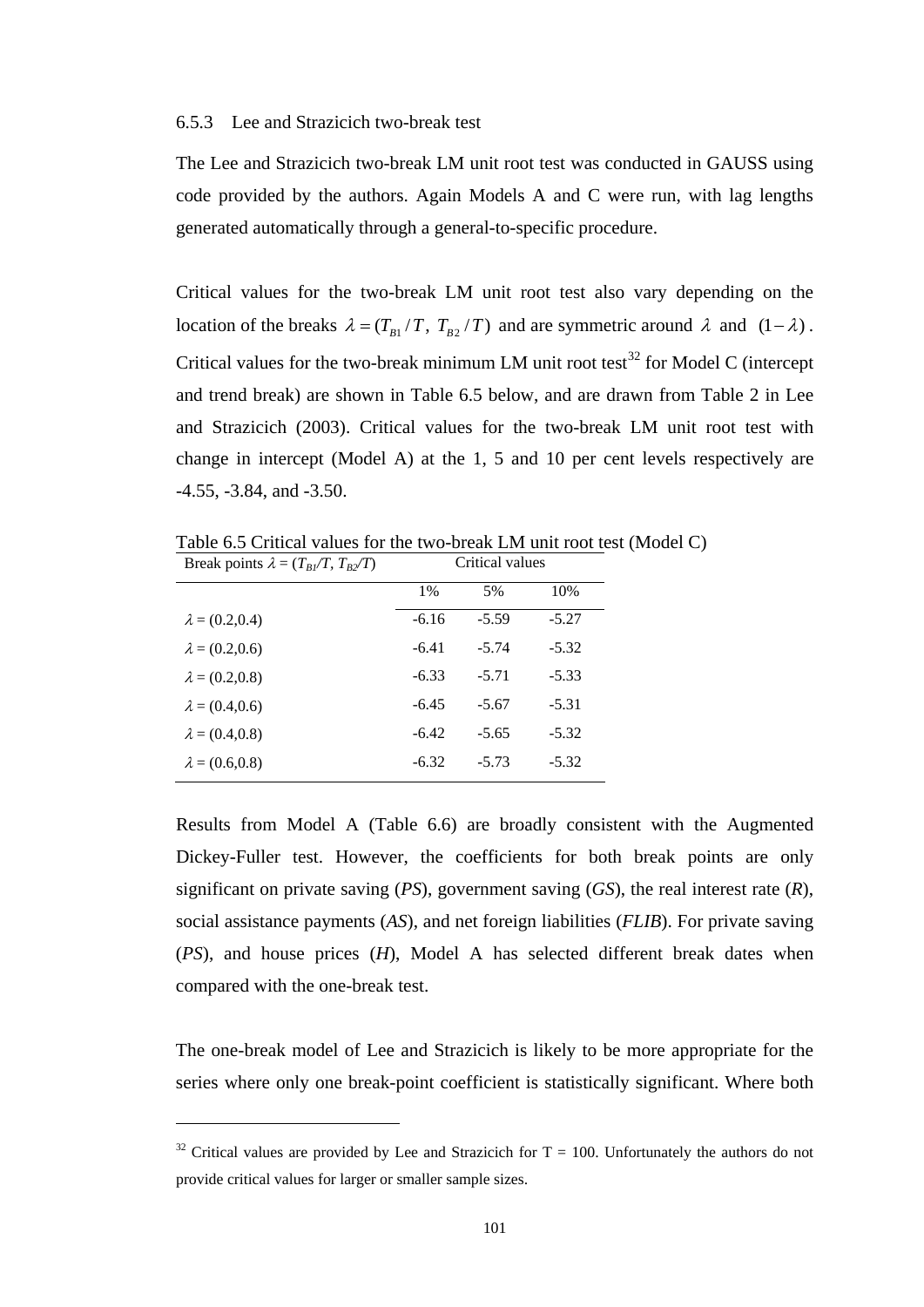breaks are not statistically significant (for both the one and two-break tests) the Augmented Dickey-Fuller test would be the most appropriate testing procedure.

| Variable    | $\boldsymbol{k}$ | $T_B$                                           | $T \phi = 0$ | Inference      |
|-------------|------------------|-------------------------------------------------|--------------|----------------|
| lnPS        | $\theta$         | $1997:4^{\frac{4}{7}}$ , $2001:1^{\frac{4}{7}}$ | $-5.4227*$   | Stationary     |
| GS          | 4                | 1976:2#,1999:2#                                 | $-3.4204$    | Non-Stationary |
| lnY         | 8                | 1966:2,1987:3 <sup>#</sup>                      | $-1.7050$    | Non-Stationary |
| lnFLIB      | 7                | 1971:4#,1976:4#                                 | $-3.3650$    | Non-Stationary |
| ln U        | 4                | 1971:4,1974:4                                   | $-2.1289$    | Non-Stationary |
| R           | 4                | 1977:3#,1983:4#                                 | $-3.0836$    | Non-Stationary |
| <b>INF</b>  | 8                | 1975:3#,1983:2                                  | $-2.2589$    | Non-Stationary |
| lnAS        | 7                | 1992:1#, 1998:3#                                | $-2.8172$    | Non-Stationary |
| lnTOT       | 7                | 1974:1#,1974:3                                  | $-2.4932$    | Non-Stationary |
| lnH         | $\overline{c}$   | 1973:3, 1980:4#                                 | $-1.9984$    | Non-Stationary |
| <b>LnEO</b> | 3                | 1983:2, 1988:1#                                 | $-3.3574$    | Non-Stationary |

Table 6.6 Results of the two-break LM unit root test (Model A)

A maximum of 8 lags was specified in GAUSS. # Denotes significance at the 5% level

for the break-point dummy variables. Critical value for  $T \phi = 0$  is -3.84 at the 5% level.

\* Denotes significance at the 5% level.

When allowing for a break in both the level and trend of the series, Model C (Table 6.7) produces quite different results. In contrast to the Augmented Dickey-Fuller test and Model C of the one-break test, the results in Table 6.7 suggest that inflation (*INF*) and the terms of trade (*TOT*) are also stationary series.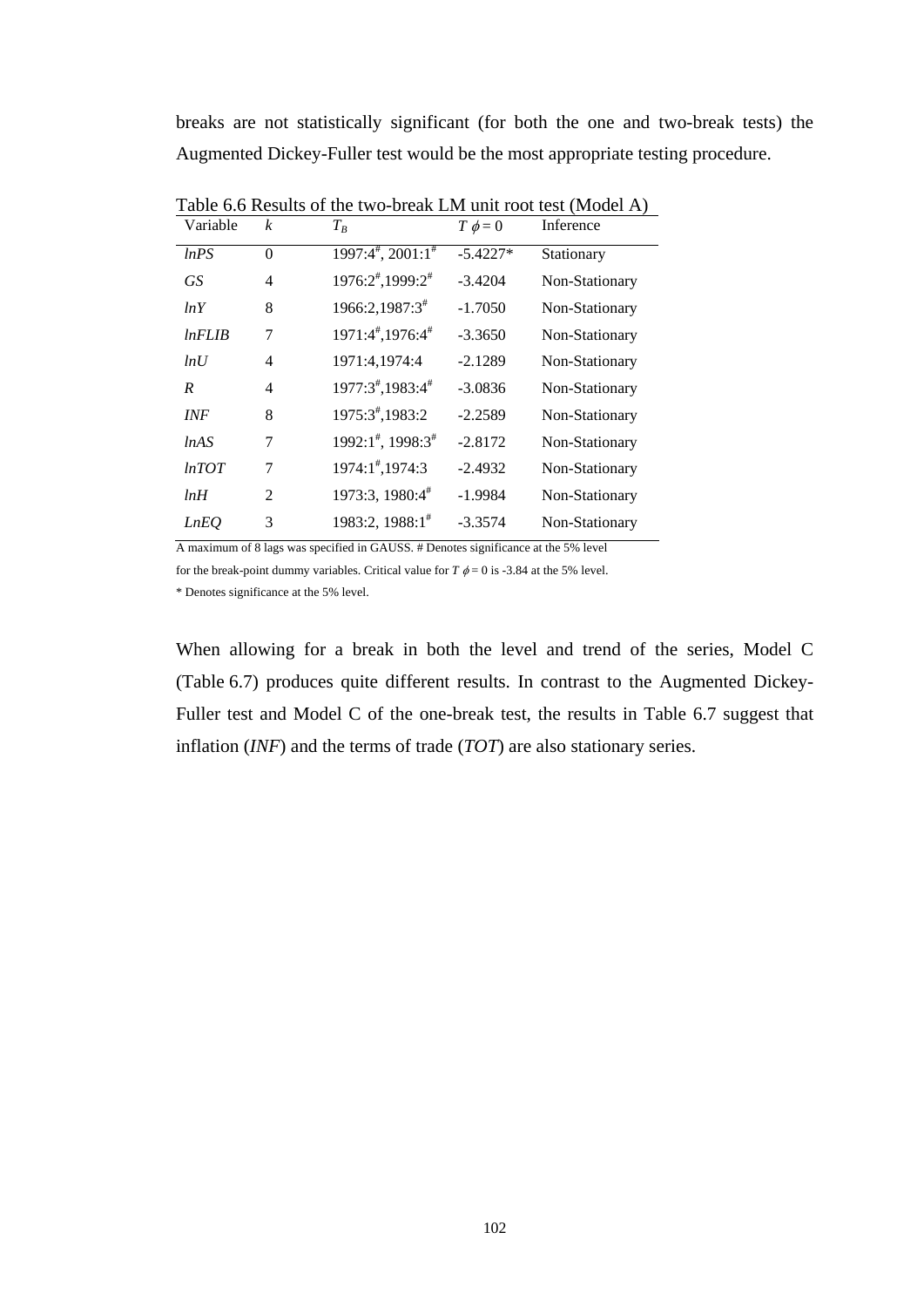| Variable         | $\boldsymbol{k}$ | $T_B$                         | $T \phi = 0$ | Critical value         | Inference      |
|------------------|------------------|-------------------------------|--------------|------------------------|----------------|
|                  |                  |                               |              | break points           |                |
| ln PS            | $\Omega$         | 1997:4#, 2001:1               | $-6.5213*$   | $\lambda = (0.8, 0.9)$ | Stationary     |
| <b>GS</b>        | 7                | 1974:3#,1997:2#               | $-4.8116$    | $\lambda = (0.3, 0.8)$ | Non-Stationary |
| lnY              | 6                | 1973:2#, 1992:3               | $-6.7481*$   | $\lambda = (0.3, 0.7)$ | Stationary     |
| lnFLIB           | 8                | $1973:1^{\#}, 1986:1^{\#}$    | $-4.3292$    | $\lambda = (0.2, 0.7)$ | Non-Stationary |
| ln U             | 6                | 1974:2#,1988:1#               | $-4.5601$    | $\lambda = (0.3, 0.6)$ | Non-Stationary |
| $\boldsymbol{R}$ | $\overline{4}$   | 1973:2,1985:3                 | $-4.9872$    | $\lambda = (0.3, 0.6)$ | Non-Stationary |
| <b>INF</b>       | 7                | 1973:2#,1991:4#               | $-6.6046*$   | $\lambda = (0.3, 0.7)$ | Stationary     |
| lnAS             | 7                | $1970:1, 1976:1^*$            | $-5.4113$    | $\lambda = (0.2, 0.4)$ | Non-Stationary |
| lnTOT            | $\overline{4}$   | 1969:4#,1995:4#               | $-6.0485*$   | $\lambda = (0.2, 0.8)$ | Stationary     |
| lnH              | $\overline{2}$   | $1972:2^{\#}$ , $1993:1^{\#}$ | $-3.9289$    | $\lambda = (0.3, 0.7)$ | Non-Stationary |
| lnEQ             | 3                | 1973:2#, 1986:4#              | $-5.2620$    | $\lambda = (0.3, 0.6)$ | Non-Stationary |

Table 6.7 Results of the two-break LM unit root test (Model C)

A maximum of 8 lags was specified in GAUSS. # Denotes significance at the 5% level for the break-point

dummy variables. Critical values for  $T \phi = 0$  are contained in Table 6.5. \* Denotes significance at the 5% level.

## **6. 6 Summary of the stationarity tests**

The results from each unit root test are summarised in Table 6.8. As noted above, the results from the Lee and Strazicich tests have been inconsistent for a number of variables. To overcome this inconsistency *a priori* economic theory, the time of the identified break points, and inspection of data plots are used to help determine whether a series is non-stationary or stationary around structural breaks. Comparison is also made with previous studies, particularly Narayan and Smyth (2004) who applied unit root tests with structural breaks to a number of Australian macroeconomic time series.

| Table 6.8 Summary of the unit root test results |  |  |
|-------------------------------------------------|--|--|
|-------------------------------------------------|--|--|

|                  |                | One-break test              |                             | Two-break test              |                             |                |
|------------------|----------------|-----------------------------|-----------------------------|-----------------------------|-----------------------------|----------------|
|                  | ADF test       | Model A                     | Model C                     | Model A                     | Model C                     | Conclusion     |
| lnPS             | Stationary     | Stationary <sup>#</sup>     | Stationary                  | Stationary <sup>#</sup>     | Stationary                  | Stationary     |
| GS               | Non-Stationary | Non-Stationary#             | Non-Stationary              | Non-Stationary <sup>#</sup> | Non-Stationary <sup>#</sup> | Non-Stationary |
| lnY              | Non-Stationary | Non-Stationary#             | Stationary <sup>#</sup>     | Non-Stationary              | Stationary                  | Non-Stationary |
| lnFLIB           | Non-Stationary | Non-Stationary <sup>#</sup> | Non-Stationary              | Non-Stationary <sup>#</sup> | Non-Stationary <sup>#</sup> | Non-Stationary |
| lnU              | Non-Stationary | Non-Stationary              | Non-Stationary <sup>#</sup> | Non-Stationary              | Non-Stationary <sup>#</sup> | Non-Stationary |
| $\boldsymbol{R}$ | Non-Stationary | Non-Stationary <sup>#</sup> | Non-Stationary              | Non-Stationary <sup>#</sup> | Non-Stationary              | Non-Stationary |
| <b>INF</b>       | Non-Stationary | Non-Stationary <sup>#</sup> | Non-Stationary <sup>#</sup> | Non-Stationary              | Stationary <sup>#</sup>     | Stationary     |
| lnAS             | Non-Stationary | Non-Stationary <sup>#</sup> | Non-Stationary <sup>#</sup> | Non-Stationary <sup>#</sup> | Non-Stationary              | Non-Stationary |
| lnTOT            | Non-Stationary | Non-Stationary <sup>#</sup> | Non-Stationary              | Non-Stationary              | Stationary <sup>π</sup>     | Non-Stationary |
| lnH              | Non-Stationary | Non-Stationary              | Non-Stationary              | Non-Stationary              | Non-Stationary <sup>#</sup> | Non-Stationary |
| lnEQ             | Non-Stationary | Non-Stationary <sup>#</sup> | Non-Stationary <sup>#</sup> | Non-Stationary              | Non-Stationary <sup>#</sup> | Non-Stationary |

# Denotes significance at the 5% level for all break-point dummy variables.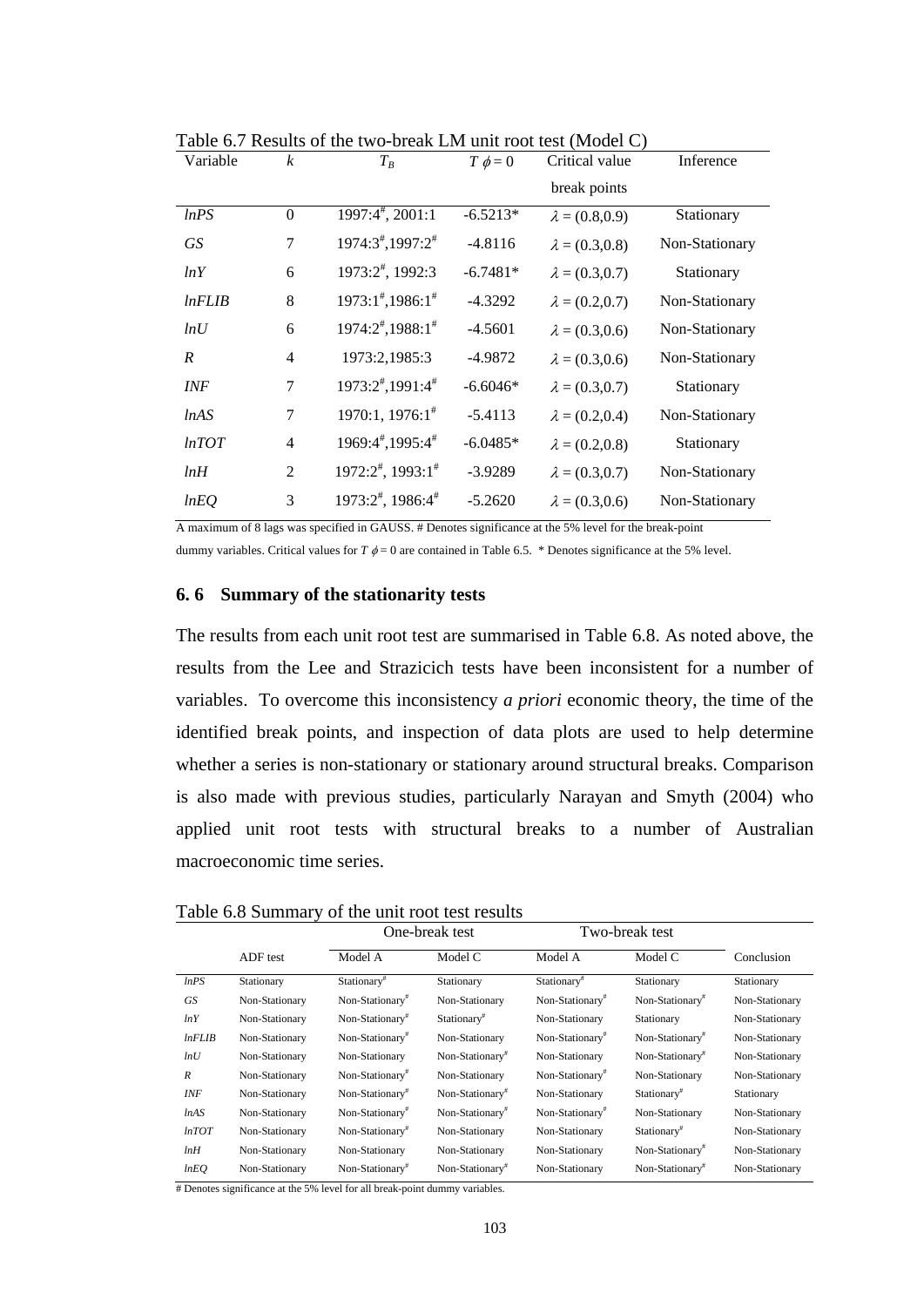The unit root hypothesis is unanimously rejected by all tests for the level of private saving (*PS*), while all models accept that the level of government saving (*GS*), net foreign liabilities (*FLIB*), the unemployment rate (*U*), social assistance payments to households (*AS*) and house prices (*H*) are non-stationary variables.

There have been mixed conclusions in the literature as to whether the Australian unemployment rate (*U*) is non-stationary. Smyth (2003) applied panel unit root tests to quarterly Australian state unemployment rates (1982:2 to 2002:1) and found evidence to support the unit root hypothesis. Papell (et al: 2000) were unable to reject the unit root null with annual data over the period 1955-1997. All the tests considered here indicate that the unemployment rate contains a unit root, however, Narayan and Smyth (2004) rejected the unit root hypothesis at the 10 per cent level with the one-break LM test and at the 5 per cent level using the Lumsdaine and Papell (1997) two-break test. However, using the Zivot and Andrews (1992) test and the two-break LM test, they were unable to reject the unit root null for the unemployment rate. While all these results are somewhat mixed, inspection of a plot of the unemployment rate suggests that this variable is non-stationary.

All of the tests considered here indicate that the real interest rate (*R*) is nonstationary. Pahlavani (et al: 2005) failed to reject the unit root hypothesis for both short- (90-day bank bills) and long-term (10-year Treasury bonds) interest rates, while Narayan and Smyth (2004) rejected the unit root null for short-term interest rates with the one-break LM unit root test.

A non-stationary real interest rate contradicts a number of important economic theories. The Fisher effect (Fisher: 1930) states that changes in inflation expectations are fully reflected in nominal interest rate adjustment. For this to hold, the *ex ante* real interest rate should be mean reverting over the long run. Models such as the Black-Scholes options pricing formula and various asset pricing models (such as Lucas-type consumption-based models) are grounded upon the assumption of a constant *ex ante* real interest rate. While theory suggests that the real interest rate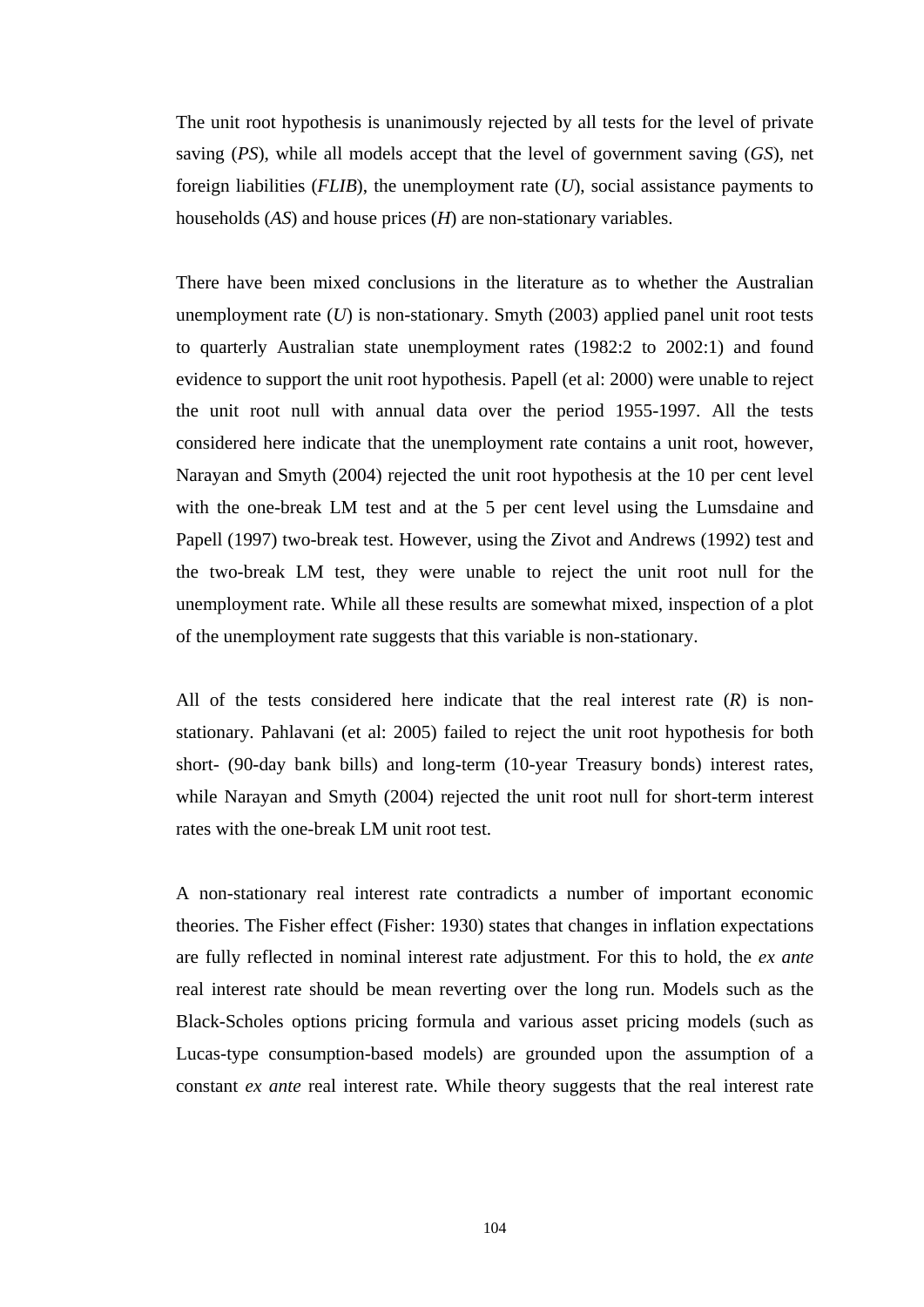should be mean reverting, this has rarely been observed empirically, with the hypothesis of a constant *ex ante* real interest rate being rejected for many countries.<sup>[33](#page-117-0)</sup>

While debate continues as to whether the real interest rate is non-stationary or stationary, structural break models could shed more light on this issue. Garcia and Perron (1996) concluded that the average value of the US *ex ante* real interest rate is subject to occasional jumps caused by important structural events. Testing the US *ex ante* real interest rate with the Innovational and Additive Outlier models, Lai (2004) found this series to be stationary around one structural break. Revisiting the long-run real interest rate puzzle, Lai (2008) re-emphasises the importance of structural breaks as lending previous support for a unit root in the real interest rate when conventional unit root tests are applied, and conducts various tests on the real interest rate for both industrial and developing countries with conventional unit root tests (the Dickey-Fuller Generalised Least Squares test and the additive outlier and innovational outlier models). Lai subsequently rejects the unit root null for Australia and other developed countries.[34](#page-117-1)

At this stage the evidence regarding stationarity of the Australian real interest rate could best be regarded as ambiguous. Despite the one- and two-break tests unanimously suggesting that the Australian *ex ante* real interest rate contains a unit root, visual inspection of the series suggests that similar to the United States, the real interest rate is mean reverting – subject to occasional (large) structural movements around historically significant (and unanticipated) inflation events (such as the 1970s oil price shocks). While the one- and two-break LM unit root tests failed to reject the unit root hypothesis, further investigation as to whether the series is stationary around a number of (potentially more than two) statistically significant structural breaks is an area for further research.

 $\overline{a}$ 

<span id="page-117-0"></span> $33$  Rose (1988) failed to reject the unit root hypothesis for the real interest rate across a number of countries.

<span id="page-117-1"></span> $34$  The unit root null was only rejected by the additive outlier model. The innovational outlier model did not reject the unit root null for Australia.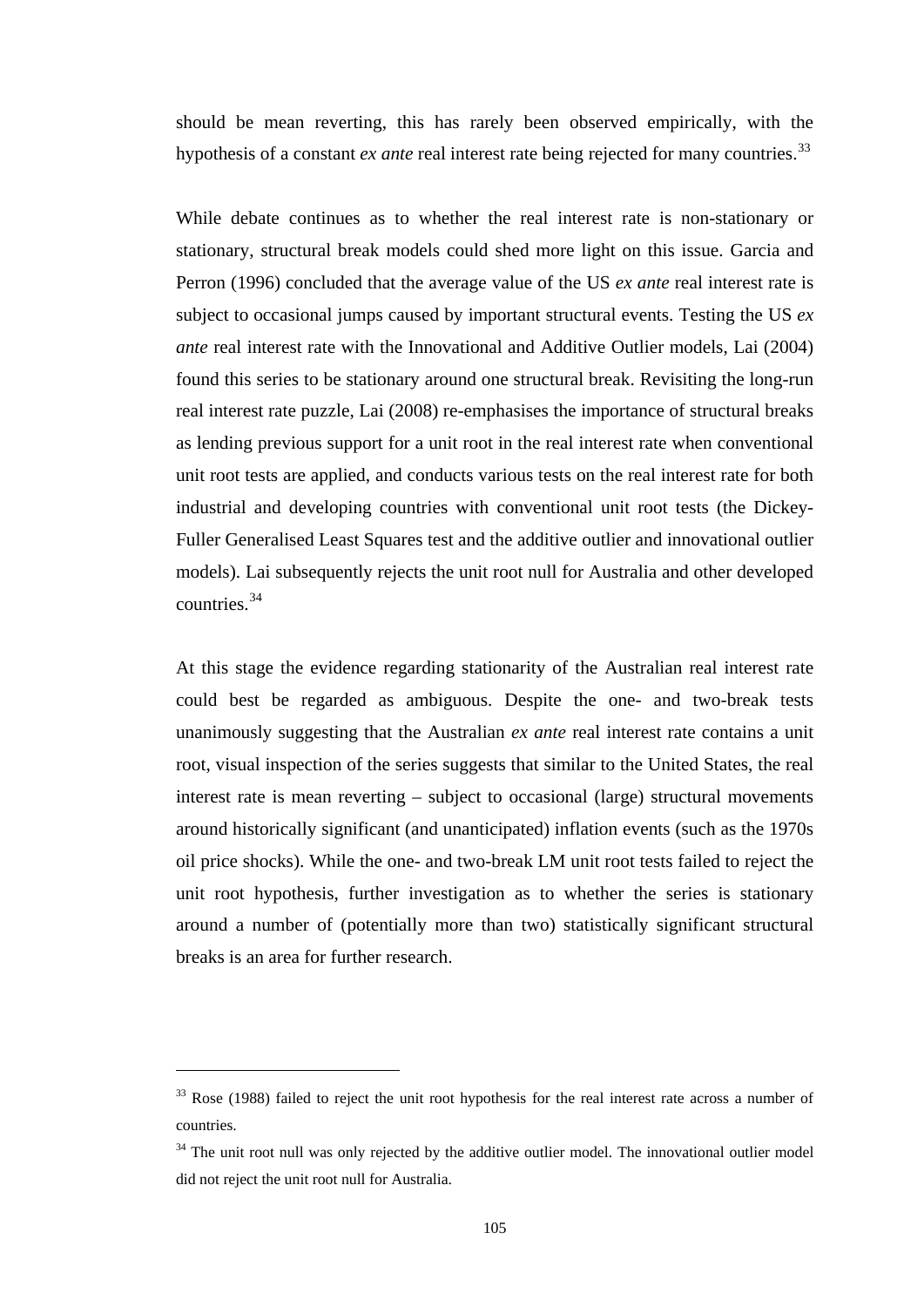Similar to the real interest rate, the average rate of inflation (*INF*) should be a mean reverting series. While episodes of hyperinflation have been observed in developing countries, these have not persisted, with inflation eventually declining to some longrun average level. For Australia, the Reserve Bank of Australia's monetary policy objective of maintaining inflation within a target band of 2-3 per cent should see inflation fluctuating around this band over the medium to longer term. In fact, since this inflation target was formally adopted in 1996 the average annual inflation rate has averaged around 2.5 per cent. While the Augmented Dickey-Fuller test and onebreak LM unit root test failed to reject the unit root hypothesis, the two-break LM test (Model C) does, with both statistically significant break points corresponding with the 1970s oil price shocks and 1990-91 recession. Similar to the real interest rate, this is another macroeconomic series which may be subject to further research. Multiple structural break tests (i.e. more than two structural breaks) could potentially yield more information on this issue.

The terms of trade index (*TOT*) appears to be a non-stationary series, while all models unanimously suggest that Australian house prices (*H*) and equity prices (*EQ*) are also non-stationary.

### **6. 7 Timing of the structural breaks**

When interpreting results from the LM unit root tests, the timing of structural breaks could be a useful guide for discerning the reliability and effectiveness of each model. Judgement of each model based upon economic theory and historical events, such as policy changes and economic shocks (for example), can help to determine the timing of structural breaks, and whether these changes have been sudden or gradual. As noted in Chapter 4, the results from these stationarity test could also indicate the significance of the economic reforms undertaken during the 1980s, particularly those in financial markets. A number of data series thus far have indicated structural breaks around the 1980s, and these will be discussed in greater detail below.

However, some discretion is required as significant statistical revisions to a data series (such as changes in collection techniques and data sources) could also substantially change the properties of a series – leading to the interpretation of a structural break by a researcher unaware of such changes and/or revisions. Other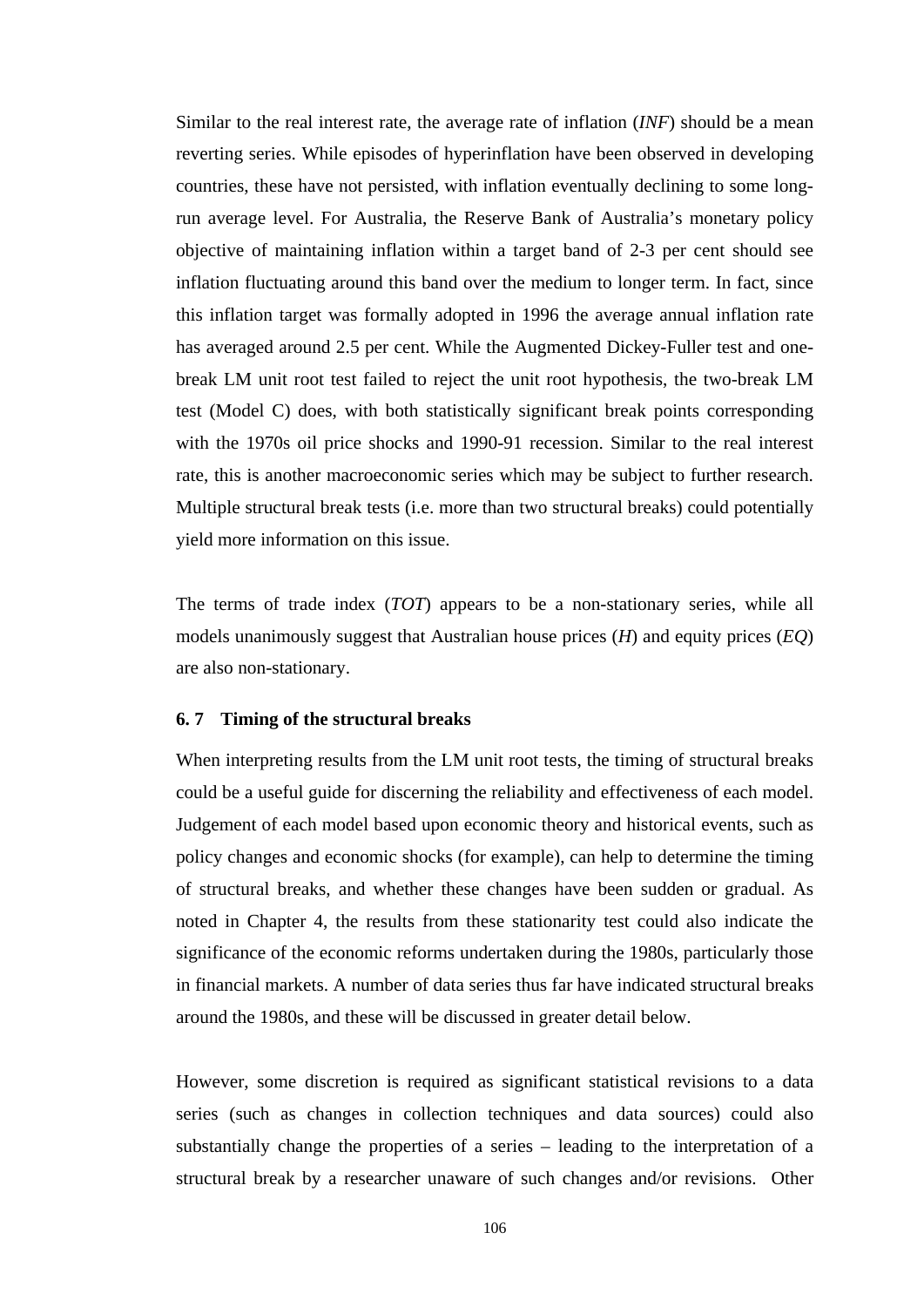issues to consider are lags between announcements of significant policy changes and any actual (observed) changes which may occur in the economy.

Table 6.9 notes a number of events that could correspond with the break points identified by the one- and two-break LM unit root tests. It is important to note here that the break dates are only reported where the t-statistic on the break-point coefficient is statistically significant. Results indicate that structural changes have generally coincided with a number of significant events over the past few decades, including:

- the 1960s resources boom;
- the expansion of social welfare programmes (Whitlam Government);
- oil price (terms of trade) and inflation shocks in the 1970s;
- the extensive period of financial deregulation in the 1980s; and
- the 1990-91 recession.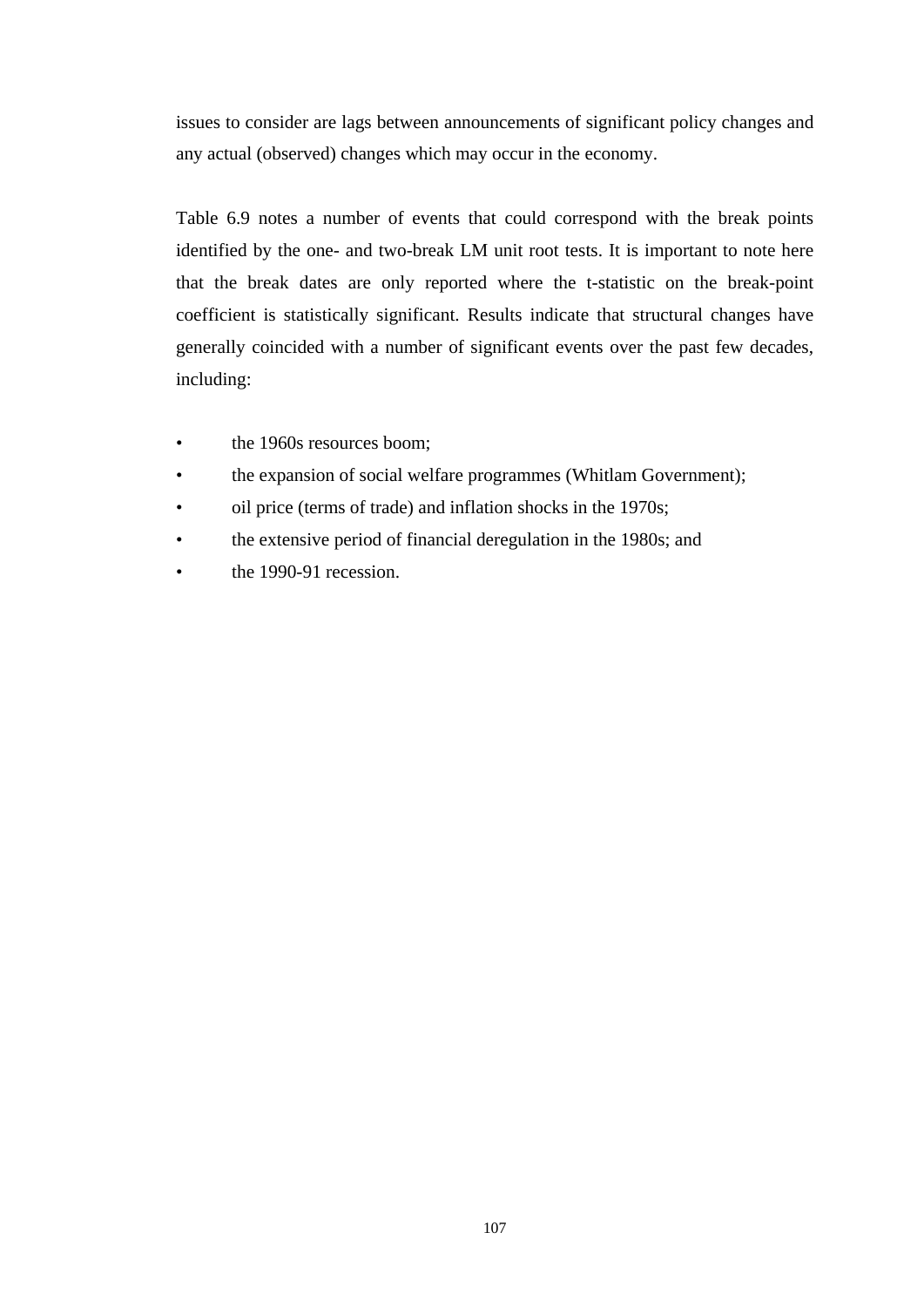|                  |               | One-break test      |                     | Two-break test |                                      |
|------------------|---------------|---------------------|---------------------|----------------|--------------------------------------|
| Variable         | Model A       | Model C             | Model A             | Model C        | Event(s)                             |
| lnPS             | $1991:1^*$    | 1981:3              | $1997:4^{\#}$       | $1997:4^{\#}$  | Recession (1990-91).                 |
|                  |               |                     | $2001:1^*$          | 2001:1         | Asian Financial Crisis (1997).       |
|                  |               |                     |                     |                | Taxation reform (2000).              |
| GS               | $1976:2^{\#}$ | 1991:1              | $1976:2^{\#}$       | $1974:3^{\#}$  | Expansion of<br>social<br>welfare    |
|                  |               |                     | $1999:2^{\#}$       | $1997:2^{\#}$  | programmes by<br>the<br>Whitlam      |
|                  |               |                     |                     |                | Government (1972-75).                |
|                  |               |                     |                     |                | Howard Government Charter of         |
|                  |               |                     |                     |                | Budget Honesty (1996 onwards).       |
| lnY              | $1987:3^{\#}$ | $1973:2^{\#}$       | 1966:2              | $1973:2^{\#}$  | Expansion of social<br>welfare       |
|                  |               |                     | $1987:3^{\#}$       | 1992:3         | programmes by the<br>Whitlam         |
|                  |               |                     |                     |                | Government (1972-75).                |
|                  |               |                     |                     |                | Oil price, inflation shocks (1970s). |
|                  |               |                     |                     |                | Stock market boom (1987).            |
| lnFLIB           | $1971:4^{\#}$ | 1996:4              | $1971:4^{\#}$       | $1973:1^*$     | Oil price, inflation shocks (1970s). |
|                  |               |                     | $1976:4^{\#}$       | $1986:1^*$     | Entry of foreign banks<br>into       |
|                  |               |                     |                     |                | Australia (1985).                    |
| lnU              | 1974:4        | $1975:3^{\#}$       | 1971:4              | $1974:2^{\#}$  | Oil price, inflation shocks (1970s). |
|                  |               |                     | 1974:4              | $1988:1^*$     | Recession (1990-91).                 |
| $\boldsymbol{R}$ | $1983:4^{\#}$ | 1983:4              | $1977:3^{\#}$       | 1973:2         | Oil price, inflation shocks (1970s). |
|                  |               |                     | $1983:4^{\#}$       | 1985:3         | Australian<br>dollar<br>floated      |
|                  |               |                     |                     |                | (Dececmber 1983).                    |
|                  |               |                     |                     |                | Controls on bank deposit rates       |
|                  |               |                     |                     |                | lifted (1984).                       |
| lnAS             | $1975:3^{\#}$ | $1976:3^{\text{*}}$ | $1975:3^{\text{*}}$ | $1973:2^{\#}$  | Expansion of<br>social<br>welfare    |
|                  |               |                     | 1983:2              | $1991:4^{\#}$  | Whitlam<br>programmes<br>by<br>the   |
|                  |               |                     |                     |                | Government (1972-75).                |
|                  |               |                     |                     |                | Recession (1990-91).                 |
| INF              | $1998:3^{\#}$ | $1974:2^{\#}$       | $1992:1^*$          | 1970:1         | Oil price, inflation shocks (1970s). |
|                  |               |                     | 1998:3#             | $1976:1^*$     | Recession (1990-91).                 |
| lnTOT            | $1974:1^*$    | 1993:4              | $1974:1^*$          | $1969:4^{\#}$  | Resources boom (1960s).              |
|                  |               |                     | 1974:3              | 1995:4#        | Oil price, inflation shocks (1970s). |
|                  |               |                     |                     |                | Recession (1990-91).                 |
| lnH              | 1990:3        | 1982:1              | 1973:3              | $1972:2^{\#}$  | Oil price, inflation shocks (1970s). |
|                  |               |                     | 1980:4#             | $1993:1^*$     | Recession (1990-91).                 |
| lnEQ             | $1988:1^*$    | 1979:4#             | 1983:2              | $1973:2^{\#}$  | Oil price, inflation shocks (1970s). |
|                  |               |                     | $1988:1^*$          | $1986:4^{\#}$  | Stockmarket crash (1987).            |

Table 6.9 Timing of the structural breaks

# Denotes significance at the 5% level for the break-point dummy variables.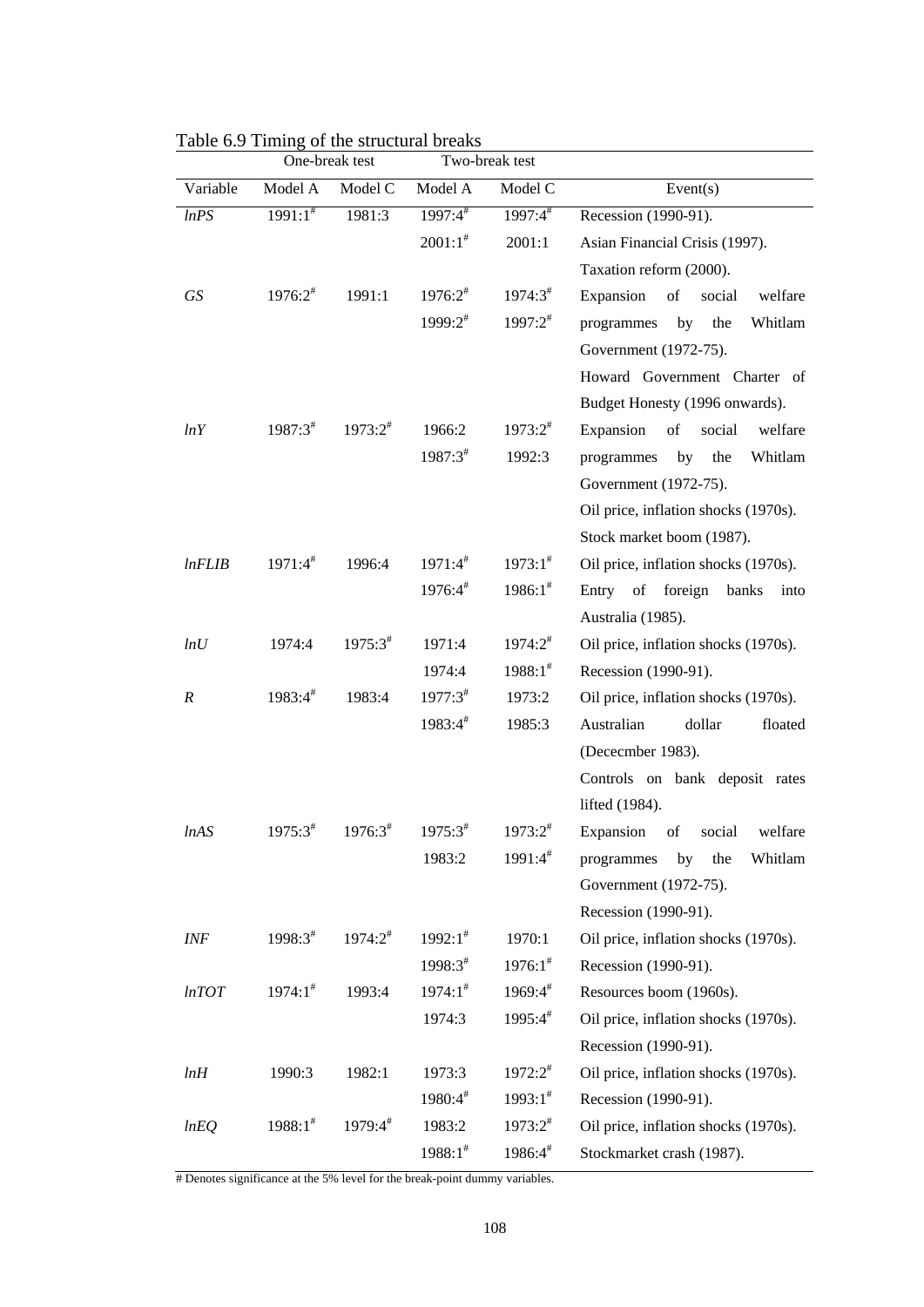## 6.7.1 The 1960s resources boom

Significant investment took place in the development of Australia's minerals and resources sector during the 1960s. This was partly fuelled by strong demand from Japan for Australian minerals and bulk commodity exports. Results here indicate that structural changes occurred in household disposable incomes (*Y*), and the terms of trade (*TOT*) over this period.

### 6.7.2 Expansion of social welfare programmes

The election of the Whitlam Government in December 1972 saw a marked expansion in social welfare programmes during its term through to 1975. This resulted in a large increase in transfer payments (direct and indirect) to households through the introduction of policies such as: pensions for single parent families and the homeless; abolition of fees on tertiary education; indexation of pensions; welfare housing initiatives; and the expansion of various other services including health (Medibank), transport and communications.

Both the one- and two-break LM unit root tests indicate structural breaks in government saving (*GS*), household disposable incomes (*Y*) and social assistance payments to households (*AS*) over the period spanning 1973-76.

## 6.7.3 The 1970s oil price shocks and inflation

Following an average annual inflation rate around 2.5 per cent during the 1960s, high energy prices saw inflation rise markedly in the early 1970s, peaking at almost 18 per cent in 1975. This high inflation period also eroded the return on capital, with the real interest rate turning negative over this period. Output and employment also fell, with the unemployment rate rising from 2.1 per cent in March 1974 to 6.7 per cent in March 1978. Not surprisingly, both the one- and two-break LM tests indicate structural breaks in household disposable income (*Y*), the unemployment rate (*U*), real interest rates (*R*), inflation (*INF*) the terms of trade (*TOT*), and house prices (*H*) over this period.

Narayan and Smyth (2004) found structural breaks in inflation (corresponding with the first oil price shock in 1974) consistently across the Zivot and Andrews, Lumsdaine and Papell, and two-break LM tests.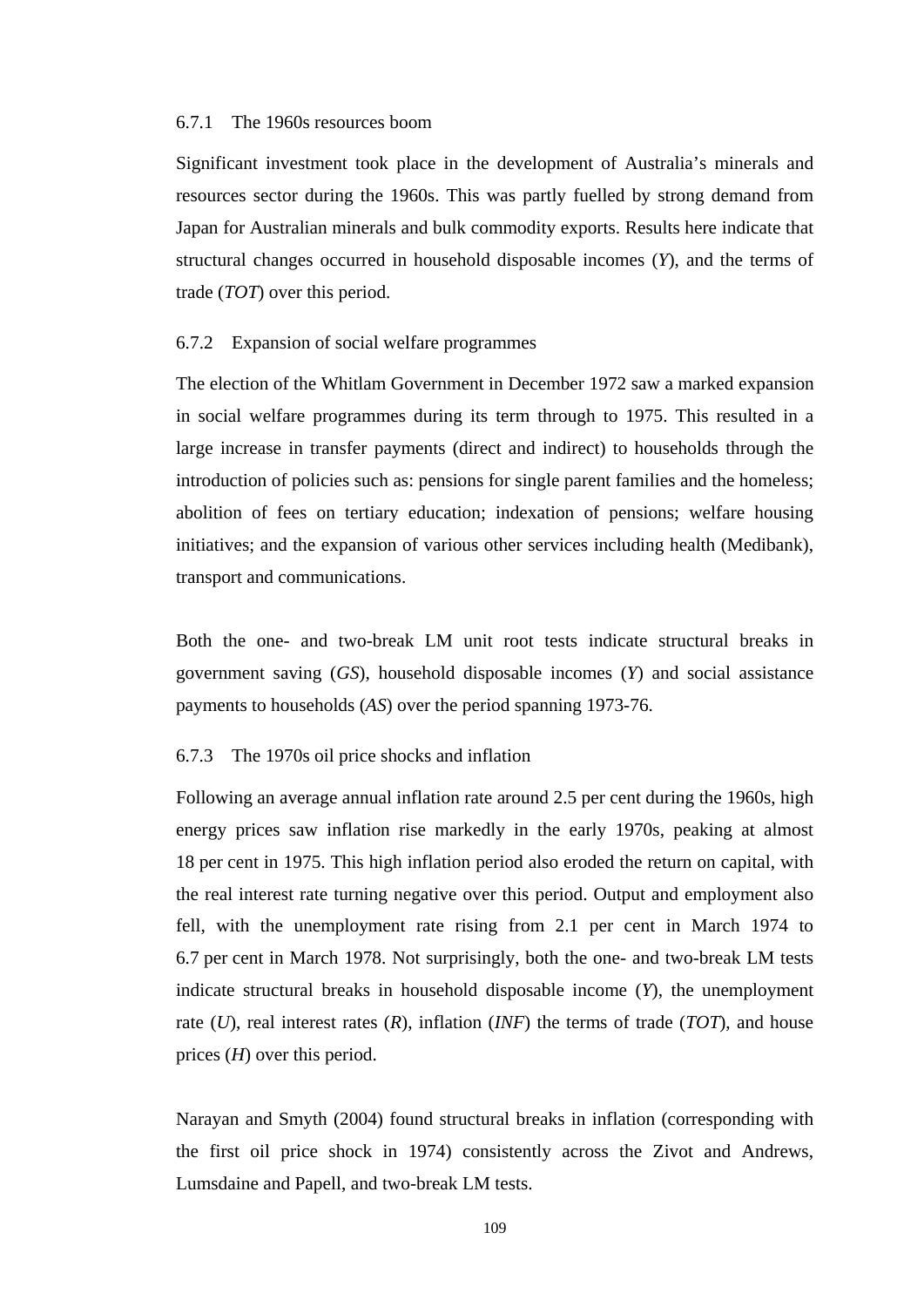## 6.7.4 Financial deregulation

In the early 1980s, The Committee of Inquiry into the Australian Financial System (the Campbell Committee) recommended deregulatory measures to promote competition between existing banks and increasing the overall efficiency of the financial system. Following the Campbell Committee's recommendations, there were two broad themes associated with the financial market reform programme of the 1980s. The first had a wide macroeconomic focus, and included the floating of the exchange rate (and associated abolition of exchange controls) in December 1983, and the implementation of the tender system for selling debt (Treasury bonds) to the public – meaning budget deficits were financed at market interest rates. The second aspect of financial deregulation was directed at financial intermediaries, mainly banks, with a view to increasing competition. The major policy changes were the abolition of both interest rate controls and credit guidelines, and the entry of foreign banks (Macfarlane: 1995).

Model A for both the one- and two-break LM unit root test indicates that the real interest rate (*R*) had a structural break in the fourth quarter of 1983, which corresponds with the floating of the Australian dollar and the removal of controls on banks' deposit rates in 1984. Model C of the two-break test indicates that net financial liabilities (*FLIB*) contains a structural break in 1986 – which is consistent with *a priori* expectations of this series containing structural breaks that correspond with the period of financial deregulation (after which Australia's level of net foreign liabilities increased markedly).

Testing the short- and long-term real interest rates with the Innovational Outlier model, Pahlavani (et al: 2005) found single break points around 1980 and 1979. These dates roughly correspond with the establishment of the Campbell Committee and the lifting of the ceiling on bank deposit interest rates.

Following leads off overseas markets, Australian share prices (*EQ*) took sharp falls in October 1987. Model A of the one-break test, and models A and C of the twobreak test indicate breaks in the equity price series around this point. In part, this large fall on equity markets was one of the precursors to the recession of 1990-91 as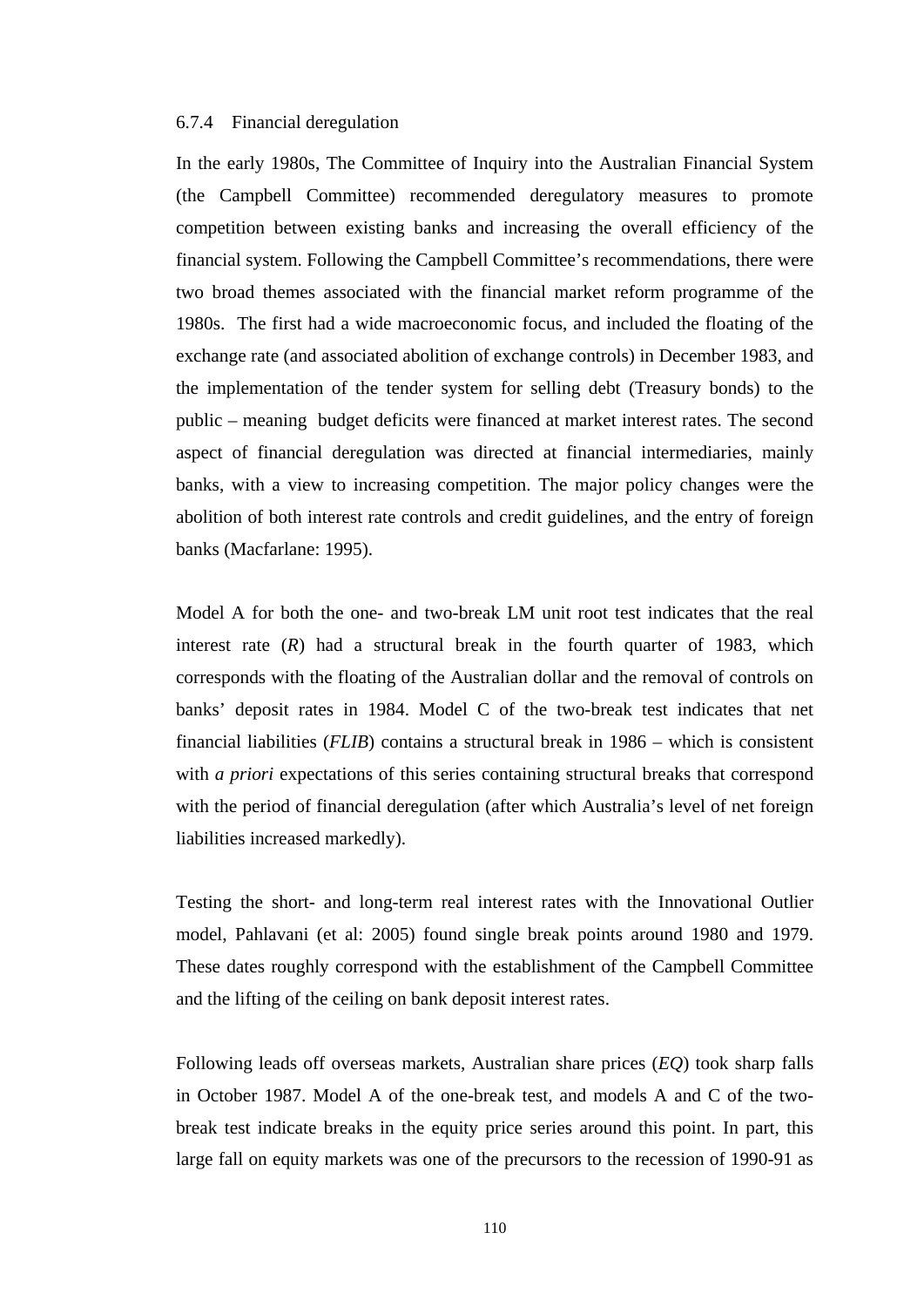it had a direct impact on household wealth, consumer confidence and business investment (through Tobin's q).

# 6.7.5 The 1990-91 recession

In July 1990 the Australian economy entered a severe recession. Real GDP slowed in the first half of 1990, and then began to fall in the second half of the year. The rate of unemployment in mid 1990 was around 6.25 per cent but rose sharply over the following year and peaked at almost 11 per cent in 1993. Unemployment then remained above 10 per cent for the next twelve months. The rate of inflation was around 7 per cent in 1990, but soon after declined to a level not seen since the early 1960s. Real GDP did not begin to grow until the March quarter of 1992.

Not surprisingly, the sharp fall in output and prices over this recession (and corresponding rise in unemployment) contributed to a major structural change in the economy. This is reflected in both the one- and two-break LM unit root tests indicating structural breaks in private saving (*PS*), employment (*U*), social assistance payments (*AS*), inflation (*INF*), the terms of trade (*TOT*), and house prices (*H*) during this recession. A structural break in the unemployment series (*U*) in 1988 also broadly coincides with this period (the unemployment rate started to rise sharply in 1989). Additional support for structural breaks over this period is provided by Narayan and Smyth (2005), with these authors finding breaks in the unemployment rate.

## 6.7.6 Other break points

A number of other break points not covered under the major events above are also worthy of some discussion. For government saving (*GS*), both model A of the twobreak LM test indicates a structural break in this series during the second quarter of 1999. This roughly correlates with the Howard Government's Charter of Budget Honesty and accumulation of fiscal surpluses.

For private saving (*PS*), models A and C of the two-break LM test both indicate structural breaks in this series during the fourth quarter of 1997 and first quarter of 2001. These dates could be associated with the Asian Financial Crisis (1997), and the introduction of the Goods and Services Tax (and income tax cuts) in 2000.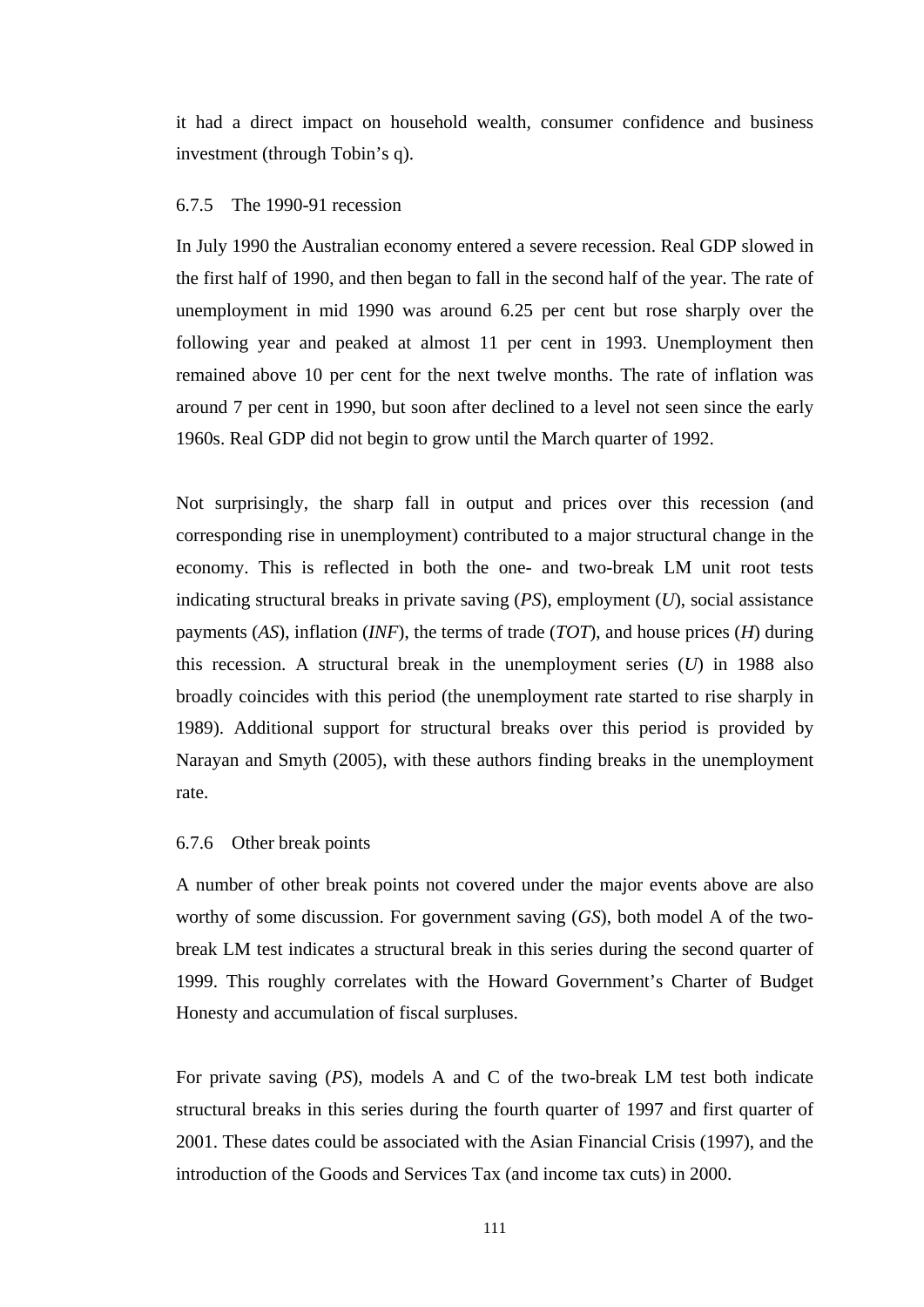### **6. 8 Summary and conclusions**

This chapter has considered the time series properties of the data – particularly with reference to structural changes that have shaped the Australian economy over recent decades. Before undertaking the testing procedures in the chapter, econometric developments in unit root testing that account for the presence of structural breaks were discussed. This included the methodologies of the Zivot and Andrew's (1992) test, Perron's (1997) Innovational Outlier (IO) and Additive Outlier (AO) models; along with the Lee and Strazicich (2003) Minimum Lagrange Multiplier Unit Root Tests (which endogenously tests for two structural breaks).

Results from the Dickey-Fuller test, and the Lee and Strazicich one- and two-break unit root tests unanimously concluded that the ratio of private saving to GDP in Australia (*PS*) is a stationary time series. While the other series all appear to contain a unit root in the presence of at least one structural break, there is some ambiguity as to whether the real interest rate and inflation should be non-stationary time series. The timing of the structural breaks also appears to coincide with major economic and policy developments in Australia. A number of the variables contain structural breaks around the 1980s (consistent with the broad financial market reforms over that decade), while other significant structural breaks appear to coincide with the 1970s oil price (terms of trade) shocks and high inflation periods, and the sharp economic downturn of the early 1990s.

Conventional cointegration procedures (such as that of Johansen (1991, 1995), usually require that all data entering into an equation be non-stationary. As the unit root tests undertaken in this chapter unanimously suggest that the ratio of private saving to GDP is a stationary time series, conventional cointegration techniques cannot be used to estimate the analytical model. Further, the unit root tests also suggested that each data series contains at least one structural break. This further complicates the use of cointegration techniques as conventional cointegration methods cannot account for endogenous structural breaks. While recent econometric developments allow for cointegration testing in the presence of structural breaks, these techniques are currently in their early stages of development and often can only accommodate one structural break (earlier techniques such as that of Gregory and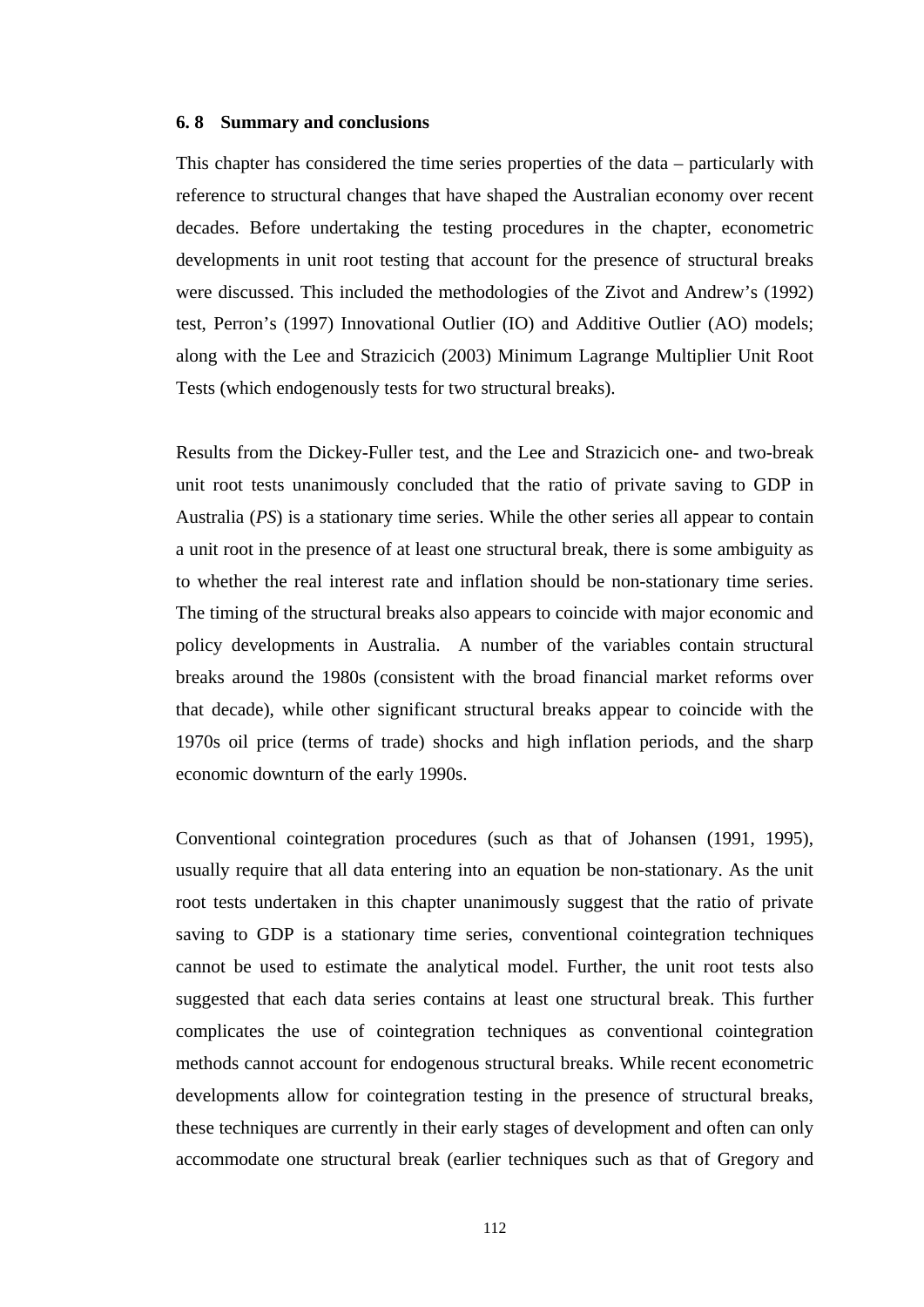Hansen (1996) also require all data to be non-stationary). To overcome these difficulties, the analytical model will be estimated through the autoregressive distributed lag (ARDL) approach to cointegration. This technique allows for a greater degree of flexibility – allowing for both stationary and non-stationary data, and can accommodate additional variables that can represent structural breaks.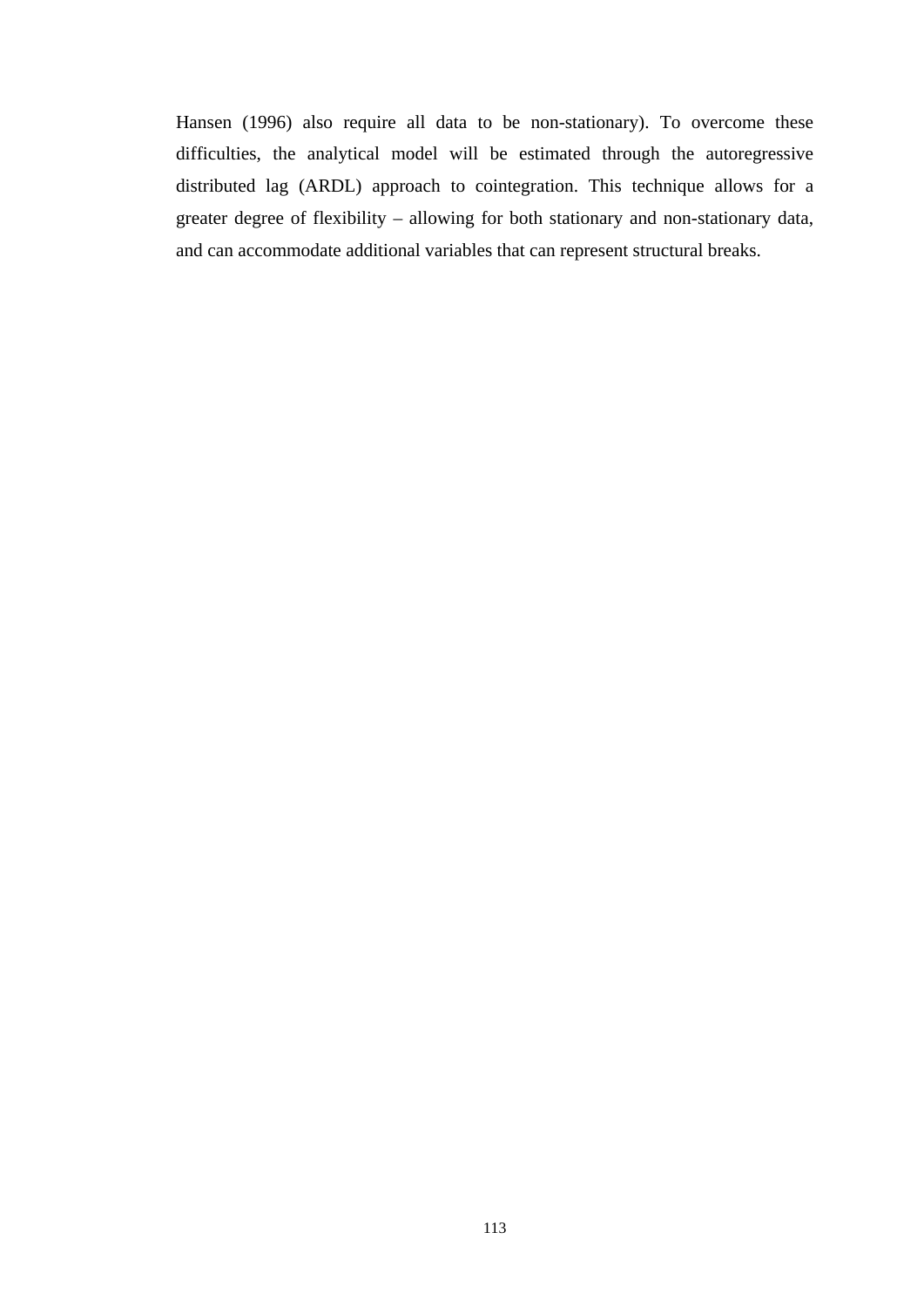### **CHAPTER 7 ESTIMATION AND HYPOTHESIS TESTING**

### **7. 1 Introduction**

This chapter estimates the analytical model that was discussed in Chapter 5. The model will be estimated using the ARDL approach to cointegration, which will provide the necessary flexibility to accommodate the structural breaks identified in the previous chapter, and can also accommodate stationary data. The ARDL procedure will provide estimates of the long-run relationship between private saving and movements in fiscal policy, while also incorporating short-run dynamics through the error correction mechanism (ECM).

Section 7.2 describes the ARDL approach to cointegration, which is followed by a discussion in section 7.3 as to how the structural breaks identified in the previous chapter will be incorporated into the analysis. Section 7.4 estimates the analytical model, which begins by looking at results over the full sample (1959:3-2006:2), after which the analytical model is then estimated over two periods: the first subsample estimated prior to the float of the Australian dollar in December 1983 (1959:3-1983:4); and the second subsample estimated over the remaining period (1984:1-2006:2). Considering the discussion in earlier chapters regarding structural change in Australia, particularly how more open financial markets may have impacted on the efficacy of fiscal policy, the floating of the Australian dollar in December 1983 was chosen as the most appropriate point to split the sample (despite financial market reforms occurring over the early to late 1980s). Results from the estimations are summarised in section 7.5, while section 7.6 tests the hypothesis established in Chapter 1.

# **7. 2 The autoregressive distributed lag approach (ARDL)**

Commonly used methods for cointegration testing include the residual-based Engle-Granger (1987) test, the Johansen (1991, 1995), and Johansen-Juselius (1990) maximum likelihood-based testing procedures, and the Gregory and Hansen (1996) method. While the Johansen procedure is the most popular of these approaches, it is not without limitations – notably low power in small samples, and the requirement that all variables entering the regression be integrated of order one. In order to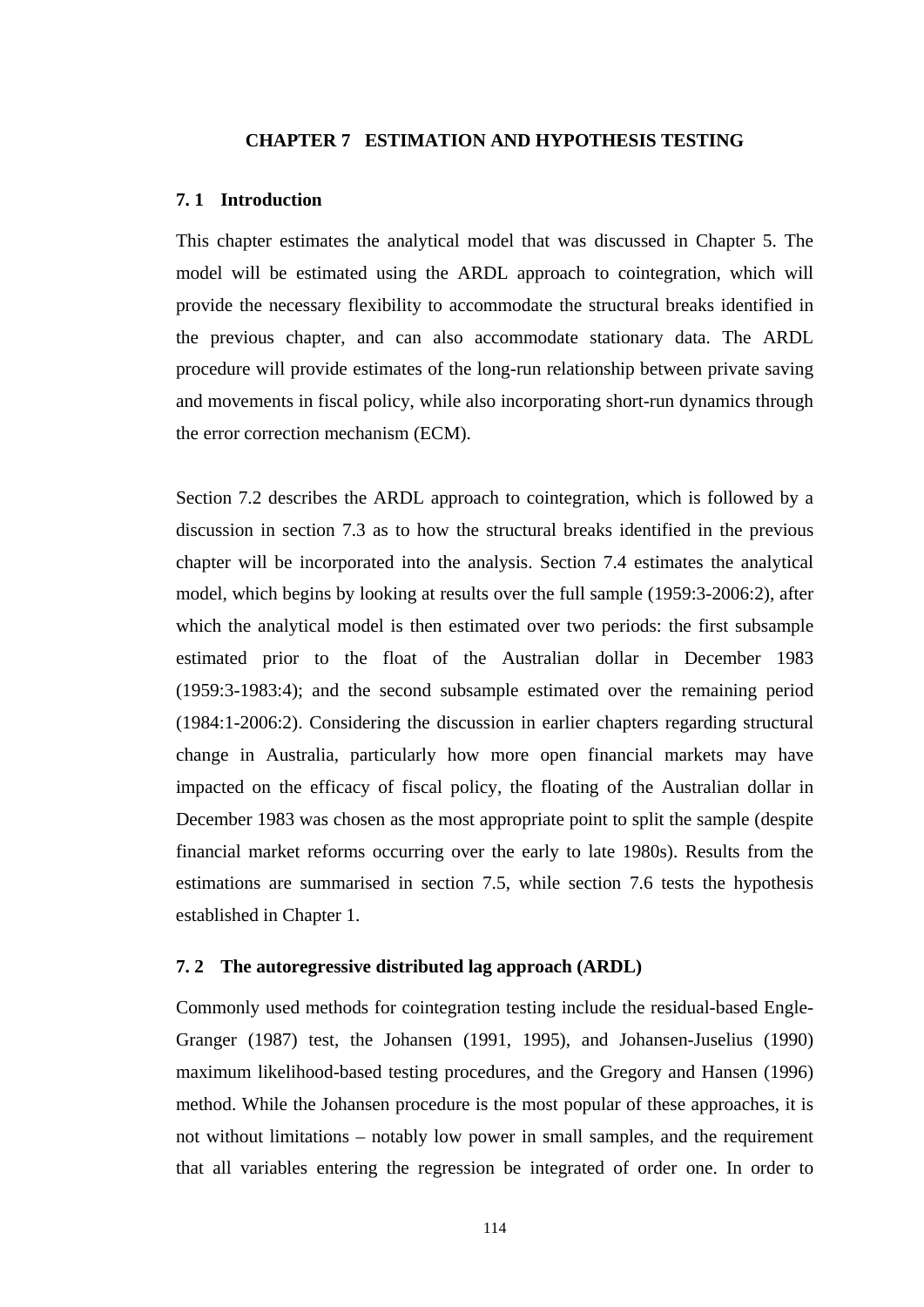estimate the analytical model presented in Chapter 5, the autoregressive distributed lag (ARDL) modelling approach (see Pesaran and Shin 1998; Pesaran et al 1996; and Pesaran et al 2001) will be employed.

The ARDL modelling procedure enables the estimation of both long- and short-run (error correction) coefficients within one equation – regardless of the order of integration of the variables being considered. This is particularly relevant here as the stationarity testing undertaken in the previous chapter indicated some ambiguity over a number of the data series.<sup>35</sup> The inclusion of the error correction mechanism in the single equation specification integrates the short-run dynamics with the long-run equilibrium relationship. Another advantage of this technique is the inclusion of lagged variables to capture the data generating process – which is undertaken through a general-to-specific framework.

The primary test statistic in the ARDL procedure for determining the existence of cointegration is the Wald or F-statistic in a generalised Dickey-Fuller regression. This F-statistic is used to test the significance of lagged levels of the variables in a conditional unrestricted equilibrium error correction model. The ARDL approach involves estimating the conditional error correction version of the ARDL model. The augmented ARDL  $(p, q_1, q_2, \ldots, q_k)$  is provided by the following equations (see Pesaran 1997, and Pesaran et al 2001):

$$
\theta(L, p) y_t = a_0 + \sum_{i=1}^k \eta_i(L, q_i) x_{it} + \lambda^* w_t + \varepsilon_t \qquad \forall t = 1, ..., n
$$

where

$$
\theta(L, p) = 1 - \theta_1 L - \theta_2 L^2 - \dots - \theta_p L^p
$$

and

 $\overline{a}$ 

<span id="page-127-0"></span><sup>35</sup> While tests unanimously indicated that private savings (*PS*) is a stationary time series, there was some ambiguity over the real interest rate (*R*) and inflation (*INF*).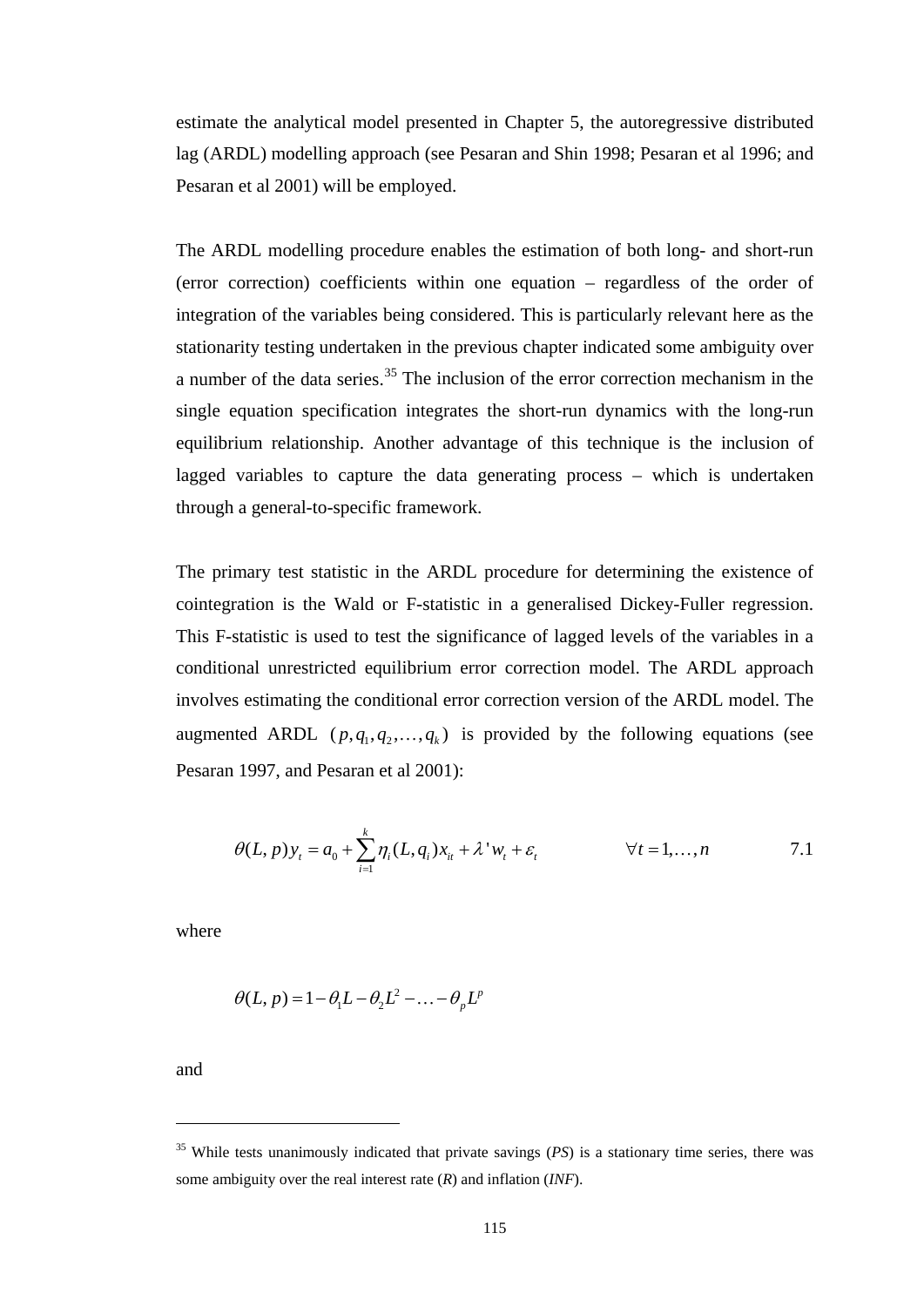$$
\eta_i(L, q_i) = \eta_{i0} + \eta_{i1}L + \eta_{i2}L^2 + \dots + \eta_{iq}L^{qi} \qquad \forall i = 1, 2, \dots, k
$$

Where  $y_t$  is the dependent variable,  $a_0$  is the constant term, L is the lag operator such that  $Ly_t = y_t - 1$ ,  $w_t$  is a  $s \times 1$  vector of deterministic variables which may include intercepts, time trends, or endogenous variables with fixed lags. The longrun elasticities of the variables in the ARDL model are estimated by:

$$
\phi_i = \frac{\hat{\eta}_i(1, \hat{q}_i)}{\theta(1, \hat{p})} = \frac{\hat{\eta}_{i0} + \hat{\eta}_{i1} + \dots + \hat{\eta}_{i\hat{q}}}{1 - \hat{\theta}_1 - \hat{\theta}_2 - \dots - \hat{\theta}_{\hat{p}}}
$$
\n
$$
\forall_i = 1, 2, \dots, k \qquad 7.2
$$

where  $\hat{p}$  and  $\hat{q}_i$ ,  $i = 1, 2, ..., k$  are the estimated values of  $\hat{p}$  and  $q_i$ ,  $i = 1, 2, ..., k$ . The long-run coefficients are given by:

$$
\pi = \frac{\hat{\lambda}(\hat{p}, \hat{q}_1, \hat{q}_2, \dots, \hat{q}_k)}{1 - \hat{\theta}_1 - \hat{\theta}_2 - \dots - \hat{\theta}_\hat{p}}
$$
\n7.3

where  $\hat{\lambda}(\hat{p}, \hat{q}_1, \hat{q}_2, \dots, \hat{q}_k)$  are the OLS estimates of  $\lambda$  in equation (7.1) for the selected ARDL model.

The ECM derived from the ARDL  $(\hat{p}, \hat{q}_1, \hat{q}_2, \dots, \hat{q}_k)$  is obtained by writing equation (7.1) in terms of lagged levels of the first differences of  $y_t, x_{1t}, x_{2t}, \ldots, x_{kt}$  and  $w_t$ :

$$
\Delta y_{t} = \Delta a_{0} - \theta(1, \hat{p}) ECM_{t-1} + \sum_{i=1}^{k} \eta_{i0} \Delta x_{it} + \lambda^{\dagger} \Delta w_{t} - \sum_{j=1}^{\hat{p}-1} \theta^{*} j \Delta y_{t-1} - \sum_{i=1}^{k} \sum_{j=1}^{\hat{q}_{i-1}} \eta_{i,j} \Delta_{i,t-j} + \varepsilon_{t}
$$
\n7.4

where ECM is the error correction model, which is defined as:

$$
ECM_{t} = y_{t} - \hat{a} - \sum \hat{\eta}_{i} x_{it} - \lambda^{t} w_{t}
$$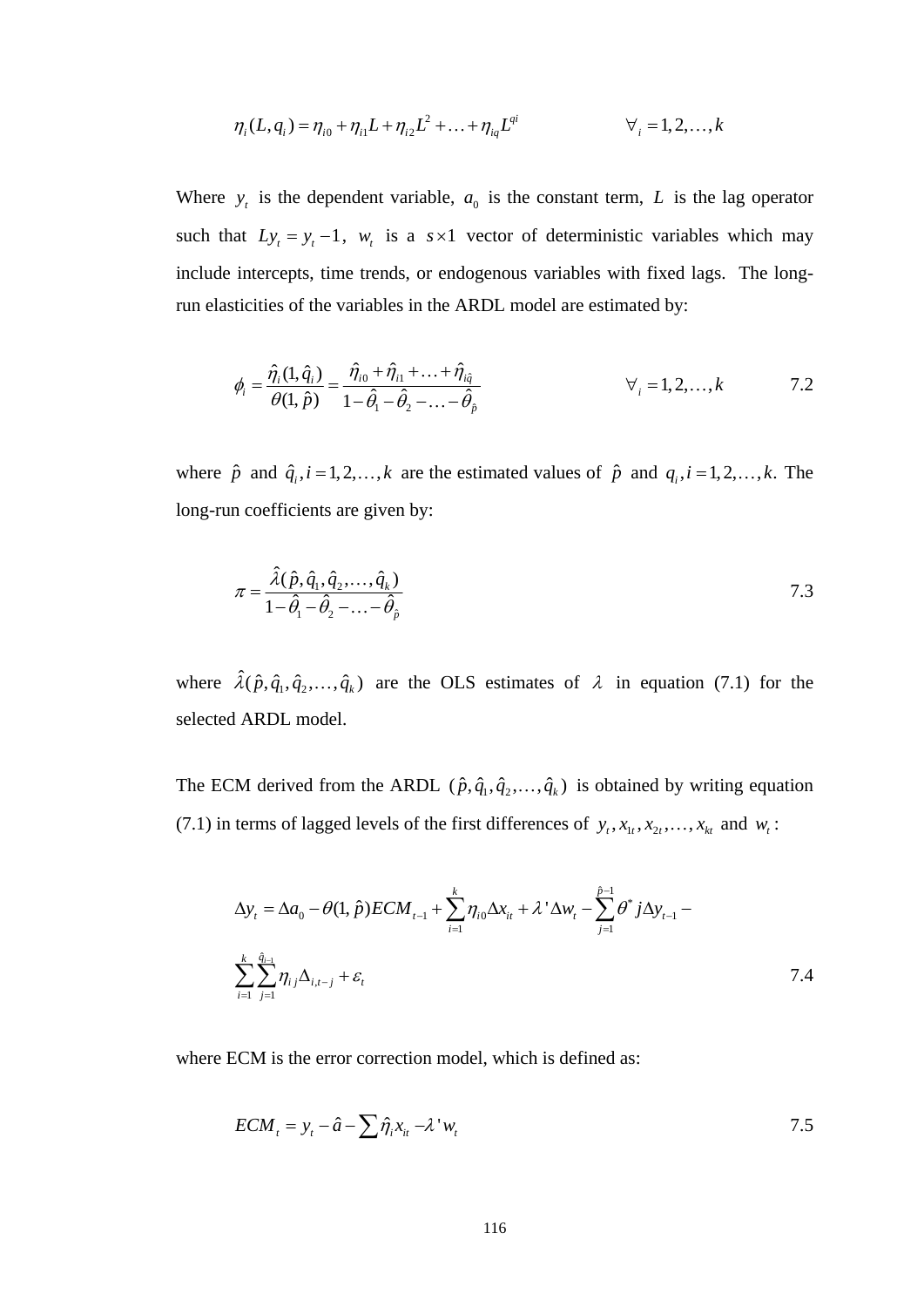where  $x_t$  is the  $k$ -dimensional forcing variables that are assumed to be not cointegrated among themselves, and  $\varepsilon$  is an vector of stochastic error terms, with zero mean and constant variance  $(0, \sigma^2)$ .

The inclusion of the error correction term with the cointegrating variables implies that changes in the dependent variable are a function of both the level of disequilibrium in the cointegrating relationship and the changes in other explanatory variables. This is consistent with the Granger Representation Theorem, which establishes that any cointegrated series has an equivalent error correction representation.

Following Pesaran (et al: 2001) the ARDL technique involves two steps for estimating the cointegrating relationship. Under the first step, the existence of a longrun cointegrating relationship is tested. If a long-run cointegrating relationship is found, the second step involves estimating both the long- and short-run coefficients. For the model of private saving considered in Chapter 5, an intercept and trend will be added to this model – particularly as all stationarity tests considered in the previous chapter indicated that the dependent variable (*PS*) is stationary – and a visual inspection of the ratio of private saving to GDP indicates a considerable downward trend in the data series. Therefore, the ARDL model is a general ECM with unrestricted intercept and trend:

$$
\Delta y_t = a_0 + a_1 t + \pi_{yy} y_{t-1} + \pi_{yx} x_{t-1} + \sum_{i=1}^{p-1} \Psi_i' \Delta z_{t-i} + w' \Delta x_t + \varepsilon_t
$$

where  $a_0 \neq 0$  and  $a_1 \neq 0$ . As noted above, the first step of the ARDL procedure involves testing for a cointegrating relationship. This step tests for the absence of any level relation between  $y_t$  and  $x_t$  via the exclusion of the lagged level variables  $y_{t-1}$ and  $x_{t-1}$  in equation (7.6). Persaran (et al: 2001) define the F-statistic tests for the null hypotheses as  $H_0^{\pi_{yy}}$ :  $\pi_{yy}$  = 0,  $H_0^{\pi_{yx}}$ :  $\pi_{yx}$  = 0' and the alternative hypotheses as  $H_1^{\pi_{yy}}$ :  $\pi_{yy} \neq 0$ ,  $H_1^{\pi_{yx}}$ :  $\pi_{yx} \neq 0'$ . The joint null hypothesis for (7.6) is given by: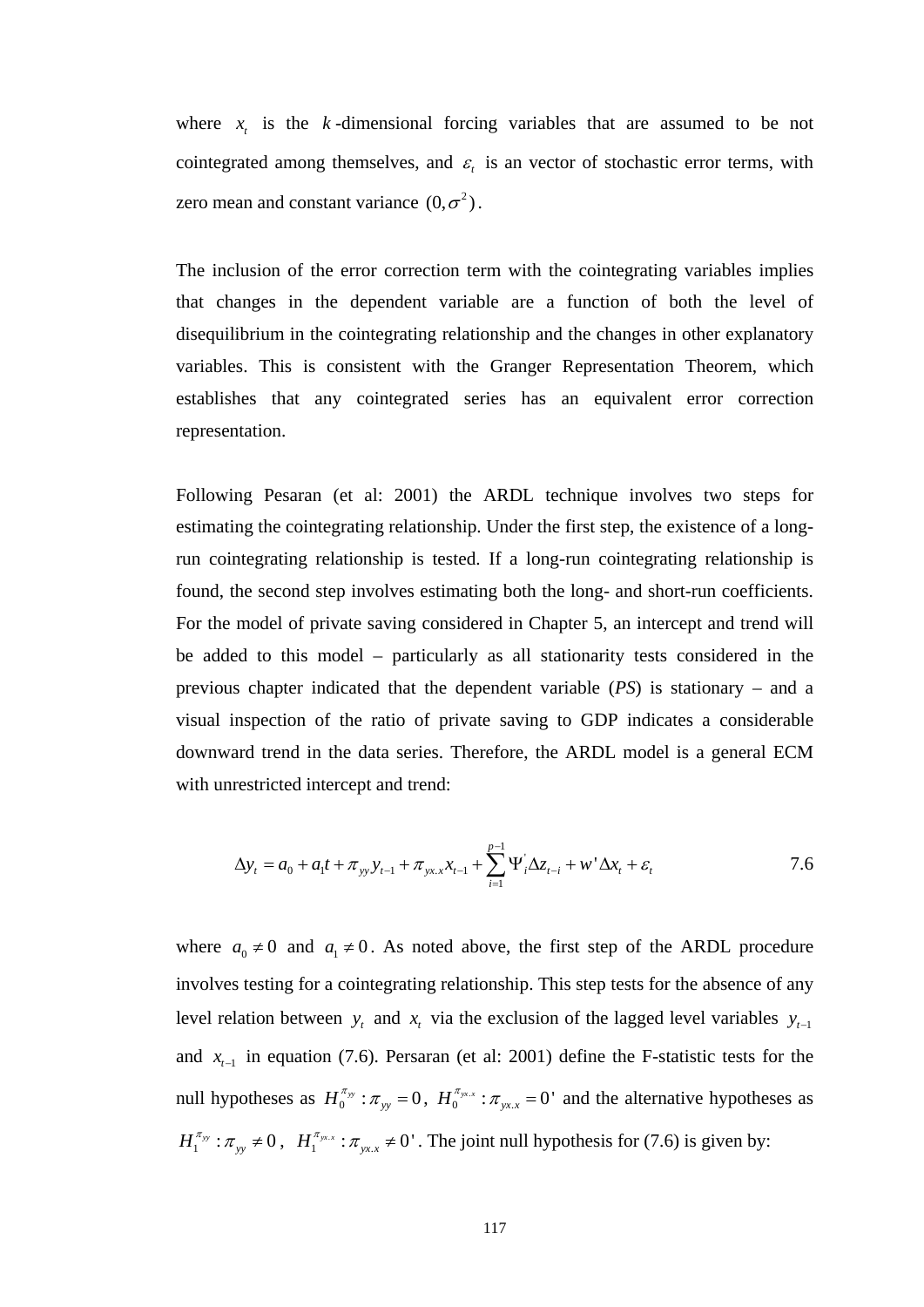$$
H_0 = H_0^{\pi_{yy}} \cap H_0^{\pi_{yx}} \tag{7.7}
$$

and the alternative hypothesis is correspondingly stated as:

$$
H_1 = H_1^{\pi_{yy}} \cup H_1^{\pi_{yx.x}} \tag{7.8}
$$

The asymptotic distribution of the F-statistics are non-standard under the null hypothesis of no cointegrating relationship between the variables, regardless of the order of integration of the variables being considered. The calculated F-statistic is compared with the critical values provided in Pesaran (et al: 2001). The null hypothesis of no cointegration is rejected if the calculated F-statistic is greater than the upper bound critical value. If the calculated F-statistic falls below the lower bound, then the null hypothesis of no cointegration cannot be rejected. The result is inconclusive if the calculated F-statistic lies between the upper and lower bound critical values. In this situation, cointegration may be established by applying the ECM version of the ARDL model (see Kremers et al: 1992, and Bahmani-Oskooee and Nasir: 2004).<sup>[36](#page-130-0)</sup>

# **7. 3 Structural breaks**

 $\overline{a}$ 

Similar to the conventional unit root tests considered in the previous chapter (the Dickey-Fuller and Augmented Dickey-Fuller test), most popular tests for cointegration assume that the cointegrating vector remains constant over the sample period. Structural changes arising from changes in institutional arrangements, policy shifts and external (exogenous) shocks, for example, are likely to mean that over a long time series the assumption that any underlying cointegrating vector is constant will in most cases be violated.

Considering situations where the cointegrating vector is not constant over time, Gregory and Hansen (1996) found that the power of standard tests for cointegration is very low in the presence of structural breaks, and subsequently introduced a

<span id="page-130-0"></span><sup>&</sup>lt;sup>36</sup> Kremers (et al: 1992) noted that a relatively efficient method of establishing cointegration is to test the significance of the lagged error correction coefficient.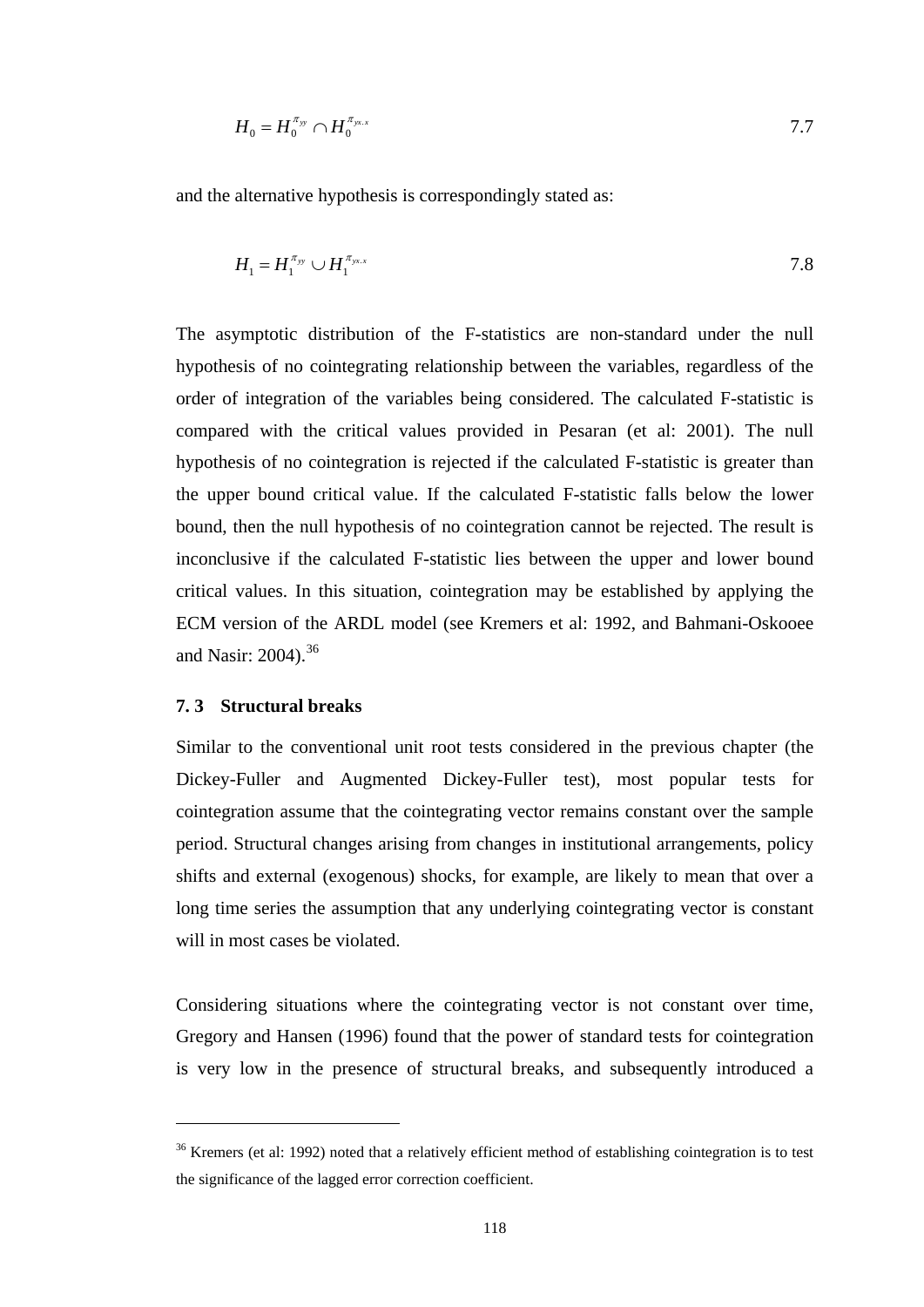procedure that alleviates this problem. Their method provided a suggested point for an unknown structural break and gives cointegration test statistics that take the structural break into account. However, the Gregory and Hansen (1996) method takes into account only one structural break and assumes that all data series are integrated of order one. More recently Hatemi-J (2008) has extended Gregory and Hansesn's (1996) methodology to include two endogenous structural breaks, however this model still operates under the assumption that all variables are integrated of order one.<sup>[37](#page-131-0)</sup>

Results from the stationarity tests in Chapter 6 confirmed a number of significant structural breaks in the Australian economy over the past several decades. Based upon those results, and as the literature has not yet provided a test for cointegration with multiple structural breaks, a number of structural breaks may be accounted for by the inclusion of break-point dummy variables in the ARDL model. Chapter 6 indicated the existence of the following structural breaks in the time series being considered here:

 $B1969:1 = 1960s$  resources boom:

 $B1973:3 =$  expansion of social welfare programmes (Whitlam Government); oil price shocks and inflation<sup>[38](#page-131-1)</sup>:

B1984:1 = floating of the Australian dollar<sup>39</sup>, including broader financial market liberalisation; and

 $B1990:1 =$  onset of recession in the early 1990s.

# **7. 4 Cointegration and error correction modelling**

 $\overline{a}$ 

This section applies the ARDL procedure to the analytical framework considered in Chapter 5. After testing for the presence of cointegration, both the long- and shortrun parameter values will be estimated. Ideally, the cointegration and error correction

<span id="page-131-0"></span> $37$  Additional literature regarding cointegration tests with multiple structural breaks has been scant.

<span id="page-131-1"></span><sup>&</sup>lt;sup>38</sup> While two breaks may have been included for each of these effects, the close proximity of both breaks would mean that the inclusion of separate dummy variables for each could increase the likelihood of serial correlation in the regression estimates.

<span id="page-131-2"></span> $39$  The floating of the Australian dollar is considered to be the most significant of the broader financial market reforms undertaken over the decade from the late 1970s though to the late 1980s.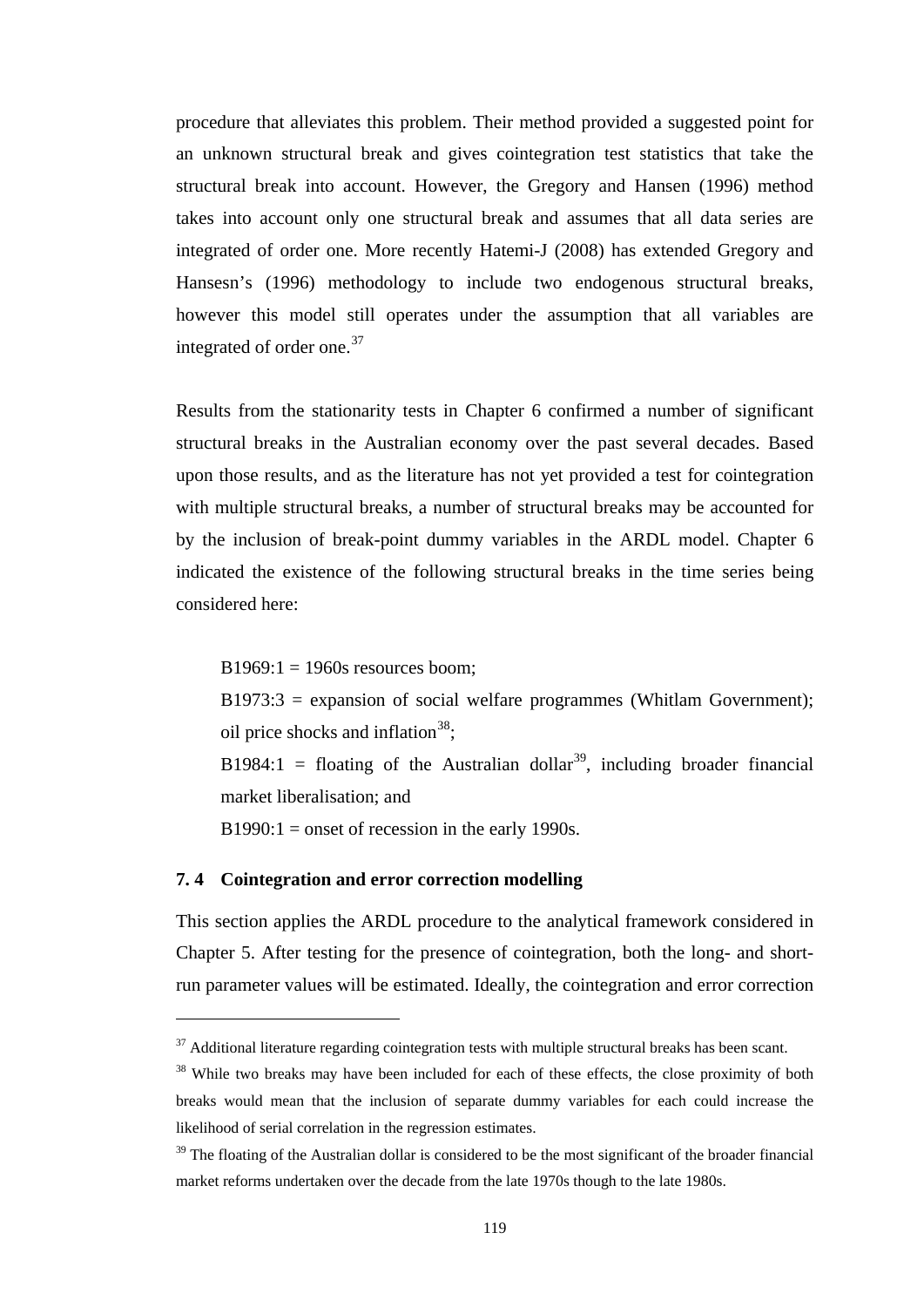modelling should be undertaken with the data as logarithms. However, a number of the time series contain negative values.[40](#page-132-0) Consequently the data considered here are taken as ratios to GDP.

The estimations below will first consider the entire sample (1959:3-2006:2), and will then split the sample into two periods – the first sample ending in 1983:4, and the second sample beginning in 1984:1. This will attempt to account for the effect of financial market liberalisation, of which the most significant reform was the floating of the Australian dollar in December 1983. Since the floating of the Australian dollar and associated financial market reforms, foreign capital inflows into Australia have increased markedly, and there has been a commensurate increase in financial market innovation. These reforms are generally regarded as having increased the integration of the Australian economy into the global financial system (Lowe: 1994).

# 7.4.1 Private saving offsets – full sample (1959:3-2006:2)

Reconsidering the discussion in Chapter 5, the analytical model considers the relationship between private and public sector saving, and other explanatory variables such as changes in household income. The model can also be considered as a broad indicator of the impact of fiscal policy on short- and long-run aggregate demand:

$$
S_t^{priv} = \alpha_0 + \beta_0 S_t^{pub} + \phi_0 Z_t + e_t
$$

where  $S_t^{priv}$  and  $S_t^{pub}$  denotes the ratio of net household plus net corporate saving (which gives total net private saving) to GDP, and the ratio of net general (Commonwealth, local and state) government saving to GDP, and  $Z<sub>t</sub>$  is a vector of control variables – consisting of the following series:

$$
Z_t = \{Y_t, AS_t, U_t, R_t, INF_t, TOT_t, FLIB_t, H_t, EQ_t\}
$$
\n
$$
\tag{7.10}
$$

 $\overline{a}$ 

<span id="page-132-0"></span><sup>40</sup> Series containing negative values include government savings (*GS*), the real interest rate (*R*) and inflation (*INF*).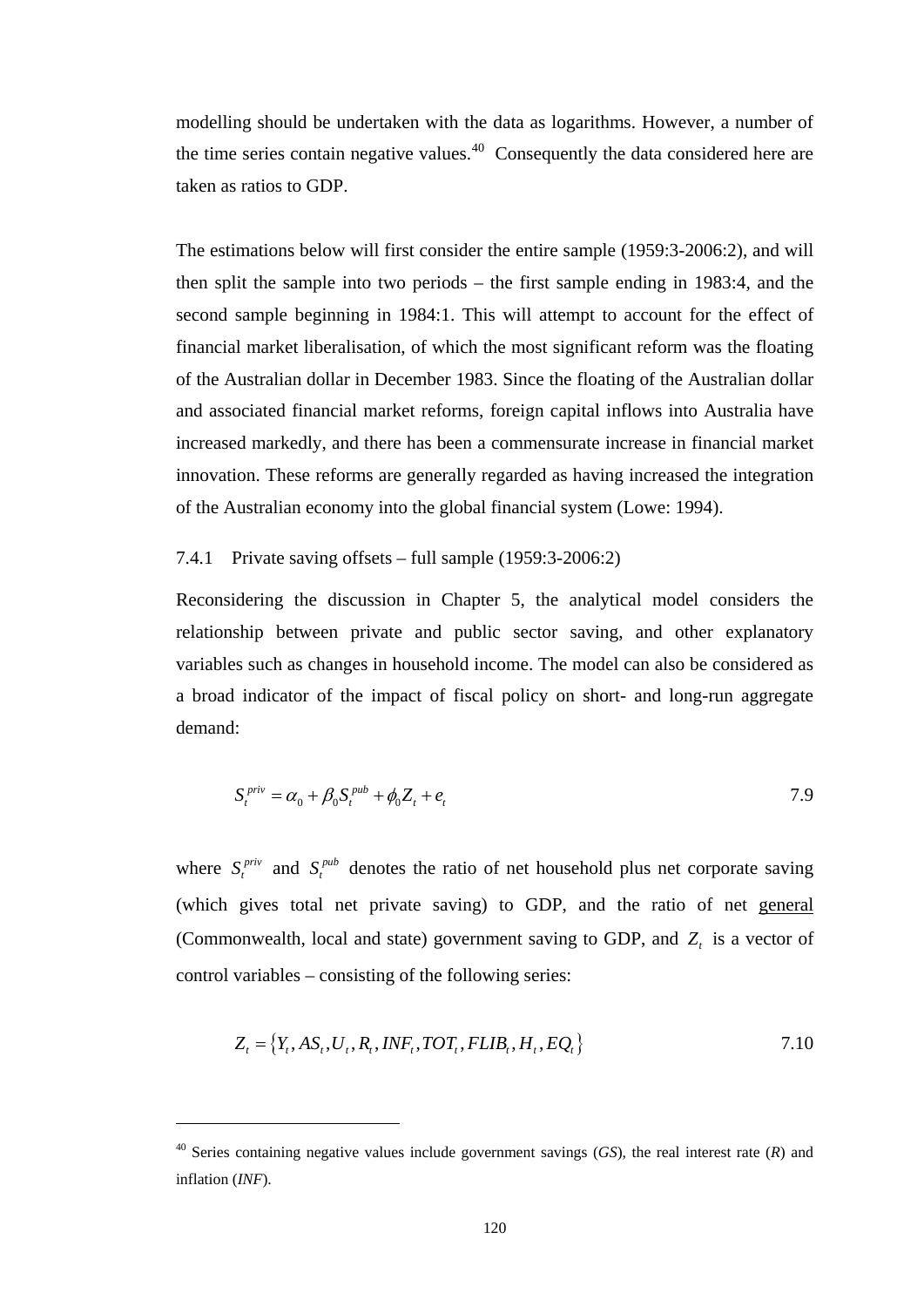Where:

 $Y_t$  = Household gross disposable income;

 $AS<sub>t</sub>$  = Social assistance benefits to household gross disposable income;

 $U_t$  = Unemployment rate;

 $R<sub>i</sub>$  = Real interest rate;

 $INF_t = Inflation rate;$ 

 $TOT<sub>t</sub>$  = Terms of trade;

 $FLIB<sub>t</sub>$  = Net foreign liabilities (proxy for financial openness);

 $H_t$  = Australian house price index (proxy for wealth); and

 $EQ<sub>t</sub>$  = Australian share price index (proxy for wealth).

Before proceeding with the ARDL estimations, it is important to note that while the ARDL procedure is well-equipped to deal with stationary and non-stationary data, the combination of a stationary left-hand side variable (*PS*) in equation (7.9) with non-stationary variables on the right-hand side of the equation could produce a model that is unbalanced. For (7.9) to be a reliable model, the non-stationary variables should cointegrate to form a stationary relationship. The Johansen cointegration test was applied to the variables on the right-hand side of (7.9). The trace and maximum eigenvalue tests indicated that the combination of these variables do in fact form a single cointegrating vector.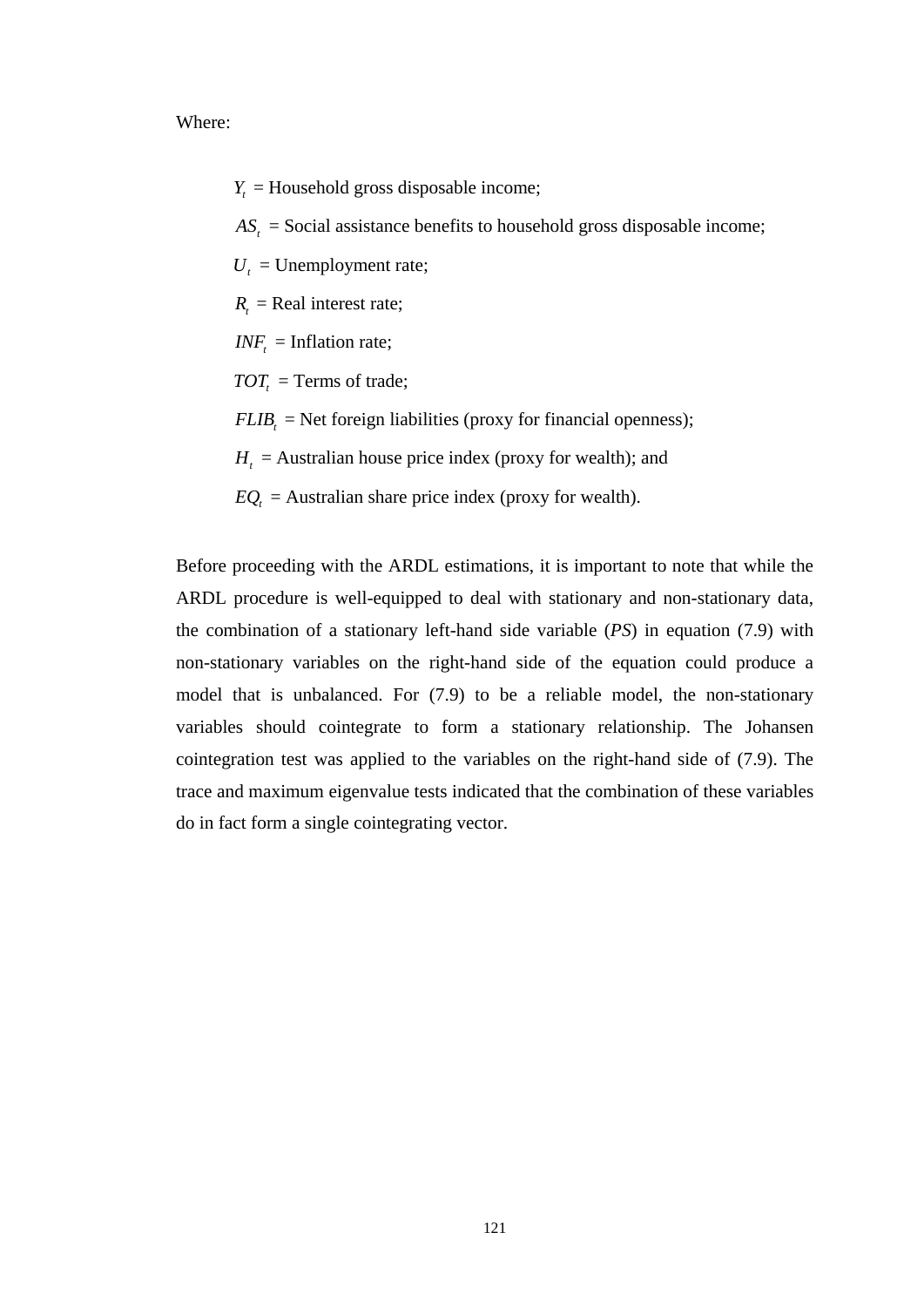The ARDL specification for equation (7.9) is as follows:

$$
\Delta PS_{t} = \alpha_{0} + \alpha_{1}t + \sum_{i=1}^{p} \delta_{i}\Delta PS_{t-i} + \sum_{i=1}^{p} \beta_{i}\Delta GS_{t-i} + \sum_{i=1}^{p} \phi_{i}\Delta Y_{t-i} + \sum_{i=1}^{p} \phi_{i}\Delta AS_{t-i} + \sum_{i=1}^{p} \gamma_{i}\Delta U_{t-i} + \sum_{i=1}^{p} \tau_{i}\Delta R_{t-i} + \sum_{i=1}^{p} \nu_{i}\Delta INF_{t-i} + \sum_{i=1}^{p} \rho_{i}\Delta TOT_{t-i} + \sum_{i=1}^{p} \psi_{i}\Delta FLIB_{t-i} + \sum_{i=1}^{p} \xi_{i}\Delta H_{t-i} + \sum_{i=1}^{p} \omega_{i}\Delta EQ_{t-i} + \lambda_{1} PS_{t-1} + \lambda_{2} GS_{t-1} + \lambda_{3} Y_{t-1} + \lambda_{4} AS_{t-1} + \lambda_{5} U_{t-1} + \lambda_{6} R_{t-1} + \lambda_{7} INF_{t-1} + \lambda_{8} TOT_{t-1} + \lambda_{9} FLIB_{t-1} + \lambda_{10} H_{t-1} + \lambda_{11} EQ_{t-1} + u_{t}
$$
7.11

where  $S_t^{priv}$  and  $S_t^{pub}$  have been shortened to *PS* and *GS* respectively. In the ARDL specification above, the summation signs represent the short-run error correction dynamics, while the second section of the equation, denoted by  $\lambda_i$ , represents the long-run relationship. The null hypothesis of no cointegration in equation (7.11) is given by:

$$
H_0: \lambda_1 = \lambda_2 = \lambda_3 = \lambda_4 = \lambda_5 = \lambda_6 = \lambda_7 = \lambda_8 = \lambda_9 = \lambda_{10} = \lambda_{11} = 0
$$

or equivalently as:

$$
F_{PS}(PS|GS,Y,AS,U,R,NF,TOT,FLIB,H,EQ)
$$

The corresponding alternative hypothesis is:

$$
\lambda_1 \neq 0, \lambda_2 \neq 0, \lambda_3 \neq 0, \lambda_4 \neq 0, \lambda_5 \neq 0, \lambda_6 \neq 0, \lambda_7 \neq 0, \lambda_8 \neq 0, \lambda_9 \neq 0, \lambda_{10} \neq 0, \lambda_{11} \neq 0
$$

As noted earlier, the relevant test statistic here is the F-statistic for the joint significance of the coefficients, and as we are dealing with quarterly data, a maximum of four lags is included.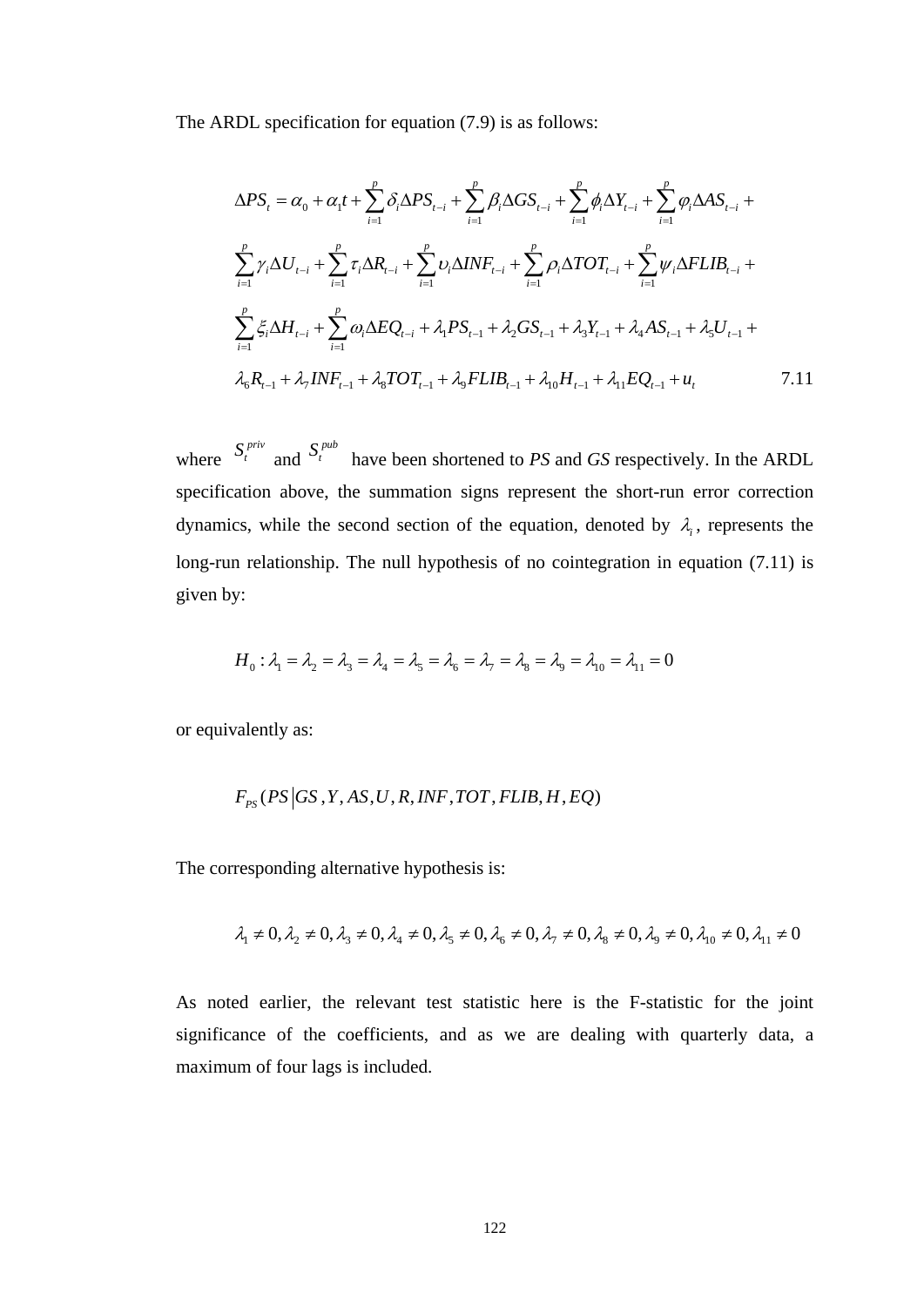| Dep. Var.                                               | <b>F-statistic</b> | <b>Probability</b> | <b>Conclusion</b> |
|---------------------------------------------------------|--------------------|--------------------|-------------------|
| $F_{PS}$ (PS GS, Y, AS, U, INF, R, TOT, FLIB, H, EQ)    | 3.4906*            | 0.000              | Cointegration     |
| $F_{GS}$ (GS  PS, Y, AS, U, INF, R, TOT, FLIB, H, EQ)   | 2.4126             | 0.009              | Inconclusive      |
| $F_Y(Y PS, GS, AS, U, INF, R, TOT, FLIB, H, EQ)$        | 2.2677             | 0.015              | No cointegration  |
| $F_{AS}$ (AS  PS, GS, Y, U, INF, R, TOT, FLIB, H, EQ)   | 2.4465             | 0.008              | Inconclusive      |
| $F_{II}$ (U  PS, GS, Y, AS, INF, R, TOT, FLIB, H, EQ)   | 3.0196             | 0.001              | Inconclusive      |
| $F_R$ (R   PS , GS, Y, AS, U, INF, TOT, FLIB, H, EQ)    | 2.1676             | 0.020              | No cointegration  |
| $F_{INF}$ (INF   PS, GS, Y, AS, U, R, TOT, FLIB, H, EQ) | 2.0838             | 0.026              | No cointegration  |
| $F_{TOT}$ (TOT PS, GS, Y, AS, U, INF, R, FLIB, H, EQ)   | 3.5018*            | 0.000              | Cointegration     |
| $F_{FLIR}(FLIB   PS, GS, Y, AS, U, INF, R, TOT, H, EQ)$ | 1.7875             | 0.063              | No cointegration  |
| $F_H$ (H  PS, GS, Y, AS, U, INF, R, TOT, FLIB, EQ)      | 3.1870             | 0.001              | Inconclusive      |
| $F_{EO}$ (EQ PS, GS, Y, AS, U, INF, R, TOT, FLIB, H)    | 1.8996             | 0.045              | No cointegration  |

Table 7.1 Results from bounds test on equation  $(7.11)$  – 1959:3 to 2006:2

Asymptotic critical value bounds are obtained from Table CI(iii), Case V: unrestricted intercept and unrestricted trends for *k*=10 (Persaran et al: 2001). Lower bound  $I(0)=2.33$  and Upper bound  $I(1)=3.46$  at the 5% significance level. \* Denotes significance at the 5% level. \*\* Denotes significance at the 1% level.

Where private saving is the dependent variable, the calculated F-statistic of 3.4906 is greater than the upper bound critical value at the 5 per cent level, which rejects the null hypothesis of no cointegration – implying a long-run level relationship between the variables (Table 7.1). Considering the possibility of reverse causation, where government saving is the long-run dependent variable, the calculated F-statistic of 2.4126 falls into the inconclusive region. Consequently, reverse causation cannot be ruled-out.<sup>41</sup> Where the cointegration tests are undertaken with different dependent variables, the results also suggest a long-run relationship between the variables, and that *Y*, *R*, *INF*, *FLIB*, and *EQ* act as the long-run forcing variables for private saving. While results in Table 7.1 show inconclusive results for social assistance payments (*AS*), unemployment (*U*), and house prices (*H*), the subsequent estimations of the short- and long-run parameters may yield further information on the significance of these variables.

 $\overline{a}$ 

<span id="page-135-0"></span> $41$ <sup>41</sup> The possibility of reverse causality will be considered in greater detail in section 7.4.2.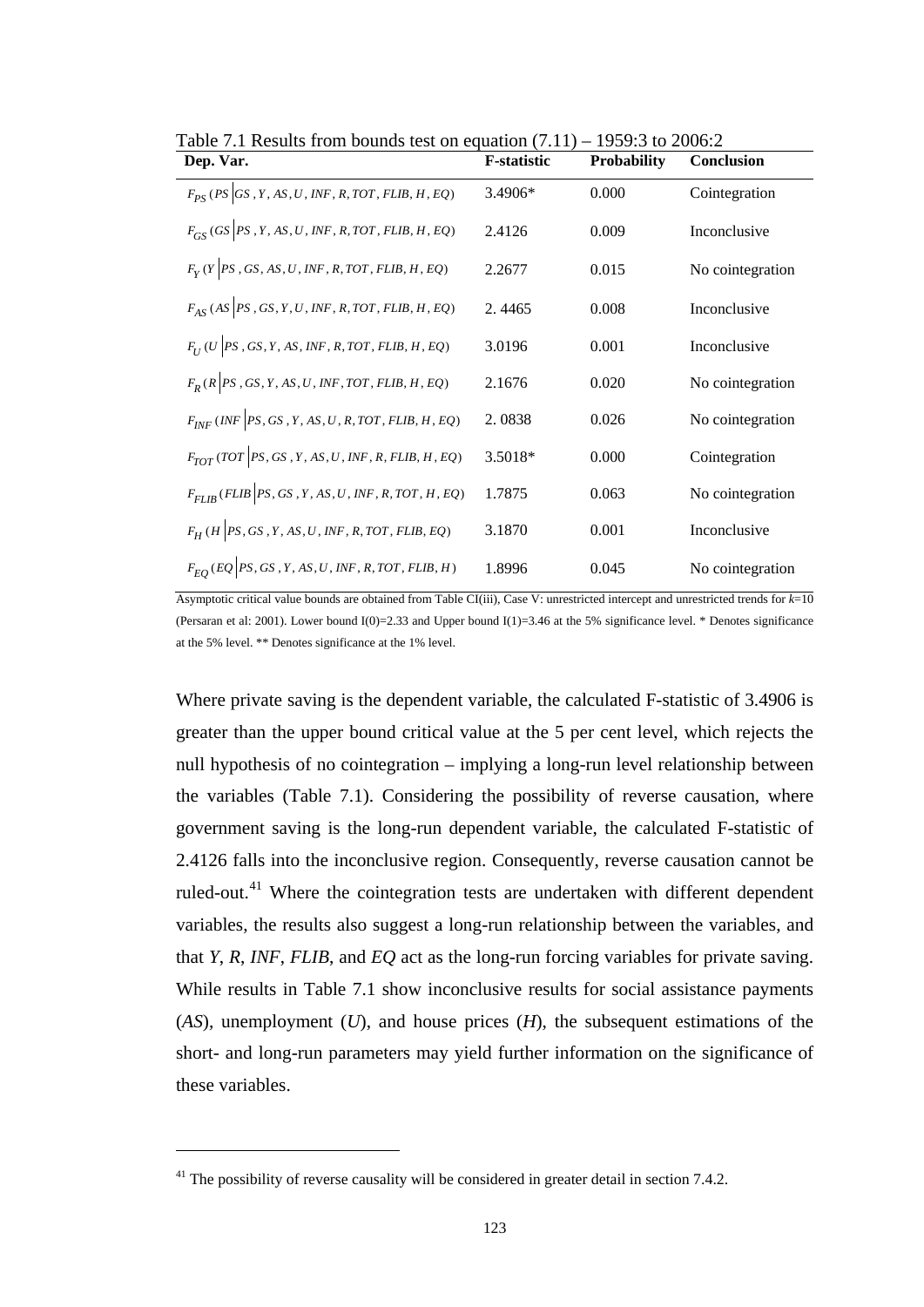| ARDL (1,0,1,2,0,0,0,0,0,0,0) selected lags based on Schwartz Bayesian Criterion |                    |                       |                |             |
|---------------------------------------------------------------------------------|--------------------|-----------------------|----------------|-------------|
| <b>Variable</b>                                                                 | <b>Coefficient</b> | <b>Standard Error</b> | <b>T-Ratio</b> | Probability |
| Constant                                                                        | $-0.2564$          | 0.1157                | $-2.2152*$     | 0.028       |
| <b>Trend</b>                                                                    | 0.0003             | 0.0003                | 0.9729         | 0.332       |
| GS                                                                              | $-0.4438$          | 0.1178                | $-3.7673**$    | 0.000       |
| Y                                                                               | 0.4241             | 0.1409                | 3.0100*        | 0.003       |
| $\boldsymbol{U}$                                                                | 0.1571             | 0.2082                | 0.7542         | 0.452       |
| $\boldsymbol{R}$                                                                | 0.0301             | 0.0729                | 0.4128         | 0.680       |
| <b>INF</b>                                                                      | $-0.1460$          | 0.1094                | $-1.3340$      | 0.184       |
| AS                                                                              | $-0.4579$          | 0.2145                | $-2.1342*$     | 0.034       |
| $TOT$                                                                           | 0.0008             | 0.0002                | 3.9830**       | 0.000       |
| <b>FLIB</b>                                                                     | $-0.0364$          | 0.0155                | $-2.3410*$     | 0.020       |
| $H_{\rm}$                                                                       | $-0.0066$          | 0.0127                | $-0.5153$      | 0.607       |
| EQ                                                                              | 0.0179             | 0.0106                | 1.6806         | 0.095       |
| B1969                                                                           | 0.0029             | 0.0062                | 0.4685         | 0.640       |
| <i>B1973</i>                                                                    | $-0.0161$          | 0.0106                | $-1.5082$      | 0.133       |
| <i>B1984</i>                                                                    | $-0.0035$          | 0.0066                | $-0.5388$      | 0.591       |
| <b>B1990</b>                                                                    | $-0.0151$          | 0.0078                | $-1.9209$      | 0.056       |
|                                                                                 |                    |                       |                |             |

Table 7.2 Estimated long-run coefficients for equation (7.11)

\* Denotes significance at the 5% level. \*\* Denotes significance at the 1% level.

 $\overline{a}$ 

The estimated long-run coefficient estimates are provided in Table  $7.2^{42}$  With the exception of the unemployment rate (*U*), all variables have the expected sign, although the wealth variables will be discussed in greater detail below. For the level of government saving (*GS*), the results suggest that over the long run, changes in general government saving are offset by changes in private savings by almost half (-0.44). This implies that the behavioural response of households and corporations is not fully Ricardian, and that fiscal policy has a (partial) flow through to the real economy – potentially impacting output, real interest rates, the exchange rate, and subsequently the current account. The value of this coefficient is similar to the results of Comley (et al: 2002), who estimated a long-run private savings offset coefficient for Australia of -0.5. However, it is important to note here that Comley's estimated

<span id="page-136-0"></span> $42$  The appropriate lag length was chosen according to the Schwartz Bayesian Criterion, which Pesaran and Smith (1998) have noted as being more preferable than other model selection criteria.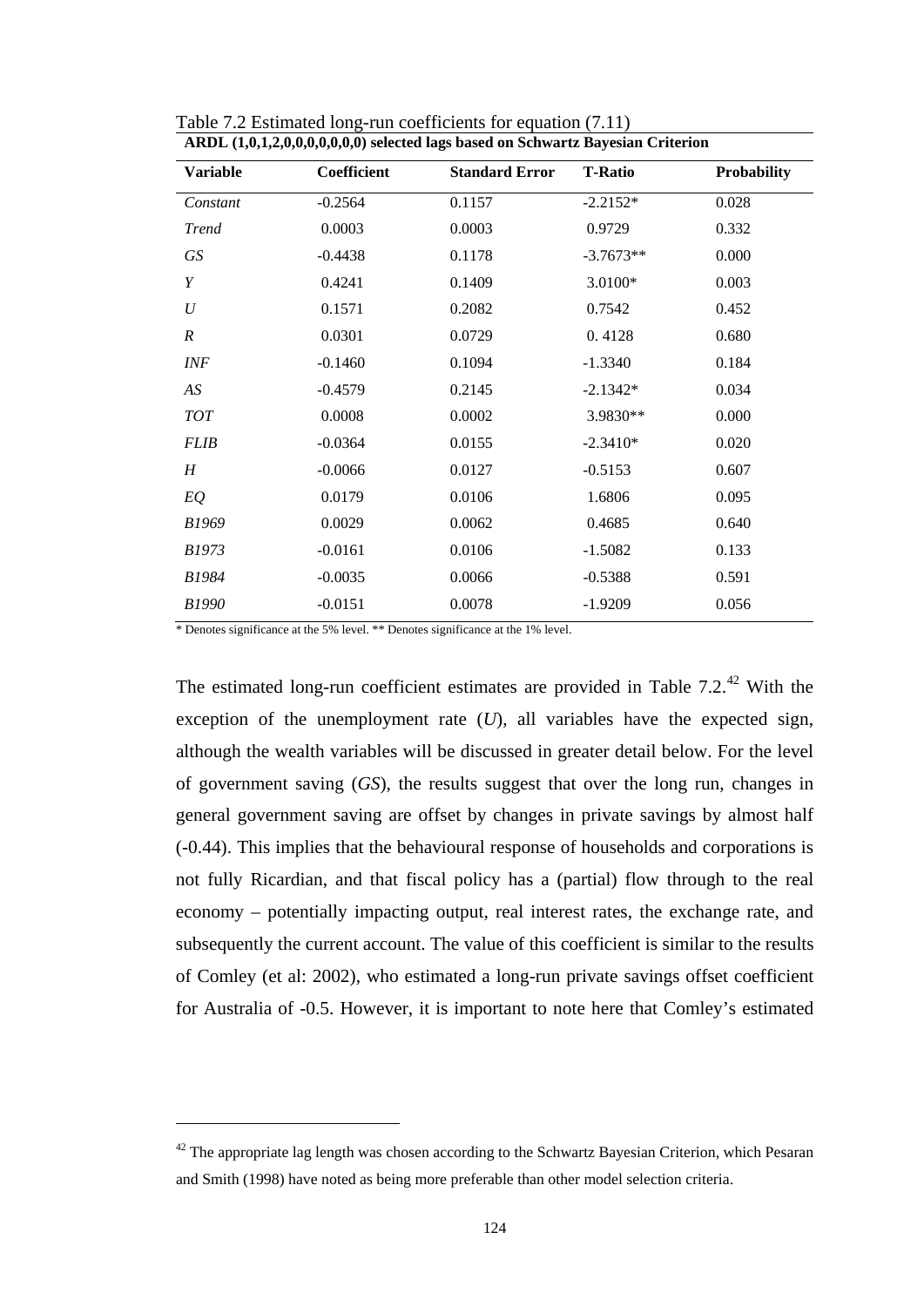long-run coefficient was not statistically significant, possibly due to having a much smaller sample (1981:1-2002:2).<sup>[43](#page-137-0)</sup>

The estimated Australian private savings offset of -0.44 is however lower than some estimates derived through international panel studies. Considering private saving across a panel of 21 OECD countries, de Mello (et al: 2004) estimated a long-run private savings offset coefficient of around -0.75; implying that changes in the fiscal stance are almost fully offset by corresponding changes in private saving. Following an analytical model similar to that used here, and to that employed by de Mello (et al: 2004), Cotis (et al: 2006) estimated a long-run private savings offset of around two thirds for a panel of 16 OECD countries. Isolating impacts on the United States, Cotis (et al: 2006) estimated a positive long-run private savings coefficient – implying that US households behave in a non-Ricardian manner.<sup>[44](#page-137-1)</sup>

For the remaining variables in Table 7.2, the results indicate that for a one per cent rise in household gross disposable income (*Y*), the ratio of private saving to GDP increases by 0.42 per cent. This also implies a marginal propensity to consume of approximately 0.6 – which is consistent with National Account data that indicates a consumption share of GDP in Australia of 60 per cent. Rising levels of social assistance payments to households (*AS*) are estimated to have a negative impact on private saving over the long-run, with the ratio of private saving to GDP declining by around 0.46 per cent for each one per cent increase in social assistance payments to households. Australia's terms of trade (*TOT*) is estimated to have a small, although statistically significant, positive impact on private savings over the long run. As expected, financial liberalisation has a negative impact on private saving over the long run. For the unemployment rate (*U*), the real interest rate (*R*), and inflation (*INF*), the results in Table 7.2 indicate that these variables do not have a statistically significant long-run impact on the level of private saving in Australia.

 $\overline{a}$ 

<span id="page-137-0"></span><sup>&</sup>lt;sup>43</sup> This study also did not consider the implications of structural change.

<span id="page-137-1"></span><sup>&</sup>lt;sup>44</sup> As noted in Chapter 5, changes in public savings result from both taxation and expenditure. While permanent expenditures will generate an increase in private saving through the intertemporal budget constraint, temporary expenditure shocks can generate positive private saving offsets (particularly when households see public and private consumption as complements; for example, rebates and copayments).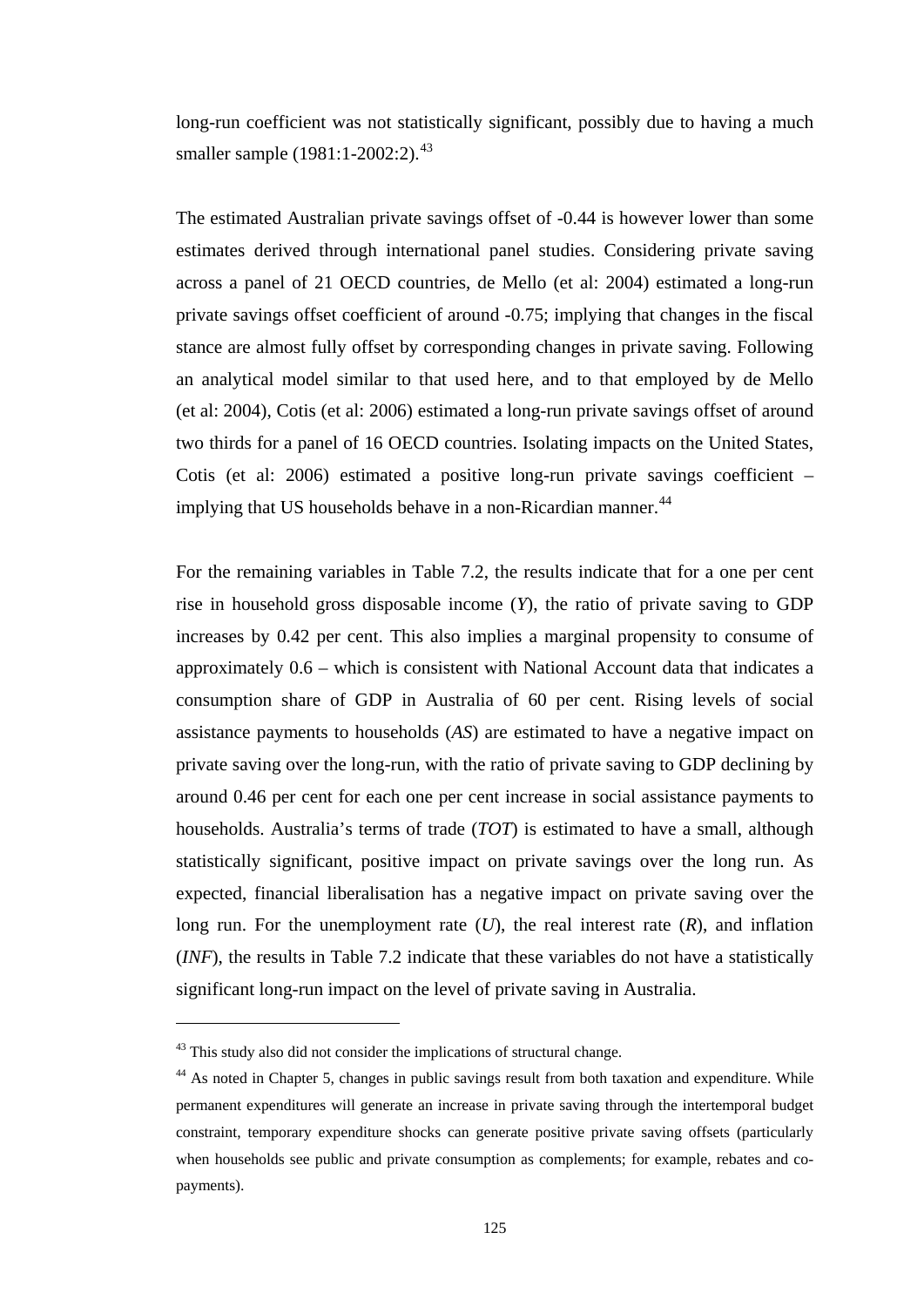Both of the wealth variables present some interesting results. As noted in Chapter 4, changes in the prices of household assets (and the returns derived from these) will affect household consumption and saving. Additionally, as the dependent variable is private saving (which includes corporate saving), changes in wealth will also affect business borrowing and investment decisions. Results here indicate that wealth from housing does not exert a statistically significant impact on private saving over the long run, although it is of the expected sign. Given that most Australian's hold wealth through the family home, this is somewhat surprising. Equity prices appear to have had a statistically significant (albeit at the 10 per cent level) impact on private saving over the long run. The positive sign of this coefficient is curious, and suggests that for a one per cent rise in equity prices, the ratio of private saving to GDP rises by around 0.02 per cent. This positive response may be somewhat indicative of the broad shift toward equity investment, particularly the indirect investment occurring through households' accumulation of assets in superannuation. Considering the United States, Cotis (et al: 2006) found both coefficients on housing and equity prices to be negative, and statistically significant at the one per cent level over both the short and long run.

Of the dummy variables included in the estimation, only the structural break coinciding with the early 1990s recession (*B1990*) is estimated to have had a statistically significant (at the 10 per cent level) long-run impact on the private savings ratio. For the other break-point dummy variables coinciding with the 1969 resources boom (*B1969*), oil price shocks and the expansion of social welfare programmes in the 1970s (*B1973*), and the floating of the Australian dollar and subsequent period of financial deregulation (*B1984*), the results indicate that these structural breaks have not had a statistically significant impact on the long-run level of private saving in Australia.

The short-run error correction estimates are presented in Table 7.3. In the short run, the error correction equation indicates a private saving offset of one quarter (-0.25) to changes in government saving. The error correction term,  $ecm(-1)$ , is of the correct sign and statistically significant – indicating that deviations from the long-run rate of private saving are corrected by over 50 per cent in the next period, which is a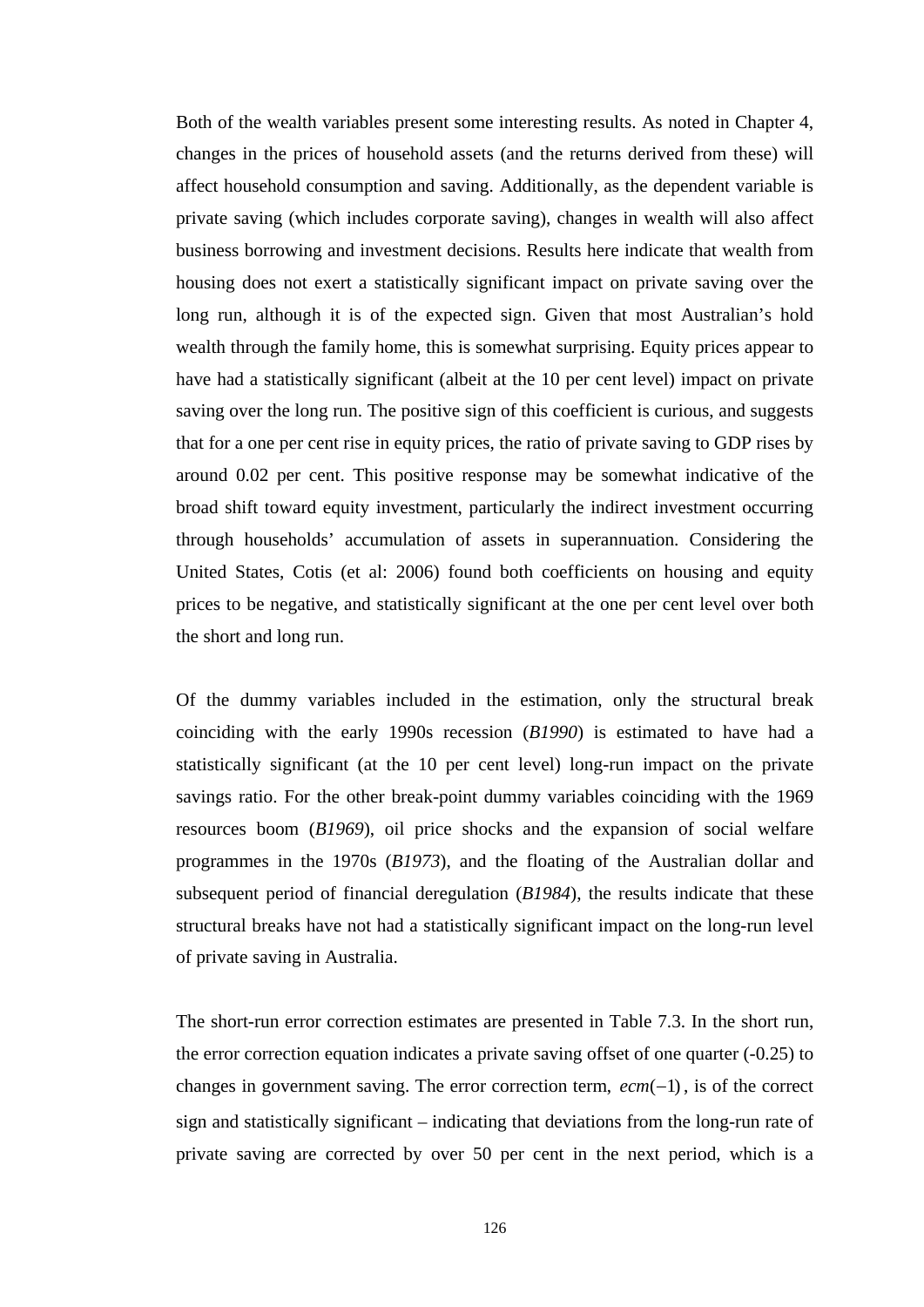relatively fast pace of adjustment back to equilibrium.<sup>45</sup> While the unemployment rate (*U*) was statistically insignificant in the long-run relationship, the estimated coefficient here is of the correct sign, and significant at the 10 per cent level, whilst the lagged value of unemployment is significant at the one per cent level. This suggests that the unemployment rate only negatively impacts private saving in the short run only, which would be consistent with the impact of temporary shocks to output.

Short-run coefficient estimates for household gross disposable income (*Y*), social assistance payments to households (*AS*), the terms of trade (*TOT*), and financial openness are significant at the one per cent level, while financial openness (*FLIB*) is significant at the five per cent level. Similar to the long-run results, the estimated short-run coefficients for the real interest rate (*R*), inflation (*INF*) and break-point dummy variables *B1969*, *B1973*, and *B1984* are statistically insignificant. The shortrun results also indicate that housing wealth is statistically insignificant, while wealth from equities appears to bear a statistically significant influence (at the 10 per cent level) on the ratio of private saving to GDP in Australia (although the sign of this coefficient remains positive).

 $\overline{a}$ 

<span id="page-139-0"></span><sup>&</sup>lt;sup>45</sup> The statistical significance of this coefficient also confirms the existence of a cointegrating relationship.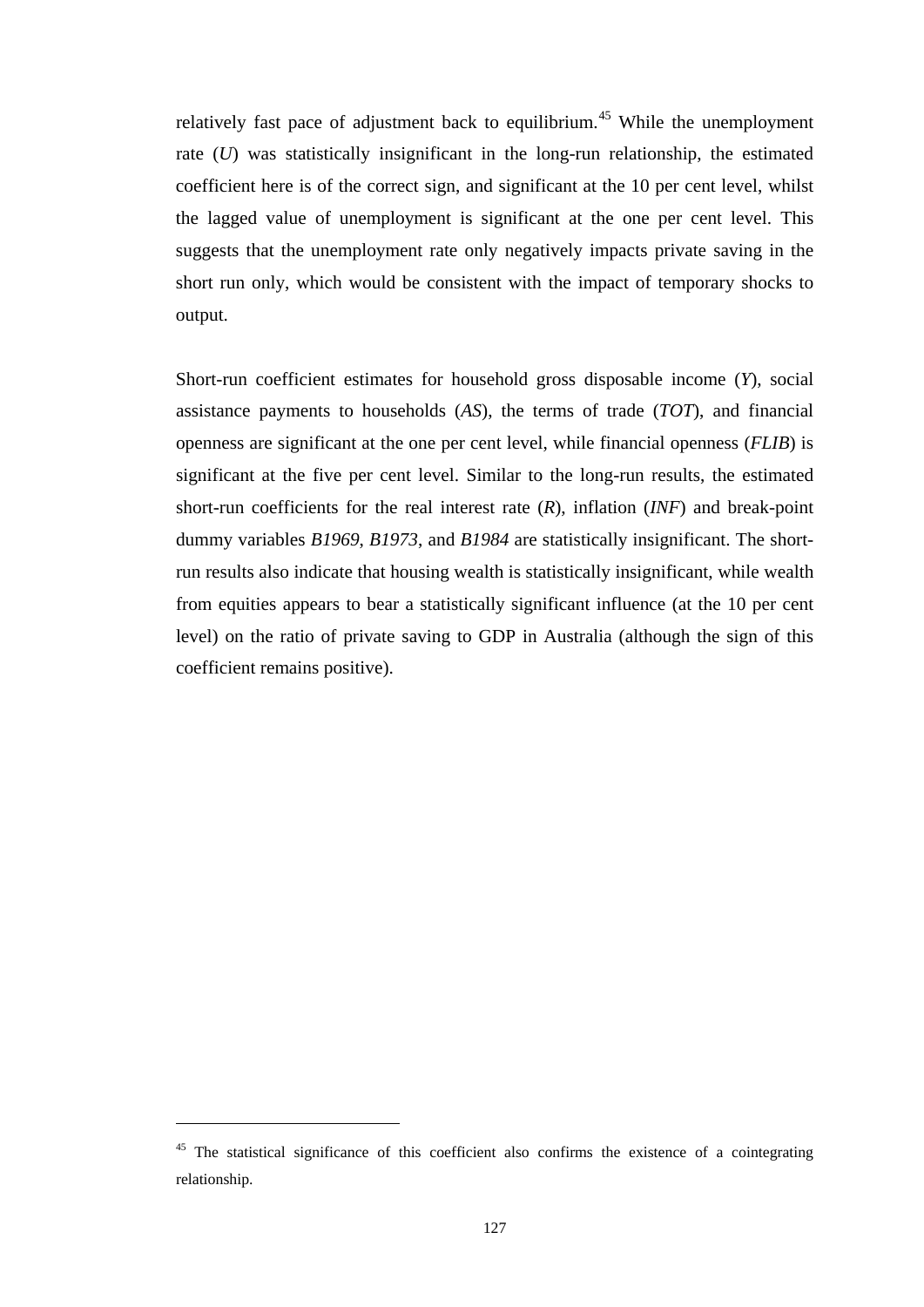| ARDL (1,0,1,2,0,0,0,0,0,0,0) selected lags based on Schwartz Bayesian Criterion |                    |                       |                |                    |
|---------------------------------------------------------------------------------|--------------------|-----------------------|----------------|--------------------|
| <b>Variable</b>                                                                 | <b>Coefficient</b> | <b>Standard Error</b> | <b>T-Ratio</b> | <b>Probability</b> |
| Constant                                                                        | $-0.1469$          | 0.0692                | $-2.1224*$     | 0.035              |
| <b>Trend</b>                                                                    | 0.0002             | 0.0002                | 0.9838         | 0.327              |
| $\Delta GS$                                                                     | $-0.2544$          | 0.0675                | $-3.7637**$    | 0.000              |
| $\Delta Y$                                                                      | 0.5249             | 0.0747                | 7.0231**       | 0.000              |
| $\Delta U$                                                                      | $-0.3919$          | 0.2228                | $-1.7593$      | 0.080              |
| $\Delta U(-1)$                                                                  | $-0.7711$          | 0.2184                | $-3.5302**$    | 0.001              |
| $\Delta R$                                                                      | 0.0172             | 0.0419                | 0.4119         | 0.681              |
| $\Delta INF$                                                                    | $-0.0804$          | 0.0593                | $-1.3568$      | 0.177              |
| $\Delta AS$                                                                     | $-0.2624$          | 0.1208                | $-2.1718*$     | 0.031              |
| $\triangle TOT$                                                                 | 0.0004             | 0.0001                | 3.8787**       | 0.000              |
| $\triangle FLIB$                                                                | $-0.0208$          | 0.0086                | $-2.4049*$     | 0.017              |
| $\Delta H$                                                                      | $-0.0037$          | 0.0072                | $-0.5176$      | 0.605              |
| $\Delta EQ$                                                                     | 0.0102             | 0.0060                | 1.7059         | 0.090              |
| $\Delta B1969$                                                                  | 0.0016             | 0.0036                | 0.4645         | 0.643              |
| $\Delta B1973$                                                                  | $-0.0092$          | 0.0061                | $-1.5230$      | 0.130              |
| $\Delta B1984$                                                                  | $-0.0020$          | 0.0038                | $-0.5415$      | 0.589              |
| $\Delta B1990$                                                                  | $-0.0087$          | 0.0047                | $-1.8481$      | 0.066              |
| $ecm(-1)$                                                                       | $-0.5732$          | 0.0597                | $-9.6020**$    | 0.000              |
|                                                                                 |                    |                       |                |                    |

Table 7.3 Error correction representation of equation (7.11)

\* Denotes significance at the 5% level. \*\* Denotes significance at the 1% level.

 $ecm = PS + 0.444 * GS - 0.424 * Y - 0.157 * U - 0.03 * R + 0.160 * INF + 0.458 * AS - 0.0007 * TOT + 0.036 * FLIB + 0.458 * A.S - 0.0007 * TOT + 0.036 * FLIB + 0.0007 * TOT + 0.0007 * TOT + 0.0007 * TOT + 0.0007 * TOT + 0.0007 * TOT + 0.0007 * TUT + 0.0007 * TUT + 0.0007 * TUT + 0.0007 * TUT + 0.0007 * TUT$ 

0.007 \*  $H - 0.018$  \*  $EQ + 0.256$  \* Constant  $- 0.0003$  \* Trend  $- 0.003$  \*  $B1969 + 0.016$  \*  $B1973 + 0.004$  \*  $B1984 + 0.015$  \*  $B1990$ 

 $R^2 = 0.6249$   $\overline{R}^2$  $\overline{R}^2$  = 0.5844 **F**-stat  $F(17,168) = 17.3865 \begin{bmatrix} 0.000 \end{bmatrix}$  SER = 0.0082  $RSS = 0.011$  DW-statistic = 2.0817

Diagnostic statistics from the estimations are positive (Table 7.4), indicating that the error terms do not suffer from serial correlation, and are normally distributed. The model specification also satisfies the RESET test for omitted variables and functional form.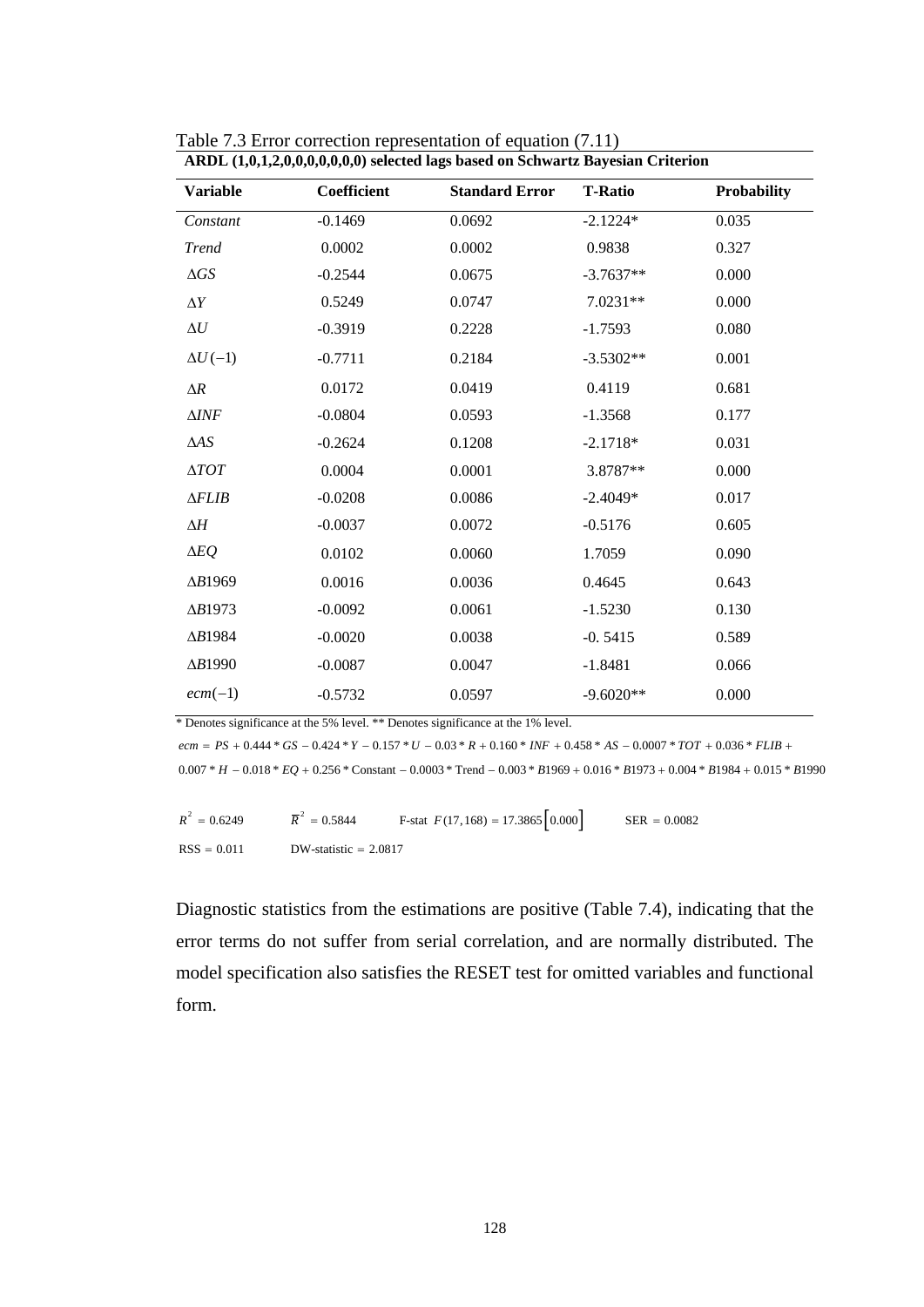| <b>LM Test Statistics</b>                  | $\chi^2$ statistic | <b>Probability</b> |
|--------------------------------------------|--------------------|--------------------|
| Serial correlation $\alpha^2$ $\chi^2$ (4) | 3.3784             | 0.497              |
| Normality $\frac{b}{\chi^2(2)}$            | 1.5196             | 0.468              |
| Functional form $\frac{c}{\chi^2(1)}$      | 0.0038             | 0.951              |
| Heteroscedasticity $\frac{d}{\chi^2(1)}$   | 0.0179             | 0.893              |

Table 7.4 Diagnostic tests on equation (7.11)

\* Denotes significance at the 5% level. \*\* Denotes significance at the 1% level.

**a** Breusch-Godfrey LM test for serial correlation. **b** Jarque-Bera normality test.

**c** Ramsey RESET test for omitted variables/functional form. **d** White test for heteroscedasticity.

While the diagnostic tests above indicate that the estimations satisfy standard tests for serial correlation and functional form, there were a number of insignificant variables in both the short- and long-run representations. The ARDL model was subsequently re-estimated, eliminating the real interest rate  $(R)$ , the rate of inflation (*INF*), and the three insignificant break-point dummy variables: (*B1969*); (*B1973*); and (*B1984*). Although housing wealth was found to be statistically insignificant in the estimations above, this variable was not eliminated (given strong *a priori* expectations regarding housing as a source of household wealth and as a potential mode of saving). Eliminating the other insignificant variables leaves the following model:

$$
\Delta PS_{t} = \alpha_{0} + \alpha_{1}t + \sum_{i=1}^{p} \delta_{i}\Delta PS_{t-i} + \sum_{i=1}^{p} \beta_{i}\Delta GS_{t-i} + \sum_{i=1}^{p} \phi_{i}\Delta Y_{t-i} + \sum_{i=1}^{p} \phi_{i}\Delta AS_{t-i} + \sum_{i=1}^{p} \gamma_{i}\Delta U_{t-i} + \sum_{i=1}^{p} \rho_{i}\Delta TOT_{t-i} + \sum_{i=1}^{p} \psi_{i}\Delta FLIB_{t-i} + \sum_{i=1}^{p} \xi_{i}\Delta H_{t-i} + \sum_{i=1}^{p} \omega_{i}\Delta EQ_{t-i} + \lambda_{1} PS_{t-1} + \lambda_{2} GS_{t-1} + \lambda_{3} Y_{t-1} + \lambda_{4} AS_{t-1} + \lambda_{5} U_{t-1} + \lambda_{6} TOT_{t-1} + \lambda_{7} FLIB_{t-1} + \lambda_{8} H_{t-1} + \lambda_{9} EQ_{t-1} + u_{t}
$$
\n7.12

The estimated long-run coefficient estimates for equation (7.12) are provided in Table 7.5. All the coefficient estimates are of the expected sign, with the exception of the unemployment rate. For the ratio of government saving to GDP (*GS*), the estimated coefficient is now slightly higher, suggesting that over the long run, a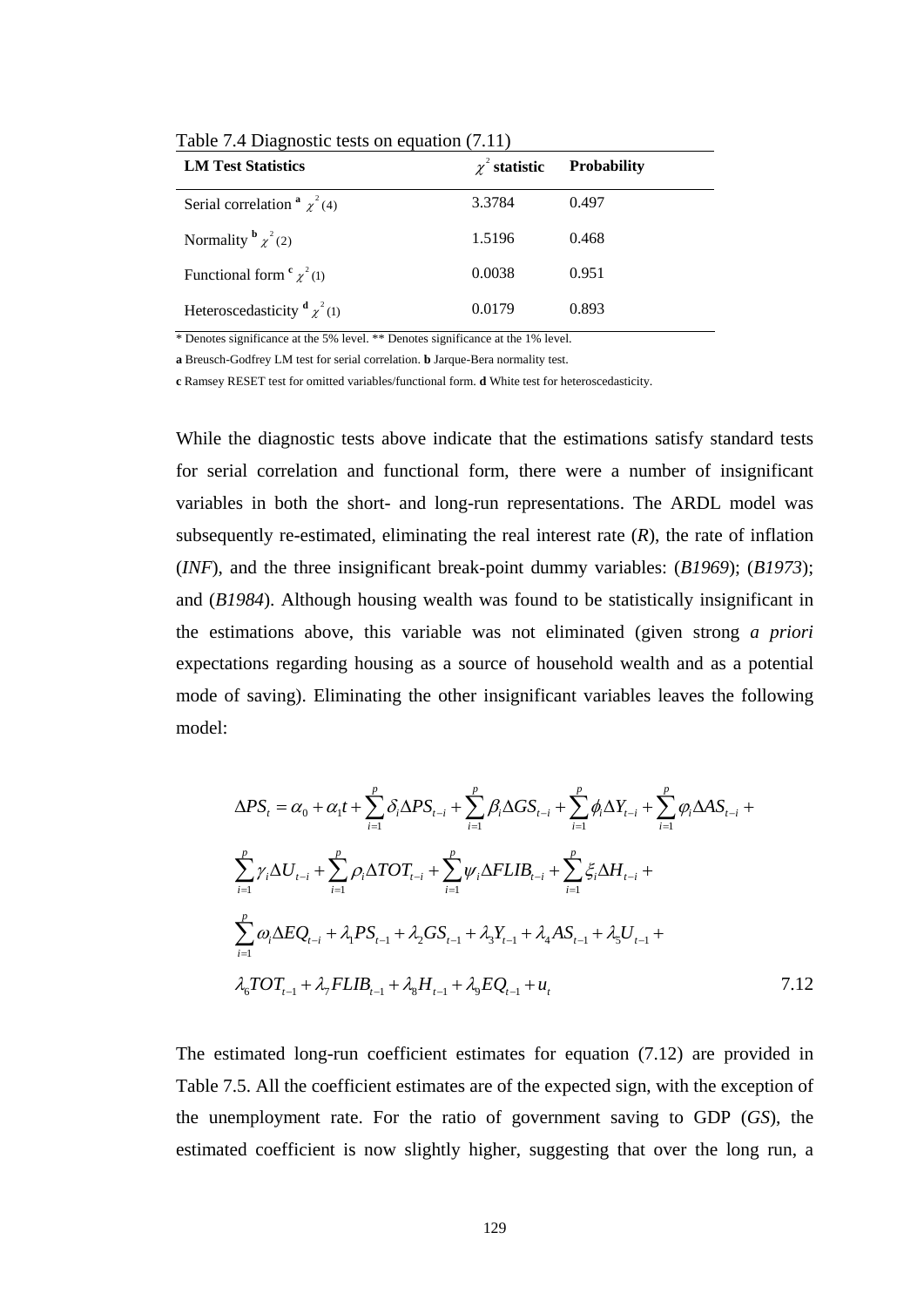one per cent change in the general government's fiscal position is offset by a corresponding change in the private savings ratio to GDP by 0.49 per cent.

For the remaining variables the results are broadly unchanged from the previous estimation. A one per cent rise in household gross disposable income (*Y*) is estimated to raise the ratio of private saving to GDP by 0.34 per cent over the long-run, while an increase in social assistance payments to households (*AS*) of the same magnitude is estimated to have a negative impact on private saving, with the ratio of private saving to GDP declining by 0.40 per cent.

Both measures of household wealth are now statistically significant at the 10 per cent level. For housing wealth, the estimated negative coefficient is consistent with the theoretical presentation in Chapter 5. This implies that the private saving response is consistent with intertemporal utility maximisation, where rising levels of private wealth from housing induce a rise in consumption (stemming from the marginal propensity to consume out of housing wealth). The coefficient on equity prices does however remain positive, and significant at the 10 per cent level. The break-point dummy variable coinciding with the 1990 recession (*B1990*) is statistically significant at the 10 per cent level, with the negative sign of this coefficient indicating that this sharp economic downturn has permanently lowered, albeit only modestly, long-run growth in the ratio of private saving to GDP.

| ARDL (1,0,1,2,0,0,0,0,0) selected lags based on Schwartz Bayesian Criterion |                    |                       |                |                    |
|-----------------------------------------------------------------------------|--------------------|-----------------------|----------------|--------------------|
| <b>Variable</b>                                                             | <b>Coefficient</b> | <b>Standard Error</b> | <b>T-Ratio</b> | <b>Probability</b> |
| Constant                                                                    | $-0.1831$          | 0.1043                | $-1.7555$      | 0.081              |
| <b>Trend</b>                                                                | 0.0002             | 0.0003                | 0.9178         | 0.360              |
| GS                                                                          | $-0.4851$          | 0.1164                | $-4.1678**$    | 0.000              |
| Y                                                                           | 0.3380             | 0.1300                | $2.6001**$     | 0.010              |
| U                                                                           | 0.0738             | 0.1776                | 0.4156         | 0.678              |
| AS                                                                          | $-0.4025$          | 0.1972                | $-2.0408*$     | 0.043              |
| <b>TOT</b>                                                                  | 0.0008             | 0.0002                | $4.0125**$     | 0.000              |
| <b>FLIB</b>                                                                 | $-0.0265$          | 0.0141                | $-1.8752$      | 0.062              |
| H                                                                           | $-0.0178$          | 0.0101                | $-1.7657$      | 0.079              |
| EQ                                                                          | 0.0180             | 0.0101                | 1.7750         | 0.078              |
| <i>B1990</i>                                                                | $-0.0140$          | 0.0078                | $-1.8119$      | 0.072              |

Table 7.5 Estimated long-run coefficients for equation (7.12)

\* Denotes significance at the 5% level. \*\* Denotes significance at the 1% level.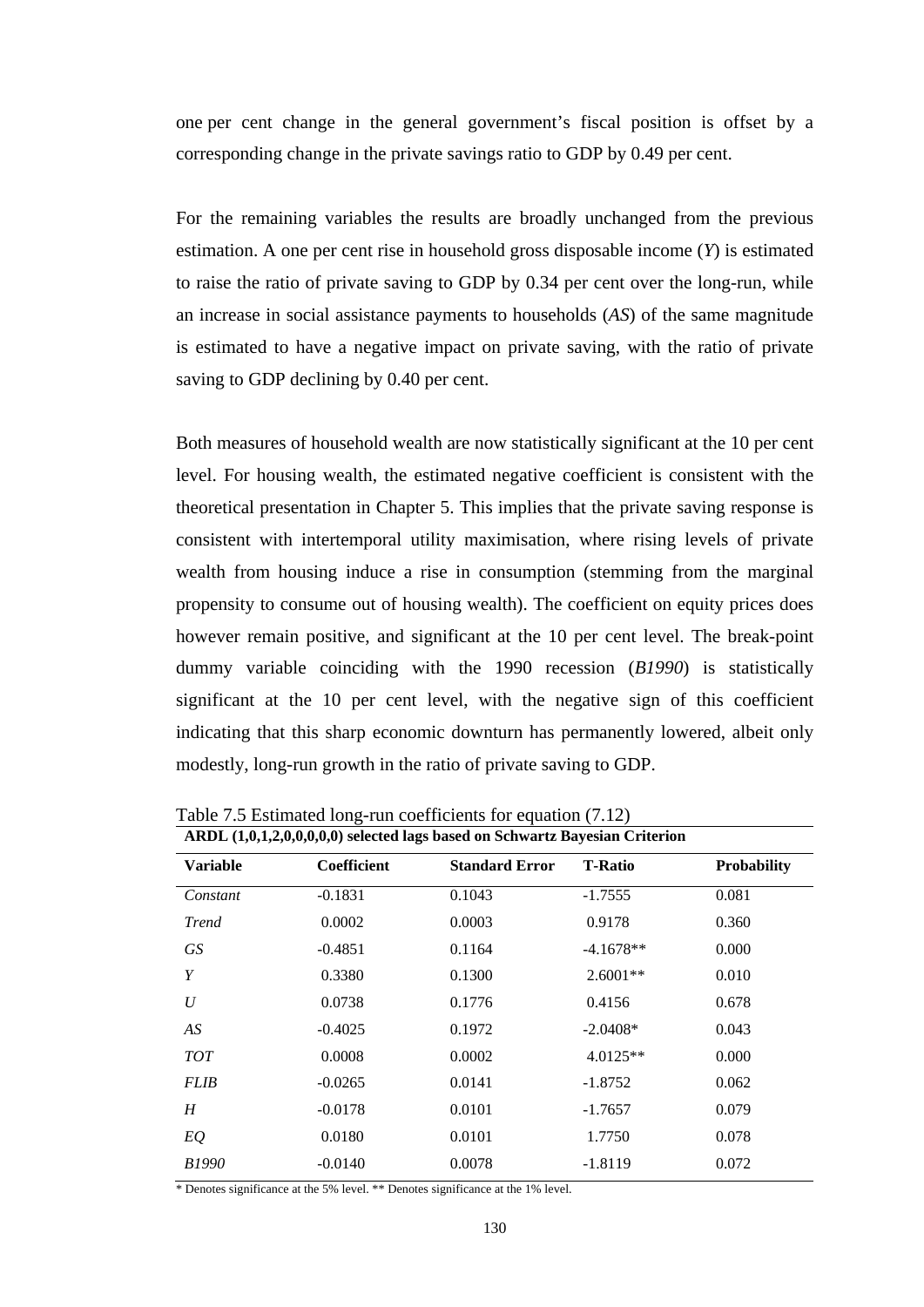The error correction estimates (Table 7.6) indicate a private saving offset of around one quarter (-0.28) to changes in government saving in the short-run, and the error correction term,  $ecm$  −1), is of the correct sign and statistically significant at the one per cent level. Again the unemployment rate (*U*) is statistically significant in the short-run relationship, confirming that a rise in unemployment negatively impacts private saving over a relatively short time period (after which private saving returns to its long-run equilibrium rate). Diagnostic statistics for the error correction mechanism (Table 7.7) suggest that the model is correctly specified.

| ARDL (1,0,1,2,0,0,0,0,0) selected lags based on Schwartz Bayesian Criterion |                    |                       |                |                    |
|-----------------------------------------------------------------------------|--------------------|-----------------------|----------------|--------------------|
| <b>Variable</b>                                                             | <b>Coefficient</b> | <b>Standard Error</b> | <b>T-Ratio</b> | <b>Probability</b> |
| Constant                                                                    | $-0.1045$          | 0.0613                | $-1.7034$      | 0.090              |
| <b>Trend</b>                                                                | 0.0001             | 0.0001                | 0.9256         | 0.356              |
| $\Delta GS$                                                                 | $-0.2768$          | 0.0665                | $-4.1608**$    | 0.000              |
| $\Delta Y$                                                                  | 0.4975             | 0.0727                | 6.8392**       | 0.000              |
| $\Delta U$                                                                  | $-0.4393$          | 0.2215                | $-1.9835*$     | 0.049              |
| $\Delta U(-1)$                                                              | $-0.7280$          | 0.2083                | $-3.4938**$    | 0.001              |
| $\triangle AS$                                                              | $-0.2297$          | 0.1127                | $-2.0383*$     | 0.043              |
| $\Delta T O T$                                                              | 0.0005             | 0.0001                | 3.9156**       | 0.000              |
| $\triangle FLIB$                                                            | $-0.0151$          | 0.0078                | $-1.9281$      | 0.055              |
| ΔΗ                                                                          | $-0.0101$          | 0.0055                | $-1.8211$      | 0.070              |
| $\Delta EQ$                                                                 | 0.0102             | 0.0056                | 1.8224         | 0.070              |
| $\Delta B1990$                                                              | $-0.0080$          | 0.0046                | $-1.7355$      | 0.084              |
| $ecm(-1)$                                                                   | $-0.5707$          | 0.0585                | $-9.7435**$    | 0.000              |

Table 7.6 Error correction representation of equation (7.12)

\* Denotes significance at the 5% level. \*\* Denotes significance at the 1% level.

 $ecm = PS + 0.485 * GS - 0.338 * Y - 0.074 * U + 0.402 * AS - 0.0007 * TOT + 0.027 * FLIB + 0.018 * H - 0.018 * EQ + 0.018 * U + 0.018 * U + 0.018 * U + 0.018 * U + 0.018 * U + 0.018 * U + 0.018 * U + 0.018 * U + 0.018 * U + 0.018 * U + 0.018 * U + 0.018 * U + 0.018 * U + 0.018 * U + 0.018 * U + 0.01$  $0.183 *$  Constant  $-0.0002 *$  trend  $+ 0.014 * B1990$ 

 $R^2 = 0.6163$   $\overline{R}^2$  $\overline{R}^2 = 0.5847$  F-stat  $F(12,172) = 22.7559 \begin{bmatrix} 0.000 \end{bmatrix}$  SER = 0.0082

 $RSS = 0.0116$  DW-statistic = 2.0028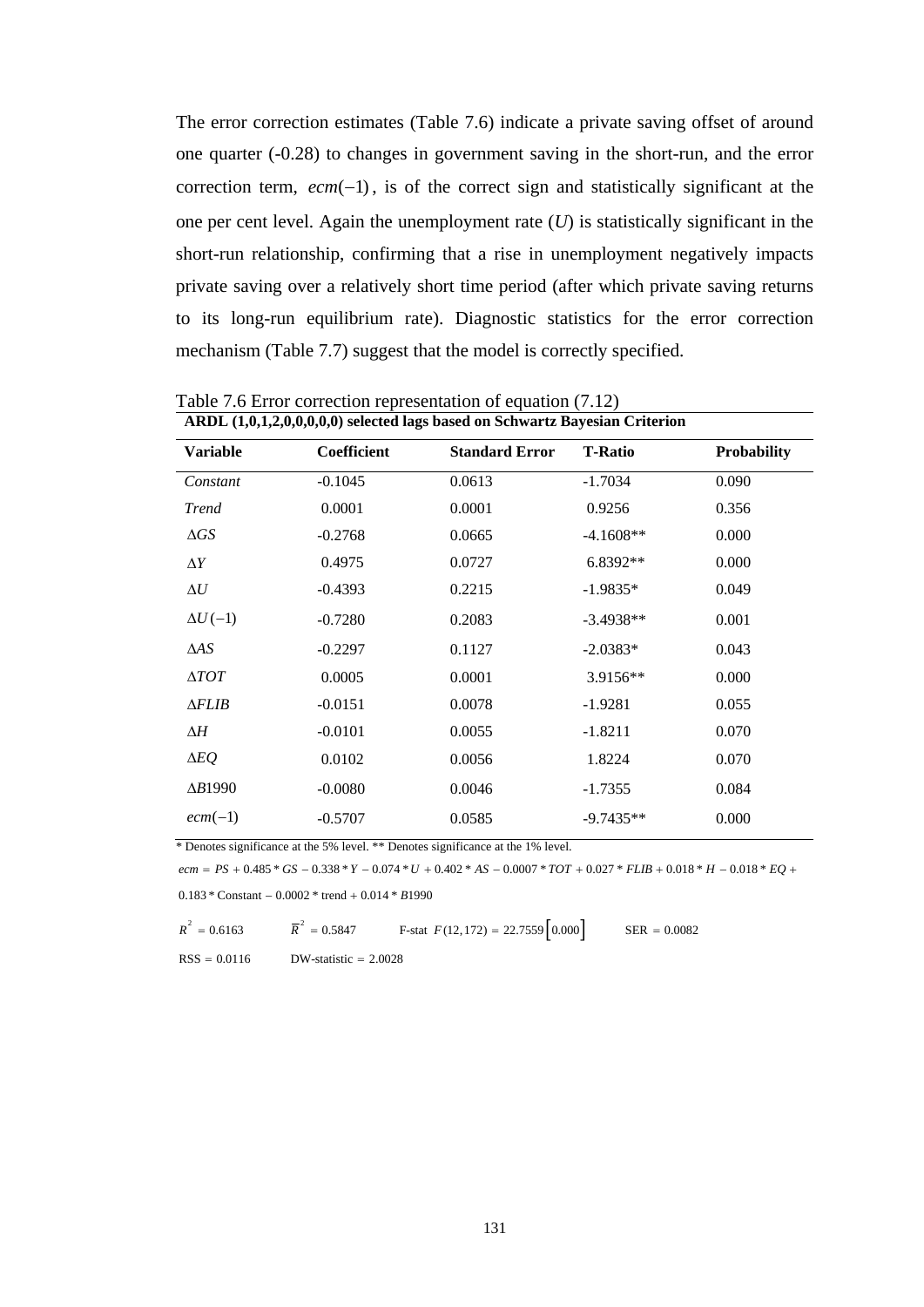| <b>LM Test Statistics</b>                  | $\chi^2$ statistic | <b>Probability</b> |
|--------------------------------------------|--------------------|--------------------|
| Serial correlation $\alpha^2$ $\chi^2$ (4) | 2.8192             | 0.589              |
| Normality $\frac{b}{\chi^2(2)}$            | 3.6449             | 0.162              |
| Functional form $\frac{c}{\chi^2(1)}$      | 0.1716             | 0.679              |
| Heteroscedasticity $\frac{d}{\chi^2(1)}$   | 0.0860             | 0.769              |

Table 7.7 Diagnostic tests on equation (7.12)

\* Denotes significance at the 5% level. \*\* Denotes significance at the 1% level.

**a** Breusch-Godfrey LM test for serial correlation. **b** Jarque-Bera normality test.

**c** Ramsey RESET test for omitted variables/functional form. **d** White test for heteroscedasticity.

#### 7.4.2 Reverse causality

As noted in the previous section, results on the bounds test on equation 7.11 where government saving (*GS*) was the dependent variable were inconclusive – suggesting that reverse causation from private saving to government saving may exist (Table 7.1). To determine whether reverse causation does in fact exist, this section estimates the ARDL model with government saving (*GS*) as the dependent variable.

After initially estimating equation 7.11 with government saving (*GS*) as the dependent variable (no time trend was included for *GS*), insignificant coefficients were dropped (including the constant term), leaving the following specification:

$$
\Delta GS_{t} = \sum_{i=1}^{p} \delta_{i} \Delta GS_{t-i} + \sum_{i=1}^{p} \beta_{i} \Delta PS_{t-i} + \sum_{i=1}^{p} \phi_{i} \Delta Y_{t-i} + \sum_{i=1}^{p} \phi_{i} \Delta R_{t-i} + \sum_{i=1}^{p} \gamma_{i} \Delta INF_{t-i} + \sum_{i=1}^{p} \rho_{i} \Delta TOT_{t-i} + \sum_{i=1}^{p} \xi_{i} \Delta H_{t-i} + \sum_{i=1}^{p} \omega_{i} \Delta EQ_{t-i} + \lambda_{i} GS_{t-1} + \lambda_{i} PS_{t-1} + \lambda_{i} PS_{t-1} + \lambda_{i} R_{t-1} + \lambda_{i} R_{t-1} + \lambda_{i} INT_{t-1} + \lambda_{i} TOT_{t-1} + \lambda_{i} H_{t-1} + \lambda_{i} EQ_{t-1} + u_{t}
$$
7.13

The estimated long-run coefficient estimates for equation (7.13) are provided in Table 7.8. The long-run coefficient for private saving (*PS*) is negative and statistically insignificant – suggesting no reverse causality from private saving to government saving over the long run. The coefficient on gross disposable income (*Y*) is negative, suggesting that rising household incomes detract from government saving. As rising household incomes would likely result in greater income tax receipts to the government (and potentially also lower transfer payments), this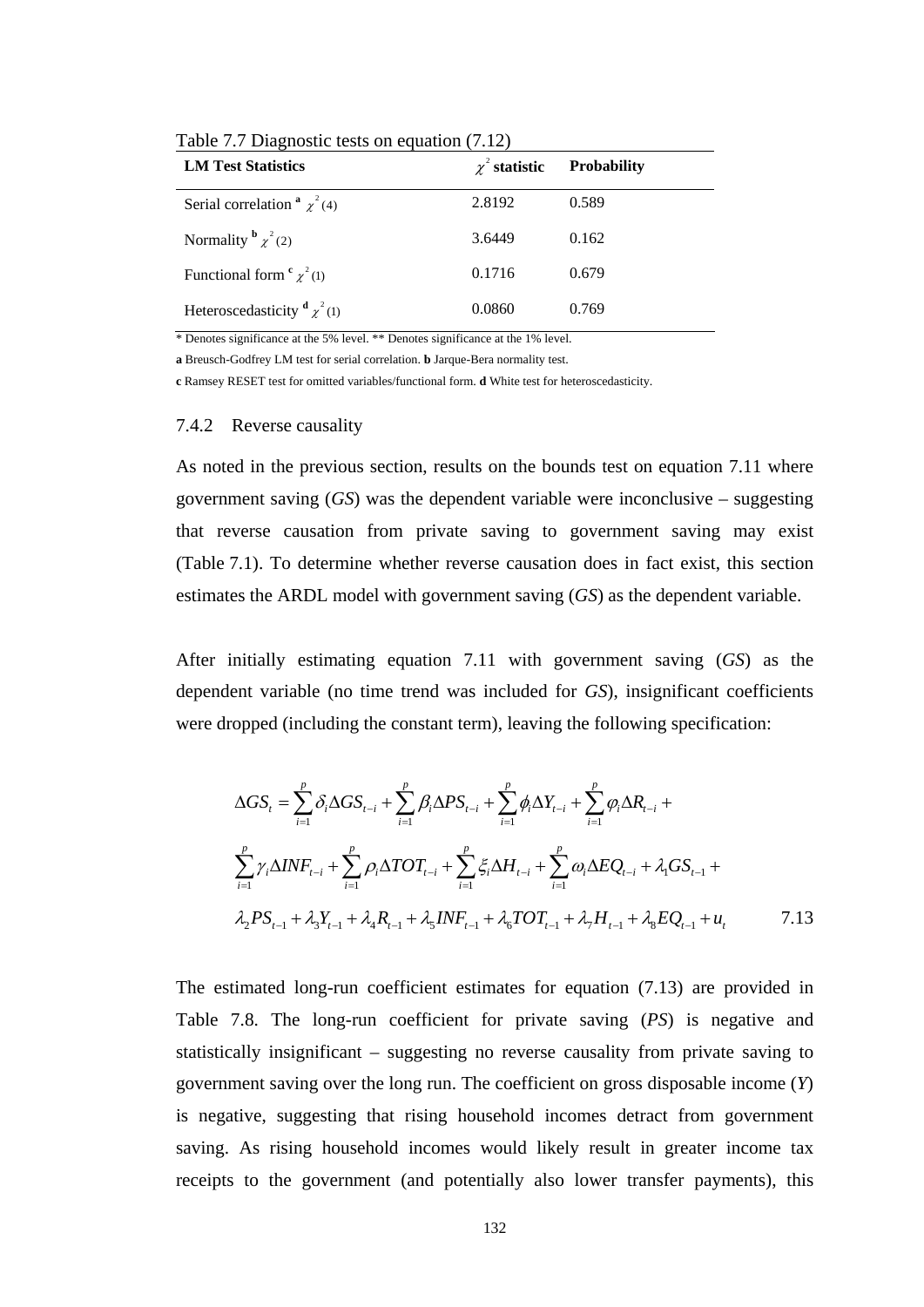coefficient appears to have the wrong sign (and is only statistically significant at the 10 per cent level).

| ARDL (2,1,2,0,0,0,0,0) selected lags based on Schwartz Bayesian Criterion |             |                       |                |                    |
|---------------------------------------------------------------------------|-------------|-----------------------|----------------|--------------------|
| <b>Variable</b>                                                           | Coefficient | <b>Standard Error</b> | <b>T-Ratio</b> | <b>Probability</b> |
| PS                                                                        | $-0.0053$   | 0.2784                | $-0.0189$      | 0.985              |
| Y                                                                         | $-0.1243$   | 0.0706                | 1.7611         | 0.080              |
| R                                                                         | $-0.6141$   | 0.2015                | $-3.0470**$    | 0.003              |
| <b>INF</b>                                                                | $-0.4423$   | 0.1937                | $-2.2837*$     | 0.024              |
| <b>TOT</b>                                                                | 0.0008      | 0.0004                | 2.2854*        | 0.024              |
| H                                                                         | $-0.0216$   | 0.0133                | $-1.6301$      | 0.105              |
| EQ                                                                        | 0.0382      | 0.0138                | $2.7672**$     | 0.006              |
| B1990                                                                     | $-0.0296$   | 0.0162                | 1.8247         | 0.070              |
|                                                                           |             |                       |                |                    |

Table 7.8 Estimated long-run coefficients for equation (7.13)

\* Denotes significance at the 5% level. \*\* Denotes significance at the 1% level.

 $\overline{a}$ 

The negative sign on the coefficient for private saving is also questionable (Table 7.8), as it suggests that rising private saving detracts from government saving. A result like this could be reasonable where governments derive a significant portion of their revenue base through consumption taxes. However in Australia, wages and company profits are the major sources of government revenue. The coefficient on household disposable incomes (*Y*) was also of the wrong sign – lending further support against reverse causality. As the long-run coefficient on private saving (*PS*) is statistically insignificant in the long-run estimations, there is no need to consider the error correction results, and it is reasonable to conclude that reverse causality does not exist.<sup>[46](#page-145-0) [47](#page-145-1)</sup>

As noted earlier, two subsample estimations for equation (7.11) will now be undertaken. These cover the period 1959:3 – 1983:4, while the second period is over 1984:1 – 2006:2. This will attempt to account for the effects of financial market liberalisation, and a move toward a greater integration of the Australian economy

<span id="page-145-0"></span><sup>&</sup>lt;sup>46</sup> Diagnostic tests on the ARDL also suggested that this specification suffered from serial correlation.

<span id="page-145-1"></span> $47$  However, as the equations in this chapter are reduced-form, it may not be possible to fully rule-out the existence of reverse causality.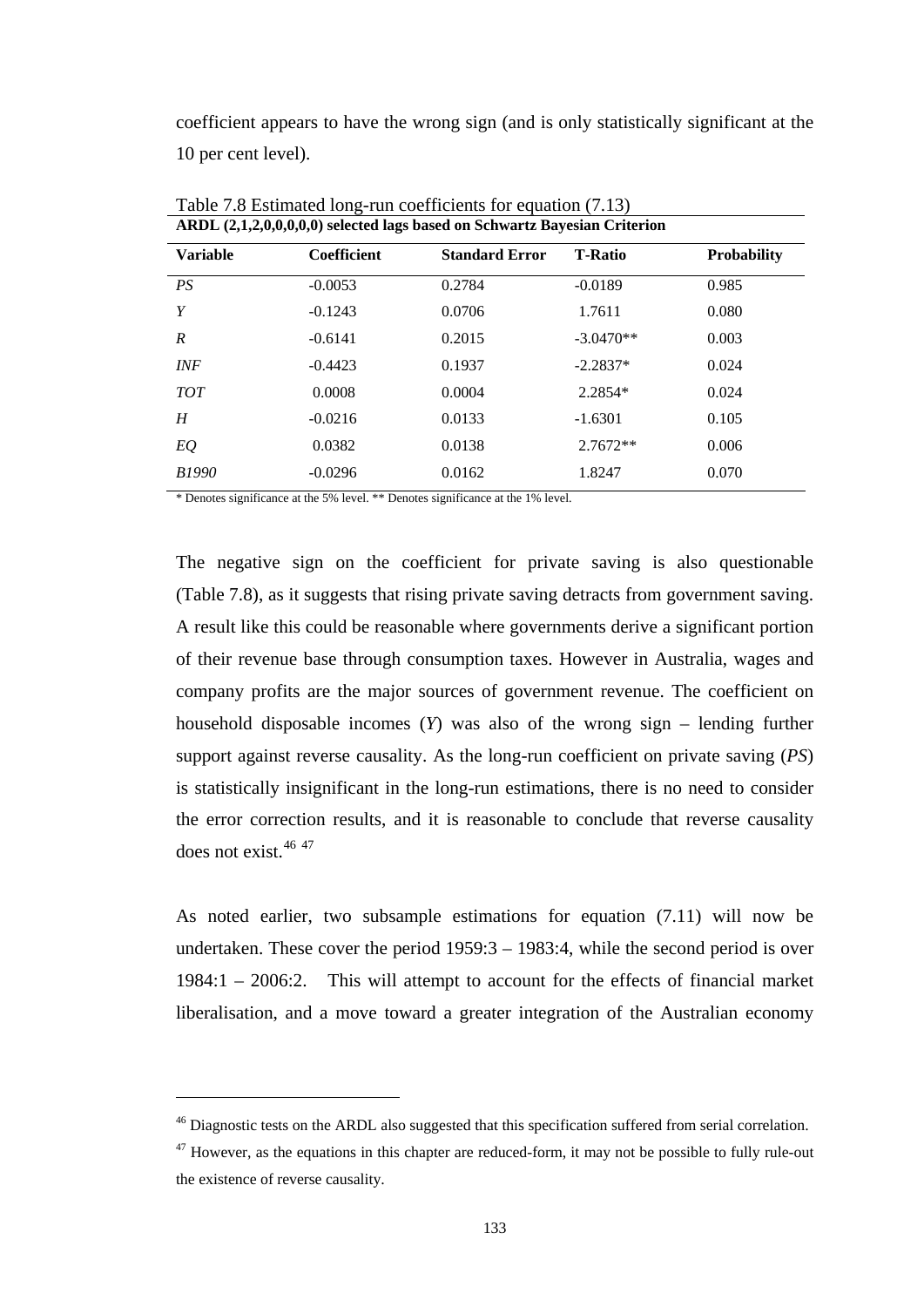into the global financial system – particularly as the break-point dummy variable  $(B1984)$  was not statistically significant in the earlier analysis.<sup>[48](#page-146-0)</sup>

Over the first subsample period, the Australian economy was highly regulated, with a fixed exchange rate, tariff controls, and other regulations over the financial system such as controls on bank lending, deposits, and some interest rates (such as mortgage interest rates, overnight money market rates, and deposit rates). Since the floating of the Australian dollar and associated financial market reforms, foreign capital inflows into Australia have increased markedly, and there has been a commensurate increase in financial market innovation. As noted in Chapter 4, this integration into global capital markets may have dampened the impact of fiscal policy on the economy. These reforms have also occurred in concert with other reforms in the labour market, tariff reform, the establishment of free trade arrangements with some countries, a national competition policy agenda, fiscal consolidation, privatisation of government business enterprises, and the introduction of inflation targeting.

# 7.4.3 Private saving offsets – 1959:3 to 1983:4

 $\overline{a}$ 

Cointegration tests where private saving (*PS*) is the dependent variable yield an F-statistic of 3.7095, which is greater than the upper bound critical value at the 5 per cent level – implying that the long-run level relationship between these variables is still observed over the first subsample period (Table 7.9). However, where government saving is the dependent variable, the calculated F-statistic again falls into the inconclusive zone.

<span id="page-146-0"></span><sup>&</sup>lt;sup>48</sup> As the financial reforms were phased over the 1980s, with the floating of the Australian dollar one of several major reforms, the insignificance of this dummy variable is not that surprising. This implies that a gradual structural change may have been occurring as opposed to a sudden level shift.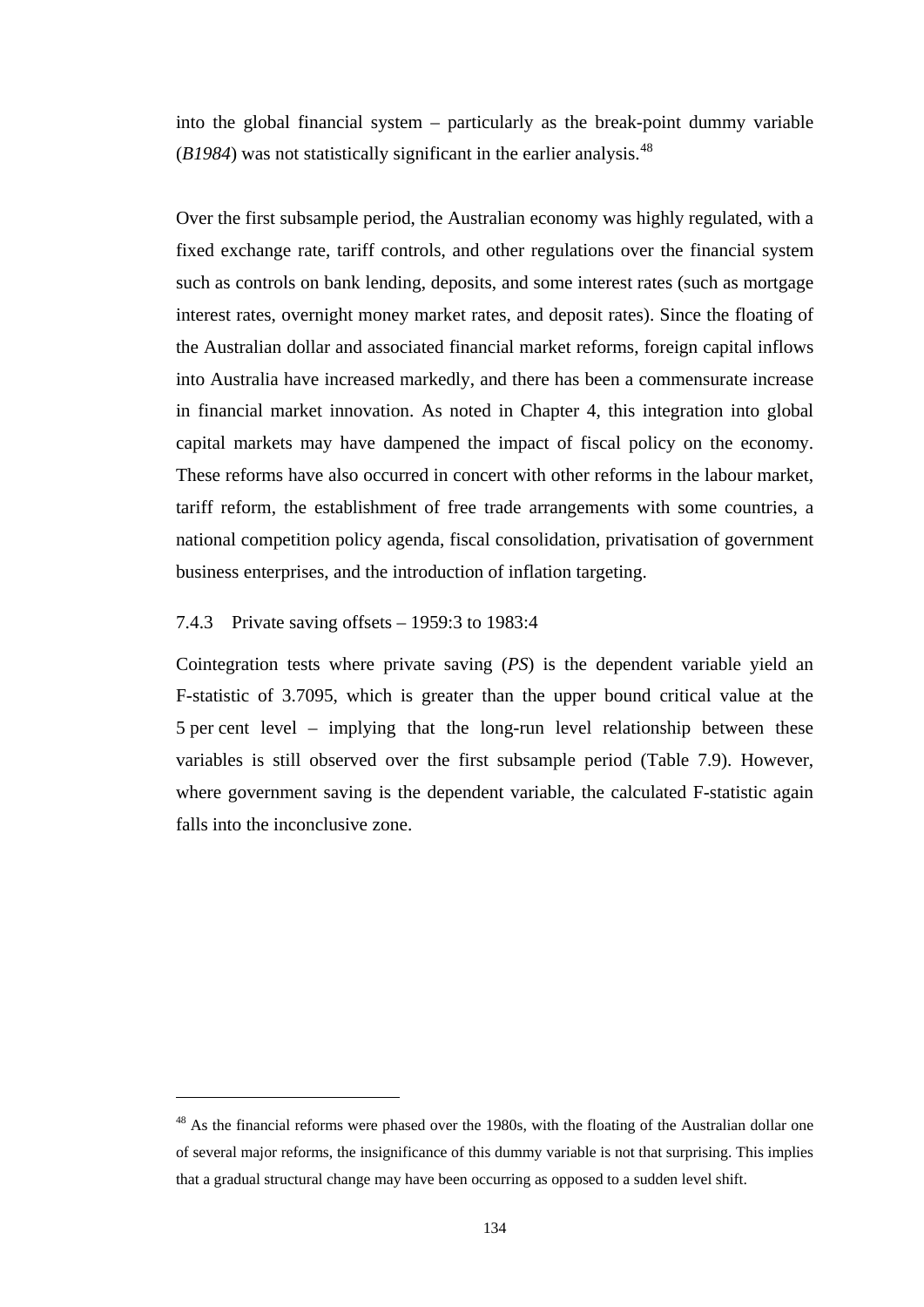| Dep. Var.                                                | <b>F-statistic</b> | <b>Probability</b> | <b>Conclusion</b> |
|----------------------------------------------------------|--------------------|--------------------|-------------------|
| $F_{PS}$ (PS GS, Y, AS, U, INF, R, TOT, FLIB, H, EQ)     | 3.7095*            | 0.001              | Cointegration     |
| $F_{GS}$ (GS  PS, Y, AS, U, INF, R, TOT, FLIB, H, EQ)    | 2.5843             | 0.016              | Inconclusive      |
| $F_Y(Y PS, GS, AS, U, INF, R, TOT, FLIB, H, EQ)$         | 1.1575             | 0.349              | No cointegration  |
| $F_{AS}$ (AS PS, GS, Y, U, INF, R, TOT, FLIB, H, EQ)     | 3.2765             | 0.003              | No cointegration  |
| $F_{II}$ (U  PS, GS, Y, AS, INF, R, TOT, FLIB, H, EQ)    | 2.1103             | 0.045              | No cointegration  |
| $F_R$ (R   PS , GS, Y, AS, U, INF, TOT, FLIB, H, EQ)     | 2.1373             | 0.043              | No cointegration  |
| $F_{INF}$ (INF PS, GS, Y, AS, U, R, TOT, FLIB, H, EQ)    | 1.6689             | 0.121              | No cointegration  |
| $F_{TOT}$ (TOT PS, GS, Y, AS, U, INF, R, FLIB, H, EQ)    | 2.4355             | 0.022              | Inconclusive      |
| $F_{FIJR}$ (FLIB   PS, GS, Y, AS, U, INF, R, TOT, H, EQ) | 2.2704             | 0.032              | No cointegration  |
| $F_H$ (H PS, GS, Y, AS, U, INF, R, TOT, FLIB, EQ)        | 2.7366             | 0.011              | Inconclusive      |
| $F_{EO}$ (EQ PS, GS, Y, AS, U, INF, R, TOT, FLIB, H)     | 3.7878             | 0.001              | Cointegration     |

Table 7.9 Results from bounds test on equation  $(7.11)$  – 1959:3 to 1983:4

Asymptotic critical value bounds are obtained from Table CI(iii), Case V: unrestricted intercept and unrestricted trends for *k*=10 (Persaran et al: 2001). Lower bound  $I(0)=2.43$  and Upper bound  $I(1)=3.56$  at the 5% significance level. \* Denotes significance at the 5% level. \*\* Denotes significance at the 1% level.

For the ARDL estimation over the period 1959:3-1983:4, initial results for equation (7.11) were not positive, and indicated that the errors of the estimated ARDL were serially correlated and not normally distributed. Additionally, the estimated trend coefficient was of the wrong sign. The trend coefficient was dropped, along with estimated coefficients for the real interest rate (*R*), inflation (*INF*), financial openness (*FLIB*), and the break-point dummy variables (*B1969*) and (*B1973*) as these variables were all statistically insignificant. Serial correlation was still apparent in the model, and despite theory suggesting that wealth effects may explain some of the variation in private saving behaviour; both the house and equity price series were also dropped from the model. Removing these improved the results markedly, with the Jarque-Bera test indicating that the residuals were normally distributed, while the Breusch-Godfrey LM test suggested that serial correlation had also been alleviated. This left the following specification for the subsample ARDL: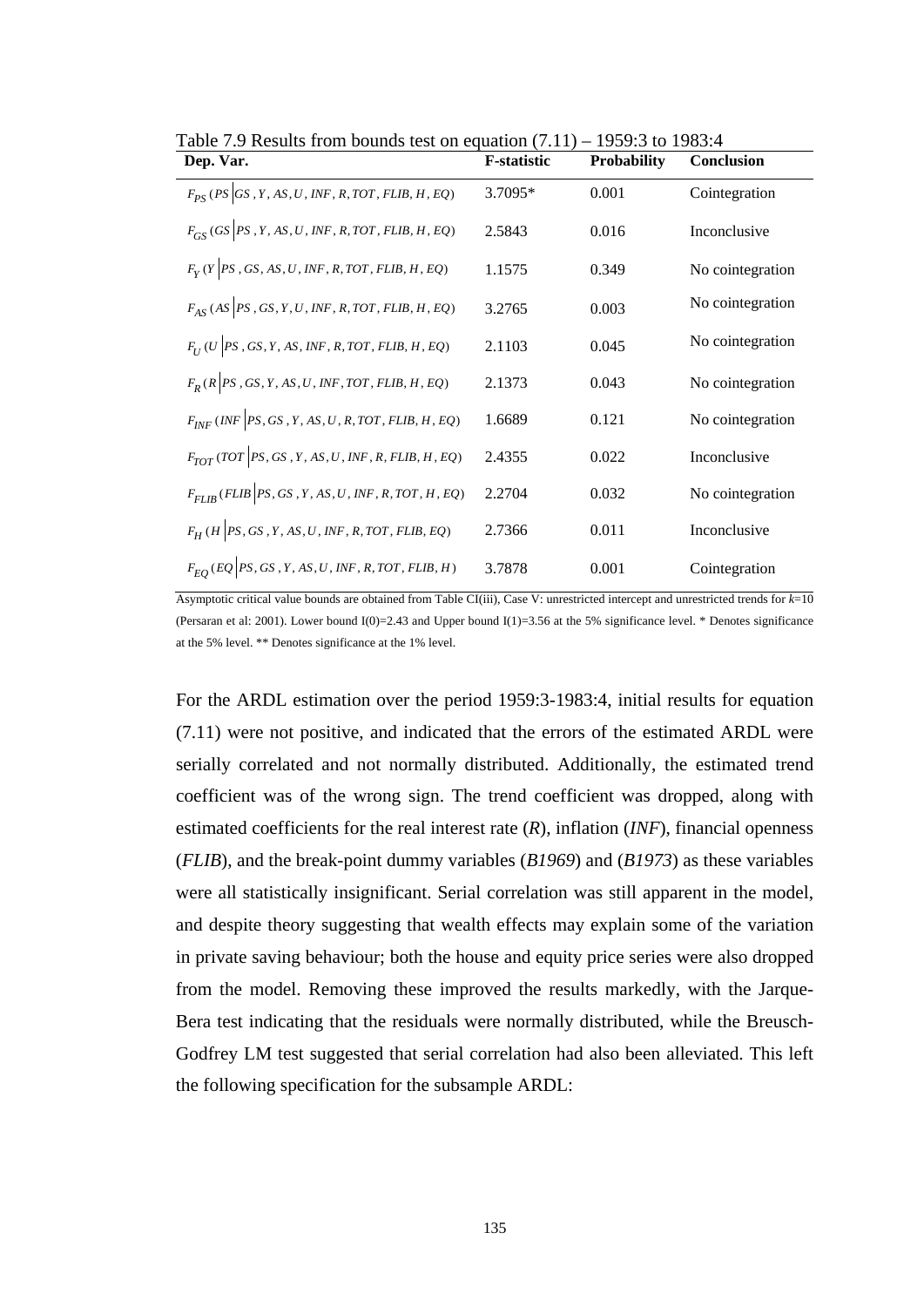$$
\Delta PS_{t} = \alpha_{0} + \sum_{i=1}^{p} \delta_{i} \Delta PS_{t-i} + \sum_{i=1}^{p} \beta_{i} \Delta GS_{t-i} + \sum_{i=1}^{p} \phi_{i} \Delta Y_{t-i} + \sum_{i=1}^{p} \gamma_{i} \Delta U_{t-i} + \sum_{i=1}^{p} \phi_{i} \Delta AS_{t-i} + \sum_{i=1}^{p} \rho_{i} \Delta TOT_{t-i} + \lambda_{1} PS_{t-1} + \lambda_{2} GS_{t-1} + \lambda_{3} X_{t-1} + \lambda_{4} U_{t-1} + \lambda_{5} AS_{t-1} + \lambda_{6} TOT_{t-1} + u_{t}
$$
\n7.14

The estimated long-run coefficient estimates for equation (7.14) are provided in Table 7.10. For the ratio of government saving to GDP (*GS*) over the period 1959:3-1983:4, the estimated coefficient is -0.39, which is somewhat lower than the full sample estimation. This potentially suggests that with a lower private saving offset, fiscal policy may have exerted a larger impact on the real economy during this period. Such a result would be consistent with the structure of the economy at that time (markets being subject to a greater degree of regulation, and less exposure to international capital and price movements) and confirms *a priori* expectations regarding these policy impacts.

A one per cent rise in household gross disposable income (*Y*) is estimated to raise the ratio of private saving to GDP by 0.39 per cent over the first subsample, which is slightly higher than for the full sample estimation. The terms of trade (*TOT*) is statistically significant, but is estimated to exert an extremely small impact on the private saving to GDP ratio. As expected, over this subsample the ratio of social assistance payments to household gross disposable income (*AS*) and the unemployment rate (*U*) are estimated to have had a statistically insignificant long-run impact on private saving.

|                 | $11101$ (1,0,1,0,1,0,2,0) beleeved tags based on Sen wat to Day column Criterion |                       |                |                    |  |
|-----------------|----------------------------------------------------------------------------------|-----------------------|----------------|--------------------|--|
| <b>Variable</b> | Coefficient                                                                      | <b>Standard Error</b> | <b>T-Ratio</b> | <b>Probability</b> |  |
| Constant        | $-0.2085$                                                                        | 0.0648                | $-3.2159**$    | 0.002              |  |
| <b>GS</b>       | $-0.3994$                                                                        | 0.1861                | $-2.1455*$     | 0.035              |  |
| Y               | 0.3906                                                                           | 0.0700                | 5.5746**       | 0.000              |  |
| U               | $-0.1998$                                                                        | 0.2475                | $-0.8075$      | 0.422              |  |
| AS              | $-0.2438$                                                                        | 0.2855                | $-0.8539$      | 0.395              |  |
| <b>TOT</b>      | 0.0007                                                                           | 0.0003                | $2.6296**$     | 0.010              |  |
|                 |                                                                                  |                       |                |                    |  |

Table 7.10 Estimated long-run coefficients for equation (7.14) **ARDL (1,0,1,0,2,0) selected lags based on Schwartz Bayesian Criterion** 

\* Denotes significance at the 5% level. \*\* Denotes significance at the 1% level.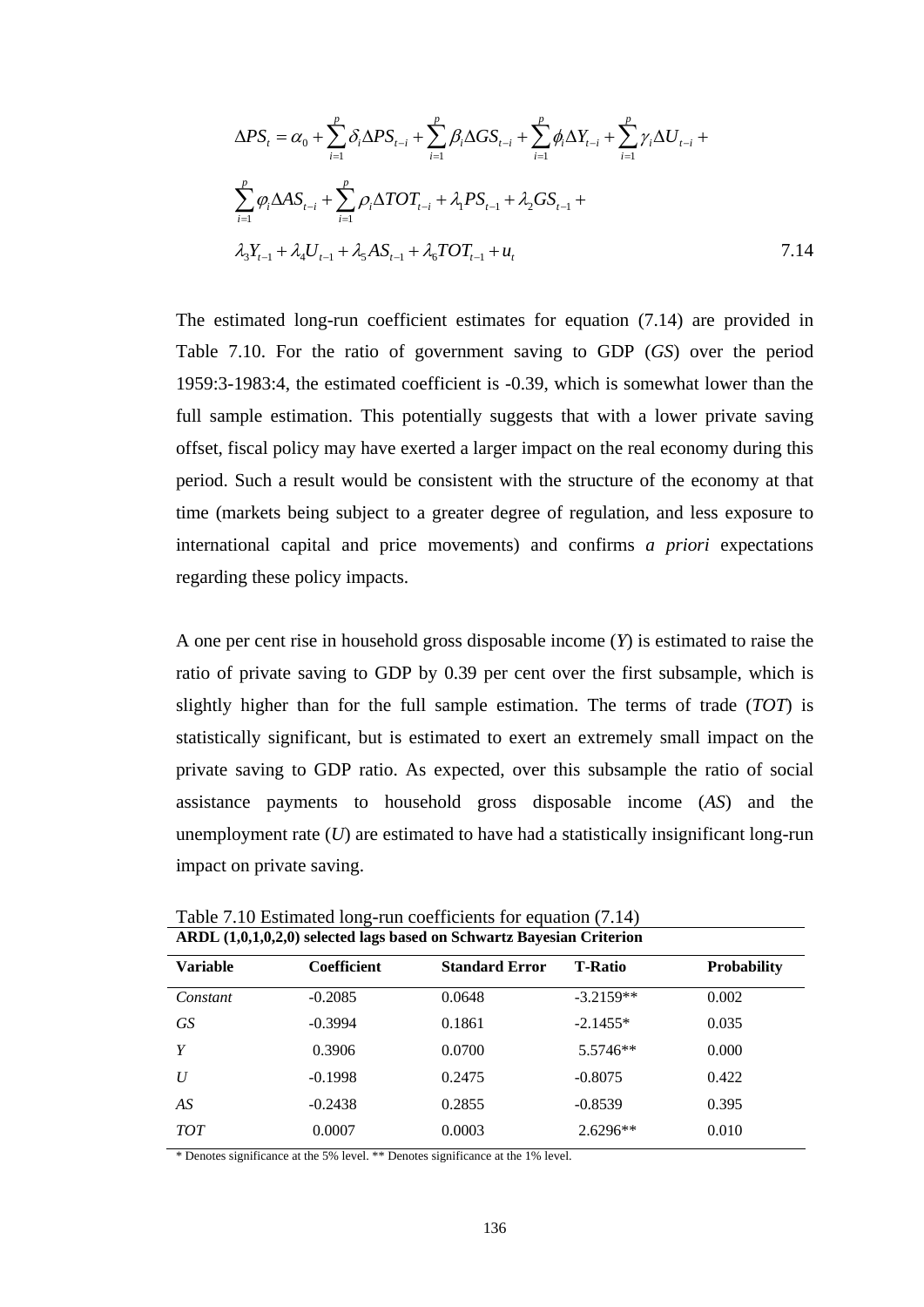The short-run error correction estimates are presented in Table 7.11. In the short run, the error correction equation indicates a private saving offset of -0.23. The error correction term,  $ecm(-1)$ , is of the correct sign and statistically significant – indicating that deviations from the long-run rate of private saving are corrected by over 50 per cent in the next period. Household gross disposable income, (*Y*), is statistically significant (at the one per cent level) while the estimated coefficient for social assistance payments (*AS*) is markedly higher in the short run, and includes an additional lag coefficient for adjustment. The larger sign of this coefficient in the short run may again be explained by the steep rise in the unemployment rate in 1974, then rising again in 1983 (where the unemployment rate reached 10.2 per cent in the September quarter 1983) – suggesting that households were more dependent on the welfare safety net over this period. However, it is interesting that the results indicate that the unemployment rate is statistically insignificant in both the long- and shortrun estimations. Prior to the large rise in unemployment during the 1970s, the unemployment rate averaged 2 per cent over the 1960s. The introduction of expanded social welfare programmes by the Whitlam government almost coincided with a steep rise in unemployment in 1974, which may explain this curio.<sup>[49](#page-149-0)</sup>

| ARDL (1,0,1,0,2,0) selected lags based on Schwartz Bayesian Criterion |                    |                       |                |                    |
|-----------------------------------------------------------------------|--------------------|-----------------------|----------------|--------------------|
| <b>Variable</b>                                                       | <b>Coefficient</b> | <b>Standard Error</b> | <b>T-Ratio</b> | <b>Probability</b> |
| Constant                                                              | $-0.1216$          | 0.0413                | $-2.9407*$     | 0.004              |
| $\Delta GS$                                                           | $-0.2329$          | 0.1021                | $-2.2812*$     | 0.025              |
| $\Delta Y$                                                            | 0.4916             | 0.0806                | $6.0980**$     | 0.000              |
| $\Delta U$                                                            | $-0.1165$          | 0.1462                | $-0.7968$      | 0.428              |
| $\triangle AS$                                                        | $-1.4175$          | 0.3407                | $-4.1602**$    | 0.000              |
| $\Delta AS(-1)$                                                       | $-0.7800$          | 0.3133                | $-2.4892*$     | 0.015              |
| $\triangle TOT$                                                       | 0.0004             | 0.0002                | $2.6569*$      | 0.009              |
| $ecm(-1)$                                                             | $-0.5831$          | 0.0945                | $-6.1691**$    | 0.000              |

Table 7.11 Error correction representation of equation (7.14)

\* Denotes significance at the 5% level. \*\* Denotes significance at the 1% level.

 $\overline{a}$ 

 $ecm = PS + 0.399 * GS - 0.391 * Y + 0.199 * U + 0.244 * AS - 0.0007 * TOT + 0.209 * Constant$ 

| $R^2 = 0.7104$ | $\overline{R}^2 = 0.6800$ | F-stat $F(7,88) = 30.1357 \begin{bmatrix} 0.000 \end{bmatrix}$ | $SER = 0.0078$ |
|----------------|---------------------------|----------------------------------------------------------------|----------------|
| $RSS = 0.0053$ | $DW$ -statistic = 1.9847  |                                                                |                |

<span id="page-149-0"></span> $49$  In the absence of social welfare arrangements, the coefficient on unemployment could in fact be positive; inferring that a rise in unemployment spurs an increase in precautionary saving.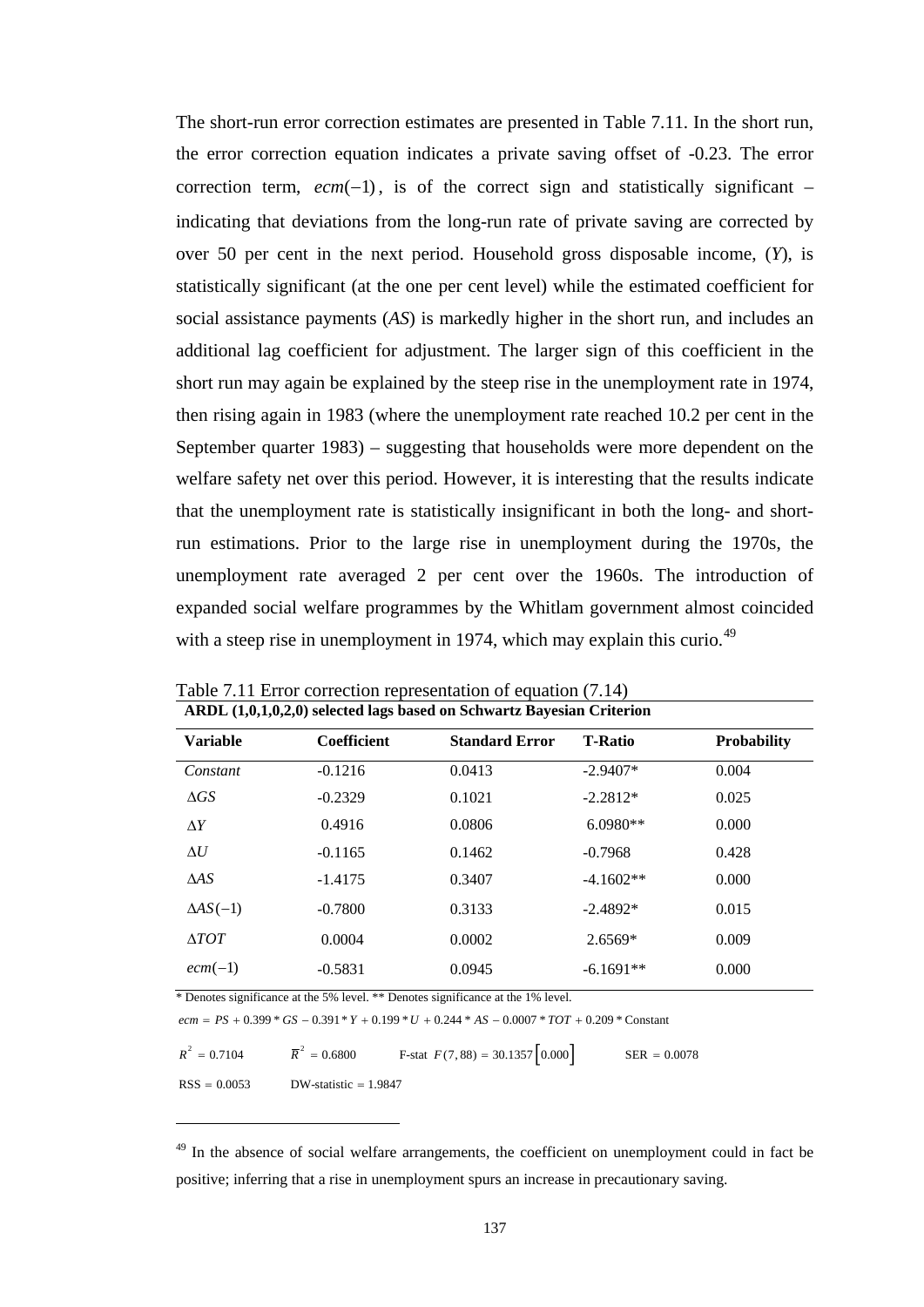As mentioned above, diagnostic statistics for the error correction mechanism (Table 7.12) are positive and indicate that the model is correctly specified. The error terms are normally distributed and the Breusch-Godfrey LM test indicates that no serial correlation is present.

| <b>LM Test Statistics</b>               | $\chi^2$ statistic | <b>Probability</b> |
|-----------------------------------------|--------------------|--------------------|
| Serial correlation $\alpha^2 \chi^2(4)$ | 2.8417             | 0.585              |
| Normality $\frac{b}{\chi^2(2)}$         | 3.7570             | 0.153              |
| Functional form $\frac{c}{\chi^2(1)}$   | 0.6502             | 0.420              |
| Heteroscedasticity $\alpha_{\chi^2(1)}$ | 0.4577             | 0.499              |

Table 7.12 Diagnostic tests on equation (7.14)

\* Denotes significance at the 5% level. \*\* Denotes significance at the 1% level.

**a** Breusch-Godfrey LM test for serial correlation. **b** Jarque-Bera normality test.

**c** Ramsey RESET test for omitted variables/functional form. **d** White test for heteroscedasticity.

#### 7.4.4 Private saving offsets – 1984:1 to 2006:2

 $\overline{a}$ 

Cointegration tests where private saving is the dependent variable yield an F-statistic of 2.766, which falls within the inconclusive range of the critical values at the 5 per cent level (Table 7.13). Results from the bounds test also suggest reverse causation where government saving is the dependent variable. As the overall sample results presented earlier in the chapter suggested that cointegration exists, the ARDL estimations will still be undertaken. However, it is important to note that given the estimations are dealing with reduced-form equations it may not be possible to fully rule-out the presence of reverse causality.<sup>50</sup> Where reverse causation exists, there is a possibility that the feedback effects between private and public saving may produce short- and long-run coefficient estimates that are somewhat overstated.<sup>[51](#page-150-1)</sup>

<span id="page-150-0"></span><sup>&</sup>lt;sup>50</sup> The reverse causation implied by the bounds test may in fact lend support to prior expectations that financial liberalisation in Australia, leading to deeper and more open capital markets, has eroded the transmission of changes in the government's fiscal stance through to domestic savings and interest rates.

<span id="page-150-1"></span><sup>&</sup>lt;sup>51</sup> A summary of the results for the full and subsample estimations in this chapter will present a range for both the long- and short-run coefficient estimates (rather than stating some degree of precision with regard to the short- and long-run impacts).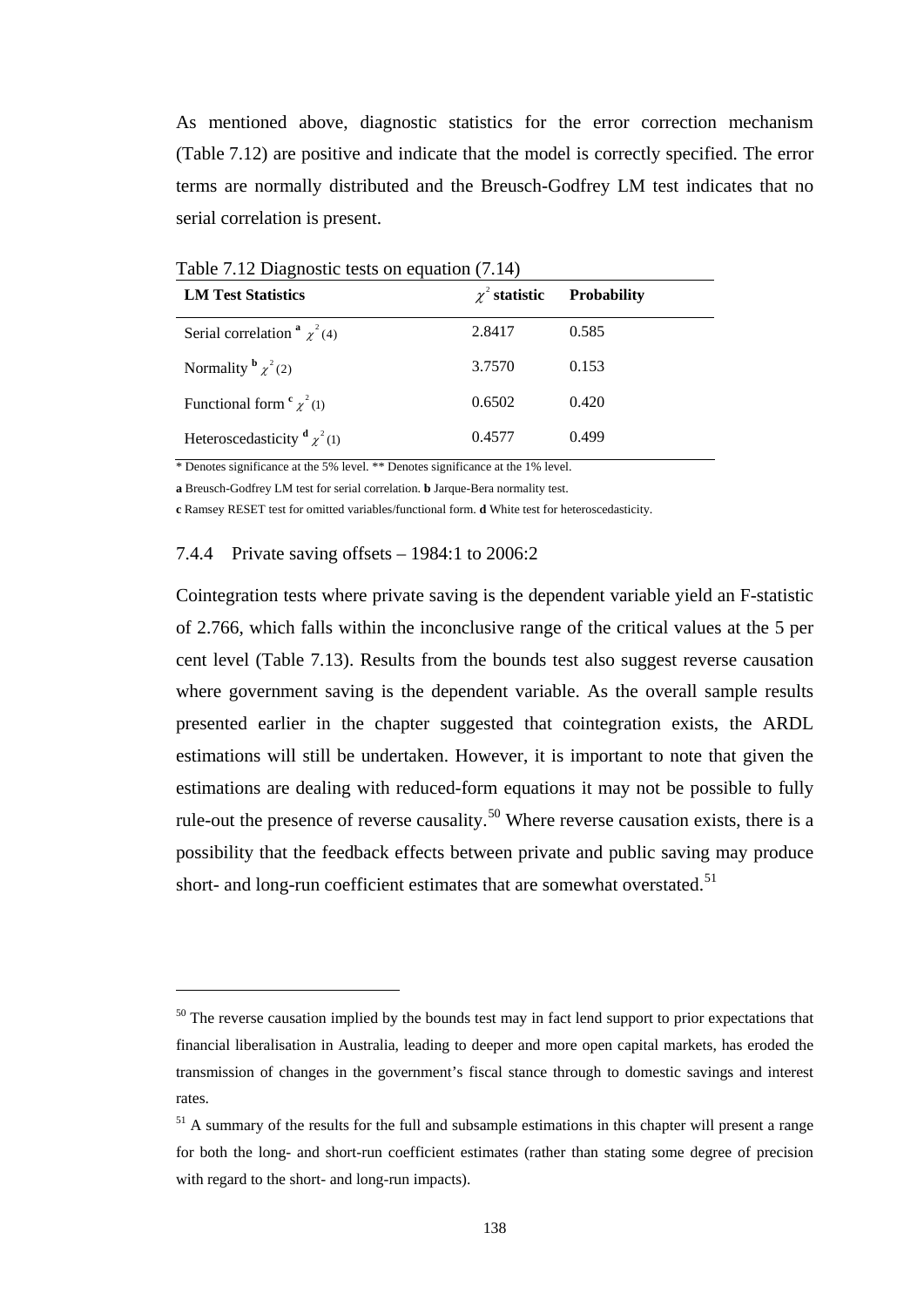| Dep. Var.                                                 | <b>F-statistic</b> | Probability | <b>Conclusion</b> |
|-----------------------------------------------------------|--------------------|-------------|-------------------|
| $F_{PS}$ (PS GS, Y, AS, U, INF, R, TOT, FLIB, H, EQ)      | 2.7660             | 0.012       | Inconclusive      |
| $F_{GS}$ (GS  PS, Y, AS, U, INF, R, TOT, FLIB, H, EQ)     | 4.7084             | 0.000       | Cointegration     |
| $F_V(Y PS, GS, AS, U, INF, R, TOT, FLIB, H, EQ)$          | 2.1220             | 0.047       | Inconclusive      |
| $F_{AS}$ (AS  PS, GS, Y, U, INF, R, TOT, FLIB, H, EQ)     | 2.6908             | 0.014       | Inconclusive      |
| $F_{II}$ (U  PS, GS, Y, AS, INF, R, TOT, FLIB, H, EQ)     | 3.1875             | 0.005       | Inconclusive      |
| $F_R$ (R   PS, GS, Y, AS, U, INF, TOT, FLIB, H, EQ)       | 2.6692             | 0.014       | Inconclusive      |
| $F_{INF}(INF \mid PS, GS, Y, AS, U, R, TOT, FLIB, H, EQ)$ | 2.3367             | 0.029       | No cointegration  |
| $F_{TOT}$ (TOT  PS, GS, Y, AS, U, INF, R, FLIB, H, EQ)    | 3.6749             | 0.002       | Cointegration     |
| $F_{FIIR}(FLIB   PS, GS, Y, AS, U, INF, R, TOT, H, EQ)$   | 2.7118             | 0.013       | Inconclusive      |
| $F_H$ (H  PS, GS, Y, AS, U, INF, R, TOT, FLIB, EQ)        | 2.3422             | 0.029       | Inconclusive      |
| $F_{EO}$ (EQ PS, GS, Y, AS, U, INF, R, TOT, FLIB, H)      | 4.4042             | 0.000       | Cointegration     |

Table 7.13 Results from bounds test on equation  $(7.11)$  – 1984:1 to 2006:2

Asymptotic critical value bounds are obtained from Table CI(iii), Case V: unrestricted intercept and unrestricted trends for *k*=10 (Persaran et al: 2001). Lower bound  $I(0)=2.43$  and Upper bound  $I(1)=3.56$  at the 5% significance level. \* Denotes significance at the 5% level. \*\* Denotes significance at the 1% level.

After initially estimating equation (7.11), the results suggested that social assistance payments as a proportion of household disposable income (*AS*), inflation (*INF*), the real interest rate  $(R)$  and the break-point dummy variable coinciding with the early 1990s recession (*B1990*) were statistically insignificant. The following ARDL was estimated:

$$
\Delta PS_{t} = \alpha_{0} + \alpha_{1}t + \sum_{i=1}^{p} \delta_{i}\Delta PS_{t-i} + \sum_{i=1}^{p} \beta_{i}\Delta GS_{t-i} + \sum_{i=1}^{p} \phi_{i}\Delta Y_{t-i} + \sum_{i=1}^{p} \gamma_{i}\Delta U_{t-i} + \sum_{i=1}^{p} \rho_{i}\Delta TOT_{t-i} + \sum_{i=1}^{p} \psi_{i}\Delta FLIB_{t-i} + \sum_{i=1}^{p} \xi_{i}\Delta H_{t-i} + \sum_{i=1}^{p} \omega_{i}\Delta EQ_{t-i} + \lambda_{1} PS_{t-1} + \lambda_{2} GS_{t-1} + \lambda_{3} Y_{t-1} + \lambda_{4} U_{t-1} + \lambda_{5} TOT_{t-1} + \lambda_{6} FLIB_{t-1} + \lambda_{7} H_{t-1} + \lambda_{8} EQ_{t-1} + u_{t}
$$
\n7.15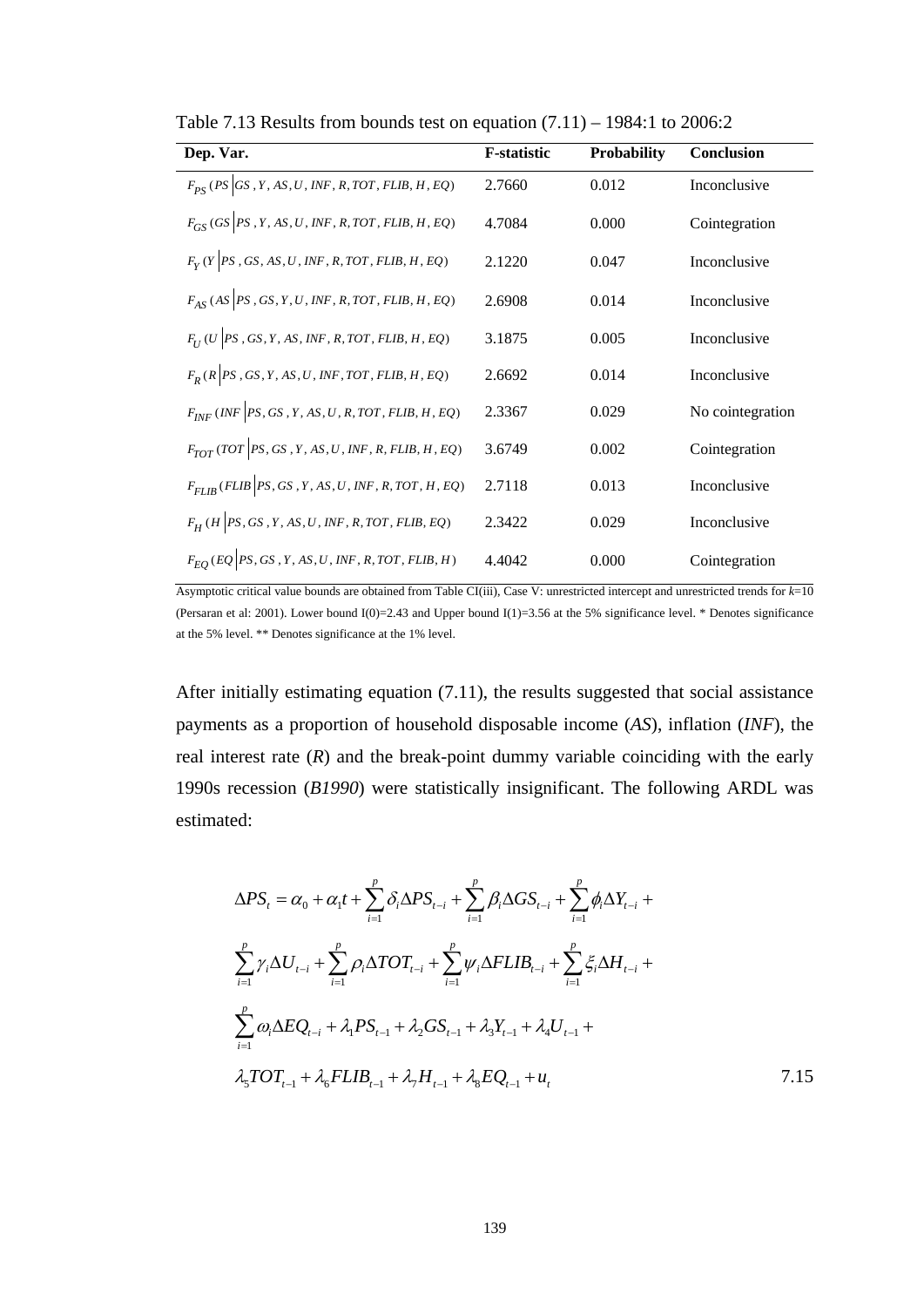The estimated long-run coefficient estimates are provided in Table 7.14. For the ratio of government saving to GDP (*GS*) over the period 1984:1-2006:2, the estimated coefficient is -0.39, and statistically significant only at the 10 per cent level. For the other variables, a one per cent rise in household gross disposable income (*Y*) is estimated to raise the ratio of private saving to GDP by 0.43 per cent over the subsample period. Net foreign liabilities (*FLIB*) are significant at the one per cent level – and indicate that Australian financial markets have become more integrated with global capital flows. The long-run coefficient on the terms of trade (*TOT*) is slightly higher than the previous estimations, which possibly indicates that as Australia has become more integrated with the global economy, international price determination for traded goods may be exerting a greater influence over household incomes, consumption and saving. The house price index has changed sign, but is now statistically insignificant, while equity prices remain significant at the 10 per cent level.

| ARDL (2,1,0,2,0,1,0,0) selected lags based on Schwartz Bayesian Criterion |             |                       |                |                    |
|---------------------------------------------------------------------------|-------------|-----------------------|----------------|--------------------|
| <b>Variable</b>                                                           | Coefficient | <b>Standard Error</b> | <b>T-Ratio</b> | <b>Probability</b> |
| Constant                                                                  | $-0.3901$   | 0.2294                | $-1.7001$      | 0.093              |
| <b>Trend</b>                                                              | $-0.0006$   | 0.0004                | $-1.2942$      | 0.200              |
| <b>GS</b>                                                                 | $-0.3855$   | 0.2386                | $-1.6160$      | 0.110              |
| Y                                                                         | 0.4338      | 0.2371                | 1.8295         | 0.071              |
| U                                                                         | 0.4296      | 0.3463                | 1.2407         | 0.219              |
| <b>TOT</b>                                                                | 0.0012      | 0.0003                | $3.5862**$     | 0.001              |
| <b>FLIB</b>                                                               | $-0.0700$   | 0.0227                | $-3.0776**$    | 0.003              |
| H                                                                         | 0.0202      | 0.0242                | 0.8328         | 0.408              |
| EQ                                                                        | 0.0341      | 0.0187                | 1.8232         | 0.072              |

Table 7.14 Estimated long-run coefficients for equation (7.15)

\* Denotes significance at the 5% level. \*\* Denotes significance at the 1% level.

The short-run error correction estimates are presented in Table 7.15. In the short-run, the error correction equation indicates a private savings offset of -0.40 to changes in government saving, which is both statistically significant and roughly equivalent to the estimated long-run coefficient. The error correction term,  $ecm(-1)$ , is of the correct sign and statistically significant – indicating that deviations from the long-run rate of private saving are corrected by around 50 per cent in the next period.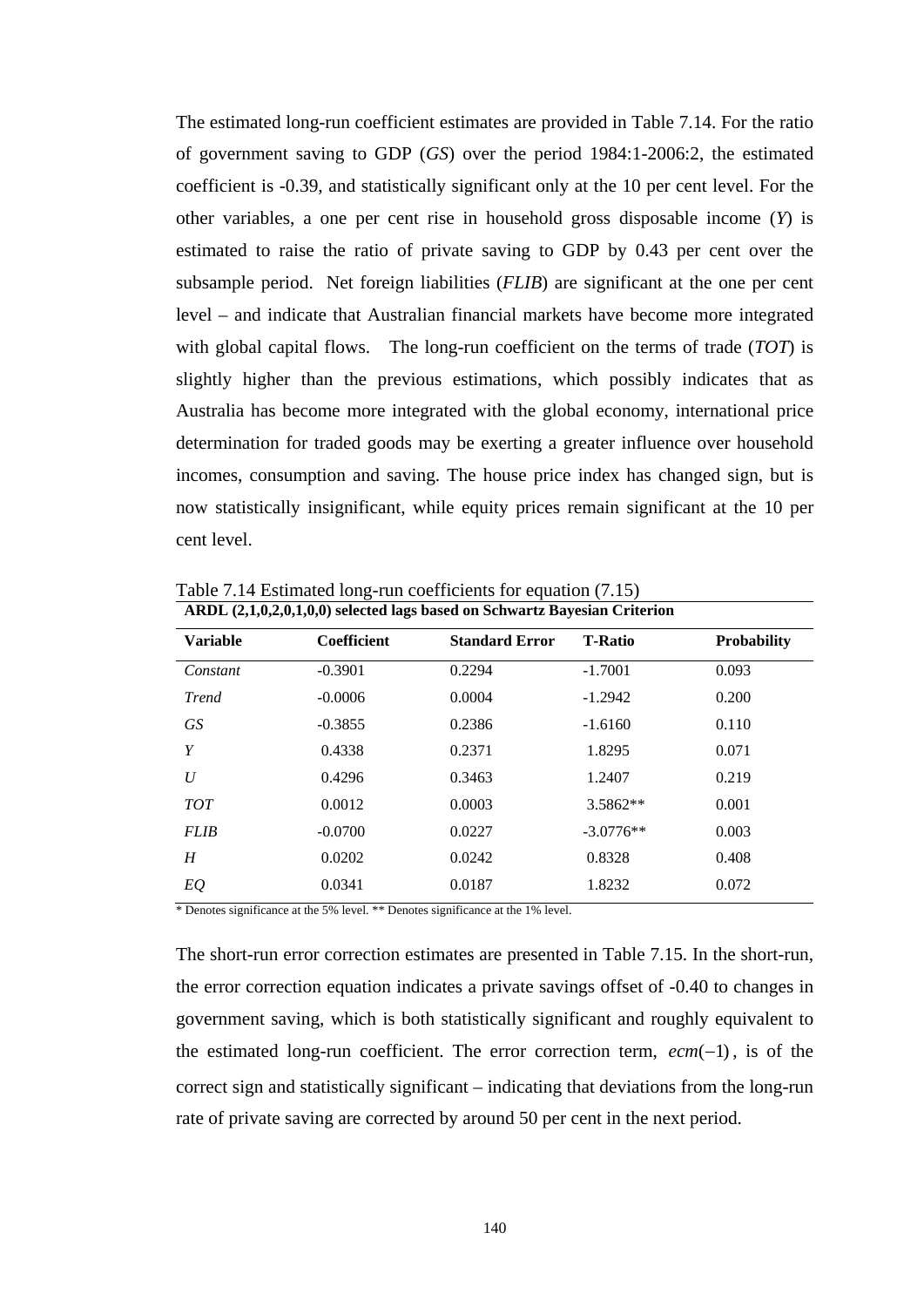| ARDL (2,1,0,2,0,1,0,0) selected lags based on Schwartz Bayesian Criterion |                       |                |                    |  |
|---------------------------------------------------------------------------|-----------------------|----------------|--------------------|--|
| <b>Coefficient</b>                                                        | <b>Standard Error</b> | <b>T-Ratio</b> | <b>Probability</b> |  |
| $-0.1816$                                                                 | 0.1008                | $-1.8006$      | 0.076              |  |
| $-0.0003$                                                                 | 0.0002                | $-1.3609$      | 0.177              |  |
| $-0.1769$                                                                 | 0.0805                | $-2.1976*$     | 0.031              |  |
| $-0.3977$                                                                 | 0.1049                | $-3.7921**$    | 0.000              |  |
| 0.2019                                                                    | 0.1110                | 1.8187         | 0.073              |  |
| $-0.4623$                                                                 | 0.3714                | $-1.2445$      | 0.217              |  |
| $-1.1101$                                                                 | 0.3230                | $-3.4367**$    | 0.001              |  |
| 0.0006                                                                    | 0.0002                | 3.4544**       | 0.000              |  |
| $-0.0776$                                                                 | 0.0189                | $-4.0914*$     | 0.000              |  |
| $-0.0094$                                                                 | 0.0108                | 0.8707         | 0.387              |  |
| $-0.0158$                                                                 | 0.0078                | $2.0123*$      | 0.048              |  |
| $-0.4654$                                                                 | 0.0906                | $-5.1340**$    | 0.000              |  |
|                                                                           |                       |                |                    |  |

Table 7.15 Error correction representation of equation (7.15)

\* Denotes significance at the 5% level. \*\* Denotes significance at the 1% level.

 $ecm = PS + 0.385 * GS - 0.434 * Y - 0.429 * U - 0.001 * TOT + 0.070 * FLIB - 0.020 * H - 0.034 * EQ +$  $0.390 * *INPT* + 0.006 * *Trend*$ 2

| $R^2 = 0.6690$ | $\overline{R}^2 = 0.6072$ | F-stat $F(11, 78) = 13.7805 \begin{bmatrix} 0.000 \end{bmatrix}$ | $SER = 0.0073$ |
|----------------|---------------------------|------------------------------------------------------------------|----------------|
| $RSS = 0.0041$ | DW-statistic $= 2.0543$   |                                                                  |                |

Diagnostic statistics for the error correction mechanism (Table 7.16) are positive, and indicate that the model is correctly specified.

| <b>LM Test Statistics</b>                | $\chi^2$ statistic | <b>Probability</b> |
|------------------------------------------|--------------------|--------------------|
| Serial correlation $\alpha \chi^2(4)$    | 1.8555             | 0.762              |
| Normality $\frac{b}{\chi^2(2)}$          | 0.4971             | 0.780              |
| Functional form $\frac{c}{\chi^2(1)}$    | 0.4583             | 0.498              |
| Heteroscedasticity $\frac{d}{\chi^2(1)}$ | 0.3776             | 0.539              |

Table 7.16 Diagnostic tests on equation (7.15)

\* Denotes significance at the 5% level. \*\* Denotes significance at the 1% level.

**a** Breusch-Godfrey LM test for serial correlation. **b** Jarque-Bera normality test.

**c** Ramsey RESET test for omitted variables/functional form. **d** White test for heteroscedasticity.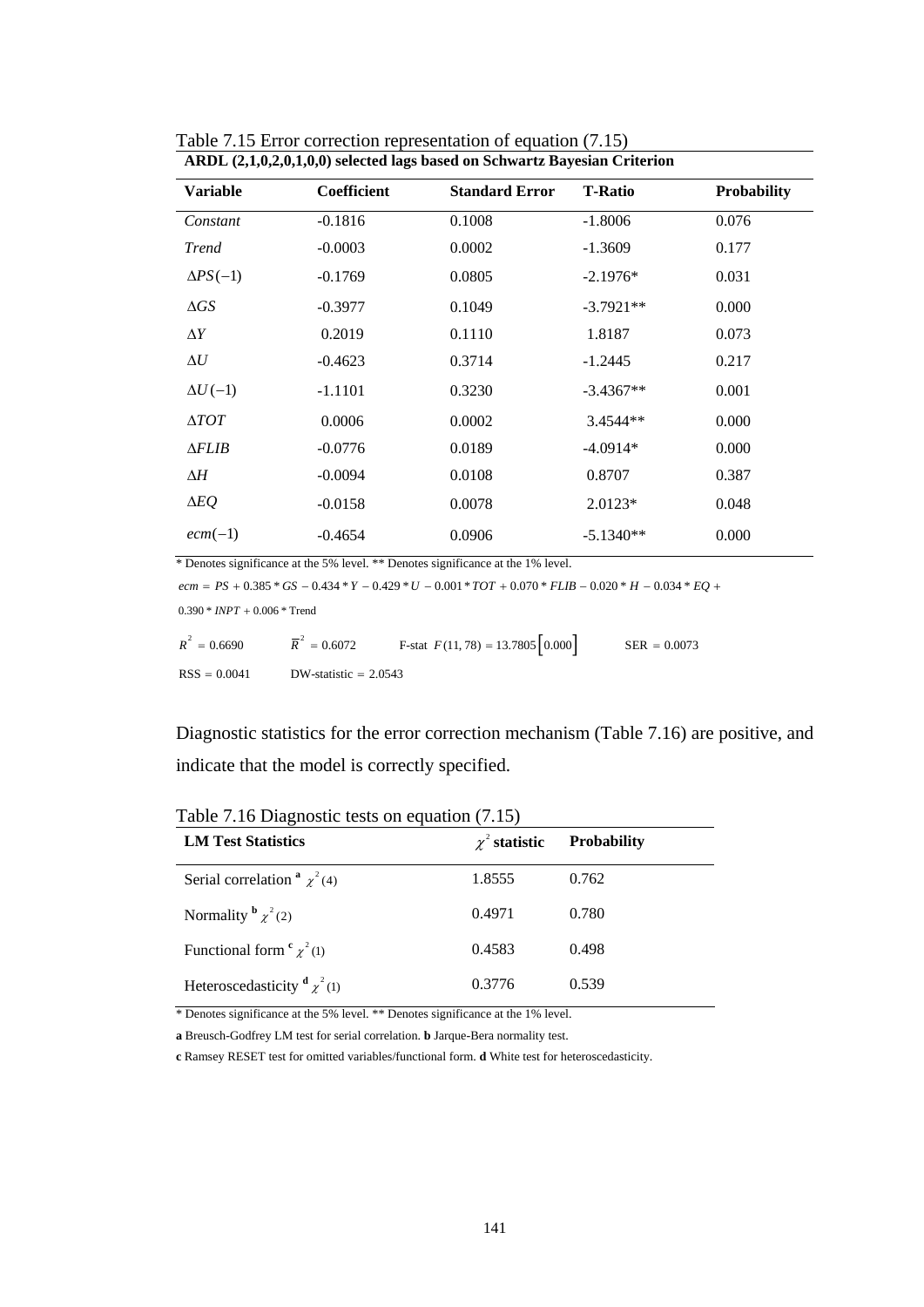### **7. 5 Summary of the estimations**

Overall, the results indicate a statistically significant relationship between government and private saving. This result was consistent across the entire sample, and for both of the subsample estimations. The results suggest a long-term private saving offset close to one half, and between -0.25 and -0.40 in the short term. These lower short-run offsets indicate that fiscal policy can have a larger response on shortterm economic activity. While this implies that the private sector is not sufficiently forward-looking for Ricardian equivalence to hold, it may also indicate that agents are also liquidity constrained in the short run.

While results demonstrate that there is no full Ricardian response to changes in the fiscal stance, there is some partial offsetting savings behaviour. Moreover, the results suggest that fiscal policy can elicit some impact on the real economy, and the range of private savings offsets above infer a fiscal impact of around 0.5 over the long-run, and between 0.6 and 0.75 in the short term – implying that changes in the fiscal stance only partially impact aggregate demand. Stated more formally, for a one per cent deterioration in the ratio of government saving to GDP, output increases by around 0.5 per cent in the long run, and between 0.6 and 0.75 per cent in the short run. It is important to note that these fiscal impacts are only an indirect estimate of short- and long-run fiscal multipliers in Australia (calculated as 1− β*i*) – and are not direct estimates of fiscal multipliers. Nevertheless, these estimated short- and longrun fiscal impacts are broadly consistent with the empirical literature surveyed in Chapter 2.

The lower short-run offsets revealed through the error correction mechanisms indicate that nominal and real frictions and/or rigidities prevent some proportion of the offsetting behaviour occurring more quickly.<sup>[52](#page-154-0)</sup> However this appears to have lessened as the economy has undergone significant economic reform. In fact, the two extreme values estimated on the short-run coefficient on government saving above (-0.25 and 0.40) actually correspond with the two subsamples considered in this chapter. This result is also consistent with the discussion in Chapter 4 which noted

 $\overline{a}$ 

<span id="page-154-0"></span> $52$  This could also accord with fiscal policy lags.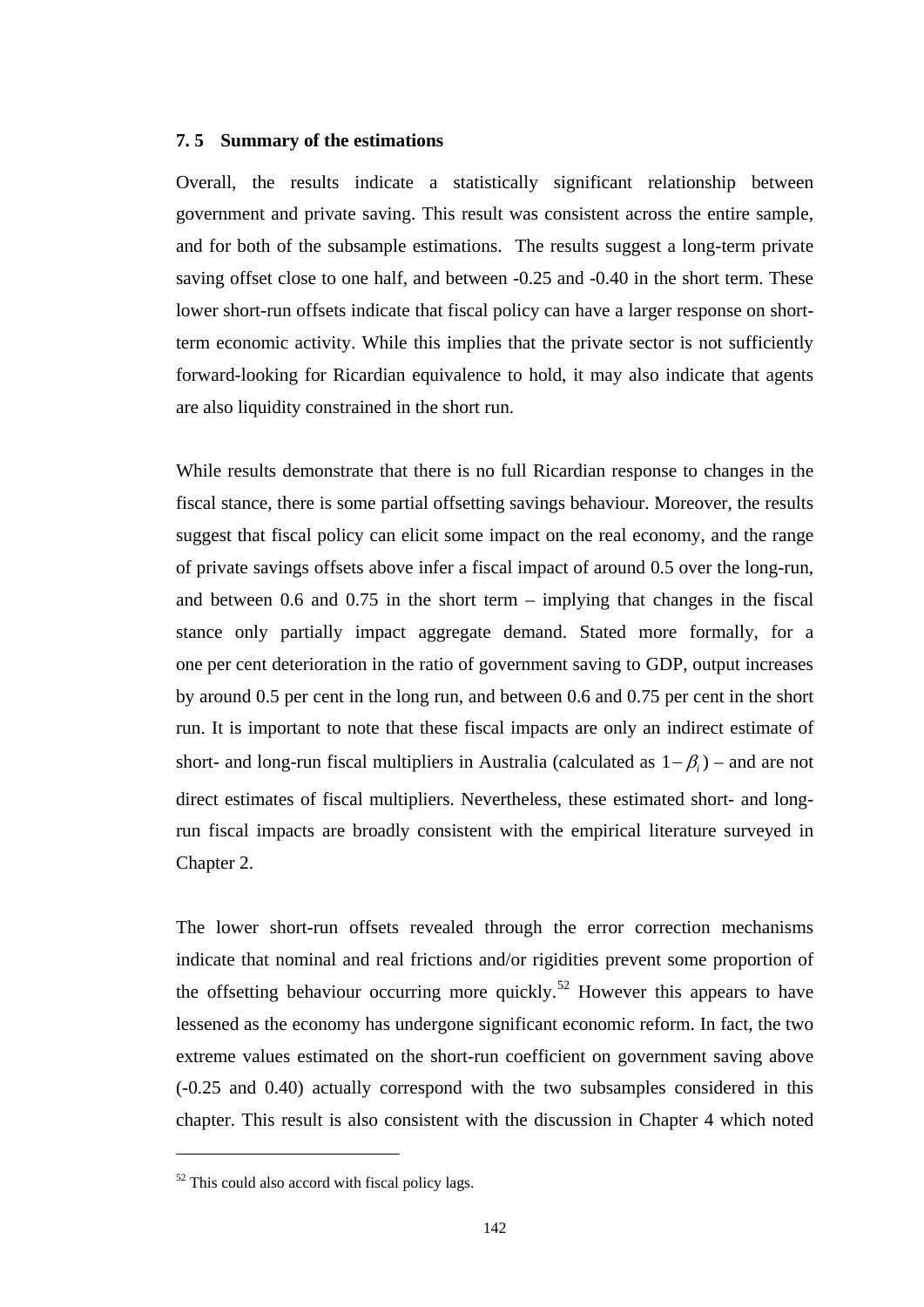that financial deregulation, and integration into global capital markets, dampens the impact of fiscal policy on domestic interest rates, and reduces crowding out of investment. More sophisticated capital markets, and greater access to international capital, also mean that private agents have a greater ability to look through short-run aberrations in the economy and smooth consumption over longer time periods. The hypothesis tests to be undertaken in the next section will attempt to see how these results on the long- and short-run coefficients for government saving compare with confidence intervals for the true population values.

The coefficient estimates in this chapter are consistent with those of similar studies, such as such de Mello (2004) and Comley (2002). More recently, Cotis (et al: 2006) considered a panel of 16 OECD countries and found a private savings offset of around two thirds over the long run, and around half in the short term. Considering the United States in isolation, the authors found a positive private savings offset, which implies that not only are US households non-Ricardian, but are not fully consumption-smoothing when faced with long-term shifts in public deficits.

Following the financial sector reforms through the 1980s, the development of the financial sector and integration into global capital markets may have dampened the impact of fiscal policy on the real economy, including domestic interest rates. As noted earlier, more sophisticated private credit markets also enables greater access to personal credit – allowing households and firms to smooth consumption. Looking at the long-run coefficient on government saving over the two subsamples does not provide any indication that this may be occurring (both sets of estimations yielded long-run coefficients around -0.40 per cent). However, the short-run error correction coefficients were markedly different, with the second subsample estimation yielding a short-run private savings offset that was close to that obtained over the long run.

Estimations across the two subsamples also confirm increased linkages between Australia and the global economy, and that greater access to international capital has lowered private saving. This is evident in the coefficient on net foreign liabilities (*FLIB*), which was taken as a proxy for financial market openness. This coefficient was insignificant, and dropped from the first sub sample. The coefficient on the terms of trade (*TOT*) was also higher in the second subsample, potentially indicating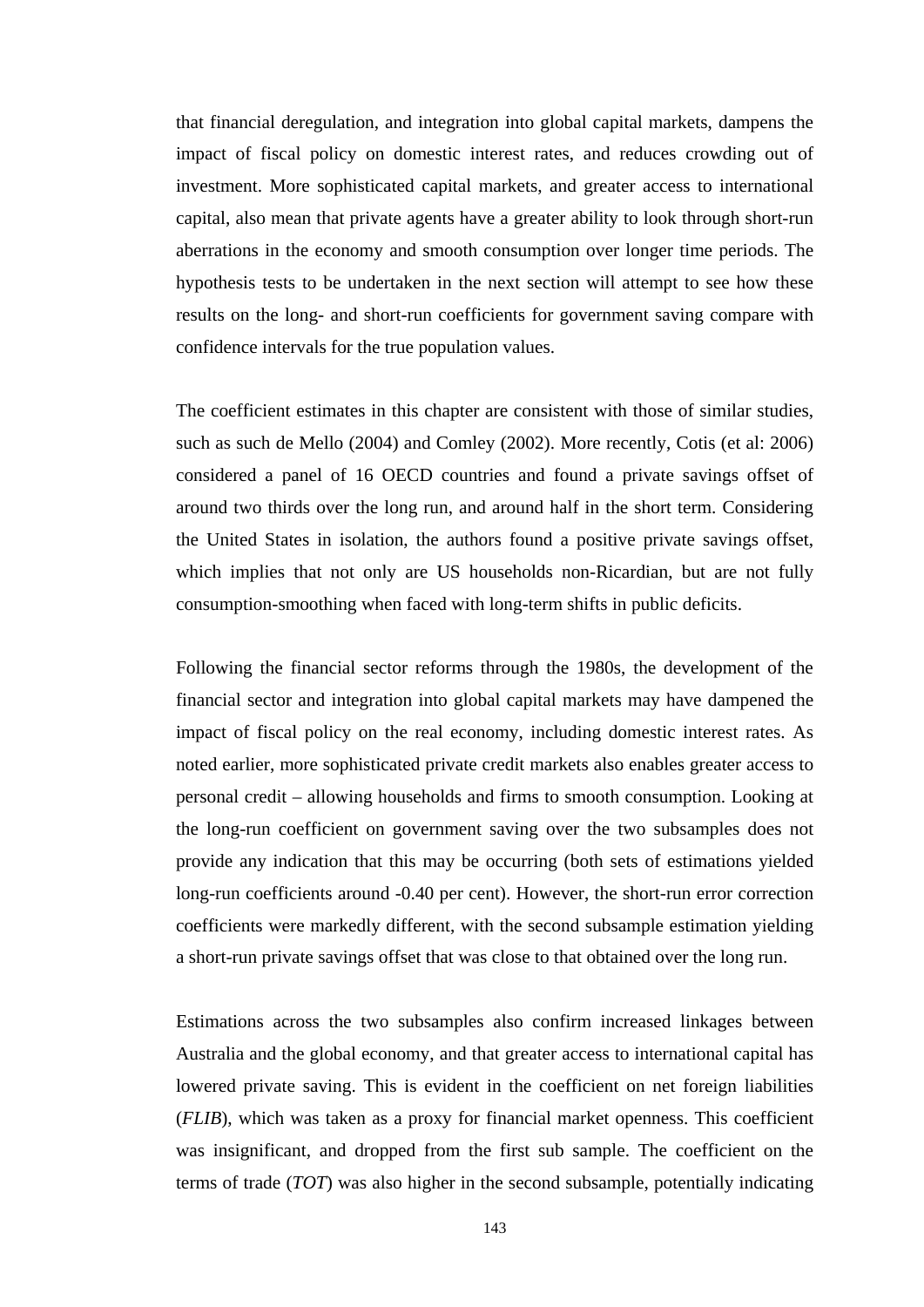that Australia has derived higher income from commodities over this period, and also that the removal of market distortions (such as tariffs) has delivered greater passthrough of international prices.

The coefficients on real interest rates (*R*) and inflation (*INF*) were not statistically significant in any of the estimations, which is a somewhat curious outcome. One possible explanation is that households see some proportion of their saving occurring through the family home, and more recently through superannuation and equity investments. Having a large proportion of savings in both of these assets is likely to see the theoretical linkages between real interest rates and inflation on savings behaviour being somewhat lessened.

Of the structural breaks considered in this chapter, only the dummy variable on the 1990s recession has proved to have had a statistically significant impact on the level of private saving in Australia. This period saw a particularly marked downturn in economic activity, and a sharp rise in unemployment to above 10 per cent.

Across the estimations, the impact of rising unemployment on private saving appears to be only temporary, as the coefficient on this variable was generally only statistically significant in the error correction results. Additionally, the significant coefficient for the ratio of social assistance payments to household gross disposable income (*AS*) indicates that the welfare safety net lowers the rate of private saving (possibly due to reduced incentives for as precautionary saving).

# **7. 6 Hypothesis testing**

Consistent with the analysis undertaken above, the hypothesis testing will consider the entire sample period, along with the subsamples. The more recent period of economic reform is particularly relevant when considering policy inferences from the results here – and subsequently relating these to current economic and fiscal policy issues.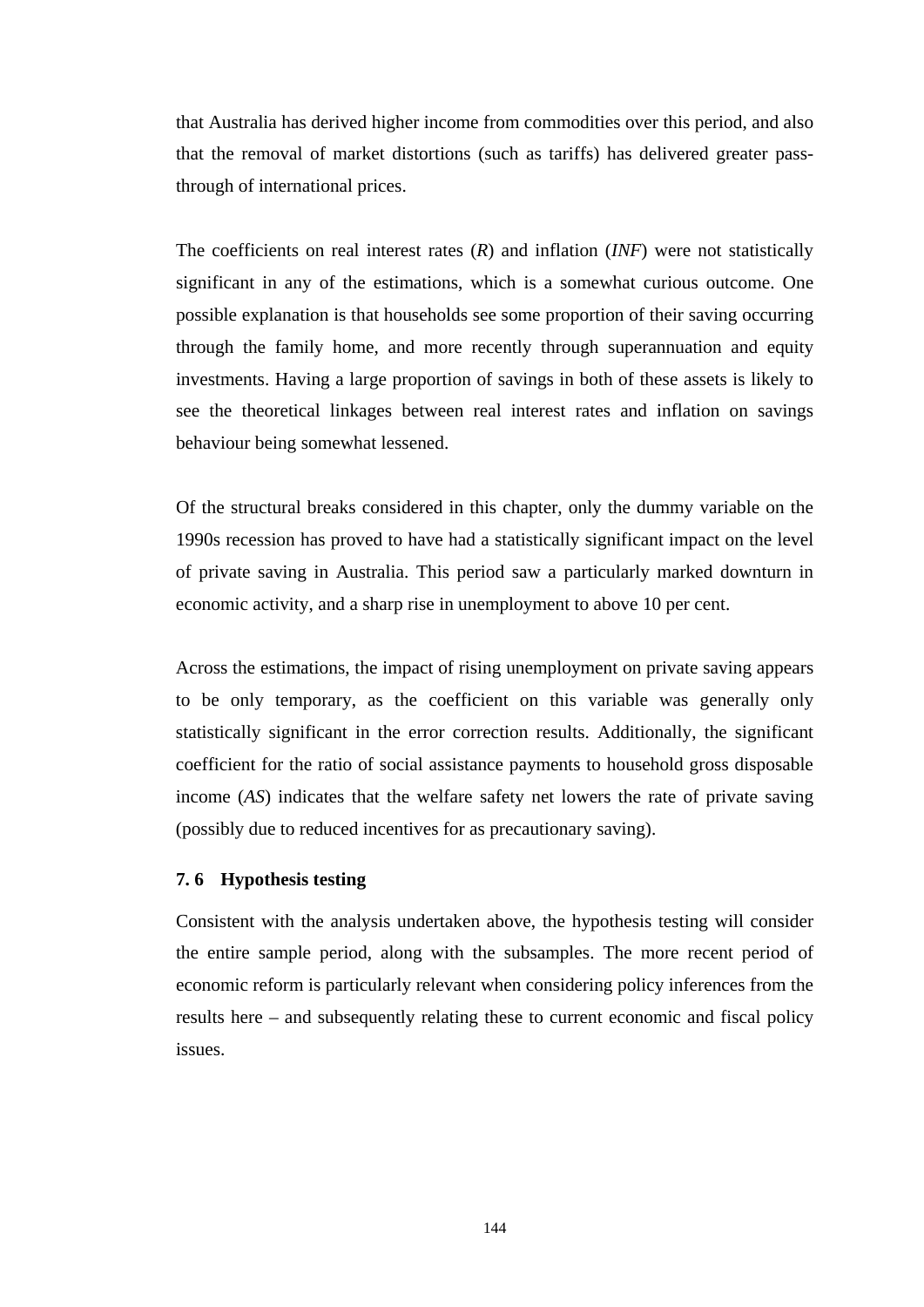The central hypothesis for this thesis was stated in Chapter 1 as:

*Does fiscal policy influence private saving behaviour in a manner that is consistent with Ricardian equivalence, thus mitigating the effects of fiscal policy, or does fiscal policy exert a substantial influence on the Australian economy – invoking effects on the balance of payments consistent with the twin deficits hypothesis?* 

When  $\beta_i = 0$ , changes in the government's fiscal stance have no impact on private saving, implying that the twin deficits hypothesis may operate. Under this situation changes in the fiscal position affect national saving, private disposable incomes and consumption. Under a floating exchange rate any shortfalls in domestic saving are matched by foreign capital inflows and a subsequent rise in the current account deficit. The corresponding null hypothesis,  $H_0 : \beta_i = 0$  has been rejected throughout this chapter, albeit indirectly, wherever the coefficient on government saving was shown to be statistically significant. Throughout the estimations the long- and shortrun coefficients for  $\beta$ <sub>*i*</sub> were consistently shown to be significant at the five per cent level.[53](#page-157-0) Based upon these results, we can reject the hypothesis that *fiscal policy exerts a substantial influence on the Australian economy – invoking effects on the balance of payments consistent with the twin deficits hypothesis*.

The hypothesis of a strict private saving offset (Ricardian equivalence) would be supported if the coefficient on public saving,  $\beta_i = -1$ , controlling for the other private saving determinants – stated formally as:  $H_0: \beta_i = -1$ . Changes in government saving will thus be offset by an increase in private saving – neutralising the impact of fiscal policy. A negative coefficient on public saving, but statistically less than 0, that is  $(-1 < \beta_{i} < 0)$  would indicate a partial savings offset, and that movements in the fiscal stance have some measurable impacts on the wider economy. As noted in the previous section, the estimations in this chapter indicate

 $\overline{a}$ 

<span id="page-157-0"></span><sup>&</sup>lt;sup>53</sup> In some instances the coefficient was significant at the 1 per cent level. For the second set of subsample estimations the long-run coefficient for  $\beta$ <sub>*i*</sub> was significant at the 10 per cent level.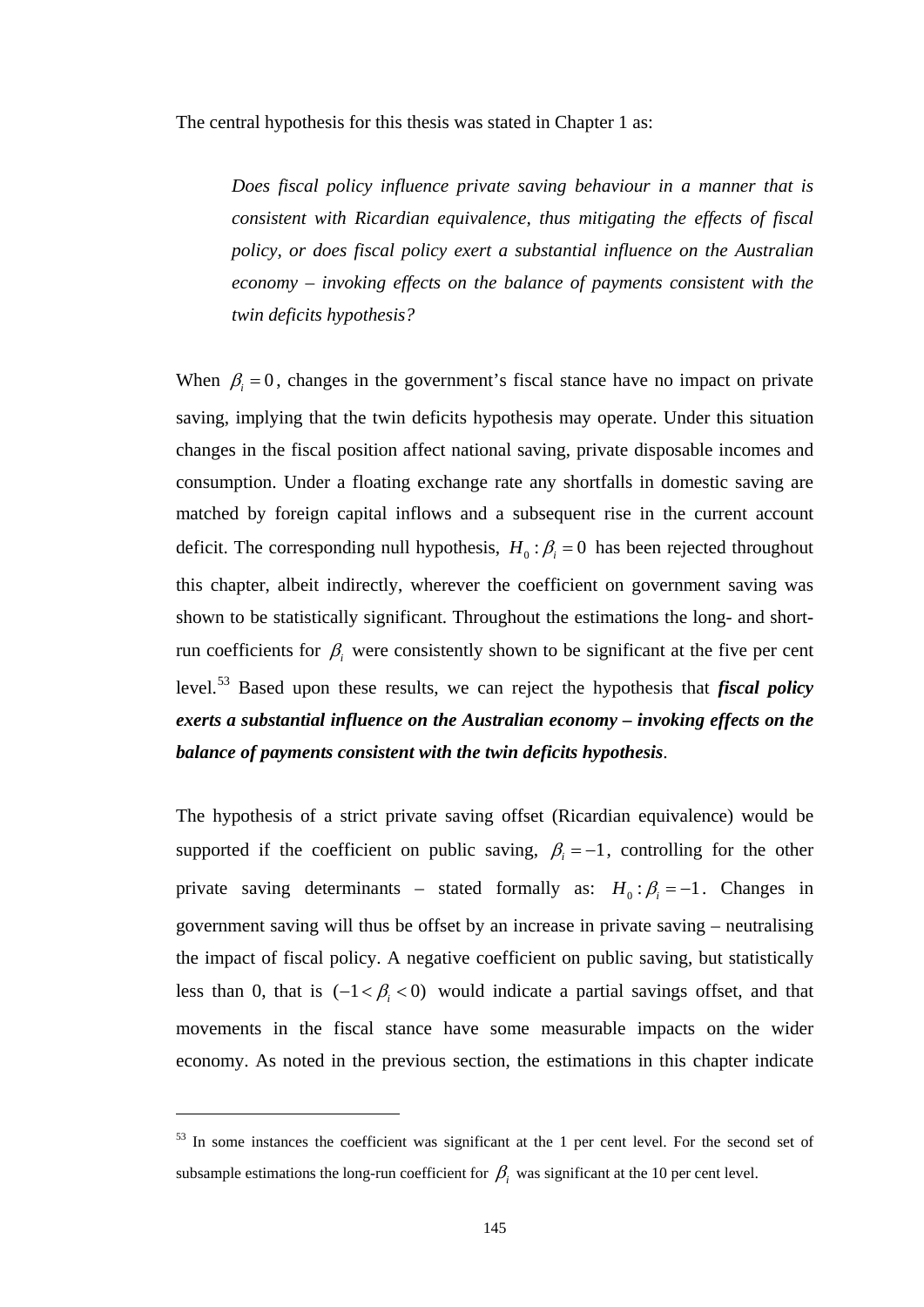that the long-run value of  $\beta$ <sub>i</sub> is close to -0.5 (implying a partial savings offset). However, it remains unclear to what extent these estimates represent the true population value for  $\beta$ <sub>i</sub>, and whether  $\beta$ <sub>i</sub> = −1. To assess this, Tables 7.17 and 7.18 present confidence intervals for both the short- and long-run coefficients for  $\beta_i$ .

| <b>Model</b>                                                                                                                                                                                                                                                                                                                       | df  | $t_{0.025}$ |           | se $\beta_i$ | Confidence interval <sup>a</sup>                                                                                                                                                                                                                                                       |
|------------------------------------------------------------------------------------------------------------------------------------------------------------------------------------------------------------------------------------------------------------------------------------------------------------------------------------|-----|-------------|-----------|--------------|----------------------------------------------------------------------------------------------------------------------------------------------------------------------------------------------------------------------------------------------------------------------------------------|
| Full sample: 1959:3 - 2006:2                                                                                                                                                                                                                                                                                                       | 177 | 1.96        | $-0.4851$ | 0.1164       | $(-0.7132 \leq \beta_{\text{A}} \leq -0.2570)$                                                                                                                                                                                                                                         |
| (Equation 7.12, Table 7.5)                                                                                                                                                                                                                                                                                                         |     |             |           |              |                                                                                                                                                                                                                                                                                        |
| Subsample: 1959:3 - 1983:4                                                                                                                                                                                                                                                                                                         | 92  | 1.99        | $-0.3994$ | 0.1861       | $(-0.7697 \leq \beta_{\text{A}} \leq -0.0291)$                                                                                                                                                                                                                                         |
| (Equation 7.14, Table 7.10)                                                                                                                                                                                                                                                                                                        |     |             |           |              |                                                                                                                                                                                                                                                                                        |
| Subsample: 1984:1 - 2006:2                                                                                                                                                                                                                                                                                                         | 81  | 1.99        | $-0.3855$ | 0.2386       | $(-0.8603 \leq \beta_{\text{A}} \leq 0.0893)$                                                                                                                                                                                                                                          |
| (Equation 7.15, Table 7.14)                                                                                                                                                                                                                                                                                                        |     |             |           |              |                                                                                                                                                                                                                                                                                        |
| $\mathbf{r}$ $\mathbf{r}$ $\mathbf{r}$ $\mathbf{r}$ $\mathbf{r}$ $\mathbf{r}$ $\mathbf{r}$ $\mathbf{r}$ $\mathbf{r}$ $\mathbf{r}$ $\mathbf{r}$ $\mathbf{r}$ $\mathbf{r}$ $\mathbf{r}$ $\mathbf{r}$ $\mathbf{r}$ $\mathbf{r}$ $\mathbf{r}$ $\mathbf{r}$ $\mathbf{r}$ $\mathbf{r}$ $\mathbf{r}$ $\mathbf{r}$ $\mathbf{r}$ $\mathbf{$ |     |             |           |              | $\hat{a}$ $\hat{a}$ $\hat{b}$ $\hat{c}$ $\hat{a}$ $\hat{c}$ $\hat{c}$ $\hat{c}$ $\hat{d}$ $\hat{d}$ $\hat{d}$ $\hat{d}$ $\hat{d}$ $\hat{d}$ $\hat{d}$ $\hat{d}$ $\hat{d}$ $\hat{d}$ $\hat{d}$ $\hat{d}$ $\hat{d}$ $\hat{d}$ $\hat{d}$ $\hat{d}$ $\hat{d}$ $\hat{d}$ $\hat{d}$ $\hat{d$ |

Table 7.17 Confidence intervals – long-run coefficients for government saving

**a** The 95% confidence interval is given by:  $Pr\left[\hat{\beta}_i - t_{(n-x),\alpha/2} \text{ se}\left(\hat{\beta}_i\right) \leq \beta_i \leq \hat{\beta}_i + t_{(n-x),\alpha/2} \text{ se}\left(\hat{\beta}_i\right)\right] = 1 - \alpha$ 

A formal definition for the confidence intervals would be: in the long run, in 95 out of 100 estimations, intervals like those contained in Table 7.17 will contain the true population estimate of the coefficient on government saving,  $\beta_i$ . While the confidence intervals do provide a broad range for the long-run coefficient on government saving, the interval for the second subsample includes the possibility that  $\beta_i = 0$ . This result accords with the t-statistic on this coefficient being significant only at the 10 per cent level (Table 7.14). For the hypothesis of a full private saving offset,  $H_0 : \beta_i = -1$ , we reject the null, as the null hypothesised value of  $-1$  does not lie within the estimated confidence intervals. Subsequently, we can reject the hypothesis that: *fiscal policy influences private saving behaviour in a manner that is consistent with full Ricardian equivalence, thus mitigating the effects of fiscal policy*.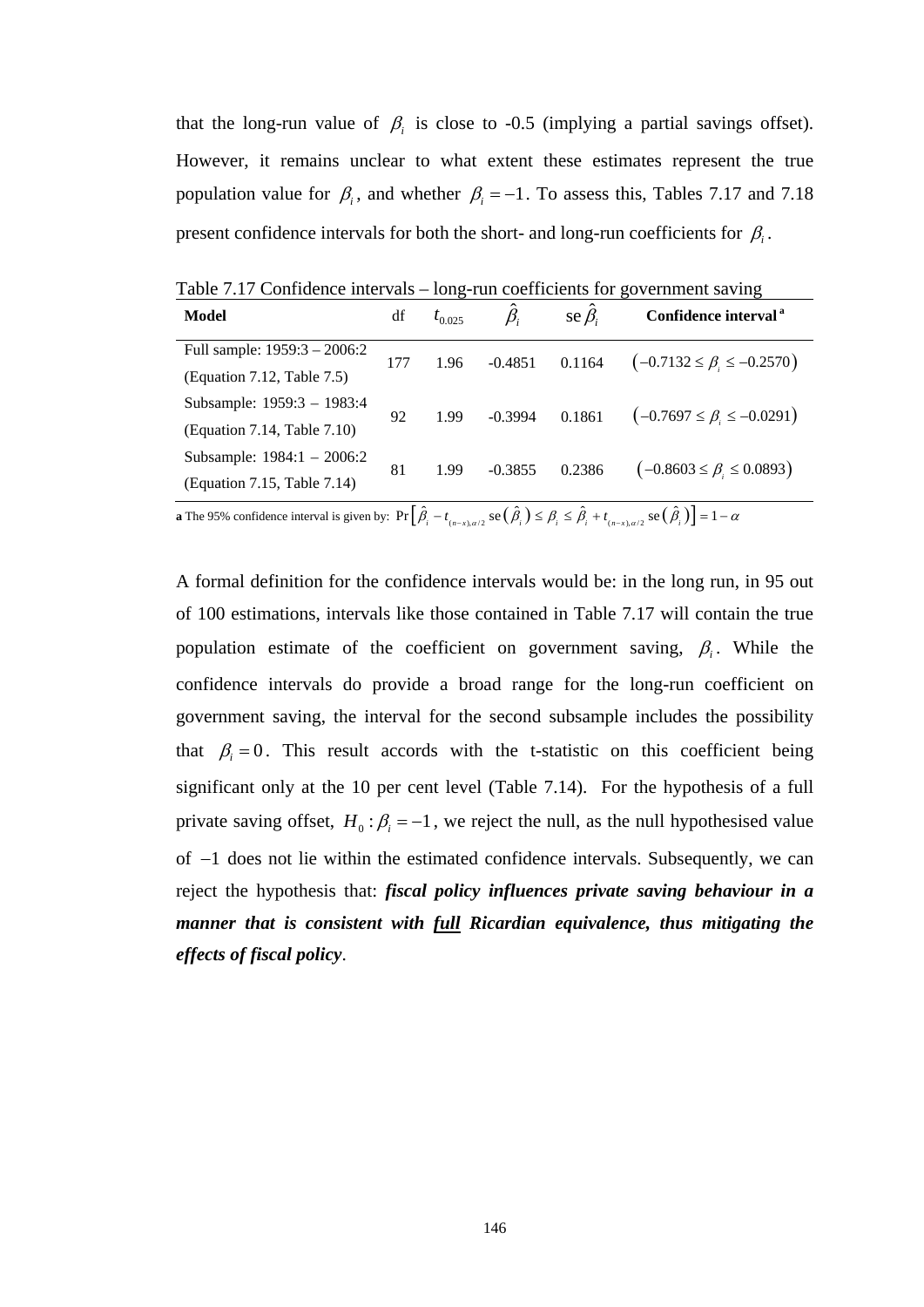| <b>Model</b>                 | df                   | $t_{0.025}$ |                                                                                                                                 | se $\beta_i$ | Confidence interval <sup>a</sup>               |
|------------------------------|----------------------|-------------|---------------------------------------------------------------------------------------------------------------------------------|--------------|------------------------------------------------|
| Full sample: 1959:3 - 2006:2 | 175                  | 1.96        | $-0.2768$                                                                                                                       | 0.0665       | $(-0.4071 \leq \beta_{i} \leq -0.1465)$        |
| (Equation 7.12, Table 7.6)   |                      |             |                                                                                                                                 |              |                                                |
| Subsample: 1959:3 - 1983:4   | 90                   | 1.99        | $-0.2329$                                                                                                                       | 0.1021       | $\left(-0.4361 \leq \beta\right) \leq -0.0297$ |
| (Equation 7.14, Table 7.11)  |                      |             |                                                                                                                                 |              |                                                |
| Subsample: $1984:1 - 2006:2$ | 78                   | 2.00        | $-0.3977$                                                                                                                       | 0.1049       | $(-0.6075 \leq \beta_{\text{A}} \leq -0.1879)$ |
| (Equation 7.15, Table 7.15)  |                      |             |                                                                                                                                 |              |                                                |
|                              | $ \Gamma$ $\sim$ $-$ |             | $\left( \begin{array}{ccc} 2 & 1 \\ 2 & 1 \end{array} \right)$ , $\left( \begin{array}{ccc} 2 & 1 \\ 2 & 1 \end{array} \right)$ |              | 7 A N T                                        |

Table 7.18 Confidence intervals – short-run coefficients for government saving

**a** The 95% confidence interval is given by:  $Pr\left[\hat{\beta}_i - t_{(n-x),\alpha/2} \text{ se}\left(\hat{\beta}_i\right) \leq \beta_i \leq \hat{\beta}_i + t_{(n-x),\alpha/2} \text{ se}\left(\hat{\beta}_i\right)\right] = 1 - \alpha$ 

Consistent with the estimates for the long-run coefficients on government saving, the confidence intervals in Table 7.18 have a much narrower band for the true population value of  $β<sub>i</sub>$ . Again, as the null hypothesised value of  $-1$  does not lie within the estimated confidence intervals, full Ricardian equivalence affects are also rejected in the short run.

The hypotheses which this thesis has sought to examine have been rejected. The results here have indicated a partial private saving offset to changes in the government's fiscal stance, which implies that fiscal policy has some ability to affect national saving, private disposable incomes and consumption.

### **7. 7 Summary and conclusions**

This chapter has estimated the analytical model that was presented in Chapter 5 using the ARDL approach to cointegration, which allows for the calculation of both longand short-run dynamics. This approach has also accommodated the structural breaks that were identified in the previous chapter.

Results from the estimations suggest that while there is no full Ricardian response in Australia to changes in the fiscal stance, fiscal policy has some ability to impact the real economy. Estimates suggest a long-run private saving offset around one half, and between -0.25 and -0.40 in the short run.

While the lower short-run offsets revealed through the error correction mechanisms indicate that nominal and real frictions and/or rigidities prevent some proportion of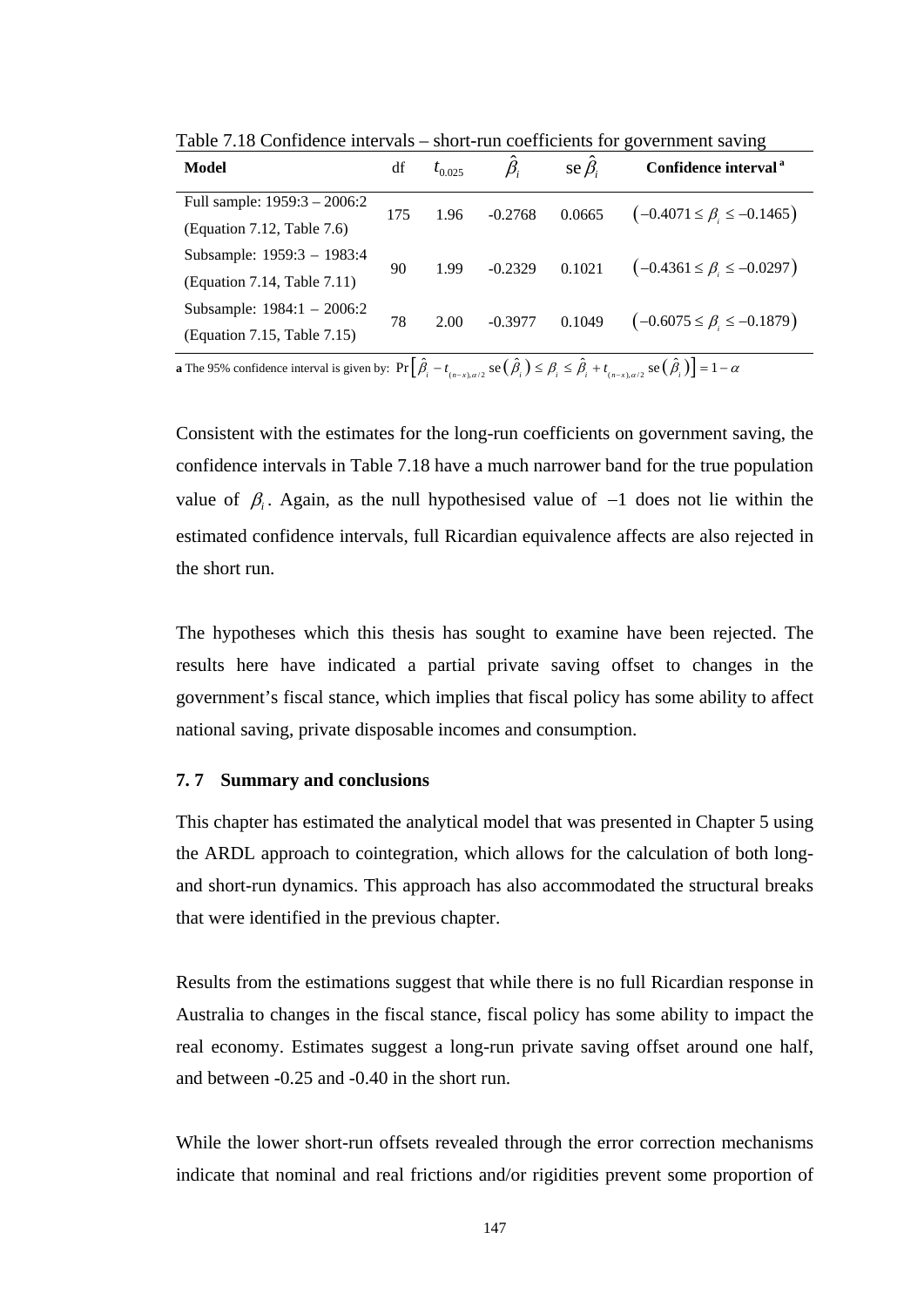the offsetting behaviour occurring more quickly, this result is consistent with Keynesian models – suggesting that fiscal policy has a greater ability to influence the real economy over the short term (particularly where some households are liquidity constrained). While full Ricardian equivalence has not been observed in the results, they do suggest that over the longer-term, households and organisations are more forward-looking, and exhibit some partial Ricardian behaviour.

Considering the other coefficients, the results in this chapter indicate that a one per cent increase in the ratio of household disposable income to GDP (*Y*) increases the ratio of private saving to GDP by 0.34-0.44 per cent in the long run (implying a marginal propensity to consume around 0.6), and by 0.2-0.5 in the short run. Results suggest that the impact of higher unemployment on private saving appears to be only temporary, as the coefficient on this variable was only statistically significant in the short-term error correction results. Additionally, the significant coefficient for the ratio of social assistance payments to household gross disposable income (*AS*) indicates that the existence of a welfare safety net has lowered the rate of private saving (possibly due to reduced incentives for precautionary saving). Estimates on this coefficient suggest that a one per cent increase in the ratio of household social assistance payments to GDP lowers the ratio of private saving by 0.24-0.44 per cent in the long run.

Results show that the coefficients on real interest rates (*R*) and inflation (*INF*) were not statistically significant in any of the estimations. As noted earlier in this chapter, this could be explained by households allocating a proportion of their saving through the family home, and more recently through superannuation and equity investments. This could result in linkages between real interest rates and inflation on private savings behaviour in Australia being somewhat lessened.

A critical question this chapter has sought to answer is the extent to which the development of the Australian financial sector (and increased integration into global capital markets) may have dampened the impact of fiscal policy on the real economy. Estimates of the long-run coefficient on government saving over the two subsamples (1959:3-1983:4 and 1984:1-2006:2) did not provide any clear indication that this may be occurring (both sets of estimations produced a long-run coefficient on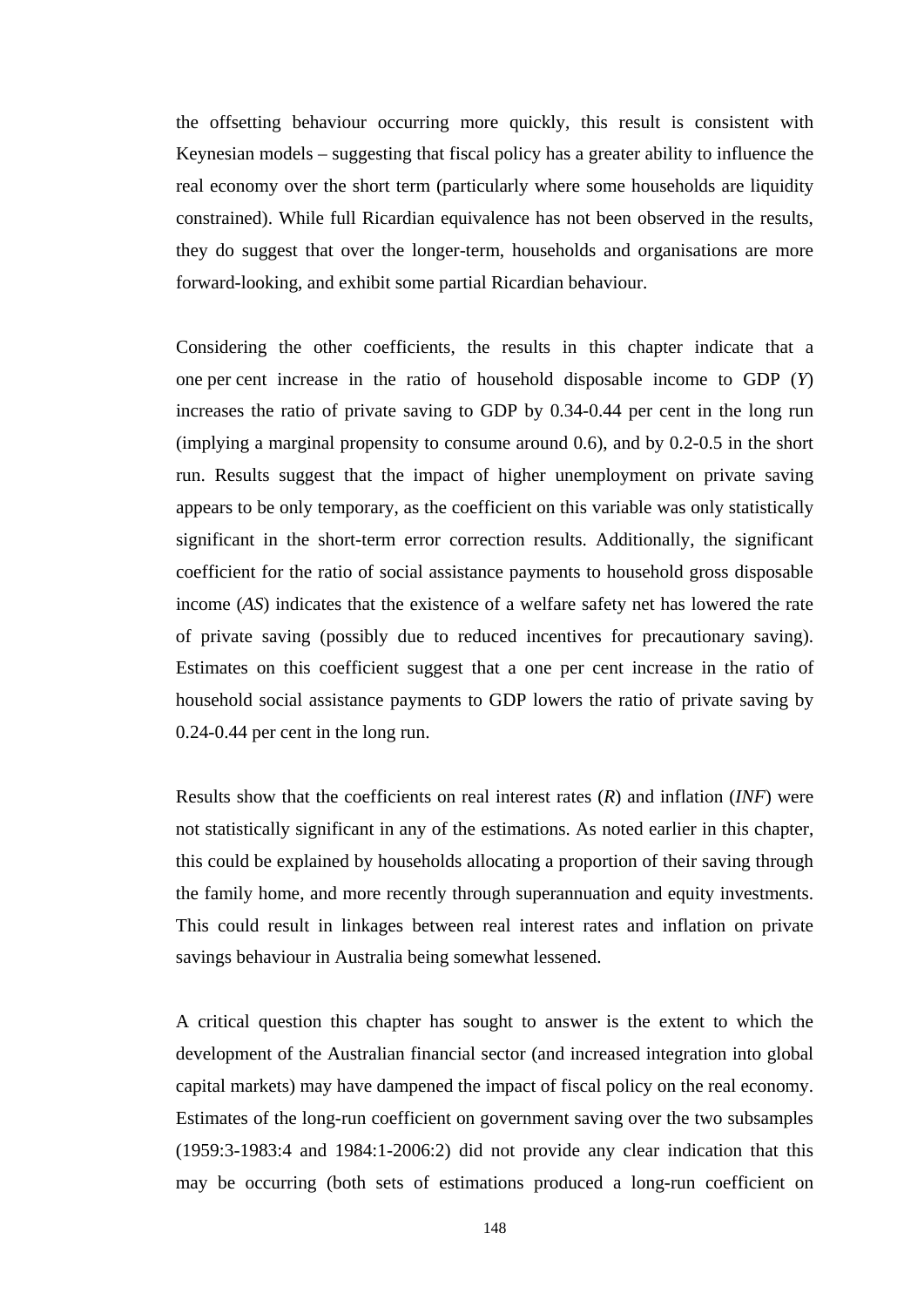government saving around -0.39). However, the short-run error correction coefficients were markedly different, with the second subsample estimation yielding a short-run private saving offset that was close to the long-run estimate (-0.40).

Results in this chapter also confirm greater linkages between Australia and the global economy. While the coefficient on net foreign liabilities (*FLIB*), which was taken as a proxy for financial market openness, was statistically insignificant in the first subsample, this coefficient was found to be statistically significant in the second subsample. The negative value of this coefficient (-0.07) suggests that greater access to international capital has lowered private saving. The coefficient on the terms of trade (*TOT*) was also higher in the second subsample, which indicates that Australia may have been deriving higher income from commodities over this period.

Considering the four structural breaks that were identified in Chapter 6, only the dummy variable on the 1990s recession was shown to have had a statistically significant (negative) impact on the level of private saving in Australia. As noted earlier in this chapter, this recession resulted in a sharp downturn in economic activity, and an increase in the unemployment rate to over 10 per cent.

The hypothesis that changes in the government's fiscal stance have no impact on private saving,  $\beta_i = 0$ , was rejected in this chapter wherever the coefficient on government saving was shown to be statistically significant. As this coefficient was consistently found to be statistically significant, the hypothesis that fiscal policy influences the economy in a manner consistent with the twin deficits hypothesis was rejected.

The hypothesis of a strict private saving offset (Ricardian equivalence) was represented in section 7.5 as:  $\beta_i = -1$ , controlling for the other private saving determinants. This hypothesis was rejected, as the null hypothesised value of −1 did not lie within any of the confidence intervals calculated for the long- and short-run estimations. Results from the hypothesis tests confirm that only a partial Ricardian savings offset exists in Australia,  $(-1 < \beta < 0)$ , and that movements in the fiscal stance have some measurable impacts on the economy.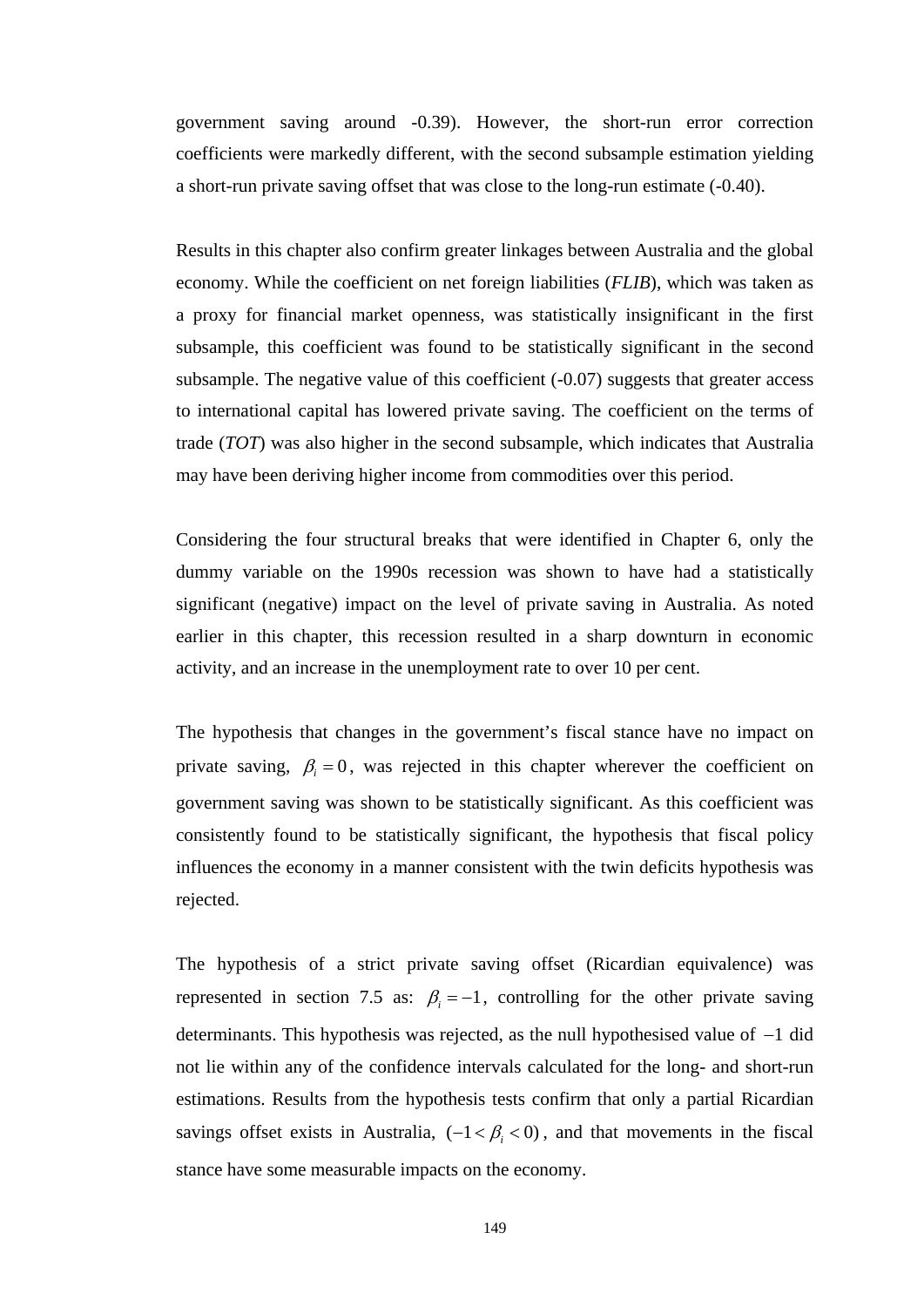The estimation results in this chapter have provided new insights into the impact of fiscal policy in Australia and have made a significant contribution to the literature in a number of ways. First, the application of the ARDL procedure has allowed for the calculation of long- and short-run dynamics – particularly over the long sample considered here (1959:3-2006:2). Previous empirical studies that have considered Australia<sup>54</sup> have not undertaken modelling with such a large sample. Second, the ARDL procedure has also provided the flexibility to incorporate the structural breaks that were identified in Chapter 6. Accounting for these structural breaks is also a new contribution to the empirical literature for Australia. Third, the results from this chapter provide a more up-to-date analysis on the effectiveness of fiscal policy in Australia, and whether private saving behaviour is consistent with Ricardian equivalence. Chapter 2 highlighted that very little research has been produced for Australia with regard to the efficacy of fiscal policy, Ricardian equivalence and the twin deficits hypothesis, and that previous empirical work for Australia is now extremely dated. Finally, results in this chapter make a new contribution to the literature by considering how greater integration into international financial markets may have impacted on the efficacy of fiscal policy in Australia.

 $\overline{a}$ 

<span id="page-162-0"></span><sup>&</sup>lt;sup>54</sup> Studies cited in Chapter 2 that focus on Australia include: Kearney and Fallick (1987); Eden and Britten-Jones (1990); Lee (1990); Nguyen and Pagan (1990); Parsell (et al: 1991); Karunaratne (1992); Blundell-Wignall and Stevens (1992); Comley (et al: 2002); Fidrmuc (2003); and Kennedy (et al: 2004).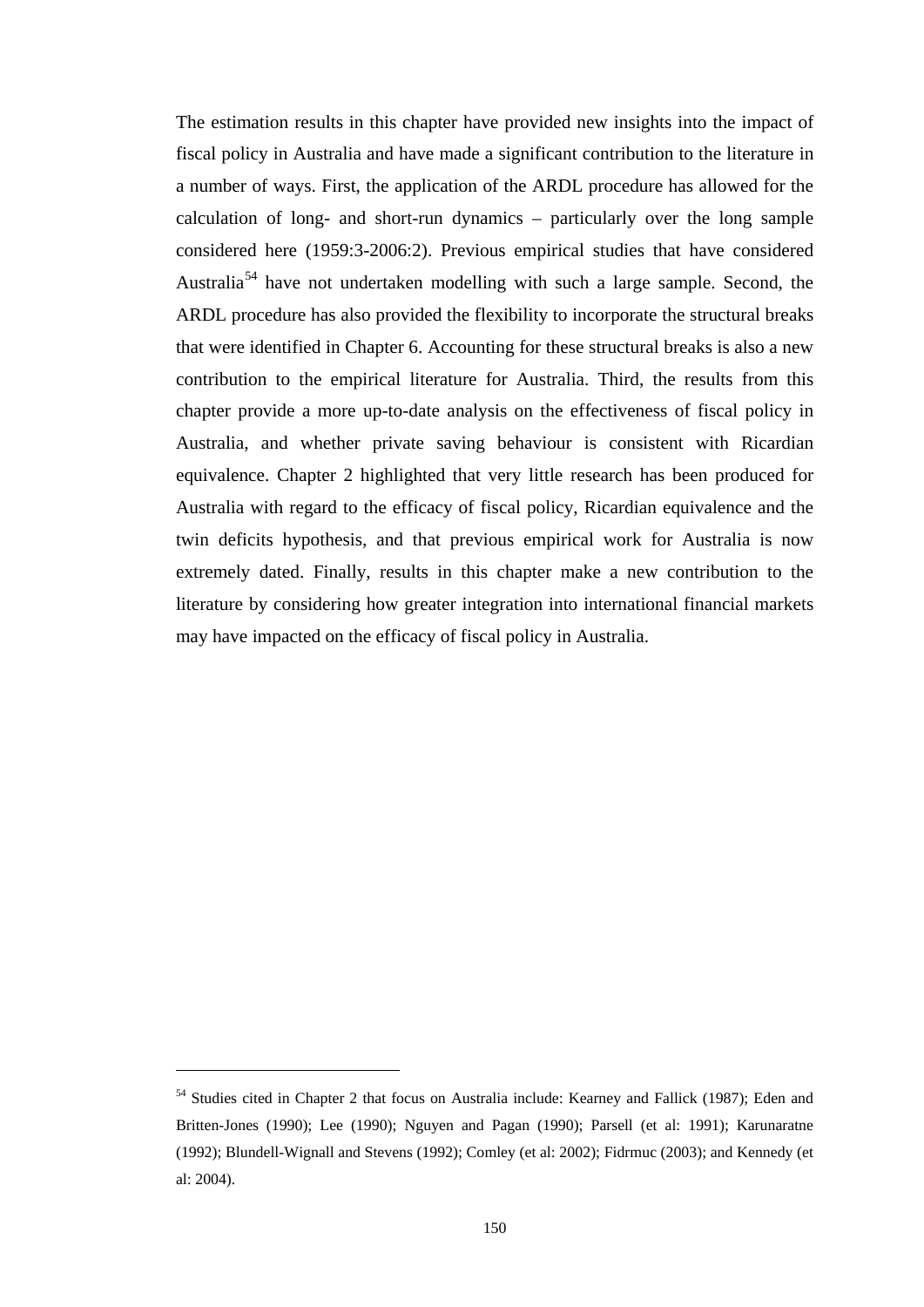### **CHAPTER 8 CONCLUSIONS AND POLICY RECOMMENDATIONS**

As noted in Chapter 1, fiscal policy has been subject to debate in Australia for a number of decades, with its status as an arm of macroeconomic policy influenced by its perceived ability to affect prices and real economic activity. Over the 1960s and through to the 1980s, fiscal policy was frequently utilised for activist demand management, along with other objectives such as controlling inflation (depending on the prevailing economic circumstances at the time). However, the adoption of monetary policy (inflation targeting) over the past two decades has seen fiscal policy move to a focus on medium-term objectives and the sustainability of government finances. This thesis has sought to assess the efficacy of fiscal policy in Australia as a countercyclical policy tool. Specifically, the thesis has considered whether private saving behaves in a manner that is consistent with Ricardian equivalence, where the actions of far sighted agents mitigate the effects of fiscal policy, or conversely, whether fiscal policy has some ability to influence real economic activity – leading to effects consistent with the twin deficits hypothesis.

A summary of this thesis and major conclusions is contained in section 8.1, which also includes a discussion of the original contribution to the literature. Policy implications are presented in section 8.2, and section 8.3 discusses a number of directions for further research.

### **8. 1 Summary and conclusions of the study**

A review of the relevant literature for this thesis was conducted in Chapter 2, which first considered the empirical research on the size and magnitude of fiscal multipliers. Previous empirical studies on the efficacy of fiscal policy have largely concentrated on the United States, Japan and the European countries. As noted by Kennedy (et al: 2004), the empirical literature regarding Australia has been somewhat scant. The international literature indicates that expenditure multipliers range between 0.5 and 1.5, with large economies such as the United States tending to record higher multipliers.

Empirical research on both the twin deficits hypothesis and the Ricardian equivalence theorem was also considered in Chapter 2. Most of this research was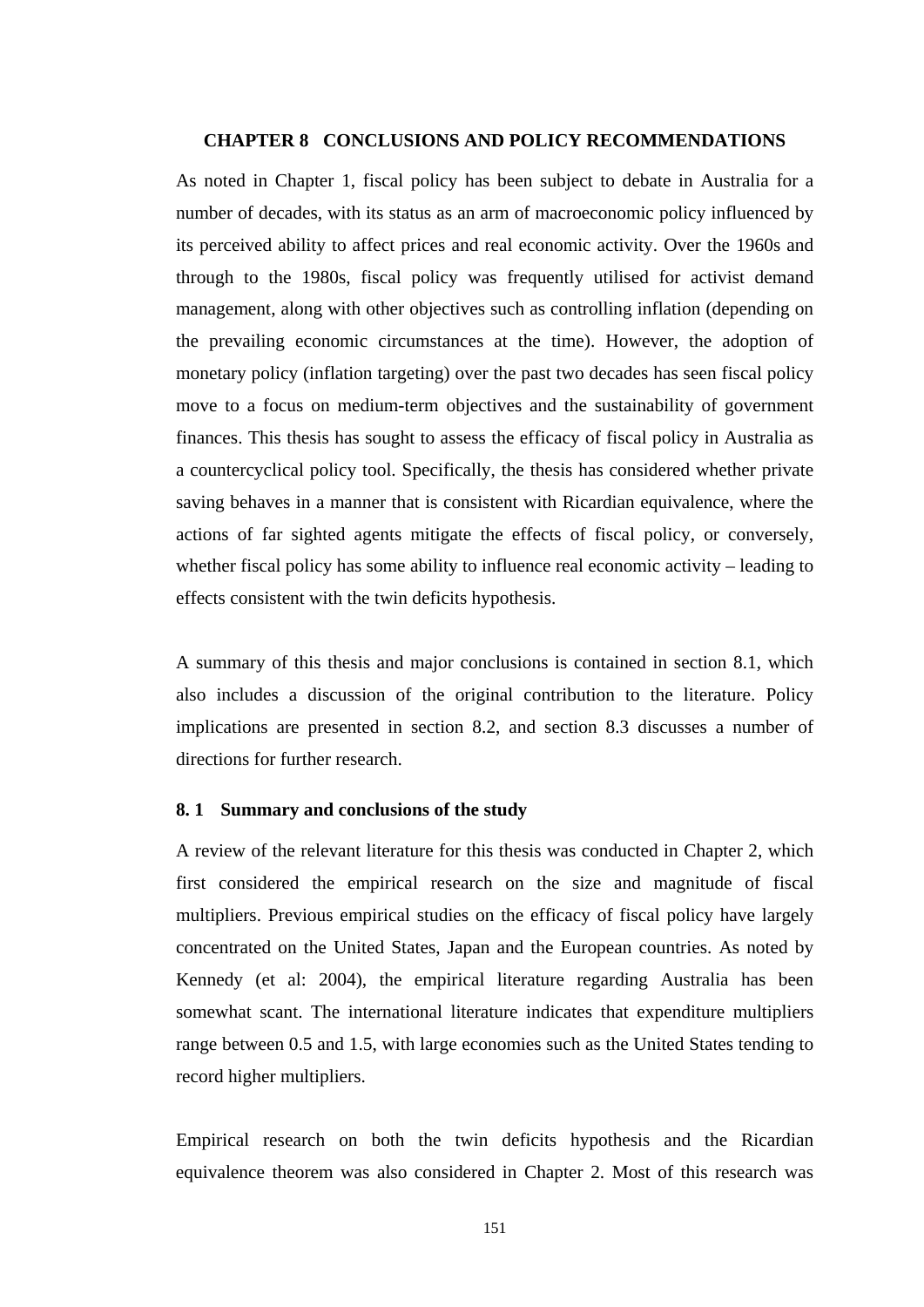conducted during the 1980s and early 1990s. While a large proportion of these empirical studies have again focused on the United States, the literature provides evidence both in favour of, and against, Ricardian equivalence and twin deficits. These conflicting results may in fact stem from wide differences in empirical techniques, data measures and samples.

Chapter 2 also noted that a substantial criticism that may be directed at previous research is a lack of consideration for structural change – particularly over long samples. Structural breaks can have permanent effects on the long-run level of many macroeconomic data series, and failing to account for this can lead to results that are biased. This is particularly relevant as the Australian economy has been subjected to a significant amount of structural change over recent decades. The 1980s saw a period of rapid reform, with the floating of the dollar, removal of restrictions on credit creation, interest rates, foreign capital inflows and other broader reforms around market pricing and removal (or lowering) of tariffs and subsidies. A great degree of research on structural change and time series econometrics has been conducted over the past decade, and this thesis has sought to make an original contribution to the literature by applying some of these techniques.

Chapter 3 discussed the construction of the balance of payments – which represents transactions between Australian households and businesses with the rest of the global economy. Following this, the dynamics of the current account were considered, which began by deriving the Mundell-Fleming approach to explaining the current account. It was noted that the short-run comparative statics of this model are conducive to explaining the twin deficits proposition – where an expansionary fiscal policy results in a current account deficit. However, this approach is limited in that it can only describe the short-run effects of economic policies on the current account balance and not the long-run results that arise from the interaction of stocks and flows. Given these deficiencies, more dynamic current account representations have been developed for explaining the long-run evolution of the current account; particularly for situations where countries may run persistent current account surpluses or deficits (such as Australia). Chapter 3 then derived the intertemporal approach to the current account – which views the current account balance as the outcome of forward-looking dynamic saving and investment decisions. In contrast to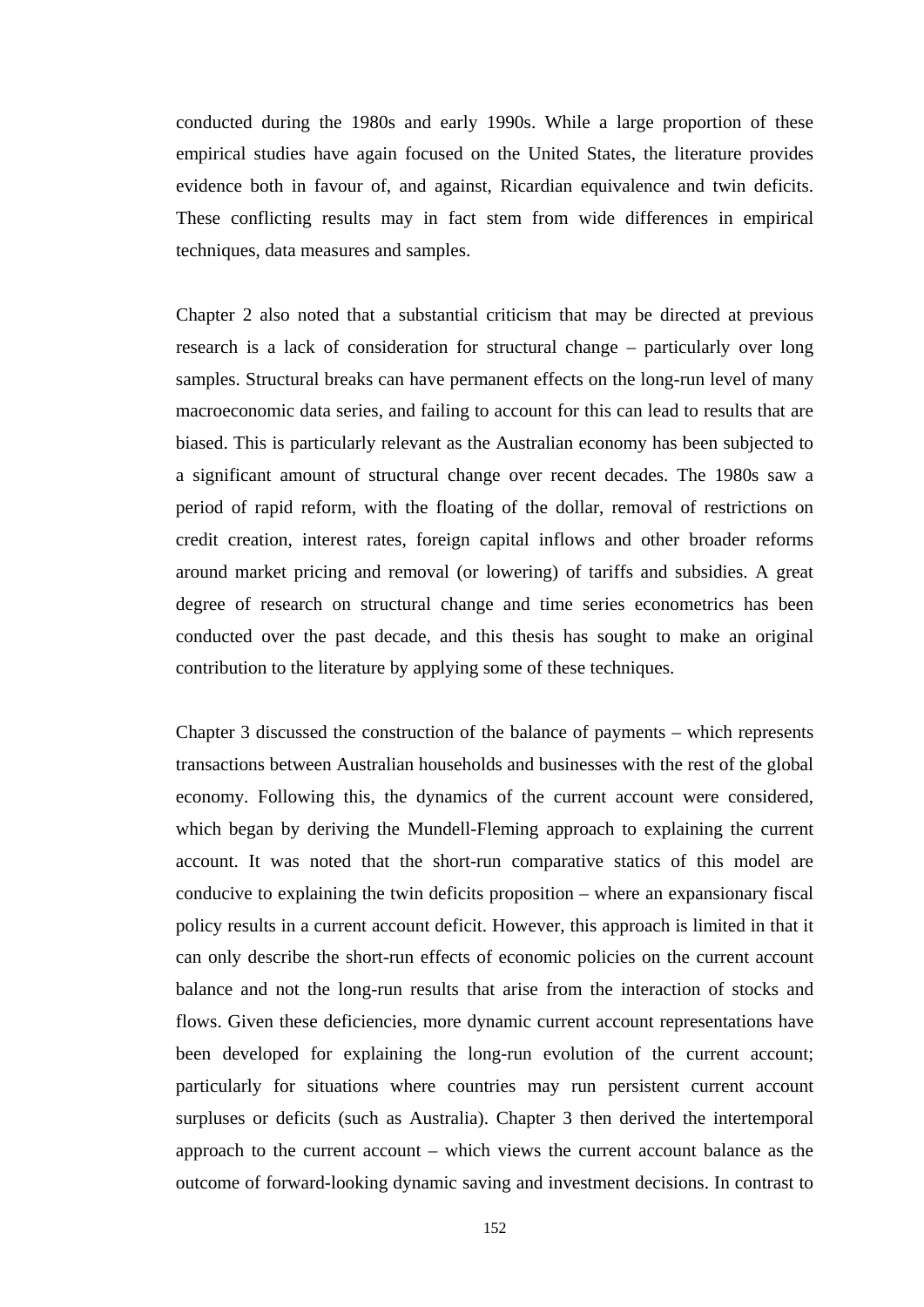the Mundell-Fleming approach, the dynamics of the intertemporal current account model are accommodative of longer-run considerations of public debt and private saving behaviour through the Ricardian equivalence theorem.

The theory underlying the twin deficits hypothesis and Ricardian equivalence was then discussed in Chapter 4. Both theories were popularised during the 1980s, where Martin Feldstein is usually attributed to having raised the possibility of the US fiscal and current account deficits being 'twins', while Robert Barro brought the Ricardian equivalence theorem back into prominence. Australia's current account performance was discussed – particularly with regard to how twin deficit arguments exercised a substantial amount of influence over domestic fiscal policy in the late 1980s and early 1990s.

Chapter 4 also considered the fundamental differences underlying twin deficits and Ricardian equivalence. Under both the neoclassical and Keynesian paradigms, budget deficits have real effects, with the neoclassical view focusing on the long-run effects of deficits on capital accumulation, while the Keynesian paradigm considers short-run affects and the ability of deficits to stimulate consumption and national income. Ricardian equivalence diverges from both views as the theory asserts that deficits merely postpone taxes, and through the action of altruistically motivated individuals, budget deficits have no real affects on the economy – including the current account. It was again noted that the Ricardian equivalence theorem is more closely aligned with the intertemporal approach to the current account, where individuals optimise consumption over long time horizons, and the current account ultimately reflects the outcome of forward-looking saving and investment decisions.

Structural change in Australia – particularly financial liberalisation – was also discussed in Chapter 4. It was noted that financial deregulation, and integration into global capital markets, may have dampened the ability of fiscal policy to influence domestic interest rates, the exchange rate, and potentially lessening investment crowding out effects. As private credit markets have also become more developed, access to personal credit has improved – providing households with a greater ability to smooth consumption.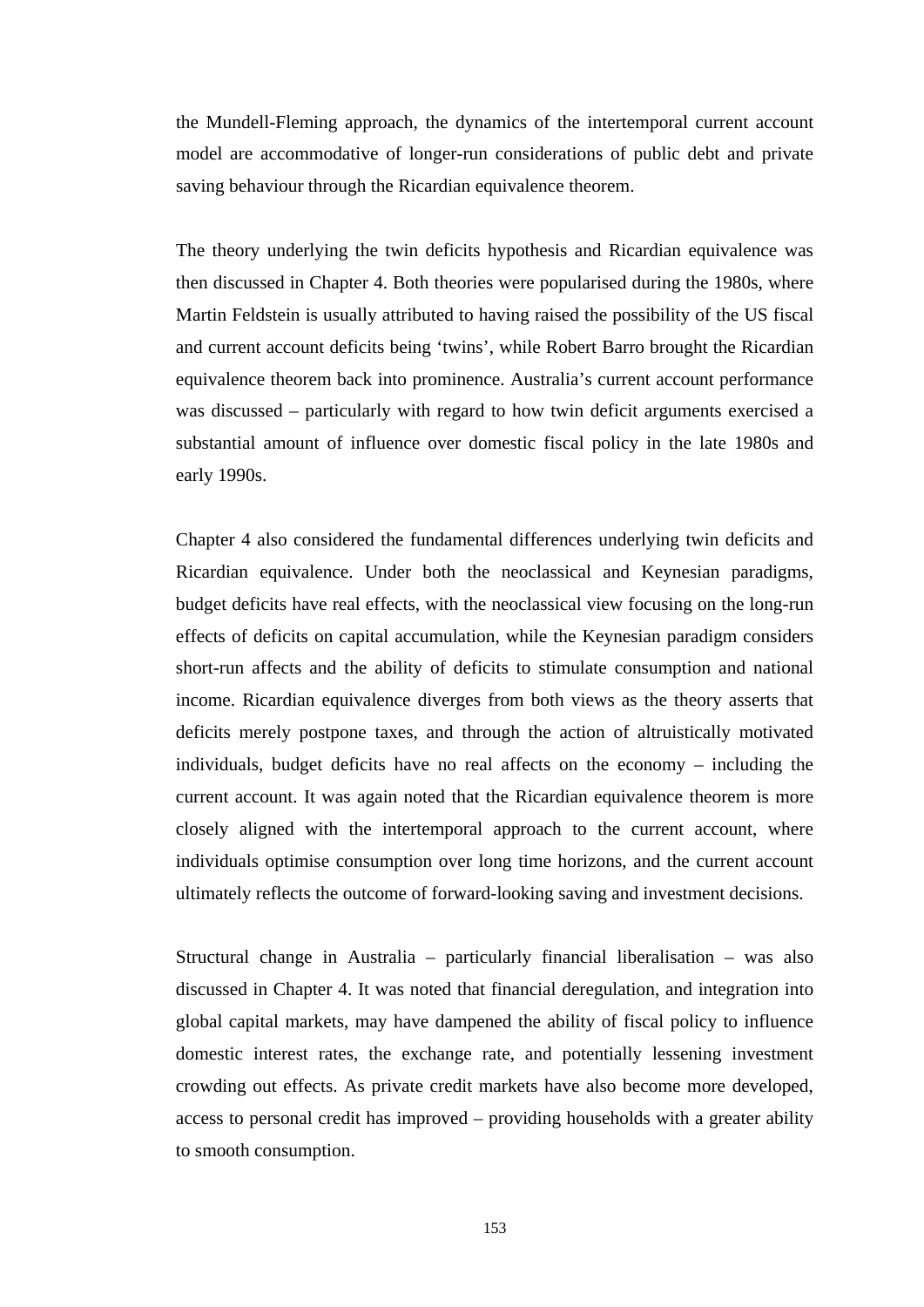Chapter 5 outlined the analytical model, which attempts to explain the extent to which private saving responds to changes in government saving. While this framework suggests that the model lends itself towards explaining Ricardian equivalence effects, it can also be considered as a broad measure of the impact of fiscal policy on short- and long-run aggregate demand. The analytical model took the following functional form:

$$
S_t^{priv} = \alpha_0 + \beta_0 S_t^{pub} + \phi_0 Z_t + e_t
$$

where  $S_t^{priv}$  and  $S_t^{pub}$  denoted the ratios of net household plus net corporate saving (which gives total net private saving) to GDP, and the ratio of net general government saving to GDP, and  $Z_t$  is a vector of control variables which included: income; the real interest rate; inflation; unemployment; welfare safety nets; the terms of trade; and proxies for financial openness and wealth.

Chapter 5 also discussed how official measures of saving in Australia relate to the economic concept of saving. Similarly, the measurement of financial openness and wealth effects was also considered. Previous empirical studies, particularly those that focus on Australia, have not paid a great deal of attention to the measurement of these variables, and this thesis is making an original contribution to the literature by providing a more detailed consideration of this.

The time series properties of the data were examined in Chapter 6 – particularly with reference to the structural changes that have shaped the Australian economy. The chapter analysed the recent developments of unit root testing in the presence of structural breaks. Methodologies such as the Zivot and Andrew's (1992) test, Perron's (1997) Innovational Outlier (IO) and Additive Outlier (AO) models; along with the Lee and Strazicich (2003) Minimum Lagrange Multiplier Unit Root Tests were considered. Following this, conventional Dickey-Fuller and the Lee and Strazicich one- and two-break unit root tests were applied to the data. Results from all three tests unanimously concluded that the ratio of private saving to GDP in Australia is a stationary time series, while the other series contained a unit root with at least one structural break.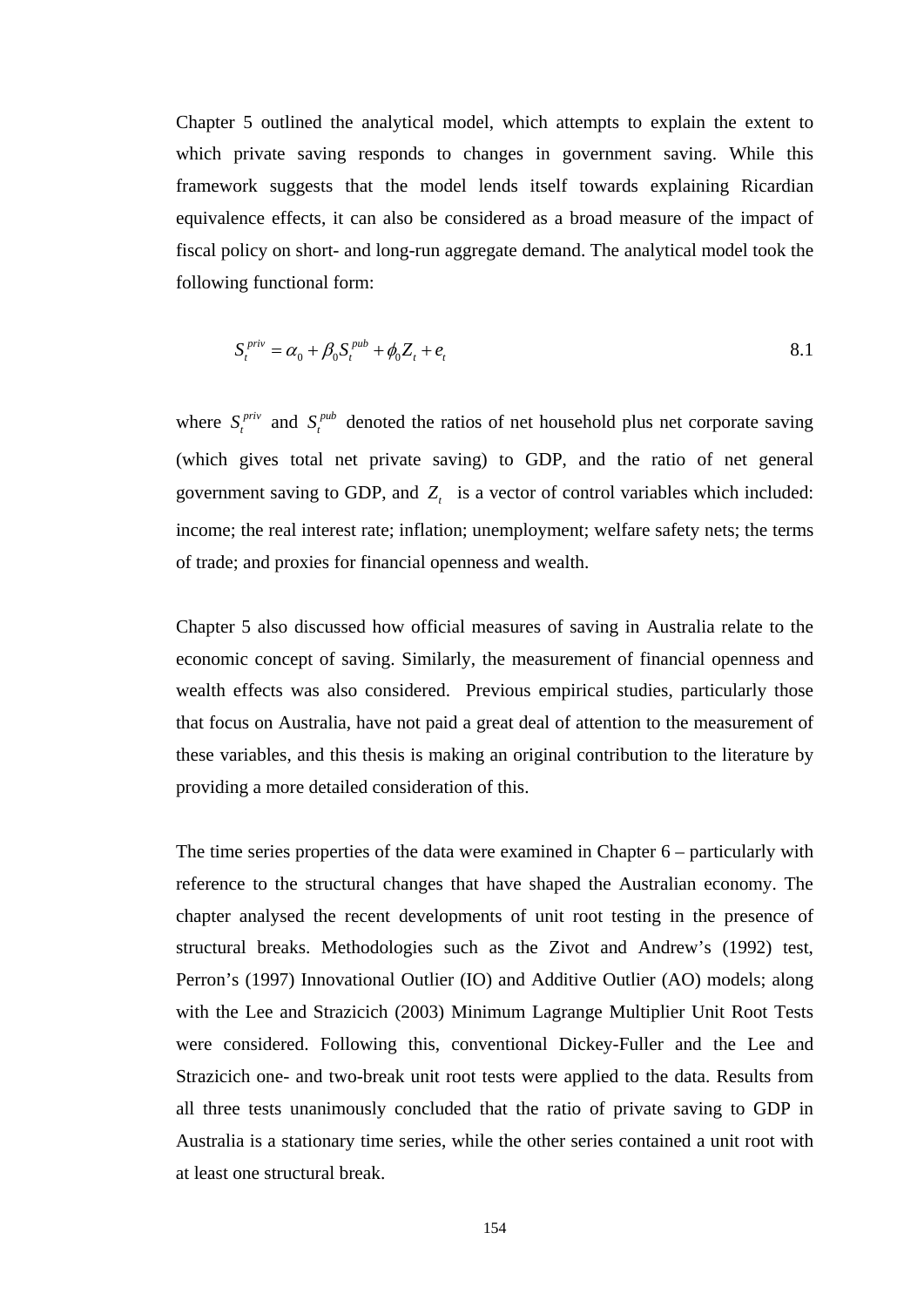Regarding the timing of the endogenously-determined structural breaks from the Lee and Strazicich procedure, results indicated that a number of variables contain structural breaks around the 1980s. Other significant structural breaks appeared to coincide with the 1970s oil price (terms of trade) shocks and high inflation periods, and the sharp economic downturn of the early 1990s. The remainder of Chapter 6 considered the timing of these structural breaks in more detail, and how these accord with *a priori* expectations.

The estimation of the analytical model in Chapter 7 was conducted with time series techniques that allow for the calculation of both long- and short-run dynamics. The long-run relationship among the variables was first tested using the bounds testing approach to cointegration. However, conventional methods for estimating cointegrated models typically rely on the assumption that all variables entering a model are integrated of order 1, and also do not account for possible structural breaks in the data. Considering this, the autoregressive distributed lag procedure (ARDL) was then used to estimate the analytical model as this technique enables the estimation of both long- and short-run (error correction) coefficients within one equation – regardless of the order of integration of the variables being considered. This is critical as the stationarity testing undertaken in Chapter 6 unanimously suggested that private saving is a stationary time series.

Results suggested a long-run private saving offset close to one half and between -0.25 and -0.40 in the short run. While this indicates that there is no full Ricardian response to changes in the fiscal stance, there is however evidence to suggest some partial offsetting behaviour. The results also implied that fiscal policy does elicit some impact on the real economy – which will be partly offset by increased private saving or other crowding out effects. Lower short-run offsets revealed through the error correction mechanisms indicate that nominal and real frictions and/or rigidities prevent some proportion of the offsetting behaviour occurring more quickly. However, the results in Chapter 7 also suggested that such rigidities appear to have lessened as the economy has undergone significant economic reform. Two extreme values estimated on the short-run coefficient on government saving (-0.25 and -0.40) correspond with the two subsamples for the periods 1959:3-1983:4 and 1984:1 2006:2 respectively.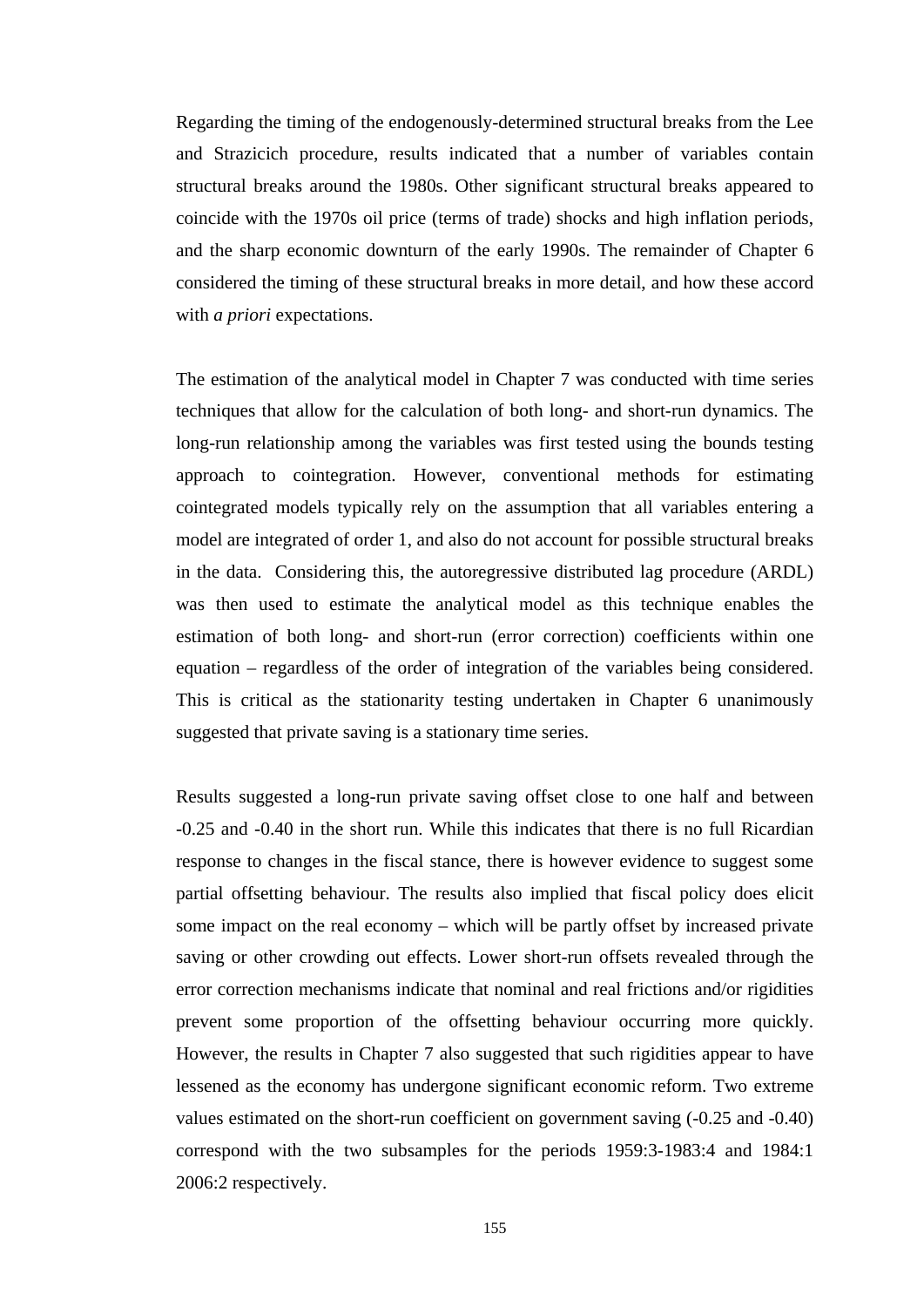Results in Chapter 7 also indicated that fiscal policy can elicit some impact on the real economy, with the range of private saving offsets above inferring a fiscal impact of around 0.5 in the long-run, and between 0.6 and 0.75 in the short term – implying that changes in the fiscal stance only partially impact aggregate demand. Formally, a one per cent deterioration in the ratio of government saving to GDP causes output to increase by around 0.5 per cent in the long run, and between 0.6 and 0.75 per cent in the short run. However, Chapter 7 noted that these fiscal impacts are only an indirect estimate of short- and long-run fiscal multipliers in Australia (derived from the coefficient on government saving). Nevertheless, these indirect estimates of a fiscal multiplier for Australia are consistent with the international studies surveyed in Chapter 2 – which tend to estimate fiscal multipliers between 0.5 and 1.5.

As noted above, the lower short-run offsets revealed through the error correction mechanisms indicate that nominal and real frictions or rigidities in the economy prevent some proportion of the offsetting behaviour occurring more quickly. This would be consistent with Keynesian models, and suggests that fiscal policy has a greater ability to influence the real economy over the short term (particularly where some households are liquidity constrained). While full Ricardian equivalence has not been observed in the results, they suggest that over the longer-term, households and organisations are more forward-looking, and exhibit some partial Ricardian behaviour.

Results in Chapter 7 also indicated that a one per cent increase in the ratio of household disposable income to GDP (*Y*) increases the ratio of private saving to GDP by 0.34-0.44 per cent in the long run (implying a marginal propensity to consume around 0.6), and by 0.2-0.5 in the short run. Across the estimations, the impact of rising unemployment on private saving appears to be only temporary, as the coefficient on this variable was generally only statistically significant in the short-term error correction results. Additionally, the significant coefficient for the ratio of social assistance payments to household gross disposable income (*AS*) indicated that the existence of a welfare safety net has lowered the rate of private saving (possibly due to reduced incentives for precautionary saving). Estimates on this coefficient suggest that a one per cent increase in the ratio of household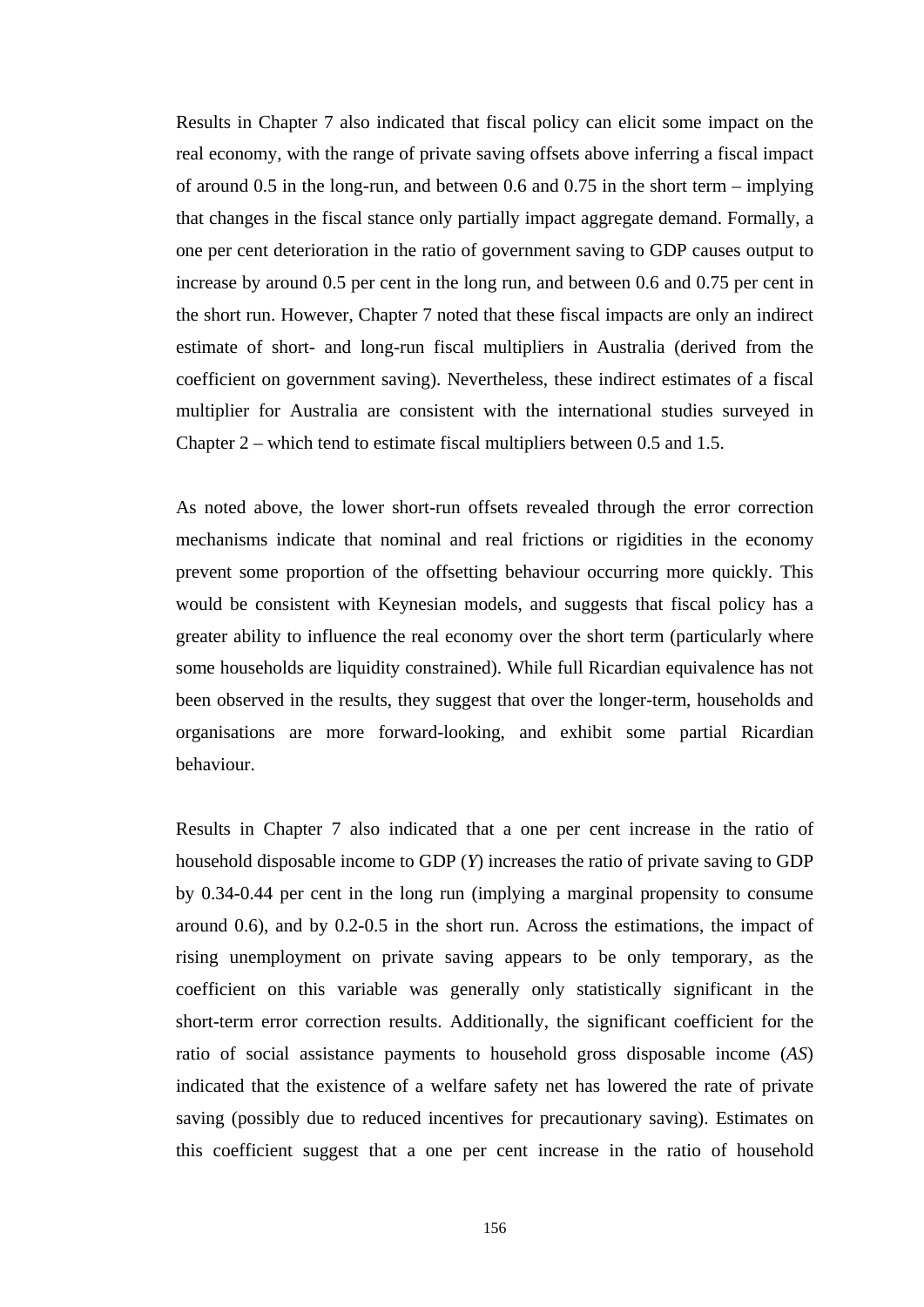assistance payments to GDP lowers the ratio of private saving by 0.24-0.44 per cent in the long run.

Chapter 7 also discovered that the coefficients on real interest rates (*R*) and inflation (*INF*) were not statistically significant in any of the estimations. This finding could be explained by households allocating a proportion of their saving through the family home, and more recently through superannuation and equity investments.

A critical question for this thesis has been the extent to which the development of the financial sector and associated integration into global capital markets may have dampened the impact of fiscal policy on the real economy. The long-run coefficient on government saving over the two subsamples estimated in Chapter 7 did not provide any clear indication that this may be occurring (both sets of estimations yielded long-run coefficients of around -0.40 per cent). However, the short-run error correction coefficients were markedly different, with the second subsample estimation yielding a short-run private savings offset that was close to that obtained over the long run.

The two subsample estimations in Chapter 7 also appeared to confirm increased linkages between Australia and the global economy. The coefficient on net foreign liabilities (*FLIB*), which was taken as a proxy for financial market openness, was statistically insignificant, and dropped from the first subsample. However, this coefficient was statistically significant in the second subsample, and suggests that greater access to international capital has lowered private saving. The coefficient on the terms of trade (*TOT*) was also higher in the second subsample, potentially indicating that Australia has derived higher income from commodities over this period, and also that the removal of market distortions (such as tariffs) has delivered greater pass-through of international prices.

Considering the four structural breaks that were identified in Chapter 6, only the dummy variable on the 1990s recession was shown to have had a statistically significant (negative) impact on the level of private saving in Australia. Structural breaks coinciding with the 1960s resources boom (*B1960*), the expansion of social welfare programmes, oil prices shocks and inflation in the 1970s (*B1973*), and the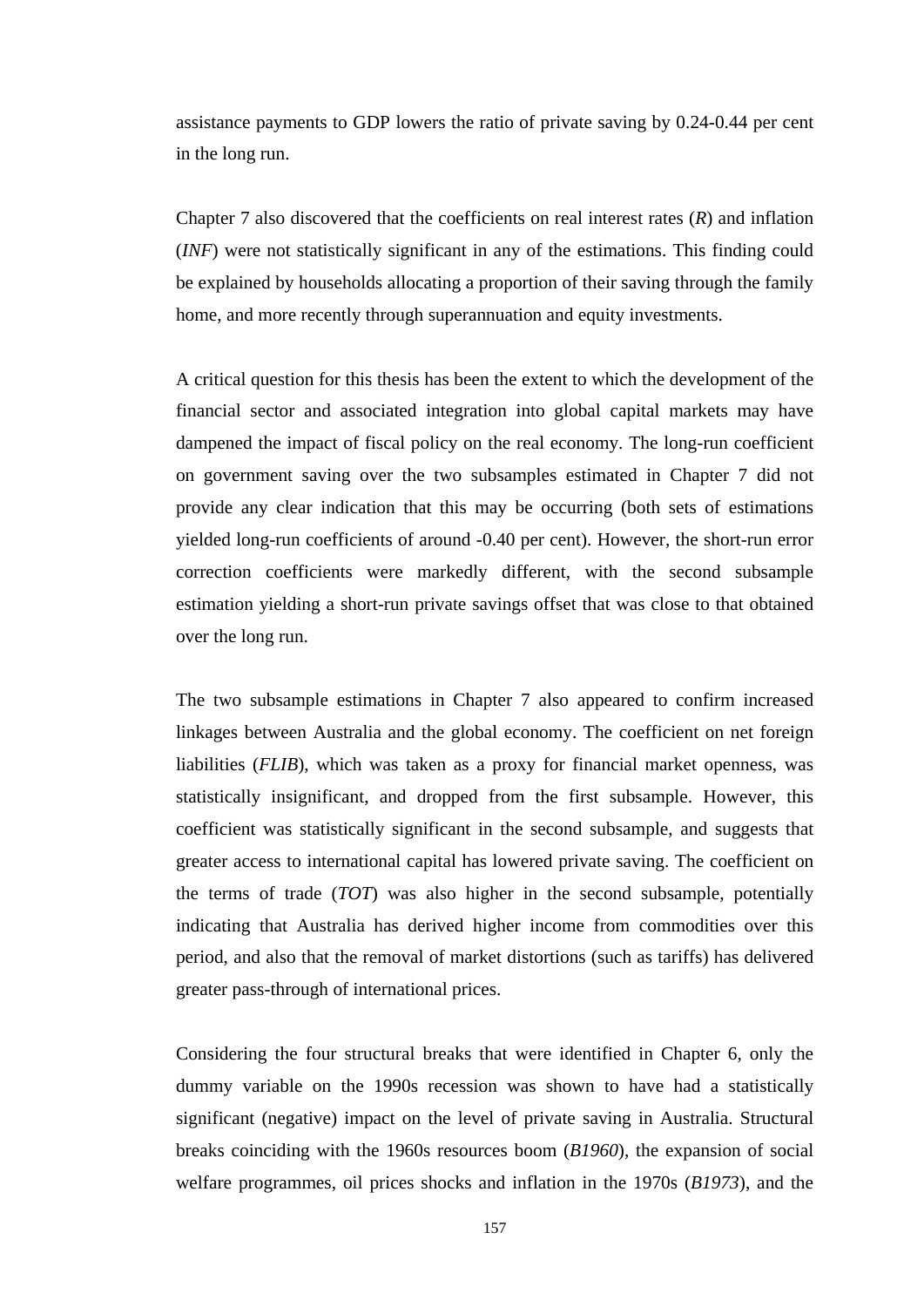floating of the Australian dollar and financial market reforms (*B1984*) were not statistically significant in any of the long- and short-run estimations.

Chapter 7 then turned to the hypothesis that was presented in the introductory chapter:

*Does fiscal policy influence private saving behaviour in a manner that is consistent with Ricardian equivalence, thus mitigating the effects of fiscal policy, or does fiscal policy exert a substantial influence on the Australian economy – invoking effects on the balance of payments consistent with the twin deficits hypothesis?* 

Chapter 7 sought to test this hypothesis by focusing on the coefficient on government saving,  $\beta$ <sub>i</sub>. It was noted that where  $\beta$ <sub>i</sub> = 0, changes in the government's fiscal stance have no impact on private saving, implying that the twin deficits hypothesis may operate. This hypothesis was rejected throughout Chapter 7 wherever the coefficient on government saving was shown to be statistically significant. As this coefficient was consistently found to be statistically significant, the hypothesis that fiscal policy influences the economy in a manner consistent with the twin deficits hypothesis was rejected.

The hypothesis of a strict private savings offset (Ricardian equivalence) was represented as  $\beta_i = -1$ , controlling for the other private saving determinants. Chapter 7 noted that a negative coefficient on public saving, but statistically less than 0:  $(-1 < \beta_i < 0)$ , would indicate a partial saving offset, and that movements in the fiscal stance have some measurable impacts on the wider economy. The hypothesis that fiscal policy influences the economy in a manner consistent with the Ricardian equivalence theorem was rejected, as the null hypothesised value of −1 did not lie within the confidence intervals.

### 8.1.1 Contribution to the literature

Results in this thesis have indicated that while full Ricardian equivalence has not been observed, the estimations conducted in Chapter 7 suggest that over the longer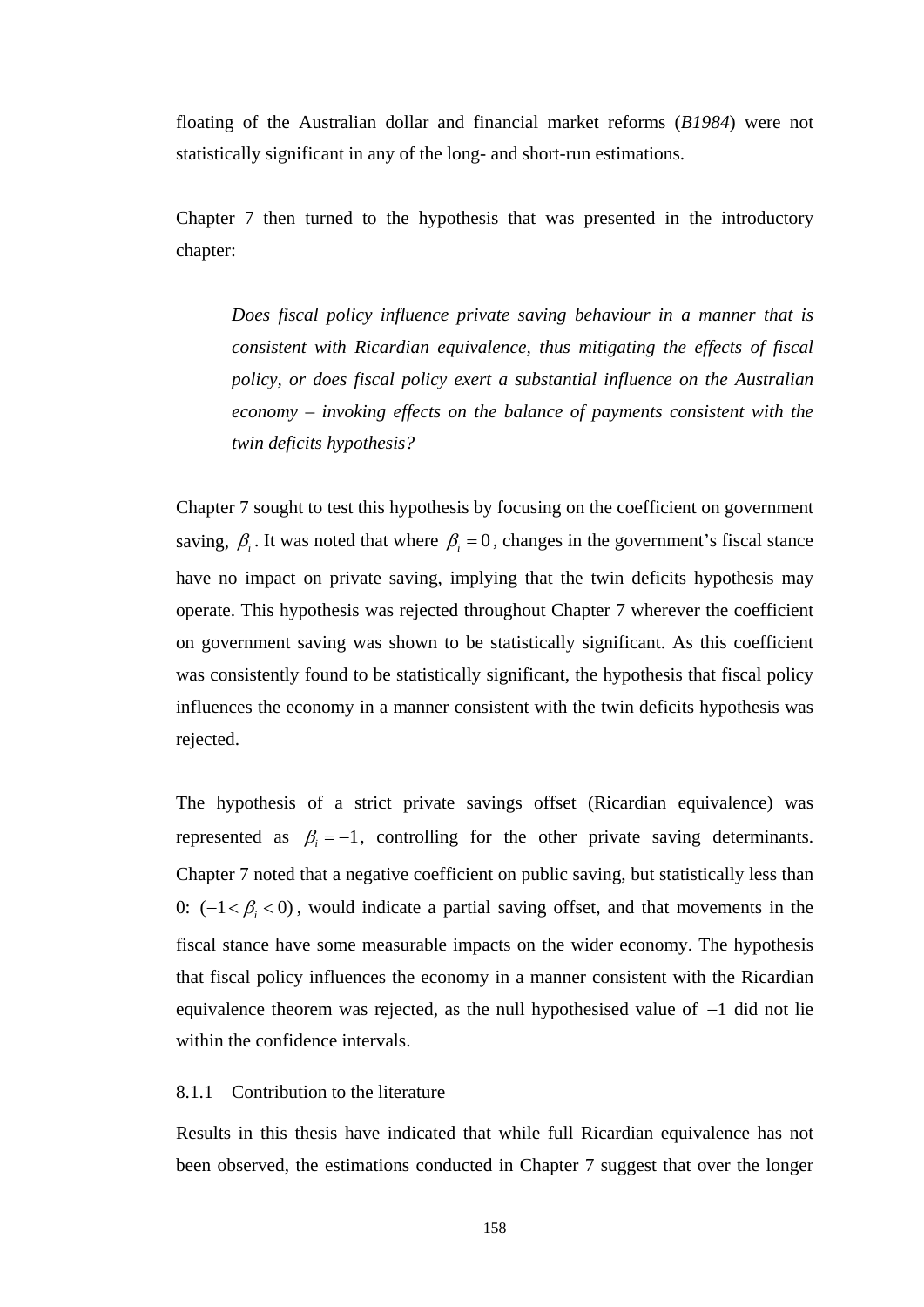term, households and organisations are more forward-looking, and exhibit some partial Ricardian behaviour. Nevertheless, the results also indicate that fiscal policy does have some ability to affect real economic activity.

The original contributions to the literature from this thesis include:

- testing the relationship between private saving and the general government's fiscal position in Australia, and to what extent this relationship is consistent with the Ricardian equivalence theorem;
- providing a more up-to-date analysis on the efficacy of fiscal policy in Australia;
- accounting for structural change, and determining the time series properties of the data through endogenous structural break tests;
- considering the statistical measurement of private saving in Australia, and introducing proxies for household wealth into the analysis;
- estimating the model through the ARDL approach to cointegration, which provided the flexibility to accommodate stationary time series data, the incorporation of structural breaks, and a long data sample; and
- has explored the impact of more open financial markets on the efficacy of fiscal policy in Australia.

Chapter 2 highlighted that very little research has been produced for Australia with regard to the efficacy of fiscal policy, Ricardian equivalence and the twin deficits hypothesis, and that previous empirical work is now extremely dated. This thesis has provided a more up-to-date analysis on the effectiveness of fiscal policy in Australia, and whether private saving behaviour is consistent with Ricardian equivalence. These results are relevant for analysing recent fiscal policy debates in Australia, including attempts at discretionary fiscal policy in response to the global economic downturn over 2008 and 2009.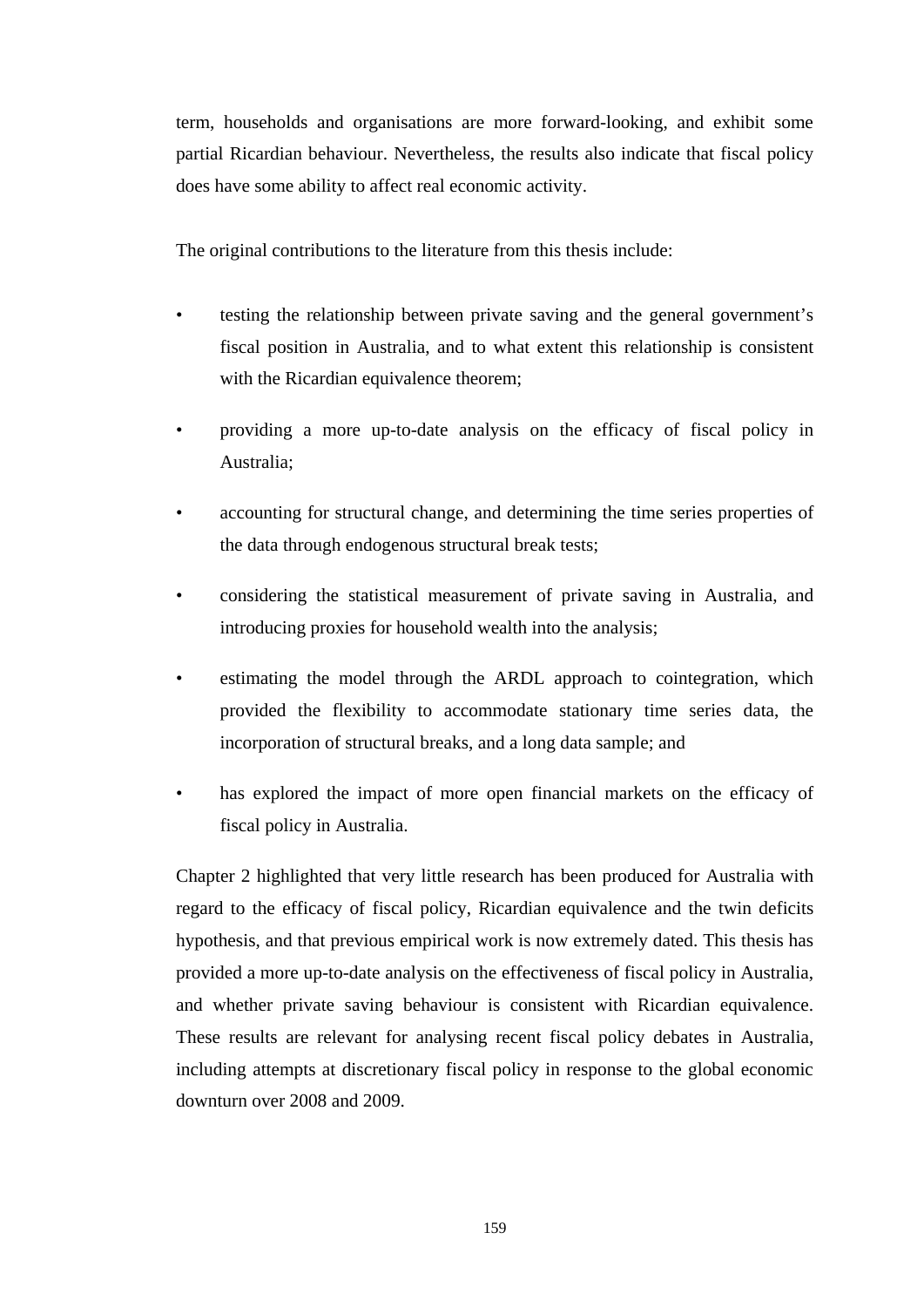Measures of saving in Australia, particularly how these relate to the economic concept of saving, were discussed in Chapter 5. The measurement of financial openness and wealth effects was also considered in this chapter. Previous empirical studies (particularly for Australia) have not paid a great deal of attention to the measurement of these variables, and the thesis has made an original contribution to the literature by providing a more detailed consideration of this. This should benefit future empirical research by demonstrating the importance of using correct statistical data for saving in Australia, and knowing the potential limitations of this. Similarly, the proxies used for wealth effects would also be of benefit to other empirical work.

Chapter 6 demonstrated the importance of considering structural breaks when conducting time series analysis on Australian macroeconomic data, with the results indicating that all of the time series considered in this thesis contain at least one structural break. This chapter also considered the timing of the structural breaks in some detail – particularly for consistency with major economic events and policy changes. As the results have found structural breaks in all of the time series considered here, this suggests that other macroeconomic time series in Australia are also likely to contain structural breaks, and future empirical research on time series data should take this into consideration.

The application of the ARDL procedure in Chapter 7 allowed for the calculation of long- and short-run dynamics – particularly over the long sample considered in this thesis (1959:3-2006:2). Previous empirical studies that have considered Australia have not undertaken modelling with such a large sample. Second, the ARDL procedure has also provided the flexibility to incorporate the structural breaks that were identified in Chapter 6, which is also a new contribution to the empirical literature for Australia.

Finally, results in this chapter make a new contribution to the literature by considering how greater integration into international financial markets may have impacted on the efficacy of fiscal policy in Australia. This was undertaken by: using net foreign liabilities to GDP as a proxy for financial openness; including a breakpoint dummy variable in the full sample estimations that coincided with the floating of the Australian dollar in December 1983; and estimating a split sample that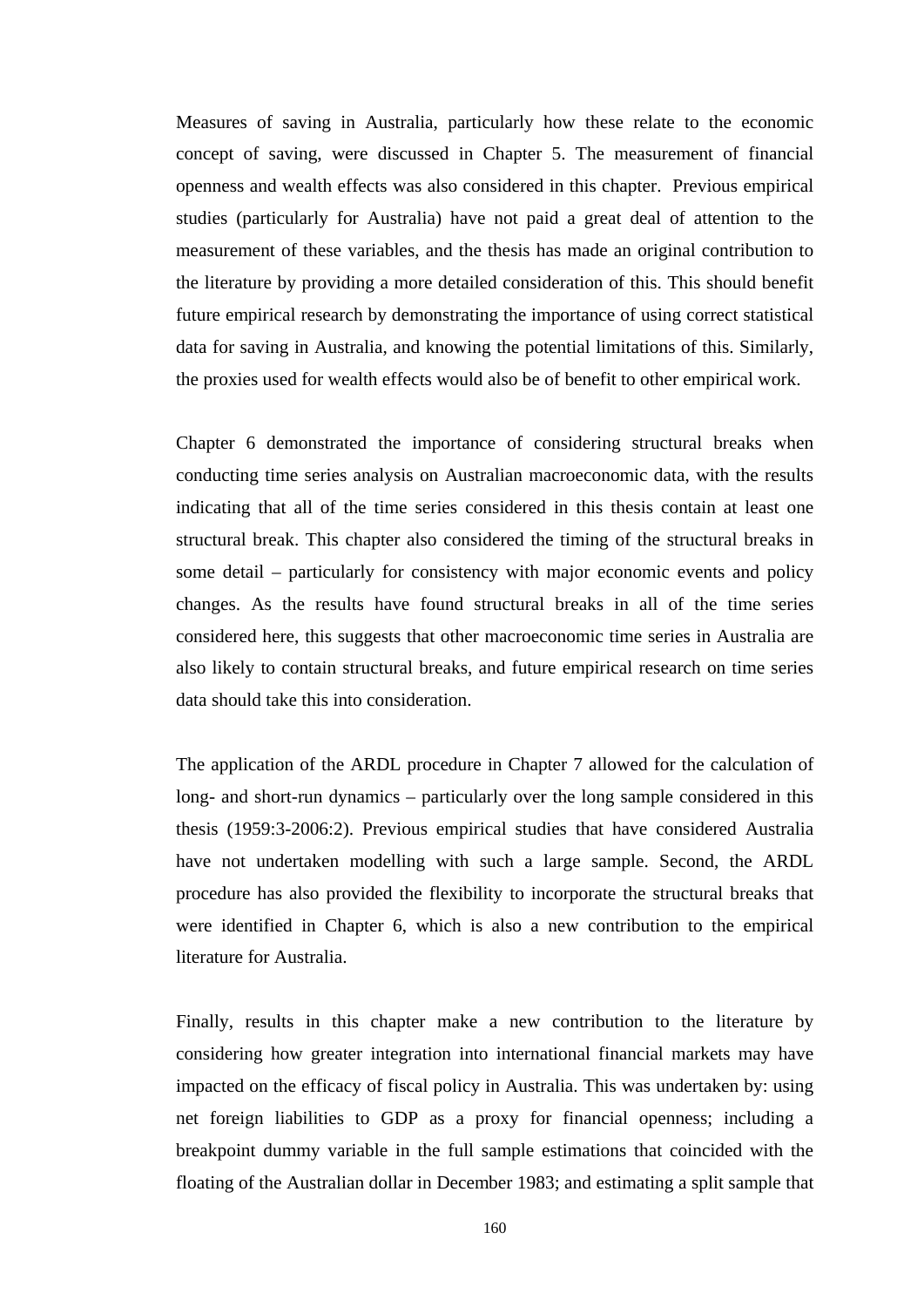around this point (1959:3-1983:4 and 1984:1-2006:2). While there are various approaches for measuring financial openness, the results here have indicated that greater access to financial markets has had an impact on the efficacy of fiscal policy, and that future empirical research would also need to take this into consideration.

## **8. 2 Policy implications**

The results from this thesis are relevant to two contemporary fiscal policy issues in Australia:

- debates over discretionary fiscal policy and fiscal activism; and
- medium to long-run fiscal sustainability.

# 8.2.1 Discretionary fiscal policy

Dynamic market economies are often subject to some degree of instability, as well as gradual (and sudden) structural change. However, excessive macroeconomic instability can impose significant economic and social costs. For example, in an overheated economy, where aggregate demand exceeds aggregate supply, inflation will result. Conversely, in a sluggish economy, aggregate supply exceeds aggregate demand, which can lead to business failures and unemployment.

Macroeconomic stabilisation policies attempt to control the volatility of the business cycle without diminishing the ability of the economy to raise living standards over time. In most modern, advanced economies, monetary policy has assumed the primary role for macroeconomic stabilisation, usually via medium-term inflation targeting.

With regard to fiscal policy, the current consensus has been to let the economy's automatic stabilisers operate unabated when faced with cyclical economic shocks (see for example, Krugman: 2005). This means that during a cyclical upturn in the real economy, revenues are allowed to increase (and cyclically related expenditures, such as unemployment benefits, to decline) in the short term without undertaking structural measures to offset such cyclical effects and vice-versa during a downturn.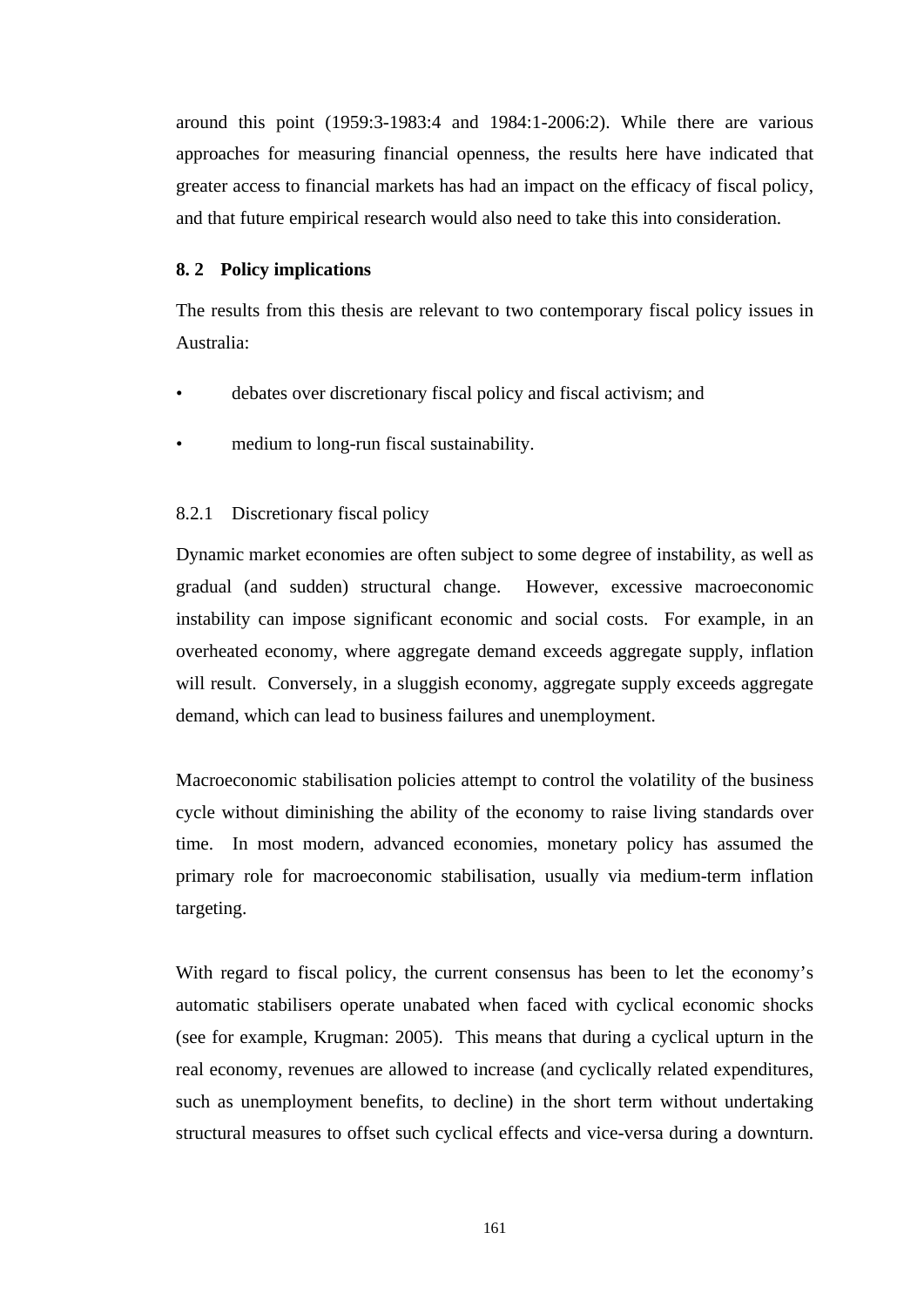Monetary policy (inflation targeting) is then tasked with dealing with short-term deviations in output and inflation.

One reason for the move to adopting monetary policy for managing short-term economic fluctuations was due to previous experience with the use of fiscal policy for demand management purposes. Over previous decades, fiscal policy in Australia and other countries was often used for activist demand management – particularly during the 1950s and 1960s – and to a lesser extent through the 1980s and 1990s. While activist fiscal policy was popular, difficulties with lags (recognition, policy formulation and implementation) can lead to pro-cyclical outcomes and excessive debt accumulation. Additionally, previous experience in many countries has also shown that it is extremely difficult to use discretionary fiscal policy to fine-tune aggregate demand for stabilisation purposes (see for example, Elmendorf & Furman: 2008). From this perspective, the role of fiscal policy in Australia has shifted to a focus upon medium-term sustainability, and as far as possible, limiting changes in the fiscal stance from one year to the next to ensure that such changes do not create excessive short-term instability.

However, fiscal policy still has the ability to exert a marked impact on macroeconomic stability through discretionary fiscal policy (or fiscal 'activism')  $$ which includes deliberate changes to expenditure or revenue in order to stimulate or dampen economic activity. Using fiscal policy in this manner is particularly relevant in a number of circumstances which include: deep and protracted economic downturns; situations where monetary policy reaches the zero-bound constraint on nominal interest rates; and liquidity traps (Krugman: 2005).

Two recent episodes of discretionary fiscal policy in Australia include personal income tax cuts introduced by the Howard Government, and attempts at fiscal activism by the Rudd Government.<sup>55</sup> While both policies were introduced under different economic circumstances, they have generated considerable debate.

 $\overline{a}$ 

<span id="page-174-0"></span><sup>&</sup>lt;sup>55</sup> While recent discretionary fiscal stimulus by the Rudd Government is outside the data sample considered in this thesis, the results are still likely to be relevant to the policy debate.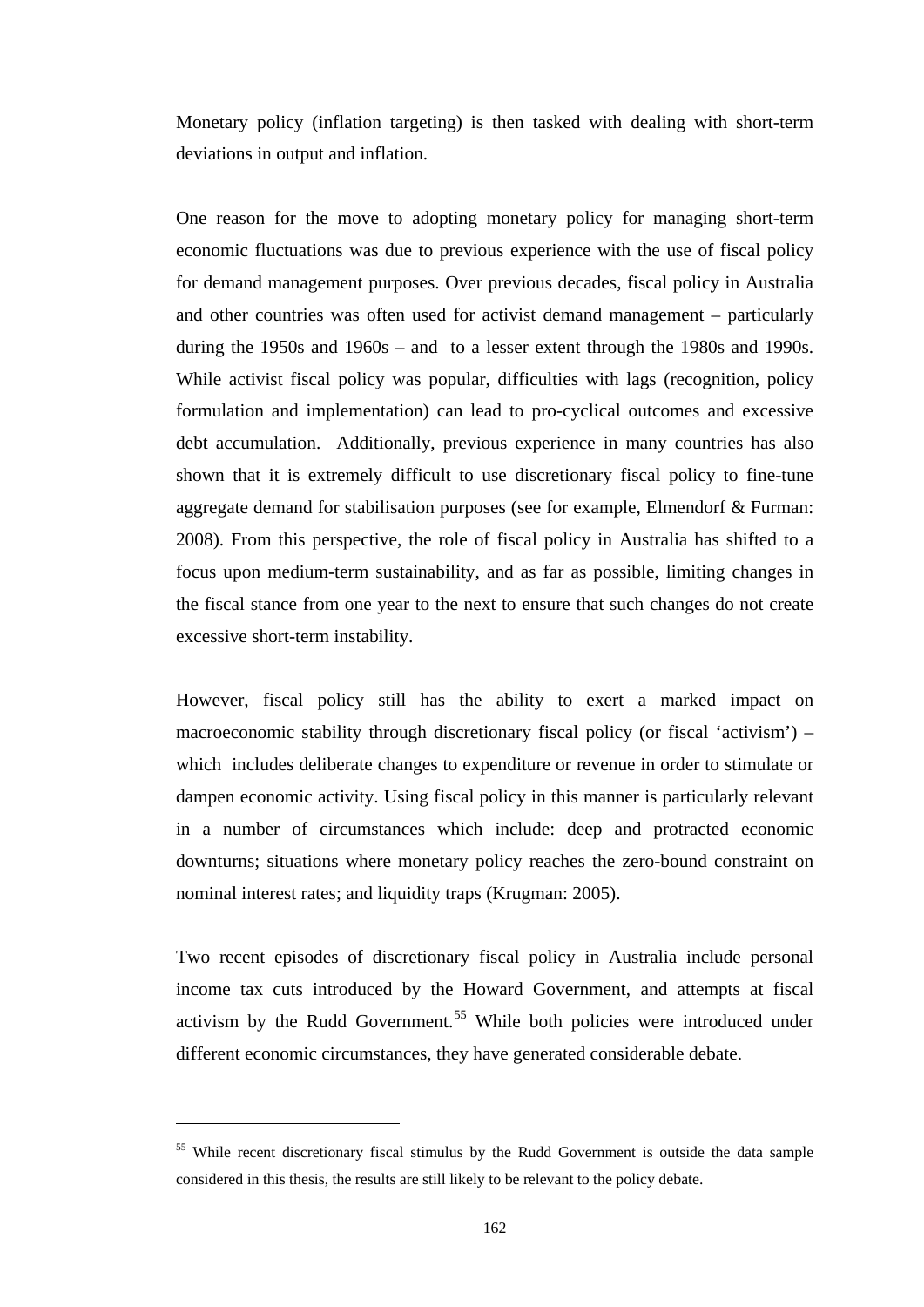### 8.2.1.1 The Howard Government's income tax cuts

With increasing revenues and consistent fiscal surpluses (which had averaged around one per cent of GDP over 2000-2007), the Howard Government embarked on a series of income tax cuts, of which the first tranche was announced in the 2003-04 Budget. Critics argued that this was an irresponsible use of fiscal policy, as the tax cuts would only add to aggregate demand – leading to higher inflation and interest rates in an economy that was considered to be operating at close to potential.

The similar but opposite signs of the estimated long-run coefficients on public saving and disposable incomes derived from the full sample estimation in Chapter 7 (Table 7.10) suggest an interesting implication for the macroeconomic impact of the Howard Government's tax cuts. First, re-write equation (8.1) as:

$$
S_t^{priv} = \alpha_0 + \beta_0 S_t^{pub} + \phi_0 Y^d + \sum_{i=1}^k \phi_i Z_{ti} + e_t
$$

or

$$
S_t^{\text{priv}} = \alpha_0 + \beta_0 (T_t - G_t) + \phi_0 (Y_t - T_t) + \sum_{i=1}^k \phi_i Z_{ti} + e_t
$$

The long-run effect of a tax cut can thus be derived as:

$$
\frac{dS_t^{priv}}{dT_t} = \beta_0 - \phi_0 \tag{8.4}
$$

Considering the coefficient estimates in Table 7.10, equation (8.4) infers that approximately 80 per cent of these tax cuts were saved – largely mitigating any adverse impacts on inflation.

# 8.2.1.2 The Rudd Government's fiscal stimulus

More recently, sharp falls in output associated with the global financial and economic crisis in 2008 and 2009 has seen the Rudd Government implementing a number of discretionary spending measures in an attempt to support economic activity. These measures have included direct payments and transfers to individuals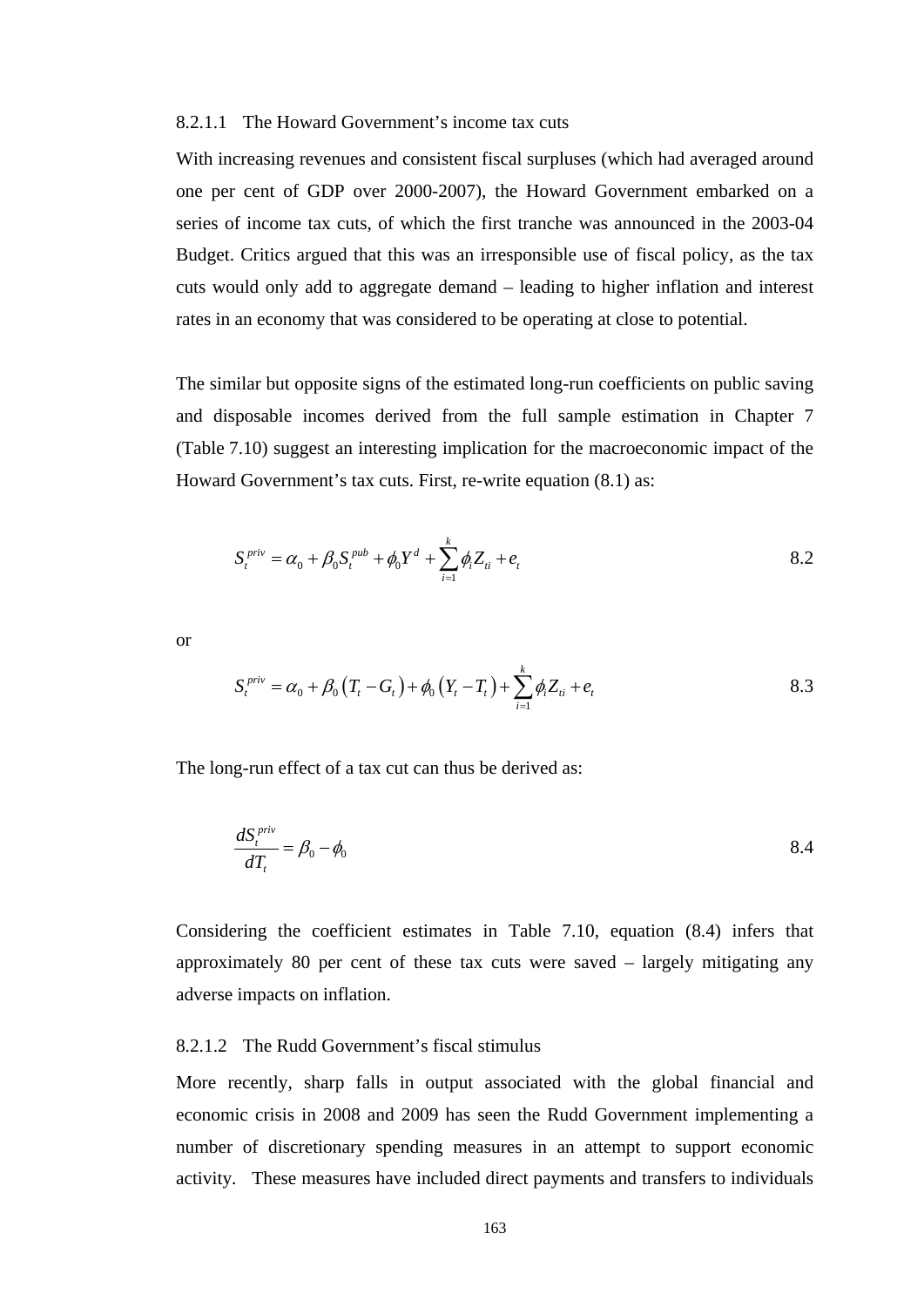and households, tax credits for business and infrastructure spending (Commonwealth of Australia: 2009a).

Evaluating the potential impacts of this stimulus is not straightforward – particularly as a large proportion of this has been directed at households on low incomes (as opposed to the Howard Government tax cuts, which were broadly-based across all income tax scales). These lower income households may be credit constrained and likely to have a higher marginal propensity to consume out of each dollar of income (particularly in the short term). Considering these factors, the bulk of the fiscal stimulus may well have been spent by these households. However, the same may not be true for other households. With the stimulus measures causing a deterioration in public saving, other households not directly benefiting from any stimulus transfer payments may have inferred that this deterioration in the Commonwealth's fiscal position would require higher taxes in the future (or reduced expenditure on government services); and hence saved an additional portion of their income. Additionally, the Government's move could have been viewed as signalling a marked deterioration in the economy<sup>[56](#page-176-0)</sup> – which may also have led to an increase in precautionary saving among some households. To the extent these effects may have occurred, the increased saving would act to mitigate any stimulus effects from these policies.

While results in Chapter 7 suggest that households are not fully Ricardian, fiscal policy can nonetheless exert some impact on real economic activity. However, it is unreasonable to expect that any discretionary fiscal policy actions will have a onefor-one impact on the real economy. To the extent that households anticipate higher (lower) taxes in the future, they will partially offset any policy action through higher (lower) saving. Where policymakers see a need for discretionary policy, it is important to consider the composition of expenditure, as policies directed at particular sectors or households will likely generate different impacts.<sup>[57](#page-176-1)</sup>

 $\overline{a}$ 

<span id="page-176-0"></span><sup>&</sup>lt;sup>56</sup> Particularly where the government is perceived to have superior information.

<span id="page-176-1"></span> $57$  Other leakage through expenditure on imports (for example) also needs to be considered.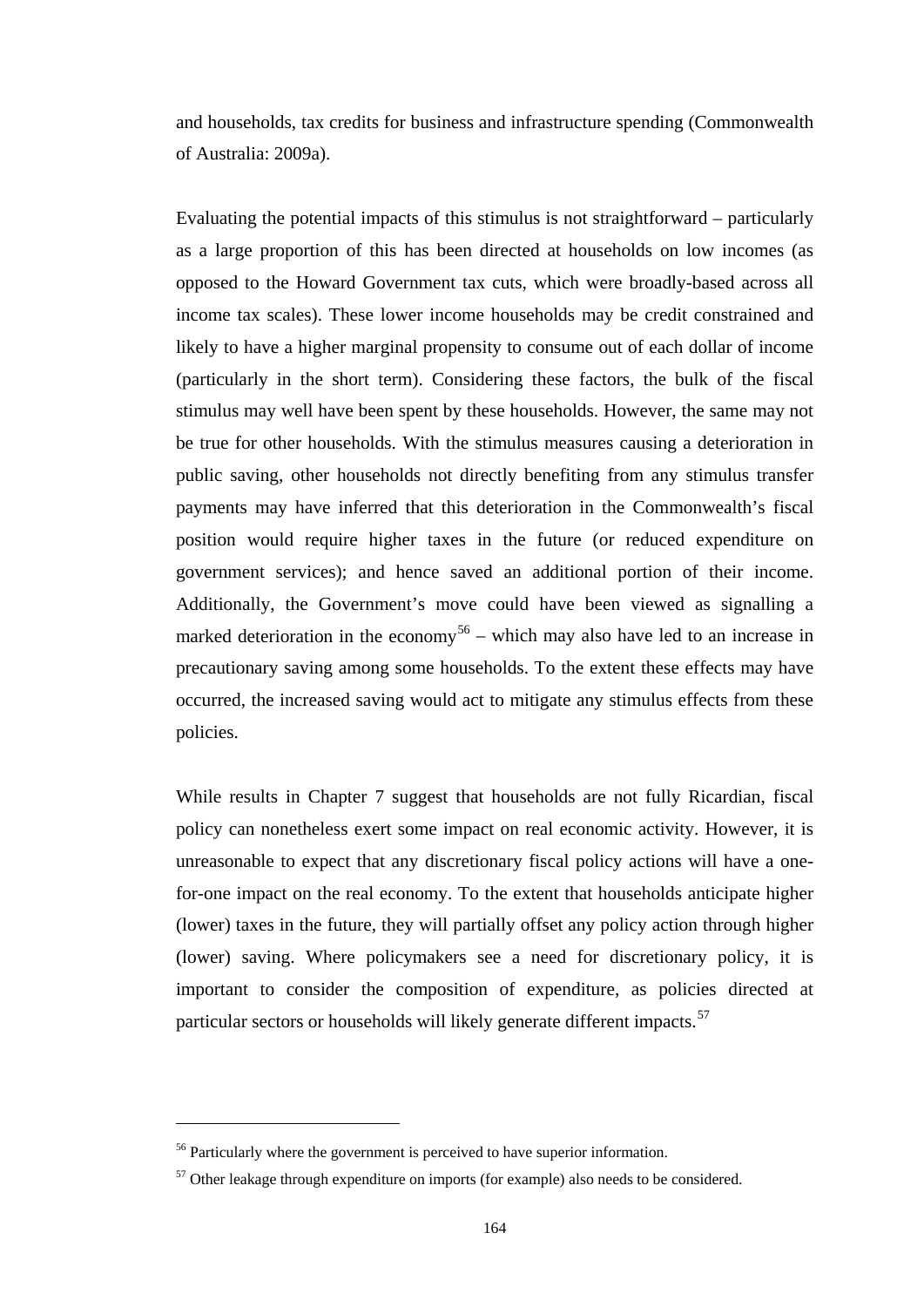While there is a role for activist fiscal policy under extreme economic circumstances, the results from this thesis indicate that fiscal policy will only exert a partial impact on activity. It would take substantial movements in the fiscal stance (greater than one per cent of GDP) to have a marked impact on the real economy. Such large movements in the fiscal position only exacerbate the risks of poor policy, which includes a risk of excessive debt accumulation, entrenched expenditures and procyclical impacts (arising from poorly timed policy).

### 8.2.1.3 Returning the budget to balance

The global financial crisis and economic downturn of 2008 and 2009 has seen the Federal Government's budget position move from an underlying cash surplus of 1.7 per cent of GDP in 2007-08 to a deficit of -2.3 per cent of GDP in 2008-09 (due to the operation of the automatic stabilisers and the implementation of discretionary fiscal stimulus). Over the forward estimates, a deficit of -4.9 per cent of GDP is forecast for 2009-10, with a return to budget surplus projected around 2015. Net government debt is forecast to peak at around 14 per cent of GDP in 2013-14, and to steadily decline thereafter (Commonwealth of Australia: 2009a, 2009b).

In the short term, the challenge for the Rudd Government has been to support aggregate demand and employment so as to minimise the social and economic costs of the economic downturn. Focusing upon the medium to longer term, the challenge for fiscal policy is to return the budget to a more sustainable footing, and to ensure that recent increases in debt do not jeopardise the economy's long-term performance. Policies that address the short-term challenge of stimulating aggregate demand, allow resources to be allocated to their most productive uses, and invest in future productive capacity will help to achieve these goals.

As noted in Chapter 4, the Rudd Government has maintained a commitment to the medium-term fiscal frameworks established under the 1996 Charter of Budget Honesty. The Rudd Government's medium-term fiscal strategy involves: achieving budget surpluses, on average, over the medium term; keeping taxation as a share of GDP on average below the level for 2007-08; and improving the Government's net financial worth over the medium term. Further to this, the deterioration in the fiscal position prompted the Rudd Government to also introduce a number of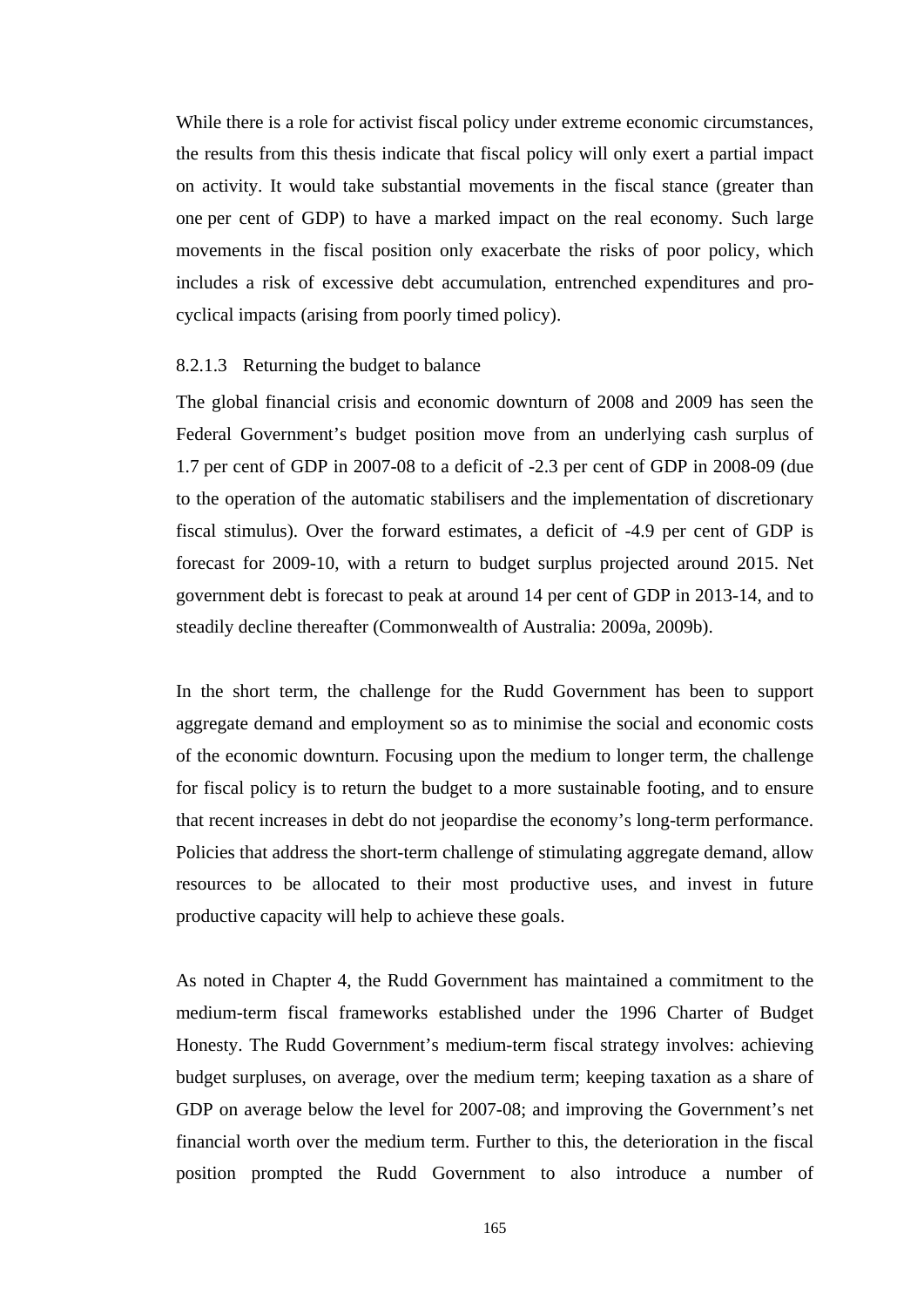supplementary objectives to its fiscal strategy. This involves a commitment to allowing the level of tax receipts to recover naturally as the economy strengthens, and holding real growth in spending to 2 per cent per annum, once economic growth is above-trend, until the budget returns to surplus (Commonwealth of Australia: 2009a, 2009b).

While these medium-term frameworks provide an important anchor for achieving and maintaining fiscal sustainability, they also deliver a degree of credibility and certainty on the likely course of fiscal policy going forward. The International Monetary Fund (2009) has also noted that macroeconomic strategies (which include fiscal frameworks) are essential for maintaining confidence in fiscal solvency and for financial stability. The Governor of the Reserve Bank of Australia (Stevens: 2009) also draws attention to this, and has noted that the policy stimulus delivered over 2008 and 2009 needs to be accompanied by a credible story about how governments will keep their finances on a sustainable footing over time.

The Federal Government's fiscal stimulus has included a large amount of spending on infrastructure and other investments, totalling around \$55 billion (around 4½ per cent of GDP) over the four years from 2008-09 through 2011-12 (Commonwealth Budget: 2009a). These measures have been designed to add to the economy's overall productive capacity, and to the extent to which these measures enhance productivity, they will raise the level of GDP over the medium to longer term (and will assist in returning the budget to balance and paying-down sovereign debt).[58](#page-178-0) [59](#page-178-1)

Further to the government's investment measures, a commitment to implementing further economic reforms will also boost the economy's productive capacity (and lift productivity) over time. This can include microeconomic reforms that remove externalities, improve pricing signals in the economy, and promote competition. At the macroeconomic level, this will include maintaining Australia's medium-term

 $\overline{a}$ 

<span id="page-178-0"></span><sup>&</sup>lt;sup>58</sup> Assuming there are no further deteriorations in the Government's structural budget position.

<span id="page-178-1"></span><sup>&</sup>lt;sup>59</sup> Public spending on productive infrastructure will only raise national income when its rate of return exceeds the servicing cost of the borrowing required to fund it.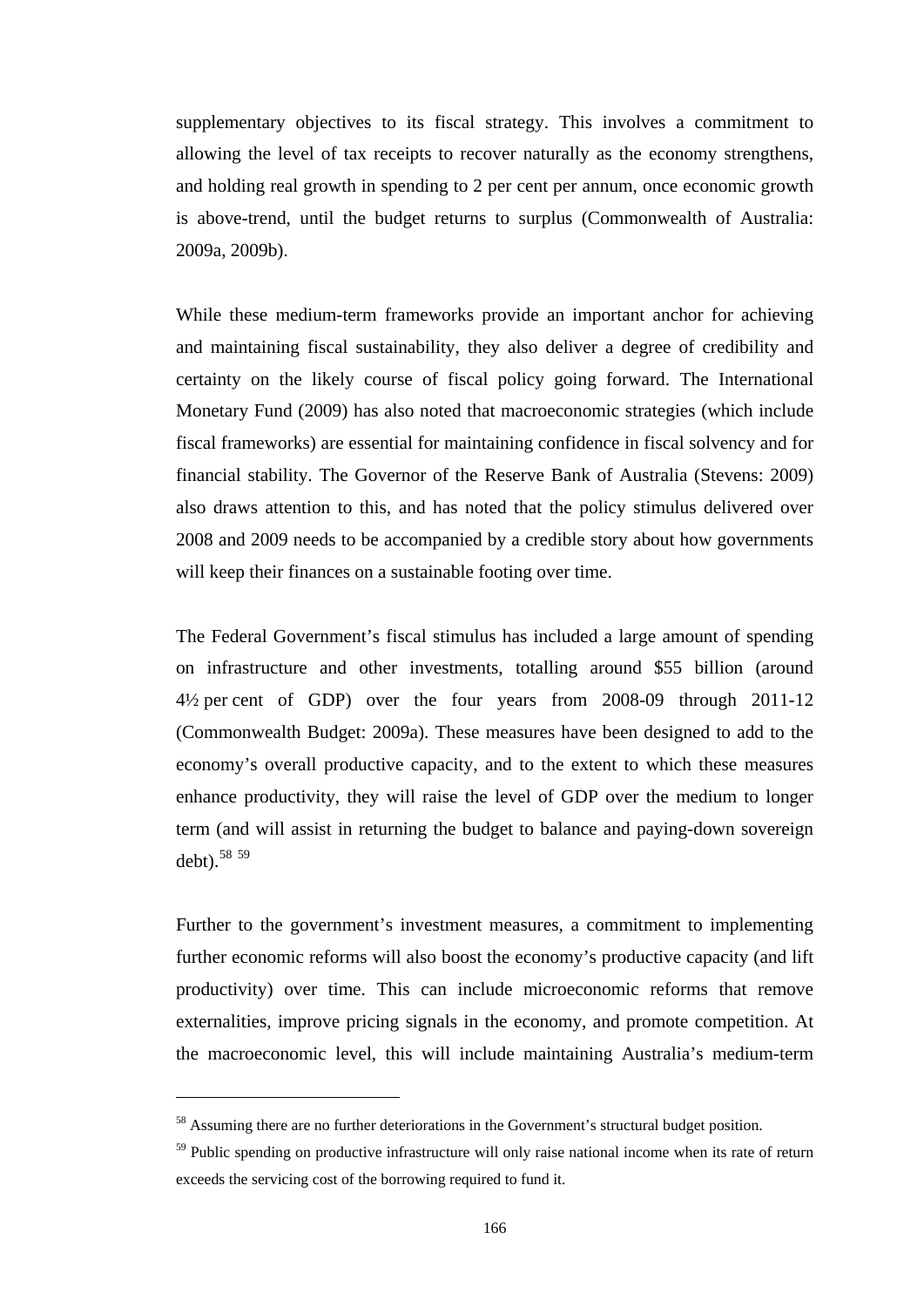frameworks for monetary and fiscal policy (and preserving their credibility), ensuring that financial markets are subject to sound prudential oversight, and continuing Australia's relatively good access to international capital and foreign direct investment.

#### 8.2.2 Fiscal sustainability

While the results in this thesis suggest that fiscal policy only has a limited ability to influence short-term economic activity, fiscal policy may be better directed at securing the medium to long-term sustainability of government finances. Medium- to long-term fiscal sustainability is essentially referring to the intertemporal budget constraint faced by governments, which was discussed in Chapter 4 (equation 4.10):

$$
g_0 + g_1(1 + r_0)^{-1} + (1 + r_{-1})b'_{-1} = \tau_0 + \tau_1(1 + r_0)^{-1}
$$

Importantly, the government's intertemporal budget constraint states that the net present value of tax revenue is equal to the net present value of government expenditure plus the initial value of government debt. Establishing and maintaining fiscal discipline will ensure that fiscal policy satisfies the intertemporal budget constraint over the medium to longer term. Such discipline requires that governments maintain fiscal positions that are consistent with macroeconomic stability and sustained economic growth, and can include policies such as: ensuring that the automatic stabilisers are allowed to operate; avoiding large swings in the fiscal stance; minimising distortionary tax and expenditure policies; and avoiding excessive borrowing and debt accumulation. The policies mentioned in the previous section, such as continuing to pursue microeconomic reform, will also help to achieve fiscal sustainability.

### 8.2.3 Other policy implications

In addition to the fiscal policy implications discussed above, results from the estimations in Chapter 7 are also potentially relevant to a number of other policy issues facing Australia. These include policies with regard to the resources sector and Australia's terms of trade, and taxation policies that affect saving and investment.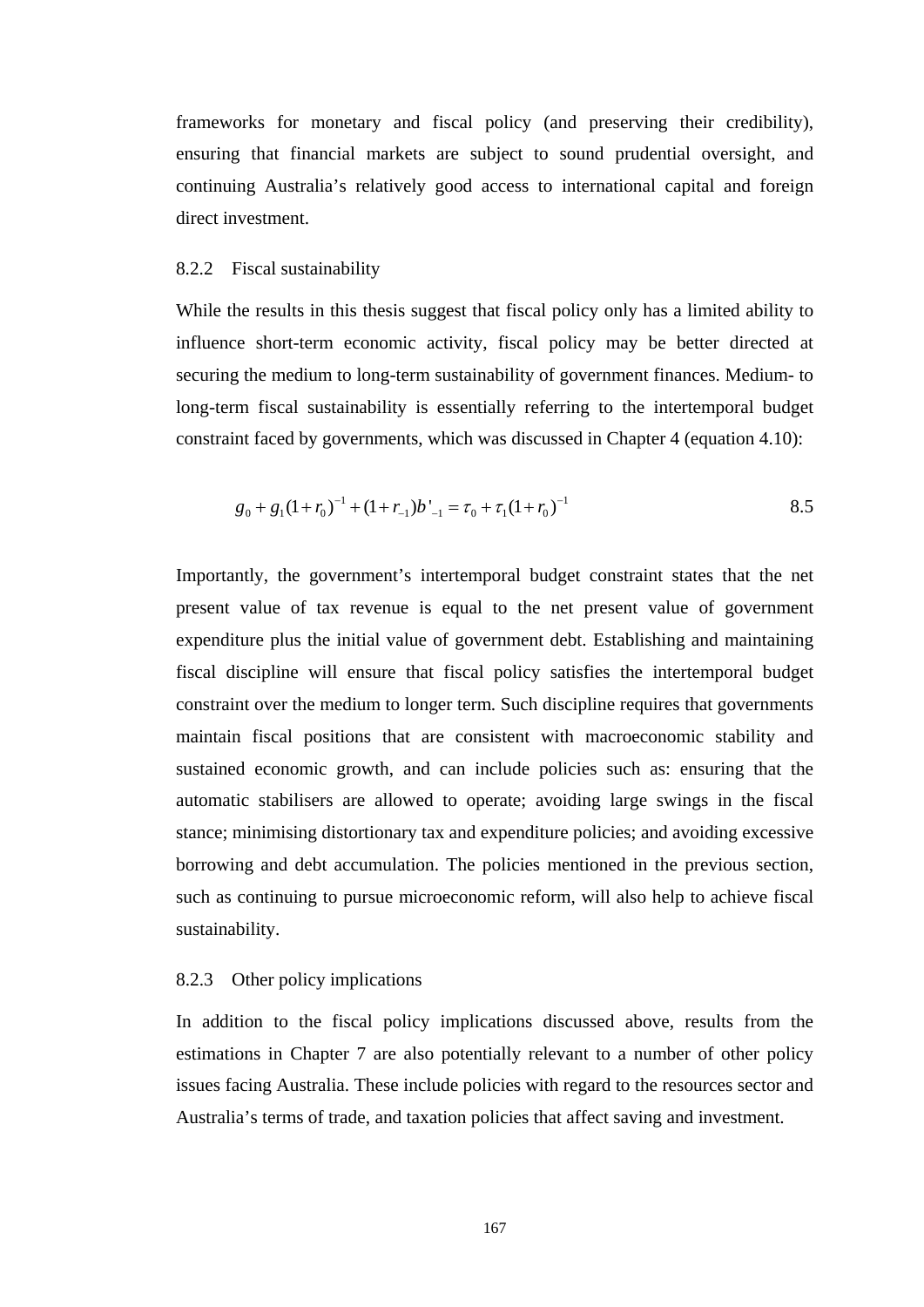## 8.2.3.1 Australia's terms of trade

With regard to financial openness and the terms of trade, the higher coefficient on the terms of trade (*TOT*) in the second subsample indicates that Australia has been deriving higher income from commodities since the early 1990s. The removal of market distortions (such as tariffs) is also likely to have delivered greater passthrough of international prices.

From 2004 through to late 2008, rapid industrialisation in China (and to a lesser extent in India) saw a marked increase in demand for Australia's bulk commodity exports (coal and iron ore) as well as energy (oil and natural gas) and base metals. This surge in demand saw a 50 per cent increase in Australia's terms of trade through to June 2008.<sup>[60](#page-180-0)</sup> This expansion in the terms of trade led to policymakers questioning whether this large shift in relative prices was burdening Australia with a 'resources curse' or 'Dutch disease' that would lead to some degree of deindustrialisation across the economy and slower growth in the non-resource sectors (see for example, Henry: 2006). Where the economy is capacity constrained, Garton (2008) notes that the stimulus to demand from rises in the terms of trade also adds to inflationary pressures, requiring some offsetting mechanism to moderate demand growth. Under the macroeconomic policy framework in operation in Australia this largely occurs through higher interest rates and a higher exchange rate.

As noted by Macfarlane (2004) sound institutional frameworks are a crucial ingredient for sustained economic performance, and are far more important than distance, geography or the presence of resources. For Australia, which already has relatively sound institutional frameworks, this includes ensuring that: appropriate restraints are placed on governments and other organisation and institutions from exercising arbitrary power; property rights are enforced; and ensuring that people have some degree of equal opportunity to access education and investment opportunities.

Similar policy responses are raised by the Commonwealth Treasury (2004), which has noted that developed countries with strong resource sectors should focus on

 $\overline{a}$ 

<span id="page-180-0"></span> $60$  The largest increase in Australia's terms of trade since the Korean War boom in the early 1950s.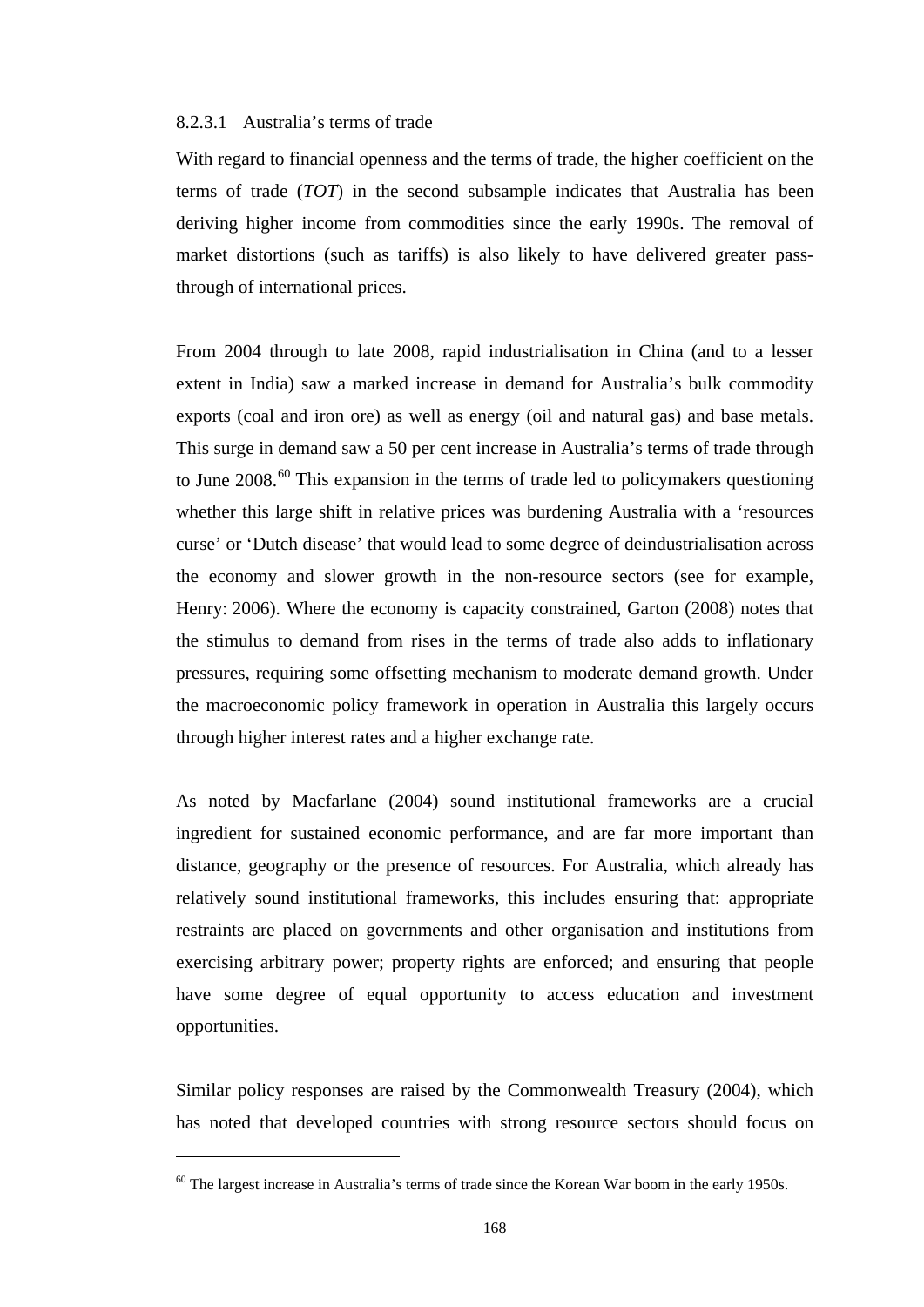improving the prospects for stable, transparent and competitive markets, and addressing market failures. More specifically, this can also include: liberalising investment and trade to encourage competition and greater efficiency (which includes unfettered access to foreign direct investment); making decisions about price signals and whether subsidies are appropriate or prices should pass through to consumers; and requiring full disclosure of transactions related to the resources sector (Commonwealth Treasury: 2004).

## 8.2.3.2 Taxation policies and saving

Fiscal policy, through the tax system, has a range of impacts on saving and investment incentives. These occur because of the interaction of the tax treatment of different assets, different forms of financing, and different types of organisations. The different tax treatments across these areas can be expected to affect saving and investment decisions across the economy. Related to this is a recurring policy debate in Australia regarding rates of saving (particularly relative to other advanced economies), and whether there are distortions to saving inherent in the tax and transfer system.

Results in Chapter 7 noted that the significant coefficient for the ratio of social assistance payments to household gross disposable income (*AS*) indicates that the existence of a welfare safety net has lowered the rate of private saving in Australia. While it was noted that this may be occurring due to reduced incentives for precautionary saving, Australia's system of means-tested aged pensions, health benefit cards and other retirement income support result in high effective marginal tax rates on saving for retirement (especially for those on low- and middle-incomes).

In addition to these points, Freebairn (2000) has noted that the Australian tax system also likely distorts intertemporal consumption and saving decisions towards too high a level of current consumption. While the tax system is an income tax system, some saving receives a consumption-base treatment, which includes savings invested in owner-occupied housing and business investment in human capital. Other saving receives close to a consumption-base treatment, including superannuation; and there are concessions for the returns on other forms of saving, including the benefits of deferral and lower tax rates on capital gains. However, a number of savings options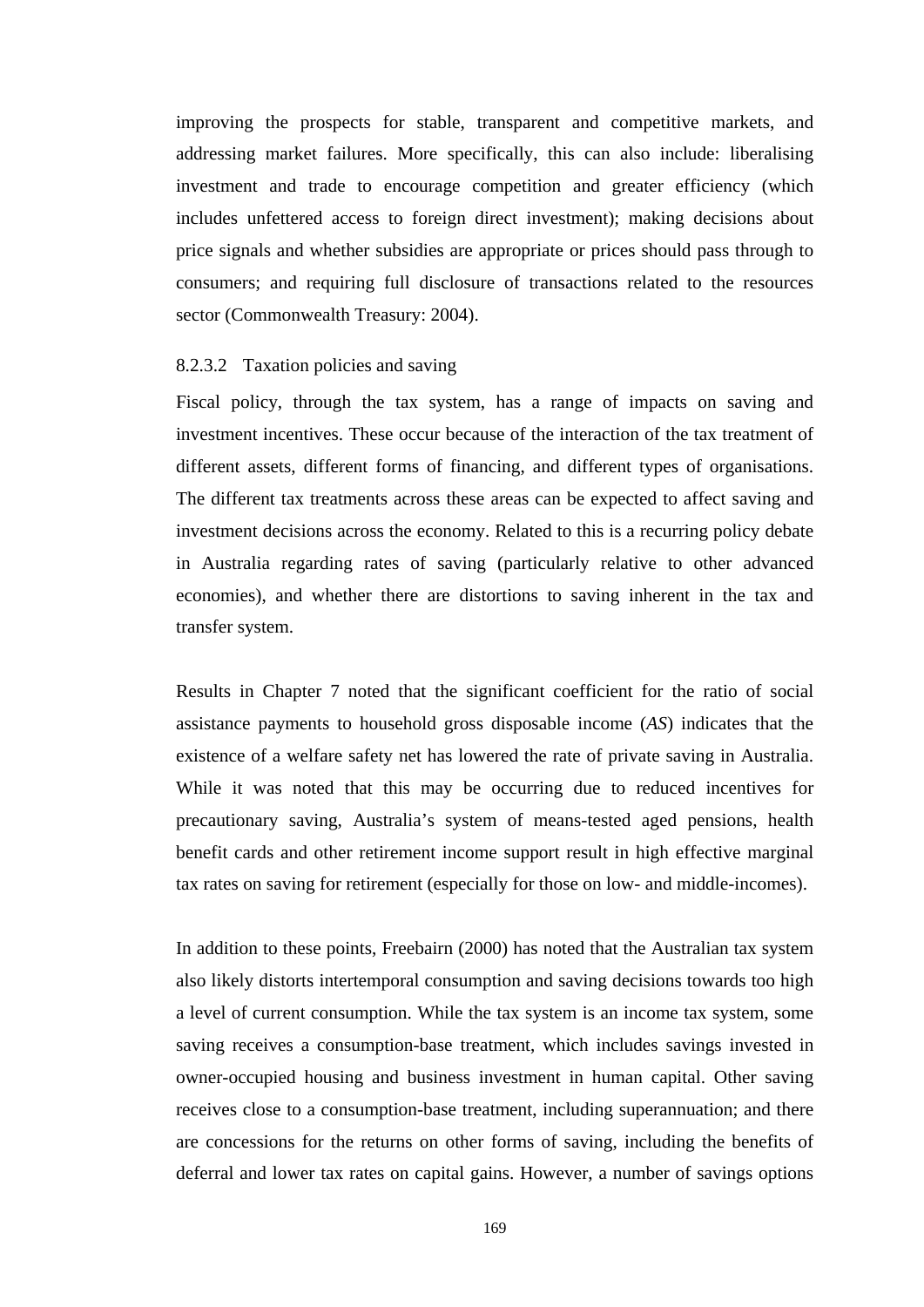receive an income tax treatment, including saving via financial instruments and business equity. To the extent these income-taxed forms of saving represent marginal saving, the present tax system distorts decisions against private sector saving (Freebairn: 2000).

The discussion above has highlighted a number of features of Australia's tax and transfer system that distort saving and investment decisions. Further reforms in these areas should be directed at addressing these distortions. While these reforms will improve the transparency of the tax and transfer system, they will also enhance the efficacy of fiscal policy. The Australian Government is currently undertaking a review of Australia's tax system, which is expected to present its findings in late 2009.

# **8. 3 Directions for further research**

The endogenous unit root tests considered in this thesis allowed for the possibility of up to two structural breaks in the data. It is conceivable that two or more structural breaks may in fact be present in long macroeconomic time series – particularly given that the data considered in this thesis was from 1959-60 onwards. However, present techniques for testing unit roots in time series data only consider at most two structural breaks – namely the procedure developed by Lee and Strazicich (2001, 2003) that was presented in Chapter 6. While a procedure that tests for multiple structural breaks in time series has been developed by Bai and Perron (2003), this technique does not consider the unit root hypothesis. Future advancements in econometric techniques would allow for the possibility of multiple structural breaks in the unit root tests.

Similar issues regarding multiple structural breaks also hold for cointegration techniques. Gregory and Hansen (1996) noted that conventional cointegration tests can have low power in the presence of structural breaks, and subsequently developed a procedure that provides a suggested point for an unknown structural break and corresponding test statistics that take the structural break into account. However, the Gregory and Hansen method considers only one structural break and assumes that all data series are integrated of order one – making it unsuitable for the empirical analysis undertaken here. Given the current limitations in estimation techniques, the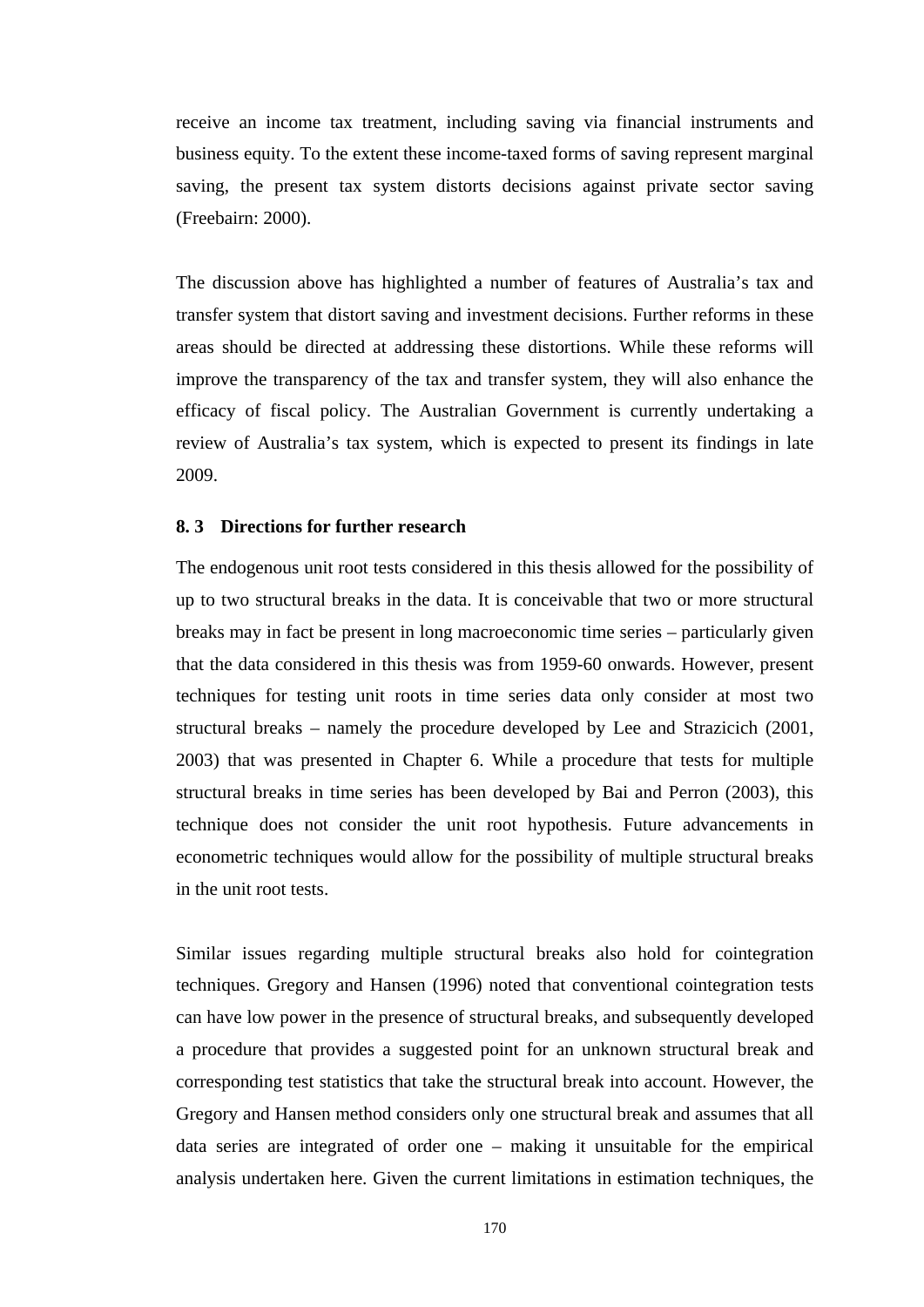thesis sought to account for structural breaks in the ARDL estimations through the use of dummy variables. Advances in cointegration techniques that can accommodate multiple endogenous structural breaks, and a combination of stationary and non-stationary data, would allow for a more robust application of the analytical framework considered here.

Despite allowing for long- and short-run dynamics through the ARDL approach, the analytical framework has only been a partial analysis of the relationship between changes in the government's fiscal stance and private saving. Methodologies such as structural vector auto regressions (SVAR), or large dynamic stochastic general equilibrium models (DSGE) could be employed to consider the hypotheses considered in this thesis, and would allow for greater linkages and dynamics to be considered. The International Monetary Fund's Global Integrated Monetary and Fiscal Model (GIMF) would also be well suited for this type of analysis.

Finally, the diagnostic tests presented for all of the ARDL results in Chapter 7 indicated that the models were correctly specified, did not suffer from serial correlation, and had residuals that were normally distributed. However, fiscal policy and economic activity are endogenous – depending on each other and usually occurring simultaneously. The International Monetary Fund's 2008 World Economic Outlook noted that changes in the government's fiscal stance can occur through a combination of taxes, transfers and spending – which presents challenges when estimating the economic impacts of fiscal policy. While taxation, spending and transfers individually can have different effects on the economy, their relative impacts will also be determined by the prevailing economic conditions and circumstances. To some extent, these factors would account for the large variances in the estimates of fiscal multipliers that were surveyed in Chapter 2. Structural fiscal measures that attempt to strip-out those elements of taxes, transfers and expenditure that occur with the economic cycle could potentially alleviate any endogeneity issues that may occur when empirically estimating fiscal policy impacts. However, the approach in this thesis for separating long- and short-run impacts through the ARDL estimations (and accounting for the presence of structural breaks), may have helped to alleviate any endogeneity problems.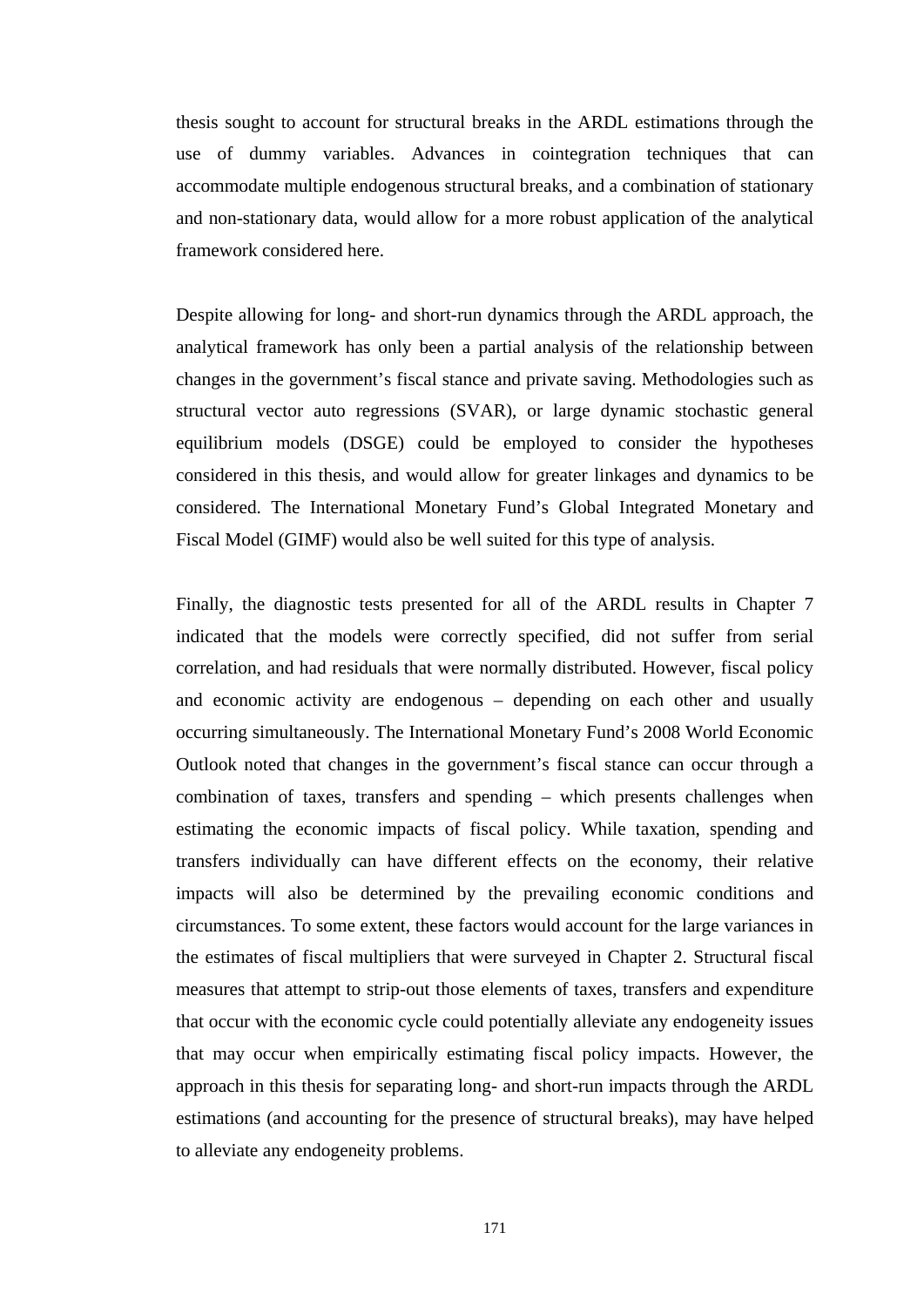#### **REFERENCES**

- Abell, J. D. 1990, Twin deficits during the 1980s: An empirical investigation, *Journal of Macroeconomics*, 12(1), 81-96.
- Abeysinghe, T. & Boon, T. K. 1999, Small sample estimation of a cointegrating vector: an empirical evaluation of six estimation techniques, *Applied Economics Letters*, 6, 645-648.
- Acaravci, A. & Ozturk, I. 2008, Twin deficits phenomenon: Empirical evidence from the ARDL bound test approach for Turkey, *Bulletin of Statistics and Economics*, 2, 57-64.
- Afonso, A. 2005, *Ricardian Fiscal Regimes in the European Union*, Working Paper No. 558, European Central Bank.
- Agenor, P. R. Bismut, C. Cashin, P. & McDermott, J. C. 1999, Consumption smoothing and the current account: evidence for France 1970-1996, *Journal of International Money and Finance*, 18, 1-12.
- Ahmed, S. 1986, Temporary and permanent government spending in an open economy: Some evidence for the United Kingdom, *Journal of Monetary Economics*, 17, 197-224.
- Aisen, A. & Hauner, D. 2008, *Budget Deficits and Interest Rates: A Fresh Perspective*, IMF Working Paper No. 08-42, International Monetary Fund, Washington, D.C.
- Alesina, A. & Perotti, P. 1995, The political economy of budget deficits, *IMF Staff Papers*, 42(1), 1-31.
- Alesina, A. 2000, The political economy of the budget surplus in the United States, *Journal of Economic Perspectives*, 14(3), 3-19.
- Al-Eyd, A. J. & Barrell, R. 2005, Estimating tax and benefit multipliers in Europe, *Economic Modelling*, 22, 259-76.
- Altissimo, F. Georgiou, E. Sastre, T. Valderrama, M. T. Sterne, G. Stocker, M. Weith, M. Whelan, K. & Willman, A. 2005, *Wealth and Asset Price Effects on Economic Activity*, Occasional Paper Series, No. 29, European Central Bank.
- Aschauer, D. A. 1985, Fiscal policy and aggregate demand, *American Economic Review*, 75(1), 117-127.
- Atkins, F. J. 2002, *Multiple Structural Breaks in the Nominal Interest Rate and Inflation in Canada and the United States*, Department of Economics Discussion Paper, 2002-07, University of Calgary.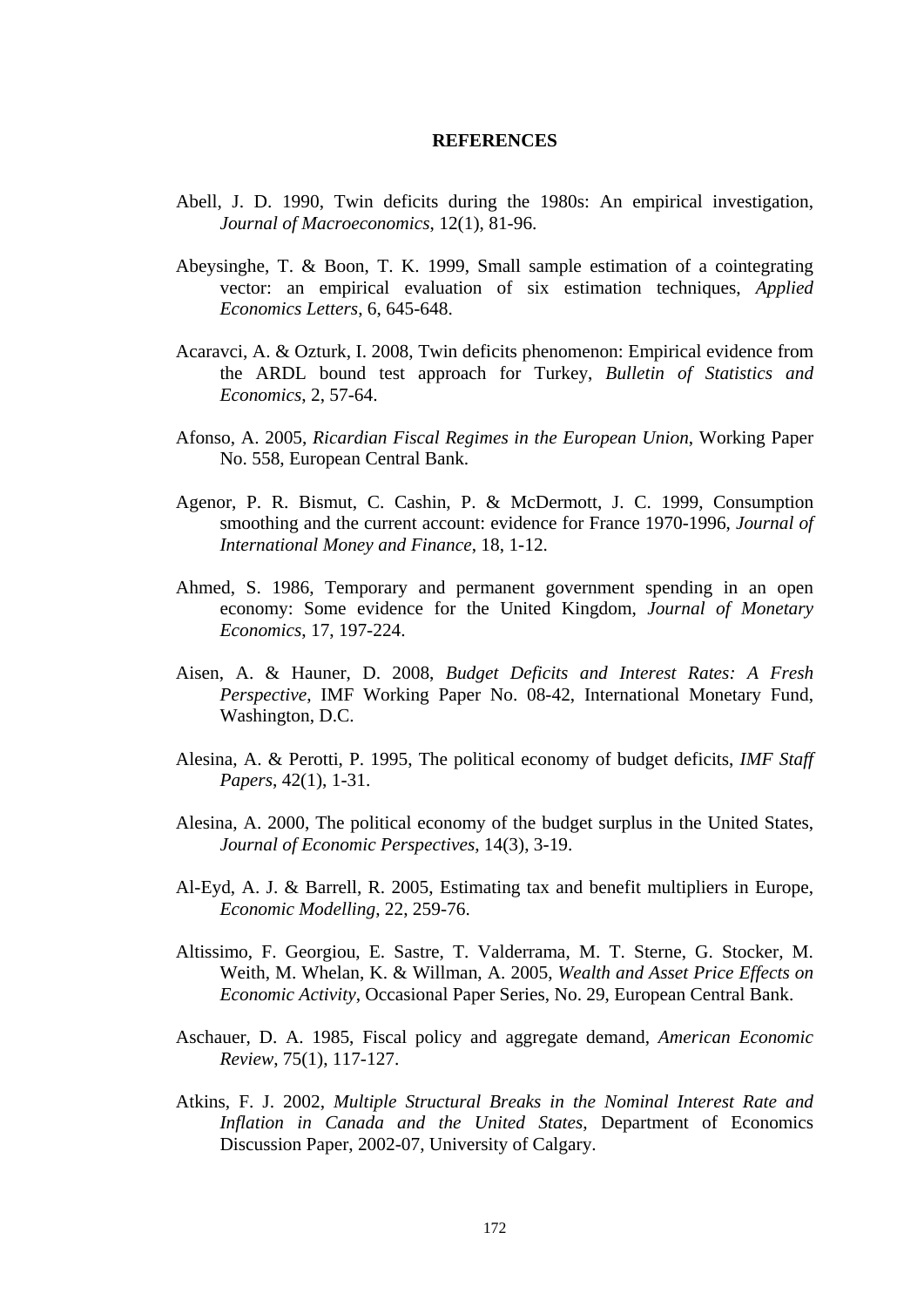- Auerbach, A, J. 2005, *The Effectiveness of Fiscal Policy as Stabilisation Policy*, mimeo, University of California, Berkeley.
- Auerbach, A. J. 2009, Implementing the new fiscal policy activism, *American Economic Review*, 99(2), 543-549.
- Auerbach, A. J. 2009, *Implementing the New Fiscal Policy Activism*, Working Paper No. 14725, National Bureau of Economic Research, Cambridge, **Massachusetts**
- Auerbach, A. J. & Gale, B. G. 2009, *Activist Fiscal Policy to Stabilize Economic Activity*, A symposium sponsored by the Federal Reserve Bank of Kansas City, Jackson Hole, Wyoming, August 20-22.
- Australian Bureau of Statistics 2000, *Australian National Accounts: Concepts Sources and Methods*, Australian Bureau of Statistics, Canberra.
- Australian Bureau of Statistics 2001, *Saving, Borrowing, Investment and Wealth*, Australian System of National Accounts, ABS Cat No. 5204.0, Australian Bureau of Statistics, Canberra.
- Australian Bureau of Statistics 2003, *New Analytical Measures of Income Saving and Wealth*, Australian System of National Accounts, ABS Cat No. 5204.0, Australian Bureau of Statistics, Canberra.
- Australian Bureau of Statistics, 2006, *Household Wealth and Wealth Distribution, Australia*, 2003-04, ABS Cat No. 6554.0, Australian Bureau of Statistics, Canberra.
- Australian Securities Exchange 2007, *2006 Australian Share Ownership Study*, Australian Securities Exchange, Sydney.
- Azar, S. A. 2005, Econometric diagnostics to distinguish between the IS curve and the Ricardian equivalence, *Applied Economics*, 37, 93-98.
- Bachman, D. D. 1992, Why is the US current account deficit so large? Evidence from vector autoregressions, *Southern Economic Journal*, 59, 232-240.
- Bagnai, A. 2006, Structural breaks and the twin deficits hypothesis, *International Economics and Economic Policy*, 3(2), 137-155.
- Baharumshah, A. Z. Lau, E. & Khalid, A. M. 2006, Testing twin deficits hypothesis using VARs and variance decomposition, *Journal of the Asia Pacific Economy*, 11(3), 331-354.
- Bahmani-Oskooee, M. & Payesteh, S. 1993, Budget deficits and the value of the dollar: an application of cointegration and error-correction modelling, *Journal of Macroeconomics*, 15(4), 661-677.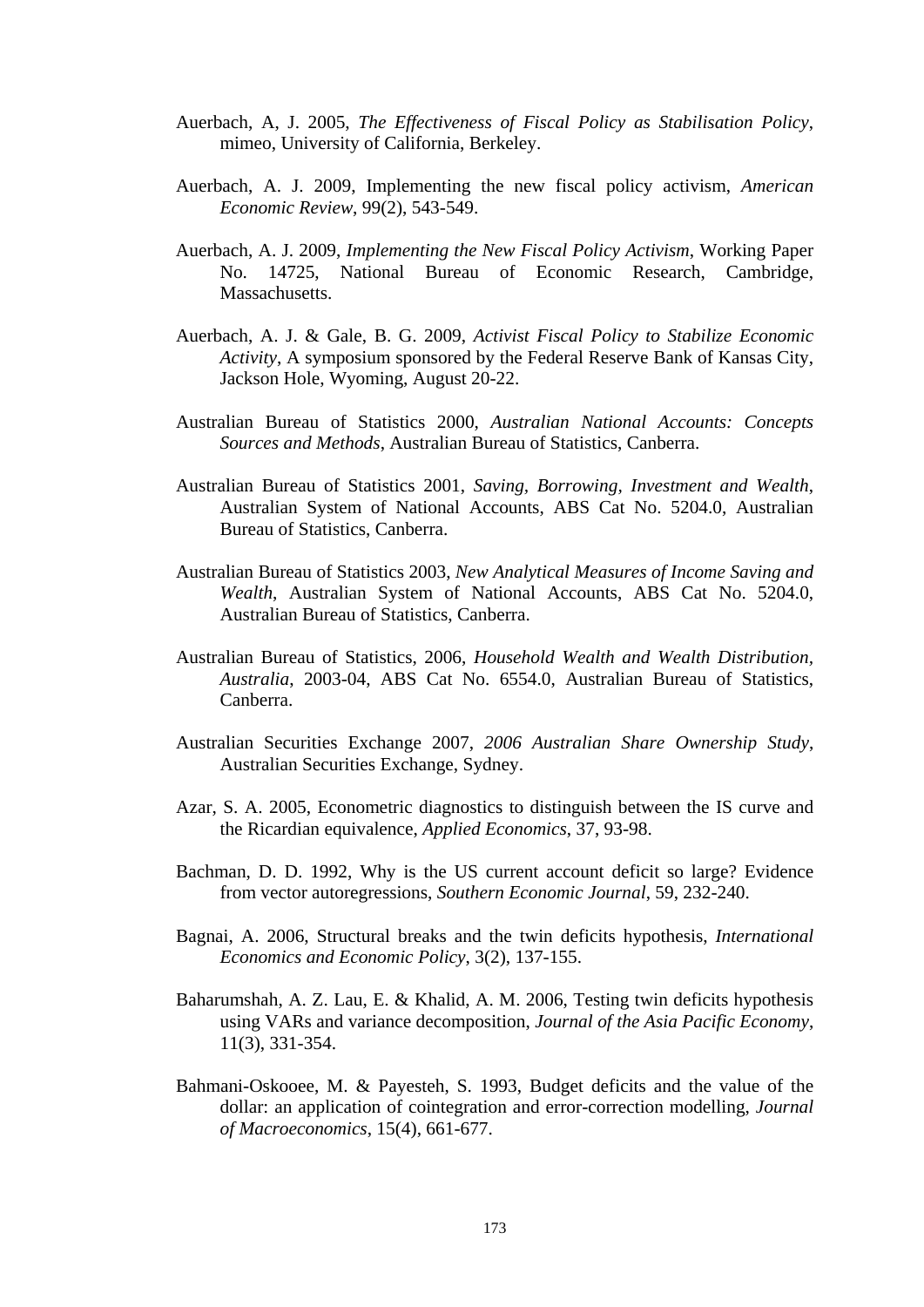- Bahmani-Oskooee, M. 1995, The long-run determinants of the US trade balance revisited, *Journal of Post Keynesian Economics*, 17(3), 457-465.
- Bahmani-Oskooee, M. and Nasir, A. B. M. 2004, ARDL approach to test the productivity bias hypothesis, *Review of Development Economics*, 8(3), 483- 488.
- Bai, J. & Perron, P. 2003, Computation and analysis of multiple structural change models, *Journal of Applied Econometrics*, 18, 1-22.
- Bai, J. & Perron, P. 2003, Critical values for multiple structural change tests, *Econometrics Journal*, 6(1), 72-8.
- Bailey, M. J. 1971, *National Income and the Price Level*, McGraw-Hill, New York.
- Ball, L. & Mankiw, N. G. 1995, What do budget deficits do?, in, *Budget Deficits and Debt: Issues and Options*, A symposium sponsored by the Federal Reserve Bank of Kansas City, Jackson Hole, Wyoming, 5-55.
- Banerjee, A. Lumsdaine, R. L. & Stock, J. H. 1992, Recursive and sequential tests of unit-root and the trend break hypotheses: theory and international evidence, *Journal of Business Economics and Statistics*, 10, 271-287.
- Barro, R. J. 1974, Are government bonds net wealth?, *Journal of Political Economy*, 82, 1095-1117.
- Barro, R. J. 1979, On the determination of the public debt, *Journal of Political Economy*, 87, 941-969.
- Barro, R. J. 1981, Output effects of government purchases, *Journal of Political Economy*, 89, 1086-1121.
- Barro, R. J. 1987, Government spending, interest rates, prices, and budget deficits in the United Kingdom, 1701-1918, *Journal of Monetary Economics*, 20, 221- 247.
- Barro, R. J. 1989, The Ricardian approach to budget deficits, *Journal of Economic Perspectives*, 3(2), 37-54.
- Barro, R. J. 2009, Voodoo multipliers, *The Economists' Voice*, 6(2), 1-4.
- Barro, R. J. & Redlick, C. J. 2009, *Macroeconomic Effects from Government Purchases and Taxes*, NBER Working Paper Series, No. 15369, National Bureau of Economic Research, Cambridge, Massachusetts.
- Bartolini, L. & Lahiri, A. 2006, Twin deficits, twenty years later, *Current Issues in Economics and Finance*, Federal Reserve Bank of New York, 12(7).
- Battellino, R. 2009, Global Monetary Developments, *Address to the 2009, Securities and Derivatives Industry Association Conference*, 28 May, Sydney.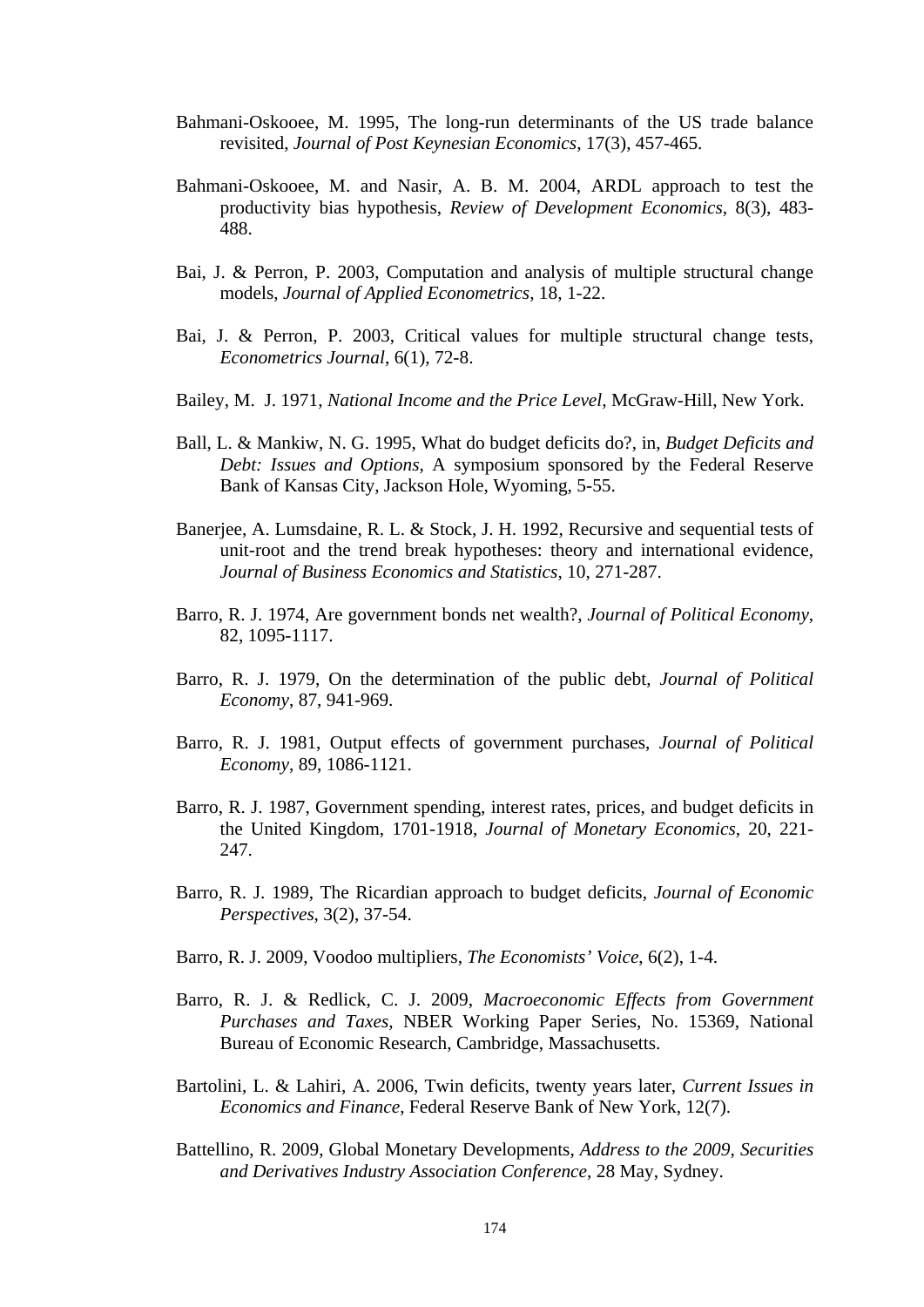- Baunsgaard, T. & Symansky, S. A. 2009, *Automatic Fiscal Stabilizers*, IMF Staff Position Note 09/23, International Monetary Fund, Washington, D.C.
- Bayoumi, T. 2000, The morning after: explaining the slowdown in Japanese growth, in *Post-Bubble Blues – How Japan Responded to Asset Price Collapse*, eds, Bayoumi, T. & Collyns, C. International Monetary Fund, Washington, D.C.
- Bayoumi, T. & Sgherri, S. 2006, *Mr Ricardo's Great Adventure: Estimating Fiscal Multipliers in a Truly Intertemporal Model*, International Monetary Fund Working Paper No. 168, International Monetary Fund, Washington D.C.
- Beetsma, R. Giuliodori, M. & Klaassen, F. 2008, The effects of public spending shocks on trade balance and budget deficits in the European Union, *Journal of the European Economic Association*, 6(2-3), 414-423.
- Ben-David, D. & Papell, D. H. 1995, The great wars, the great crash and the unit root hypothesis, *Journal of Monetary Economics*, 36, 453-475.
- Ben-David, D. Lumsdaine, R. L. & Papell, D. H. 2003, Post-war slowdowns and long-run growth: evidence from two structural breaks, *Empirical Economics*, 28(2), 303-319.
- Berben, R. P. & Brosens, T. 2007, The impact of government debt on private consumption in OECD countries, *Economics Letters*, 94, 220-225.
- Bergin, P. R. & Sheffrin, S. M. 2000, Interest rates, exchange rates and present value models of the current account, *The Economic Journal*, 110 (April), 535-558.
- Bernanke, B. S. 2005, The global saving glut and the U.S. current account deficit, *Sandridge Lecture*, Virginia Association of Economics, Richmond, Virginia.
- Bernheim, D. 1987, *Ricardian Equivalence: an evaluation of theory and evidence*, in S. Fischer, Macroeconomics Annual, pp. 263-304, National Bureau of Economic Research.
- Bernheim, D. 1989, A Neoclassical perspective on budget deficits, *Journal of Economic Perspectives*, 3(2), 55-72.
- Beetsma, R. Giuliodori, M. & Klaassen, F. 2008, The effects of public spending shocks on trade balances and budget deficits in the European Union, *Journal of the European Economic Association*, 6, 414-423.
- Belkar, R. Cockerell. L. and Kent, C. 2007, *Current Account Deficits: The Australian Debate*, Research Discussion Paper No. 2007-02. Reserve Bank of Australia, Sydney.
- Blanchard, O, J. 1985, Debt, deficits and finite horizons, *Journal of Political Economy*, 93, 223-247.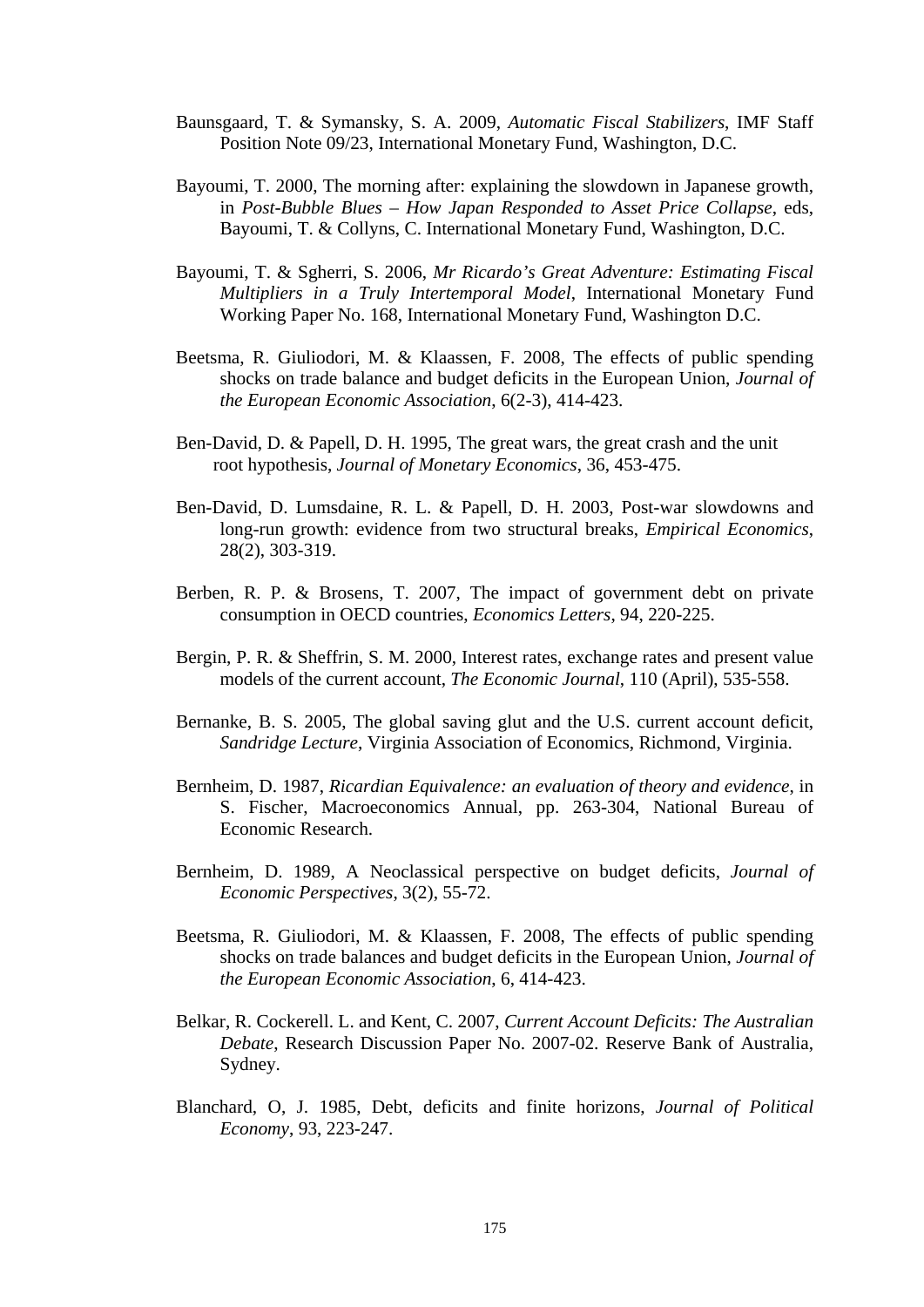- Blanchard, O. & Perotti, R. 2002, An empirical characterization of the dynamic effects of changes in government spending and taxes on output, *The Quarterly Journal of Economics*, 117(4), 1329-1368.
- Blanchard, O. J. 2007, Current account deficits in rich countries, *IMF Staff Papers*, 54(2), 191-219.
- Blundell-Wignall, A. and Stevens, G. 1992, *Fiscal policy in Australia: recent developments and current issues*, Current Issues in Fiscal Policy and Their Implications for the Conduct of Monetary Policy, Bank for International Settlements, 1-31.
- Bruneau, C. & de Bandt, O. 1999, Consumption, savings, and fiscal policy, *American Economic Review*, Papers and Proceedings, 78, 401-407.
- Buchanan, J, M. 1976, Barro on the Ricardian equivalence theorem, *Journal of Political Economy*, 84, 337-342.
- Buffie, E. F. 1992, The short and long-run effects of fiscal policy, *The World Bank Economic Review*, 6(2), 331-351.
- Bussière, M. Fratzscher, M. & Müller, G.J. 2005, *Productivity Shocks, Budget Deficits and the Current Account*, ECB Working Paper No. 509, European Central Bank, Frankfurt.
- Byrne, J. P. and Perman, R. 2006, *Unit Roots and Structural Breaks: A Survey of the Literature*, Department of Economics Discussion Paper, 2006-10, University of Glasgow.
- Caballero, R. J. & Krishnamurthy, A. 2004, *Fiscal Policy and Financial Depth*, NBER Working Paper Series, No. 10532, National Bureau of Economic Research, Cambridge, Massachusetts.
- Callen, T. and Thimann, C. 1997, *Empirical Determinants of Household Saving: Evidence From OECD countries*, International Monetary Fund Working Paper, WP/97/181, International Monetary Fund, Washington D.C.
- Campbell, J. and Mankiw, G. 1989, Consumption, income and interest rates, *Macroeconomics Annual*, National Bureau of Economic Research, 185-216.
- Campbell, J. and Mankiw, G. 1991, The response of consumption to income: a crosscountry investigation, *European Economic Review*, 35, 723-767.
- Campbell, Y. 1987, Does saving anticipate declining labor income? An alternative test of the permanent income hypothesis, *Econometrica*, 55(6), 1249-1273.
- Campbell, Y. & Shiller, R. J. 1987, Consumption and tests of present value models, *Journal of Political Economy*, 95(3), 1062-1089.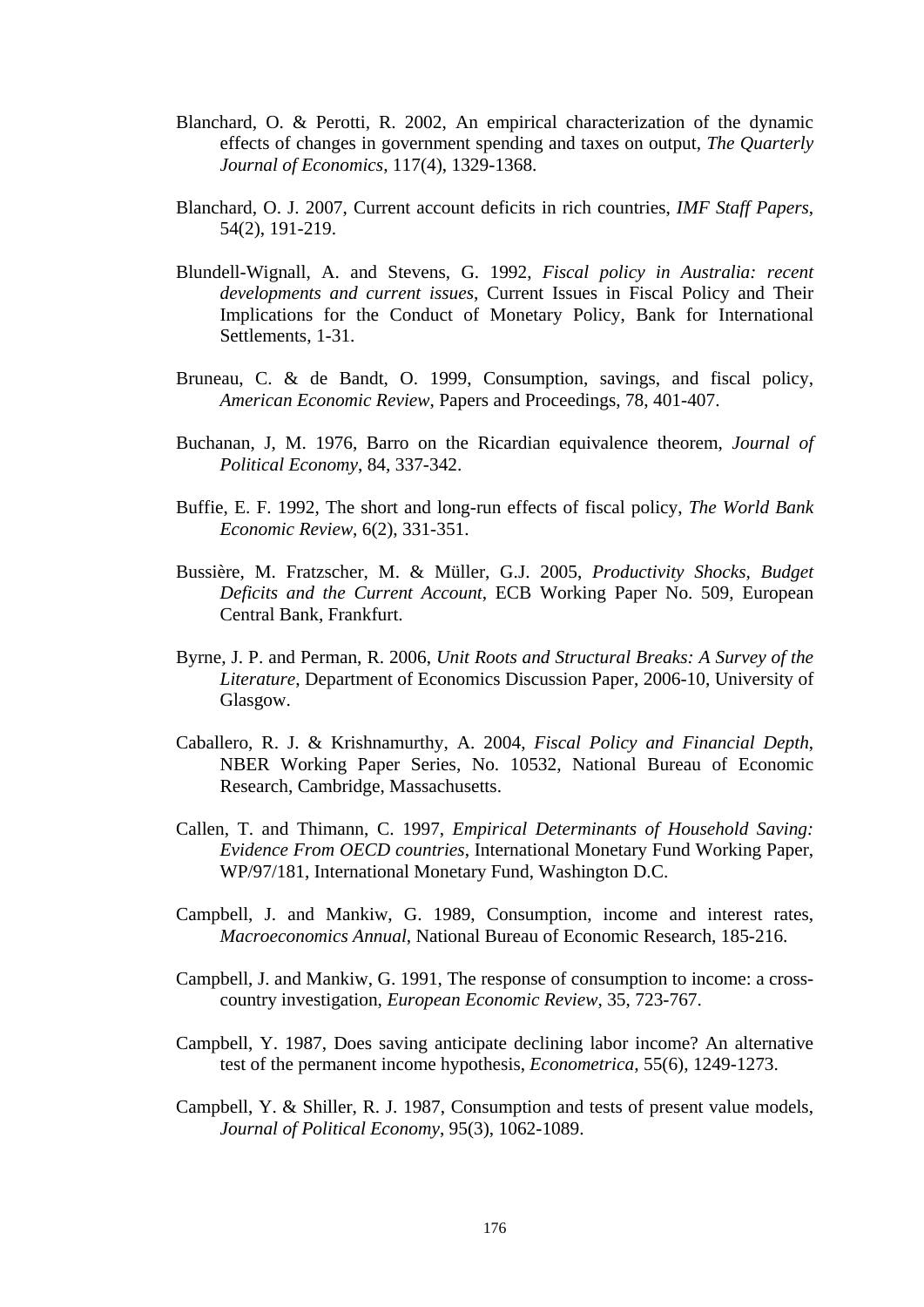- Carrion-I-Silvestre, J. L. & Sanso, A. 2006, Joint hypothesis specification for unit root tests with a structural break, *Econometrics Journal*, 9, 196-224.
- Carroll, C. and Summers L. 1991, *Consumption growth parallels income growth: some new evidence*, National Savings and Economic Performance, Chicago University Press, 305-343.
- Cashin, P. & McDermott, J. C. 1999, *Terms of Trade Shocks and the Current Account*, Research Paper No. 678, Department of Economics, The University of Melbourne.
- Cashin, P. & McDermott, J. C. 1998, Are Australia's current account deficits excessive?, *The Economic Record*, 74(227), 346-361.
- Cashin, P. & McDermott, J. C. 2002, Terms of trade shocks and the current account: evidence from five industrial countries, *Open Economies Review*, 13(3), 219- 235.
- Chaudhri, D. P. & Wilson, E. J. 2000, Savings, investment, productivity and economic growth of Australia, 1861-1990: some explorations, *The Economic Record*, 76(232), 55-73.
- Christiano, L. J. 1992, Searching for a break in GNP, *Journal of Business and Economic Statistics*, 10(3), 237-250.
- Christiano, L. J. Eichenbaum, M. & Rebelo, S. 2009, *When is the government spending multiplier larger?*, Northwestern University.
- Clemente, J. Montañés, A. & Reyes, M. 1998, Testing for a unit root in variables with a double change in the mean, *Economics Letters*, 59, 175-182.
- Comley, B. Anthony, S. & Ferguson, B. 2002, The effectiveness of fiscal policy in Australia – selected issues, *Economic Roundup*, Winter 2002, 45-72, Canberra.
- Commonwealth of Australia 1985, Budget Speech, 1985-86, Australian Government Publishing Service, Canberra.
- Commonwealth of Australia 1987, Budget Speech, 1987-88, Australian Government Publishing Service, Canberra.
- Commonwealth of Australia 1988, Budget Speech, 1988-89, Australian Government Publishing Service, Canberra.
- Commonwealth of Australia 1990, Budget Speech, 1990-91, Australian Government Publishing Service, Canberra.
- Commonwealth of Australia 1991, Budget Speech, 1991-92, Australian Government Publishing Service, Canberra.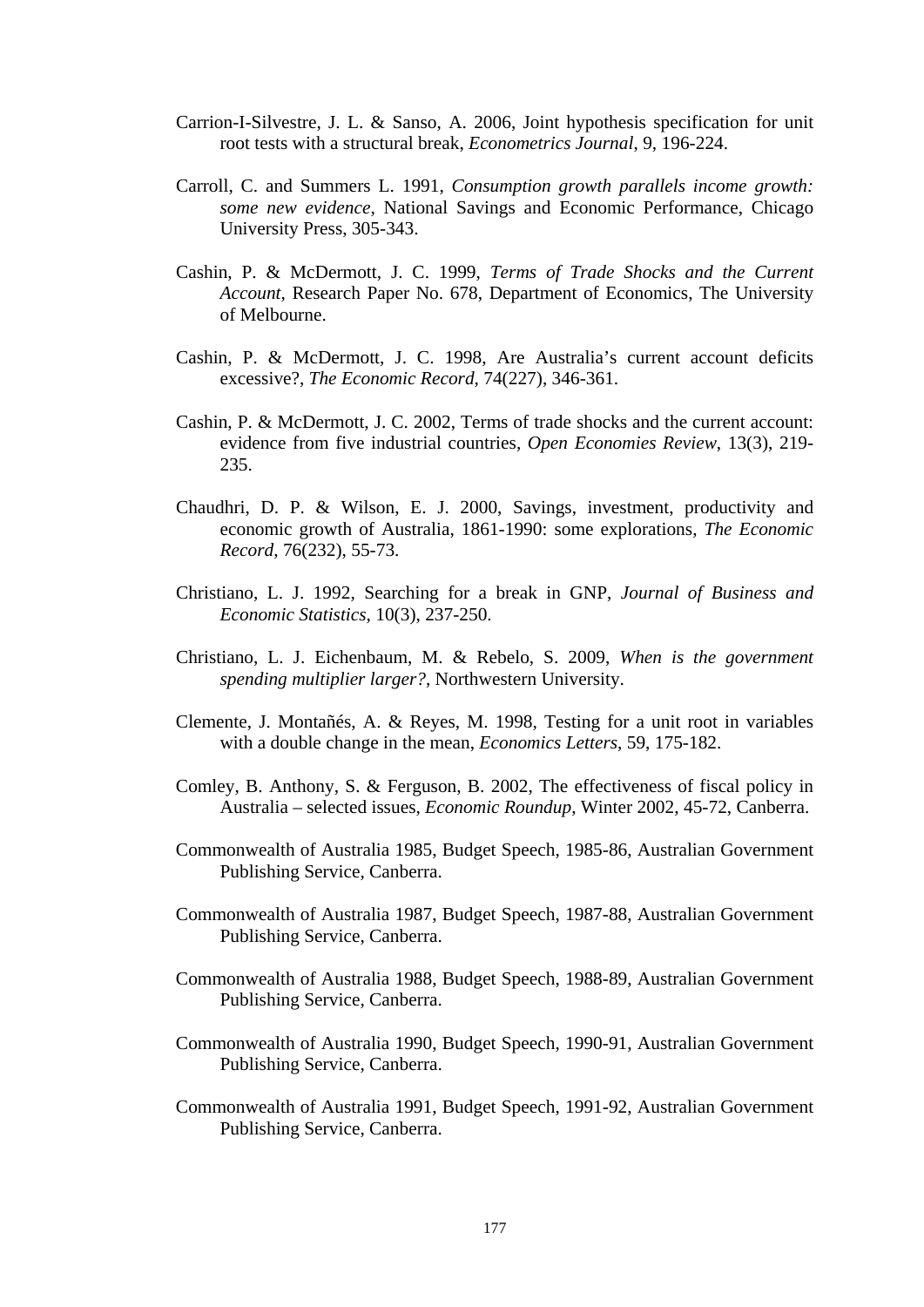- Commonwealth of Australia 1999, Budget Strategy and Outlook, Budget Paper No.1, 1999-2000, Australian Government Publishing Service, Canberra.
- Commonwealth of Australia 2002, Budget Strategy and Outlook, Budget Paper No.1, 2002-2003, Australian Government Publishing Service, Canberra.
- Commonwealth of Australia 2003, Budget Strategy and Outlook, Budget Paper No.1, 2003-2004, Australian Government Publishing Service, Canberra.
- Commonwealth of Australia 2006, Budget Strategy and Outlook, Budget Paper No.1, 2006-2007, Australian Government Publishing Service, Canberra.
- Commonwealth of Australia 2007, Budget Strategy and Outlook, Budget Paper No.1, 2007-2008, Australian Government Publishing Service, Canberra.
- Commonwealth of Australia 2008, Budget Strategy and Outlook, Budget Paper No.1, 2008-2009, Australian Government Publishing Service, Canberra.
- Commonwealth of Australia 2009a, Budget Strategy and Outlook, Budget Paper No.1, 2009-2010, Australian Government Publishing Service, Canberra.
- Commonwealth of Australia 2009b, Final Budget Outcome, 2008-09, Australian Government Publishing Service, Canberra.
- Commonwealth Treasury 1999, The measurement of saving in Australia, *Economic Roundup*, Spring 1999, 21-50, Canberra.
- Commonwealth Treasury 2004, *Effective Resource Management Policy Considerations*, Background paper, Canberra.
- Congressional Budget Office 2008, *Options for Responding to Short-Term Economic Weakness*, January, Washington. D.C.
- Cooper, D. N. 2001, Is the US current account deficit sustainable? Will it be sustained?, *Brookings Papers on Economic Activity*, 1, 217-226.
- Corbo, V. and Schmidt-Hebel, K. 1991, Public policies and saving in developing countries, *Journal of Development Economics*, 36, 89-115.
- Corden, W. M. 1991, Does the current account matter? The old view and the new, *Economic Papers*, 10, 119.
- Corsetti, G. & Muller, G. J. 2006, Twin deficits: squaring theory, evidence and common sense, *Economic Policy*, October, 597-633.
- Cotis, J. Coppel, J. & de Mello, L. 2006, Is the United States prone to "overconsumption"?, in, *The Macroeconomics of Fiscal Policy*, eds, Kopcke, R, W. Tootell, G. & Triest, R, K. MIT Press, Cambridge, Massachusetts.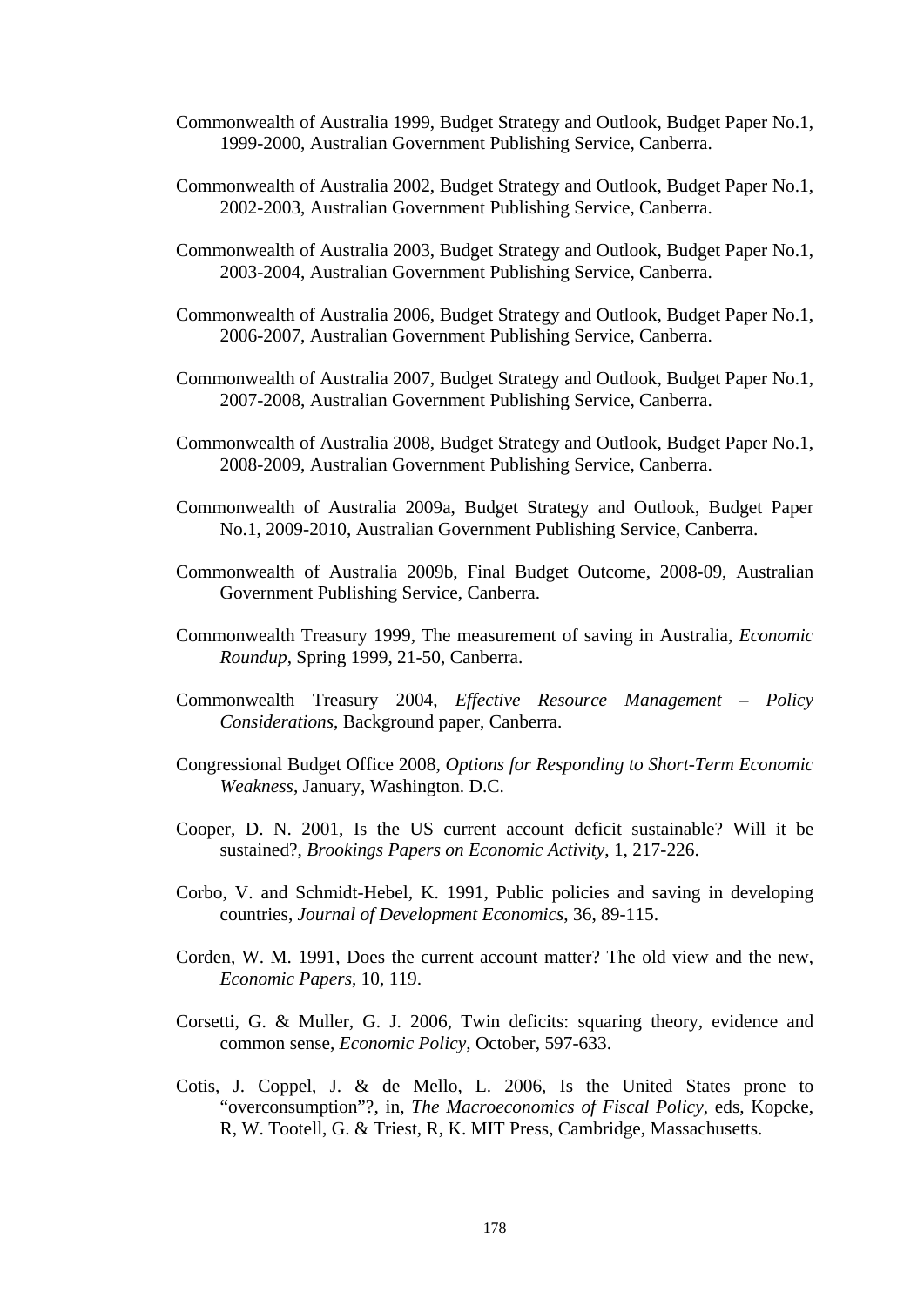- Creel, J. & Sawyer, M. 2009, *Current Thinking on Fiscal Policy, Palgrave Macmillan*, London.
- Darrat, A. F. 1988, Have large budget deficits caused rising trade deficits?, *Southern Economic Journal*, 54, 879-887.
- Dawson, J. W. & Strazicich, M. 2006, *Time Series Tests of Income Convergence With Two Structural Breaks: An Update and Extension*, Working Papers, Department of Economics, Appalachian State University.
- De Arcangelis, G. & Lamartina, S. 2003, *Identifying Fiscal Shocks and Policy Regimes in OECD Countries*, European Central Bank Working Paper No. 281.
- Deng, A. & Perron, P. 2006, *A Comparison of Alternative Asymptotic Frameworks to Analyse a Structural Change in a Linear Time Trend*, Working Paper, Department of Economics, Boston University.
- Dewald, W. G. & Ulan, M. 1990, The twin-deficit illusion, *Cato Journal*, 9(3), 689- 707.
- Diamond, P. A. 1965, National debt in a Neoclassical growth model, *American Economic Review*, 5(1), 1126-1150.
- Dickey, D. A. & Fuller, W, A. 1979, Distribution of the estimators for autoregressive time series with a unit root, *Journal of the American Statistical Association*, 84(3), 427-431.
- Dixon, H. 1999, Controversy: exchange rates and fundamentals, *The Economic Journal*, 109, 652-654.
- Dornbusch, R. 1976, Expectations and exchange rate dynamics, *Journal of Political Economy*, 84, 1161-1175.
- Dornbusch, R. Fischer, S. & Kearney, C. 1996, *Macroeconomics: Australian edition*, McGraw Hill, Sydney.
- Drakos, K. 2001, Testing the Ricardian equivalence theorem: time series evidence from Greece, *Journal of Economic Development*, 26(1), 149-160.
- Dukpa, K. & Perron, P. 2006, *Unit Root Tests for a Break in the Trend Function at an Unknown Time Under Both the Null and Alternative Hypotheses*, Working Paper, Department of Economics, Boston University.
- Edelberg, W. Eichenbaum, M. & Fisher, J, D, M. 1999, Understanding the effects of a shock to government purchases, *Review of Economic Dynamics*, 1, 166-206.
- Edey, M. & Britten-Jones, M. 1990, Saving and investment, *The Australian Macro-Economy in the 1980s*, Reserve Bank of Australia, 79-145.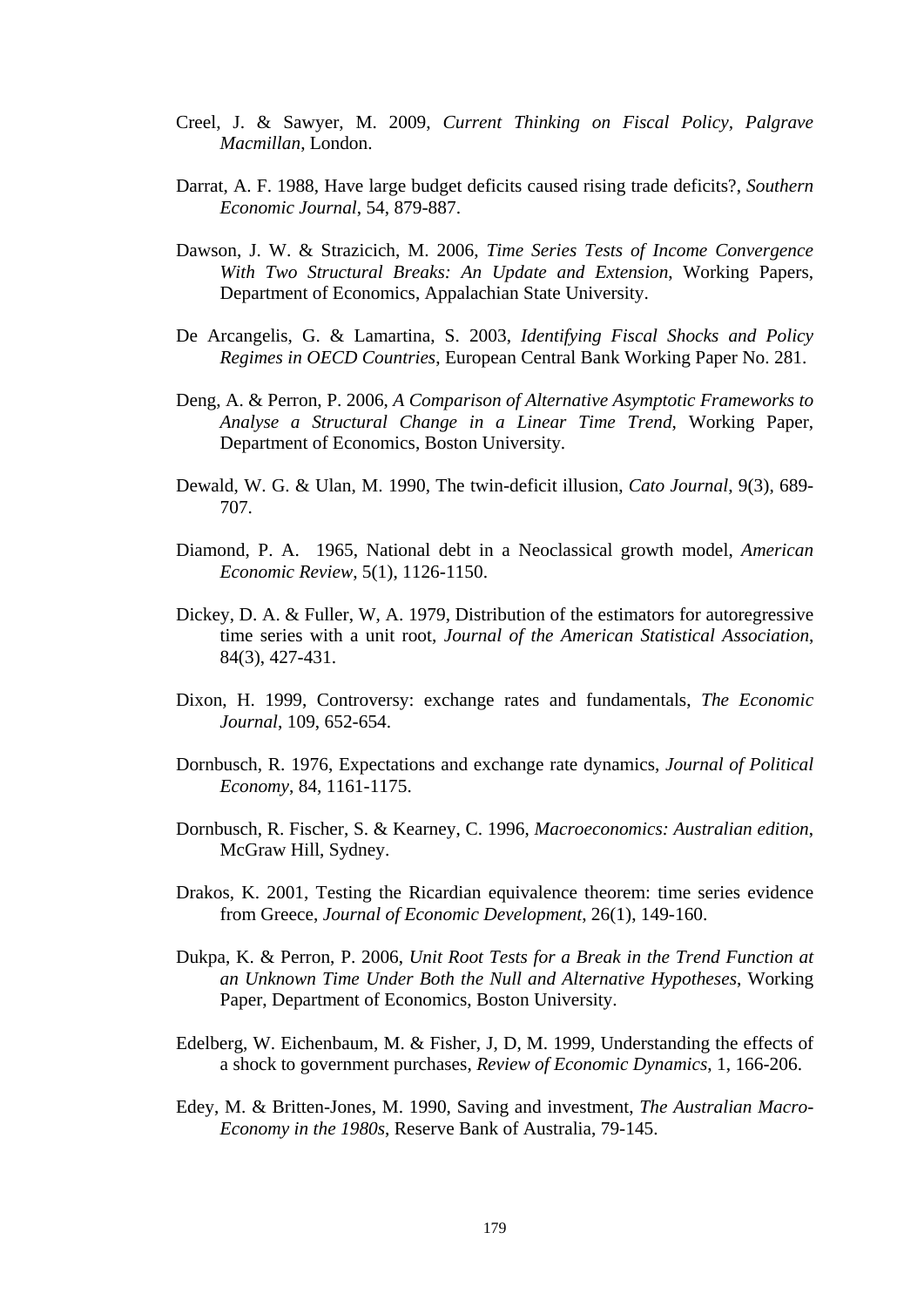- Edey, M. & Gower, L. 2000, *National Saving: Trends and Policy*, paper presented to the Reserve Bank of Australia conference: The Australian Economy in the 1990s, 24-25 July, Sydney.
- Edwards, S. 1996, Why are Latin America's saving rates so low? An International Comparative Analysis, *Journal of Development Economics*, 51, 5-44.
- Elmendorf, D. W. and N. Gregory Mankiw. 1999. Government Debt, in, *Handbook of Macroeconomics*, Volume 1C, eds, Taylor, J. & Woodford, M., 1615-1669, Elsevier Science B.V., Amsterdam.
- Elmendorf, D. W. & Reifschneider, D. 2002, Short-run effects of fiscal policy with forward-looking financial markets, *National Tax Journal*, 55(3), 357-386.
- Elmendorf, D. W. & Furman, S. 2008, *If, When, How: A Primer on Fiscal Stimulus*, The Brookings Institution, Washington, D.C.
- Elliott, G. Rothenborg, T. J. & Stock, J.H. 1996, Efficient tests for an autoregressive unit root, *Econometrica*, 64, 813-36.
- Enders, W. & Lee, B, S. 1990, Current account and budget deficits: twins or distant cousins?, *The Review of Economics and Statistics*, 72(3), 373-381.
- Engle, R. F. & Granger, C, W, J. 1987, Co-integration and error correction: representation, estimation and testing, *Econometrica*, 55(2), 251-276.
- Engle, R. F. & Yoo, B. S. 1987, Forecasting and testing in cointegrated systems, *Journal of Econometrics*, 35, 143-159.
- Erceg, C. J. Guerrieri, L. & Guest, C. 2005, *Expansionary Fiscal Shocks and the Trade Deficit*, International Finance Discussion Papers, Board of Governors of the Federal Reserve System.
- European Central Bank 2006, Fiscal policy and financial markets, *ECB Monthly Bulletin*, February, Chapter 3.
- Evans, P. 1986, Is the current account high because of large budget deficits?, *Journal of Monetary Economics*, 18, 227-249.
- Evans, P. 1987, Interest rates and expected future budget deficits in the United States, *Journal of Political Economy*, 95, 34-58.
- Evans, P. 1988, Are consumers Ricardian?, *Journal of Political Economy*, 96(5), 983-1004.
- Evans, P. 1991, Is Ricardian Equivalence a good approximation?, *Economic Inquiry*, 29, 626-644.
- Evans, P. 1993, Consumers are not Ricardian: evidence from nineteen countries,  *Economic Inquiry*, 31, 534-548.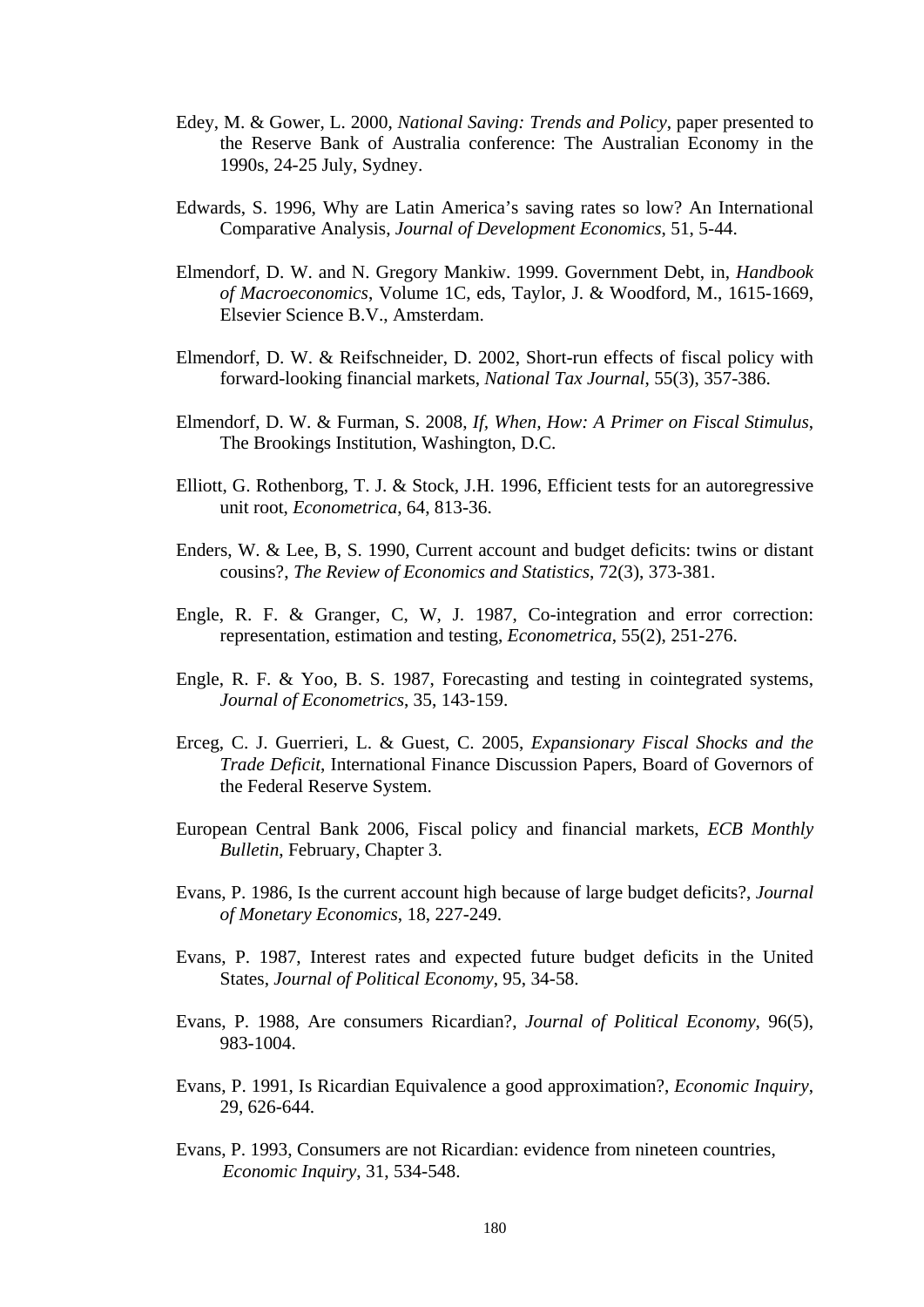- Evans, P. & Hasan, I. 1994, Are consumers Ricardian? evidence for Canada, *Quarterly Review of Economics and Finance*, 34(1), 25-40.
- Evans, P. and Karras, G. 1996, Private and government consumption with liquidity constraints, *Journal of International Money and Finance*, 15, 255-266.
- Feldstein, M. & Horioka, C. 1980, Domestic saving and international capital flows, *The Economic Journal*, 90, 314-329.
- Feldstein, M. 1982, Government deficits and aggregate demand, *Journal of Monetary Economics*, 9, 1-20.
- Feldstein, M. 1985, American economic policy and the world economy, *Foreign Affairs*, Summer, 995-1008.
- Feldstein, M. 1987, Correcting the trade deficit, *Foreign Affairs*, Spring, 795-806.
- Feldstein, M. 1990, *The Budget and Trade Deficit Aren't Really Twins*, National Bureau of Economic Research Working Paper Series, No 3966.
- Feldstein, M. 2008, *The Tax Rebate Was a Flop. Obama's Stimulus Plan Won't Work Either*, Wall Street Journal, August 6, 2008.
- Feldstein, M. 2009, Rethinking the role of fiscal policy, *American Economic Review*, 99(2), 556-559.
- Fidrmuc, J. 2003, The Feldstein-Horioka puzzle and twin deficits in selected countries, *Economics of Planning*, 36, 135-152.
- Fisher, I. 1930, *The Theory of Interest*, Macmillan, New York.
- Flavin, M. 1985, Excess sensitivity of consumption to current income: liquidity constraints or myopia?, *Canadian Journal of Economics*, 18(1).
- Fleming, M. J. 1962, Domestic financial policies under fixed and under floating exchange rates, *IMF Staff Papers*, 9(3), 369-380.
- Flood, R. P. & Rose, A. K. 1999, Understanding exchange rate volatility without the contrivance of macroeconomics, *The Economic Journal*, 109, 660-672,
- Freebairn, J. 1990, *Some Results from the ORANI-F Model,* Centre for Economic Policy Research, Discussion Paper No. 224, Australian National University, Canberra.
- Freebairn, J. 2000, *Discussion of National Saving: Trends and Policy*, paper presented to the Reserve Bank of Australia conference: The Australian Economy in the 1990s, 24-25 July, Sydney.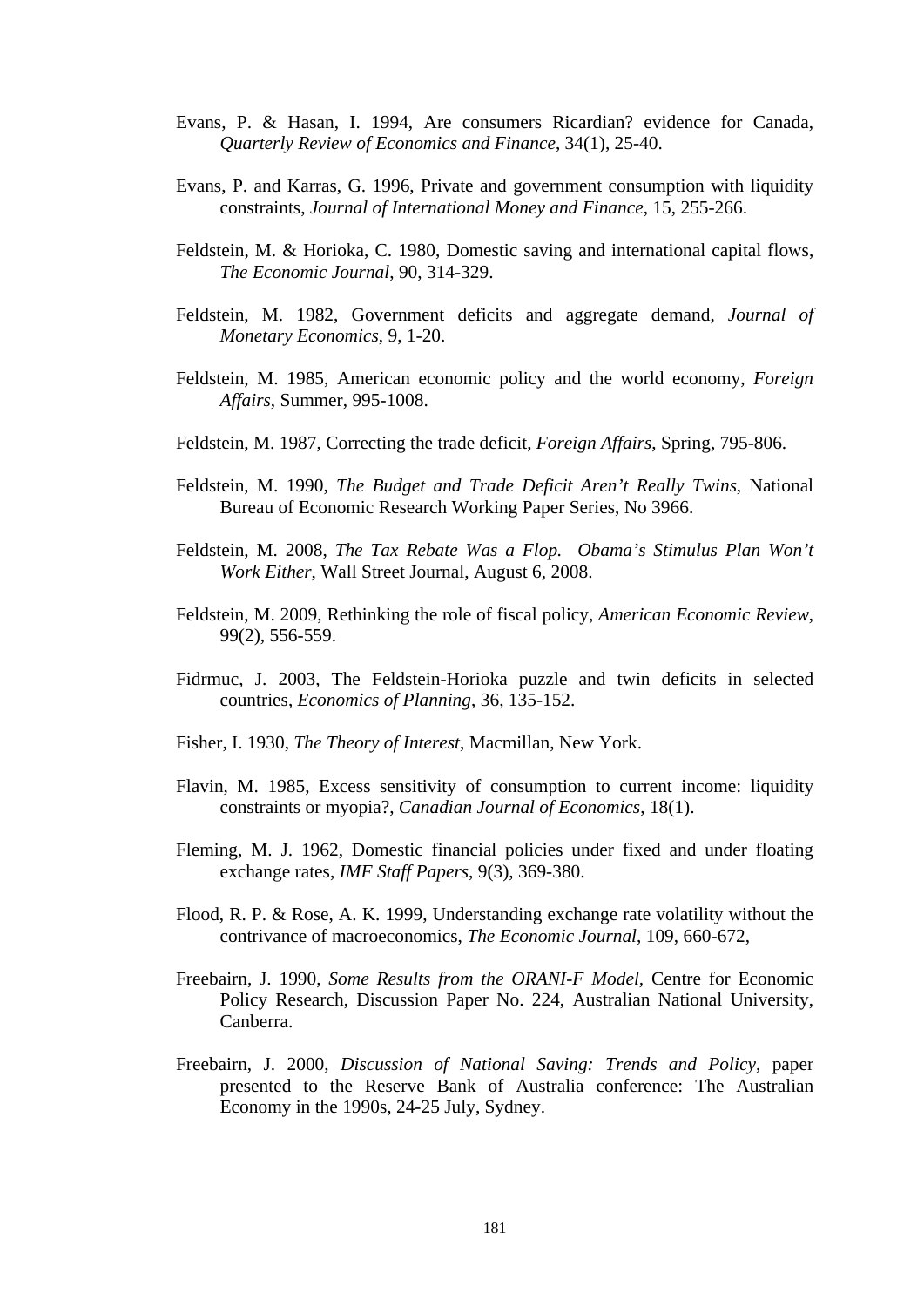- Frenkel, R. P. & Mussa, M. L. 1985, Asset markets, exchange rates and the balance of payments, in, *Handbook of International Economics*, Vol 2, eds, Jones, R. W & Kenen, P, B. Elsevier Science Publishers, Amsterdam.
- Frenkel, R. P. & Razin, A. 1996, *Fiscal Policies and Growth in the World Economy*, 3rd edn, MIT Press, Cambridge, Massachusetts.
- Fuller, W. A. 1976, *Introduction to Statistical Time Series*, John Wiley, New York.
- Fuller, W. A. 1985, Non-stationary autoregressive time series, in *Handbook of Statistics 5: Time Series in the Time Domain*, eds, E, J. Hannan, P, R, Krishnaiah. & M, M, Rao, Elsevier Publishers, Amsterdam.
- Fraser, B. W. 1991, Three decades of real interest rates, *Reserve Bank of Australia Bulletin*, October, Reserve Bank of Australia.
- Gale, W. G. & Orszag, P, R. 2003, Economic effects of sustained budget deficits, *National Tax Journal*, 56(3), 463-485.
- Gale, W. G. & Orszag, P, R. 2004, *Budget Deficits, National Saving and Interest Rates*, Brookings Institution, Washington, D.C.
- Gali, J. Valles, J. & Lopez-Salido, J, D. 2007, Understanding the effects of government spending on consumption, *Journal of the European Economic Association*, 5(1), 227-270.
- Garcia, R. & Perron, P. 1996, An analysis of the real interest rate under regime shifts, *The Review of Economics and Statistics*, 78, 111-125.
- Garton, P. 2008, The resources boom and the two-speed economy, *Economic Roundup*, 3, 17-29, Commonwealth Treasury, Canberra.
- Genberg, H. 1988, *The Fiscal Deficit and the Current Account: Twins or Distant Relatives?*, Research Discussion Paper No. 8813, Reserve Bank of Australia.
- Giorgioni, G. & Holden, K. 2003, Does the Ricardian equivalence proposition hold in less developed countries?, *International Review of Applied Economics*, 17(2), 209-221.
- Glick, R. & Rogoff, K. 1995, Global versus country-specific productivity shocks and the current account, *Journal of Monetary Economics*, 35, 159-192.
- Glynn, J. Perera, N. & Verma, R. 2007, Unit root tests and structural breaks: A survey with applications, *Journal of Quantitative Methods for Economics and Business Administration*, 3(1), 63-79.
- Ghosh, A. R. & Ostry, J. D. 1995, The current account in developing countries: a perspective from the consumption-smoothing approach, *The World Bank Economic Review*, 9(2), 305-333.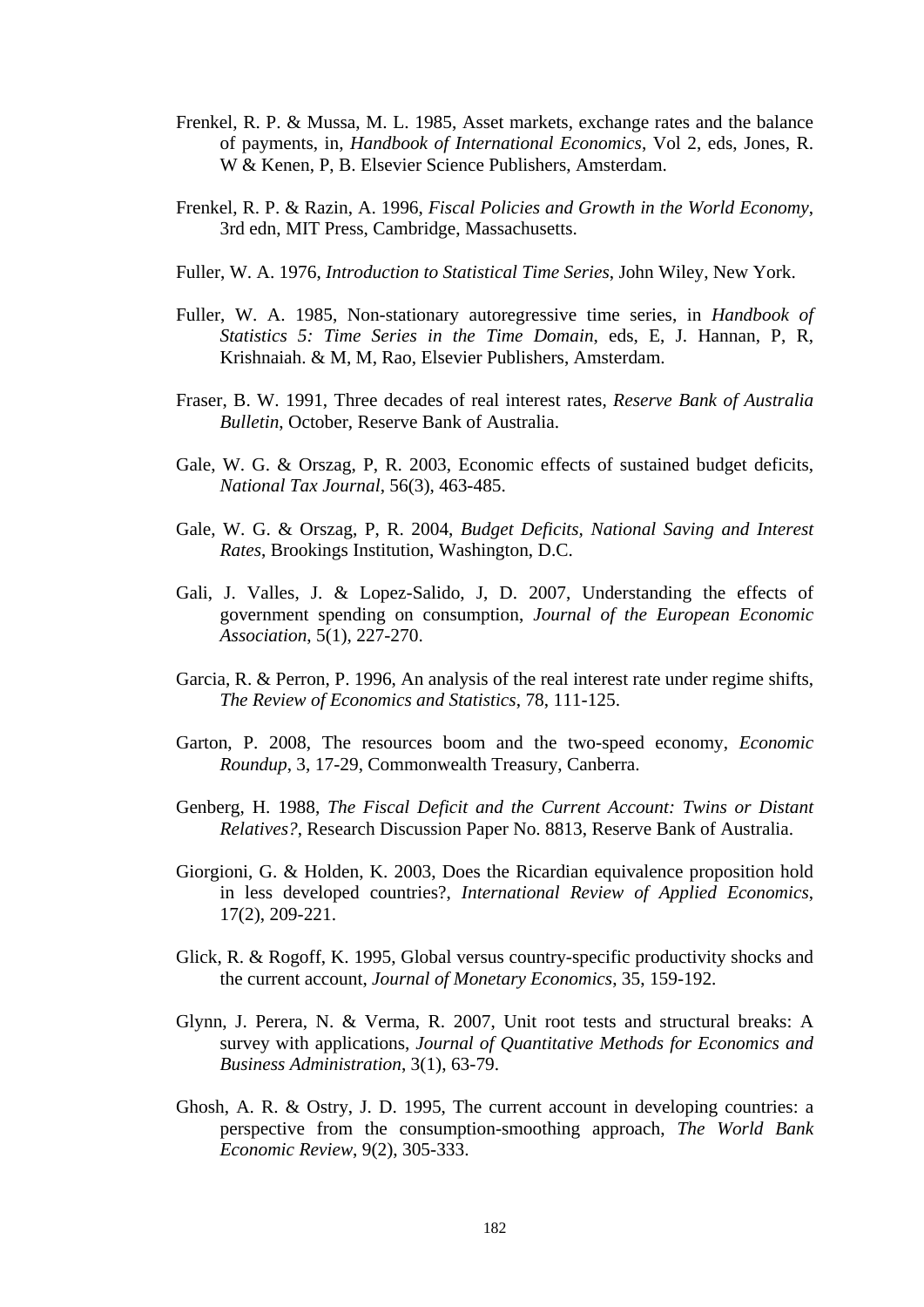- Graham, F. C. & Himarios, D. 1991, Fiscal policy and private consumption: instrumental variables tests of the 'consolidated approach', *Journal of Money, Credit and Banking*, 23(1), 53-67.
- Granger, C. W. J. & Newbold, P. 1974, Spurious regressions in econometrics, *Journal of Econometrics*, 2, 111-120.
- Greenwood, J. 1983, Expectations, the exchange rate and the current account, *Journal of Monetary Economics*, 12, 543-569.
- Gregory, A. W. & Hansen, B. 1996, Residual based tests for cointegration in models with regime shifts, *Journal of Econometrics*, 70, 199-226.
- Gruen, D. & Sayegh, A. 2005, The evolution of fiscal policy in Australia, *Oxford Review of Economic Policy*, 21(4), 618-635.
- Guest, R. S. & McDonald, I. M. 1998 The socially optimal level of saving in Australia, 1960-61 to 1994-95, *Australian Economic Papers*, 37(3), 213-235.
- Guest, R. S. & McDonald, I, M. 1999, *Demographic change in Asia: The Impact on Optimal National Saving, Investment and the Current Account*, Research Paper No. 726, Department of Economics, The University of Melbourne.
- Hall, R. E. 1978, Stochastic implications of the life cycle-permanent income hypothesis: Theory and evidence, *Journal of Political Economy*, 86(6), 971- 987.
- Hall, R. E. 2009, *By How Much Does GDP Rise If the Government Buys More Output?*, paper presented to the Brookings Panel on Economic Activity, September 10, Brookings Institution, Washington, D.C.
- Hall, R. E. and Mishkin, F. 1982, The sensitivity of consumption to transitory income: estimates from panel data on households, *Econometrica*, 50, 461-481.
- Hansen, B. E. 2001, The new econometrics of structural change: Dating breaks in US labor productivity, *Journal of Economic Perspectives*, 15, 117-128.
- Haque, N. Pesaran, M. H. & Sharma, S. 1999, *Neglected Heterogeneity and Dynamics in Cross-country Savings Regressions*, IMF Working Paper, No. 09/128, International Monetary Fund, Washington, D.C.
- Harris, D. Klaus Neusser, K. & Wälti, M. 2005, *Fiscal Policy in Open Economies*, Working Paper, Department of Economics, University of Bern.
- Harvey, D. I. & Mills, T. C. 2004, Tests for stationarity in series with endogenously determined structural change, *Oxford Bulletin of Economics and Statistics*, 66, 863-894.
- Hatemi-J, A. & Shukur, G. 2002, Multivariate-based causality tests of the twin deficits in the United States, *Journal of Applied Statistics*, 29(6), 817-24.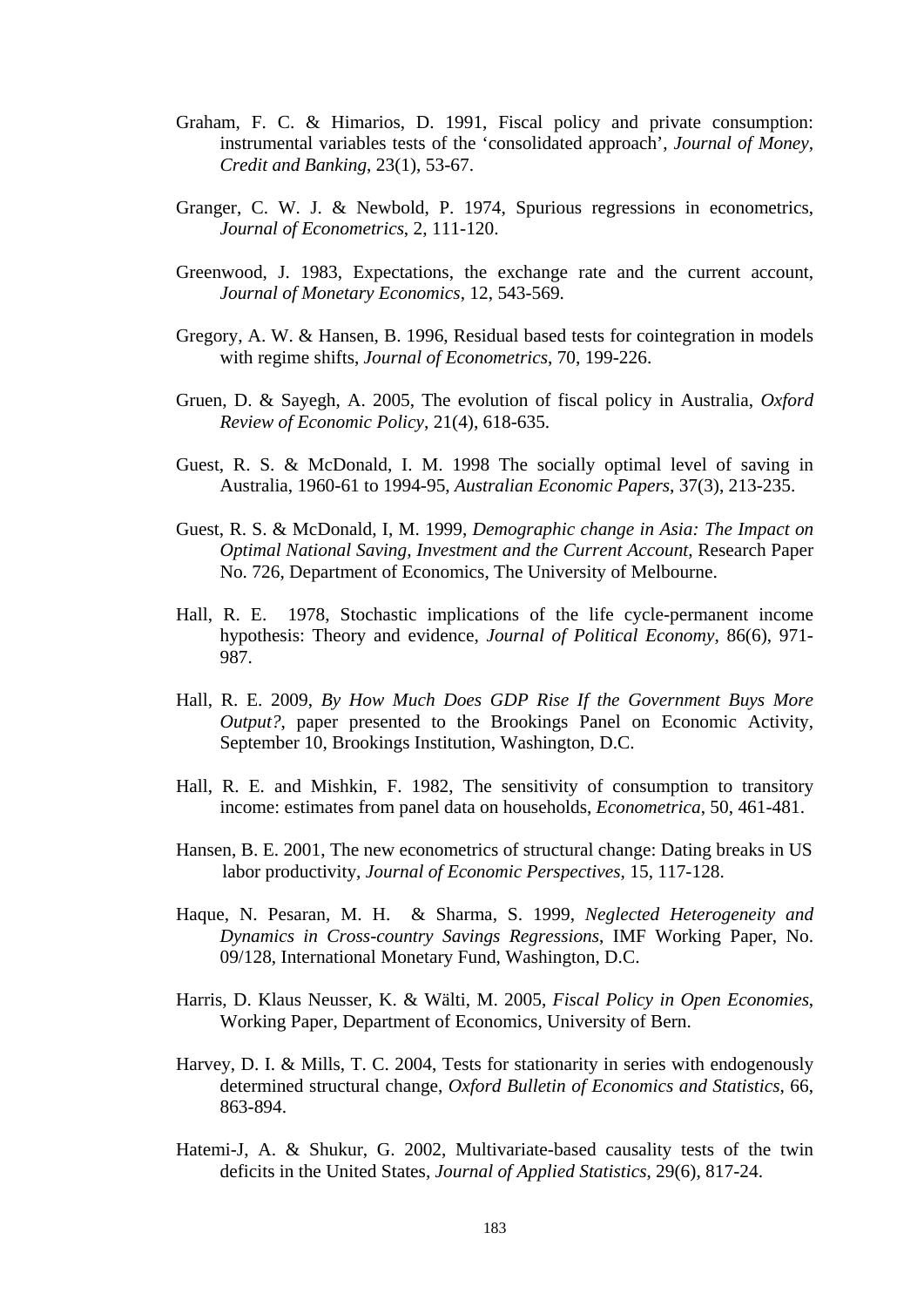- Hatemi-J, A. 2008, Tests for cointegration with two unknown regime shifts with an application to financial market integration, *Empirical Economics*, 35(3), 497- 505
- Hauner, D. 2006, *Fiscal Policy and Financial Development*, IMF Working Paper, No. 06-26, International Monetary Fund, Washington, D.C.
- Hauner, D. & Kumar, M. S. 2006, *Fiscal Policy and Interest Rates: How Sustainable is the New Economy?*, IMF Working Paper No. 06-112, International Monetary Fund, Washington, D.C.
- Hemming, R. Kell, M. & Mahfouz, S. 2002, *The Effectiveness of Fiscal Policy in Stimulating Economic Activity – a Review of the Literature*, International Monetary Fund Working Paper No. 02-208, International Monetary Fund, Washington, D.C.
- Henry, K. 2006, *The Fiscal and Economic Outlook*, address to the Australian Business Economists, 16 May.
- Henry, O. & Olekalns, N. 1999, *Are Private Sector Consumption Decisions Affected by Public Sector Consumption?*, Research Paper No. 687, Department of Economics, The University of Melbourne.
- Hervey, J. L. & Merkel, L. S. 2000, A record current account deficit: Causes and implications, *Economic Perspectives*, 4th quarter, 2-13, Federal Reserve Bank of Chicago.
- Hiebert, P. 2006, *Household Saving and Asset Valuations in Selected Industrial Countries*, RBA Research Discussion Paper, Reserve Bank of Australia, Sydney.
- Himarios, D. 1989, Do devaluations improve the trade balance? The evidence revisited, *Economic Inquiry*, 27, 143-168.
- Higgins, M. & Klitgaard, T. 1998, Viewing the current account defict as a capital inflow, *Current Issues in Economics and Finance*, 4(13), Federal Reserve Bank of New York.
- Hoelscher, G. 1986, New Evidence on deficits and interest rates, *Journal of Money, Credit and Banking*, 18(1), 1-17.
- Hossain, F. 1999, Transitory and permanent disturbances and the current account: An empirical analysis in the intertemporal framework, *Applied Economics*, 31, 965-974.
- Huang, C. & Lin, S. 1993, Deficits, government expenditures, and tax smoothing in the United States: 1929-1988, *Journal of Monetary Economics*, 31, 317-339.
- Hughes, B. 1990, *Twin deficits in the IMP model*, Centre for Economic Policy Research, Discussion Paper No. 224, Australian National University, Canberra.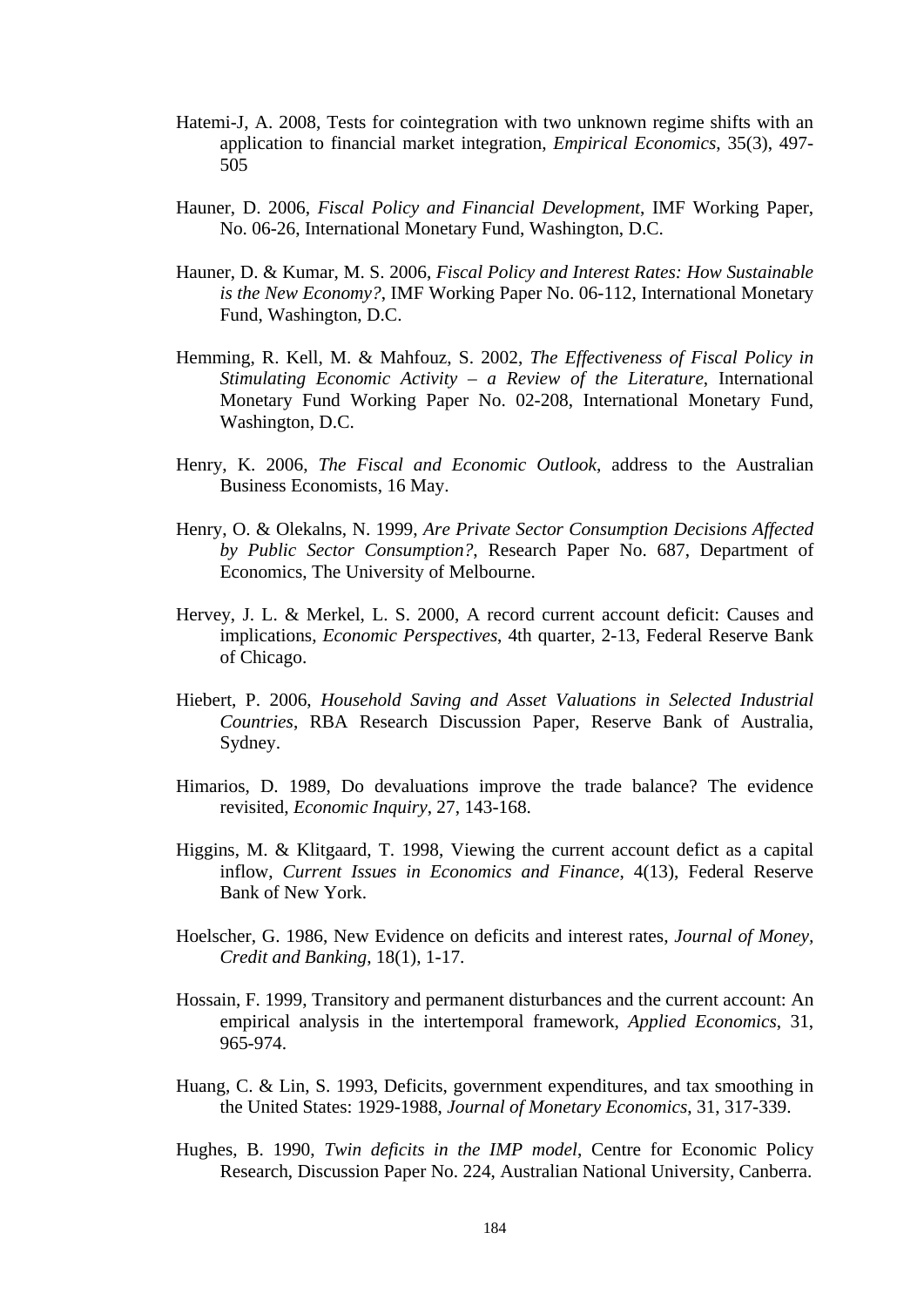- Ilzetki, E. Mendoza, E. G. & Vegh, C. A. 2009, *How big are fiscal multipliers?*, Policy Insight No. 39, Centre for Economic Policy Research.
- International Monetary Fund 2001, *World Economic Outlook: Fiscal Policy and Macroeconomic Stability*, May, International Monetary Fund, Washington, D.C.
- International Monetary Fund 2002, *Japan Selected Issues,* International Monetary Fund, Washington D.C.
- International Monetary Fund 2008, *World Economic Outlook: Fiscal Policy as a Countercyclical Tool*, October, International Monetary Fund, Washington D.C.
- International Monetary Fund 2009, *World Economic Outlook Update: Contractionary Forces Receding But Weak Recovery Ahead*, June, International Monetary Fund, Washington D.C.
- Islam, F. M. 1998, Brazil's twin deficits: an empirical examination, *Atlantic Economic Journal*, 26(2), 121-128.
- Johansen, S. 1991, Estimation and hypothesis testing of cointegration vector in Gaussian vector autoregressive models, *Econometrica*, 59(6), 1551-80.
- Johansen, S. 1995, *Likelihood-Based Inference in Cointegrated Vector Autoregressive Models*, Oxford University Press.
- Johansen, S. & Juselius, K. 1990, Maximum likelihood estimation and inference on cointegration – with applications to the demand for money, *Oxford Bulletin of Economics and Statistics*, 52(2), 169-210.
- Johnson, D. 1986, Consumption, permanent income, and financial wealth in Canada: Empirical evidence on the intertemporal approach to the current account, *Canadian Journal of Economics*, 19(2), 189-206.
- Kapetanois, G. 2005, Unit root testing against the alternative hypothesis of up to m structural breaks. *Journal of Time Series Analysis*, 26, 123-133.
- Karunaratne, N. D. 1992, The twin deficits hypothesis in the Australian context, *Economica Internazionale*, 45(3/4), 330-350.
- Kasa, K. 1994. Finite horizons and the twin deficits, *Economic Review*, 3, 1-28, Federal Reserve Bank of San Francisco.
- Kawai, K. & Maccini, L, J. 1995, Twin deficits versus unpleasant fiscal arithmetic in a small open economy, *Journal of Money, Credit and Banking*, 27(3), 639-658.
- Kearney, C. & Monadjemi, M. 1987, *Australia's Twin Deficit Problem*, Centre for Applied Economic Research, Working Paper No. 95, University of New South Wales.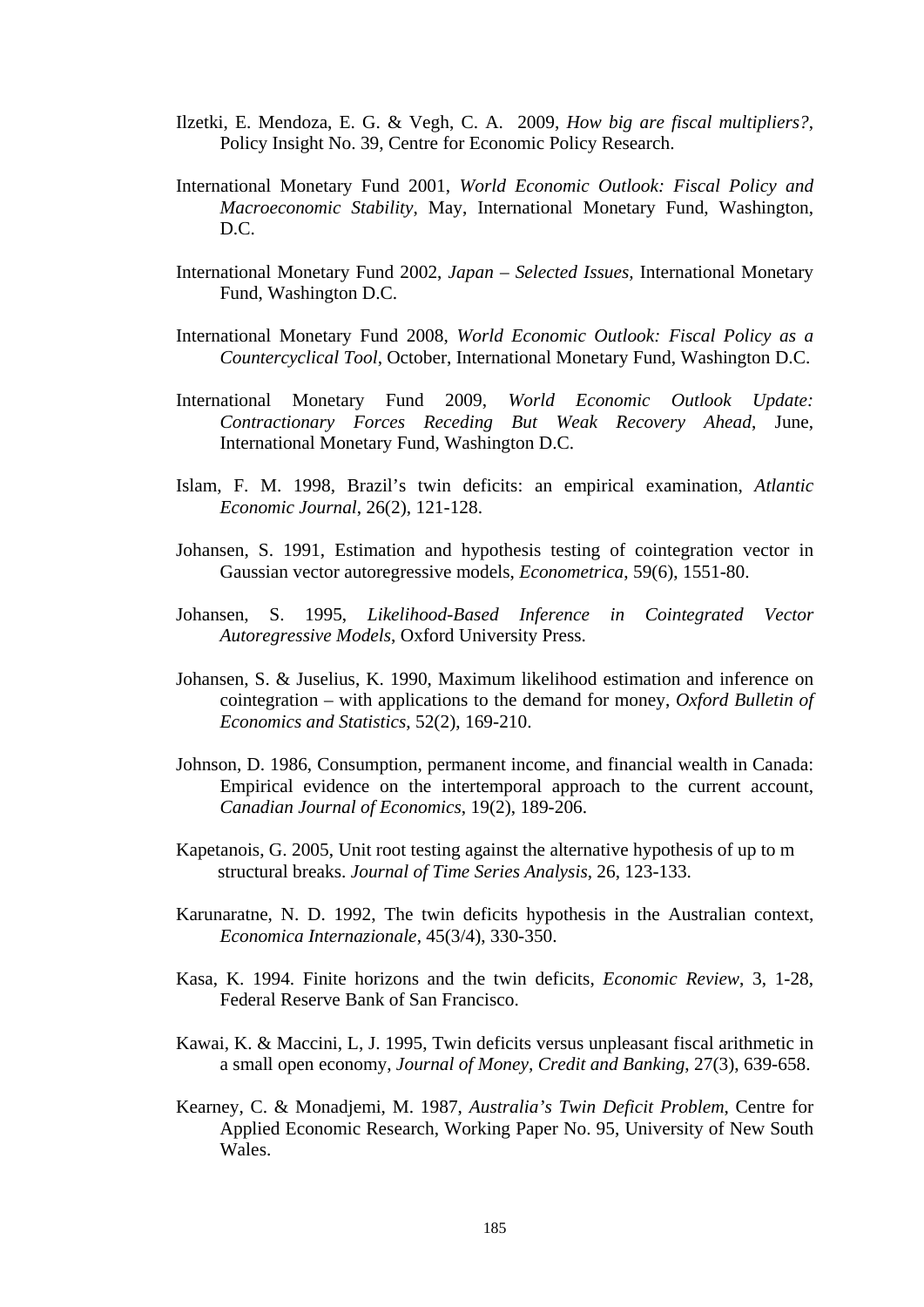- Kearney, C. & Fallick, L. 1987, Macroeconomic policy and the balance of payments in Australia, *Economic Analysis and Policy*, 17(2), 131-148.
- Kearney, C. & Monadjemi, M. 1990, Fiscal policy and current account performance: international evidence on twin deficits, *Journal of Macroeconomics*, 12(2), 197-219.
- Keating, P. J. 1994, *Working Nation: The White Paper on Employment and Growth*, Australian Government Publishing Service, Canberra.
- Kenen, P. B. 1985, Macroeconomic theory and policy: how the closed economy was opened, in, *Handbook of International Economics*, Vol 2, eds, Jones, R, W. & Kenen, P. B. Elsevier Science Publishers, Amsterdam.
- Kennedy, S. Luu, N. Morling, S. & Yeaman, L. 2004, *Fiscal Policy in Australia: Discretionary Policy and Automatic Stabilisers*, paper prepared for the Treasury/Australian National University Macroeconomic Conference, Canberra.
- Kim, C. H. Kim, D. 2006, Does Korea have twin deficits?, *Applied Economics Letters*, 13, 675-680.
- Kim, K. H. 1995, On the long-run determinants of the US trade balance: a comment, *Journal of Post Keynesian Economics*, 17(3), 447-455.
- Kim, K. D. & Perron, P. 2008, *Assessing the Relative Power of Structural Break Tests Using a Framework Based on the Approximate Bahadur Slope*, Working Paper, Boston University.
- Kim, K. D. & Perron, P. 2009, Unit root tests allowing for a break in the trend function at an unknown time under both the null and alternative hypotheses, *Journal of Econometrics*, 148(1), 1-13.
- Kim, S. & Roubini, N. 2008, Twin deficit or twin divergence? Fiscal policy, current account, and real exchange rate in the US, *Journal of International Economics*, 74(2), 362-383.
- Kirchner, S. 2007, Fiscal policy and interest rates in Australia, *Policy*, 23(3), 11-15.
- Kirsanova, T. Leith, C. & Wren-Lewis, S. 2009, Monetary and fiscal policy interaction: the current consensus assignment in the light of recent developments, *The Economic Journal*, 119, 482-496.
- Knight, M. & Scacciavillani, F. 1998, *Current Accounts: What is Their Relevance for Economic Policymaking?*, International Monetary Fund Working Paper, 98/71, International Monetary Fund, Washington, D.C.
- Kochin, L. A. 1974, Are future taxes anticipated by consumers?, *Journal of Money, Credit and Banking*, 6, 385-394.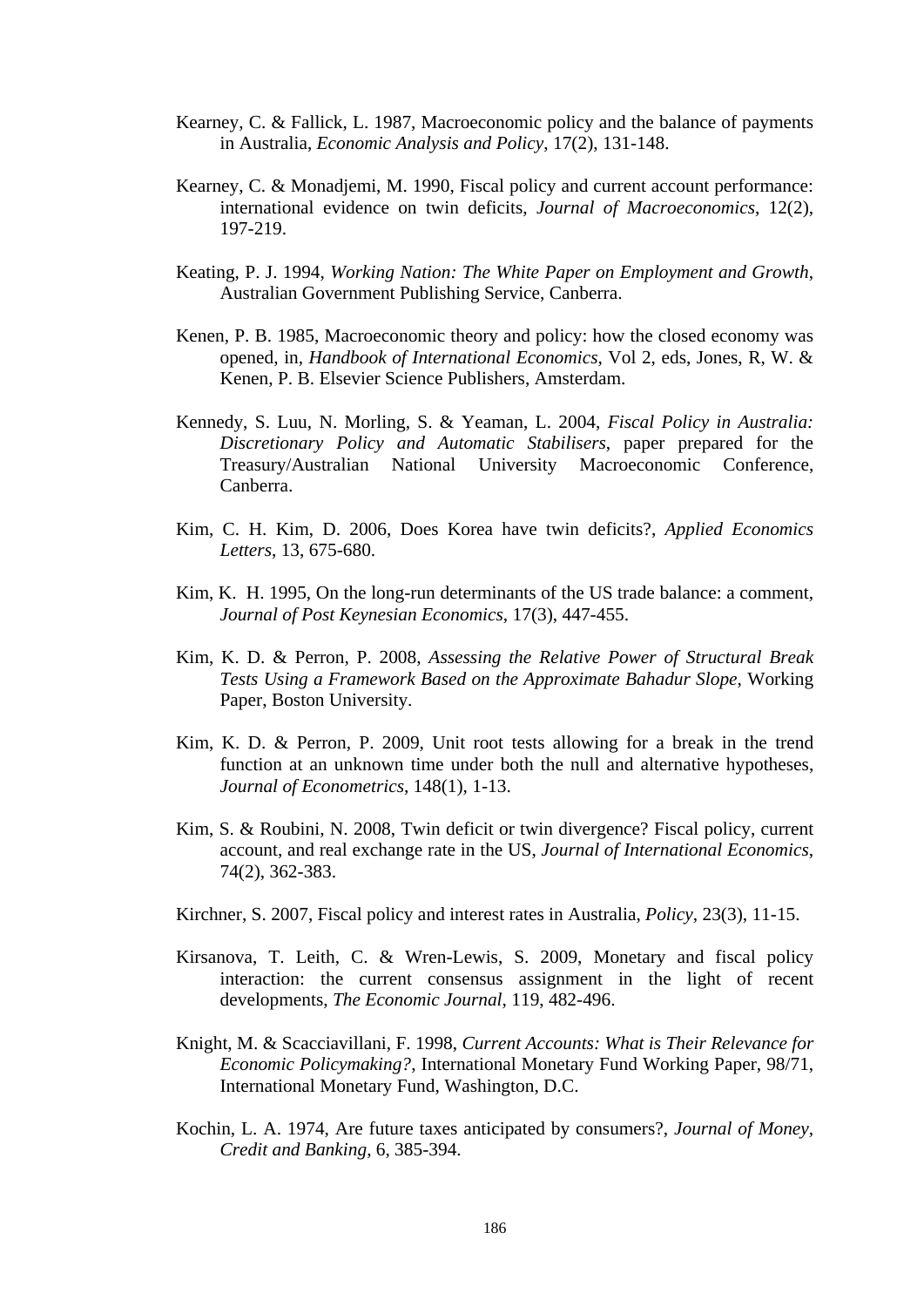- Kopcke, R. W. Tootell, G, M, B. & Triest, R. K. 2006, *The Macroeconomics of Fiscal Policy*, MIT Press, Cambridge, Massachusetts.
- Kormendi, R. 1983. Government debt, government spending, and private sector behavior, *American Economic Review*, Vol. 73(5), 994-1010.
- Kouassi, E. Mougoue, M. & Kymn, K, O. 2004, Causality tests of the relationship between the twin deficits, *Empirical Economics*, 29, 503-525.
- Kremers, J. J. Ericson, N, R. and Dolado, J, J. 1992, The power of cointegration tests, *Oxford Bulletin of Economics and Statistics*, 54, 545-579.
- Krugman, P. 2005, Is fiscal policy poised for a comeback?, *Oxford Review of Economic Policy*, 21(4), 515-523.
- Lane, P. R. & Milesi-Ferretti, G. M. 2001, The external wealth of nations: measures of foreign assets and liabilities for industrial and developing countries, *Journal of International Economics*, 55, 263-294.
- Lai, K, S. 1997, Is the real interest rate unstable? Some new evidence, *Applied Economics*, 29, 359-364.
- Lai, K. S, 1997, Long-term persistence in the real interest rate: some evidence of a fractional unit root, *International Journal of Finance and Economics*, 2(3), 225-235.
- Lai, K. S, 2004, On structural shifts and stationarity of the ex ante real interest rate, *International Review of Economics and Finance*, 13(2), 217-228.
- Lai, K, S. 2008, The puzzling unit root in the real interest rate and its inconsistency with intertemporal consumption behaviour, *Journal of International Money and Finance*, 27, 140-155.
- Leachman, L. L. 1996, New evidence on the Ricardian equivalence theorem: a multicointegration approach, *Applied Economics*, 28, 695-704.
- Lee, J. Huang, C. J. & Shin, Y. 1997, On stationary tests in the presence of structural breaks, *Economics Letters*, 55, 165-172.
- Lee, J. 1999, Australia: household saving, in, *Australia: Selected Issues and Statistics*, 36-43, International Monetary Fund, Washington D.C.
- Lee, J. 1999, Stationarity tests with multiple endogenized breaks, In Rothman, P. eds, *Nonlinear Time Series Analysis of Economic and Financial Data*, Kluwer Academic Press, Massachusetts.
- Lee, J. & Strazicich, M. 2001, Testing the null hypothesis of stationarity in the presence of structural breaks, *Applied Economic Letters*, 8, 377-382.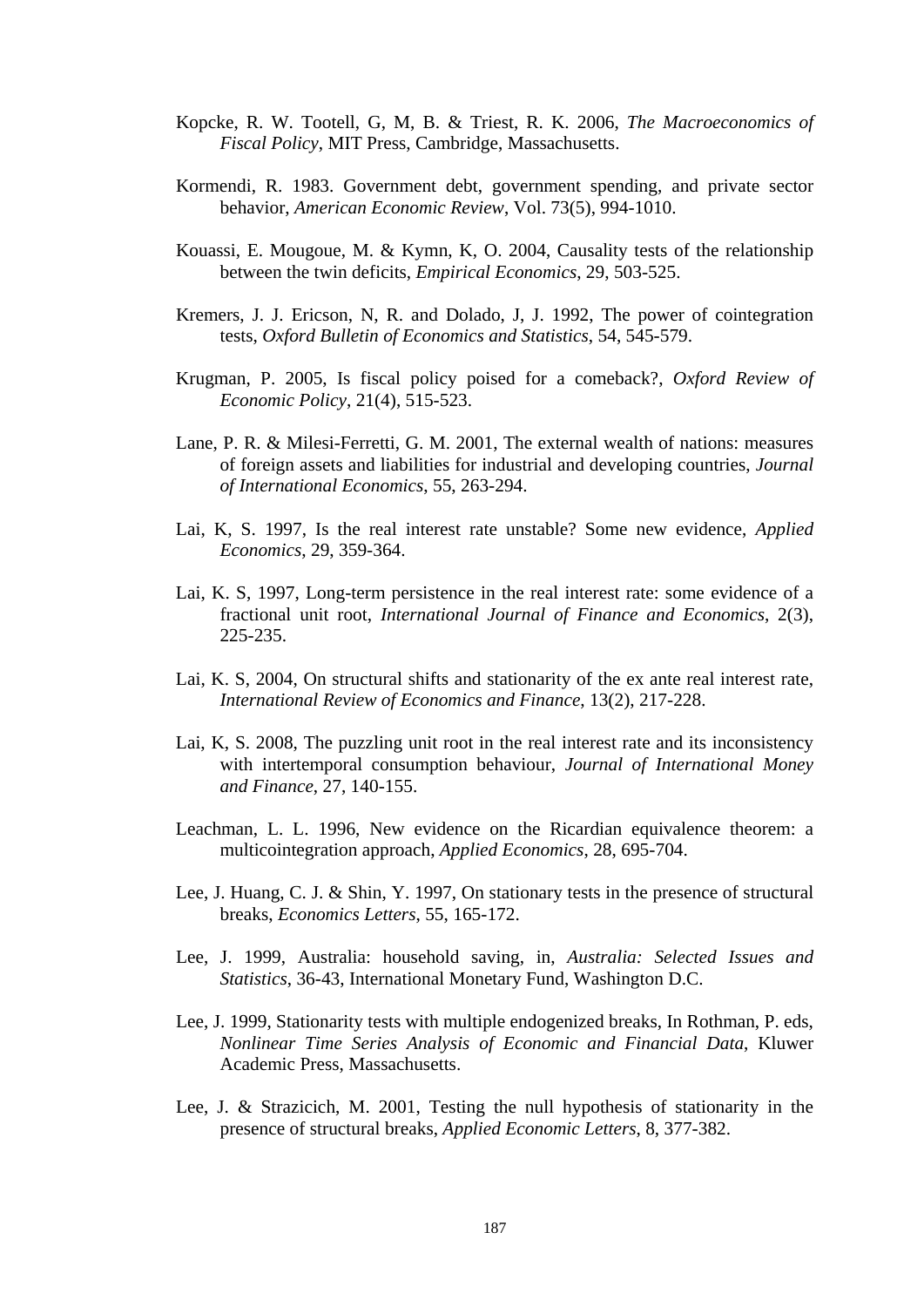- Lee, J. & Strazicich, M. 2003, Minimum Lagrange multiplier unit root tests with two structural breaks, *Review of Economics and Statistics*, 81, 1082-1089.
- Lee, J. & Strazicich, M. 2004, *Minimum LM Unit Root Test With One Structural Break*, Working Papers, No. 04-17, Department of Economics, Appalachian State University.
- Lee, J. List, A. J. & Strazicich, M. 2005, *Modelling Nonrenewable Resource Prices: Deterministic or Stochastic Trends?*, NBER Working Paper Series, No. 11487, National Bureau of Economic Research, Cambridge, Massachusetts.
- Leeper, E. M. Walker, T. B. & Yang, S. S. C. 2009, *Government investment and fiscal stimulus in the short and long run*, NBER Working Paper Series, No. 15153, National Bureau of Economic Research, Cambridge, Massachusetts.
- Leibfritz, W. Roseveare, D. & Van Den Noord, P. 1994, *Fiscal policy, government debt and economic performance*, OECD Economics Department Working Paper, 94(51), Organisation for Economic Co-Operations and Development, Paris.
- Leiderman, L. & Bleijer, M, I. 1988, Modelling and testing Ricardian equivalence: a survey, *IMF Staff Papers*, 35, 1-31.
- Leslie, D. 1993, *Advanced Macroeconomics: Beyond IS/LM*, McGraw-Hill, Berkshire.
- Leybourne, S. J. & Newbold, P. 2003, Spurious rejections by cointegration tests induced by structural breaks, *Applied Economics*, 35(9), 1117-1121.
- Liu, H. & Rodriguez, G. 2006, Unit root tests and structural change when the initial observation is drawn from its unconditional distribution, *Econometrics Journal*, 9, 225-251.
- Loayza, N. K. Schmidt-Hebbel, K. & Serven, L. 2000, What drives private saving across the world?, *Review of Economics and Statistics*, 82.
- Lopez, C. 2005, *Improved Unit Root Tests With Changes in the Intercept*, Working Paper, Department of Economics, University of Cincinnati.
- Lopez, C. Murray, C, J. & Papell, D. 2005, State of the art unit root tests and purchasing power parity, *Journal of Money, Credit, and Banking*, 37, 361-369.
- Lowe, P. 1994, *Introduction to International Integration of the Australian Economy*, Reserve Bank of Australia, Sydney.
- Lumsdaine, R. L. & Papell, D. H. 1997, Multiple trend breaks and the unit root hypothesis, *Review of Economics and Statistics*, 79(2), 212-218.
- MacDonald, R. 1999, Exchange rate behaviour: are fundamentals important?, *The Economic Journal*, 109, 673-691.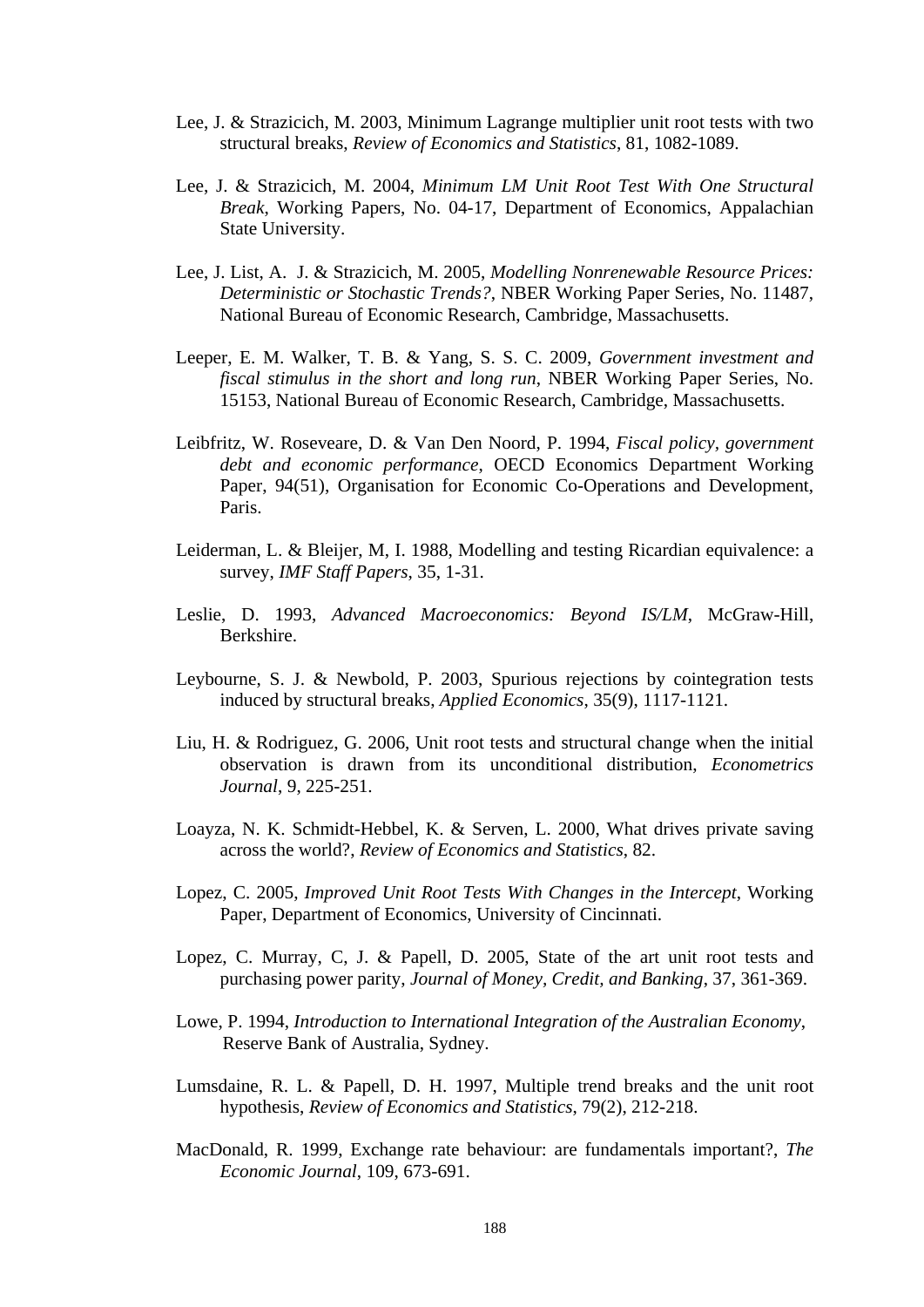- McDermott C. J. 1999, Australia's current account: a consumption-smoothing approach, in, *Australia – Selected Issues and Statistical Appendix*, IMF Staff Country Report, 99-1, 3–13.
- McKinnon, R. I. 2001, The international dollar standard and the sustainability of the US current account defiict, *Brookings Papers on Economic Activity*, 1, 227- 239.
- McCarthy, J. & Pham, H. N. 1995, The impact of individual retirement accounts on savings, *Current Issues in Economics and Finance*, Federal Reserve Bank of New York, 1(6).
- Macfarlane, I. J. 1995, Financial deregulation and financial markets, *Reserve Bank of Australia Bulletin*, May, Reserve Bank of Australia.
- Macfarlane, I. J. 2004, *Geography, Resources or Institutions?*, speech to the 'Bottom Line' function, 25 August, Melbourne.
- Madalla, G. S. & Kim, I. M. 1999, *Unit Roots, Cointegration and Structural Change*, Cambridge University Press, Cambridge.
- Makin, T. 1988, Targeting Australia's current account: A new mercantilism?, *Economic Analysis and Policy*, 18(2), 199–212.
- Makin, T. 1990, *Inflation and the External Accounts: Australia in the 1980s*, Discussion Paper No. 35, Department of Economics, University of Queensland.
- Makin, T. 1998, When contractionary fiscal policy is expansionary, *Agenda*, 5(4), 419-26.
- Makin, T. 2007, Re-examining the effectiveness of stabilisation policy, *Australian Economic Papers*, 46(4), 348-359.
- Makrydakis, S. 1999, Consumption-smoothing and the excessiveness of Greece's current account deficits, *Empirical Economics*, 24, 183-209.
- Mankiw, N. G. 2000, The savers-spenders theory of fiscal policy, *Papers and Proceedings of the One Hundred and Twelfth Annual Meeting of the American Economic Association*, 90(2), eds, Baldwin, D, & Oaxaca, R, L.
- Masson, P. & Mussa, M. 1995, Long-term tendencies in budget deficits and debt, in, *Budget Deficits and Debt: Issues and Options*, A symposium sponsored by the Federal Reserve Bank of Kansas City, Jackson Hole, Wyoming, 5-55.
- Masson, P. R. T. Bayoumi, T. & Samiei, H. 1998, International evidence on the determinants of private saving, *The World Bank Economic Review*, 12, 483- 501.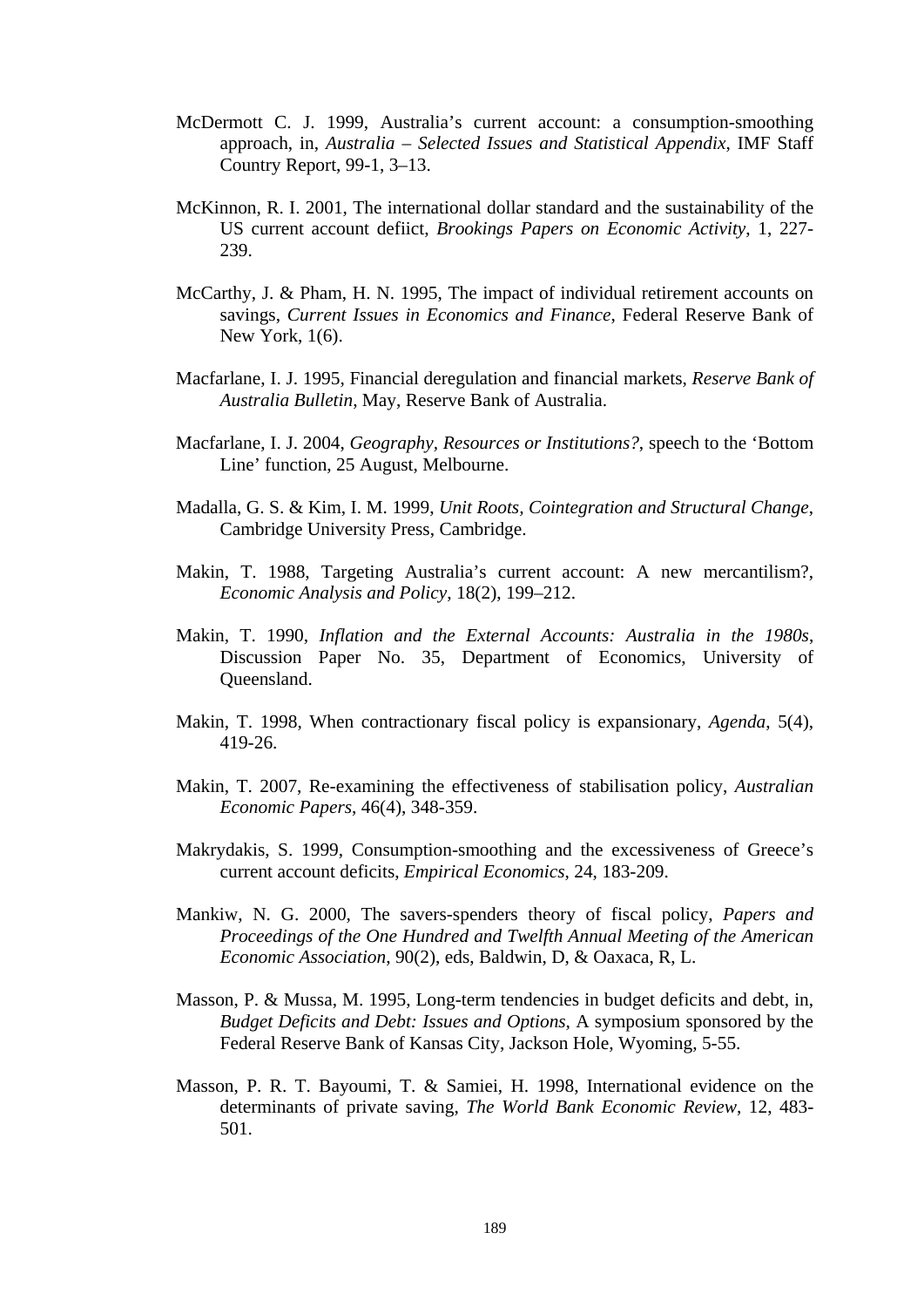- Matsuoka, M. 1996, *Measuring the Effects of Fiscal Policy in Japan*, unpublished, Daiwa Institute.
- De Mello, L. Kongsrud, P, M. & Price, R. 2004, *Saving Behaviour and the Effectiveness of Fiscal Policy*, Economics Department Working Papers, No. 397, Organisation for Economic Co-Operation and Development, Paris.
- Meer, A. J. & Heijdra, B, J. 1990, An econometric analysis of the Australian current account balance, *Australian Economic Papers*, 29(5), 199-225.
- Milbourne, R. & Otto, G. 1992, Consumption smoothing and the current account, *Australian Economic Papers*, 31(59), 369-384.
- Miller, S. M. & Russek, F. S. 1989, Are the twin deficits really related?, *Contemporary Policy Issues*, 7, 91-115.
- Mohammadi, H. & Skaggs, N. T. 1999, The twin deficts: fiscal imbalances and trade deficits, in, *Budget Deficits and Debt: A Global Perspective*, eds, Shojai, S. Praeger Publishers, Westpoint, Connecticut.
- Monadjemi, M. S. & Kearney, C. 1991, The interest rate neutrality of fiscal deficits: testing for Ricardian equivalence and capital inflow, *Journal of International Money and Finance*, 10, 541-551.
- Mountford, A. & Uhlig, H. 2008, *What are the Effects of Fiscal Policy Shocks?*, Working Paper No. 14551, National Bureau of Economic Research, Cambridge, Massachusetts.
- Mukhtar, T. Zakaria, M. & Ahmed, M. 2007, An empirical investigation for the twin deficits hypothesis in Pakistan, *Journal of Economic Cooperation*, 28(4), 63- 80.
- Narayan, P. K. and Smyth, R. 2004, Structural breaks and unit roots in Australian macroeconomic time series, Department of Economics Discussion Paper, No. 18/04, Department of Economics, Monash University.
- Narayan, P. K. and Narayan, S. 2006, Savings behaviour in Fiji: an empirical assessment using the ARDL approach to cointegration, *International Journal of Social Economics*, 33(7), 468-80.
- Nason, J. M. & Rogers, J. H. 1999, Investment and the current account in the short run and the long run, *International Finance Discussion Papers*, No. 647, Board of Governors of the Federal Reserve System.
- Nelson, C. & Plosser, P. 1982, Trends and random walks in macroeconomic time series: some evidence and implications, *Journal of Monetary Economics*, 10, 139-162.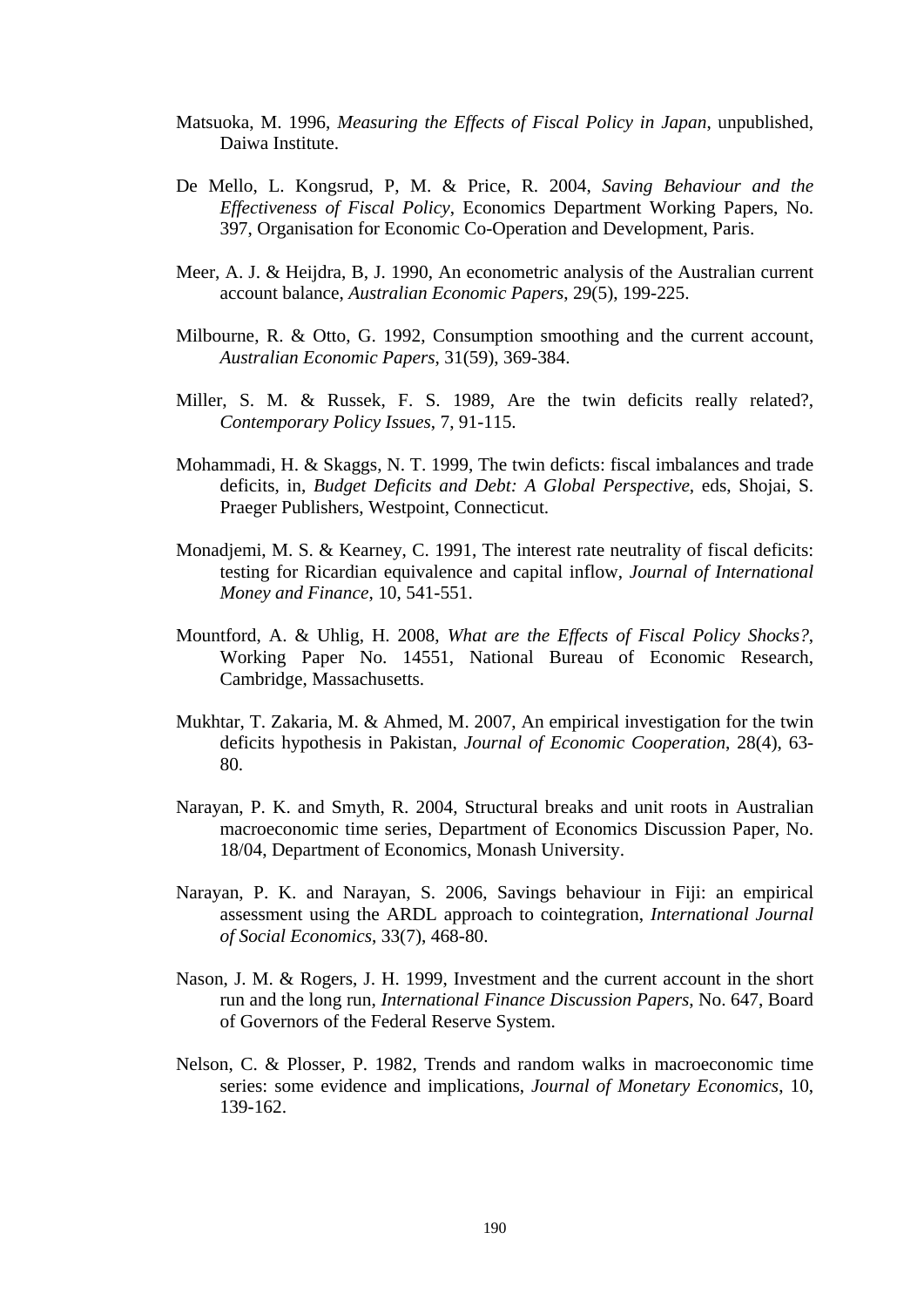- Nguyen, D. T. & Pagan, A. 1990, *Fiscal Policy and the Current Account: Historical, Theoretical and Policy Perspectives and 'Twin Deficit' and the Australian Models Comments on a Conference*, Discussion Paper No. 222, Centre for Economic Policy Research, Australian National University.
- Normandin, M. 1999, Budget deficit persistence and the twin deficits hypothesis, *Journal of International Economics*, 49, 171-193.
- Nunes, L. C. Kuan & Newbold, P. 1997, Spurious regression, *Econometric Theory*, 11, 736-749.
- Nunes, L. C. Newbold, P. & C-M, Kuan. 1997, Testing for unit roots with breaks: Evidence on the great crash and the unit root hypothesis reconsidered, *Oxford Bulletin of Economics and Statistics*, 59, 435-448.
- Obstfeld, M. & Rogoff, K. 1995, The intertemporal approach to the current account, in, *Handbook of International Economics*, Vol 3, eds, Grossman, G. & Rogoff, K. Elsevier Science Publishers, Amsterdam.
- Obstfeld, M. & Rogoff, K. 1996, *Foundations of International Macroeconomics*, MIT Press, Cambridge, Massachusetts.
- Ohara, H. I. 1999, A unit root test with multiple trend breaks: A theory and application to US and Japanese macroeconomic time series, *The Japanese Economic Review*, 50, 266-290.
- Olekalns, N. 1999, *Sustainability and Stability Australian Fiscal Policy in the 20th Century*, Research Paper No. 721, Department of Economics, The University of Melbourne.
- Olivei, G, P. 2000, The role of savings and investment in balancing the current account: Some empirical evidence from the United States, *New England Economic Review*, July/August, Federal Reserve Bank of Boston, 3-14.
- Organisation for Economic Co-operation and Development (OECD) 1992, *OECD Economic Surveys: Australia*, OECD, Paris.
- Organisation for Economic Co-operation and Development (OECD) 1994, *OECD Economic Surveys: Australia*, OECD, Paris.
- Organisation for Economic Co-operation and Development (OECD) 1994, *OECD Economic Surveys: United States*, OECD, Paris.
- Organisation for Economic Co-operation and Development (OECD) 1995, *OECD Economic Surveys: United States*, OECD, Paris.
- Organisation for Economic Co-operation and Development (OECD), 1999, *OECD Economic Surveys: United States*, OECD, Paris.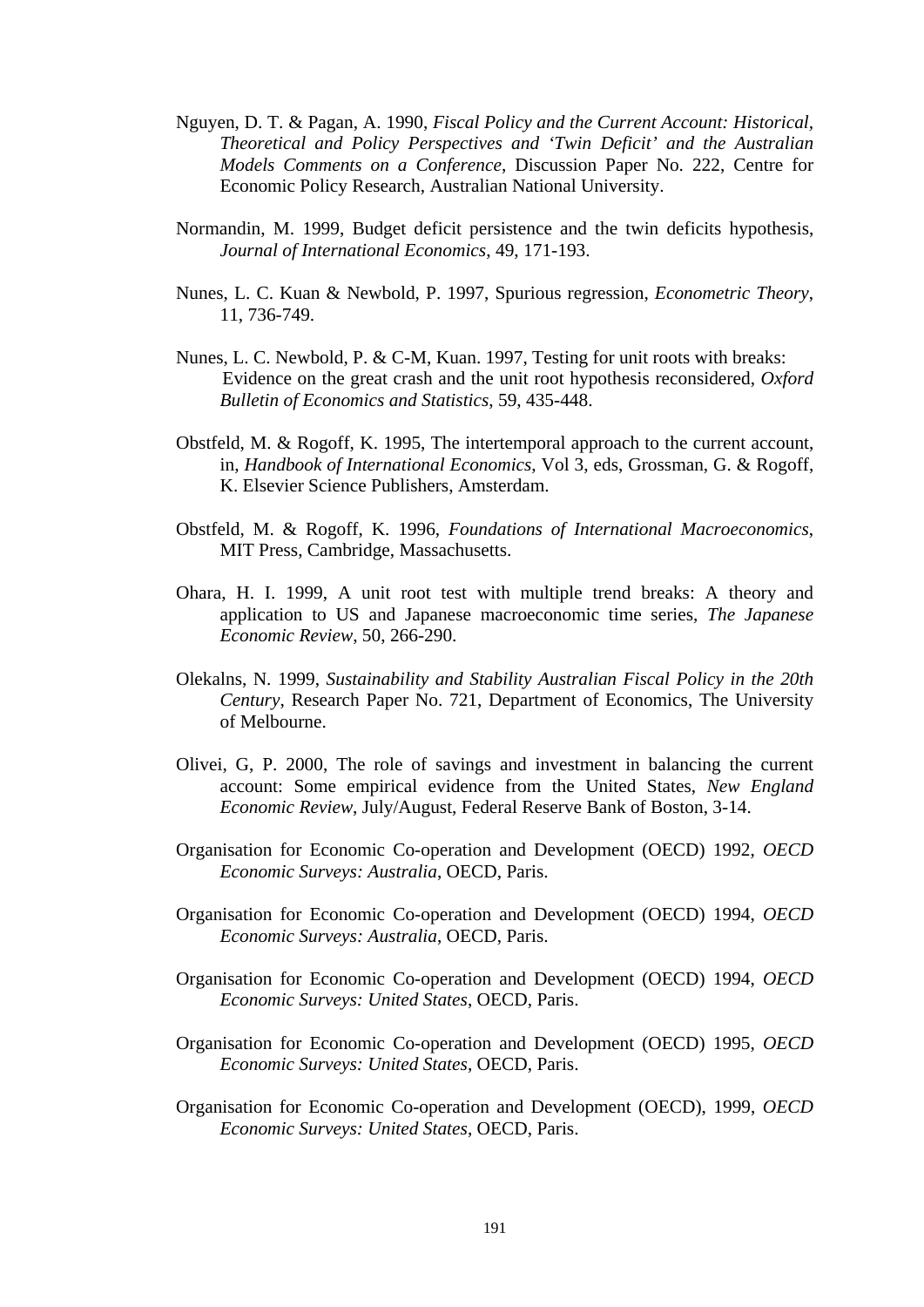- Organisation for Economic Co-operation and Development (OECD) 2000, *OECD Economic Surveys: Australia*, OECD, Paris.
- Organisation for Economic Co-operation and Development (OECD) 2009, *OECD Interim Economic Outlook Chapter 3: The Effectiveness and Scope of Fiscal Stimulus*, OECD, Paris.
- Otto, G. 1992, Testing a present-value model of the current account: Evidence from US and Canadian time series, *Journal of International Money and Finance*, 11, 414-430.
- Otto, G. & Voss, G. 1995, Consumption, external assets and the real exchange rate, *Journal of Macroeconomics*, 17(3), 471-494.
- Otto, G. 2003. Can an intertemporal model explain Australia's current account deficit?, *The Australian Economic Review*, 36(3), 350-359.
- Pahlavani, M. & Valadkhani, A. 2005, *Structural Changes in the Iranian Economy: An Empirical Analysis With Endogenously Determined Breaks*, Economics Working Paper Series, No. 05-05, Department of Economics, University of Wollongong.
- Pahlavani, M. Valadkhani, A. & Worthington, A. C. 2005, The impact of financial deregulation on monetary aggregates and interest rates in Australia, *Applied Financial Economics Letters*, 1, 157-163.
- Pakko, M, R. 1999, The U.S trade deficit and the "new economy", *Federal Reserve Bank of St. Louis Review*, September/October, 11-19.
- Papaioannou, S. & Kei-Mu, Y. 2001, The effects of a booming economy on the US trade deficit, *Current Issues in Economics and Finance*, 7(2), Federal Reserve Bank of New York.
- Papell, D. H. 1997, Searching for stationarity: Purchasing power parity under the current float, *Journal of International Economics*, 43, 313-332.
- Papell, D. H. & Prodan, R. 2003, The uncertain unit root in US real GDP: Evidence with restricted and unrestricted structural change, *Journal of Money, Credit, and Banking*, 36, 423-427.
- Papell, D. H. & Prodan, R. 2006, Additional evidence of long-run purchasing power parity with restricted structural change, *Journal of Money, Credit, and Banking*, 38, 1329-49.
- Parsell, B. F. Powell, A. A. & Wilcoxen, P. J. 1991, The effects of fiscal restraint on the Australian economy as projected by the Murphy and MSG2 models: A comparison, *The Economic Record*, 67(197), 97-114.

Patinkin, D. 1965, *Money, Interest, and Prices*, Harper and Row, New York.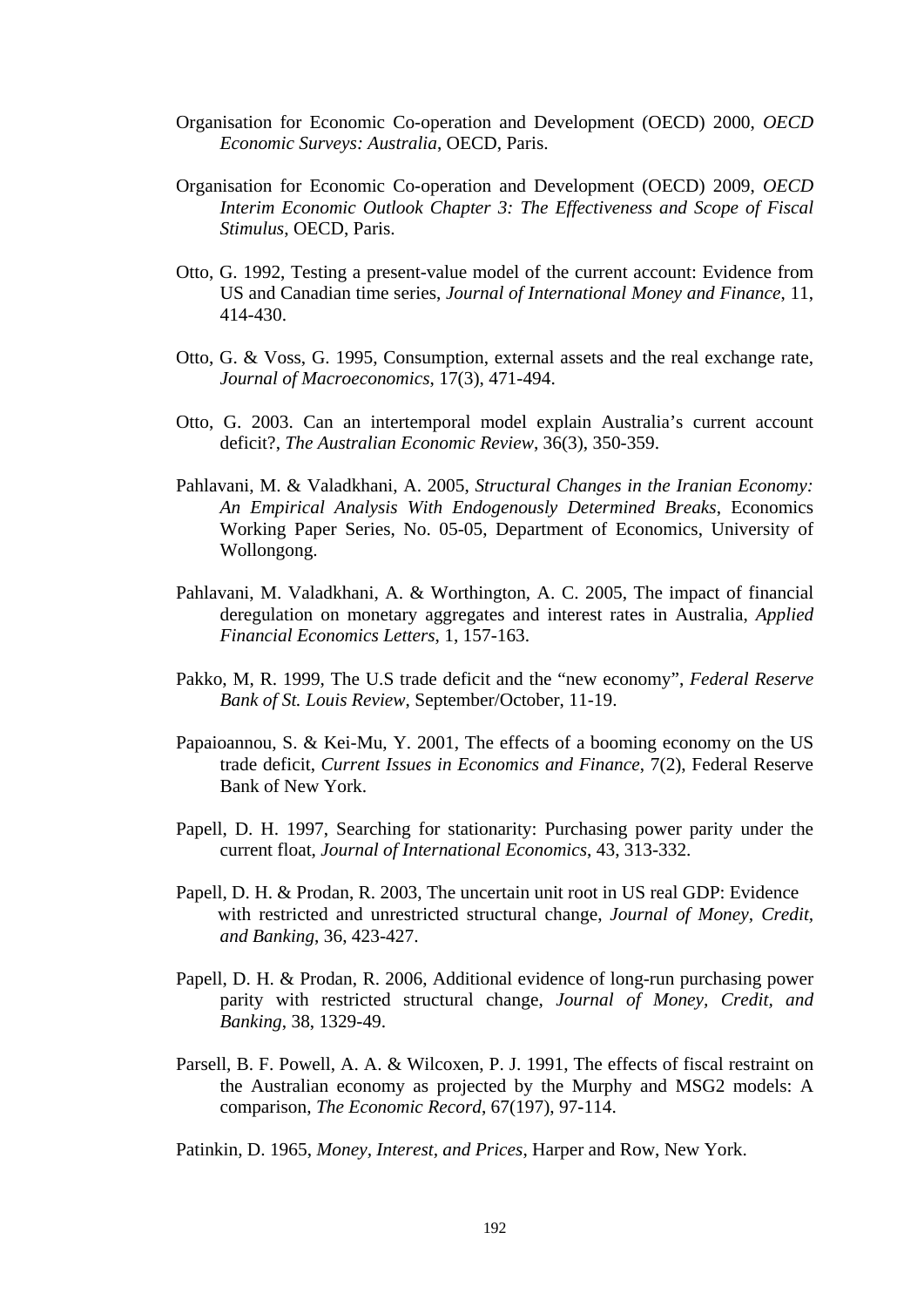- Peeters, M. 1999, The public-private savings mirror and causality relations among private savings, investment, and (twin) deficits: A full modeling approach, *Journal of Policy Modeling*, 21(5), 579-605.
- Perotti, R. 2002, *Estimating the effects of fiscal policy in OECD countries*, European Central Bank Working Paper No. 168.
- Perotti, R. 2005, *Estimating the effects of fiscal policy in OECD countries*, Discussion Paper No. 4842, Centre for Economic Policy Research, London.
- Perotti, R. 2007, *In search of the transmission mechanism of fiscal policy*, Working Paper No. 13143, National Bureau of Economic Research, Cambridge, Massachusetts.
- Perron, P. 1989, The great crash, the oil price shock, and the unit root hypothesis, *Econometrica*, 57(6), 1361-1401.
- Perron, P. 2006, Dealing with structural breaks, in *Palgrave Handbook of Economics*, Vol. 1: Econometric Theory, eds, Patterson, K. and Mills, T, C., Palgrave Macmillan.
- Perron, P. & Vogelsang, T. 1992, Nonstationarity and level shifts with an application to purchasing power parity, *Journal of Business and Economic Statistics*, 10, 301-320.
- Perron, P. 1994, Unit root and structural change in macroeconomic time series, in *Cointegration for the Applied Economist*, eds, B. Rao, Macmillan, London.
- Perron, P. 1997, Further evidence on breaking trend functions in macroeconomic variables, *Journal of Econometrics*, 80(2), 355-385.
- Perron, P. 2006, Dealing with structural breaks, *Palgrave Handbook of Econometrics, Volume 1: Econometric Theory*, eds, T, C, Mills. & Patterson, K. Palgrave Macmillian, London.
- Perry, G. L. & Schultze, C. L. 1993, Was this recession different? Are they all different?, *Brookings Papers on Economic Activity*, 1, 145-211, Brookings Institution, Washington D.C.
- Pesaran, M. H. Shin, Y. & Smith, R. J. 1996, *Testing for the Existence of a Long-run Relationship*, Cambridge Working Papers in Economics, Department of Applied Economics, Cambridge University.
- Pesaran, M. H. 1997, The role of economic theory in modelling the long run, *Economic Journal*, 107(440), 178-191.
- Pesaran, M. H. & Shin, Y. 1998, An autoregressive distributed-lag modelling approach to cointegration analysis, *Econometrics and Economic Theory in the Twentieth Century: The Ragnar Frisch Centennial Symposium*, eds, Strom, S.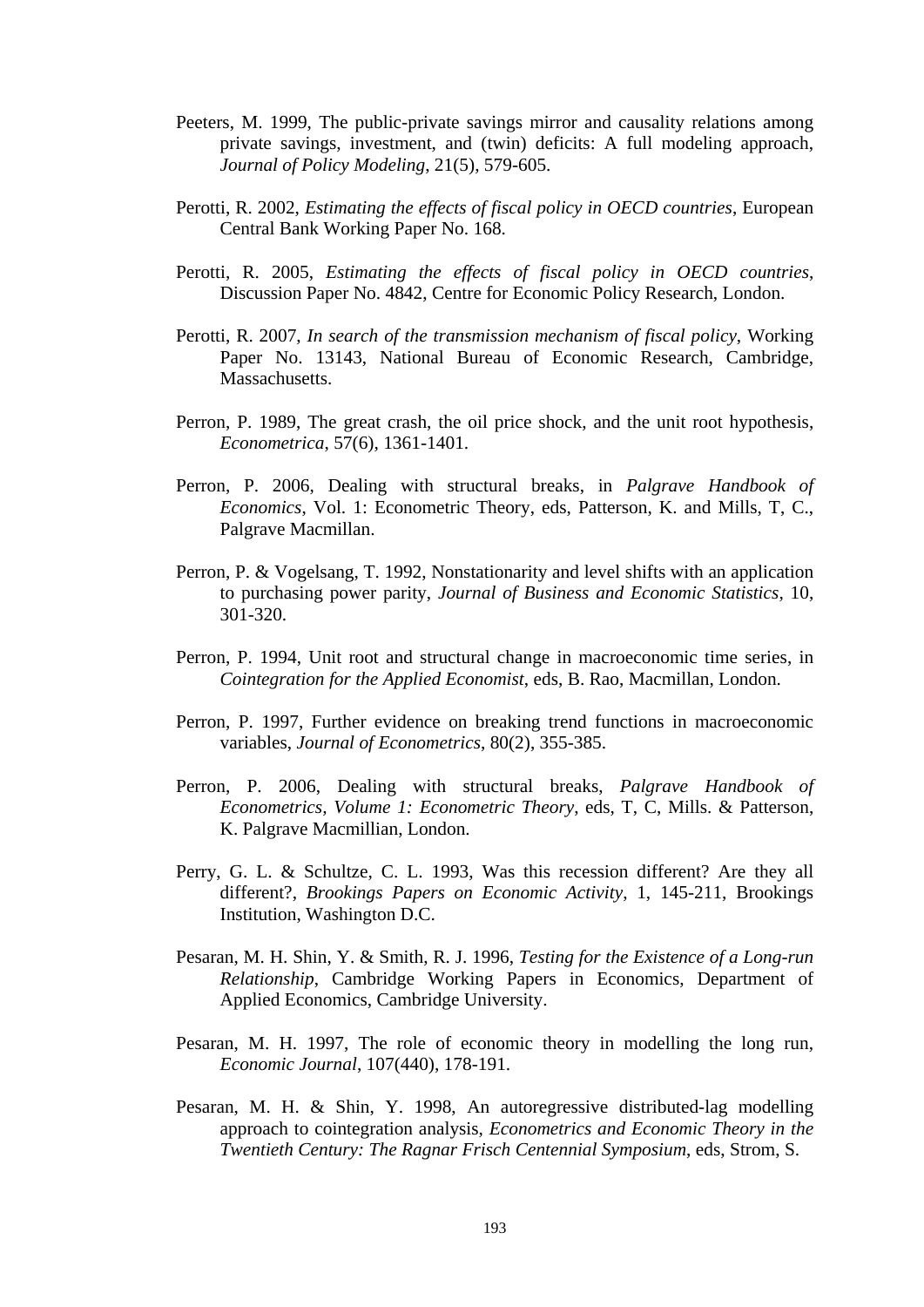- Pesaran, M. H. & Smith, R. J. 1998, Structural analysis of cointegrating VARs, *Journal of Economic Surveys*, 12(5), 471-505.
- Pesaran, M. H. Shin, Y. & Smith, R. J. 2001, Bounds testing approaches to the analysis of level relationships, *Journal of Applied Econometrics*, 16(3), 289- 326.
- Pitchford, J. 1989, A sceptical view of Australia's current account and debt problem, *The Australian Economic Review*, 86, 514.
- Plosser, C. I. 1982, Government financing decisions and asset returns, *Journal of Monetary Economics*, 9, 325-352.
- Ramey, V. A. & Shapiro, M. D. 1997, *Costly Capital Reallocation and the Effects of Government Spending*, Working Paper No. 6283, National Bureau of Economic Research, Cambridge, Massachusetts.
- Ramey, V. A. 2006, *Identifying Government Spending Shocks: It's all in the Timing,*  unpublished, University of California, San Diego.
- Reitschuler, G. 2008, Assessing Ricardian Equivalence for the new member states: does debt-neutrality matter?, *Economic Systems*, 32(2), 119-128.
- Reserve Bank of Australia 1999, *Bulletin*, December, Reserve Bank of Australia, Sydney.
- Reynolds, A. 2001, The fiscal-monetary mix, *Cato Journal*, 21(2), 263.
- Ricardo, D. 1966, *The Works and Correspondence of David Ricardo*, 1, edited by Piero Sraffa, Cambridge University Press, London.
- Ricardo, D. 1966, *The Works and Correspondence of David Ricardo*, 4, edited by Piero Sraffa, Cambridge University Press, London.
- Ricciuti, R. 2003, Assessing Ricardian Equivalence, *Journal of Economic Surveys*, 17(1), 57-78.
- Rogers, C. & Neal, P. 1994, *Macroeconomics And The Australian Economy Recent Performance And Challenges Of The 1990s*, Prentice Hall, Sydney.
- Romer, C. D. & Romer, D. H. 1994, What ends recessions?, in *NBER Macroeconomics Annual 1994*, eds, Blanchard, O. & Fischer, S. National Bureau of Economic Research, Cambridge, Massachusetts.
- Romer, D. 2000, Keynesian macroeconomics without the LM curve, *Journal of Economic Perspectives*, 14(2), 149-169.
- Rose, A. K. 1988, Is the real interest rate stable?, *Journal of Finance*, 43, 1095-1112.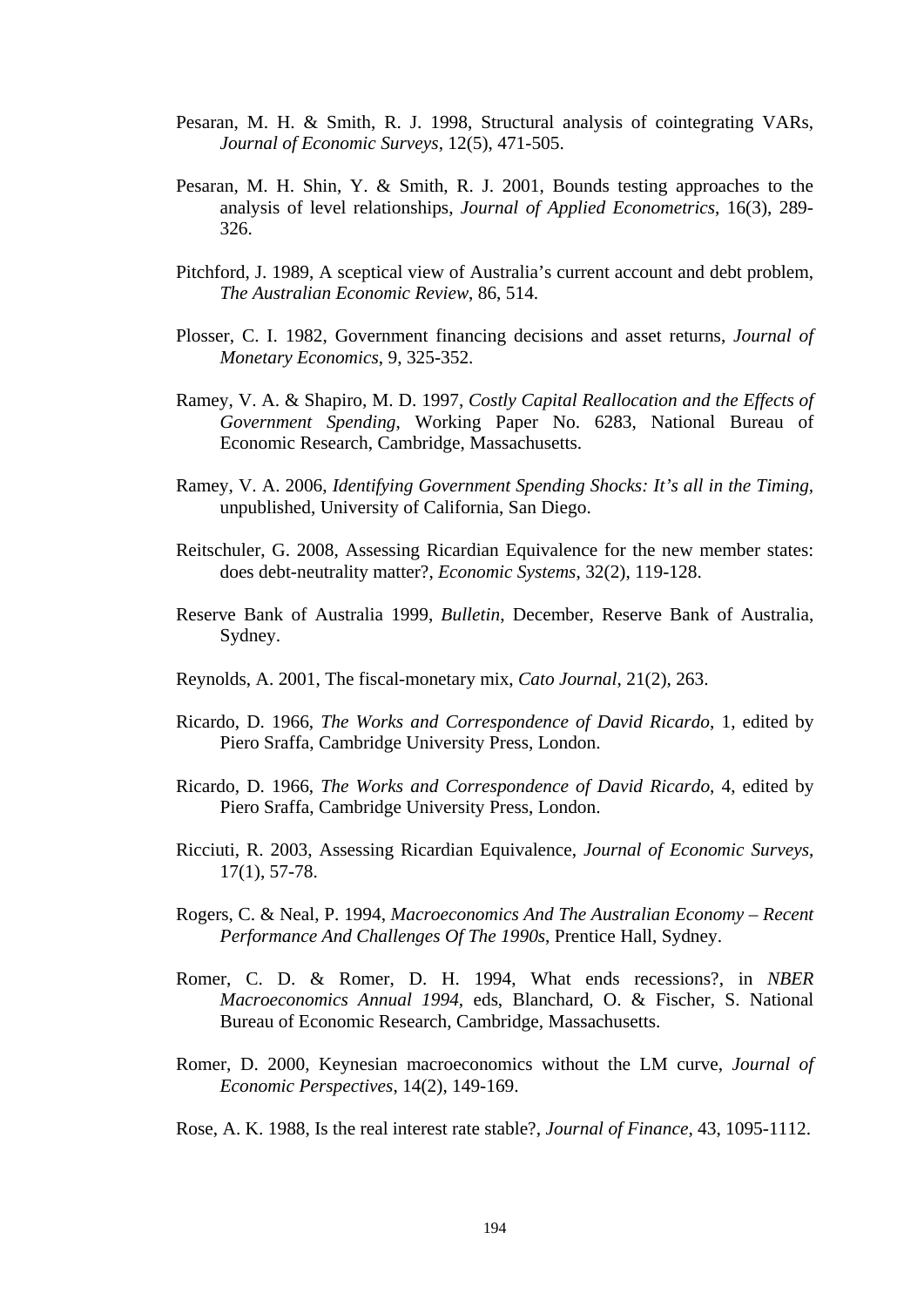- Rosenwig, J. A. & Tallman, E. W. 1993, Fiscal policy and trade adjustment: are the deficits really twins?, *Economic Inquiry*, 31, 580-594.
- Roubini, N. 1988, *Current Account and Budget Deficits In An Intertemporal Model of Consumption and Taxation Smoothing. A Solution to the "Feldstein-Horioka Puzzle"?*, Working Paper No. 2773, National Bureau of Economic Research, Cambridge, Massachusetts.
- Roubini, N. 2006, The unsustainability of the US twin deficits, *Cato Journal*, 26(2), 343-356.
- Sachs, J. 1982, The current account in the macroeconomic adjustment process, *Scandinavian Journal of Economics*, 84(2), 147-159.
- Scarth, W, M. 1988, *Macroeconomics: An Introduction to Advanced Methods*, Harcourt Brace, Canada.
- Schiff, A. F. and Phillips, P. C. B. 2000, *Forecasting New Zealand's Real GDP,*  Working Paper Series, No. 209, Department of Economics, University of Auckland.
- Seater, J. J. & Mariano, R. S. 1985, New tests of the life cycle and tax discounting hypothesis, *Journal of Monetary Economics*, 15(2), 195-215.
- Seater, J. J. 1993, Ricardian equivalence, *Journal of Economic Literature*, 31, 142- 190.
- De Serres, A. Pelgrin, F. 2002, *The decline in private savings rates in the 1990s in OECD countries: How much can be explained by non-wealth determinants?*, Working Paper No. 344, Organisation for Economic Cooperation and Development, Paris.
- Shapiro, M. & Slemrod, J. 2002, *Did the 2001 Tax Rebate Stimulate Spending?*, NBER Working Paper No. 9308, National Bureau of Economic Research, Cambridge, Massachusetts.
- Shapiro, M. & Slemrod, J. 2003, Consumer response to tax rebates, *American Economic Review*, 93(1), 381-396.
- Sheffrin, S. M. & Woo, W. T. 1990a, Present value tests of an intertemporal model of the current account, *Journal of International Economics*, 29, 237-253.
- Sheffrin, S. M. & Woo, W. T. 1990b, Testing an optimizing model of the current account via the consumption function, *Journal of International Money and Finance*, 9, 220-233.
- Shrestha, M. B. & Chowdhury, K. 2005, *A Sequential Procedure for Testing Unit Roots in the Presence of Structural Break in Time Series Data*, Economics Working Paper Series, No. 05-06, University of Wollongong.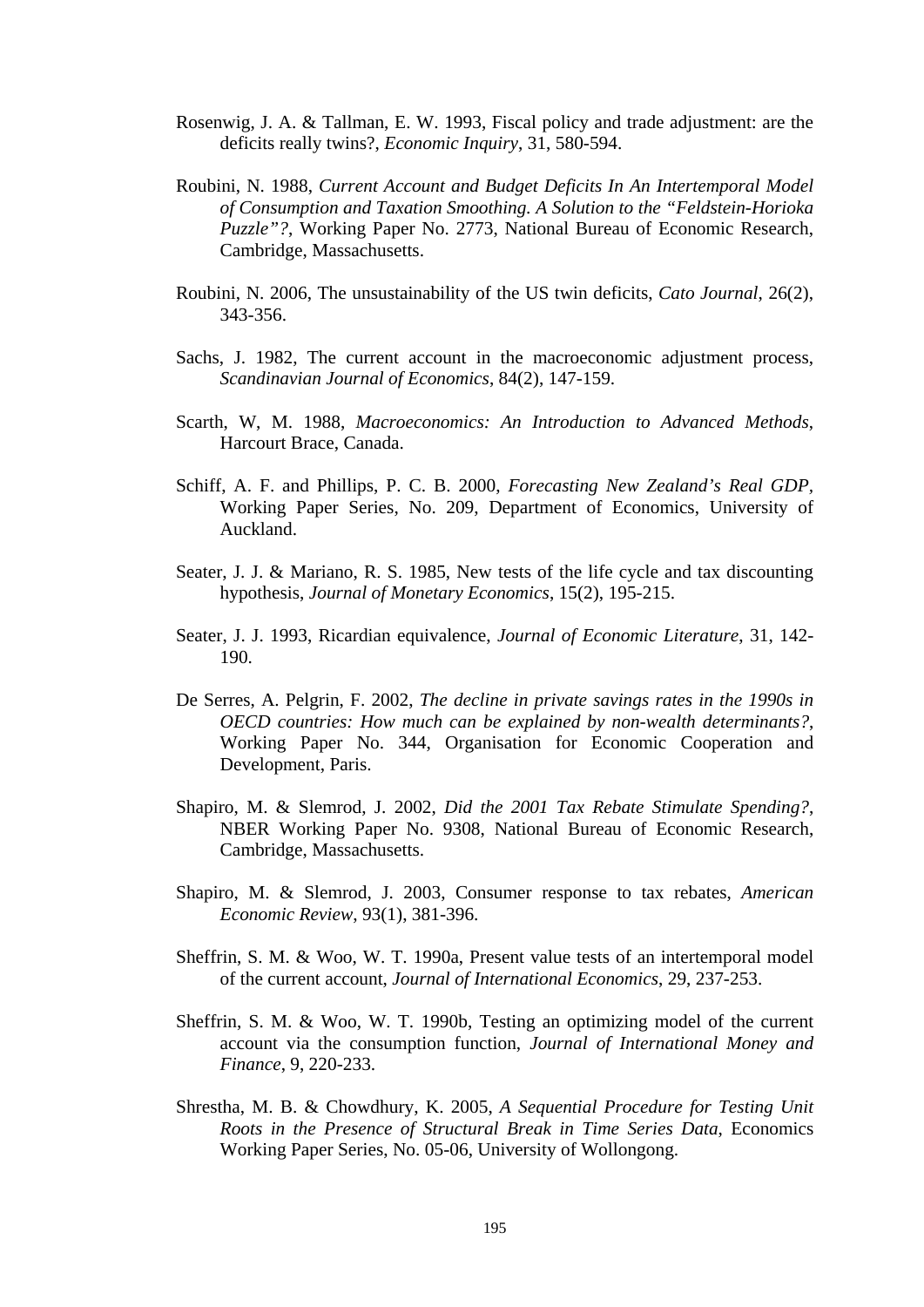- Smyth, R. & Kumar Narayan, P. 2005, Structural breaks and unit roots in Australian macroeconomic time series, *Pacific Economic Review*, 10, 421-437.
- Solow, R. M. 2005, Rethinking fiscal policy, *Oxford Review of Economics and Statistics*, 21(4), 509-514.
- Sorpraseuth, T. 1999, The US "Twin Deficits" a reappraisal, *Recherches Economiques de Louvrain*, 65(2), 139-178.
- Spilimbergo, A. Symansky, S. Blanchard, O. & Cottarelli, C. 2008, *Fiscal policy for the crisis*, IMF Staff Position Note 08/01, International Monetary Fund, Washington, D.C.
- Spilimbergo, A. Symansky, S. & Schindler, M. 2009, *Fiscal multipliers*, IMF Staff Position Note 09/11, International Monetary Fund, Washington, D.C.
- Stevens, G. R. 2009, The Road to Recovery, Address to the Australian Institute of Company Directors, 21 April, Adelaide.
- Strazicich, M. Lee, J. & Day, E. 2004, Are incomes converging among OECD countries? Time series evidence with two structural breaks, *Journal of Macroeconomics*, 26, 131-145.
- Taylor, J, B. 2000, Reassessing discretionary fiscal policy, *Journal of Economic Perspectives*, 14(3), 21-36.
- Taylor, J, B. 2009, The lack of an empirical rationale for a revival of discretionary fiscal policy, *American Economic Review*, 99(2), 550-555.
- Tobin, J. 1998, *Monetary policy: Recent theory and practice*, Cowles Foundation Discussion Paper Series, No. 1187.
- Tornell, A. & Lane, P. R. 1998, Are windfalls a curse? A non-representative agent model of the current account, *Journal of International Economics*, 44, 83-112.
- Tytell, I. & Wei, S-J. 2004, *Does Financial Globalization Induce Better Macroeconomic Policies?*, IMF Working Paper, No. 04-84, International Monetary Fund, Washington, D.C.
- United Nations, 1993, *System of National Accounts 1993*, New York.
- Van Aarle, B. Garretson, H. & Gobbin, N. 2003, Monetary and fiscal policy transmission in the Euro-area: evidence from a structural VAR analysis, *Journal of Economics and Business*, 55(5-6), 609-638.
- Vamvoukas, G. A. 1997, A note on budget deficits and interest rates: Evidence from a small open economy, *Southern Economic Journal*, 63, 803-811.
- Vamvoukas, G. A. 1999, The twin deficits phenomenon: Evidence from Greece, *Applied Economics*, 31, 1093-1100.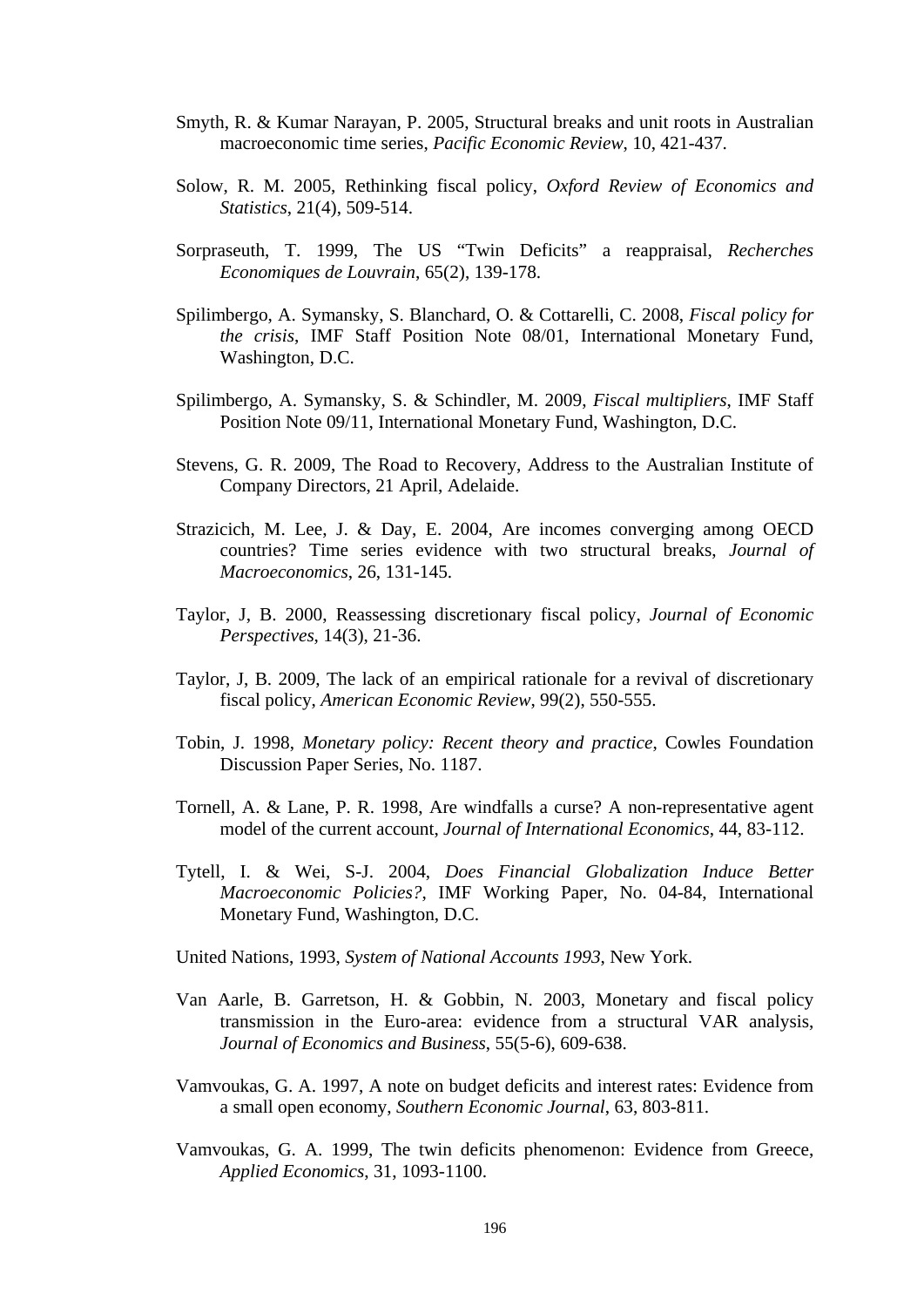- Ventura, J. 2001, A portfolio view of the US current account deficit, *Brookings Papers on Economic Activity*, 1, 241-253.
- Walker, C. W. 2002, Ricardian equivalence and fiscal policy effectiveness in Japan, *Asian Economic Journal*, 16(3), 285-302.
- Weber, C. E. 1999, Fiscal policy in general equilibrium: Empirical estimates from an error correction model, *Applied Economics*, 31, 907-913.
- Westerlund, J. 2006, Testing for panel cointegration with multiple structural breaks, *Oxford Bulletin of Economics and Statistics*, 68, 101-132.
- Westerlund, J. 2006, *Simple Unit Root Tests With Multiple Breaks*, Working Paper, Department of Economics, Lund University.
- Williamson, J. 1988, Conflicting views of the twin deficits, *Cato Journal*, 8(2), 529- 532.
- Yi, C. D. 2003, An empirical analysis of Ricardian Equivalence on real exchange rate and current account: Korea, *International Economic Journal*, 17(4), 61-83.
- Yi, K. M. 1993, Can government purchases explain the recent US net export deficits?, *Journal of International Economics*, 35, 201-225.
- Yule, G. U. 1926, Why do we sometimes get nonsense correlations between time series? A study in sampling and the nature of time series, *Journal of the Royal Statistical Society*, 89, 1-64.
- Zeldes, S. 1989, Consumption and liquidity constraints: an empirical investigation, *Journal of Political Economy*, 97, 305-346.
- Zietz, J. & Pemberton, D. K. 1990, The U.S. budget and trade deficits: A simultaneous equation model, *Southern Economic Journal*, 57(1), 23-34.
- Zivot, E. & Andrews, D. 1992, Further evidence on the great crash, the oil price shock, and the unit root hypothesis, *Journal of Business and Economic Statistics*, 10(3), 251-270.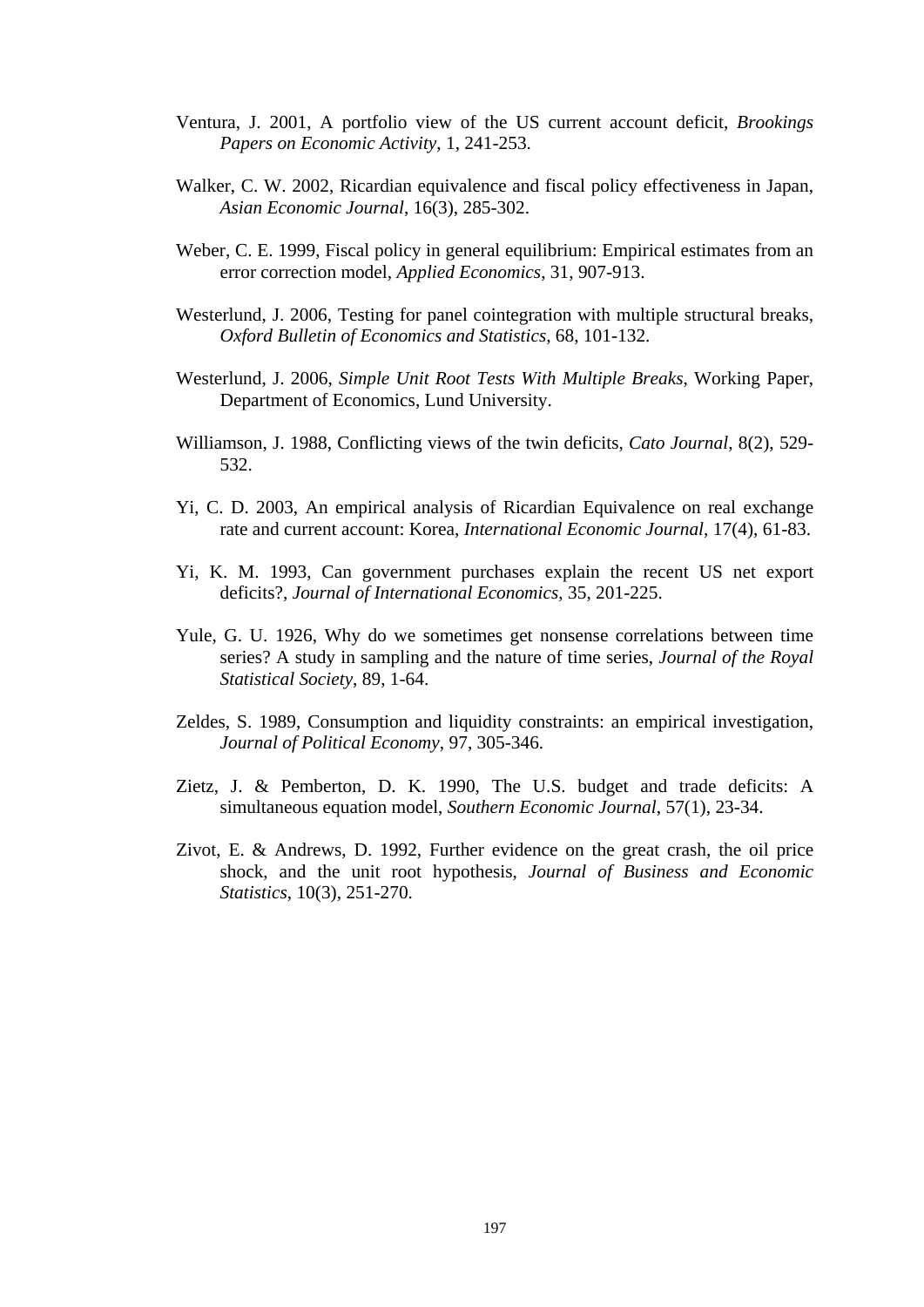### **APPENDIX A DATA DEFINITIONS AND SOURCES**

 $S_t^{priv}$  = Net household plus net corporate saving. Net household saving, seasonally adjusted, (ABS Cat. No. 5206.36). Net corporate saving calculated as the residual of net national saving, seasonally adjusted (ABS Cat. No. 5206.32B), minus net household saving and net general government saving, seasonally adjusted (ABS Cat. No. 5206.38).

 $S_t^{pub}$  = Net general government saving, seasonally adjusted (ABS Cat. No. 5206.38).

*Yt* = Household gross disposable income, seasonally adjusted (ABS Cat. No. 5206.36).

 $AS_t$  = Social assistance benefits in cash to residents, seasonally adjusted (ABS Cat. No. 5206.38).

 $U_t$  = Unemployment rate (ABS Cat. No. 6202.0).

 $INF<sub>t</sub>$  = Quarterly inflation rate, seasonally adjusted, calculated from consumer price index (ABS Cat. No. 6401.0).

 $R<sub>t</sub>$  = Real interest rate, calculated from quarterly 10-year Treasury bond yields (RBA, Bulletin, Table F.02) – and subtracting the corresponding quarterly inflation rate (ABS Cat. No. 6401.0).

 $TOT<sub>t</sub>$  = Terms of trade index, seasonally adjusted (ABS Cat. No. 5206.02).

 $FLIB<sub>t</sub>$  = Net foreign liabilities, seasonally adjusted (ABS Cat. No. 5302.0).

 $EQ_t$  = Quarterly share price index, S&P ASX200 (OECD Economic Outlook Database).